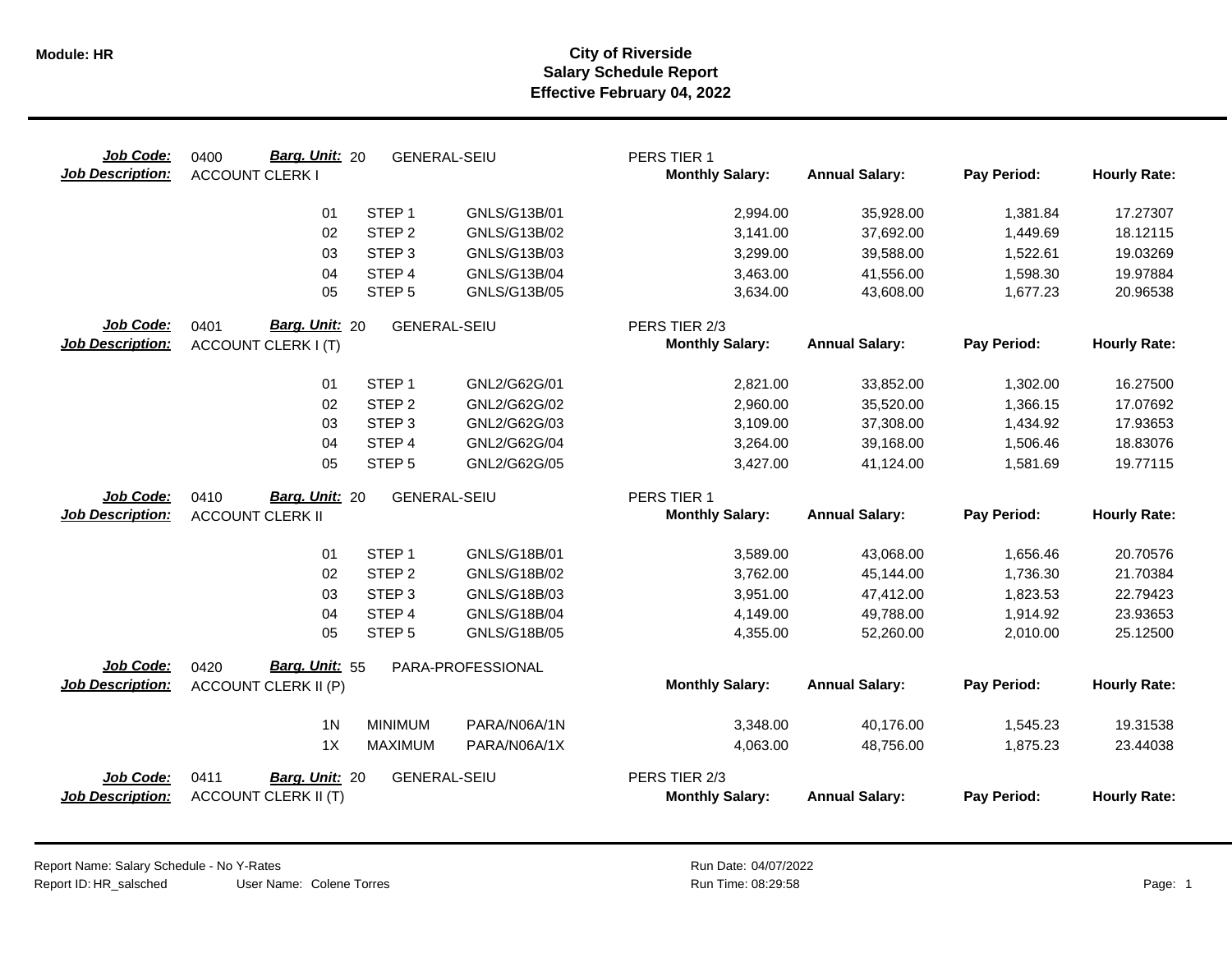**Salary Schedule Report Effective February 04, 2022 Module: HR City of Riverside**

|                         | 01<br>02                | STEP <sub>1</sub><br>STEP <sub>2</sub> | GNL2/G64M/01<br>GNL2/G64M/02 | 3,382.00<br>3,546.00   | 40,584.00<br>42,552.00 | 1,560.92<br>1,636.61 | 19.51153<br>20.45769 |
|-------------------------|-------------------------|----------------------------------------|------------------------------|------------------------|------------------------|----------------------|----------------------|
|                         | 03                      | STEP <sub>3</sub>                      | GNL2/G64M/03                 | 3,725.00               | 44,700.00              | 1,719.23             | 21.49038             |
|                         | 04                      | STEP <sub>4</sub>                      | GNL2/G64M/04                 | 3,912.00               | 46,944.00              | 1,805.53             | 22.56923             |
|                         | 05                      | STEP <sub>5</sub>                      | GNL2/G64M/05                 | 4,105.00               | 49,260.00              | 1,894.61             | 23.68269             |
|                         |                         |                                        |                              |                        |                        |                      |                      |
| Job Code:               | 8250<br>Barg. Unit: 20  | <b>GENERAL-SEIU</b>                    |                              | PERS TIER 1            |                        |                      |                      |
| Job Description:        | <b>ACCOUNTANT I</b>     |                                        |                              | <b>Monthly Salary:</b> | <b>Annual Salary:</b>  | Pay Period:          | <b>Hourly Rate:</b>  |
|                         | 01                      | STEP <sub>1</sub>                      | GNLS/G32A/01                 | 5,211.00               | 62,532.00              | 2,405.07             | 30.06346             |
|                         | 02                      | STEP <sub>2</sub>                      | GNLS/G32A/02                 | 5,478.00               | 65,736.00              | 2,528.30             | 31.60384             |
|                         | 03                      | STEP <sub>3</sub>                      | GNLS/G32A/03                 | 5,751.00               | 69,012.00              | 2,654.30             | 33.17884             |
|                         | 04                      | STEP 4                                 | GNLS/G32A/04                 | 6,038.00               | 72,456.00              | 2,786.76             | 34.83461             |
|                         | 05                      | STEP <sub>5</sub>                      | GNLS/G32A/05                 | 6,336.00               | 76,032.00              | 2,924.30             | 36.55384             |
|                         |                         |                                        |                              |                        |                        |                      |                      |
| <b>Job Code:</b>        | Barg. Unit: 55<br>8230  |                                        | PARA-PROFESSIONAL            |                        |                        |                      |                      |
| <b>Job Description:</b> | ACCOUNTANT I (P)        |                                        |                              | <b>Monthly Salary:</b> | <b>Annual Salary:</b>  | Pay Period:          | <b>Hourly Rate:</b>  |
|                         | 1 <sub>N</sub>          | <b>MINIMUM</b>                         | PARA/N11C/1N                 | 4,864.00               | 58,368.00              | 2,244.92             | 28.06153             |
|                         | 1X                      | <b>MAXIMUM</b>                         | PARA/N11C/1X                 | 5,913.00               | 70,956.00              | 2,729.07             | 34.11346             |
|                         |                         |                                        |                              |                        |                        |                      |                      |
| Job Code:               | Barg. Unit: 20<br>8251  | <b>GENERAL-SEIU</b>                    |                              | PERS TIER 2/3          |                        |                      |                      |
| <b>Job Description:</b> | <b>ACCOUNTANT I (T)</b> |                                        |                              | <b>Monthly Salary:</b> | <b>Annual Salary:</b>  | Pay Period:          | <b>Hourly Rate:</b>  |
|                         | 01                      | STEP <sub>1</sub>                      | GNL2/G77D/01                 | 4,912.00               | 58,944.00              | 2,267.07             | 28.33846             |
|                         | 02                      | STEP <sub>2</sub>                      | GNL2/G77D/02                 | 5,161.00               | 61,932.00              | 2,382.00             | 29.77500             |
|                         | 03                      | STEP <sub>3</sub>                      | GNL2/G77D/03                 | 5,418.00               | 65,016.00              | 2,500.61             | 31.25769             |
|                         | 04                      | STEP 4                                 | GNL2/G77D/04                 | 5,691.00               | 68,292.00              | 2,626.61             | 32.83269             |
|                         | 05                      | STEP <sub>5</sub>                      | GNL2/G77D/05                 | 5,974.00               | 71,688.00              | 2,757.23             | 34.46538             |
| Job Code:               | Barg. Unit: 20<br>8260  | <b>GENERAL-SEIU</b>                    |                              | PERS TIER 1            |                        |                      |                      |
| <b>Job Description:</b> | <b>ACCOUNTANT II</b>    |                                        |                              | <b>Monthly Salary:</b> | <b>Annual Salary:</b>  | Pay Period:          | <b>Hourly Rate:</b>  |
|                         |                         |                                        |                              |                        |                        |                      |                      |
|                         | 01                      | STEP <sub>1</sub>                      | GNLS/G39A/01                 | 6,038.00               | 72,456.00              | 2,786.76             | 34.83461             |
|                         | 02                      | STEP <sub>2</sub>                      | GNLS/G39A/02                 | 6,336.00               | 76,032.00              | 2,924.30             | 36.55384             |
|                         | 03                      | STEP <sub>3</sub>                      | GNLS/G39A/03                 | 6,656.00               | 79,872.00              | 3,072.00             | 38.40000             |
|                         | 04                      | STEP 4                                 | GNLS/G39A/04                 | 6,985.00               | 83,820.00              | 3,223.84             | 40.29807             |
|                         |                         |                                        |                              |                        |                        |                      |                      |

Report Name: Salary Schedule - No Y-Rates Report ID: HR\_salsched

User Name: Colene Torres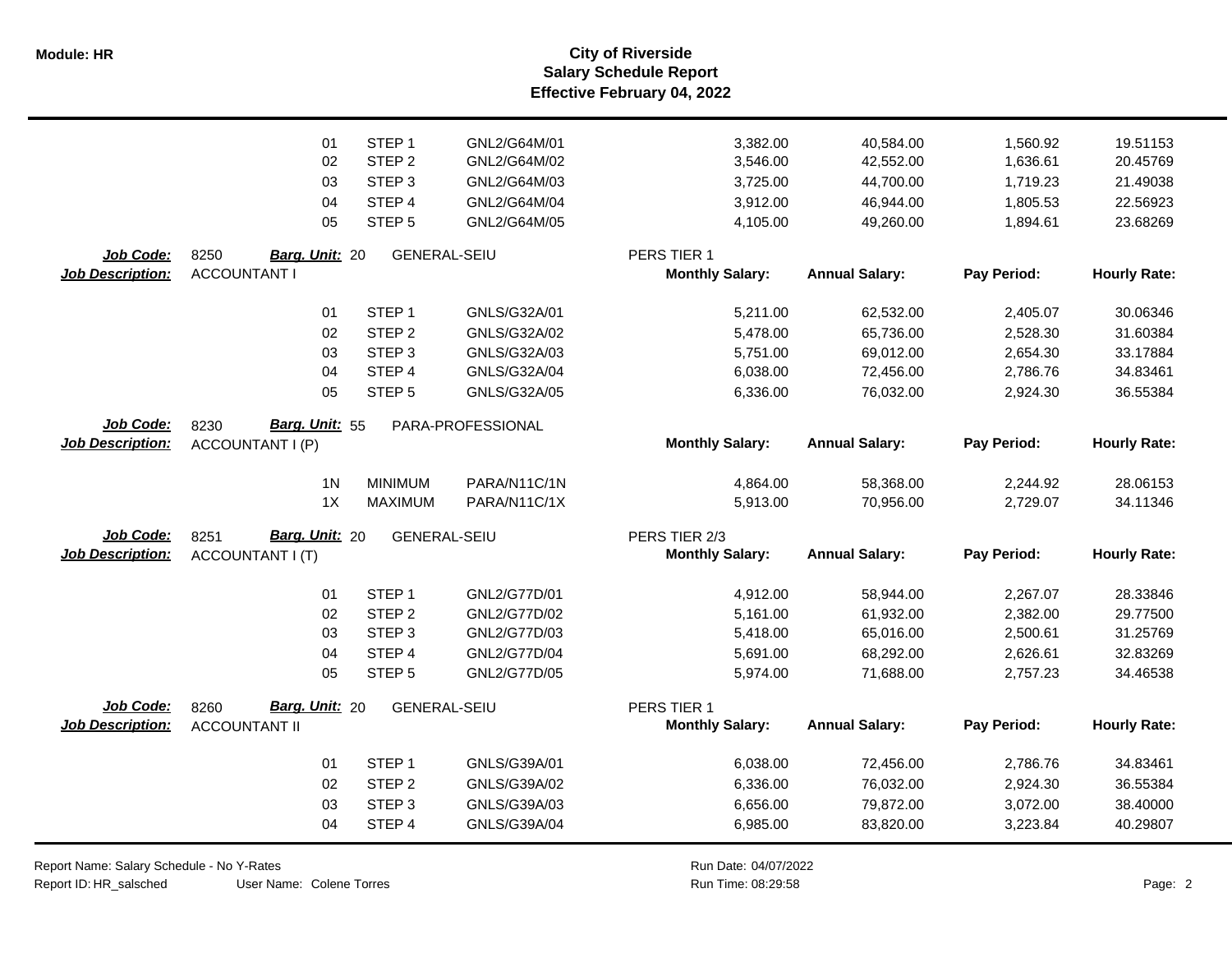|                         | 05                               | STEP <sub>5</sub>    | GNLS/G39A/05      | 7,334.00               | 88,008.00             | 3,384.92    | 42.31153            |
|-------------------------|----------------------------------|----------------------|-------------------|------------------------|-----------------------|-------------|---------------------|
| Job Code:               | 8270<br>Barg. Unit: 15           | PROFESSIONAL         |                   |                        |                       |             |                     |
| <b>Job Description:</b> | <b>ACCOUNTANT II (PR)</b>        |                      |                   | <b>Monthly Salary:</b> | <b>Annual Salary:</b> | Pay Period: | <b>Hourly Rate:</b> |
|                         | 1 <sub>N</sub>                   | <b>MINIMUM</b>       | PROF/K12A/1N      | 5,634.00               | 67,608.00             | 2,600.30    | 32.50384            |
|                         | 1X                               | <b>MAXIMUM</b>       | PROF/K12A/1X      | 6,845.00               | 82,140.00             | 3,159.23    | 39.49038            |
| Job Code:               | Barg. Unit: 20<br>8261           | <b>GENERAL-SEIU</b>  |                   | PERS TIER 2/3          |                       |             |                     |
| <b>Job Description:</b> | <b>ACCOUNTANT II (T)</b>         |                      |                   | <b>Monthly Salary:</b> | <b>Annual Salary:</b> | Pay Period: | <b>Hourly Rate:</b> |
|                         |                                  |                      |                   |                        |                       |             |                     |
|                         | 01                               | STEP <sub>1</sub>    | GNL2/G80A/01      | 5,691.00               | 68,292.00             | 2,626.61    | 32.83269            |
|                         | 02                               | STEP <sub>2</sub>    | GNL2/G80A/02      | 5,974.00               | 71,688.00             | 2,757.23    | 34.46538            |
|                         | 03                               | STEP <sub>3</sub>    | GNL2/G80A/03      | 6,272.00               | 75,264.00             | 2,894.76    | 36.18461            |
|                         | 04                               | STEP <sub>4</sub>    | GNL2/G80A/04      | 6,583.00               | 78,996.00             | 3,038.30    | 37.97884            |
|                         | 05                               | STEP <sub>5</sub>    | GNL2/G80A/05      | 6,914.00               | 82,968.00             | 3,191.07    | 39.88846            |
| Job Code:               | 8321<br>Barg. Unit: 07           | <b>SR MANAGEMENT</b> |                   |                        |                       |             |                     |
| <b>Job Description:</b> | <b>ACCOUNTING MGR/CONTROLLER</b> |                      |                   | <b>Monthly Salary:</b> | <b>Annual Salary:</b> | Pay Period: | <b>Hourly Rate:</b> |
|                         | 1 <sub>N</sub>                   | <b>MINIMUM</b>       | NCLP/A74F/1N      | 10,171.00              | 122,052.00            | 4,694.30    | 58.67884            |
|                         | 1X                               | <b>MAXIMUM</b>       | NCLP/A74F/1X      | 12,979.00              | 155,748.00            | 5,990.30    | 74.87884            |
|                         | 2N                               | <b>MERIT MIN</b>     | NCLP/A74F/2N      | 12,979.00              | 155,748.00            | 5,990.30    | 74.87884            |
|                         | 2X                               | <b>MERIT MAX</b>     | NCLP/A74F/2X      | 14,924.00              | 179,088.00            | 6,888.00    | 86.10000            |
| <b>Job Code:</b>        | Barg. Unit: 20<br>0460           | <b>GENERAL-SEIU</b>  |                   | PERS TIER 1            |                       |             |                     |
| <b>Job Description:</b> | <b>ACCOUNTING TECH</b>           |                      |                   | <b>Monthly Salary:</b> | <b>Annual Salary:</b> | Pay Period: | <b>Hourly Rate:</b> |
|                         | 01                               | STEP <sub>1</sub>    | GNLS/G26A/01      | 4,509.00               | 54,108.00             | 2,081.07    | 26.01346            |
|                         | 02                               | STEP <sub>2</sub>    | GNLS/G26A/02      | 4,730.00               | 56,760.00             | 2,183.07    | 27.28846            |
|                         | 03                               | STEP <sub>3</sub>    | GNLS/G26A/03      | 4,969.00               | 59,628.00             | 2,293.38    | 28.66730            |
|                         | 04                               | STEP 4               | GNLS/G26A/04      | 5,211.00               | 62,532.00             | 2,405.07    | 30.06346            |
|                         | 05                               | STEP <sub>5</sub>    | GNLS/G26A/05      | 5,478.00               | 65,736.00             | 2,528.30    | 31.60384            |
| Job Code:               | 0465<br>Barg. Unit: 55           |                      | PARA-PROFESSIONAL |                        |                       |             |                     |
| <b>Job Description:</b> | <b>ACCOUNTING TECH (P)</b>       |                      |                   | <b>Monthly Salary:</b> | <b>Annual Salary:</b> | Pay Period: | <b>Hourly Rate:</b> |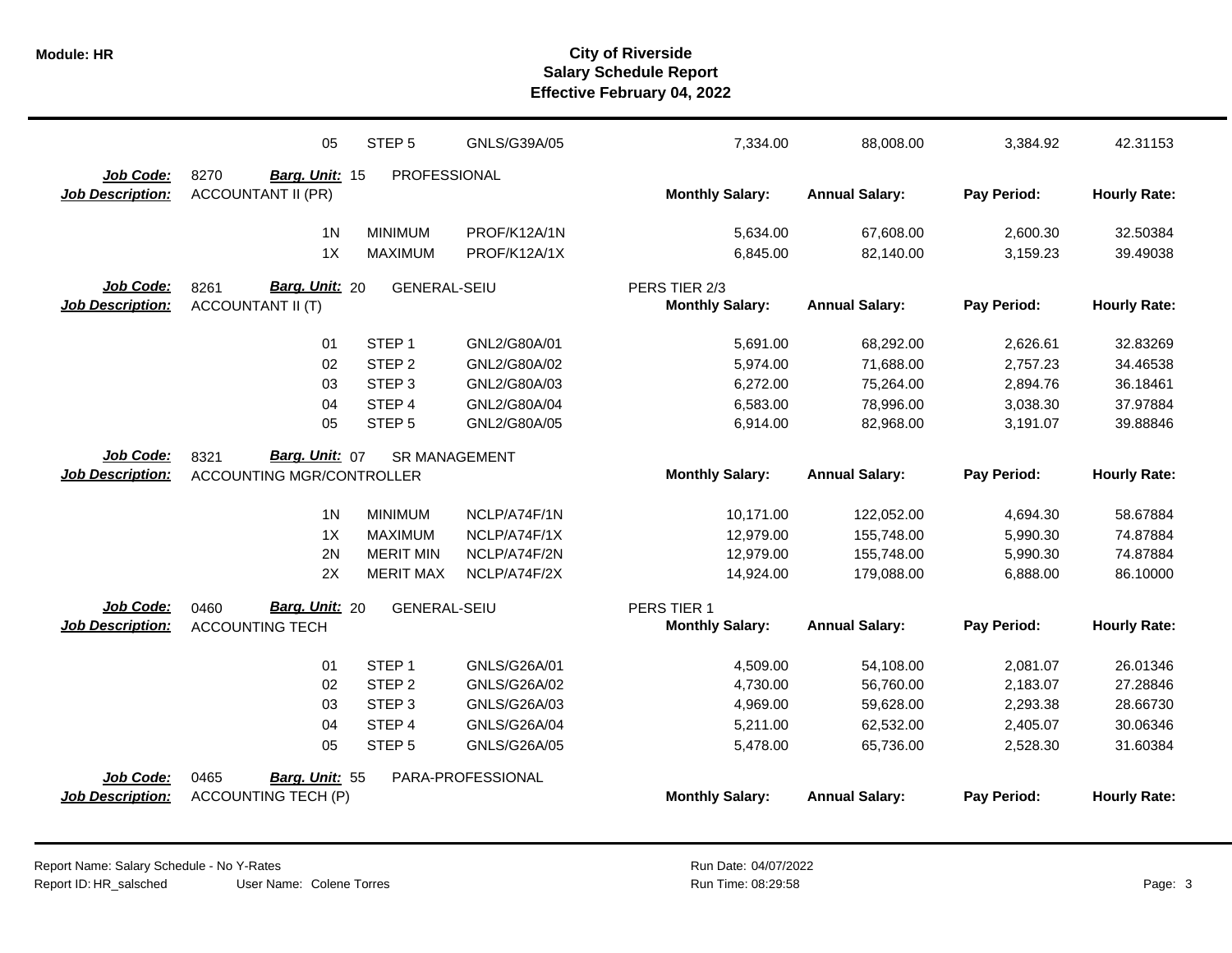|                                      | 1 <sub>N</sub><br>1X                                 | <b>MINIMUM</b><br><b>MAXIMUM</b> | PARA/N11B/1N<br>PARA/N11B/1X | 4,206.00<br>5,110.00                    | 50,472.00<br>61,320.00 | 1,941.23<br>2,358.46 | 24.26538<br>29.48076 |
|--------------------------------------|------------------------------------------------------|----------------------------------|------------------------------|-----------------------------------------|------------------------|----------------------|----------------------|
| Job Code:<br><b>Job Description:</b> | 0461<br>Barg. Unit: 20<br><b>ACCOUNTING TECH (T)</b> | <b>GENERAL-SEIU</b>              |                              | PERS TIER 2/3<br><b>Monthly Salary:</b> | <b>Annual Salary:</b>  | Pay Period:          | <b>Hourly Rate:</b>  |
|                                      | 01                                                   | STEP <sub>1</sub>                | GNL2/G72D/01                 | 4,248.00                                | 50,976.00              | 1,960.61             | 24.50769             |
|                                      | 02                                                   | STEP <sub>2</sub>                | GNL2/G72D/02                 | 4,458.00                                | 53,496.00              | 2,057.53             | 25.71923             |
|                                      | 03                                                   | STEP <sub>3</sub>                | GNL2/G72D/03                 | 4,682.00                                | 56,184.00              | 2,160.92             | 27.01153             |
|                                      | 04                                                   | STEP 4                           | GNL2/G72D/04                 | 4,912.00                                | 58,944.00              | 2,267.07             | 28.33846             |
|                                      | 05                                                   | STEP <sub>5</sub>                | GNL2/G72D/05                 | 5,161.00                                | 61,932.00              | 2,382.00             | 29.77500             |
| <b>Job Code:</b>                     | Barg. Unit: 55<br>0466                               |                                  | PARA-PROFESSIONAL            |                                         |                        |                      |                      |
| <b>Job Description:</b>              | <b>ACCOUNTING TECH TRAINEE (P)</b>                   |                                  |                              | <b>Monthly Salary:</b>                  | <b>Annual Salary:</b>  | Pay Period:          | <b>Hourly Rate:</b>  |
|                                      | 1 <sub>N</sub>                                       | <b>MINIMUM</b>                   | PARA/N04A/1N                 | 3,633.00                                | 43,596.00              | 1,676.76             | 20.95961             |
|                                      | 1X                                                   | <b>MAXIMUM</b>                   | PARA/N04A/1X                 | 4,005.00                                | 48,060.00              | 1,848.46             | 23.10576             |
| Job Code:                            | Barg. Unit: 50<br>0490                               | <b>SUPERVISORY</b>               |                              |                                         |                        |                      |                      |
| <b>Job Description:</b>              | ACCOUNTS PAYABLE SUPV E                              |                                  |                              | <b>Monthly Salary:</b>                  | <b>Annual Salary:</b>  | Pay Period:          | <b>Hourly Rate:</b>  |
|                                      | 1 <sub>N</sub>                                       | <b>MINIMUM</b>                   | SUPV/U11F/1N                 | 5,447.00                                | 65,364.00              | 2,514.00             | 31.42500             |
|                                      | 1X                                                   | <b>MAXIMUM</b>                   | SUPV/U11F/1X                 | 6,616.00                                | 79,392.00              | 3,053.53             | 38.16923             |
|                                      | 2N                                                   | <b>MERIT MIN</b>                 | SUPV/U11F/2N                 | 6,616.00                                | 79,392.00              | 3,053.53             | 38.16923             |
|                                      | 2X                                                   | <b>MERIT MAX</b>                 | SUPV/U11F/2X                 | 7,608.00                                | 91,296.00              | 3,511.38             | 43.89230             |
| Job Code:                            | Barg. Unit: 15<br>9530                               | PROFESSIONAL                     |                              |                                         |                        |                      |                      |
| <b>Job Description:</b>              | <b>ADMIN ANALYST E</b>                               |                                  |                              | <b>Monthly Salary:</b>                  | <b>Annual Salary:</b>  | Pay Period:          | <b>Hourly Rate:</b>  |
|                                      | 1 <sub>N</sub>                                       | <b>MINIMUM</b>                   | PROF/K12N/1N                 | 5,121.00                                | 61,452.00              | 2,363.53             | 29.54423             |
|                                      | 1X                                                   | <b>MAXIMUM</b>                   | PROF/K12N/1X                 | 6,862.00                                | 82,344.00              | 3,167.07             | 39.58846             |
|                                      | 2N                                                   | <b>MERIT MIN</b>                 | PROF/K12N/2N                 | 6,862.00                                | 82,344.00              | 3,167.07             | 39.58846             |
|                                      | 2X                                                   | <b>MERIT MAX</b>                 | PROF/K12N/2X                 | 7,891.00                                | 94,692.00              | 3,642.00             | 45.52500             |
| Job Code:                            | 9536<br>Barg. Unit: 15                               | PROFESSIONAL                     |                              |                                         |                        |                      |                      |
| <b>Job Description:</b>              | ADMIN ANALYST TRNE E                                 |                                  |                              | <b>Monthly Salary:</b>                  | <b>Annual Salary:</b>  | Pay Period:          | <b>Hourly Rate:</b>  |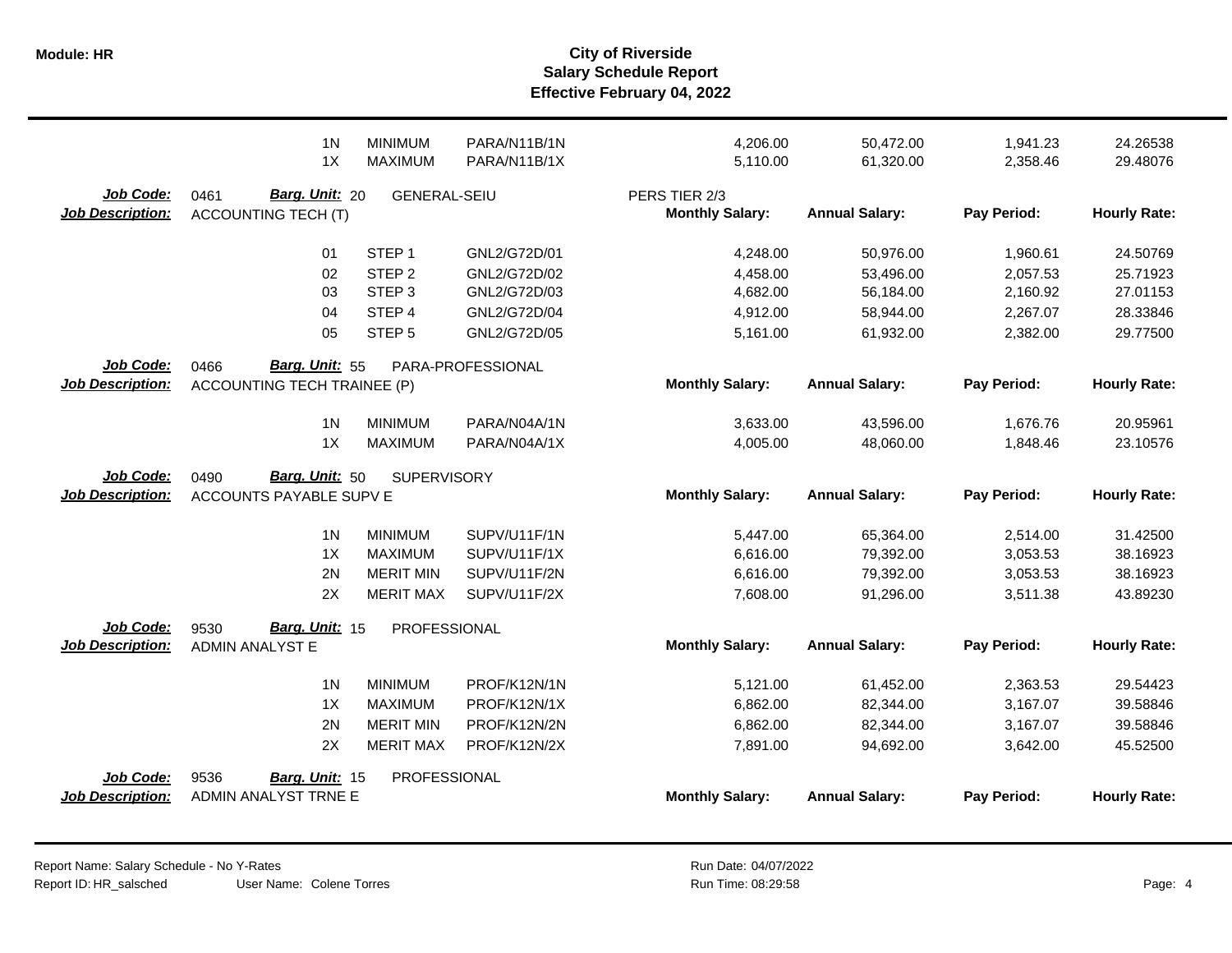|                                      | 1 <sub>N</sub><br>1X                                     | <b>MINIMUM</b><br><b>MAXIMUM</b> | PROF/K03A/1N<br>PROF/K03A/1X | 4,424.00<br>4,877.00                  | 53,088.00<br>58,524.00 | 2,041.84<br>2,250.92 | 25.52307<br>28.13653 |
|--------------------------------------|----------------------------------------------------------|----------------------------------|------------------------------|---------------------------------------|------------------------|----------------------|----------------------|
| Job Code:<br><b>Job Description:</b> | Barg. Unit: 20<br>0345<br><b>ADMIN ASSIST</b>            | <b>GENERAL-SEIU</b>              |                              | PERS TIER 1<br><b>Monthly Salary:</b> | <b>Annual Salary:</b>  | Pay Period:          | <b>Hourly Rate:</b>  |
|                                      | 01                                                       | STEP <sub>1</sub>                | GNLS/G22B/01                 | 3,634.00                              | 43,608.00              | 1,677.23             | 20.96538             |
|                                      | 02                                                       | STEP <sub>2</sub>                | GNLS/G22B/02                 | 3,827.00                              | 45,924.00              | 1,766.30             | 22.07884             |
|                                      | 03                                                       | STEP <sub>3</sub>                | GNLS/G22B/03                 | 4,009.00                              | 48,108.00              | 1,850.30             | 23.12884             |
|                                      | 04                                                       | STEP <sub>4</sub>                | <b>GNLS/G22B/04</b>          | 4,210.00                              | 50,520.00              | 1,943.07             | 24.28846             |
|                                      | 05                                                       | STEP <sub>5</sub>                | <b>GNLS/G22B/05</b>          | 4,420.00                              | 53,040.00              | 2,040.00             | 25.50000             |
|                                      | 06                                                       | STEP <sub>6</sub>                | GNLS/G22B/06                 | 4,640.00                              | 55,680.00              | 2,141.53             | 26.76923             |
|                                      | 07                                                       | STEP <sub>7</sub>                | <b>GNLS/G22B/07</b>          | 4,874.00                              | 58,488.00              | 2,249.53             | 28.11923             |
| Job Code:                            | Barg. Unit: 25<br>0347                                   | CONFIDENTIAL                     |                              |                                       |                        |                      |                      |
| <b>Job Description:</b>              | ADMIN ASSIST (C)                                         |                                  |                              | <b>Monthly Salary:</b>                | <b>Annual Salary:</b>  | Pay Period:          | <b>Hourly Rate:</b>  |
|                                      | 1 <sub>N</sub>                                           | <b>MINIMUM</b>                   | CNFS/C22A/1N                 | 3,395.00                              | 40,740.00              | 1,566.92             | 19.58653             |
|                                      | 1X                                                       | <b>MAXIMUM</b>                   | CNFS/C22A/1X                 | 4,548.00                              | 54,576.00              | 2,099.07             | 26.23846             |
|                                      |                                                          |                                  |                              |                                       |                        |                      |                      |
|                                      |                                                          |                                  |                              |                                       |                        |                      |                      |
| Job Code:                            | 3046<br>Barg. Unit: 20                                   | <b>GENERAL-SEIU</b>              |                              | PERS TIER 2/3                         |                        |                      |                      |
| <b>Job Description:</b>              | <b>ADMIN ASSIST (T)</b>                                  |                                  |                              | <b>Monthly Salary:</b>                | <b>Annual Salary:</b>  | Pay Period:          | <b>Hourly Rate:</b>  |
|                                      | 01                                                       | STEP <sub>1</sub>                | GNL2/G68D/01                 | 3,427.00                              | 41,124.00              | 1,581.69             | 19.77115             |
|                                      | 02                                                       | STEP <sub>2</sub>                | GNL2/G68D/02                 | 3,606.00                              | 43,272.00              | 1,664.30             | 20.80384             |
|                                      | 03                                                       | STEP <sub>3</sub>                | GNL2/G68D/03                 | 3,779.00                              | 45,348.00              | 1,744.15             | 21.80192             |
|                                      | 04                                                       | STEP 4                           | GNL2/G68D/04                 | 3,967.00                              | 47,604.00              | 1,830.92             | 22.88653             |
|                                      | 05                                                       | STEP <sub>5</sub>                | GNL2/G68D/05                 | 4,167.00                              | 50,004.00              | 1,923.23             | 24.04038             |
|                                      | 06                                                       | STEP <sub>6</sub>                | GNL2/G68D/06                 | 4,373.00                              | 52,476.00              | 2,018.30             | 25.22884             |
|                                      | 07                                                       | STEP <sub>7</sub>                | GNL2/G68D/07                 | 4,596.00                              | 55,152.00              | 2,121.23             | 26.51538             |
|                                      |                                                          |                                  |                              |                                       |                        |                      |                      |
| Job Code:<br><b>Job Description:</b> | 9881<br>Barg. Unit: 25<br>ADMIN ASSIST TO THE MAYOR NC E | <b>CONFIDENTIAL</b>              |                              | <b>Monthly Salary:</b>                | <b>Annual Salary:</b>  | Pay Period:          | <b>Hourly Rate:</b>  |
|                                      | 1 <sub>N</sub>                                           | <b>MINIMUM</b>                   | CNNC/C30A/1N                 | 4,657.00                              | 55,884.00              | 2,149.38             | 26.86730             |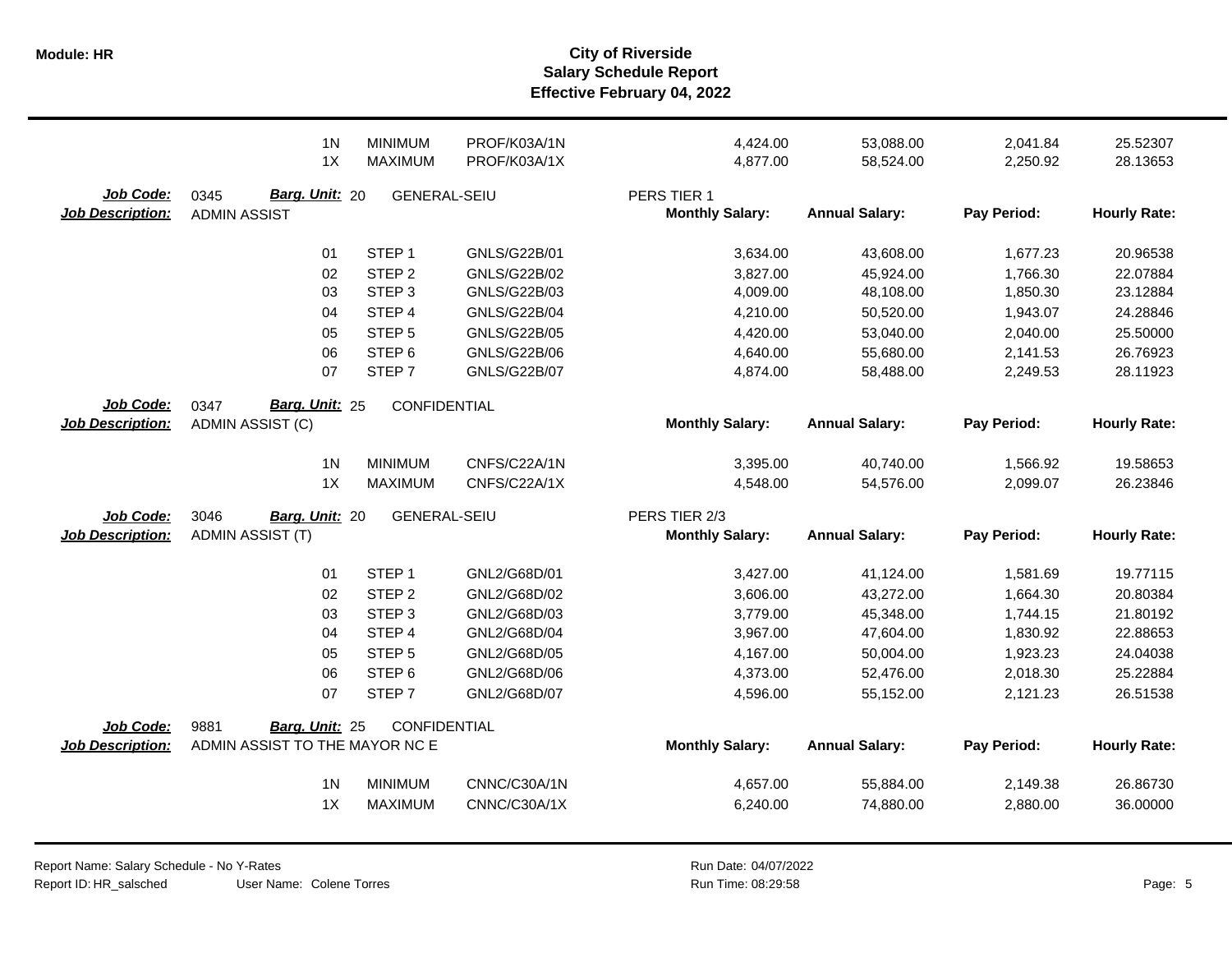| Job Code:               | Barg. Unit: 30<br>9510    |                     | SPECIAL CLASSES      |                        |                       |             |                     |
|-------------------------|---------------------------|---------------------|----------------------|------------------------|-----------------------|-------------|---------------------|
| <b>Job Description:</b> | <b>ADMIN INTERN</b>       |                     |                      | <b>Monthly Salary:</b> | <b>Annual Salary:</b> | Pay Period: | <b>Hourly Rate:</b> |
|                         | 01                        | STEP <sub>1</sub>   | SPCH/H17B/01         | 2,600.00               | 31,200.00             | 1,200.00    | 15.00000            |
|                         | 02                        | STEP <sub>2</sub>   | SPCH/H17B/02         | 2,773.33               | 33,280.00             | 1,280.00    | 16.00000            |
|                         | 03                        | STEP <sub>3</sub>   | SPCH/H17B/03         | 2,946.66               | 35,360.00             | 1,360.00    | 17.00000            |
| Job Code:               | Barg. Unit: 07<br>9571    |                     | <b>SR MANAGEMENT</b> |                        |                       |             |                     |
| <b>Job Description:</b> | <b>ADMIN SVCS MGR</b>     |                     |                      | <b>Monthly Salary:</b> | <b>Annual Salary:</b> | Pay Period: | <b>Hourly Rate:</b> |
|                         | 1 <sub>N</sub>            | <b>MINIMUM</b>      | NCLP/A62A/1N         | 7,409.00               | 88,908.00             | 3,419.53    | 42.74423            |
|                         | 1X                        | <b>MAXIMUM</b>      | NCLP/A62A/1X         | 9,929.00               | 119,148.00            | 4,582.61    | 57.28269            |
|                         | 2N                        | <b>MERIT MIN</b>    | NCLP/A62A/2N         | 9,929.00               | 119,148.00            | 4,582.61    | 57.28269            |
|                         | 2X                        | <b>MERIT MAX</b>    | NCLP/A62A/2X         | 11,420.00              | 137,040.00            | 5,270.76    | 65.88461            |
| Job Code:               | 4440<br>Barg. Unit: 20    | <b>GENERAL-SEIU</b> |                      | PERS TIER 1            |                       |             |                     |
| <b>Job Description:</b> | AIR CONDITIONING TECH     |                     |                      | <b>Monthly Salary:</b> | <b>Annual Salary:</b> | Pay Period: | <b>Hourly Rate:</b> |
|                         | 01                        | STEP <sub>1</sub>   | GNLS/G33B/01         | 5,376.00               | 64,512.00             | 2,481.23    | 31.01538            |
|                         | 02                        | STEP <sub>2</sub>   | GNLS/G33B/02         | 5,641.00               | 67,692.00             | 2,603.53    | 32.54423            |
|                         | 03                        | STEP <sub>3</sub>   | GNLS/G33B/03         | 5,924.00               | 71,088.00             | 2,734.15    | 34.17692            |
|                         | 04                        | STEP 4              | GNLS/G33B/04         | 6,217.00               | 74,604.00             | 2,869.38    | 35.86730            |
|                         | 05                        | STEP <sub>5</sub>   | GNLS/G33B/05         | 6,528.00               | 78,336.00             | 3,012.92    | 37.66153            |
| <b>Job Code:</b>        | Barg. Unit: 20<br>4442    | <b>GENERAL-SEIU</b> |                      | PERS TIER 2/3          |                       |             |                     |
| <b>Job Description:</b> | AIR CONDITIONING TECH (T) |                     |                      | <b>Monthly Salary:</b> | <b>Annual Salary:</b> | Pay Period: | <b>Hourly Rate:</b> |
|                         | 01                        | STEP <sub>1</sub>   | GNL2/G77M/01         | 5,065.00               | 60,780.00             | 2,337.69    | 29.22115            |
|                         | 02                        | STEP <sub>2</sub>   | GNL2/G77M/02         | 5,318.00               | 63,816.00             | 2,454.46    | 30.68076            |
|                         | 03                        | STEP <sub>3</sub>   | GNL2/G77M/03         | 5,582.00               | 66,984.00             | 2,576.30    | 32.20384            |
|                         | 04                        | STEP 4              | GNL2/G77M/04         | 5,860.00               | 70,320.00             | 2,704.61    | 33.80769            |
|                         | 05                        | STEP <sub>5</sub>   | GNL2/G77M/05         | 6,154.00               | 73,848.00             | 2,840.30    | 35.50384            |
| Job Code:               | 5430<br>Barg. Unit: 20    | <b>GENERAL-SEIU</b> |                      | PERS TIER 1            |                       |             |                     |
| <b>Job Description:</b> | AIRCRAFT MECHANIC         |                     |                      | <b>Monthly Salary:</b> | <b>Annual Salary:</b> | Pay Period: | <b>Hourly Rate:</b> |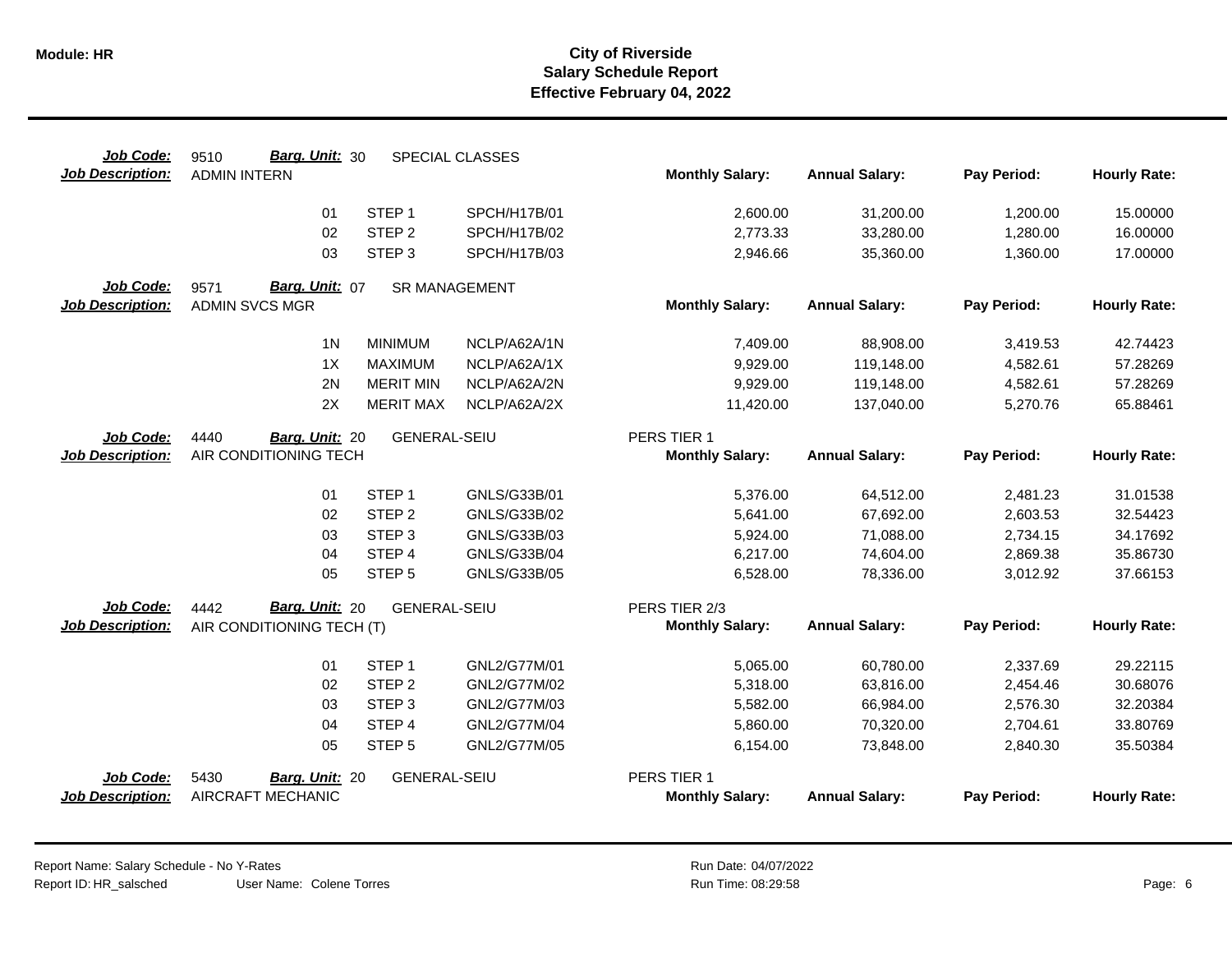**Salary Schedule Report Effective February 04, 2022 Module: HR City of Riverside**

|                         | 01                        | STEP <sub>1</sub> | GNLS/G41D/01        | 6,293.00               | 75,516.00             | 2,904.46    | 36.30576            |
|-------------------------|---------------------------|-------------------|---------------------|------------------------|-----------------------|-------------|---------------------|
|                         | 02                        | STEP <sub>2</sub> | GNLS/G41D/02        | 6,607.00               | 79,284.00             | 3,049.38    | 38.11730            |
|                         | 03                        | STEP <sub>3</sub> | GNLS/G41D/03        | 6,938.00               | 83,256.00             | 3,202.15    | 40.02692            |
|                         | 04                        | STEP 4            | GNLS/G41D/04        | 7,285.00               | 87,420.00             | 3,362.30    | 42.02884            |
|                         | 05                        | STEP <sub>5</sub> | GNLS/G41D/05        | 7,646.00               | 91,752.00             | 3,528.92    | 44.11153            |
| Job Code:               | 5431<br>Barg. Unit: 20    |                   | <b>GENERAL-SEIU</b> | PERS TIER 2/3          |                       |             |                     |
| <b>Job Description:</b> | AIRCRAFT MECHANIC (T)     |                   |                     | <b>Monthly Salary:</b> | <b>Annual Salary:</b> | Pay Period: | <b>Hourly Rate:</b> |
|                         | 01                        | STEP <sub>1</sub> | GNL2/G82C/01        |                        |                       |             |                     |
|                         |                           |                   |                     | 5,932.00               | 71,184.00             | 2,737.84    | 34.22307            |
|                         | 02                        | STEP <sub>2</sub> | GNL2/G82C/02        | 6,229.00               | 74,748.00             | 2,874.92    | 35.93653            |
|                         | 03                        | STEP <sub>3</sub> | GNL2/G82C/03        | 6,538.00               | 78,456.00             | 3,017.53    | 37.71923            |
|                         | 04                        | STEP 4            | GNL2/G82C/04        | 6,866.00               | 82,392.00             | 3,168.92    | 39.61153            |
|                         | 05                        | STEP <sub>5</sub> | GNL2/G82C/05        | 7,208.00               | 86,496.00             | 3,326.76    | 41.58461            |
| Job Code:               | Barg. Unit: 20<br>0690    |                   | <b>GENERAL-SEIU</b> | PERS TIER 1            |                       |             |                     |
| <b>Job Description:</b> | AIRPORT CUST SERV REP     |                   |                     | <b>Monthly Salary:</b> | <b>Annual Salary:</b> | Pay Period: | <b>Hourly Rate:</b> |
|                         |                           |                   |                     |                        |                       |             |                     |
|                         | 01                        | STEP <sub>1</sub> | GNLS/G19G/01        | 3,352.00               | 40,224.00             | 1,547.07    | 19.33846            |
|                         | 02                        | STEP <sub>2</sub> | GNLS/G19G/02        | 3,519.00               | 42,228.00             | 1,624.15    | 20.30192            |
|                         | 03                        | STEP <sub>3</sub> | GNLS/G19G/03        | 3,694.00               | 44,328.00             | 1,704.92    | 21.31153            |
|                         | 04                        | STEP 4            | GNLS/G19G/04        | 3,882.00               | 46,584.00             | 1,791.69    | 22.39615            |
|                         | 05                        | STEP <sub>5</sub> | GNLS/G19G/05        | 4,073.00               | 48,876.00             | 1,879.84    | 23.49807            |
|                         | 06                        | STEP <sub>6</sub> | GNLS/G19G/06        | 4,277.00               | 51,324.00             | 1,974.00    | 24.67500            |
|                         | 07                        | STEP <sub>7</sub> | GNLS/G19G/07        | 4,491.00               | 53,892.00             | 2,072.76    | 25.90961            |
| Job Code:               | Barg. Unit: 20<br>0691    |                   | <b>GENERAL-SEIU</b> | PERS TIER 2/3          |                       |             |                     |
| <b>Job Description:</b> | AIRPORT CUST SERV REP (T) |                   |                     | <b>Monthly Salary:</b> | <b>Annual Salary:</b> | Pay Period: | <b>Hourly Rate:</b> |
|                         | 01                        | STEP <sub>1</sub> | GNL2/G66D/01        | 3,159.00               | 37,908.00             | 1,458.00    | 18.22500            |
|                         | 02                        | STEP <sub>2</sub> | GNL2/G66D/02        | 3,317.00               | 39,804.00             | 1,530.92    | 19.13653            |
|                         | 03                        | STEP <sub>3</sub> | GNL2/G66D/03        | 3,482.00               | 41,784.00             | 1,607.07    | 20.08846            |
|                         | 04                        | STEP 4            | GNL2/G66D/04        | 3,657.00               | 43,884.00             | 1,687.84    | 21.09807            |
|                         | 05                        | STEP <sub>5</sub> | GNL2/G66D/05        | 3,839.00               | 46,068.00             | 1,771.84    | 22.14807            |
|                         | 06                        | STEP <sub>6</sub> | GNL2/G66D/06        | 4,032.00               | 48,384.00             | 1,860.92    | 23.26153            |
|                         | 07                        | STEP <sub>7</sub> | GNL2/G66D/07        | 4,233.00               | 50,796.00             | 1,953.69    | 24.42115            |
|                         |                           |                   |                     |                        |                       |             |                     |
|                         |                           |                   |                     |                        |                       |             |                     |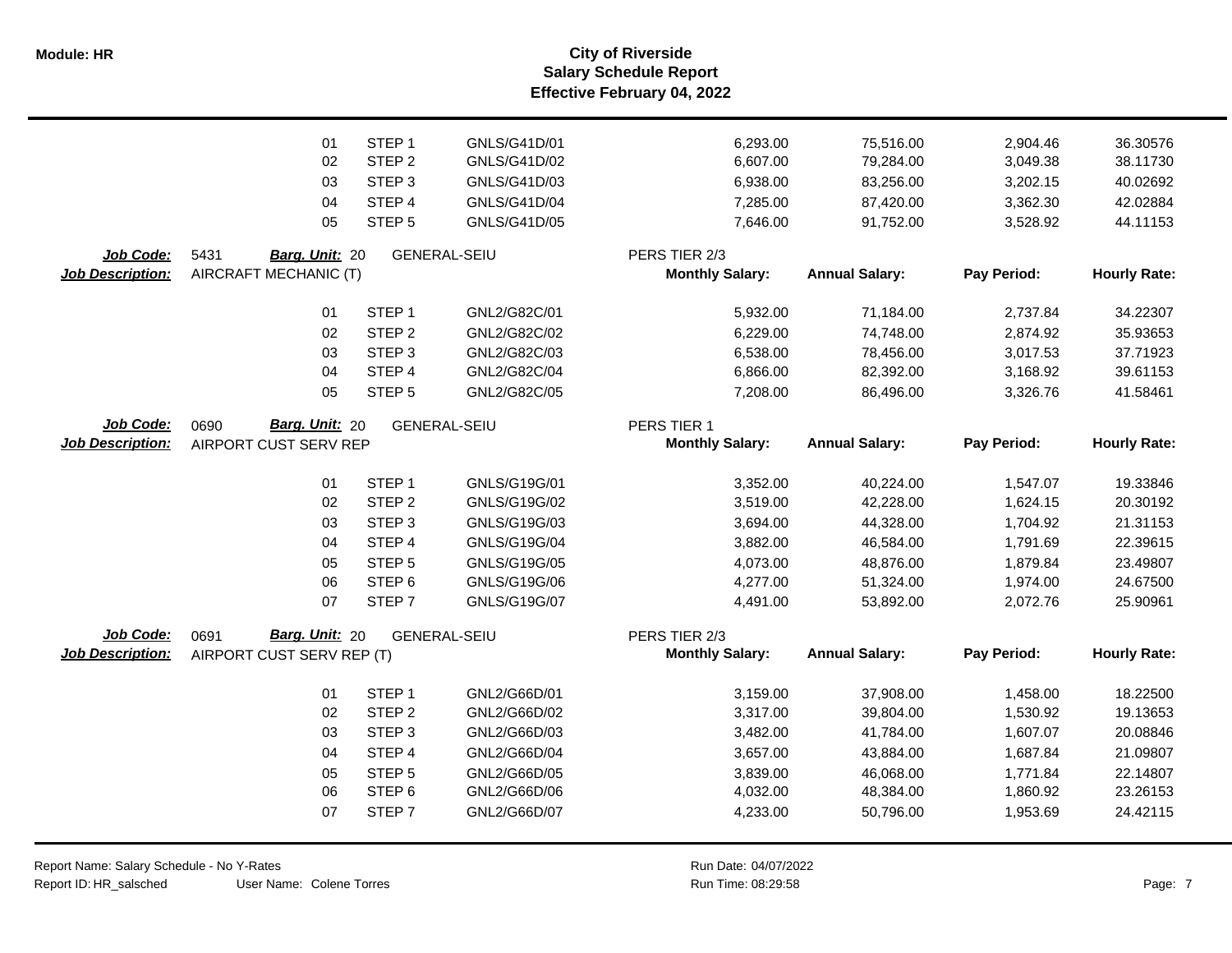| Job Code:               | Barg. Unit: 10<br>9702 | <b>MANAGEMENT</b>   |                              |                        |                        |                      |                      |
|-------------------------|------------------------|---------------------|------------------------------|------------------------|------------------------|----------------------|----------------------|
| <b>Job Description:</b> | <b>AIRPORT MGR</b>     |                     |                              | <b>Monthly Salary:</b> | <b>Annual Salary:</b>  | Pay Period:          | <b>Hourly Rate:</b>  |
|                         | 1 <sup>N</sup>         | <b>MINIMUM</b>      | MGTS/M65J/1N                 | 7,908.00               | 94,896.00              | 3,649.84             | 45.62307             |
|                         | 1X                     | <b>MAXIMUM</b>      | MGTS/M65J/1X                 | 10,596.00              | 127,152.00             | 4,890.46             | 61.13076             |
|                         | 2N                     | <b>MERIT MIN</b>    | MGTS/M65J/2N                 | 10,596.00              | 127,152.00             | 4,890.46             | 61.13076             |
|                         | 2X                     | <b>MERIT MAX</b>    | MGTS/M65J/2X                 | 12,186.00              | 146,232.00             | 5,624.30             | 70.30384             |
| Job Code:               | 0371<br>Barg. Unit: 15 | PROFESSIONAL        |                              |                        |                        |                      |                      |
| <b>Job Description:</b> | AIRPORT OPERS COORD    |                     |                              | <b>Monthly Salary:</b> | <b>Annual Salary:</b>  | Pay Period:          | <b>Hourly Rate:</b>  |
|                         | 1 <sub>N</sub>         | <b>MINIMUM</b>      | PROF/K09D/1N                 | 4,208.00               | 50,496.00              | 1,942.15             | 24.27692             |
|                         | 1X                     | <b>MAXIMUM</b>      | PROF/K09D/1X                 | 5,639.00               | 67,668.00              | 2,602.61             | 32.53269             |
|                         | 2N                     | <b>MERIT MIN</b>    | PROF/K09D/2N                 | 5,639.00               | 67,668.00              | 2,602.61             | 32.53269             |
|                         | 2X                     | <b>MERIT MAX</b>    | PROF/K09D/2X                 | 6,482.00               | 77,784.00              | 2,991.69             | 37.39615             |
| Job Code:               | Barg. Unit: 20<br>2940 | <b>GENERAL-SEIU</b> |                              | PERS TIER 1            |                        |                      |                      |
| <b>Job Description:</b> | AIRPORT OPERS SPEC     |                     |                              | <b>Monthly Salary:</b> | <b>Annual Salary:</b>  | Pay Period:          | <b>Hourly Rate:</b>  |
|                         |                        |                     |                              |                        |                        |                      |                      |
|                         | 01                     | STEP <sub>1</sub>   | GNLS/G23B/01                 | 4,210.00               | 50,520.00              | 1,943.07             | 24.28846             |
|                         | 02                     | STEP <sub>2</sub>   | GNLS/G23B/02                 | 4,420.00               | 53,040.00              | 2,040.00             | 25.50000             |
|                         | 03                     | STEP <sub>3</sub>   | GNLS/G23B/03                 | 4,640.00               | 55,680.00              | 2,141.53             | 26.76923             |
|                         | 04                     | STEP <sub>4</sub>   | GNLS/G23B/04                 | 4,874.00               | 58,488.00              | 2,249.53             | 28.11923             |
|                         | 05                     | STEP <sub>5</sub>   | GNLS/G23B/05                 | 5,115.00               | 61,380.00              | 2,360.76             | 29.50961             |
| Job Code:               | Barg. Unit: 20<br>2941 | <b>GENERAL-SEIU</b> |                              | PERS TIER 2/3          |                        |                      |                      |
| <b>Job Description:</b> | AIRPORT OPERS SPEC (T) |                     |                              | <b>Monthly Salary:</b> | <b>Annual Salary:</b>  | Pay Period:          | <b>Hourly Rate:</b>  |
|                         | 01                     | STEP <sub>1</sub>   |                              |                        |                        |                      |                      |
|                         | 02                     | STEP <sub>2</sub>   | GNL2/G69J/01<br>GNL2/G69J/02 | 3,967.00<br>4,167.00   | 47,604.00<br>50,004.00 | 1,830.92<br>1,923.23 | 22.88653<br>24.04038 |
|                         | 03                     | STEP <sub>3</sub>   | GNL2/G69J/03                 | 4,373.00               | 52,476.00              | 2,018.30             | 25.22884             |
|                         | 04                     | STEP 4              | GNL2/G69J/04                 | 4,596.00               | 55,152.00              | 2,121.23             | 26.51538             |
|                         | 05                     | STEP <sub>5</sub>   | GNL2/G69J/05                 | 4,821.00               | 57,852.00              | 2,225.07             | 27.81346             |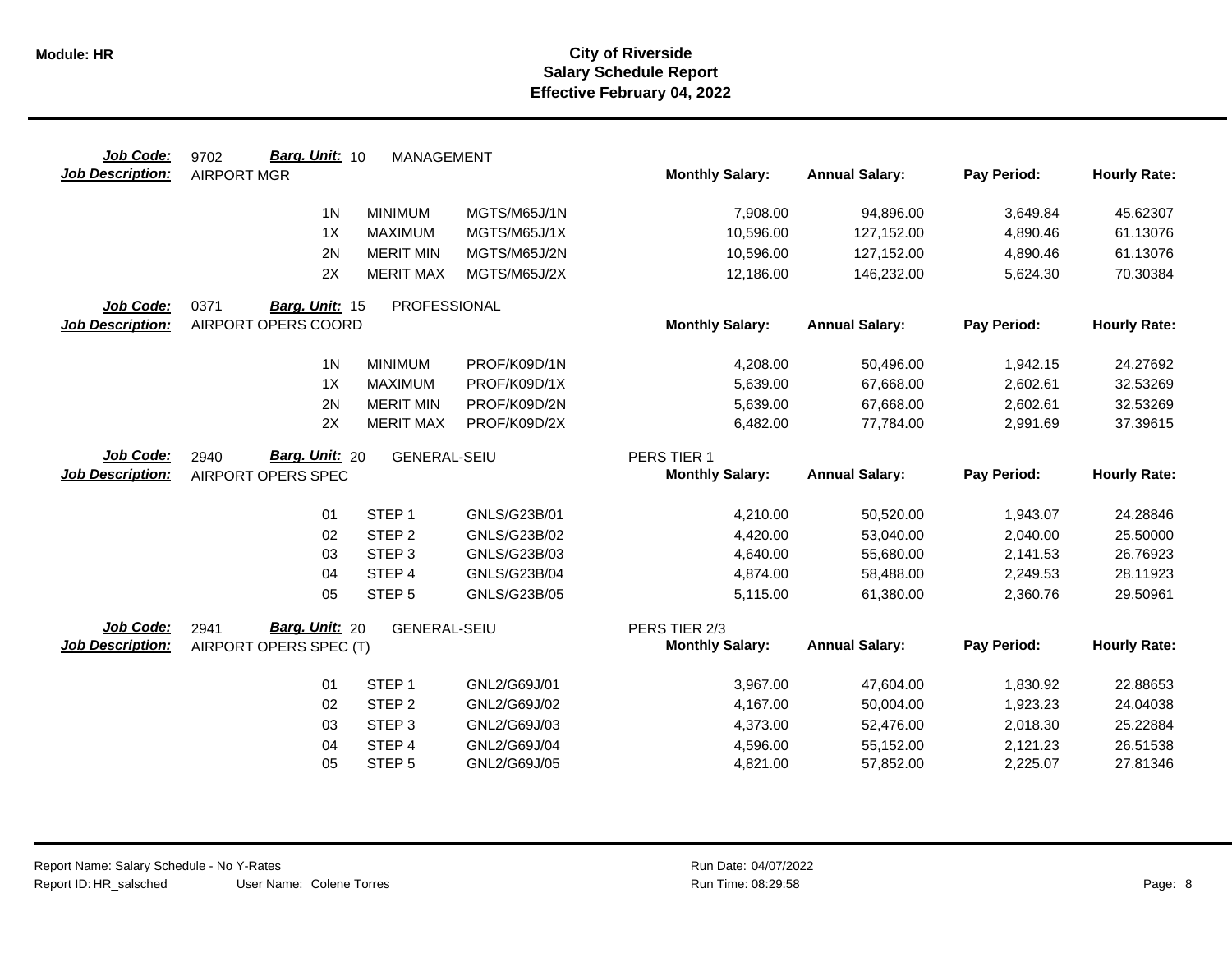| Job Code:               | Barg. Unit: 15<br>7940        | PROFESSIONAL        |              |                        |                       |             |                     |
|-------------------------|-------------------------------|---------------------|--------------|------------------------|-----------------------|-------------|---------------------|
| <b>Job Description:</b> | ANNEXATION PROG COORD E       |                     |              | <b>Monthly Salary:</b> | <b>Annual Salary:</b> | Pay Period: | <b>Hourly Rate:</b> |
|                         | 1 <sub>N</sub>                | <b>MINIMUM</b>      | PROF/K15H/1N | 6,112.00               | 73,344.00             | 2,820.92    | 35.26153            |
|                         | 1X                            | <b>MAXIMUM</b>      | PROF/K15H/1X | 9,010.00               | 108,120.00            | 4,158.46    | 51.98076            |
| <b>Job Code:</b>        | Barg. Unit: 20<br>5995        | <b>GENERAL-SEIU</b> |              | PERS TIER 1            |                       |             |                     |
| <b>Job Description:</b> | <b>ARCHIVIST</b>              |                     |              | <b>Monthly Salary:</b> | <b>Annual Salary:</b> | Pay Period: | <b>Hourly Rate:</b> |
|                         | 01                            | STEP <sub>1</sub>   | GNLS/G38A/01 | 5,924.00               | 71,088.00             | 2,734.15    | 34.17692            |
|                         | 02                            | STEP <sub>2</sub>   | GNLS/G38A/02 | 6,217.00               | 74,604.00             | 2,869.38    | 35.86730            |
|                         | 03                            | STEP <sub>3</sub>   | GNLS/G38A/03 | 6,528.00               | 78,336.00             | 3,012.92    | 37.66153            |
|                         | 04                            | STEP 4              | GNLS/G38A/04 | 6,860.00               | 82,320.00             | 3,166.15    | 39.57692            |
|                         | 05                            | STEP <sub>5</sub>   | GNLS/G38A/05 | 7,196.00               | 86,352.00             | 3,321.23    | 41.51538            |
| Job Code:               | 5996<br>Barg. Unit: 20        | <b>GENERAL-SEIU</b> |              | PERS TIER 2/3          |                       |             |                     |
| <b>Job Description:</b> | <b>ARCHIVIST (T)</b>          |                     |              | <b>Monthly Salary:</b> | <b>Annual Salary:</b> | Pay Period: | <b>Hourly Rate:</b> |
|                         | 01                            | STEP <sub>1</sub>   | GNL2/G79J/01 | 5,582.00               | 66,984.00             | 2,576.30    | 32.20384            |
|                         | 02                            | STEP <sub>2</sub>   | GNL2/G79J/02 | 5,860.00               | 70,320.00             | 2,704.61    | 33.80769            |
|                         | 03                            | STEP <sub>3</sub>   | GNL2/G79J/03 | 6,154.00               | 73,848.00             | 2,840.30    | 35.50384            |
|                         | 04                            | STEP 4              | GNL2/G79J/04 | 6,464.00               | 77,568.00             | 2,983.38    | 37.29230            |
|                         | 05                            | STEP <sub>5</sub>   | GNL2/G79J/05 | 6,783.00               | 81,396.00             | 3,130.61    | 39.13269            |
| <b>Job Code:</b>        | Barg. Unit: 10<br>8136        | <b>MANAGEMENT</b>   |              |                        |                       |             |                     |
| <b>Job Description:</b> | <b>ARTS &amp; CULTURE MGR</b> |                     |              | <b>Monthly Salary:</b> | <b>Annual Salary:</b> | Pay Period: | <b>Hourly Rate:</b> |
|                         | 1 <sub>N</sub>                | <b>MINIMUM</b>      | MGTS/M87D/1N | 6,674.00               | 80,088.00             | 3,080.30    | 38.50384            |
|                         | 1X                            | <b>MAXIMUM</b>      | MGTS/M87D/1X | 11,636.00              | 139,632.00            | 5,370.46    | 67.13076            |
|                         | 2N                            | <b>MERIT MIN</b>    | MGTS/M87D/2N | 11,636.00              | 139,632.00            | 5,370.46    | 67.13076            |
|                         | 2X                            | <b>MERIT MAX</b>    | MGTS/M87D/2X | 13,382.00              | 160,584.00            | 6,176.30    | 77.20384            |
| Job Code:               | Barg. Unit: 15<br>8137        | PROFESSIONAL        |              |                        |                       |             |                     |
| Job Description:        | ARTS & CULTURE PROJ COORD     |                     |              | <b>Monthly Salary:</b> | <b>Annual Salary:</b> | Pay Period: | <b>Hourly Rate:</b> |
|                         | 1 <sub>N</sub>                | <b>MINIMUM</b>      | PROF/K15B/1N | 6,101.00               | 73,212.00             | 2,815.84    | 35.19807            |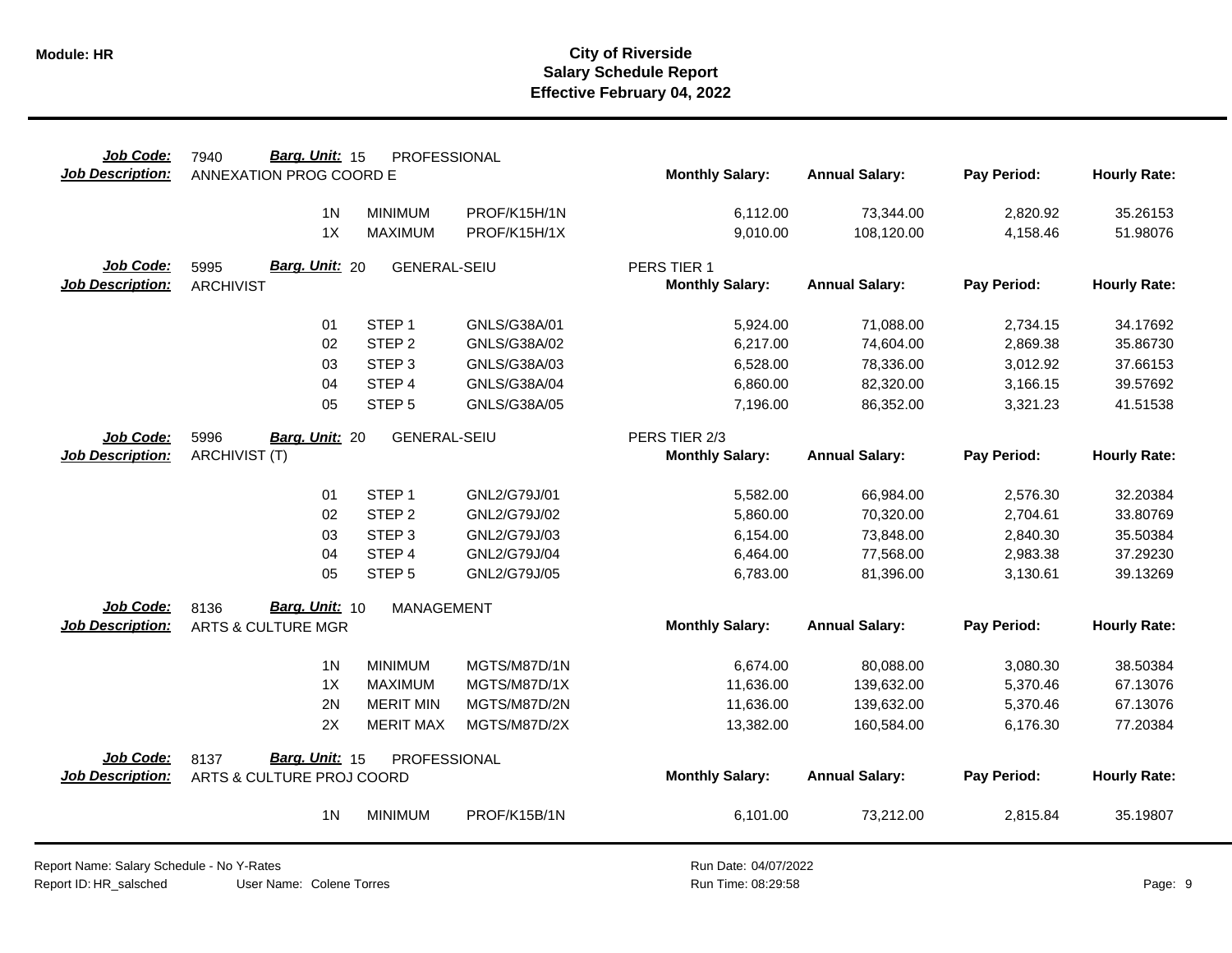|                         | 1X                              | <b>MAXIMUM</b>       | PROF/K15B/1X                 | 8,175.00               | 98,100.00              | 3,773.07             | 47.16346             |
|-------------------------|---------------------------------|----------------------|------------------------------|------------------------|------------------------|----------------------|----------------------|
| Job Code:               | 8134<br>Barg. Unit: 55          |                      | PARA-PROFESSIONAL            |                        |                        |                      |                      |
| <b>Job Description:</b> | ARTS & CULTURE PROJ ASSIST      |                      |                              | <b>Monthly Salary:</b> | <b>Annual Salary:</b>  | Pay Period:          | <b>Hourly Rate:</b>  |
|                         | 1 <sub>N</sub>                  | <b>MINIMUM</b>       |                              |                        |                        |                      |                      |
|                         | 1X                              | <b>MAXIMUM</b>       | PARA/N16C/1N<br>PARA/N16C/1X | 4,781.00<br>5,922.00   | 57,372.00<br>71,064.00 | 2,206.61<br>2,733.23 | 27.58269<br>34.16538 |
|                         |                                 |                      |                              |                        |                        |                      |                      |
| Job Code:               | Barg. Unit: 30<br>6285          |                      | <b>SPECIAL CLASSES</b>       |                        |                        |                      |                      |
| <b>Job Description:</b> | <b>ASSIST AQUATICS COORD</b>    |                      |                              | <b>Monthly Salary:</b> | <b>Annual Salary:</b>  | Pay Period:          | <b>Hourly Rate:</b>  |
|                         |                                 |                      |                              |                        |                        |                      |                      |
|                         | 01                              | STEP <sub>1</sub>    | SPCH/H35D/01                 | 3,633.59               | 43,603.16              | 1,677.04             | 20.96306             |
|                         | 02                              | STEP <sub>2</sub>    | SPCH/H35D/02                 | 3,752.64               | 45,031.68              | 1,731.98             | 21.64985             |
|                         | 03                              | STEP <sub>3</sub>    | SPCH/H35D/03                 | 3,874.86               | 46,498.37              | 1,788.39             | 22.35499             |
| Job Code:               | Barg. Unit: 10<br>7551          | <b>MANAGEMENT</b>    |                              |                        |                        |                      |                      |
| <b>Job Description:</b> | ASSIST BUILDING OFFICIAL E      |                      |                              | <b>Monthly Salary:</b> | <b>Annual Salary:</b>  | Pay Period:          | <b>Hourly Rate:</b>  |
|                         |                                 |                      |                              |                        |                        |                      |                      |
|                         | 1 <sub>N</sub>                  | <b>MINIMUM</b>       | MGTS/M70A/1N                 | 8,248.00               | 98,976.00              | 3,806.76             | 47.58461             |
|                         | 1X                              | <b>MAXIMUM</b>       | MGTS/M70A/1X                 | 11,053.00              | 132,636.00             | 5,101.38             | 63.76730             |
|                         | 2N                              | <b>MERIT MIN</b>     | MGTS/M70A/2N                 | 11,053.00              | 132,636.00             | 5,101.38             | 63.76730             |
|                         | 2X                              | <b>MERIT MAX</b>     | MGTS/M70A/2X                 | 12,711.00              | 152,532.00             | 5,866.61             | 73.33269             |
| Job Code:               | 8326<br>Barg. Unit: 07          | <b>SR MANAGEMENT</b> |                              |                        |                        |                      |                      |
| <b>Job Description:</b> | <b>ASSIST CHIEF FIN OFFICER</b> |                      |                              | <b>Monthly Salary:</b> | <b>Annual Salary:</b>  | Pay Period:          | <b>Hourly Rate:</b>  |
|                         |                                 |                      |                              |                        |                        |                      |                      |
|                         | 1 <sub>N</sub>                  | <b>MINIMUM</b>       | NCLP/A76C/1N                 | 10,171.00              | 122,052.00             | 4,694.30             | 58.67884             |
|                         | 1X                              | <b>MAXIMUM</b>       | NCLP/A76C/1X                 | 13,625.00              | 163,500.00             | 6,288.46             | 78.60576             |
|                         | 2N                              | <b>MERIT MIN</b>     | NCLP/A76C/2N                 | 13,625.00              | 163,500.00             | 6,288.46             | 78.60576             |
|                         | 2X                              | <b>MERIT MAX</b>     | NCLP/A76C/2X                 | 15,668.00              | 188,016.00             | 7,231.38             | 90.39230             |
| Job Code:               | 8988<br>Barg. Unit: 10          | MANAGEMENT           |                              |                        |                        |                      |                      |
| <b>Job Description:</b> | <b>ASSIST CITY ATTORNEY</b>     |                      |                              | <b>Monthly Salary:</b> | <b>Annual Salary:</b>  | Pay Period:          | <b>Hourly Rate:</b>  |
|                         |                                 |                      |                              |                        |                        |                      |                      |
|                         | 1 <sub>N</sub>                  | <b>MINIMUM</b>       | MGTS/M96P/1N                 | 12,940.00              | 155,280.00             | 5,972.30             | 74.65384             |
|                         | 1X                              | <b>MAXIMUM</b>       | MGTS/M96P/1X                 | 16,516.00              | 198,192.00             | 7,622.76             | 95.28461             |
|                         | 2N                              | <b>MERIT MIN</b>     | MGTS/M96P/2N                 | 16,516.00              | 198,192.00             | 7,622.76             | 95.28461             |
|                         |                                 |                      |                              |                        |                        |                      |                      |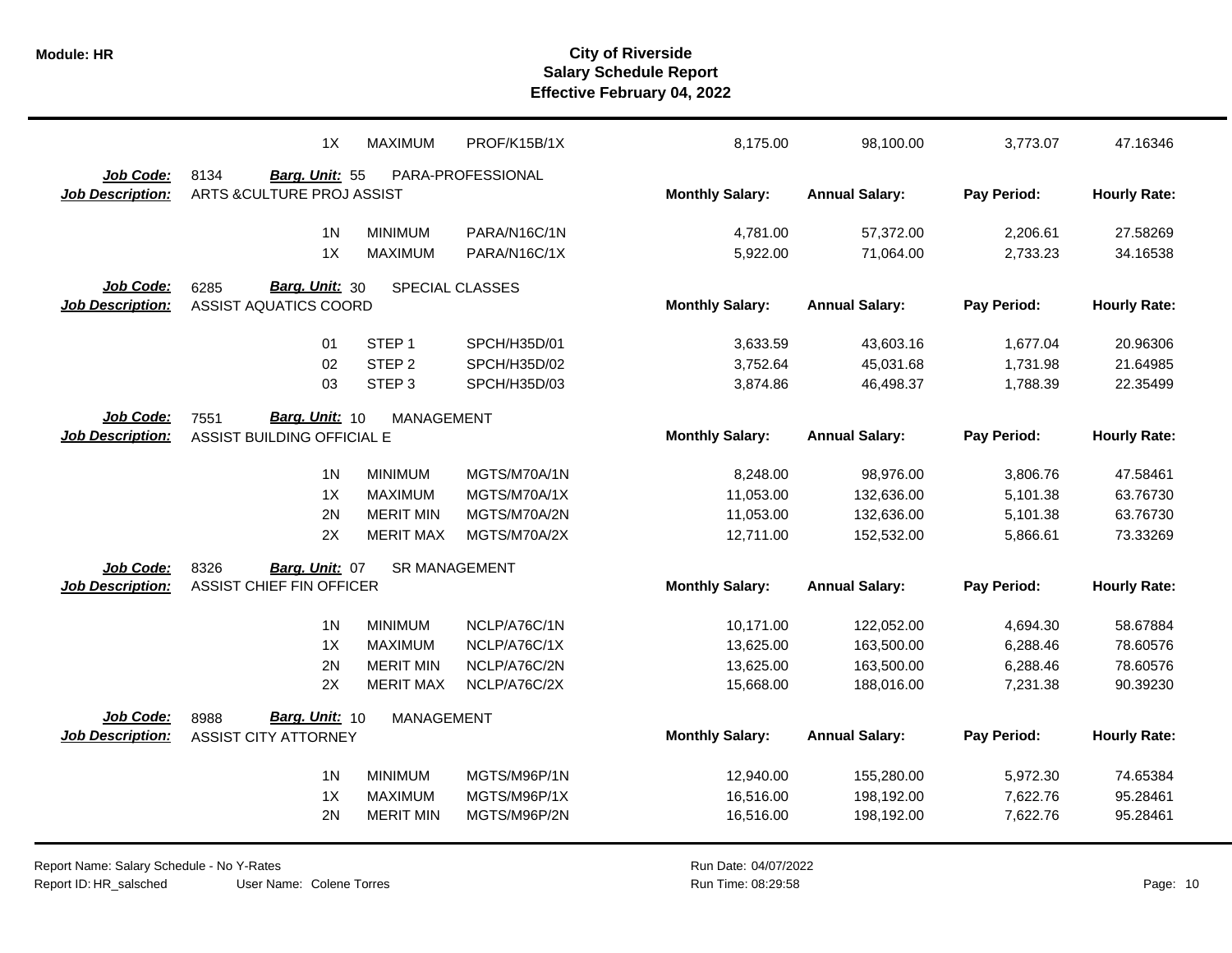|                         | 2X                       | <b>MERIT MAX</b>     | MGTS/M96P/2X        | 18,993.00              | 227,916.00            | 8,766.00    | 109.57500           |
|-------------------------|--------------------------|----------------------|---------------------|------------------------|-----------------------|-------------|---------------------|
| Job Code:               | 0131<br>Barg. Unit: 07   | <b>SR MANAGEMENT</b> |                     |                        |                       |             |                     |
| <b>Job Description:</b> | <b>ASSIST CITY CLERK</b> |                      |                     | <b>Monthly Salary:</b> | <b>Annual Salary:</b> | Pay Period: | <b>Hourly Rate:</b> |
|                         | 1 <sub>N</sub>           | <b>MINIMUM</b>       | NCLP/A51A/1N        | 7,524.00               | 90,288.00             | 3,472.61    | 43.40769            |
|                         | 1X                       | <b>MAXIMUM</b>       | NCLP/A51A/1X        | 11,839.00              | 142,068.00            | 5,464.15    | 68.30192            |
|                         | 2N                       | <b>MERIT MIN</b>     | NCLP/A51A/2N        | 11,839.00              | 142,068.00            | 5,464.15    | 68.30192            |
|                         | 2X                       | <b>MERIT MAX</b>     | NCLP/A51A/2X        | 13,613.00              | 163,356.00            | 6,282.92    | 78.53653            |
| Job Code:               | 9770<br>Barg. Unit: 01   | <b>EXECUTIVE</b>     |                     |                        |                       |             |                     |
| <b>Job Description:</b> | <b>ASSIST CITY MGR</b>   |                      |                     | <b>Monthly Salary:</b> | <b>Annual Salary:</b> | Pay Period: | <b>Hourly Rate:</b> |
|                         | 1 <sub>N</sub>           | <b>MINIMUM</b>       | EXEP/E42A/1N        | 13,911.00              | 166,932.00            | 6,420.46    | 80.25576            |
|                         | 1X                       | <b>MAXIMUM</b>       | EXEP/E42A/1X        | 21,954.00              | 263,448.00            | 10,132.61   | 126.65769           |
| Job Code:               | 7100<br>Barg. Unit: 20   | <b>GENERAL-SEIU</b>  |                     | PERS TIER 1            |                       |             |                     |
| <b>Job Description:</b> | <b>ASSIST ENGR</b>       |                      |                     | <b>Monthly Salary:</b> | <b>Annual Salary:</b> | Pay Period: | <b>Hourly Rate:</b> |
|                         | 01                       | STEP <sub>1</sub>    | GNLS/G42B/01        | 6,528.00               | 78,336.00             | 3,012.92    | 37.66153            |
|                         | 02                       | STEP <sub>2</sub>    | GNLS/G42B/02        | 6,860.00               | 82,320.00             | 3,166.15    | 39.57692            |
|                         | 03                       | STEP <sub>3</sub>    | GNLS/G42B/03        | 7,196.00               | 86,352.00             | 3,321.23    | 41.51538            |
|                         | 04                       | STEP 4               | GNLS/G42B/04        | 7,559.00               | 90,708.00             | 3,488.76    | 43.60961            |
|                         | 05                       | STEP <sub>5</sub>    | <b>GNLS/G42B/05</b> | 7,936.00               | 95,232.00             | 3,662.76    | 45.78461            |
| Job Code:               | Barg. Unit: 20<br>7101   | <b>GENERAL-SEIU</b>  |                     | PERS TIER 2/3          |                       |             |                     |
| <b>Job Description:</b> | <b>ASSIST ENGR (T)</b>   |                      |                     | <b>Monthly Salary:</b> | <b>Annual Salary:</b> | Pay Period: | <b>Hourly Rate:</b> |
|                         | 01                       | STEP <sub>1</sub>    | GNL2/G82A/01        | 6,154.00               | 73,848.00             | 2,840.30    | 35.50384            |
|                         | 02                       | STEP <sub>2</sub>    | GNL2/G82A/02        | 6,464.00               | 77,568.00             | 2,983.38    | 37.29230            |
|                         | 03                       | STEP <sub>3</sub>    | GNL2/G82A/03        | 6,783.00               | 81,396.00             | 3,130.61    | 39.13269            |
|                         | 04                       | STEP 4               | GNL2/G82A/04        | 7,124.00               | 85,488.00             | 3,288.00    | 41.10000            |
|                         | 05                       | STEP <sub>5</sub>    | GNL2/G82A/05        | 7,481.00               | 89,772.00             | 3,452.76    | 43.15961            |
| Job Code:               | 4541<br>Barg. Unit: 07   | <b>SR MANAGEMENT</b> |                     |                        |                       |             |                     |
| <b>Job Description:</b> | ASSIST GEN SERV DIR      |                      |                     | <b>Monthly Salary:</b> | <b>Annual Salary:</b> | Pay Period: | <b>Hourly Rate:</b> |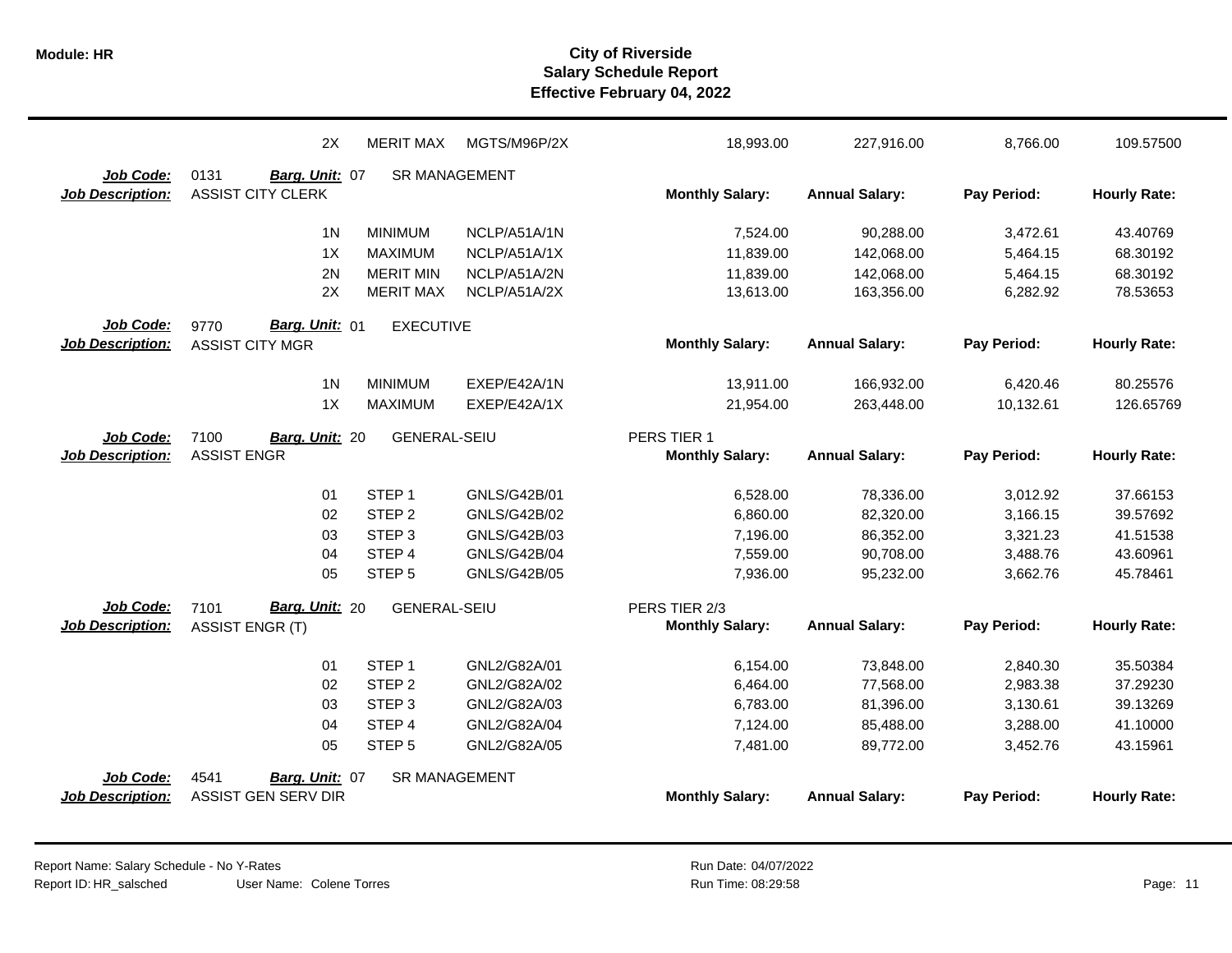|                                      | 1 <sub>N</sub><br>1X                                 | <b>MINIMUM</b><br><b>MAXIMUM</b> | NCLM/B78C/1N<br>NCLM/B78C/1X | 10,572.00<br>13,439.00 | 126,864.00<br>161,268.00 | 4,879.38<br>6,202.61 | 60.99230<br>77.53269 |
|--------------------------------------|------------------------------------------------------|----------------------------------|------------------------------|------------------------|--------------------------|----------------------|----------------------|
| Job Code:<br><b>Job Description:</b> | 6035<br>Barg. Unit: 07<br><b>ASSIST LIBRARY DIR</b>  | <b>SR MANAGEMENT</b>             |                              | <b>Monthly Salary:</b> | <b>Annual Salary:</b>    | Pay Period:          | <b>Hourly Rate:</b>  |
|                                      | 1 <sub>N</sub>                                       | <b>MINIMUM</b>                   | NCLM/B75E/1N                 | 9,611.00               | 115,332.00               | 4,435.84             | 55.44807             |
|                                      | 1X                                                   | <b>MAXIMUM</b>                   | NCLM/B75E/1X                 | 11,682.00              | 140,184.00               | 5,391.69             | 67.39615             |
|                                      | 2N                                                   | <b>MERIT MIN</b>                 | NCLM/B75E/2N                 | 11,682.00              | 140,184.00               | 5,391.69             | 67.39615             |
|                                      | 2X                                                   | <b>MERIT MAX</b>                 | NCLM/B75E/2X                 | 13,434.00              | 161,208.00               | 6,200.30             | 77.50384             |
| Job Code:                            | Barg. Unit: 20<br>7890                               | <b>GENERAL-SEIU</b>              |                              | PERS TIER 1            |                          |                      |                      |
| <b>Job Description:</b>              | <b>ASSIST PLANNER</b>                                |                                  |                              | <b>Monthly Salary:</b> | <b>Annual Salary:</b>    | Pay Period:          | <b>Hourly Rate:</b>  |
|                                      | 01                                                   | STEP <sub>1</sub>                | GNLS/G34B/01                 | 4,988.00               | 59,856.00                | 2,302.15             | 28.77692             |
|                                      | 02                                                   | STEP <sub>2</sub>                | GNLS/G34B/02                 | 5,241.00               | 62,892.00                | 2,418.92             | 30.23653             |
|                                      | 03                                                   | STEP <sub>3</sub>                | GNLS/G34B/03                 | 5,497.00               | 65,964.00                | 2,537.07             | 31.71346             |
|                                      | 04                                                   | STEP 4                           | GNLS/G34B/04                 | 5,777.00               | 69,324.00                | 2,666.30             | 33.32884             |
|                                      | 05                                                   | STEP <sub>5</sub>                | GNLS/G34B/05                 | 6,064.00               | 72,768.00                | 2,798.76             | 34.98461             |
|                                      | 06                                                   | STEP <sub>6</sub>                | GNLS/G34B/06                 | 6,370.00               | 76,440.00                | 2,940.00             | 36.75000             |
|                                      | 07                                                   | STEP <sub>7</sub>                | GNLS/G34B/07                 | 6,687.00               | 80,244.00                | 3,086.30             | 38.57884             |
| Job Code:                            | Barg. Unit: 20<br>7891                               | <b>GENERAL-SEIU</b>              |                              | PERS TIER 2/3          |                          |                      |                      |
| <b>Job Description:</b>              | <b>ASSIST PLANNER (T)</b>                            |                                  |                              | <b>Monthly Salary:</b> | <b>Annual Salary:</b>    | Pay Period:          | <b>Hourly Rate:</b>  |
|                                      | 01                                                   | STEP <sub>1</sub>                | GNL2/G78J/01                 | 4,701.00               | 56,412.00                | 2,169.69             | 27.12115             |
|                                      | 02                                                   | STEP <sub>2</sub>                | GNL2/G78J/02                 | 4,939.00               | 59,268.00                | 2,279.53             | 28.49423             |
|                                      | 03                                                   | STEP <sub>3</sub>                | GNL2/G78J/03                 | 5,181.00               | 62,172.00                | 2,391.23             | 29.89038             |
|                                      | 04                                                   | STEP <sub>4</sub>                | GNL2/G78J/04                 | 5,445.00               | 65,340.00                | 2,513.07             | 31.41346             |
|                                      | 05                                                   | STEP <sub>5</sub>                | GNL2/G78J/05                 | 5,716.00               | 68,592.00                | 2,638.15             | 32.97692             |
|                                      | 06                                                   | STEP <sub>6</sub>                | GNL2/G78J/06                 | 6,003.00               | 72,036.00                | 2,770.61             | 34.63269             |
|                                      | 07                                                   | STEP <sub>7</sub>                | GNL2/G78J/07                 | 6,301.00               | 75,612.00                | 2,908.15             | 36.35192             |
| Job Code:<br><b>Job Description:</b> | Barg. Unit: 07<br>2358<br><b>ASSIST POLICE CHIEF</b> | <b>SR MANAGEMENT</b>             |                              | <b>Monthly Salary:</b> | <b>Annual Salary:</b>    | Pay Period:          | <b>Hourly Rate:</b>  |
|                                      | 1 <sup>N</sup>                                       | <b>MINIMUM</b>                   | NCLP/B12A/1N                 | 15,366.00              | 184,392.00               | 7,092.00             | 88.65000             |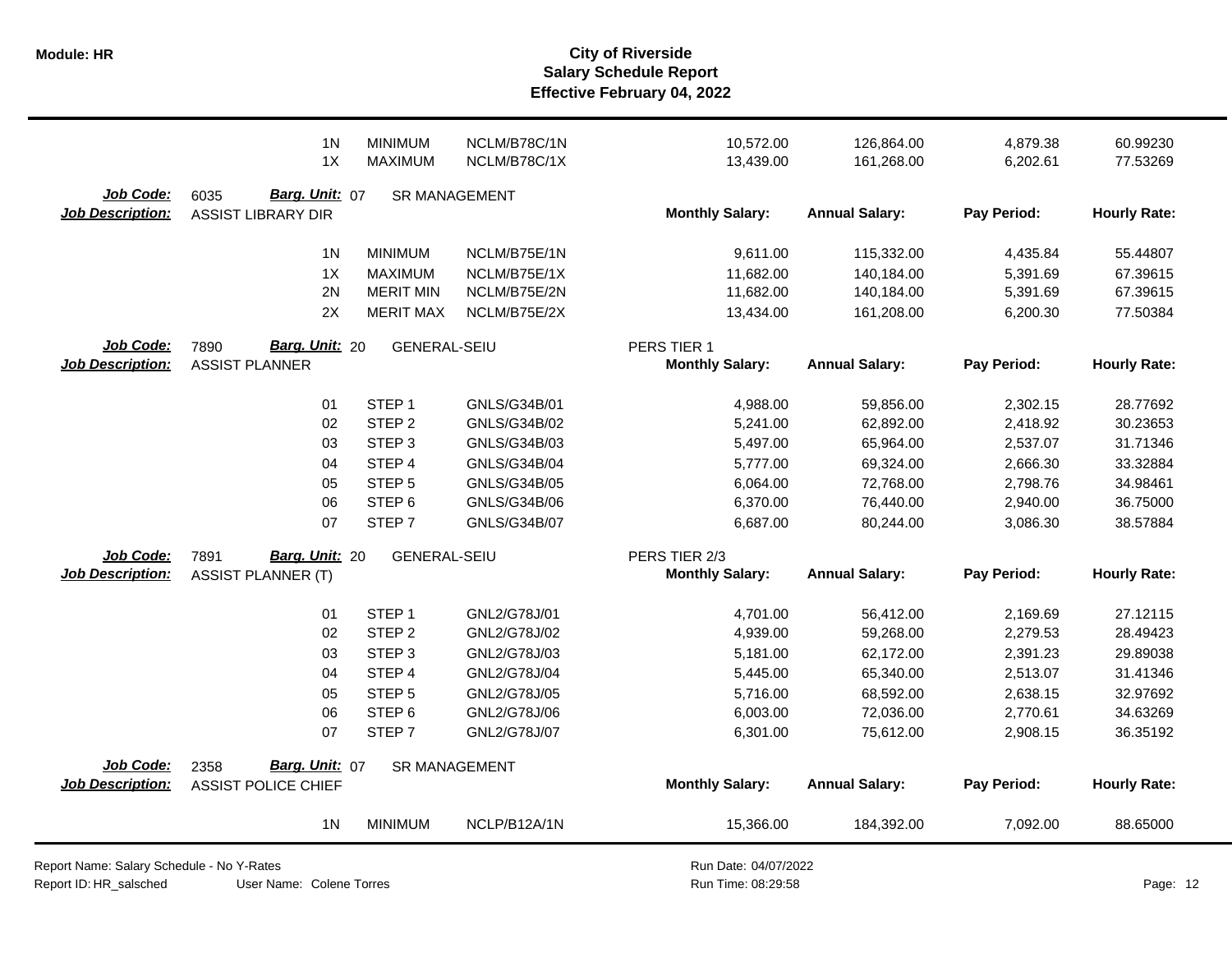|                                      | 1X                                                             | <b>MAXIMUM</b>                           | NCLP/B12A/1X        | 20,098.00                                           | 241,176.00                         | 9,276.00                | 115.95000                       |
|--------------------------------------|----------------------------------------------------------------|------------------------------------------|---------------------|-----------------------------------------------------|------------------------------------|-------------------------|---------------------------------|
|                                      | 2N                                                             | <b>MERIT MIN</b>                         | NCLP/B12A/2N        | 20,098.00                                           | 241,176.00                         | 9,276.00                | 115.95000                       |
|                                      | 2X                                                             | <b>MERIT MAX</b>                         | NCLP/B12A/2X        | 23,113.00                                           | 277,356.00                         | 10,667.53               | 133.34423                       |
| Job Code:<br><b>Job Description:</b> | Barg. Unit: 20<br>2605<br><b>ASSIST RANGE MASTER</b>           | <b>GENERAL-SEIU</b>                      |                     | PERS TIER 1<br><b>Monthly Salary:</b>               | <b>Annual Salary:</b>              | Pay Period:             | <b>Hourly Rate:</b>             |
|                                      | 01                                                             | STEP <sub>1</sub>                        | GNLS/G25C/01        | 4,420.00                                            | 53,040.00                          | 2,040.00                | 25.50000                        |
|                                      | 02                                                             | STEP <sub>2</sub>                        | GNLS/G25C/02        | 4,640.00                                            | 55,680.00                          | 2,141.53                | 26.76923                        |
|                                      | 03                                                             | STEP <sub>3</sub>                        | GNLS/G25C/03        | 4,874.00                                            | 58,488.00                          | 2,249.53                | 28.11923                        |
|                                      | 04                                                             | STEP 4                                   | <b>GNLS/G25C/04</b> | 5,115.00                                            | 61,380.00                          | 2,360.76                | 29.50961                        |
| Job Code:<br><b>Job Description:</b> | 05<br>2606<br>Barg. Unit: 20<br><b>ASSIST RANGE MASTER (T)</b> | STEP <sub>5</sub><br><b>GENERAL-SEIU</b> | GNLS/G25C/05        | 5,376.00<br>PERS TIER 2/3<br><b>Monthly Salary:</b> | 64,512.00<br><b>Annual Salary:</b> | 2,481.23<br>Pay Period: | 31.01538<br><b>Hourly Rate:</b> |
|                                      | 01                                                             | STEP <sub>1</sub>                        | GNL2/G71G/01        | 4,167.00                                            | 50,004.00                          | 1,923.23                | 24.04038                        |
|                                      | 02                                                             | STEP <sub>2</sub>                        | GNL2/G71G/02        | 4,373.00                                            | 52,476.00                          | 2,018.30                | 25.22884                        |
|                                      | 03                                                             | STEP <sub>3</sub>                        | GNL2/G71G/03        | 4,596.00                                            | 55,152.00                          | 2,121.23                | 26.51538                        |
|                                      | 04                                                             | STEP 4                                   | GNL2/G71G/04        | 4,821.00                                            | 57,852.00                          | 2,225.07                | 27.81346                        |
|                                      | 05                                                             | STEP <sub>5</sub>                        | GNL2/G71G/05        | 5,065.00                                            | 60,780.00                          | 2,337.69                | 29.22115                        |
| Job Code:<br><b>Job Description:</b> | Barg. Unit: 20<br>6380<br><b>ASSIST REC COORD</b>              | <b>GENERAL-SEIU</b>                      |                     | PERS TIER 1<br><b>Monthly Salary:</b>               | <b>Annual Salary:</b>              | Pay Period:             | <b>Hourly Rate:</b>             |
|                                      | 01                                                             | STEP <sub>1</sub>                        | GNLS/G15A/01        | 3,041.00                                            | 36,492.00                          | 1,403.53                | 17.54423                        |
|                                      | 02                                                             | STEP <sub>2</sub>                        | GNLS/G15A/02        | 3,190.00                                            | 38,280.00                          | 1,472.30                | 18.40384                        |
|                                      | 03                                                             | STEP <sub>3</sub>                        | GNLS/G15A/03        | 3,352.00                                            | 40,224.00                          | 1,547.07                | 19.33846                        |
|                                      | 04                                                             | STEP 4                                   | GNLS/G15A/04        | 3,520.00                                            | 42,240.00                          | 1,624.61                | 20.30769                        |
|                                      | 05                                                             | STEP <sub>5</sub>                        | GNLS/G15A/05        | 3,695.00                                            | 44,340.00                          | 1,705.38                | 21.31730                        |
|                                      | 06                                                             | STEP <sub>6</sub>                        | GNLS/G15A/06        | 3,883.00                                            | 46,596.00                          | 1,792.15                | 22.40192                        |
| Job Code:<br><b>Job Description:</b> | Barg. Unit: 20<br>6381<br><b>ASSIST REC COORD (T)</b>          | <b>GENERAL-SEIU</b>                      |                     | PERS TIER 2/3<br><b>Monthly Salary:</b>             | <b>Annual Salary:</b>              | Pay Period:             | <b>Hourly Rate:</b>             |
|                                      | 01                                                             | STEP <sub>1</sub>                        | GNL2/G63F/01        | 2,865.00                                            | 34,380.00                          | 1,322.30                | 16.52884                        |
|                                      | 02                                                             | STEP <sub>2</sub>                        | GNL2/G63F/02        | 3,007.00                                            | 36,084.00                          | 1,387.84                | 17.34807                        |

Report Name: Salary Schedule - No Y-Rates

Report ID: HR\_salsched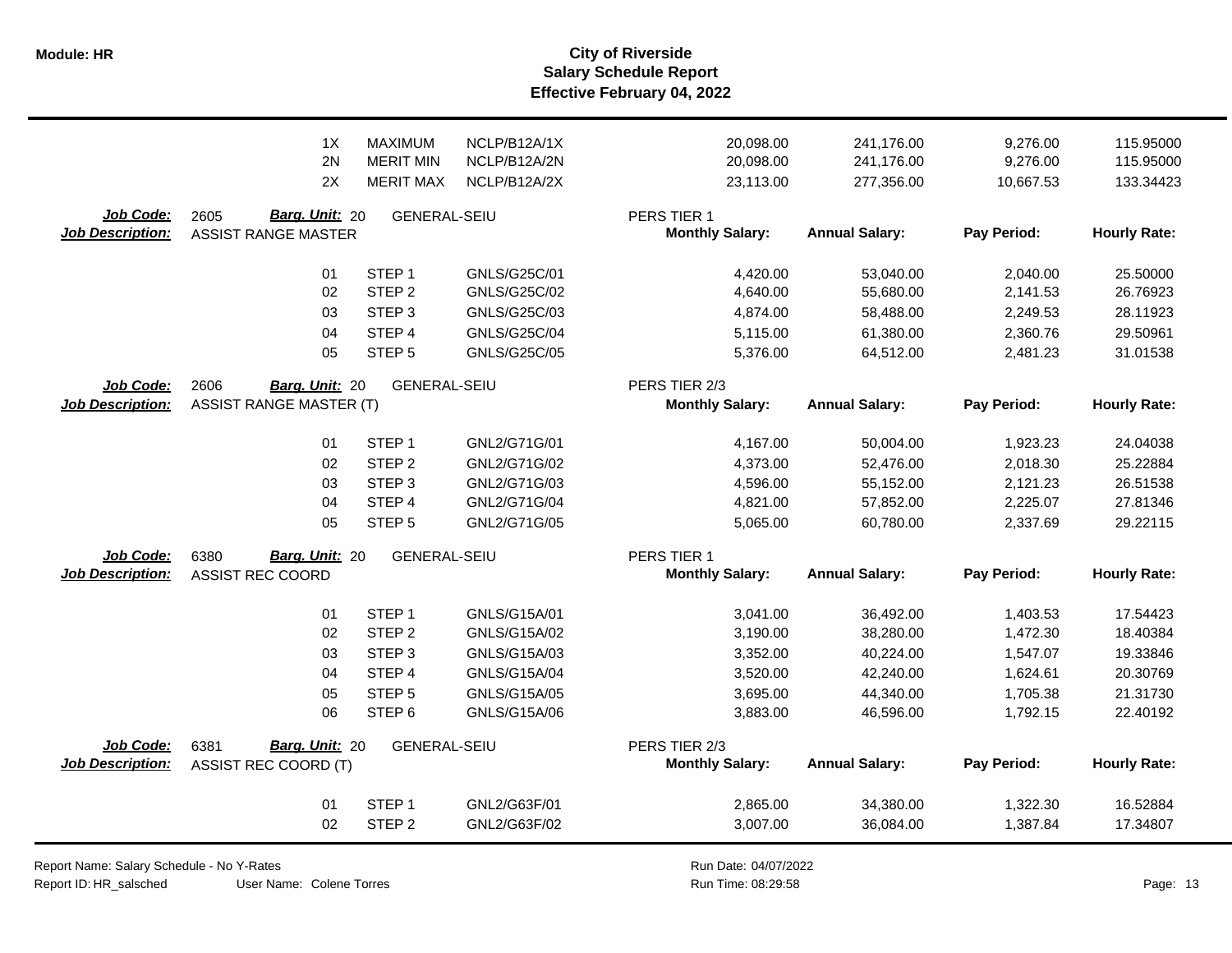|                                      | 03<br>04<br>05                                             | STEP <sub>3</sub><br>STEP <sub>4</sub><br>STEP <sub>5</sub> | GNL2/G63F/03<br>GNL2/G63F/04<br>GNL2/G63F/05 | 3,159.00<br>3,318.00<br>3,483.00      | 37,908.00<br>39,816.00<br>41,796.00 | 1,458.00<br>1,531.38<br>1,607.53 | 18.22500<br>19.14230<br>20.09423 |
|--------------------------------------|------------------------------------------------------------|-------------------------------------------------------------|----------------------------------------------|---------------------------------------|-------------------------------------|----------------------------------|----------------------------------|
|                                      | 06                                                         | STEP <sub>6</sub>                                           | GNL2/G63F/06                                 | 3,658.00                              | 43,896.00                           | 1,688.30                         | 21.10384                         |
| Job Code:                            | Barg. Unit: 15<br>9635                                     | PROFESSIONAL                                                |                                              |                                       |                                     |                                  |                                  |
| <b>Job Description:</b>              | ASSIST TO THE MAYOR NC E                                   |                                                             |                                              | <b>Monthly Salary:</b>                | <b>Annual Salary:</b>               | Pay Period:                      | <b>Hourly Rate:</b>              |
|                                      | 1 <sub>N</sub>                                             | <b>MINIMUM</b>                                              | PRNC/K09G/1N                                 | 5,121.00                              | 61,452.00                           |                                  | 29.54423                         |
|                                      | 1X                                                         | <b>MAXIMUM</b>                                              | PRNC/K09G/1X                                 | 6,862.00                              | 82,344.00                           | 2,363.53<br>3,167.07             | 39.58846                         |
|                                      |                                                            |                                                             |                                              |                                       |                                     |                                  |                                  |
| <b>Job Code:</b>                     | Barg. Unit: 10<br>8319                                     | <b>MANAGEMENT</b>                                           |                                              |                                       |                                     |                                  |                                  |
| <b>Job Description:</b>              | <b>ASSISTANT CONTROLLER</b>                                |                                                             |                                              | <b>Monthly Salary:</b>                | <b>Annual Salary:</b>               | Pay Period:                      | <b>Hourly Rate:</b>              |
|                                      | 1 <sub>N</sub>                                             | <b>MINIMUM</b>                                              | NCLM/B74C/1N                                 | 9,285.00                              | 111,420.00                          | 4,285.38                         | 53.56730                         |
|                                      | 1X                                                         | <b>MAXIMUM</b>                                              | NCLM/B74C/1X                                 | 11,285.00                             | 135,420.00                          | 5,208.46                         | 65.10576                         |
|                                      |                                                            |                                                             |                                              |                                       |                                     |                                  |                                  |
| Job Code:<br><b>Job Description:</b> | Barg. Unit: 20<br>6085<br><b>ASSOC CURATOR COLLECTIONS</b> | <b>GENERAL-SEIU</b>                                         |                                              | PERS TIER 1<br><b>Monthly Salary:</b> | <b>Annual Salary:</b>               | Pay Period:                      | <b>Hourly Rate:</b>              |
|                                      |                                                            |                                                             |                                              |                                       |                                     |                                  |                                  |
|                                      | 01                                                         | STEP <sub>1</sub>                                           | GNLS/G20B/01                                 | 4,009.00                              | 48,108.00                           | 1,850.30                         | 23.12884                         |
|                                      | 02                                                         | STEP <sub>2</sub>                                           | GNLS/G20B/02                                 | 4,210.00                              | 50,520.00                           | 1,943.07                         | 24.28846                         |
|                                      | 03                                                         | STEP <sub>3</sub>                                           | GNLS/G20B/03                                 | 4,420.00                              | 53,040.00                           | 2,040.00                         | 25.50000                         |
|                                      | 04                                                         | STEP 4                                                      | <b>GNLS/G20B/04</b>                          | 4,640.00                              | 55,680.00                           | 2,141.53                         | 26.76923                         |
| Job Code:                            | Barg. Unit: 20<br>6086                                     | <b>GENERAL-SEIU</b>                                         |                                              | PERS TIER 2/3                         |                                     |                                  |                                  |
| <b>Job Description:</b>              | ASSOC CURATOR COLLECTIONS (T)                              |                                                             |                                              | <b>Monthly Salary:</b>                | <b>Annual Salary:</b>               | Pay Period:                      | <b>Hourly Rate:</b>              |
|                                      |                                                            |                                                             |                                              |                                       |                                     |                                  |                                  |
|                                      | 01                                                         | STEP <sub>1</sub>                                           | GNL2/G66J/01                                 | 3,779.00                              | 45,348.00                           | 1,744.15                         | 21.80192                         |
|                                      | 02                                                         | STEP <sub>2</sub>                                           | GNL2/G66J/02                                 | 3,967.00                              | 47,604.00                           | 1,830.92                         | 22.88653                         |
|                                      | 03                                                         | STEP <sub>3</sub>                                           | GNL2/G66J/03                                 | 4,167.00                              | 50,004.00                           | 1,923.23                         | 24.04038                         |
|                                      | 04                                                         | STEP 4                                                      | GNL2/G66J/04                                 | 4,373.00                              | 52,476.00                           | 2,018.30                         | 25.22884                         |
| Job Code:                            | Barg. Unit: 20<br>6128                                     | <b>GENERAL-SEIU</b>                                         |                                              | PERS TIER 1                           |                                     |                                  |                                  |
| <b>Job Description:</b>              | <b>ASSOC EDUC CURATOR (SCI)</b>                            |                                                             |                                              | <b>Monthly Salary:</b>                | <b>Annual Salary:</b>               | Pay Period:                      | <b>Hourly Rate:</b>              |
|                                      |                                                            |                                                             |                                              |                                       |                                     |                                  |                                  |
|                                      | 01                                                         | STEP <sub>1</sub>                                           | GNLS/G28A/01                                 | 4,730.00                              | 56,760.00                           | 2,183.07                         | 27.28846                         |
|                                      |                                                            |                                                             |                                              |                                       |                                     |                                  |                                  |

Report Name: Salary Schedule - No Y-Rates Report ID: HR\_salsched

User Name: Colene Torres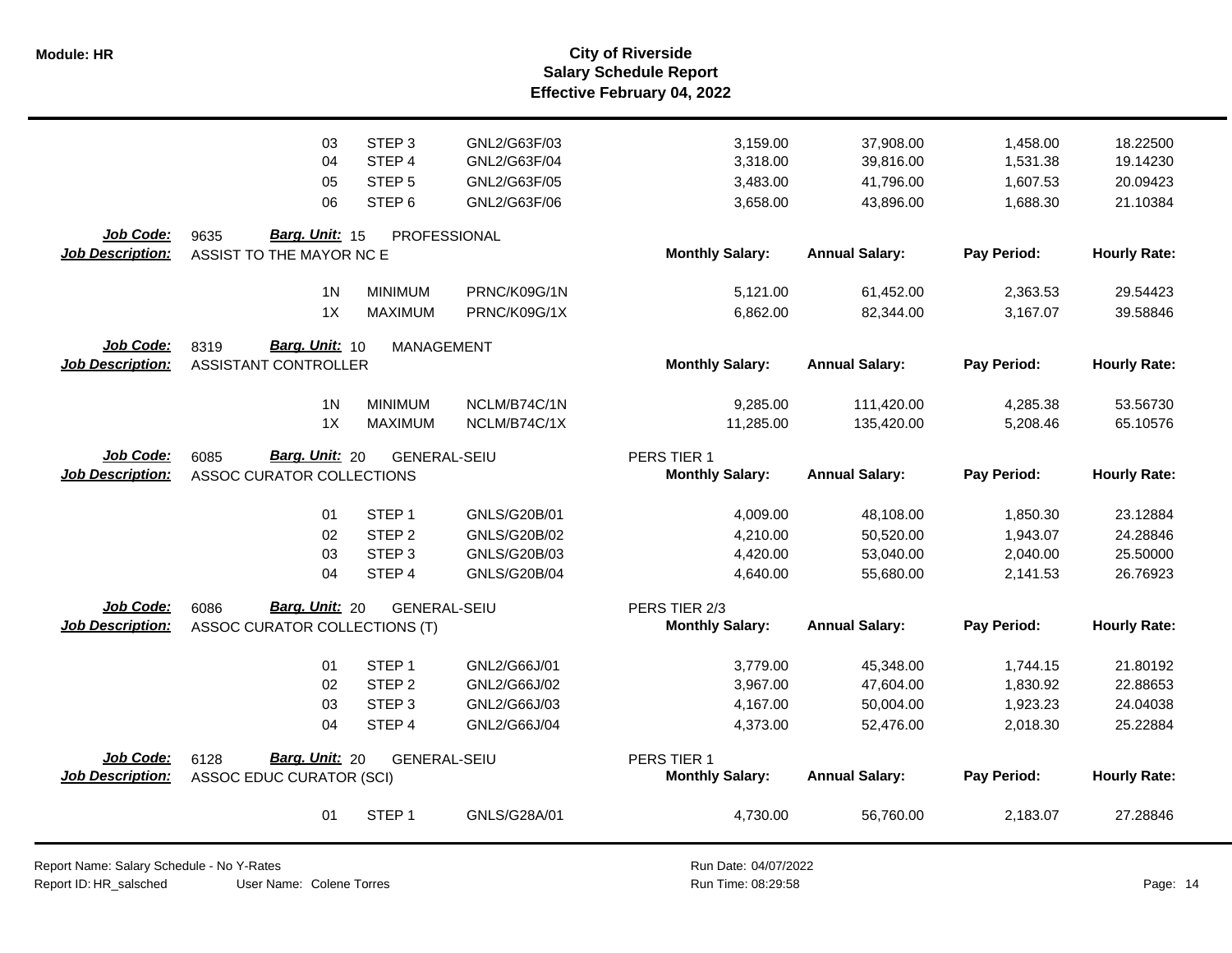**Salary Schedule Report Effective February 04, 2022 Module: HR City of Riverside**

|                         | 02                           | STEP <sub>2</sub> | GNLS/G28A/02        | 4,969.00               | 59,628.00             | 2,293.38    | 28.66730            |
|-------------------------|------------------------------|-------------------|---------------------|------------------------|-----------------------|-------------|---------------------|
|                         | 03                           | STEP <sub>3</sub> | GNLS/G28A/03        | 5,211.00               | 62,532.00             | 2,405.07    | 30.06346            |
|                         | 04                           | STEP 4            | GNLS/G28A/04        | 5,478.00               | 65,736.00             | 2,528.30    | 31.60384            |
|                         | 05                           | STEP <sub>5</sub> | GNLS/G28A/05        | 5,751.00               | 69,012.00             | 2,654.30    | 33.17884            |
| Job Code:               | Barg. Unit: 20<br>6129       |                   | <b>GENERAL-SEIU</b> | PERS TIER 2/3          |                       |             |                     |
| <b>Job Description:</b> | ASSOC EDUC CURATOR (SCI) (T) |                   |                     | <b>Monthly Salary:</b> | <b>Annual Salary:</b> | Pay Period: | <b>Hourly Rate:</b> |
|                         |                              |                   |                     |                        |                       |             |                     |
|                         | 01                           | STEP <sub>1</sub> | GNL2/G73M/01        | 4,458.00               | 53,496.00             | 2,057.53    | 25.71923            |
|                         | 02                           | STEP <sub>2</sub> | GNL2/G73M/02        | 4,682.00               | 56,184.00             | 2,160.92    | 27.01153            |
|                         | 03                           | STEP <sub>3</sub> | GNL2/G73M/03        | 4,912.00               | 58,944.00             | 2,267.07    | 28.33846            |
|                         | 04                           | STEP <sub>4</sub> | GNL2/G73M/04        | 5,161.00               | 61,932.00             | 2,382.00    | 29.77500            |
|                         | 05                           | STEP <sub>5</sub> | GNL2/G73M/05        | 5,418.00               | 65,016.00             | 2,500.61    | 31.25769            |
| Job Code:               | Barg. Unit: 20<br>7120       |                   | GENERAL-SEIU        | PERS TIER 1            |                       |             |                     |
| <b>Job Description:</b> | <b>ASSOC ENGR</b>            |                   |                     | <b>Monthly Salary:</b> | <b>Annual Salary:</b> | Pay Period: | <b>Hourly Rate:</b> |
|                         |                              |                   |                     |                        |                       |             |                     |
|                         | 01                           | STEP <sub>1</sub> | GNLS/G55B/01        | 7,543.00               | 90,516.00             | 3,481.38    | 43.51730            |
|                         | 02                           | STEP <sub>2</sub> | GNLS/G55B/02        | 7,920.00               | 95,040.00             | 3,655.38    | 45.69230            |
|                         | 03                           | STEP 3            | GNLS/G55B/03        | 8,316.00               | 99,792.00             | 3,838.15    | 47.97692            |
|                         | 04                           | STEP 4            | GNLS/G55B/04        | 8,730.00               | 104,760.00            | 4,029.23    | 50.36538            |
|                         | 05                           | STEP <sub>5</sub> | GNLS/G55B/05        | 9,167.00               | 110,004.00            | 4,230.92    | 52.88653            |
|                         | 06                           | STEP <sub>6</sub> | GNLS/G55B/06        | 9,625.00               | 115,500.00            | 4,442.30    | 55.52884            |
|                         | 07                           | STEP <sub>7</sub> | <b>GNLS/G55B/07</b> | 10,107.00              | 121,284.00            | 4,664.76    | 58.30961            |
| Job Code:               | Barg. Unit: 20<br>7122       |                   | <b>GENERAL-SEIU</b> | PERS TIER 2/3          |                       |             |                     |
| <b>Job Description:</b> | ASSOC ENGR (T)               |                   |                     | <b>Monthly Salary:</b> | <b>Annual Salary:</b> | Pay Period: | <b>Hourly Rate:</b> |
|                         | 01                           | STEP <sub>1</sub> | GNL2/G84M/01        | 7,108.00               | 85,296.00             | 3,280.61    | 41.00769            |
|                         | 02                           | STEP <sub>2</sub> | GNL2/G84M/02        | 7,463.00               | 89,556.00             | 3,444.46    | 43.05576            |
|                         | 03                           | STEP <sub>3</sub> | GNL2/G84M/03        | 7,837.00               | 94,044.00             | 3,617.07    | 45.21346            |
|                         | 04                           | STEP 4            | GNL2/G84M/04        | 8,230.00               | 98,760.00             | 3,798.46    | 47.48076            |
|                         | 05                           | STEP <sub>5</sub> | GNL2/G84M/05        | 8,641.00               | 103,692.00            | 3,988.15    | 49.85192            |
|                         | 06                           | STEP <sub>6</sub> | GNL2/G84M/06        | 9,070.00               | 108,840.00            | 4,186.15    | 52.32692            |
|                         | 07                           | STEP <sub>7</sub> | GNL2/G84M/07        | 9,525.00               | 114,300.00            | 4,396.15    | 54.95192            |
|                         |                              |                   |                     |                        |                       |             |                     |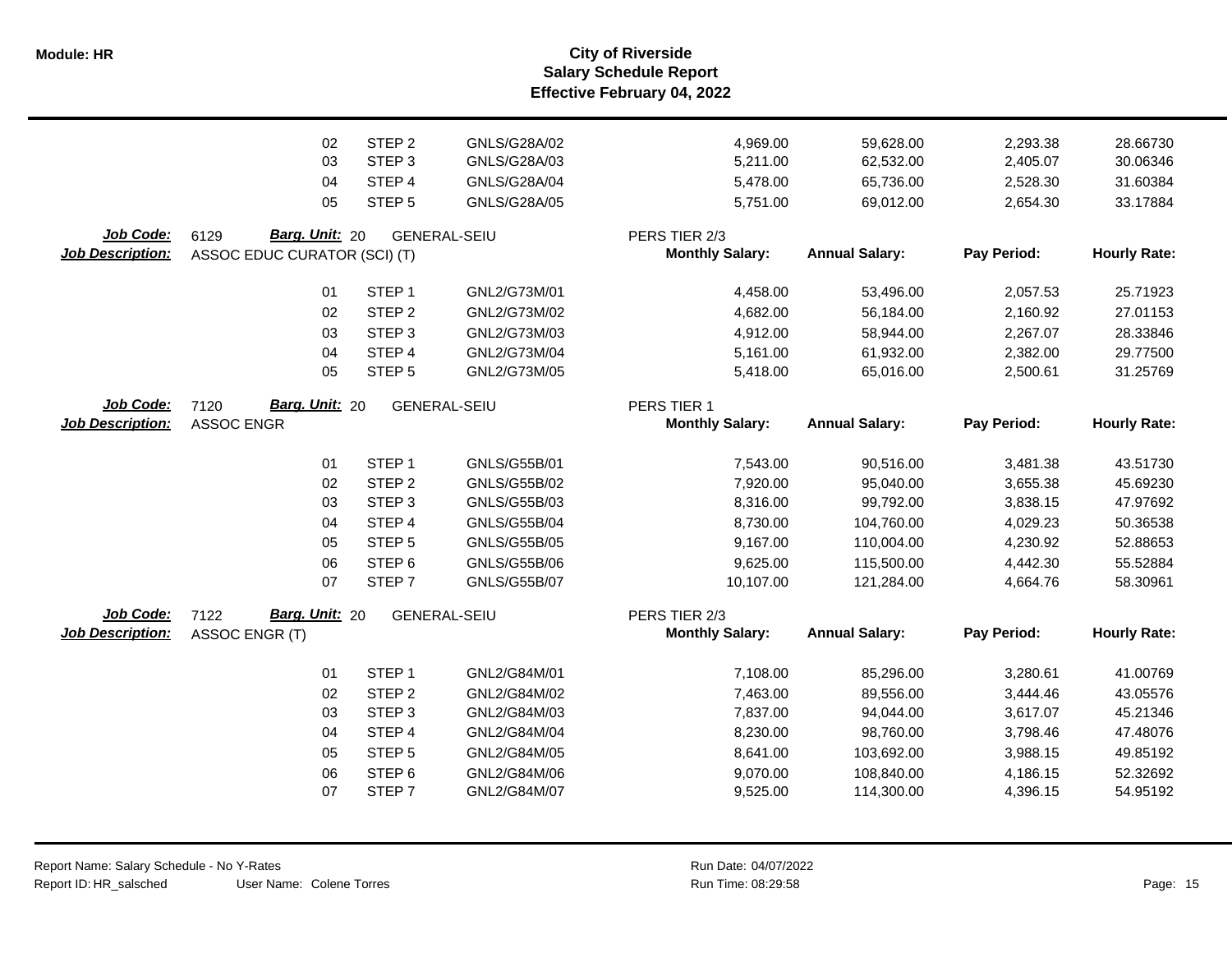| Job Code:<br><b>Job Description:</b> | Barg. Unit: 20<br>7910<br><b>ASSOC PLANNER</b>          | <b>GENERAL-SEIU</b> | PERS TIER 1<br><b>Monthly Salary:</b>   | <b>Annual Salary:</b> | Pay Period: | <b>Hourly Rate:</b> |
|--------------------------------------|---------------------------------------------------------|---------------------|-----------------------------------------|-----------------------|-------------|---------------------|
|                                      | STEP <sub>1</sub><br>01                                 | GNLS/G41C/01        | 5,777.00                                | 69,324.00             | 2,666.30    | 33.32884            |
|                                      | STEP <sub>2</sub><br>02                                 | GNLS/G41C/02        | 6,064.00                                | 72,768.00             | 2,798.76    | 34.98461            |
|                                      | STEP <sub>3</sub><br>03                                 | GNLS/G41C/03        | 6,370.00                                | 76,440.00             | 2,940.00    | 36.75000            |
|                                      | 04<br>STEP <sub>4</sub>                                 | GNLS/G41C/04        | 6,687.00                                | 80,244.00             | 3,086.30    | 38.57884            |
|                                      | 05<br>STEP <sub>5</sub>                                 | GNLS/G41C/05        | 7,021.00                                | 84,252.00             | 3,240.46    | 40.50576            |
|                                      | STEP <sub>6</sub><br>06                                 | GNLS/G41C/06        | 7,373.00                                | 88,476.00             | 3,402.92    | 42.53653            |
|                                      | STEP <sub>7</sub><br>07                                 | GNLS/G41C/07        | 7,743.00                                | 92,916.00             | 3,573.69    | 44.67115            |
| Job Code:                            | Barg. Unit: 20<br>7911                                  | <b>GENERAL-SEIU</b> | PERS TIER 2/3                           |                       |             |                     |
| <b>Job Description:</b>              | <b>ASSOC PLANNER (T)</b>                                |                     | <b>Monthly Salary:</b>                  | <b>Annual Salary:</b> | Pay Period: | <b>Hourly Rate:</b> |
|                                      | STEP <sub>1</sub><br>01                                 | GNL2/G81J/01        | 5,445.00                                | 65,340.00             | 2,513.07    | 31.41346            |
|                                      | 02<br>STEP <sub>2</sub>                                 | GNL2/G81J/02        | 5,716.00                                | 68,592.00             | 2,638.15    | 32.97692            |
|                                      | 03<br>STEP <sub>3</sub>                                 | GNL2/G81J/03        | 6,003.00                                | 72,036.00             | 2,770.61    | 34.63269            |
|                                      | STEP <sub>4</sub><br>04                                 | GNL2/G81J/04        | 6,301.00                                | 75,612.00             | 2,908.15    | 36.35192            |
|                                      | STEP <sub>5</sub><br>05                                 | GNL2/G81J/05        | 6,618.00                                | 79,416.00             | 3,054.46    | 38.18076            |
|                                      | 06<br>STEP <sub>6</sub>                                 | GNL2/G81J/06        | 6,949.00                                | 83,388.00             | 3,207.23    | 40.09038            |
|                                      | 07<br>STEP <sub>7</sub>                                 | GNL2/G81J/07        | 7,299.00                                | 87,588.00             | 3,368.76    | 42.10961            |
| Job Code:                            | Barg. Unit: 20<br>7121                                  | <b>GENERAL-SEIU</b> | PERS TIER 1                             |                       |             |                     |
| <b>Job Description:</b>              | <b>ASSOC TRAFFIC ENGR</b>                               |                     | <b>Monthly Salary:</b>                  | <b>Annual Salary:</b> | Pay Period: | <b>Hourly Rate:</b> |
|                                      | STEP <sub>1</sub><br>01                                 | GNLS/G55B/01        | 7,543.00                                | 90,516.00             | 3,481.38    | 43.51730            |
|                                      | STEP <sub>2</sub><br>02                                 | GNLS/G55B/02        | 7,920.00                                | 95,040.00             | 3,655.38    | 45.69230            |
|                                      | STEP <sub>3</sub><br>03                                 | GNLS/G55B/03        | 8,316.00                                | 99,792.00             | 3,838.15    | 47.97692            |
|                                      | STEP <sub>4</sub><br>04                                 | <b>GNLS/G55B/04</b> | 8,730.00                                | 104,760.00            | 4,029.23    | 50.36538            |
|                                      | 05<br>STEP <sub>5</sub>                                 | GNLS/G55B/05        | 9,167.00                                | 110,004.00            | 4,230.92    | 52.88653            |
|                                      | STEP <sub>6</sub><br>06                                 | GNLS/G55B/06        | 9,625.00                                | 115,500.00            | 4,442.30    | 55.52884            |
|                                      | 07<br>STEP <sub>7</sub>                                 | <b>GNLS/G55B/07</b> | 10,107.00                               | 121,284.00            | 4,664.76    | 58.30961            |
| Job Code:<br><b>Job Description:</b> | Barg. Unit: 20<br>7123<br><b>ASSOC TRAFFIC ENGR (T)</b> | <b>GENERAL-SEIU</b> | PERS TIER 2/3<br><b>Monthly Salary:</b> | <b>Annual Salary:</b> | Pay Period: | <b>Hourly Rate:</b> |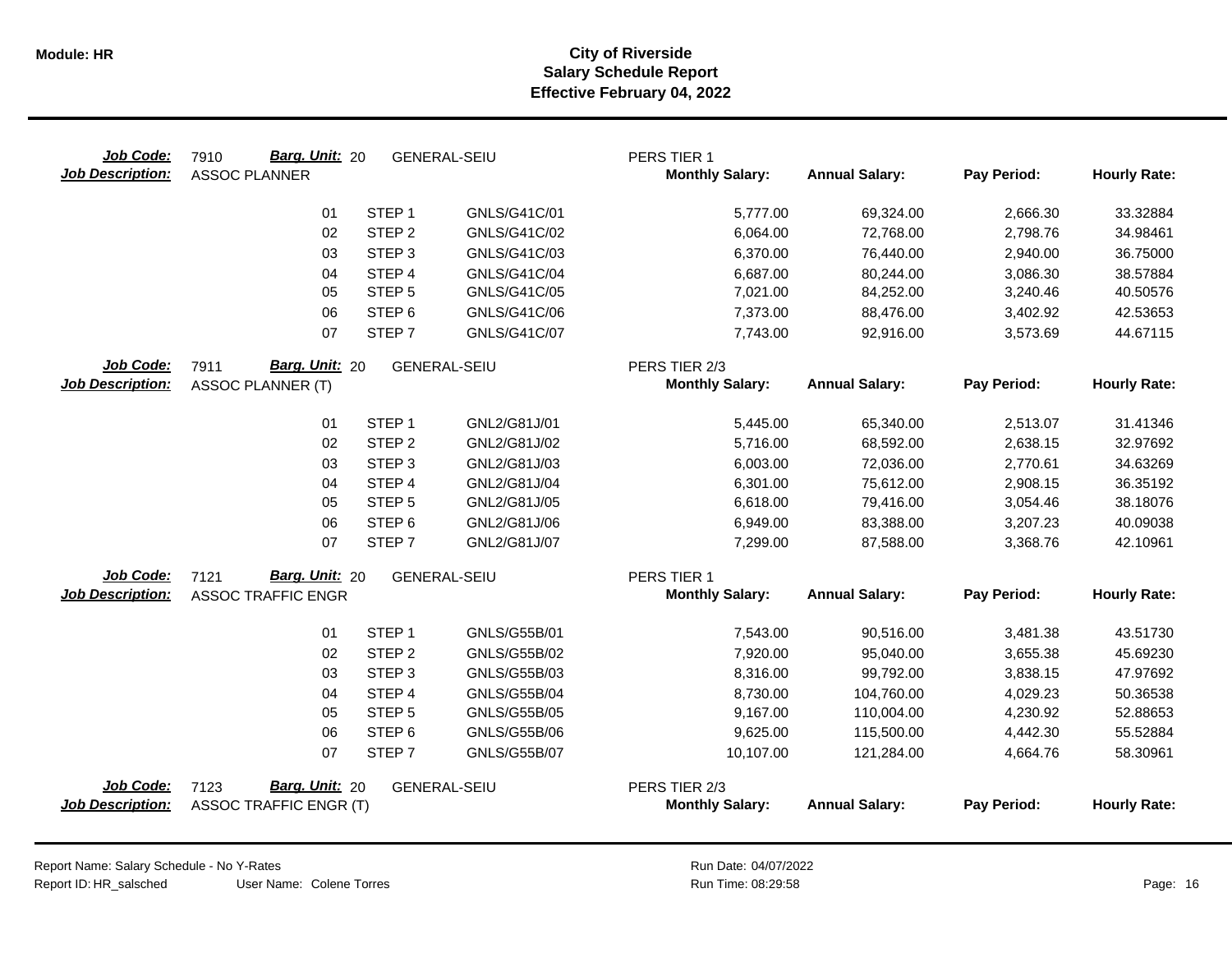|                         | 01                                | STEP <sub>1</sub>   | GNL2/G84M/01                 | 7,108.00               | 85,296.00              | 3,280.61             | 41.00769             |
|-------------------------|-----------------------------------|---------------------|------------------------------|------------------------|------------------------|----------------------|----------------------|
|                         | 02                                | STEP <sub>2</sub>   | GNL2/G84M/02                 | 7,463.00               | 89,556.00              | 3,444.46             | 43.05576             |
|                         | 03                                | STEP <sub>3</sub>   | GNL2/G84M/03                 | 7,837.00               | 94,044.00              | 3,617.07             | 45.21346             |
|                         | 04                                | STEP 4              | GNL2/G84M/04                 | 8,230.00               | 98,760.00              | 3,798.46             | 47.48076             |
|                         | 05                                | STEP <sub>5</sub>   | GNL2/G84M/05                 | 8,641.00               | 103,692.00             | 3,988.15             | 49.85192             |
|                         | 06                                | STEP <sub>6</sub>   | GNL2/G84M/06                 | 9,070.00               | 108,840.00             | 4,186.15             | 52.32692             |
|                         | 07                                | STEP <sub>7</sub>   | GNL2/G84M/07                 | 9,525.00               | 114,300.00             | 4,396.15             | 54.95192             |
| Job Code:               | Barg. Unit: 07<br>8335            |                     | <b>SR MANAGEMENT</b>         |                        |                        |                      |                      |
| <b>Job Description:</b> | <b>BUDGET AND REVENUE MANAGER</b> |                     |                              | <b>Monthly Salary:</b> | <b>Annual Salary:</b>  | Pay Period:          | <b>Hourly Rate:</b>  |
|                         | 1 <sub>N</sub>                    | <b>MINIMUM</b>      | NCLP/A74F/1N                 | 10,171.00              | 122,052.00             | 4,694.30             | 58.67884             |
|                         | 1X                                | <b>MAXIMUM</b>      | NCLP/A74F/1X                 | 12,979.00              | 155,748.00             | 5,990.30             | 74.87884             |
|                         | 2N                                | <b>MERIT MIN</b>    | NCLP/A74F/2N                 | 12,979.00              | 155,748.00             | 5,990.30             | 74.87884             |
|                         | 2X                                | <b>MERIT MAX</b>    | NCLP/A74F/2X                 | 14,924.00              | 179,088.00             | 6,888.00             | 86.10000             |
| Job Code:               | Barg. Unit: 20<br>7480            | <b>GENERAL-SEIU</b> |                              | PERS TIER 1            |                        |                      |                      |
| <b>Job Description:</b> | <b>BUILDING INSP I</b>            |                     |                              | <b>Monthly Salary:</b> | <b>Annual Salary:</b>  | Pay Period:          | <b>Hourly Rate:</b>  |
|                         | 01                                | STEP <sub>1</sub>   | GNLS/G34A/01                 | 5,478.00               | 65,736.00              | 2,528.30             | 31.60384             |
|                         | 02                                | STEP <sub>2</sub>   | GNLS/G34A/02                 | 5,751.00               | 69,012.00              | 2,654.30             | 33.17884             |
|                         | 03                                | STEP <sub>3</sub>   | GNLS/G34A/03                 | 6,038.00               | 72,456.00              | 2,786.76             | 34.83461             |
|                         |                                   | STEP <sub>4</sub>   |                              |                        |                        |                      |                      |
|                         | 04<br>05                          | STEP <sub>5</sub>   | GNLS/G34A/04<br>GNLS/G34A/05 | 6,336.00<br>6,656.00   | 76,032.00<br>79,872.00 | 2,924.30<br>3,072.00 | 36.55384<br>38.40000 |
|                         |                                   |                     |                              |                        |                        |                      |                      |
| Job Code:               | Barg. Unit: 20<br>7481            | <b>GENERAL-SEIU</b> |                              | PERS TIER 2/3          |                        |                      |                      |
| <b>Job Description:</b> | <b>BUILDING INSP I (T)</b>        |                     |                              | <b>Monthly Salary:</b> | <b>Annual Salary:</b>  | Pay Period:          | <b>Hourly Rate:</b>  |
|                         | 01                                | STEP <sub>1</sub>   | GNL2/G78G/01                 | 5,161.00               | 61,932.00              | 2,382.00             | 29.77500             |
|                         | 02                                | STEP <sub>2</sub>   | GNL2/G78G/02                 | 5,418.00               | 65,016.00              | 2,500.61             | 31.25769             |
|                         | 03                                | STEP <sub>3</sub>   | GNL2/G78G/03                 | 5,691.00               | 68,292.00              | 2,626.61             | 32.83269             |
|                         | 04                                | STEP <sub>4</sub>   | GNL2/G78G/04                 | 5,974.00               | 71,688.00              | 2,757.23             | 34.46538             |
|                         | 05                                | STEP <sub>5</sub>   | GNL2/G78G/05                 | 6,272.00               | 75,264.00              | 2,894.76             | 36.18461             |
| Job Code:               | Barg. Unit: 20<br>7479            | <b>GENERAL-SEIU</b> |                              | PERS TIER 1            |                        |                      |                      |
| <b>Job Description:</b> | <b>BUILDING INSP I TRNE</b>       |                     |                              | <b>Monthly Salary:</b> | <b>Annual Salary:</b>  | Pay Period:          | <b>Hourly Rate:</b>  |
|                         |                                   |                     |                              |                        |                        |                      |                      |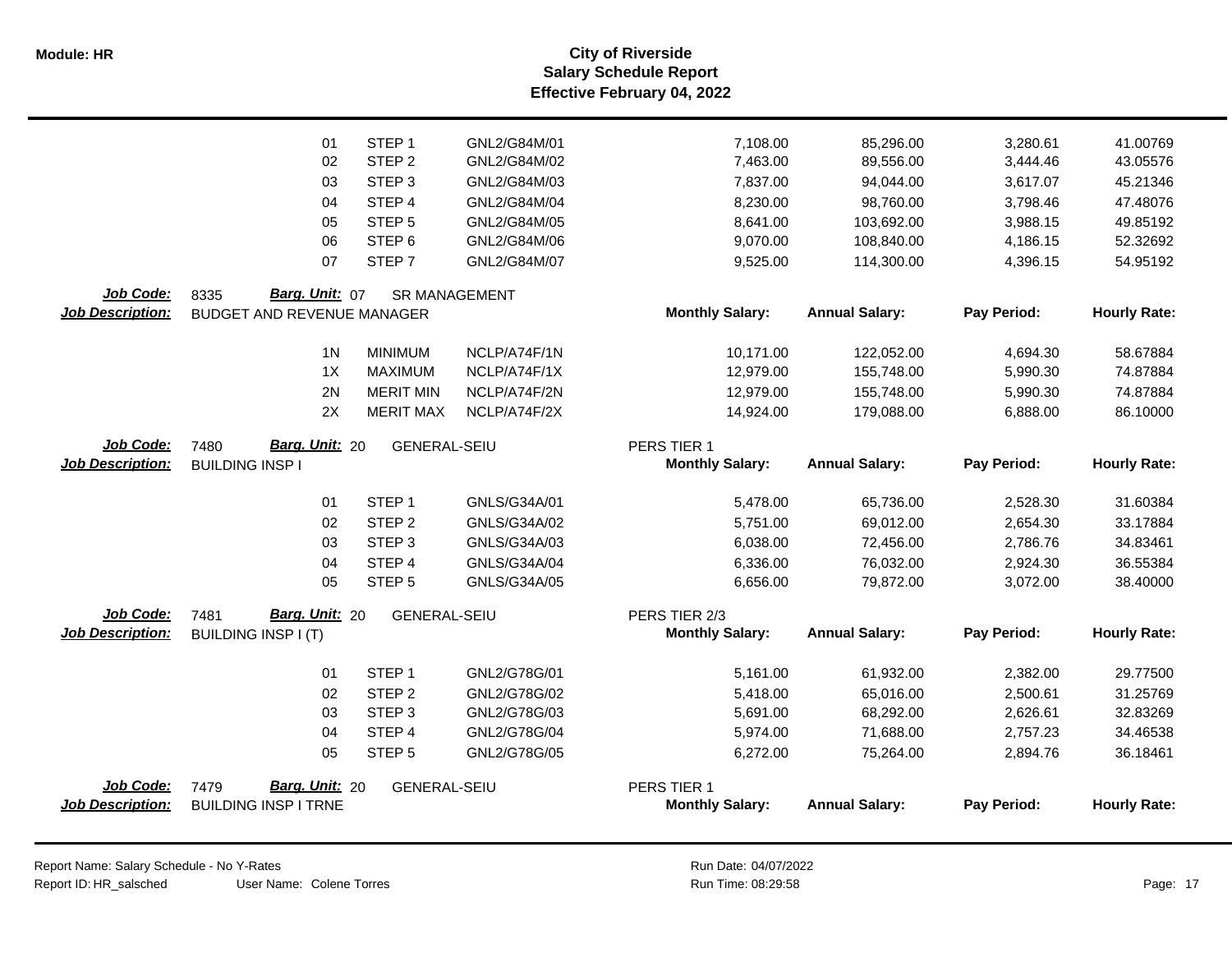**Salary Schedule Report Effective February 04, 2022 Module: HR City of Riverside**

|                                             | 01                                                          | STEP <sub>1</sub>   | GNLS/G24E/01 | 4,731.00                                | 56,772.00             | 2,183.53    | 27.29423            |
|---------------------------------------------|-------------------------------------------------------------|---------------------|--------------|-----------------------------------------|-----------------------|-------------|---------------------|
|                                             | 02                                                          | STEP <sub>2</sub>   | GNLS/G24E/02 | 4,969.00                                | 59,628.00             | 2,293.38    | 28.66730            |
|                                             | 03                                                          | STEP <sub>3</sub>   | GNLS/G24E/03 | 5,215.00                                | 62,580.00             | 2,406.92    | 30.08653            |
| <b>Job Code:</b><br><b>Job Description:</b> | Barg. Unit: 20<br>7482<br><b>BUILDING INSP I TRNE (T)</b>   | <b>GENERAL-SEIU</b> |              | PERS TIER 2/3<br><b>Monthly Salary:</b> | <b>Annual Salary:</b> | Pay Period: | <b>Hourly Rate:</b> |
|                                             | 01                                                          | STEP <sub>1</sub>   | GNL2/G70M/01 | 4,459.00                                | 53,508.00             | 2,058.00    | 25.72500            |
|                                             | 02                                                          | STEP <sub>2</sub>   | GNL2/G70M/02 | 4,682.00                                | 56,184.00             | 2,160.92    | 27.01153            |
|                                             | 03                                                          | STEP <sub>3</sub>   | GNL2/G70M/03 | 4,916.00                                | 58,992.00             | 2,268.92    | 28.36153            |
| <b>Job Code:</b><br><b>Job Description:</b> | Barg. Unit: 20<br>7490<br><b>BUILDING INSP II</b>           | <b>GENERAL-SEIU</b> |              | PERS TIER 1<br><b>Monthly Salary:</b>   | <b>Annual Salary:</b> | Pay Period: | <b>Hourly Rate:</b> |
|                                             | 01                                                          | STEP <sub>1</sub>   | GNLS/G41A/01 | 6,336.00                                | 76,032.00             | 2,924.30    | 36.55384            |
|                                             | 02                                                          | STEP <sub>2</sub>   | GNLS/G41A/02 | 6,656.00                                | 79,872.00             | 3,072.00    | 38.40000            |
|                                             | 03                                                          | STEP <sub>3</sub>   | GNLS/G41A/03 | 6,985.00                                | 83,820.00             | 3,223.84    | 40.29807            |
|                                             | 04                                                          | STEP 4              | GNLS/G41A/04 | 7,334.00                                | 88,008.00             | 3,384.92    | 42.31153            |
|                                             | 05                                                          | STEP <sub>5</sub>   | GNLS/G41A/05 | 7,703.00                                | 92,436.00             | 3,555.23    | 44.44038            |
| Job Code:<br><b>Job Description:</b>        | 7491<br>Barg. Unit: 20<br><b>BUILDING INSP II (T)</b>       | <b>GENERAL-SEIU</b> |              | PERS TIER 2/3<br><b>Monthly Salary:</b> | <b>Annual Salary:</b> | Pay Period: | <b>Hourly Rate:</b> |
|                                             | 01                                                          | STEP <sub>1</sub>   | GNL2/G81D/01 | 5,974.00                                | 71,688.00             | 2,757.23    | 34.46538            |
|                                             | 02                                                          | STEP <sub>2</sub>   | GNL2/G81D/02 | 6,272.00                                | 75,264.00             | 2,894.76    | 36.18461            |
|                                             | 03                                                          | STEP <sub>3</sub>   | GNL2/G81D/03 | 6,583.00                                | 78,996.00             | 3,038.30    | 37.97884            |
|                                             | 04                                                          | STEP 4              | GNL2/G81D/04 | 6,914.00                                | 82,968.00             | 3,191.07    | 39.88846            |
|                                             | 05                                                          | STEP <sub>5</sub>   | GNL2/G81D/05 | 7,260.00                                | 87,120.00             | 3,350.76    | 41.88461            |
| Job Code:<br><b>Job Description:</b>        | Barg. Unit: 50<br>7530<br><b>BUILDING INSPECTION SUPV E</b> | <b>SUPERVISORY</b>  |              | <b>Monthly Salary:</b>                  | <b>Annual Salary:</b> | Pay Period: | <b>Hourly Rate:</b> |
|                                             | 1 <sub>N</sub>                                              | <b>MINIMUM</b>      | SUPV/U16E/1N | 7,688.00                                | 92,256.00             | 3,548.30    | 44.35384            |
|                                             | 1X                                                          | <b>MAXIMUM</b>      | SUPV/U16E/1X | 9,342.00                                | 112,104.00            | 4,311.69    | 53.89615            |
|                                             | 2N                                                          | <b>MERIT MIN</b>    | SUPV/U16E/2N | 9,342.00                                | 112,104.00            | 4,311.69    | 53.89615            |
|                                             | 2X                                                          | <b>MERIT MAX</b>    | SUPV/U16E/2X | 10,743.00                               | 128,916.00            | 4,958.30    | 61.97884            |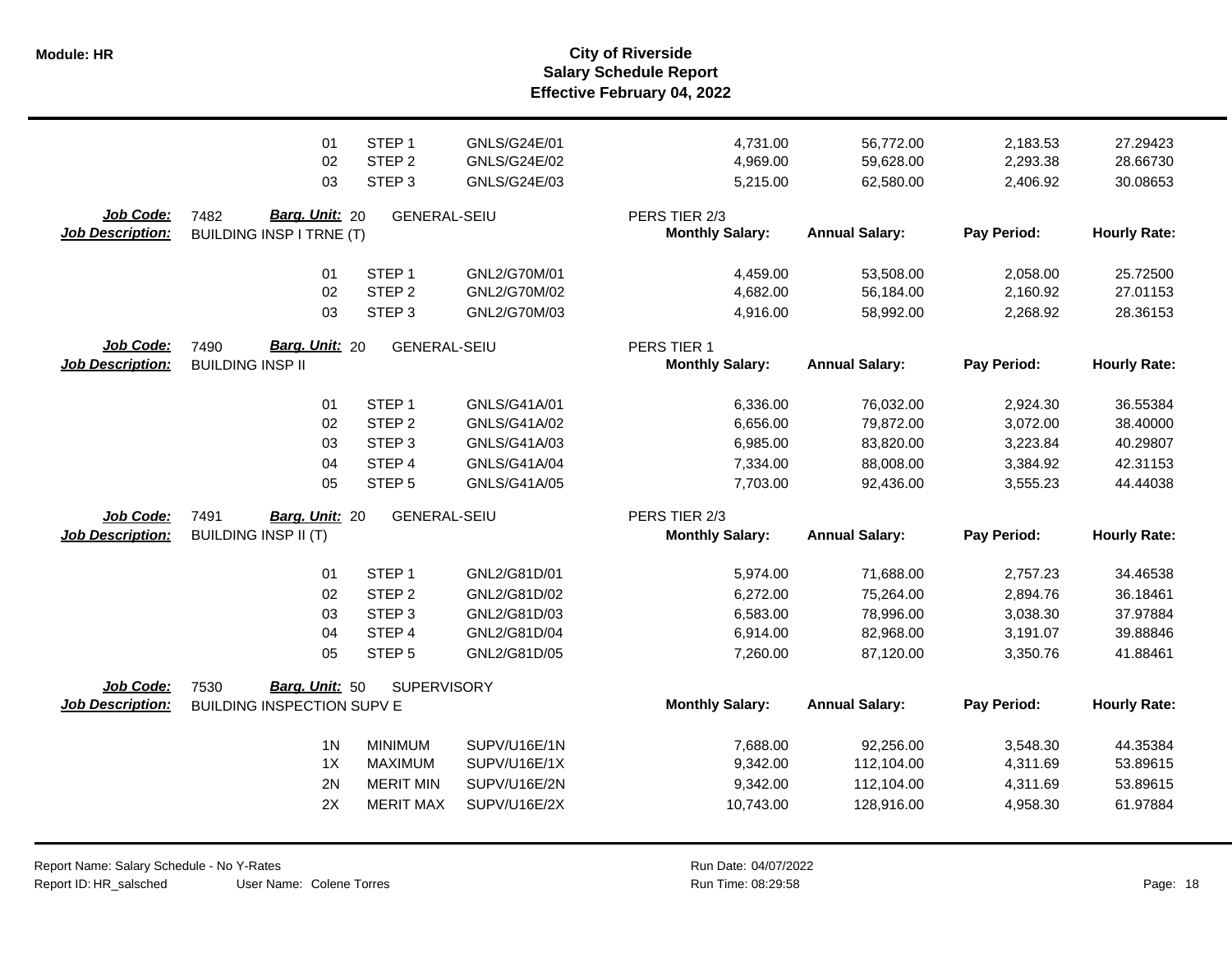| Job Code:<br><b>Job Description:</b> | Barg. Unit: 20<br>4344<br><b>BUILDING MAINT CREW LEADER</b> |                   | <b>GENERAL-SEIU</b>          | PERS TIER 1<br><b>Monthly Salary:</b>   | <b>Annual Salary:</b>  | Pay Period:          | <b>Hourly Rate:</b>  |
|--------------------------------------|-------------------------------------------------------------|-------------------|------------------------------|-----------------------------------------|------------------------|----------------------|----------------------|
|                                      | 01                                                          | STEP <sub>1</sub> | GNLS/G33A/01                 | 5,352.00                                | 64,224.00              | 2,470.15             | 30.87692             |
|                                      | 02                                                          | STEP <sub>2</sub> | GNLS/G33A/02                 | 5,617.00                                | 67,404.00              | 2,592.46             | 32.40576             |
|                                      | 03                                                          | STEP <sub>3</sub> | GNLS/G33A/03                 | 5,900.00                                | 70,800.00              | 2,723.07             | 34.03846             |
|                                      | 04                                                          | STEP 4            | GNLS/G33A/04                 | 6,193.00                                | 74,316.00              | 2,858.30             | 35.72884             |
|                                      | 05                                                          | STEP <sub>5</sub> | GNLS/G33A/05                 | 6,502.00                                | 78,024.00              | 3,000.92             | 37.51153             |
| Job Code:                            | 4345<br>Barg. Unit: 20                                      |                   | <b>GENERAL-SEIU</b>          | PERS TIER 2/3                           |                        |                      |                      |
| <b>Job Description:</b>              | <b>BUILDING MAINT CREW LEADER (T)</b>                       |                   |                              | <b>Monthly Salary:</b>                  | <b>Annual Salary:</b>  | Pay Period:          | <b>Hourly Rate:</b>  |
|                                      | 01                                                          | STEP <sub>1</sub> | GNL2/G77J/01                 | 5,045.00                                | 60,540.00              | 2,328.46             | 29.10576             |
|                                      | 02                                                          | STEP <sub>2</sub> | GNL2/G77J/02                 | 5,294.00                                | 63,528.00              | 2,443.38             | 30.54230             |
|                                      | 03                                                          | STEP <sub>3</sub> | GNL2/G77J/03                 | 5,560.00                                | 66,720.00              | 2,566.15             | 32.07692             |
|                                      | 04                                                          | STEP 4            | GNL2/G77J/04                 | 5,836.00                                | 70,032.00              | 2,693.53             | 33.66923             |
|                                      | 05                                                          | STEP <sub>5</sub> | GNL2/G77J/05                 | 6,130.00                                | 73,560.00              | 2,829.23             | 35.36538             |
| Job Code:                            | Barg. Unit: 20<br>4340                                      |                   | <b>GENERAL-SEIU</b>          | PERS TIER 1                             |                        |                      |                      |
| <b>Job Description:</b>              | <b>BUILDING MAINT SPEC</b>                                  |                   |                              | <b>Monthly Salary:</b>                  | <b>Annual Salary:</b>  | Pay Period:          | <b>Hourly Rate:</b>  |
|                                      |                                                             | STEP <sub>1</sub> |                              |                                         |                        |                      |                      |
|                                      | 01<br>02                                                    | STEP <sub>2</sub> | GNLS/G29E/01<br>GNLS/G29E/02 | 4,861.00<br>5,103.00                    | 58,332.00<br>61,236.00 | 2,243.53<br>2,355.23 | 28.04423<br>29.44038 |
|                                      | 03                                                          | STEP <sub>3</sub> | GNLS/G29E/03                 | 5,356.00                                | 64,272.00              | 2,472.00             | 30.90000             |
|                                      | 04                                                          | STEP 4            | <b>GNLS/G29E/04</b>          | 5,627.00                                | 67,524.00              | 2,597.07             | 32.46346             |
|                                      | 05                                                          | STEP <sub>5</sub> | GNLS/G29E/05                 | 5,905.00                                | 70,860.00              | 2,725.38             | 34.06730             |
|                                      |                                                             |                   |                              |                                         |                        |                      |                      |
| Job Code:<br><b>Job Description:</b> | Barg. Unit: 20<br>4341<br><b>BUILDING MAINT SPEC (T)</b>    |                   | <b>GENERAL-SEIU</b>          | PERS TIER 2/3<br><b>Monthly Salary:</b> | <b>Annual Salary:</b>  | Pay Period:          | <b>Hourly Rate:</b>  |
|                                      |                                                             |                   |                              |                                         |                        |                      |                      |
|                                      | 01                                                          | STEP <sub>1</sub> | GNL2/G75A/01                 | 4,581.00                                | 54,972.00              | 2,114.30             | 26.42884             |
|                                      | 02                                                          | STEP <sub>2</sub> | GNL2/G75A/02                 | 4,810.00                                | 57,720.00              | 2,220.00             | 27.75000             |
|                                      | 03                                                          | STEP <sub>3</sub> | GNL2/G75A/03                 | 5,049.00                                | 60,588.00              | 2,330.30             | 29.12884             |
|                                      | 04                                                          | STEP 4            | GNL2/G75A/04                 | 5,302.00                                | 63,624.00              | 2,447.07             | 30.58846             |
|                                      | 05                                                          | STEP <sub>5</sub> | GNL2/G75A/05                 | 5,565.00                                | 66,780.00              | 2,568.46             | 32.10576             |
|                                      |                                                             |                   |                              |                                         |                        |                      |                      |
|                                      |                                                             |                   |                              |                                         |                        |                      |                      |

 $\overline{\phantom{0}}$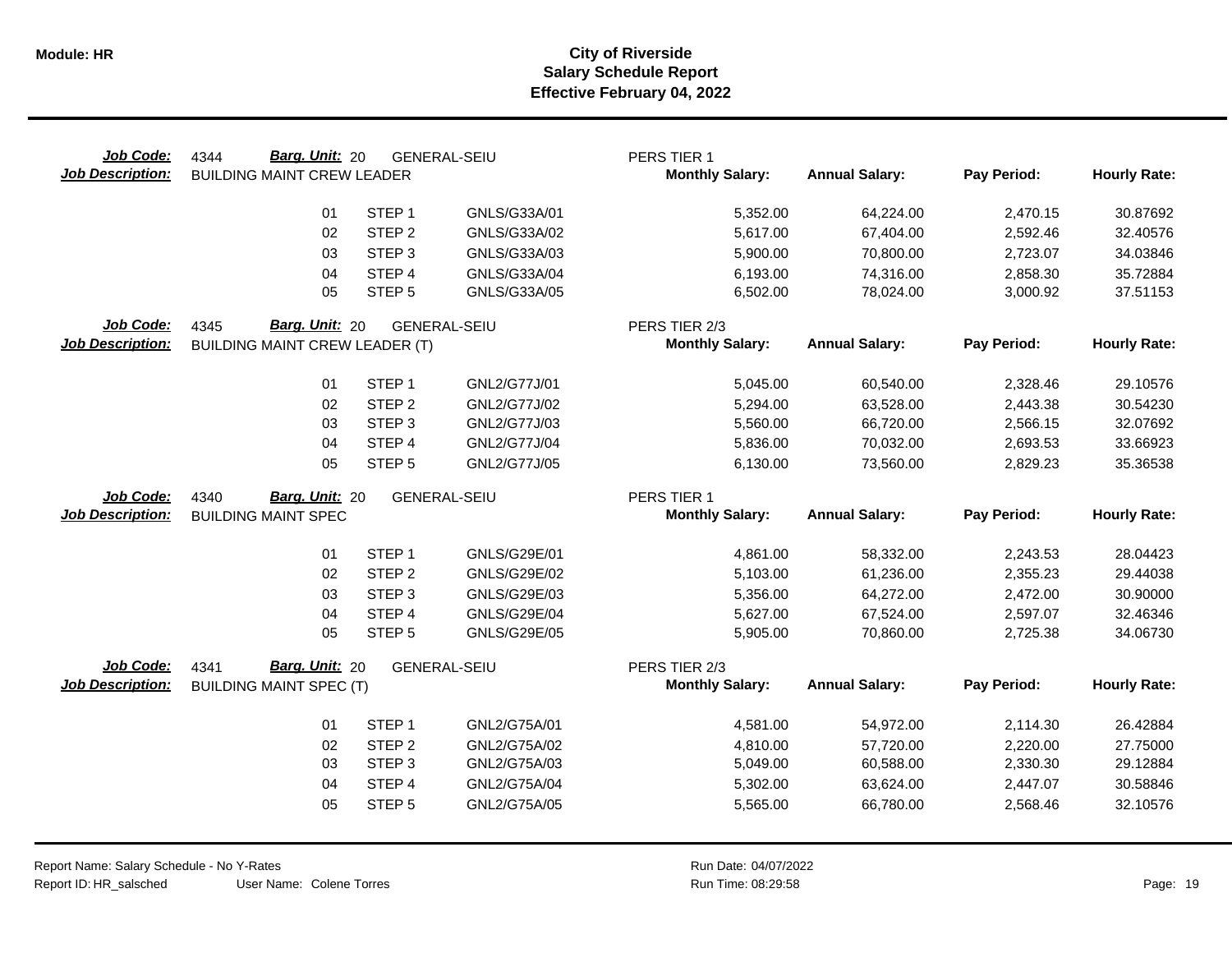| Job Code:               | Barg. Unit: 07<br>7552           |                                  | <b>SR MANAGEMENT</b>         |                        |                         |                      |                      |
|-------------------------|----------------------------------|----------------------------------|------------------------------|------------------------|-------------------------|----------------------|----------------------|
| <b>Job Description:</b> | <b>BUILDING OFFICIAL</b>         |                                  |                              | <b>Monthly Salary:</b> | <b>Annual Salary:</b>   | Pay Period:          | <b>Hourly Rate:</b>  |
|                         | 1 <sub>N</sub>                   | <b>MINIMUM</b>                   | NCLP/A74C/1N                 | 10,027.00              | 120,324.00              | 4,627.84             | 57.84807             |
|                         | 1X                               | <b>MAXIMUM</b>                   | NCLP/A74C/1X                 | 12,797.00              | 153,564.00              | 5,906.30             | 73.82884             |
|                         | 2N                               | <b>MERIT MIN</b>                 | NCLP/A74C/2N                 | 12,797.00              | 153,564.00              | 5,906.30             | 73.82884             |
|                         | 2X                               | <b>MERIT MAX</b>                 | NCLP/A74C/2X                 | 14,717.00              | 176,604.00              | 6,792.46             | 84.90576             |
|                         |                                  |                                  |                              |                        |                         |                      |                      |
| Job Code:               | 6955<br>Barg. Unit: 20           | <b>GENERAL-SEIU</b>              |                              | PERS TIER 1            |                         |                      |                      |
| <b>Job Description:</b> | <b>BUILDING PERMIT TECH</b>      |                                  |                              | <b>Monthly Salary:</b> | <b>Annual Salary:</b>   | Pay Period:          | <b>Hourly Rate:</b>  |
|                         | 01                               | STEP <sub>1</sub>                | GNLS/G24D/01                 | 3,983.00               | 47,796.00               | 1,838.30             | 22.97884             |
|                         | 02                               | STEP <sub>2</sub>                | GNLS/G24D/02                 | 4,180.00               | 50,160.00               | 1,929.23             | 24.11538             |
|                         | 03                               | STEP <sub>3</sub>                | GNLS/G24D/03                 | 4,390.00               | 52,680.00               | 2,026.15             | 25.32692             |
|                         | 04                               | STEP 4                           | GNLS/G24D/04                 | 4,609.00               | 55,308.00               | 2,127.23             | 26.59038             |
|                         | 05                               | STEP <sub>5</sub>                | GNLS/G24D/05                 | 4,840.00               | 58,080.00               | 2,233.84             | 27.92307             |
|                         | 06                               | STEP <sub>6</sub>                | GNLS/G24D/06                 | 5,083.00               | 60,996.00               | 2,346.00             | 29.32500             |
|                         | 07                               | STEP <sub>7</sub>                | <b>GNLS/G24D/07</b>          | 5,336.00               | 64,032.00               | 2,462.76             | 30.78461             |
| Job Code:               | 6956<br>Barg. Unit: 20           | <b>GENERAL-SEIU</b>              |                              | PERS TIER 2/3          |                         |                      |                      |
| <b>Job Description:</b> | <b>BUILDING PERMIT TECH (T)</b>  |                                  |                              | <b>Monthly Salary:</b> | <b>Annual Salary:</b>   | Pay Period:          | <b>Hourly Rate:</b>  |
|                         | 01                               | STEP <sub>1</sub>                | GNL2/G70J/01                 | 3,754.00               | 45,048.00               | 1,732.61             | 21.65769             |
|                         | 02                               | STEP <sub>2</sub>                | GNL2/G70J/02                 | 3,940.00               | 47,280.00               | 1,818.46             | 22.73076             |
|                         | 03                               | STEP <sub>3</sub>                | GNL2/G70J/03                 | 4,139.00               | 49,668.00               | 1,910.30             | 23.87884             |
|                         | 04                               | STEP 4                           | GNL2/G70J/04                 | 4,346.00               | 52,152.00               | 2,005.84             | 25.07307             |
|                         | 05                               | STEP <sub>5</sub>                | GNL2/G70J/05                 | 4,562.00               | 54,744.00               | 2,105.53             | 26.31923             |
|                         | 06                               | STEP <sub>6</sub>                | GNL2/G70J/06                 | 4,790.00               | 57,480.00               | 2,210.76             | 27.63461             |
|                         | 07                               | STEP <sub>7</sub>                | GNL2/G70J/07                 | 5,030.00               | 60,360.00               | 2,321.53             | 29.01923             |
| Job Code:               | 4520<br>Barg. Unit: 10           | MANAGEMENT                       |                              |                        |                         |                      |                      |
| <b>Job Description:</b> | <b>BUILDING SVCS OPERS MGR E</b> |                                  |                              | <b>Monthly Salary:</b> | <b>Annual Salary:</b>   | Pay Period:          | <b>Hourly Rate:</b>  |
|                         |                                  |                                  |                              |                        |                         |                      |                      |
|                         |                                  |                                  |                              |                        |                         |                      |                      |
|                         | 1 <sup>N</sup><br>1X             | <b>MINIMUM</b><br><b>MAXIMUM</b> | MGTS/M50E/1N<br>MGTS/M50E/1X | 6,240.00<br>8,366.00   | 74,880.00<br>100,392.00 | 2,880.00<br>3,861.23 | 36.00000<br>48.26538 |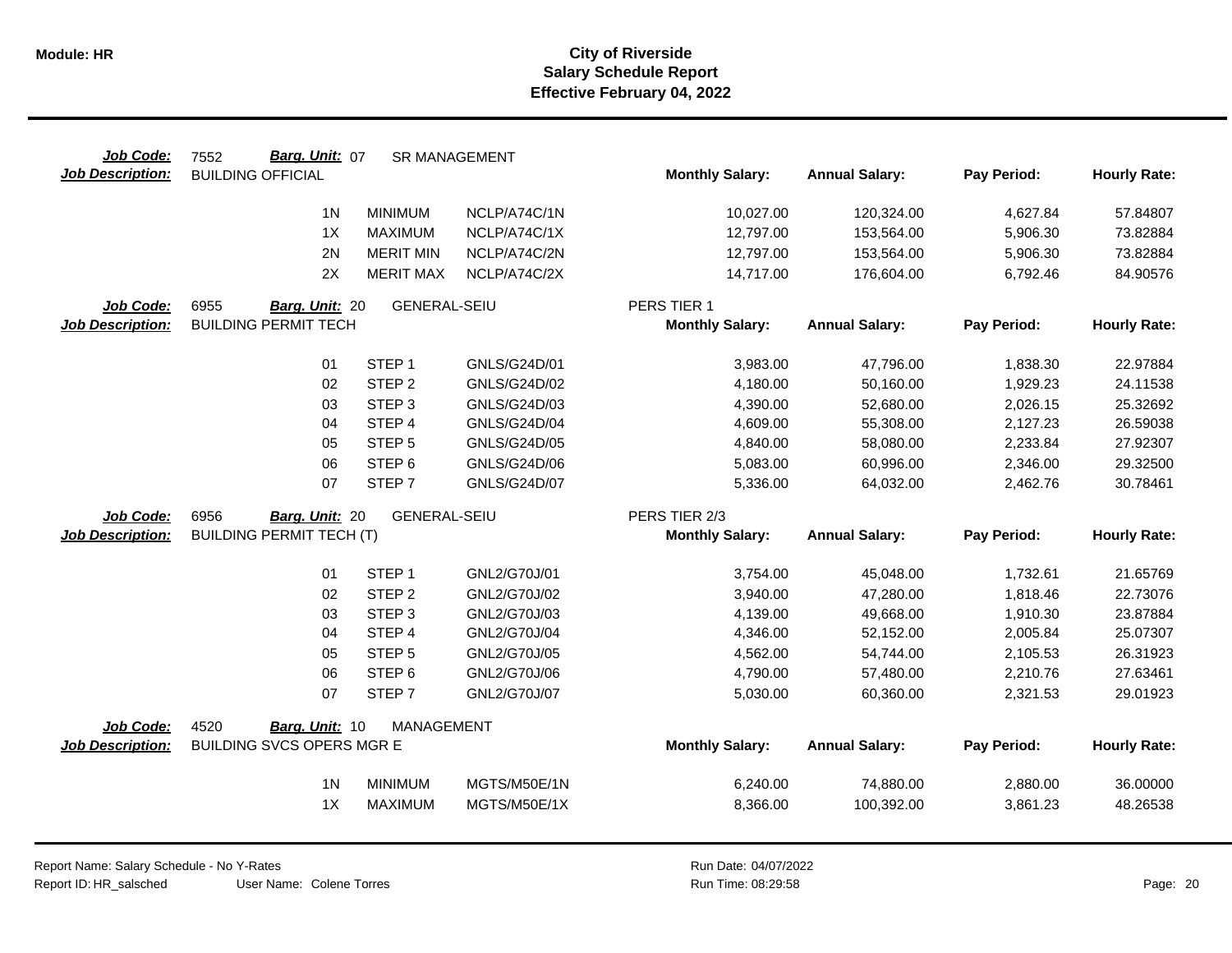| Job Code:<br><b>Job Description:</b> | Barg. Unit: 20<br>6979<br><b>BUILDING SVCS PROJ ASSIST</b> |                   | <b>GENERAL-SEIU</b> | PERS TIER 1<br><b>Monthly Salary:</b> | <b>Annual Salary:</b> | Pay Period: | <b>Hourly Rate:</b> |
|--------------------------------------|------------------------------------------------------------|-------------------|---------------------|---------------------------------------|-----------------------|-------------|---------------------|
|                                      | 01                                                         | STEP <sub>1</sub> | GNLS/G30B/01        | 4,509.00                              | 54,108.00             | 2,081.07    | 26.01346            |
|                                      | 02                                                         | STEP <sub>2</sub> | GNLS/G30B/02        | 4,730.00                              | 56,760.00             | 2,183.07    | 27.28846            |
|                                      | 03                                                         | STEP <sub>3</sub> | GNLS/G30B/03        | 4,969.00                              | 59,628.00             | 2,293.38    | 28.66730            |
|                                      | 04                                                         | STEP <sub>4</sub> | GNLS/G30B/04        | 5,211.00                              | 62,532.00             | 2,405.07    | 30.06346            |
|                                      | 05                                                         | STEP <sub>5</sub> | GNLS/G30B/05        | 5,478.00                              | 65,736.00             | 2,528.30    | 31.60384            |
|                                      | 06                                                         | STEP <sub>6</sub> | GNLS/G30B/06        | 5,751.00                              | 69,012.00             | 2,654.30    | 33.17884            |
|                                      | 07                                                         | STEP <sub>7</sub> | GNLS/G30B/07        | 6,038.00                              | 72,456.00             | 2,786.76    | 34.83461            |
| Job Code:                            | Barg. Unit: 20<br>6981                                     |                   | <b>GENERAL-SEIU</b> | PERS TIER 2/3                         |                       |             |                     |
| <b>Job Description:</b>              | <b>BUILDING SVCS PROJ ASSIST (T)</b>                       |                   |                     | <b>Monthly Salary:</b>                | <b>Annual Salary:</b> | Pay Period: | <b>Hourly Rate:</b> |
|                                      | 01                                                         | STEP <sub>1</sub> | GNL2/G75M/01        | 4,248.00                              | 50,976.00             | 1,960.61    | 24.50769            |
|                                      | 02                                                         | STEP <sub>2</sub> | GNL2/G75M/02        | 4,458.00                              | 53,496.00             | 2,057.53    | 25.71923            |
|                                      | 03                                                         | STEP <sub>3</sub> | GNL2/G75M/03        | 4,682.00                              | 56,184.00             | 2,160.92    | 27.01153            |
|                                      | 04                                                         | STEP 4            | GNL2/G75M/04        | 4,912.00                              | 58,944.00             | 2,267.07    | 28.33846            |
|                                      | 05                                                         | STEP <sub>5</sub> | GNL2/G75M/05        | 5,161.00                              | 61,932.00             | 2,382.00    | 29.77500            |
|                                      | 06                                                         | STEP <sub>6</sub> | GNL2/G75M/06        | 5,418.00                              | 65,016.00             | 2,500.61    | 31.25769            |
|                                      | 07                                                         | STEP <sub>7</sub> | GNL2/G75M/07        | 5,691.00                              | 68,292.00             | 2,626.61    | 32.83269            |
| Job Code:                            | Barg. Unit: 20<br>6985                                     |                   | <b>GENERAL-SEIU</b> | PERS TIER 1                           |                       |             |                     |
| <b>Job Description:</b>              | <b>BUILDING SVCS PROJ COORD</b>                            |                   |                     | <b>Monthly Salary:</b>                | <b>Annual Salary:</b> | Pay Period: | <b>Hourly Rate:</b> |
|                                      | 01                                                         | STEP <sub>1</sub> | GNLS/G42C/01        | 5,924.00                              | 71,088.00             | 2,734.15    | 34.17692            |
|                                      | 02                                                         | STEP <sub>2</sub> | GNLS/G42C/02        | 6,217.00                              | 74,604.00             | 2,869.38    | 35.86730            |
|                                      | 03                                                         | STEP <sub>3</sub> | GNLS/G42C/03        | 6,528.00                              | 78,336.00             | 3,012.92    | 37.66153            |
|                                      | 04                                                         | STEP 4            | GNLS/G42C/04        | 6,860.00                              | 82,320.00             | 3,166.15    | 39.57692            |
|                                      | 05                                                         | STEP <sub>5</sub> | GNLS/G42C/05        | 7,196.00                              | 86,352.00             | 3,321.23    | 41.51538            |
|                                      | 06                                                         | STEP <sub>6</sub> | GNLS/G42C/06        | 7,559.00                              | 90,708.00             | 3,488.76    | 43.60961            |
|                                      | 07                                                         | STEP <sub>7</sub> | GNLS/G42C/07        | 7,936.00                              | 95,232.00             | 3,662.76    | 45.78461            |
| Job Code:                            | Barg. Unit: 20<br>6987                                     |                   | <b>GENERAL-SEIU</b> | PERS TIER 2/3                         |                       |             |                     |
| <b>Job Description:</b>              | <b>BUILDING SVCS PROJ COORD (T)</b>                        |                   |                     | <b>Monthly Salary:</b>                | <b>Annual Salary:</b> | Pay Period: | <b>Hourly Rate:</b> |
|                                      |                                                            |                   |                     |                                       |                       |             |                     |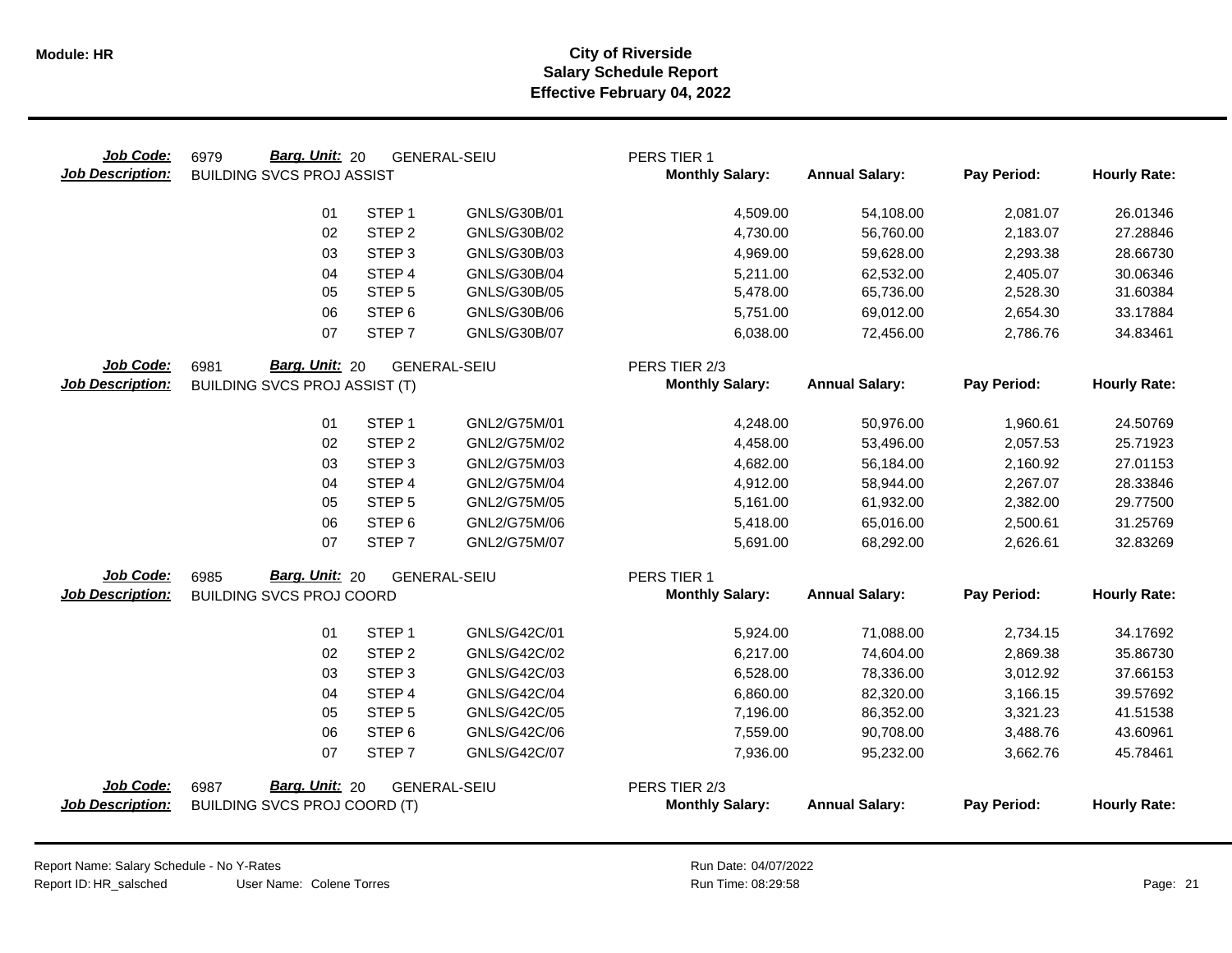|                         | 01                              | STEP <sub>1</sub>  | GNL2/G82D/01 | 5,582.00               | 66,984.00             | 2,576.30    | 32.20384            |
|-------------------------|---------------------------------|--------------------|--------------|------------------------|-----------------------|-------------|---------------------|
|                         | 02                              | STEP <sub>2</sub>  | GNL2/G82D/02 | 5,860.00               | 70,320.00             | 2,704.61    | 33.80769            |
|                         | 03                              | STEP <sub>3</sub>  | GNL2/G82D/03 | 6,154.00               | 73,848.00             | 2,840.30    | 35.50384            |
|                         | 04                              | STEP <sub>4</sub>  | GNL2/G82D/04 | 6,464.00               | 77,568.00             | 2,983.38    | 37.29230            |
|                         | 05                              | STEP <sub>5</sub>  | GNL2/G82D/05 | 6,783.00               | 81,396.00             | 3,130.61    | 39.13269            |
|                         | 06                              | STEP <sub>6</sub>  | GNL2/G82D/06 | 7,124.00               | 85,488.00             | 3,288.00    | 41.10000            |
|                         | 07                              | STEP <sub>7</sub>  | GNL2/G82D/07 | 7,481.00               | 89,772.00             | 3,452.76    | 43.15961            |
| Job Code:               | Barg. Unit: 10<br>6986          | <b>MANAGEMENT</b>  |              |                        |                       |             |                     |
| <b>Job Description:</b> | <b>BUILDING SVCS PROJ MGR E</b> |                    |              | <b>Monthly Salary:</b> | <b>Annual Salary:</b> | Pay Period: | <b>Hourly Rate:</b> |
|                         |                                 |                    |              |                        |                       |             |                     |
|                         | 1 <sub>N</sub>                  | <b>MINIMUM</b>     | MGTS/M47E/1N | 5,976.00               | 71,712.00             | 2,758.15    | 34.47692            |
|                         | 1X                              | <b>MAXIMUM</b>     | MGTS/M47E/1X | 8,007.00               | 96,084.00             | 3,695.53    | 46.19423            |
|                         | 2N                              | <b>MERIT MIN</b>   | MGTS/M47E/2N | 8,007.00               | 96,084.00             | 3,695.53    | 46.19423            |
|                         | 2X                              | <b>MERIT MAX</b>   | MGTS/M47E/2X | 9,209.00               | 110,508.00            | 4,250.30    | 53.12884            |
| Job Code:               | Barg. Unit: 50<br>4510          |                    |              |                        |                       |             |                     |
| <b>Job Description:</b> | <b>BUILDING SVCS SUPV E</b>     | <b>SUPERVISORY</b> |              | <b>Monthly Salary:</b> | <b>Annual Salary:</b> | Pay Period: | <b>Hourly Rate:</b> |
|                         |                                 |                    |              |                        |                       |             |                     |
|                         | 1 <sub>N</sub>                  | <b>MINIMUM</b>     | SUPV/U16C/1N | 6,881.00               | 82,572.00             | 3,175.84    | 39.69807            |
|                         | 1X                              | <b>MAXIMUM</b>     | SUPV/U16C/1X | 8,366.00               | 100,392.00            | 3,861.23    | 48.26538            |
|                         | 2N                              | <b>MERIT MIN</b>   | SUPV/U16C/2N | 8,366.00               | 100,392.00            | 3,861.23    | 48.26538            |
|                         | 2X                              | <b>MERIT MAX</b>   | SUPV/U16C/2X | 9,622.00               | 115,464.00            | 4,440.92    | 55.51153            |
| Job Code:               | 9261<br>Barg. Unit: 15          | PROFESSIONAL       |              |                        |                       |             |                     |
| <b>Job Description:</b> | <b>BUSINESS SYS ANALYST</b>     |                    |              | <b>Monthly Salary:</b> | <b>Annual Salary:</b> | Pay Period: | <b>Hourly Rate:</b> |
|                         |                                 |                    |              |                        |                       |             |                     |
|                         | 1 <sub>N</sub>                  | <b>MINIMUM</b>     | PROF/K11A/1N | 5,276.00               | 63,312.00             | 2,435.07    | 30.43846            |
|                         | 1X                              | <b>MAXIMUM</b>     | PROF/K11A/1X | 6,938.00               | 83,256.00             | 3,202.15    | 40.02692            |
|                         |                                 |                    |              |                        |                       |             |                     |
| Job Code:               | Barg. Unit: 10<br>9255          | <b>MANAGEMENT</b>  |              |                        |                       |             |                     |
| <b>Job Description:</b> | <b>BUSINESS SYS SUP MGR 2E</b>  |                    |              | <b>Monthly Salary:</b> | <b>Annual Salary:</b> | Pay Period: | <b>Hourly Rate:</b> |
|                         | 01                              | STEP <sub>1</sub>  | MGTS/M65A/01 | 7,873.00               | 94,476.00             | 3,633.69    | 45.42115            |
|                         | 02                              | STEP <sub>2</sub>  | MGTS/M65A/02 | 8,262.00               | 99,144.00             | 3,813.23    | 47.66538            |
|                         | 03                              | STEP <sub>3</sub>  | MGTS/M65A/03 | 8,677.00               | 104,124.00            | 4,004.76    | 50.05961            |
|                         | 04                              | STEP 4             | MGTS/M65A/04 | 9,113.00               | 109,356.00            | 4,206.00    | 52.57500            |
|                         |                                 |                    |              |                        |                       |             |                     |

Report Name: Salary Schedule - No Y-Rates

Report ID: HR\_salsched

 $\overline{\phantom{0}}$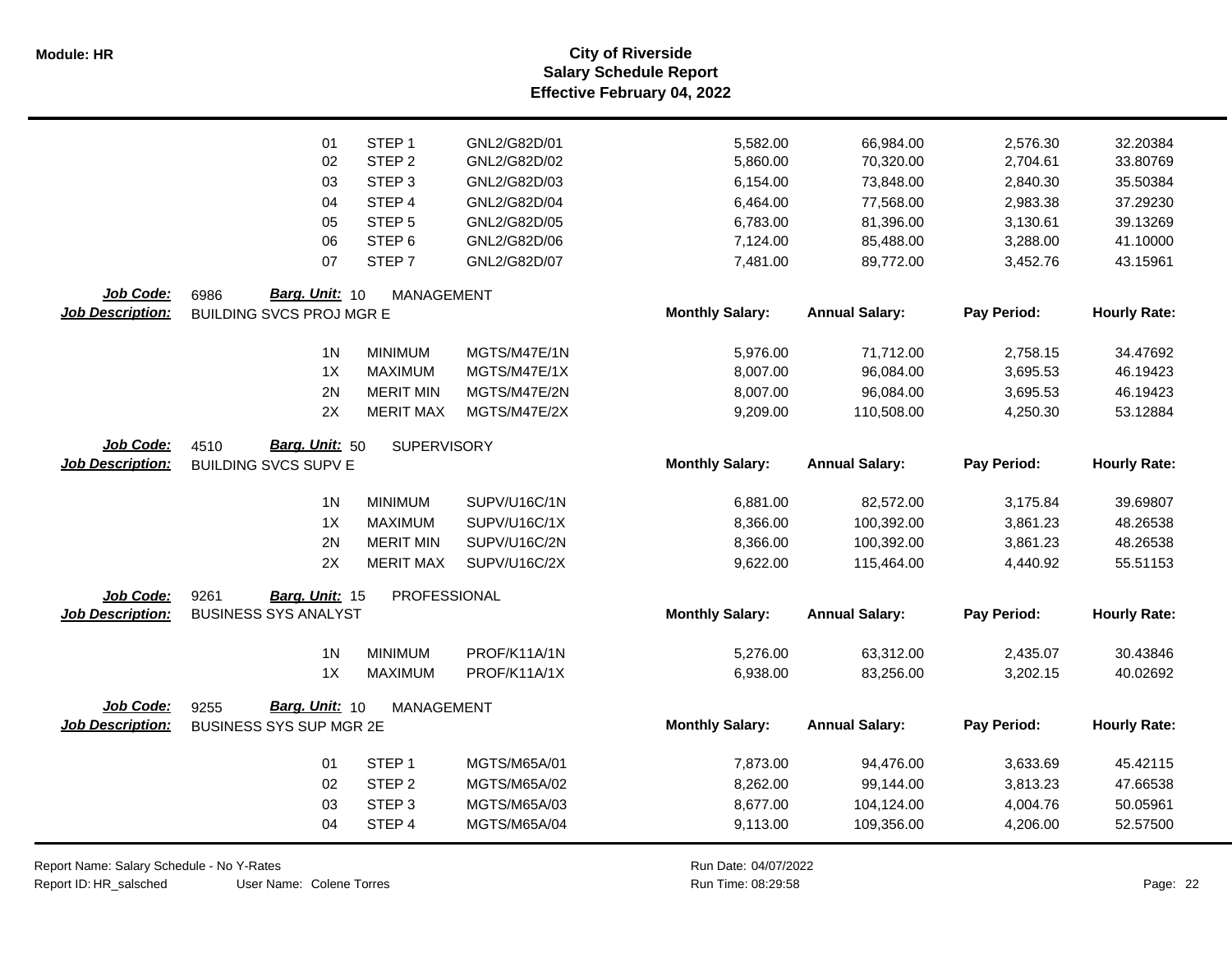**Salary Schedule Report Effective February 04, 2022 Module: HR City of Riverside**

|                         | 05<br>06                           | STEP <sub>5</sub><br>STEP <sub>6</sub> | MGTS/M65A/05<br>MGTS/M65A/06 | 9,562.00<br>10,046.00  | 114,744.00<br>120,552.00 | 4,413.23<br>4,636.61 | 55.16538<br>57.95769 |
|-------------------------|------------------------------------|----------------------------------------|------------------------------|------------------------|--------------------------|----------------------|----------------------|
| Job Code:               | Barg. Unit: 20<br>9262             | <b>GENERAL-SEIU</b>                    |                              | PERS TIER 1            |                          |                      |                      |
| <b>Job Description:</b> | <b>BUSINESS SYS SUP TECH</b>       |                                        |                              | <b>Monthly Salary:</b> | <b>Annual Salary:</b>    | Pay Period:          | <b>Hourly Rate:</b>  |
|                         | 01                                 | STEP <sub>1</sub>                      | GNLS/G26A/01                 | 4,509.00               | 54,108.00                | 2,081.07             | 26.01346             |
|                         | 02                                 | STEP <sub>2</sub>                      | GNLS/G26A/02                 | 4,730.00               | 56,760.00                | 2,183.07             | 27.28846             |
|                         | 03                                 | STEP <sub>3</sub>                      | GNLS/G26A/03                 | 4,969.00               | 59,628.00                | 2,293.38             | 28.66730             |
|                         | 04                                 | STEP 4                                 | GNLS/G26A/04                 | 5,211.00               | 62,532.00                | 2,405.07             | 30.06346             |
|                         | 05                                 | STEP <sub>5</sub>                      | GNLS/G26A/05                 | 5,478.00               | 65,736.00                | 2,528.30             | 31.60384             |
| Job Code:               | Barg. Unit: 20<br>9263             | <b>GENERAL-SEIU</b>                    |                              | PERS TIER 2/3          |                          |                      |                      |
| <b>Job Description:</b> | <b>BUSINESS SYS SUP TECH (T)</b>   |                                        |                              | <b>Monthly Salary:</b> | <b>Annual Salary:</b>    | Pay Period:          | <b>Hourly Rate:</b>  |
|                         | 01                                 | STEP <sub>1</sub>                      | GNL2/G72D/01                 | 4,248.00               | 50,976.00                | 1,960.61             | 24.50769             |
|                         | 02                                 | STEP <sub>2</sub>                      | GNL2/G72D/02                 | 4,458.00               | 53,496.00                | 2,057.53             | 25.71923             |
|                         | 03                                 | STEP <sub>3</sub>                      | GNL2/G72D/03                 | 4,682.00               | 56,184.00                | 2,160.92             | 27.01153             |
|                         | 04                                 | STEP 4                                 | GNL2/G72D/04                 | 4,912.00               | 58,944.00                | 2,267.07             | 28.33846             |
|                         | 05                                 | STEP <sub>5</sub>                      | GNL2/G72D/05                 | 5,161.00               | 61,932.00                | 2,382.00             | 29.77500             |
| Job Code:               | Barg. Unit: 07<br>9256             | SR MANAGEMENT                          |                              |                        |                          |                      |                      |
| <b>Job Description:</b> | <b>BUSINESS SYSTEMS MANAGER I</b>  |                                        |                              | <b>Monthly Salary:</b> | <b>Annual Salary:</b>    | Pay Period:          | <b>Hourly Rate:</b>  |
|                         | 1 <sub>N</sub>                     | <b>MINIMUM</b>                         | NCLP/A65P/1N                 | 6,406.00               | 76,872.00                | 2,956.61             | 36.95769             |
|                         | 1X                                 | <b>MAXIMUM</b>                         | NCLP/A65P/1X                 | 10,953.00              | 131,436.00               | 5,055.23             | 63.19038             |
|                         | 2N                                 | <b>MERIT MIN</b>                       | NCLP/A65P/2N                 | 10,953.00              | 131,436.00               | 5,055.23             | 63.19038             |
|                         | 2X                                 | <b>MERIT MAX</b>                       | NCLP/A65P/2X                 | 12,596.00              | 151,152.00               | 5,813.53             | 72.66923             |
| <b>Job Code:</b>        | Barg. Unit: 07<br>9265             |                                        | SR MANAGEMENT                |                        |                          |                      |                      |
| <b>Job Description:</b> | <b>BUSINESS SYSTEMS MANAGER II</b> |                                        |                              | <b>Monthly Salary:</b> | <b>Annual Salary:</b>    | Pay Period:          | <b>Hourly Rate:</b>  |
|                         | 1 <sub>N</sub>                     | <b>MINIMUM</b>                         | NCLP/A72H/1N                 | 7,327.00               | 87,924.00                | 3,381.69             | 42.27115             |
|                         | 1X                                 | <b>MAXIMUM</b>                         | NCLP/A72H/1X                 | 12,538.00              | 150,456.00               | 5,786.76             | 72.33461             |
|                         | 2N                                 | <b>MERIT MIN</b>                       | NCLP/A72H/2N                 | 12,538.00              | 150,456.00               | 5,786.76             | 72.33461             |
|                         | 2X                                 | <b>MERIT MAX</b>                       | NCLP/A72H/2X                 | 14,419.00              | 173,028.00               | 6,654.92             | 83.18653             |
|                         |                                    |                                        |                              |                        |                          |                      |                      |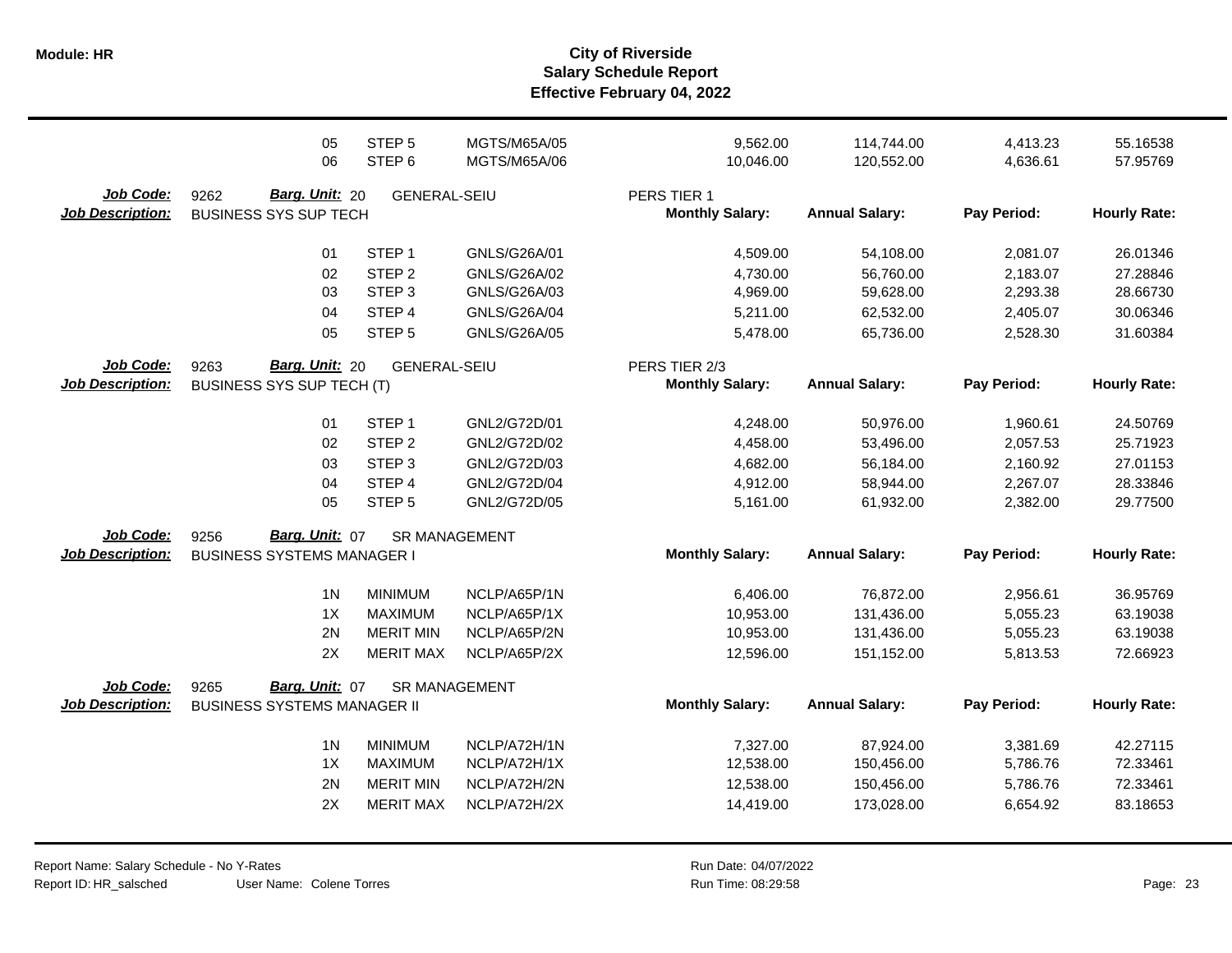| Job Code:                            | Barg. Unit: 50<br>0876                             | <b>SUPERVISORY</b>  |                     |                                       |                       |             |                     |
|--------------------------------------|----------------------------------------------------|---------------------|---------------------|---------------------------------------|-----------------------|-------------|---------------------|
| <b>Job Description:</b>              | BUSINESS TAX COLL SUPV E                           |                     |                     | <b>Monthly Salary:</b>                | <b>Annual Salary:</b> | Pay Period: | <b>Hourly Rate:</b> |
|                                      | 1 <sub>N</sub>                                     | <b>MINIMUM</b>      | SUPV/U11L/1N        | 6,374.00                              | 76,488.00             | 2,941.84    | 36.77307            |
|                                      | 1X                                                 | <b>MAXIMUM</b>      | SUPV/U11L/1X        | 7,764.00                              | 93,168.00             | 3,583.38    | 44.79230            |
|                                      |                                                    |                     |                     |                                       |                       |             |                     |
| Job Code:<br><b>Job Description:</b> | Barg. Unit: 20<br>0585<br><b>BUSINESS TAX INSP</b> | <b>GENERAL-SEIU</b> |                     | PERS TIER 1<br><b>Monthly Salary:</b> | <b>Annual Salary:</b> | Pay Period: | <b>Hourly Rate:</b> |
|                                      |                                                    |                     |                     |                                       |                       |             |                     |
|                                      | 01                                                 | STEP <sub>1</sub>   | GNLS/G31F/01        | 5,117.00                              | 61,404.00             | 2,361.69    | 29.52115            |
|                                      | 02                                                 | STEP <sub>2</sub>   | GNLS/G31F/02        | 5,373.00                              | 64,476.00             | 2,479.84    | 30.99807            |
|                                      | 03                                                 | STEP <sub>3</sub>   | GNLS/G31F/03        | 5,643.00                              | 67,716.00             | 2,604.46    | 32.55576            |
|                                      | 04                                                 | STEP 4              | GNLS/G31F/04        | 5,924.00                              | 71,088.00             | 2,734.15    | 34.17692            |
|                                      | 05                                                 | STEP <sub>5</sub>   | GNLS/G31F/05        | 6,220.00                              | 74,640.00             | 2,870.76    | 35.88461            |
| Job Code:                            | 0586<br>Barg. Unit: 20                             | <b>GENERAL-SEIU</b> |                     | PERS TIER 2/3                         |                       |             |                     |
| <b>Job Description:</b>              | <b>BUSINESS TAX INSP (T)</b>                       |                     |                     | <b>Monthly Salary:</b>                | <b>Annual Salary:</b> | Pay Period: | <b>Hourly Rate:</b> |
|                                      |                                                    |                     |                     |                                       |                       |             |                     |
|                                      | 01                                                 | STEP <sub>1</sub>   | GNL2/G76J/01        | 4,821.00                              | 57,852.00             | 2,225.07    | 27.81346            |
|                                      | 02                                                 | STEP <sub>2</sub>   | GNL2/G76J/02        | 5,065.00                              | 60,780.00             | 2,337.69    | 29.22115            |
|                                      | 03                                                 | STEP <sub>3</sub>   | GNL2/G76J/03        | 5,318.00                              | 63,816.00             | 2,454.46    | 30.68076            |
|                                      | 04                                                 | STEP 4              | GNL2/G76J/04        | 5,582.00                              | 66,984.00             | 2,576.30    | 32.20384            |
|                                      | 05                                                 | STEP <sub>5</sub>   | GNL2/G76J/05        | 5,860.00                              | 70,320.00             | 2,704.61    | 33.80769            |
| Job Code:                            | Barg. Unit: 20<br>0579                             | <b>GENERAL-SEIU</b> |                     | PERS TIER 1                           |                       |             |                     |
| <b>Job Description:</b>              | <b>BUSINESS TAX REP I</b>                          |                     |                     | <b>Monthly Salary:</b>                | <b>Annual Salary:</b> | Pay Period: | <b>Hourly Rate:</b> |
|                                      | 01                                                 | STEP <sub>1</sub>   | GNLS/G14E/01        | 2,756.00                              | 33,072.00             | 1,272.00    | 15.90000            |
|                                      | 02                                                 | STEP <sub>2</sub>   | GNLS/G14E/02        | 2,894.00                              | 34,728.00             | 1,335.69    | 16.69615            |
|                                      | 03                                                 | STEP <sub>3</sub>   | GNLS/G14E/03        | 3,038.00                              | 36,456.00             | 1,402.15    | 17.52692            |
|                                      | 04                                                 | STEP 4              | <b>GNLS/G14E/04</b> | 3,190.00                              | 38,280.00             | 1,472.30    | 18.40384            |
|                                      | 05                                                 | STEP <sub>5</sub>   | GNLS/G14E/05        | 3,350.00                              | 40,200.00             | 1,546.15    | 19.32692            |
|                                      | 06                                                 | STEP <sub>6</sub>   | GNLS/G14E/06        | 3,517.00                              | 42,204.00             | 1,623.23    | 20.29038            |
|                                      | 07                                                 | STEP <sub>7</sub>   | <b>GNLS/G14E/07</b> | 3,693.00                              | 44,316.00             | 1,704.46    | 21.30576            |
|                                      | 08                                                 | STEP <sub>8</sub>   | <b>GNLS/G14E/08</b> | 3,878.00                              | 46,536.00             | 1,789.84    | 22.37307            |
|                                      | 09                                                 | STEP <sub>9</sub>   | GNLS/G14E/09        | 4,072.00                              | 48,864.00             | 1,879.38    | 23.49230            |

Report Name: Salary Schedule - No Y-Rates Report ID: HR\_salsched

 $\overline{\phantom{0}}$ 

User Name: Colene Torres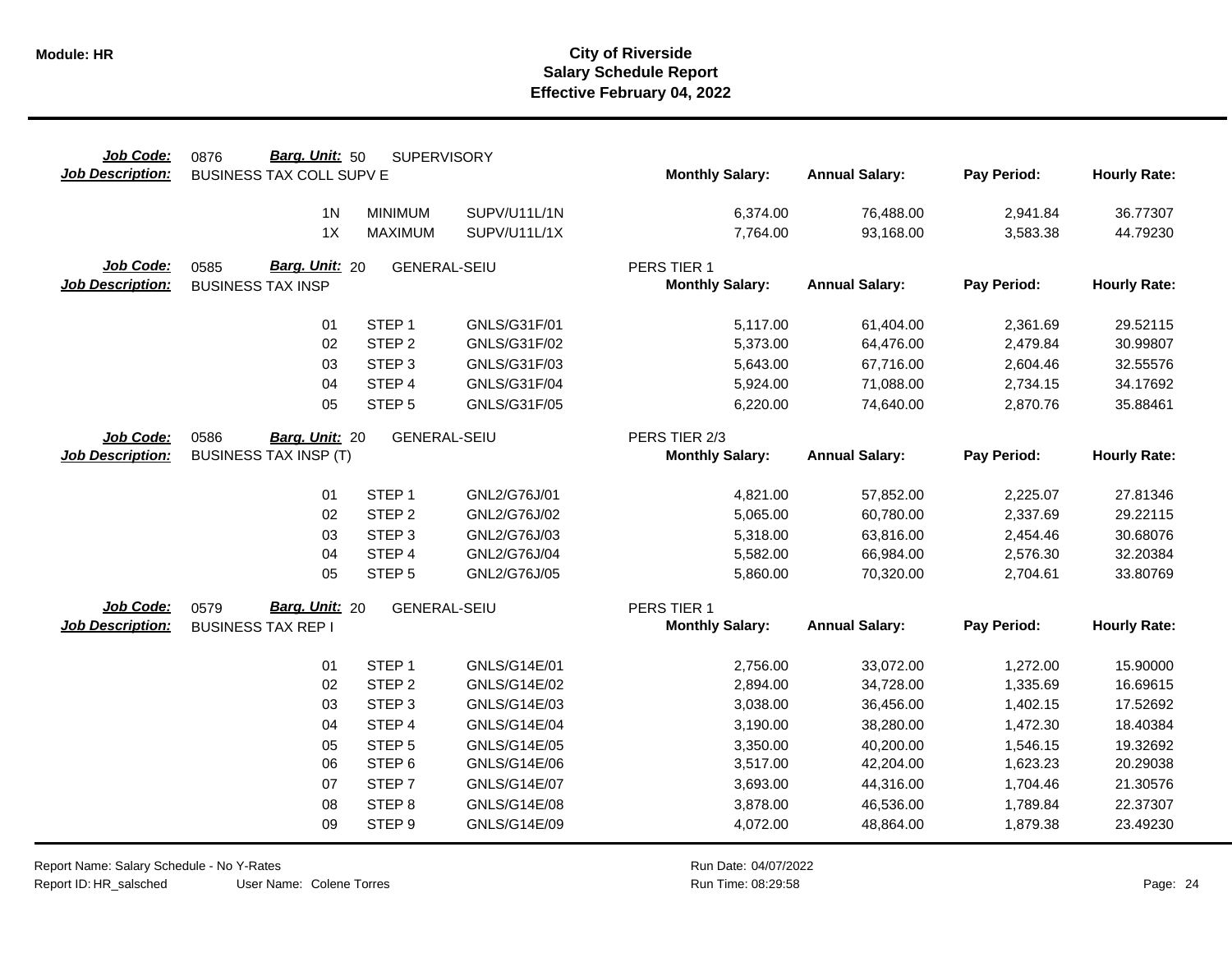| Job Code:<br><b>Job Description:</b> | Barg. Unit: 20<br>0582<br><b>BUSINESS TAX REP I (T)</b> |                   | <b>GENERAL-SEIU</b> | PERS TIER 2/3<br><b>Monthly Salary:</b> | <b>Annual Salary:</b> | Pay Period: | <b>Hourly Rate:</b> |
|--------------------------------------|---------------------------------------------------------|-------------------|---------------------|-----------------------------------------|-----------------------|-------------|---------------------|
|                                      | 01                                                      | STEP <sub>1</sub> | GNL2/G63G/01        | 2,600.00                                | 31,200.00             | 1,200.00    | 15.00000            |
|                                      | 02                                                      | STEP <sub>2</sub> | GNL2/G63G/02        | 2,730.00                                | 32,760.00             | 1,260.00    | 15.75000            |
|                                      | 03                                                      | STEP <sub>3</sub> | GNL2/G63G/03        | 2,867.00                                | 34,404.00             | 1,323.23    | 16.54038            |
|                                      | 04                                                      | STEP 4            | GNL2/G63G/04        | 3,010.00                                | 36,120.00             | 1,389.23    | 17.36538            |
|                                      | 05                                                      | STEP <sub>5</sub> | GNL2/G63G/05        | 3,160.00                                | 37,920.00             | 1,458.46    | 18.23076            |
|                                      | 06                                                      | STEP <sub>6</sub> | GNL2/G63G/06        | 3,318.00                                | 39,816.00             | 1,531.38    | 19.14230            |
|                                      | 07                                                      | STEP <sub>7</sub> | GNL2/G63G/07        | 3,484.00                                | 41,808.00             | 1,608.00    | 20.10000            |
|                                      | 08                                                      | STEP <sub>8</sub> | GNL2/G63G/08        | 3,658.00                                | 43,896.00             | 1,688.30    | 21.10384            |
|                                      | 09                                                      | STEP <sub>9</sub> | GNL2/G63G/09        | 3,841.00                                | 46,092.00             | 1,772.76    | 22.15961            |
| Job Code:                            | 0580<br>Barg. Unit: 20                                  |                   | <b>GENERAL-SEIU</b> | PERS TIER 1                             |                       |             |                     |
| <b>Job Description:</b>              | <b>BUSINESS TAX REP II</b>                              |                   |                     | <b>Monthly Salary:</b>                  | <b>Annual Salary:</b> | Pay Period: | <b>Hourly Rate:</b> |
|                                      | 01                                                      | STEP <sub>1</sub> | GNLS/G19D/01        | 3,464.00                                | 41,568.00             | 1,598.76    | 19.98461            |
|                                      | 02                                                      | STEP <sub>2</sub> | GNLS/G19D/02        | 3,636.00                                | 43,632.00             | 1,678.15    | 20.97692            |
|                                      | 03                                                      | STEP <sub>3</sub> | GNLS/G19D/03        | 3,819.00                                | 45,828.00             | 1,762.61    | 22.03269            |
|                                      | 04                                                      | STEP 4            | GNLS/G19D/04        | 4,010.00                                | 48,120.00             | 1,850.76    | 23.13461            |
|                                      | 05                                                      | STEP <sub>5</sub> | GNLS/G19D/05        | 4,210.00                                | 50,520.00             | 1,943.07    | 24.28846            |
|                                      | 06                                                      | STEP <sub>6</sub> | GNLS/G19D/06        | 4,420.00                                | 53,040.00             | 2,040.00    | 25.50000            |
|                                      | 07                                                      | STEP <sub>7</sub> | GNLS/G19D/07        | 4,642.00                                | 55,704.00             | 2,142.46    | 26.78076            |
| Job Code:                            | Barg. Unit: 20<br>0583                                  |                   | <b>GENERAL-SEIU</b> | PERS TIER 2/3                           |                       |             |                     |
| <b>Job Description:</b>              | <b>BUSINESS TAX REP II (T)</b>                          |                   |                     | <b>Monthly Salary:</b>                  | <b>Annual Salary:</b> | Pay Period: | <b>Hourly Rate:</b> |
|                                      | 01                                                      | STEP <sub>1</sub> | GNL2/G65J/01        | 3,265.00                                | 39,180.00             | 1,506.92    | 18.83653            |
|                                      | 02                                                      | STEP <sub>2</sub> | GNL2/G65J/02        | 3,428.00                                | 41,136.00             | 1,582.15    | 19.77692            |
|                                      | 03                                                      | STEP <sub>3</sub> | GNL2/G65J/03        | 3,599.00                                | 43,188.00             | 1,661.07    | 20.76346            |
|                                      | 04                                                      | STEP 4            | GNL2/G65J/04        | 3,780.00                                | 45,360.00             | 1,744.61    | 21.80769            |
|                                      | 05                                                      | STEP <sub>5</sub> | GNL2/G65J/05        | 3,968.00                                | 47,616.00             | 1,831.38    | 22.89230            |
|                                      | 06                                                      | STEP <sub>6</sub> | GNL2/G65J/06        | 4,166.00                                | 49,992.00             | 1,922.76    | 24.03461            |
|                                      | 07                                                      | STEP <sub>7</sub> | GNL2/G65J/07        | 4,376.00                                | 52,512.00             | 2,019.69    | 25.24615            |
|                                      |                                                         |                   |                     |                                         |                       |             |                     |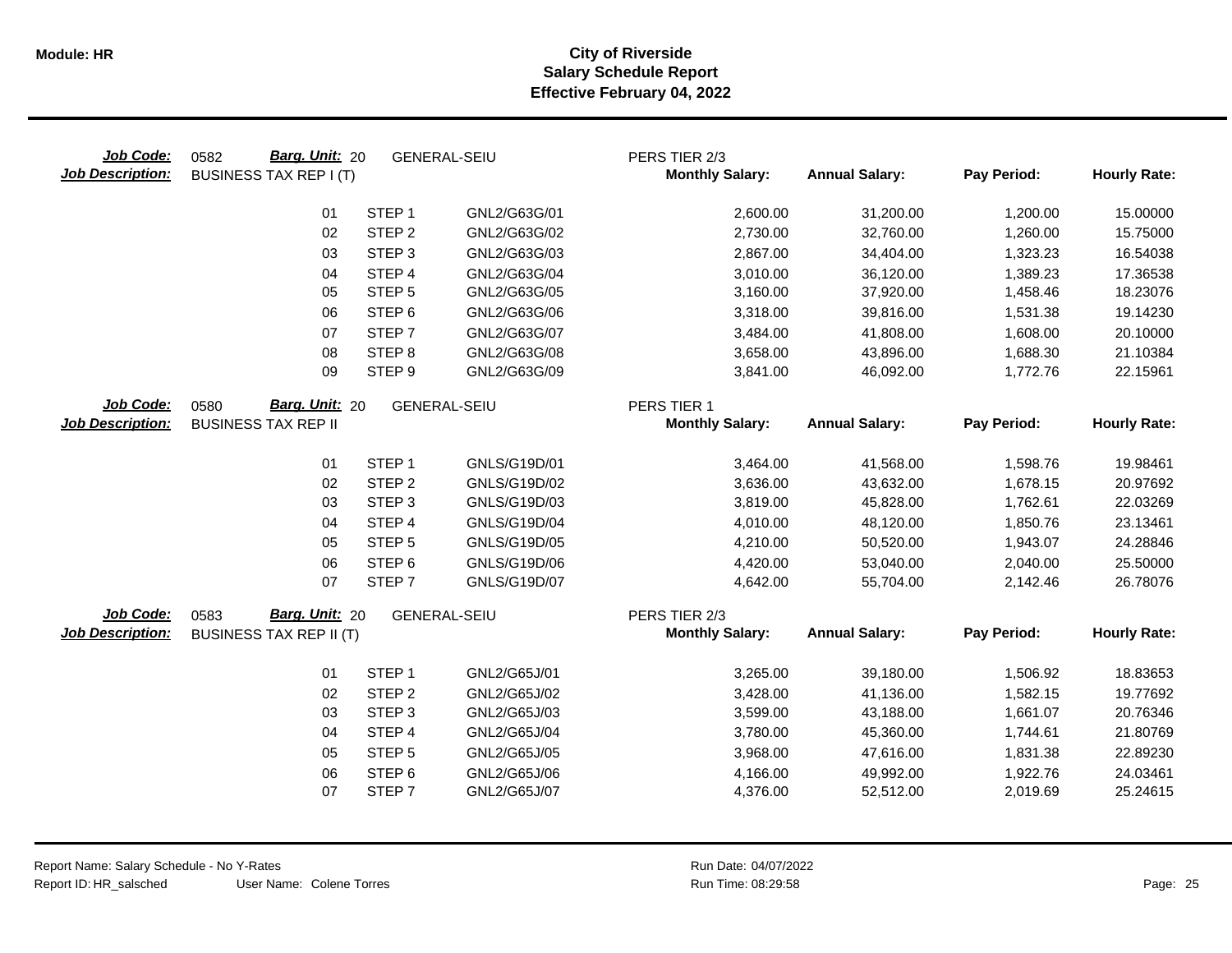| Job Code:               | Barg. Unit: 07<br>8989       |                   | <b>SR MANAGEMENT</b> |                        |                       |             |                     |
|-------------------------|------------------------------|-------------------|----------------------|------------------------|-----------------------|-------------|---------------------|
| <b>Job Description:</b> | CHIEF ASSIST CTY ATTORNEY    |                   |                      | <b>Monthly Salary:</b> | <b>Annual Salary:</b> | Pay Period: | <b>Hourly Rate:</b> |
|                         | 1 <sub>N</sub>               | <b>MINIMUM</b>    | NCLP/B17F/1N         | 15,592.00              | 187,104.00            | 7,196.30    | 89.95384            |
|                         | 1X                           | <b>MAXIMUM</b>    | NCLP/B17F/1X         | 18,812.00              | 225,744.00            | 8,682.46    | 108.53076           |
|                         | 2N                           | <b>MERIT MIN</b>  | NCLP/B17F/2N         | 18,812.00              | 225,744.00            | 8,682.46    | 108.53076           |
|                         | 2X                           | <b>MERIT MAX</b>  | NCLP/B17F/2X         | 21,632.00              | 259,584.00            | 9,984.00    | 124.80000           |
| Job Code:               | 7631<br>Barg. Unit: 10       | <b>MANAGEMENT</b> |                      |                        |                       |             |                     |
| <b>Job Description:</b> | CHIEF CONST INSP E           |                   |                      | <b>Monthly Salary:</b> | <b>Annual Salary:</b> | Pay Period: | <b>Hourly Rate:</b> |
|                         | 1 <sub>N</sub>               | <b>MINIMUM</b>    | MGTS/M51B/1N         | 7,061.00               | 84,732.00             | 3,258.92    | 40.73653            |
|                         | 1X                           | <b>MAXIMUM</b>    | MGTS/M51B/1X         | 8,579.00               | 102,948.00            | 3,959.53    | 49.49423            |
| Job Code:               | Barg. Unit: 01<br>8330       | <b>EXECUTIVE</b>  |                      |                        |                       |             |                     |
| <b>Job Description:</b> | CHIEF FIN OFF/CITY TREASURER |                   |                      | <b>Monthly Salary:</b> | <b>Annual Salary:</b> | Pay Period: | <b>Hourly Rate:</b> |
|                         | 1 <sub>N</sub>               | <b>MINIMUM</b>    | EXEP/E33A/1N         | 13,810.00              | 165,720.00            | 6,373.84    | 79.67307            |
|                         | 1X                           | <b>MAXIMUM</b>    | EXEP/E33A/1X         | 19,958.00              | 239,496.00            | 9,211.38    | 115.14230           |
| Job Code:               | Barg. Unit: 07<br>9244       |                   | <b>SR MANAGEMENT</b> |                        |                       |             |                     |
| <b>Job Description:</b> | CHIEF INNOV SECURITY OFF     |                   |                      | <b>Monthly Salary:</b> | <b>Annual Salary:</b> | Pay Period: | <b>Hourly Rate:</b> |
|                         | 1 <sub>N</sub>               | <b>MINIMUM</b>    | NCLP/A76C/1N         | 10,171.00              | 122,052.00            | 4,694.30    | 58.67884            |
|                         | 1X                           | <b>MAXIMUM</b>    | NCLP/A76C/1X         | 13,625.00              | 163,500.00            | 6,288.46    | 78.60576            |
|                         | 2N                           | <b>MERIT MIN</b>  | NCLP/A76C/2N         | 13,625.00              | 163,500.00            | 6,288.46    | 78.60576            |
|                         | 2X                           | <b>MERIT MAX</b>  | NCLP/A76C/2X         | 15,668.00              | 188,016.00            | 7,231.38    | 90.39230            |
| Job Code:               | Barg. Unit: 01<br>9220       | <b>EXECUTIVE</b>  |                      |                        |                       |             |                     |
| <b>Job Description:</b> | CHIEF INNOVATION OFF         |                   |                      | <b>Monthly Salary:</b> | <b>Annual Salary:</b> | Pay Period: | <b>Hourly Rate:</b> |
|                         | 1 <sub>N</sub>               | <b>MINIMUM</b>    | EXEP/E29A/1N         | 13,155.00              | 157,860.00            | 6,071.53    | 75.89423            |
|                         | 1X                           | <b>MAXIMUM</b>    | EXEP/E29A/1X         | 19,010.00              | 228,120.00            | 8,773.84    | 109.67307           |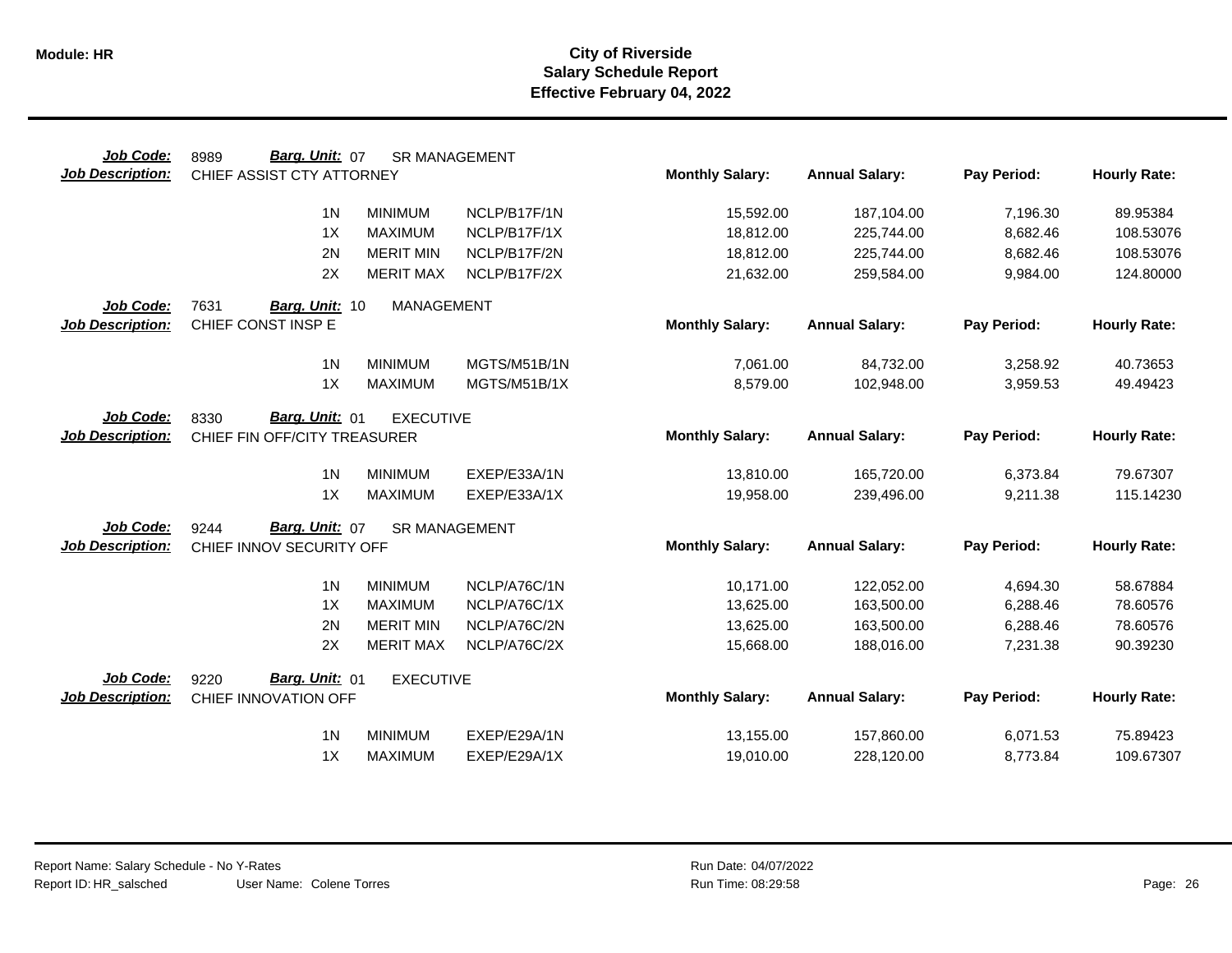| Job Code:                            | Barg. Unit: 07<br>9642                      | <b>SR MANAGEMENT</b> |                     |                        |                       |             |                     |
|--------------------------------------|---------------------------------------------|----------------------|---------------------|------------------------|-----------------------|-------------|---------------------|
| <b>Job Description:</b>              | CHIEF OF STAFF/MAYOR OFFC                   |                      |                     | <b>Monthly Salary:</b> | <b>Annual Salary:</b> | Pay Period: | <b>Hourly Rate:</b> |
|                                      | 1 <sub>N</sub>                              | <b>MINIMUM</b>       | NCLP/A57B/1N        | 7,193.00               | 86,316.00             | 3,319.84    | 41.49807            |
|                                      | 1X                                          | <b>MAXIMUM</b>       | NCLP/A57B/1X        | 8,989.00               | 107,868.00            | 4,148.76    | 51.85961            |
|                                      | 2N                                          | <b>MERIT MIN</b>     | NCLP/A57B/2N        | 8,989.00               | 107,868.00            | 4,148.76    | 51.85961            |
|                                      | 2X                                          | <b>MERIT MAX</b>     | NCLP/A57B/2X        | 10,339.00              | 124,068.00            | 4,771.84    | 59.64807            |
| Job Code:                            | 8990<br>Barg. Unit: 01                      | <b>EXECUTIVE</b>     |                     |                        |                       |             |                     |
| <b>Job Description:</b>              | <b>CITY ATTORNEY</b>                        |                      |                     | <b>Monthly Salary:</b> | <b>Annual Salary:</b> | Pay Period: | <b>Hourly Rate:</b> |
|                                      | 01                                          | STEP <sub>1</sub>    | <b>EXES/E19C/01</b> | 23,833.00              | 285,996.00            | 10,999.84   | 137.49807           |
| Job Code:<br><b>Job Description:</b> | Barg. Unit: 01<br>9720<br><b>CITY CLERK</b> | <b>EXECUTIVE</b>     |                     | <b>Monthly Salary:</b> | <b>Annual Salary:</b> | Pay Period: | <b>Hourly Rate:</b> |
|                                      | 1 <sub>N</sub>                              | <b>MINIMUM</b>       | EXES/E13A/1N        | 14,343.00              | 172,116.00            | 6,619.84    | 82.74807            |
|                                      | 1X                                          | <b>MAXIMUM</b>       | EXES/E13A/1X        | 19,398.00              | 232,776.00            | 8,952.92    | 111.91153           |
| Job Code:                            | Barg. Unit: 25<br>0115                      | CONFIDENTIAL         |                     |                        |                       |             |                     |
| <b>Job Description:</b>              | CITY CLERK SPEC (C)                         |                      |                     | <b>Monthly Salary:</b> | <b>Annual Salary:</b> | Pay Period: | <b>Hourly Rate:</b> |
|                                      | 1 <sub>N</sub>                              | <b>MINIMUM</b>       | CNFS/C23C/1N        | 3,131.00               | 37,572.00             | 1,445.07    | 18.06346            |
|                                      | 1X                                          | <b>MAXIMUM</b>       | CNFS/C23C/1X        | 4,823.00               | 57,876.00             | 2,226.00    | 27.82500            |
| Job Code:                            | 7920<br>Barg. Unit: 15                      | PROFESSIONAL         |                     |                        |                       |             |                     |
| <b>Job Description:</b>              | CITY HISTORIC PRESVT OFF E                  |                      |                     | <b>Monthly Salary:</b> | <b>Annual Salary:</b> | Pay Period: | <b>Hourly Rate:</b> |
|                                      | 1 <sup>N</sup>                              | <b>MINIMUM</b>       | PROF/K21B/1N        | 6,724.00               | 80,688.00             | 3,103.38    | 38.79230            |
|                                      | 1X                                          | <b>MAXIMUM</b>       | PROF/K21B/1X        | 9,010.00               | 108,120.00            | 4,158.46    | 51.98076            |
|                                      | 2N                                          | <b>MERIT MIN</b>     | PROF/K21B/2N        | 9,010.00               | 108,120.00            | 4,158.46    | 51.98076            |
|                                      | 2X                                          | <b>MERIT MAX</b>     | PROF/K21B/2X        | 10,360.00              | 124,320.00            | 4,781.53    | 59.76923            |
| Job Code:                            | Barg. Unit: 01<br>9790                      | <b>EXECUTIVE</b>     |                     |                        |                       |             |                     |
| <b>Job Description:</b>              | <b>CITY MGR</b>                             |                      |                     | <b>Monthly Salary:</b> | <b>Annual Salary:</b> | Pay Period: | <b>Hourly Rate:</b> |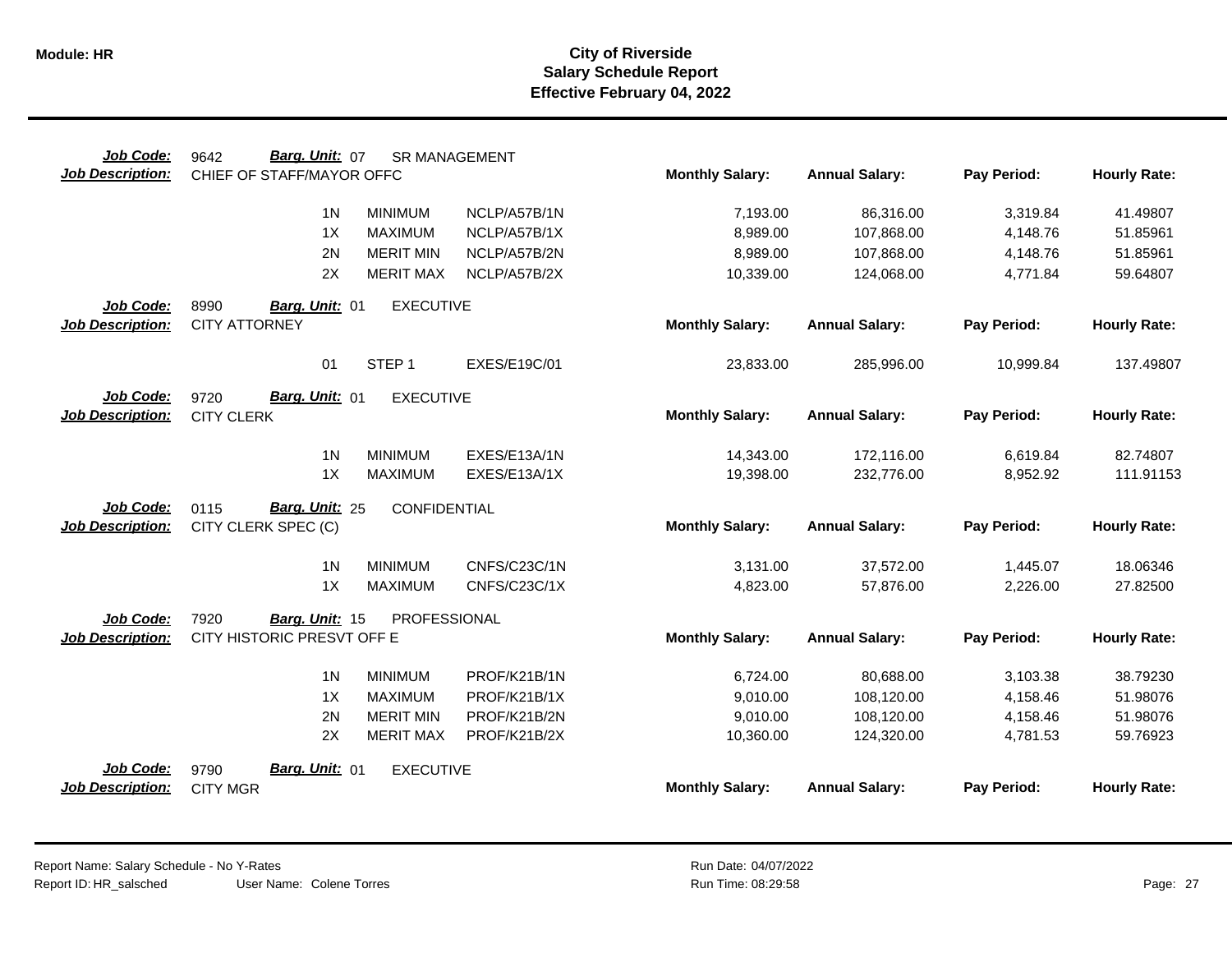|                         | 01                         | STEP <sub>1</sub>    | EXES/E32A/01      | 26,803.00              | 321,636.00            | 12,370.61   | 154.63269           |
|-------------------------|----------------------------|----------------------|-------------------|------------------------|-----------------------|-------------|---------------------|
| Job Code:               | 7966<br>Barg. Unit: 10     | MANAGEMENT           |                   |                        |                       |             |                     |
| <b>Job Description:</b> | <b>CITY PLANNER E</b>      |                      |                   | <b>Monthly Salary:</b> | <b>Annual Salary:</b> | Pay Period: | <b>Hourly Rate:</b> |
|                         | 1 <sub>N</sub>             | <b>MINIMUM</b>       | MGTS/M90F/1N      | 10,027.00              | 120,324.00            | 4,627.84    | 57.84807            |
|                         | 1X                         | <b>MAXIMUM</b>       | MGTS/M90F/1X      | 12,797.00              | 153,564.00            | 5,906.30    | 73.82884            |
|                         | 2N                         | <b>MERIT MIN</b>     | MGTS/M90F/2N      | 12,797.00              | 153,564.00            | 5,906.30    | 73.82884            |
|                         | 2X                         | <b>MERIT MAX</b>     | MGTS/M90F/2X      | 14,717.00              | 176,604.00            | 6,792.46    | 84.90576            |
| Job Code:               | 7210<br>Barg. Unit: 07     | <b>SR MANAGEMENT</b> |                   |                        |                       |             |                     |
| <b>Job Description:</b> | <b>CITY TRAFFIC ENGR</b>   |                      |                   | <b>Monthly Salary:</b> | <b>Annual Salary:</b> | Pay Period: | <b>Hourly Rate:</b> |
|                         | 1 <sub>N</sub>             | <b>MINIMUM</b>       | NCLP/A75E/1N      | 12,773.00              | 153,276.00            | 5,895.23    | 73.69038            |
|                         | 1X                         | <b>MAXIMUM</b>       | NCLP/A75E/1X      | 15,526.00              | 186,312.00            | 7,165.84    | 89.57307            |
|                         | 2N                         | <b>MERIT MIN</b>     | NCLP/A75E/2N      | 15,526.00              | 186,312.00            | 7,165.84    | 89.57307            |
|                         | 2X                         | <b>MERIT MAX</b>     | NCLP/A75E/2X      | 17,855.00              | 214,260.00            | 8,240.76    | 103.00961           |
| Job Code:               | Barg. Unit: 55<br>8620     |                      | PARA-PROFESSIONAL |                        |                       |             |                     |
|                         |                            |                      |                   |                        |                       |             |                     |
| <b>Job Description:</b> | <b>CLAIMS ADMR E</b>       |                      |                   | <b>Monthly Salary:</b> | <b>Annual Salary:</b> | Pay Period: | <b>Hourly Rate:</b> |
|                         | 1 <sub>N</sub>             | <b>MINIMUM</b>       | PARA/N16D/1N      | 6,156.00               | 73,872.00             | 2,841.23    | 35.51538            |
|                         | 1X                         | <b>MAXIMUM</b>       | PARA/N16D/1X      | 7,481.00               | 89,772.00             | 3,452.76    | 43.15961            |
| Job Code:               | Barg. Unit: 25<br>8610     | CONFIDENTIAL         |                   |                        |                       |             |                     |
| <b>Job Description:</b> | <b>CLAIMS EXAMINER (C)</b> |                      |                   | <b>Monthly Salary:</b> | <b>Annual Salary:</b> | Pay Period: | <b>Hourly Rate:</b> |
|                         | 1 <sub>N</sub>             | <b>MINIMUM</b>       | CNFS/C30A/1N      | 4,726.00               | 56,712.00             | 2,181.23    | 27.26538            |
|                         | 1X                         | <b>MAXIMUM</b>       | CNFS/C30A/1X      | 5,747.00               | 68,964.00             | 2,652.46    | 33.15576            |
| Job Code:               | 0022<br>Barg. Unit: 20     | <b>GENERAL-SEIU</b>  |                   | PERS TIER 1            |                       |             |                     |
| <b>Job Description:</b> | <b>CLERICAL ASSIST</b>     |                      |                   | <b>Monthly Salary:</b> | <b>Annual Salary:</b> | Pay Period: | <b>Hourly Rate:</b> |
|                         | 01                         | STEP <sub>1</sub>    | GNLS/G05A/01      | 2,756.00               | 33,072.00             | 1,272.00    | 15.90000            |
|                         | 02                         | STEP <sub>2</sub>    | GNLS/G05A/02      | 2,894.00               | 34,728.00             | 1,335.69    | 16.69615            |
|                         | 03                         | STEP <sub>3</sub>    | GNLS/G05A/03      | 3,038.00               | 36,456.00             | 1,402.15    | 17.52692            |
|                         | 04                         | STEP 4               | GNLS/G05A/04      | 3,190.00               | 38,280.00             | 1,472.30    | 18.40384            |

User Name: Colene Torres Report Name: Salary Schedule - No Y-Rates Report ID: HR\_salsched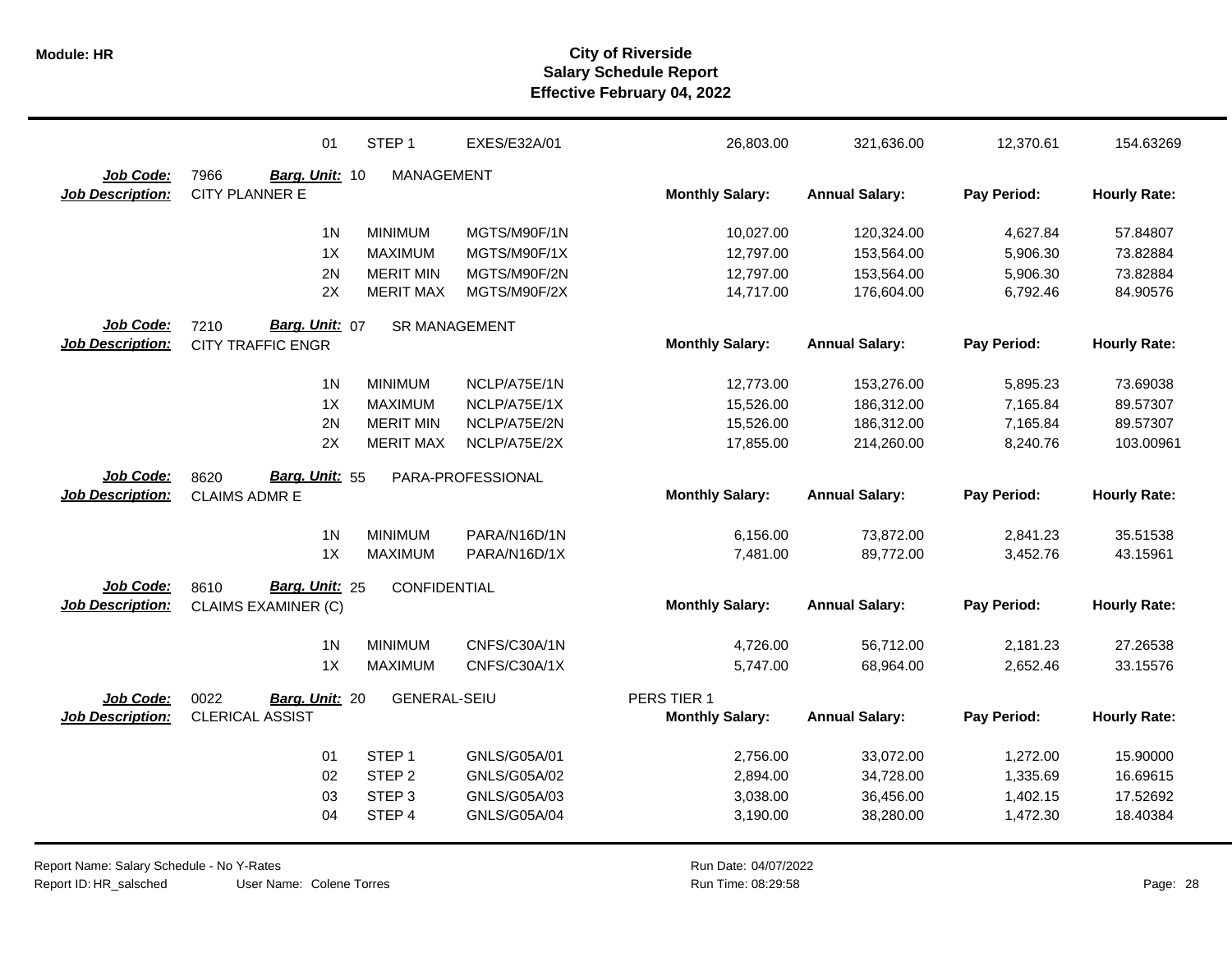|                         | 05                         | STEP <sub>5</sub>   | GNLS/G05A/05        | 3,350.00               | 40,200.00             | 1,546.15    | 19.32692            |
|-------------------------|----------------------------|---------------------|---------------------|------------------------|-----------------------|-------------|---------------------|
|                         | 06                         | STEP <sub>6</sub>   | GNLS/G05A/06        | 3,517.00               | 42,204.00             | 1,623.23    | 20.29038            |
|                         | 07                         | STEP <sub>7</sub>   | GNLS/G05A/07        | 3,693.00               | 44,316.00             | 1,704.46    | 21.30576            |
|                         | 08                         | STEP <sub>8</sub>   | GNLS/G05A/08        | 3,878.00               | 46,536.00             | 1,789.84    | 22.37307            |
|                         |                            |                     |                     |                        |                       |             |                     |
| Job Code:               | Barg. Unit: 25<br>0021     | CONFIDENTIAL        |                     |                        |                       |             |                     |
| <b>Job Description:</b> | CLERICAL ASSIST (C)        |                     |                     | <b>Monthly Salary:</b> | <b>Annual Salary:</b> | Pay Period: | <b>Hourly Rate:</b> |
|                         | 1 <sub>N</sub>             | <b>MINIMUM</b>      | CNFS/C05A/1N        | 2,600.00               | 31,200.00             | 1,200.00    | 15.00000            |
|                         | 1X                         | <b>MAXIMUM</b>      | CNFS/C05A/1X        | 3,841.00               | 46,092.00             | 1,772.76    | 22.15961            |
|                         |                            |                     |                     |                        |                       |             |                     |
| Job Code:               | Barg. Unit: 20<br>0023     | <b>GENERAL-SEIU</b> |                     | PERS TIER 2/3          |                       |             |                     |
| Job Description:        | <b>CLERICAL ASSIST (T)</b> |                     |                     | <b>Monthly Salary:</b> | <b>Annual Salary:</b> | Pay Period: | <b>Hourly Rate:</b> |
|                         |                            |                     |                     |                        |                       |             |                     |
|                         | 01                         | STEP <sub>1</sub>   | GNL2/G60G/01        | 2,600.00               | 31,200.00             | 1,200.00    | 15.00000            |
|                         | 02                         | STEP <sub>2</sub>   | GNL2/G60G/02        | 2,730.00               | 32,760.00             | 1,260.00    | 15.75000            |
|                         | 03                         | STEP <sub>3</sub>   | GNL2/G60G/03        | 2,867.00               | 34,404.00             | 1,323.23    | 16.54038            |
|                         | 04                         | STEP <sub>4</sub>   | GNL2/G60G/04        | 3,010.00               | 36,120.00             | 1,389.23    | 17.36538            |
|                         | 05                         | STEP <sub>5</sub>   | GNL2/G60G/05        | 3,160.00               | 37,920.00             | 1,458.46    | 18.23076            |
|                         | 06                         | STEP <sub>6</sub>   | GNL2/G60G/06        | 3,318.00               | 39,816.00             | 1,531.38    | 19.14230            |
|                         | 07                         | STEP <sub>7</sub>   | GNL2/G60G/07        | 3,484.00               | 41,808.00             | 1,608.00    | 20.10000            |
|                         | 08                         | STEP <sub>8</sub>   | GNL2/G60G/08        | 3,658.00               | 43,896.00             | 1,688.30    | 21.10384            |
|                         |                            |                     |                     |                        |                       |             |                     |
| Job Code:               | Barg. Unit: 30<br>0020     |                     | SPECIAL CLASSES     |                        |                       |             |                     |
| <b>Job Description:</b> | CLERICAL ASSIST - HRLY     |                     |                     | <b>Monthly Salary:</b> | <b>Annual Salary:</b> | Pay Period: | <b>Hourly Rate:</b> |
|                         | 1 <sub>N</sub>             | <b>MINIMUM</b>      | <b>SPCM/I66G/1N</b> | 2,600.00               | 31,200.00             | 1,200.00    | 15.00000            |
|                         | 1X                         | <b>MAXIMUM</b>      | SPCM/I66G/1X        | 3,841.00               | 46,091.98             | 1,772.76    | 22.15961            |
|                         |                            |                     |                     |                        |                       |             |                     |
| <b>Job Code:</b>        | Barg. Unit: 10<br>8760     | <b>MANAGEMENT</b>   |                     |                        |                       |             |                     |
| <b>Job Description:</b> | CMTY REL COORD E           |                     |                     | <b>Monthly Salary:</b> | <b>Annual Salary:</b> | Pay Period: | <b>Hourly Rate:</b> |
|                         |                            |                     |                     |                        |                       |             |                     |
|                         | 1 <sub>N</sub>             | <b>MINIMUM</b>      | MGTS/M49E/1N        | 6,226.00               | 74,712.00             | 2,873.53    | 35.91923            |
|                         | 1X                         | <b>MAXIMUM</b>      | MGTS/M49E/1X        | 8,343.00               | 100,116.00            | 3,850.61    | 48.13269            |
|                         |                            |                     |                     |                        |                       |             |                     |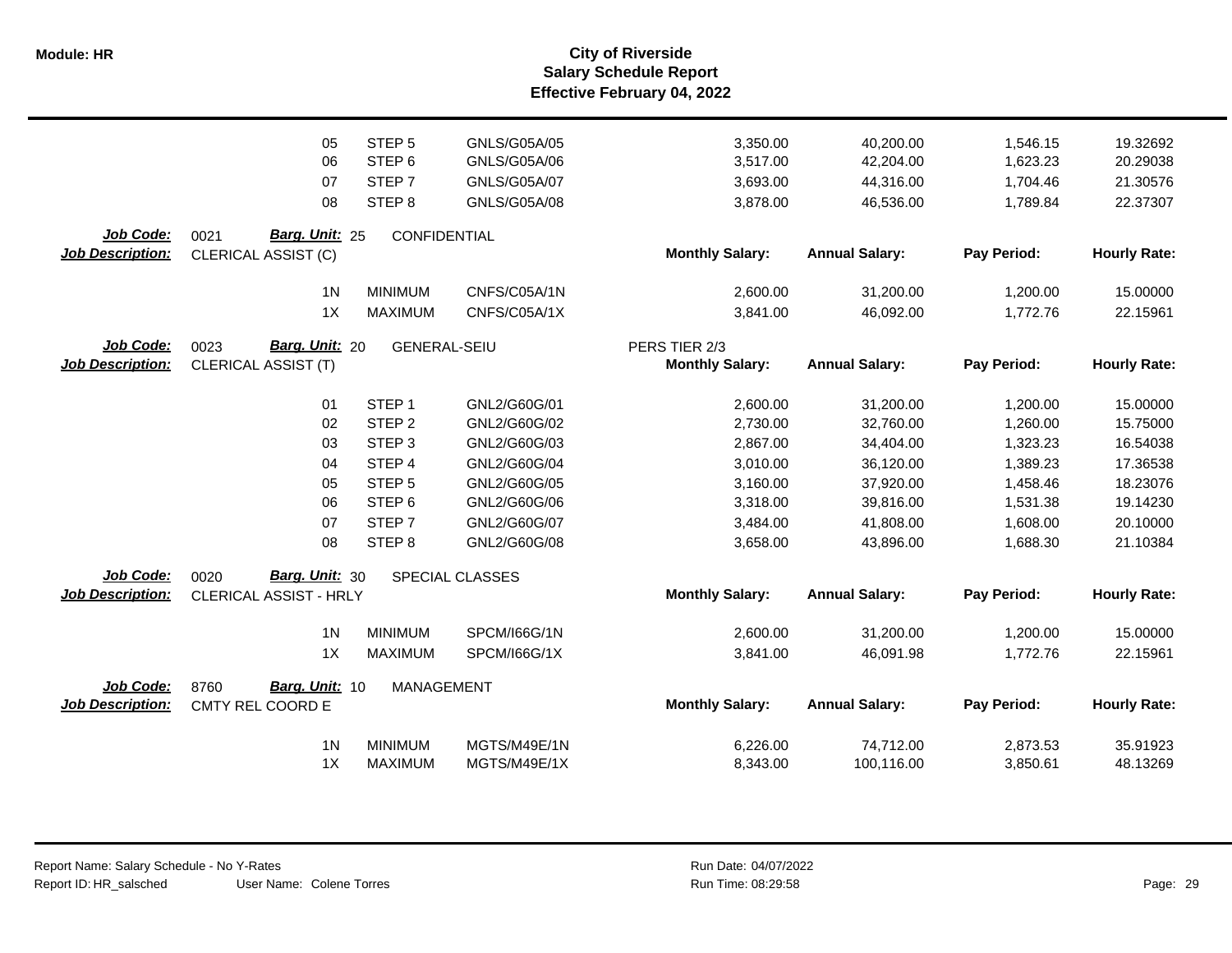| Job Code:               | Barg. Unit: 10<br>7540        | <b>MANAGEMENT</b>           |                              |                        |                        |                      |                      |
|-------------------------|-------------------------------|-----------------------------|------------------------------|------------------------|------------------------|----------------------|----------------------|
| <b>Job Description:</b> | <b>CODE ENFORCEMENT MGR E</b> |                             |                              | <b>Monthly Salary:</b> | <b>Annual Salary:</b>  | Pay Period:          | <b>Hourly Rate:</b>  |
|                         | 1 <sup>N</sup>                | <b>MINIMUM</b>              | MGTS/M87E/1N                 | 11,062.00              | 132,744.00             | 5,105.53             | 63.81923             |
|                         | 1X                            | <b>MAXIMUM</b>              | MGTS/M87E/1X                 | 12,022.00              | 144,264.00             | 5,548.61             | 69.35769             |
|                         |                               |                             |                              |                        |                        |                      |                      |
|                         | 2N                            | <b>MERIT MIN</b>            | MGTS/M87E/2N                 | 12,022.00              | 144,264.00             | 5,548.61             | 69.35769             |
|                         | 2X                            | <b>MERIT MAX</b>            | MGTS/M87E/2X                 | 13,826.00              | 165,912.00             | 6,381.23             | 79.76538             |
| Job Code:               | 7440<br>Barg. Unit: 20        | <b>GENERAL-SEIU</b>         |                              | PERS TIER 1            |                        |                      |                      |
| <b>Job Description:</b> | <b>CODE ENFORCEMENT OFF I</b> |                             |                              | <b>Monthly Salary:</b> | <b>Annual Salary:</b>  | Pay Period:          | <b>Hourly Rate:</b>  |
|                         | 01                            | STEP <sub>1</sub>           | GNLS/G31B/01                 | 5,115.00               | 61,380.00              | 2,360.76             | 29.50961             |
|                         | 02                            | STEP <sub>2</sub>           | GNLS/G31B/02                 | 5,376.00               | 64,512.00              | 2,481.23             | 31.01538             |
|                         | 03                            | STEP <sub>3</sub>           | GNLS/G31B/03                 | 5,641.00               | 67,692.00              | 2,603.53             | 32.54423             |
|                         | 04                            | STEP 4                      | GNLS/G31B/04                 | 5,924.00               | 71,088.00              | 2,734.15             | 34.17692             |
|                         | 05                            | STEP <sub>5</sub>           | GNLS/G31B/05                 | 6,217.00               | 74,604.00              | 2,869.38             | 35.86730             |
|                         |                               |                             |                              |                        |                        |                      |                      |
| Job Code:               | Barg. Unit: 20<br>7441        | <b>GENERAL-SEIU</b>         |                              | PERS TIER 2/3          |                        |                      |                      |
| <b>Job Description:</b> | CODE ENFORCEMENT OFF I (T)    |                             |                              | <b>Monthly Salary:</b> | <b>Annual Salary:</b>  | Pay Period:          | <b>Hourly Rate:</b>  |
|                         |                               |                             |                              |                        |                        |                      |                      |
|                         | 01                            | STEP <sub>1</sub>           | GNL2/G76J/01                 | 4,821.00               | 57,852.00              | 2,225.07             | 27.81346             |
|                         | 02                            | STEP <sub>2</sub>           | GNL2/G76J/02                 | 5,065.00               | 60,780.00              | 2,337.69             | 29.22115             |
|                         | 03                            | STEP <sub>3</sub>           | GNL2/G76J/03                 | 5,318.00               | 63,816.00              | 2,454.46             | 30.68076             |
|                         | 04                            | STEP 4                      | GNL2/G76J/04                 | 5,582.00               | 66,984.00              | 2,576.30             | 32.20384             |
|                         | 05                            | STEP <sub>5</sub>           | GNL2/G76J/05                 | 5,860.00               | 70,320.00              | 2,704.61             | 33.80769             |
| Job Code:               | 7450<br>Barg. Unit: 20        | <b>GENERAL-SEIU</b>         |                              | PERS TIER 1            |                        |                      |                      |
| <b>Job Description:</b> | CODE ENFORCEMENT OFF II       |                             |                              | <b>Monthly Salary:</b> | <b>Annual Salary:</b>  | Pay Period:          | <b>Hourly Rate:</b>  |
|                         | 01                            | STEP <sub>1</sub>           | GNLS/G38A/01                 |                        | 71,088.00              | 2,734.15             | 34.17692             |
|                         |                               |                             |                              | 5,924.00               |                        |                      |                      |
|                         | 02<br>03                      | STEP <sub>2</sub>           | GNLS/G38A/02                 | 6,217.00               | 74,604.00              | 2,869.38             | 35.86730             |
|                         |                               | STEP <sub>3</sub>           | GNLS/G38A/03                 | 6,528.00               | 78,336.00              | 3,012.92             | 37.66153             |
|                         |                               |                             |                              |                        |                        |                      |                      |
|                         | 04<br>05                      | STEP 4<br>STEP <sub>5</sub> | GNLS/G38A/04<br>GNLS/G38A/05 | 6,860.00<br>7,196.00   | 82,320.00<br>86,352.00 | 3,166.15<br>3,321.23 | 39.57692<br>41.51538 |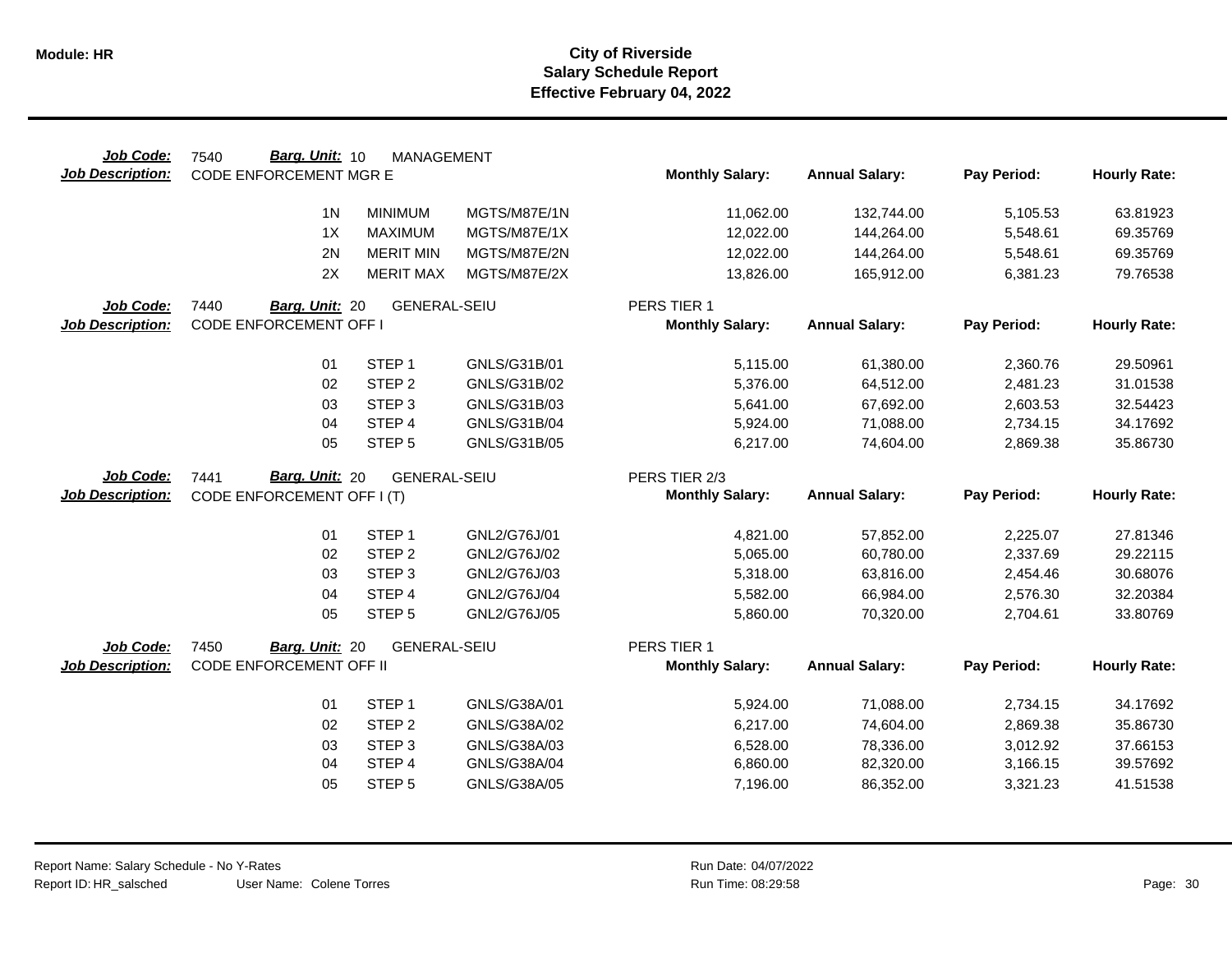| Job Code:<br><b>Job Description:</b> | Barg. Unit: 20<br>7451<br>CODE ENFORCEMENT OFF II (T) |                                        | <b>GENERAL-SEIU</b>          | PERS TIER 2/3<br><b>Monthly Salary:</b> | <b>Annual Salary:</b>  | Pay Period:          | <b>Hourly Rate:</b>  |
|--------------------------------------|-------------------------------------------------------|----------------------------------------|------------------------------|-----------------------------------------|------------------------|----------------------|----------------------|
|                                      | 01                                                    | STEP <sub>1</sub>                      | GNL2/G79J/01                 | 5,582.00                                | 66,984.00              | 2,576.30             | 32.20384             |
|                                      | 02                                                    | STEP <sub>2</sub>                      | GNL2/G79J/02                 | 5,860.00                                | 70,320.00              | 2,704.61             | 33.80769             |
|                                      | 03                                                    | STEP <sub>3</sub>                      | GNL2/G79J/03                 | 6,154.00                                | 73,848.00              | 2,840.30             | 35.50384             |
|                                      | 04                                                    | STEP 4                                 | GNL2/G79J/04                 | 6,464.00                                | 77,568.00              | 2,983.38             | 37.29230             |
|                                      | 05                                                    | STEP <sub>5</sub>                      | GNL2/G79J/05                 | 6,783.00                                | 81,396.00              | 3,130.61             | 39.13269             |
| Job Code:<br><b>Job Description:</b> | Barg. Unit: 20<br>0560<br><b>COLLECTION REP I</b>     |                                        | <b>GENERAL-SEIU</b>          | PERS TIER 1<br><b>Monthly Salary:</b>   | <b>Annual Salary:</b>  | Pay Period:          | <b>Hourly Rate:</b>  |
|                                      |                                                       |                                        |                              |                                         |                        |                      |                      |
|                                      | 01                                                    | STEP <sub>1</sub>                      | GNLS/G13B/01                 | 2,994.00                                | 35,928.00              | 1,381.84             | 17.27307             |
|                                      | 02                                                    | STEP <sub>2</sub>                      | GNLS/G13B/02                 | 3,141.00                                | 37,692.00              | 1,449.69             | 18.12115             |
|                                      | 03<br>04                                              | STEP <sub>3</sub><br>STEP 4            | GNLS/G13B/03<br>GNLS/G13B/04 | 3,299.00<br>3,463.00                    | 39,588.00              | 1,522.61             | 19.03269<br>19.97884 |
|                                      | 05                                                    | STEP <sub>5</sub>                      | GNLS/G13B/05                 | 3,634.00                                | 41,556.00<br>43,608.00 | 1,598.30<br>1,677.23 | 20.96538             |
|                                      |                                                       |                                        |                              |                                         |                        |                      |                      |
| Job Code:                            | Barg. Unit: 20<br>0561                                |                                        | <b>GENERAL-SEIU</b>          | PERS TIER 2/3                           |                        |                      |                      |
| <b>Job Description:</b>              | <b>COLLECTION REP I (T)</b>                           |                                        |                              | <b>Monthly Salary:</b>                  | <b>Annual Salary:</b>  | Pay Period:          | <b>Hourly Rate:</b>  |
|                                      | 01                                                    | STEP <sub>1</sub>                      | GNL2/G62G/01                 | 2,821.00                                | 33,852.00              | 1,302.00             | 16.27500             |
|                                      | 02                                                    | STEP <sub>2</sub>                      | GNL2/G62G/02                 | 2,960.00                                | 35,520.00              | 1,366.15             | 17.07692             |
|                                      | 03                                                    | STEP <sub>3</sub>                      | GNL2/G62G/03                 | 3,109.00                                | 37,308.00              | 1,434.92             | 17.93653             |
|                                      | 04                                                    | STEP 4                                 | GNL2/G62G/04                 | 3,264.00                                | 39,168.00              | 1,506.46             | 18.83076             |
|                                      | 05                                                    | STEP <sub>5</sub>                      | GNL2/G62G/05                 | 3,427.00                                | 41,124.00              | 1,581.69             | 19.77115             |
| Job Code:                            | Barg. Unit: 20<br>0570                                |                                        | <b>GENERAL-SEIU</b>          | PERS TIER 1                             |                        |                      |                      |
| <b>Job Description:</b>              | <b>COLLECTION REP II</b>                              |                                        |                              | <b>Monthly Salary:</b>                  | <b>Annual Salary:</b>  | Pay Period:          | <b>Hourly Rate:</b>  |
|                                      |                                                       |                                        |                              |                                         |                        |                      |                      |
|                                      | 01                                                    | STEP <sub>1</sub>                      | GNLS/G19B/01                 | 3,463.00                                | 41,556.00              | 1,598.30             | 19.97884             |
|                                      | 02<br>03                                              | STEP <sub>2</sub><br>STEP <sub>3</sub> | GNLS/G19B/02<br>GNLS/G19B/03 | 3,634.00<br>3,827.00                    | 43,608.00<br>45,924.00 | 1,677.23<br>1,766.30 | 20.96538<br>22.07884 |
|                                      | 04                                                    | STEP 4                                 | GNLS/G19B/04                 | 4,009.00                                | 48,108.00              | 1,850.30             | 23.12884             |
|                                      | 05                                                    | STEP <sub>5</sub>                      | GNLS/G19B/05                 | 4,210.00                                | 50,520.00              | 1,943.07             | 24.28846             |
|                                      | 06                                                    | STEP <sub>6</sub>                      | GNLS/G19B/06                 | 4,420.00                                | 53,040.00              | 2,040.00             | 25.50000             |
|                                      |                                                       |                                        |                              |                                         |                        |                      |                      |

Report Name: Salary Schedule - No Y-Rates

Report ID: HR\_salsched

User Name: Colene Torres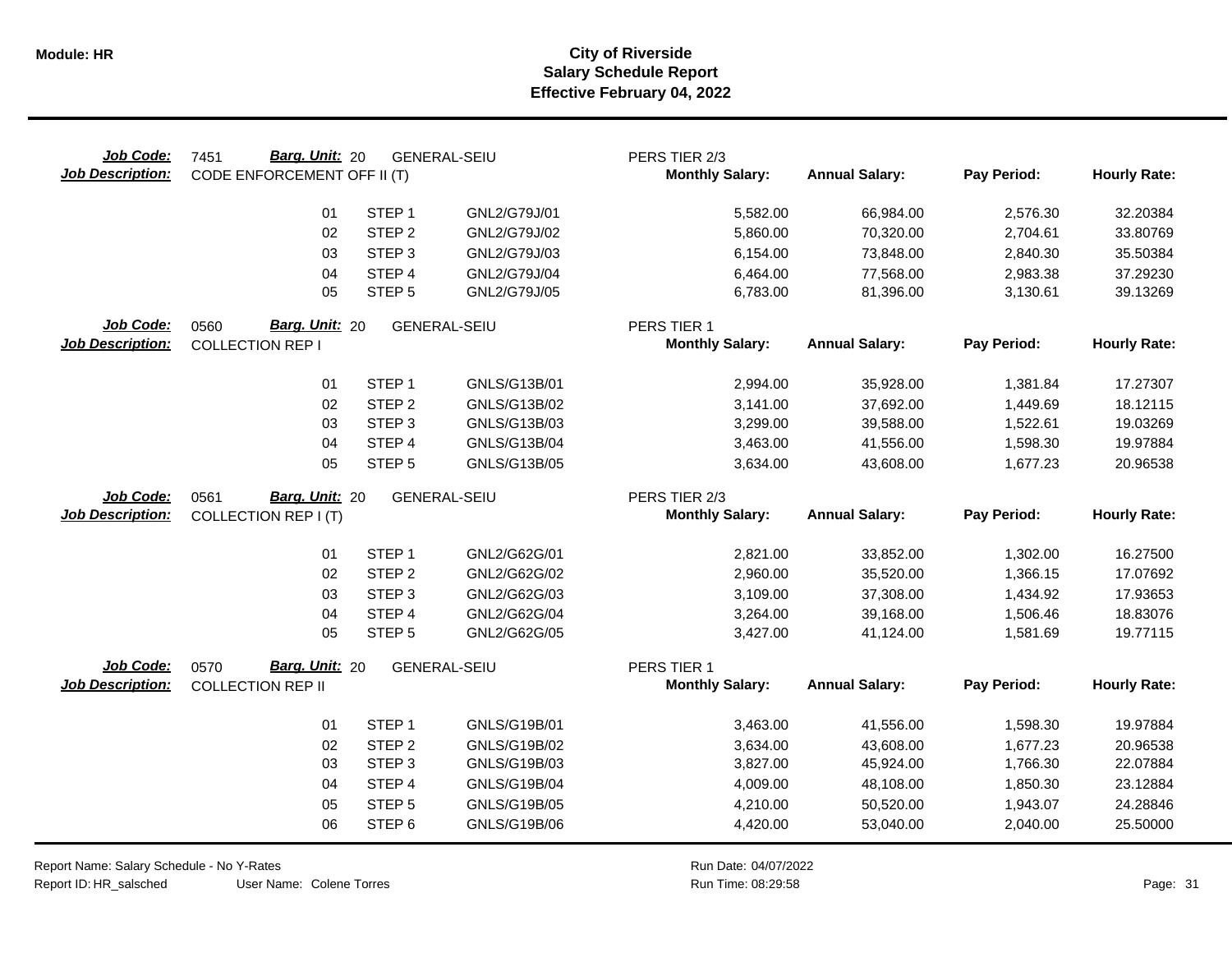| Job Code:<br><b>Job Description:</b> | Barg. Unit: 20<br>0571<br><b>COLLECTION REP II (T)</b> |                                        | <b>GENERAL-SEIU</b>                 | PERS TIER 2/3<br><b>Monthly Salary:</b> | <b>Annual Salary:</b>  | Pay Period:          | <b>Hourly Rate:</b>  |
|--------------------------------------|--------------------------------------------------------|----------------------------------------|-------------------------------------|-----------------------------------------|------------------------|----------------------|----------------------|
|                                      | 01                                                     | STEP <sub>1</sub>                      | GNL2/G65D/01                        | 3,264.00                                | 39,168.00              | 1,506.46             | 18.83076             |
|                                      | 02                                                     | STEP <sub>2</sub>                      | GNL2/G65D/02                        | 3,427.00                                | 41,124.00              | 1,581.69             | 19.77115             |
|                                      | 03                                                     | STEP <sub>3</sub>                      | GNL2/G65D/03                        | 3,606.00                                | 43,272.00              | 1,664.30             | 20.80384             |
|                                      | 04                                                     | STEP 4                                 | GNL2/G65D/04                        | 3,779.00                                | 45,348.00              | 1,744.15             | 21.80192             |
|                                      | 05                                                     | STEP <sub>5</sub>                      | GNL2/G65D/05                        | 3,967.00                                | 47,604.00              | 1,830.92             | 22.88653             |
|                                      | 06                                                     | STEP <sub>6</sub>                      | GNL2/G65D/06                        | 4,167.00                                | 50,004.00              | 1,923.23             | 24.04038             |
| Job Code:<br><b>Job Description:</b> | Barg. Unit: 20<br>6140<br><b>COLLECTIONS REGISTRAR</b> |                                        | <b>GENERAL-SEIU</b>                 | PERS TIER 1<br><b>Monthly Salary:</b>   | <b>Annual Salary:</b>  | Pay Period:          | <b>Hourly Rate:</b>  |
|                                      | 01                                                     | STEP <sub>1</sub>                      | GNLS/G31B/01                        | 5,115.00                                | 61,380.00              | 2,360.76             | 29.50961             |
|                                      | 02                                                     | STEP <sub>2</sub>                      | GNLS/G31B/02                        | 5,376.00                                | 64,512.00              | 2,481.23             | 31.01538             |
|                                      | 03                                                     | STEP <sub>3</sub>                      | GNLS/G31B/03                        | 5,641.00                                | 67,692.00              | 2,603.53             | 32.54423             |
|                                      | 04                                                     | STEP 4                                 | GNLS/G31B/04                        | 5,924.00                                | 71,088.00              | 2,734.15             | 34.17692             |
|                                      | 05                                                     | STEP <sub>5</sub>                      | GNLS/G31B/05                        | 6,217.00                                | 74,604.00              | 2,869.38             | 35.86730             |
| Job Code:                            | 6141<br>Barg. Unit: 20                                 |                                        | <b>GENERAL-SEIU</b>                 | PERS TIER 2/3                           |                        |                      |                      |
| <b>Job Description:</b>              | <b>COLLECTIONS REGISTRAR (T)</b>                       |                                        |                                     | <b>Monthly Salary:</b>                  | <b>Annual Salary:</b>  | Pay Period:          | <b>Hourly Rate:</b>  |
|                                      | 01                                                     | STEP <sub>1</sub>                      | GNL2/G76J/01                        | 4,821.00                                | 57,852.00              | 2,225.07             | 27.81346             |
|                                      | 02                                                     | STEP <sub>2</sub>                      | GNL2/G76J/02                        | 5,065.00                                | 60,780.00              | 2,337.69             | 29.22115             |
|                                      | 03                                                     | STEP <sub>3</sub>                      | GNL2/G76J/03                        | 5,318.00                                | 63,816.00              | 2,454.46             | 30.68076             |
|                                      | 04                                                     | STEP 4                                 | GNL2/G76J/04                        | 5,582.00                                | 66,984.00              | 2,576.30             | 32.20384             |
|                                      | 05                                                     | STEP <sub>5</sub>                      | GNL2/G76J/05                        | 5,860.00                                | 70,320.00              | 2,704.61             | 33.80769             |
| Job Code:                            | Barg. Unit: 20<br>9660                                 |                                        | <b>GENERAL-SEIU</b>                 | PERS TIER 1                             |                        |                      |                      |
| <b>Job Description:</b>              | <b>COMMUNICATION TECH</b>                              |                                        |                                     | <b>Monthly Salary:</b>                  | <b>Annual Salary:</b>  | Pay Period:          | <b>Hourly Rate:</b>  |
|                                      | 01<br>02                                               | STEP <sub>1</sub><br>STEP <sub>2</sub> | GNLS/G27D/01<br><b>GNLS/G27D/02</b> | 4,210.00<br>4,420.00                    | 50,520.00<br>53,040.00 | 1,943.07<br>2,040.00 | 24.28846<br>25.50000 |
|                                      | 03                                                     | STEP <sub>3</sub>                      | GNLS/G27D/03                        | 4,640.00                                | 55,680.00              | 2,141.53             | 26.76923             |
|                                      | 04                                                     | STEP 4                                 | <b>GNLS/G27D/04</b>                 | 4,874.00                                | 58,488.00              | 2,249.53             | 28.11923             |
|                                      | 05                                                     | STEP <sub>5</sub>                      | <b>GNLS/G27D/05</b>                 | 5,115.00                                | 61,380.00              | 2,360.76             | 29.50961             |

Report Name: Salary Schedule - No Y-Rates

Report ID: HR\_salsched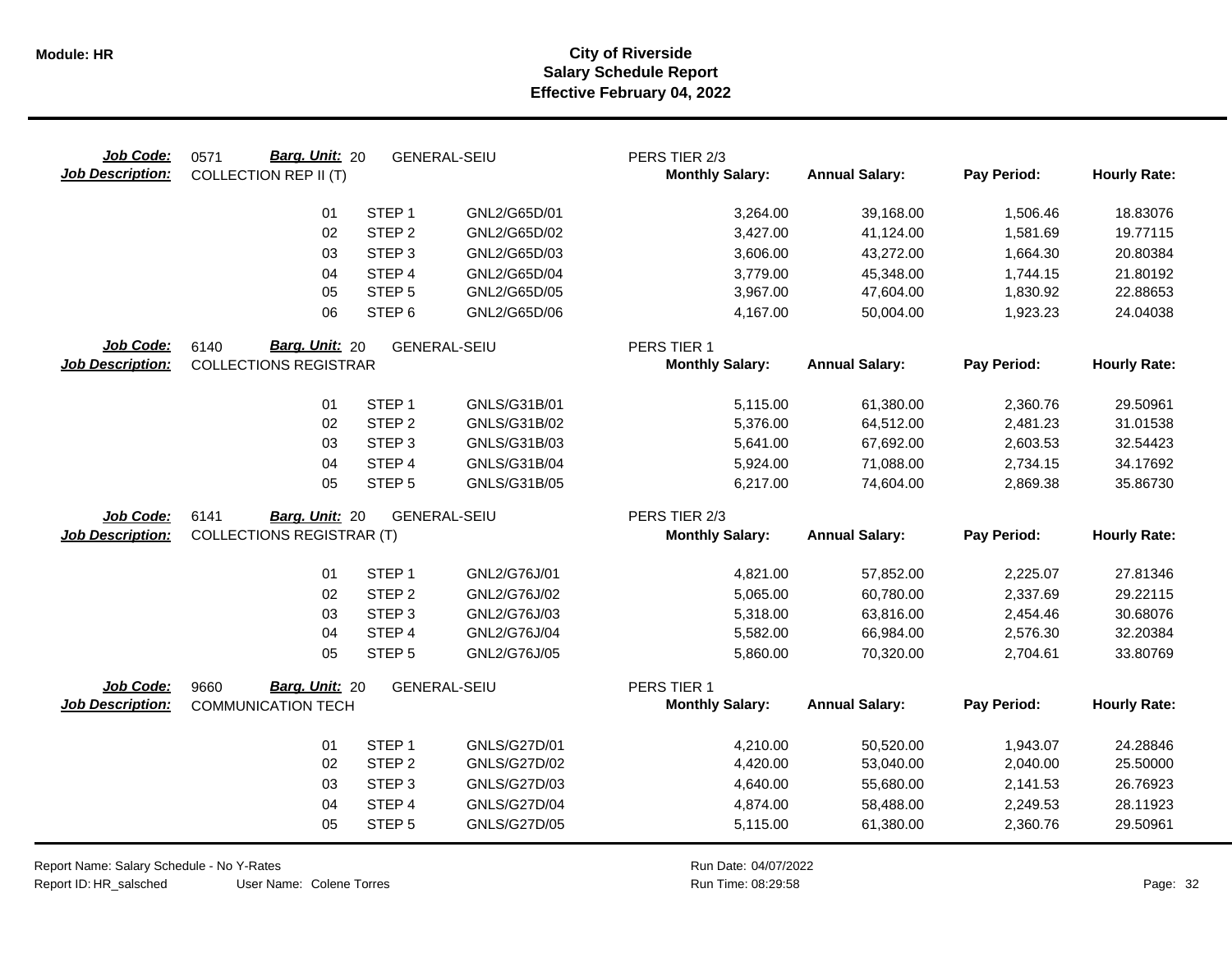**Salary Schedule Report Effective February 04, 2022 Module: HR City of Riverside**

|                         | 06<br>07                         | STEP <sub>6</sub><br>STEP <sub>7</sub> | <b>GNLS/G27D/06</b><br><b>GNLS/G27D/07</b> | 5,376.00               | 64,512.00             | 2,481.23    | 31.01538            |
|-------------------------|----------------------------------|----------------------------------------|--------------------------------------------|------------------------|-----------------------|-------------|---------------------|
|                         |                                  |                                        |                                            | 5,641.00               | 67,692.00             | 2,603.53    | 32.54423            |
| Job Code:               | Barg. Unit: 20<br>9662           | <b>GENERAL-SEIU</b>                    |                                            | PERS TIER 2/3          |                       |             |                     |
| <b>Job Description:</b> | <b>COMMUNICATION TECH (T)</b>    |                                        |                                            | <b>Monthly Salary:</b> | <b>Annual Salary:</b> | Pay Period: | <b>Hourly Rate:</b> |
|                         | 01                               | STEP <sub>1</sub>                      | GNL2/G73D/01                               | 3,967.00               | 47,604.00             | 1,830.92    | 22.88653            |
|                         | 02                               | STEP <sub>2</sub>                      | GNL2/G73D/02                               | 4,167.00               | 50,004.00             | 1,923.23    | 24.04038            |
|                         | 03                               | STEP <sub>3</sub>                      | GNL2/G73D/03                               | 4,373.00               | 52,476.00             | 2,018.30    | 25.22884            |
|                         | 04                               | STEP 4                                 | GNL2/G73D/04                               | 4,596.00               | 55,152.00             | 2,121.23    | 26.51538            |
|                         | 05                               | STEP <sub>5</sub>                      | GNL2/G73D/05                               | 4,821.00               | 57,852.00             | 2,225.07    | 27.81346            |
|                         | 06                               | STEP <sub>6</sub>                      | GNL2/G73D/06                               | 5,065.00               | 60,780.00             | 2,337.69    | 29.22115            |
|                         | 07                               | STEP <sub>7</sub>                      | GNL2/G73D/07                               | 5,318.00               | 63,816.00             | 2,454.46    | 30.68076            |
| Job Code:               | Barg. Unit: 50<br>9664           | <b>SUPERVISORY</b>                     |                                            |                        |                       |             |                     |
| <b>Job Description:</b> | <b>COMMUNICATIONS SUPERVISOR</b> |                                        |                                            | <b>Monthly Salary:</b> | <b>Annual Salary:</b> | Pay Period: | <b>Hourly Rate:</b> |
|                         | 1 <sub>N</sub>                   | <b>MINIMUM</b>                         | SUPV/U16B/1N                               | 6,240.00               | 74,880.00             | 2,880.00    | 36.00000            |
|                         | 1X                               | <b>MAXIMUM</b>                         | SUPV/U16B/1X                               | 8,366.00               | 100,392.00            | 3,861.23    | 48.26538            |
| Job Code:               | 7976<br>Barg. Unit: 01           | <b>EXECUTIVE</b>                       |                                            |                        |                       |             |                     |
| <b>Job Description:</b> | COMMUNITY & ECON DEV DIR         |                                        |                                            | <b>Monthly Salary:</b> | <b>Annual Salary:</b> | Pay Period: | <b>Hourly Rate:</b> |
|                         | 1 <sub>N</sub>                   | <b>MINIMUM</b>                         | EXEP/E33A/1N                               | 13,810.00              | 165,720.00            | 6,373.84    | 79.67307            |
|                         | 1X                               | <b>MAXIMUM</b>                         | EXEP/E33A/1X                               | 19,958.00              | 239,496.00            | 9,211.38    | 115.14230           |
| Job Code:               | Barg. Unit: 10<br>9372           | <b>MANAGEMENT</b>                      |                                            |                        |                       |             |                     |
| <b>Job Description:</b> | CONST PROJ MGR E                 |                                        |                                            | <b>Monthly Salary:</b> | <b>Annual Salary:</b> | Pay Period: | <b>Hourly Rate:</b> |
|                         | 1 <sub>N</sub>                   | <b>MINIMUM</b>                         | MGTS/M78D/1N                               | 6,101.00               | 73,212.00             | 2,815.84    | 35.19807            |
|                         | 1X                               | <b>MAXIMUM</b>                         | MGTS/M78D/1X                               | 10,632.00              | 127,584.00            | 4,907.07    | 61.33846            |
|                         | 2N                               | <b>MERIT MIN</b>                       | MGTS/M78D/2N                               | 10,632.00              | 127,584.00            | 4,907.07    | 61.33846            |
|                         | 2X                               | <b>MERIT MAX</b>                       | MGTS/M78D/2X                               | 12,226.00              | 146,712.00            | 5,642.76    | 70.53461            |
| Job Code:               | 7636<br>Barg. Unit: 10           | <b>MANAGEMENT</b>                      |                                            |                        |                       |             |                     |
| <b>Job Description:</b> | CONSTRUCTION CONTR ADMR E        |                                        |                                            | <b>Monthly Salary:</b> | <b>Annual Salary:</b> | Pay Period: | <b>Hourly Rate:</b> |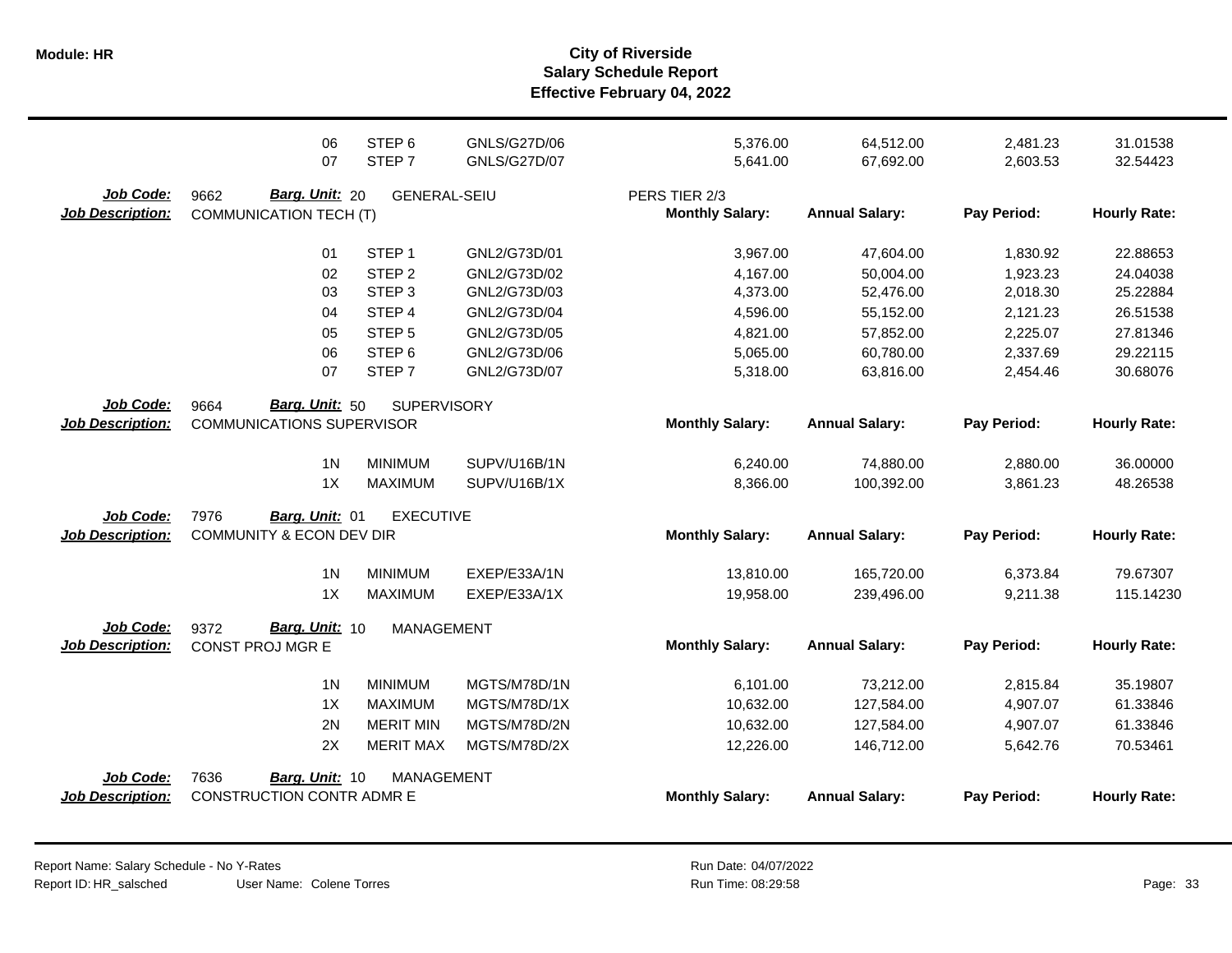**Salary Schedule Report Effective February 04, 2022 Module: HR City of Riverside**

|                         | 1 <sub>N</sub>                  | <b>MINIMUM</b>      | MGTS/M62J/1N | 9,495.00               | 113,940.00            | 4,382.30    | 54.77884            |
|-------------------------|---------------------------------|---------------------|--------------|------------------------|-----------------------|-------------|---------------------|
|                         | 1X                              | <b>MAXIMUM</b>      | MGTS/M62J/1X | 11,714.00              | 140,568.00            | 5,406.46    | 67.58076            |
|                         | 2N                              | <b>MERIT MIN</b>    | MGTS/M62J/2N | 11,714.00              | 140,568.00            | 5,406.46    | 67.58076            |
|                         | 2X                              | <b>MERIT MAX</b>    | MGTS/M62J/2X | 13,472.00              | 161,664.00            | 6,217.84    | 77.72307            |
| Job Code:               | 7580<br>Barg. Unit: 20          | <b>GENERAL-SEIU</b> |              | PERS TIER 1            |                       |             |                     |
| <b>Job Description:</b> | <b>CONSTRUCTION INSP I</b>      |                     |              | <b>Monthly Salary:</b> | <b>Annual Salary:</b> | Pay Period: | <b>Hourly Rate:</b> |
|                         | 01                              | STEP <sub>1</sub>   | GNLS/G31B/01 | 5,115.00               | 61,380.00             | 2,360.76    | 29.50961            |
|                         | 02                              | STEP <sub>2</sub>   | GNLS/G31B/02 | 5,376.00               | 64,512.00             | 2,481.23    | 31.01538            |
|                         | 03                              | STEP <sub>3</sub>   | GNLS/G31B/03 | 5,641.00               | 67,692.00             | 2,603.53    | 32.54423            |
|                         | 04                              | STEP <sub>4</sub>   | GNLS/G31B/04 | 5,924.00               | 71,088.00             | 2,734.15    | 34.17692            |
|                         | 05                              | STEP <sub>5</sub>   | GNLS/G31B/05 | 6,217.00               | 74,604.00             | 2,869.38    | 35.86730            |
| Job Code:               | 7581<br>Barg. Unit: 20          | <b>GENERAL-SEIU</b> |              | PERS TIER 2/3          |                       |             |                     |
| <b>Job Description:</b> | CONSTRUCTION INSP I (T)         |                     |              | <b>Monthly Salary:</b> | <b>Annual Salary:</b> | Pay Period: | <b>Hourly Rate:</b> |
|                         | 01                              | STEP <sub>1</sub>   | GNL2/G76J/01 | 4,821.00               | 57,852.00             | 2,225.07    | 27.81346            |
|                         | 02                              | STEP <sub>2</sub>   | GNL2/G76J/02 | 5,065.00               | 60,780.00             | 2,337.69    | 29.22115            |
|                         | 03                              | STEP <sub>3</sub>   | GNL2/G76J/03 | 5,318.00               | 63,816.00             | 2,454.46    | 30.68076            |
|                         | 04                              | STEP 4              | GNL2/G76J/04 | 5,582.00               | 66,984.00             | 2,576.30    | 32.20384            |
|                         | 05                              | STEP <sub>5</sub>   | GNL2/G76J/05 | 5,860.00               | 70,320.00             | 2,704.61    | 33.80769            |
| Job Code:               | Barg. Unit: 20<br>7590          | <b>GENERAL-SEIU</b> |              | PERS TIER 1            |                       |             |                     |
| <b>Job Description:</b> | <b>CONSTRUCTION INSP II</b>     |                     |              | <b>Monthly Salary:</b> | <b>Annual Salary:</b> | Pay Period: | <b>Hourly Rate:</b> |
|                         | 01                              | STEP <sub>1</sub>   | GNLS/G38A/01 | 5,924.00               | 71,088.00             | 2,734.15    | 34.17692            |
|                         | 02                              | STEP <sub>2</sub>   | GNLS/G38A/02 | 6,217.00               | 74,604.00             | 2,869.38    | 35.86730            |
|                         | 03                              | STEP <sub>3</sub>   | GNLS/G38A/03 | 6,528.00               | 78,336.00             | 3,012.92    | 37.66153            |
|                         | 04                              | STEP 4              | GNLS/G38A/04 | 6,860.00               | 82,320.00             | 3,166.15    | 39.57692            |
|                         | 05                              | STEP <sub>5</sub>   | GNLS/G38A/05 | 7,196.00               | 86,352.00             | 3,321.23    | 41.51538            |
| Job Code:               | Barg. Unit: 20<br>7591          | <b>GENERAL-SEIU</b> |              | PERS TIER 2/3          |                       |             |                     |
| <b>Job Description:</b> | <b>CONSTRUCTION INSP II (T)</b> |                     |              | <b>Monthly Salary:</b> | <b>Annual Salary:</b> | Pay Period: | <b>Hourly Rate:</b> |
|                         | 01                              | STEP <sub>1</sub>   | GNL2/G79J/01 | 5,582.00               | 66,984.00             | 2,576.30    | 32.20384            |
|                         | 02                              | STEP <sub>2</sub>   | GNL2/G79J/02 | 5,860.00               | 70,320.00             | 2,704.61    | 33.80769            |

Report Name: Salary Schedule - No Y-Rates

Report ID: HR\_salsched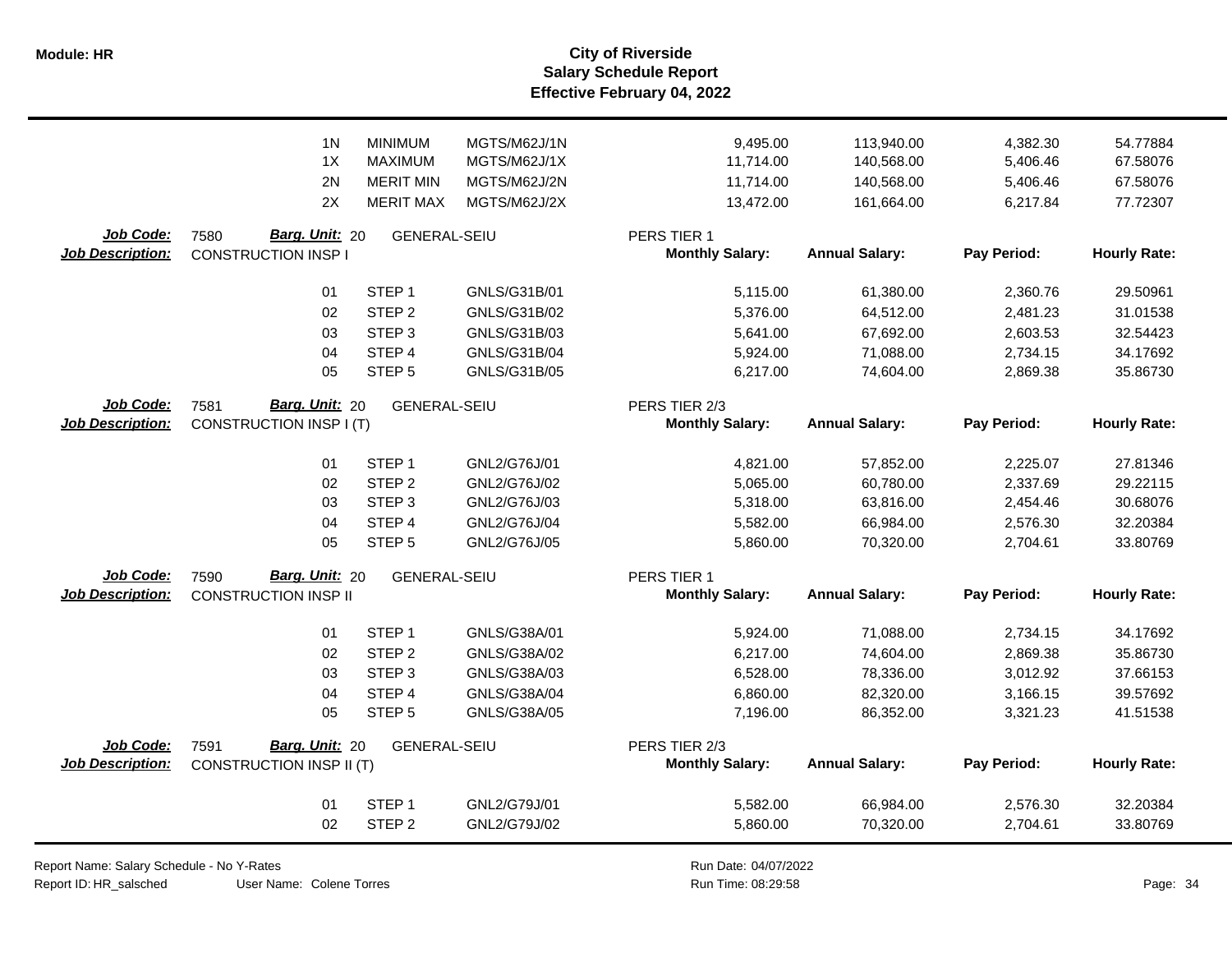|                                      | 03<br>04<br>05                                  | STEP <sub>3</sub><br>STEP 4<br>STEP <sub>5</sub>                         | GNL2/G79J/03<br>GNL2/G79J/04<br>GNL2/G79J/05                 | 6,154.00<br>6,464.00<br>6,783.00             | 73,848.00<br>77,568.00<br>81,396.00              | 2,840.30<br>2,983.38<br>3,130.61             | 35.50384<br>37.29230<br>39.13269             |
|--------------------------------------|-------------------------------------------------|--------------------------------------------------------------------------|--------------------------------------------------------------|----------------------------------------------|--------------------------------------------------|----------------------------------------------|----------------------------------------------|
| Job Code:<br><b>Job Description:</b> | Barg. Unit: 15<br>0357<br>COUNCIL ASSIST NC E   | PROFESSIONAL                                                             |                                                              | <b>Monthly Salary:</b>                       | <b>Annual Salary:</b>                            | Pay Period:                                  | <b>Hourly Rate:</b>                          |
|                                      | 1 <sub>N</sub><br>1X<br>2N<br>2X                | <b>MINIMUM</b><br><b>MAXIMUM</b><br><b>MERIT MIN</b><br><b>MERIT MAX</b> | PRNC/K09A/1N<br>PRNC/K09A/1X<br>PRNC/K09A/2N<br>PRNC/K09A/2X | 4,304.00<br>5,770.00<br>5,770.00<br>6,634.00 | 51,648.00<br>69,240.00<br>69,240.00<br>79,608.00 | 1,986.46<br>2,663.07<br>2,663.07<br>3,061.84 | 24.83076<br>33.28846<br>33.28846<br>38.27307 |
| Job Code:<br><b>Job Description:</b> | Barg. Unit: 05<br>9820<br><b>COUNCIL MEMBER</b> |                                                                          | ELECTED OFFICIALS                                            | <b>Monthly Salary:</b>                       | <b>Annual Salary:</b>                            | Pay Period:                                  | <b>Hourly Rate:</b>                          |
|                                      | 01                                              | STEP <sub>1</sub>                                                        | MYCS/X07A/01                                                 | 3,448.00                                     | 41,376.00                                        | 1,591.38                                     | 19.89230                                     |
| Job Code:<br><b>Job Description:</b> | Barg. Unit: 20<br>9137<br><b>CRIME ANALYST</b>  | <b>GENERAL-SEIU</b>                                                      |                                                              | PERS TIER 1<br><b>Monthly Salary:</b>        | <b>Annual Salary:</b>                            | Pay Period:                                  | <b>Hourly Rate:</b>                          |
|                                      | 01                                              | STEP <sub>1</sub>                                                        | GNLS/G38E/01                                                 | 5,190.00                                     | 62,280.00                                        | 2,395.38                                     | 29.94230                                     |
|                                      | 02                                              | STEP <sub>2</sub>                                                        | GNLS/G38E/02                                                 | 5,448.00                                     | 65,376.00                                        | 2,514.46                                     | 31.43076                                     |
|                                      | 03                                              | STEP <sub>3</sub>                                                        | GNLS/G38E/03                                                 | 5,722.00                                     | 68,664.00                                        | 2,640.92                                     | 33.01153                                     |
|                                      | 04                                              | STEP 4                                                                   | GNLS/G38E/04                                                 | 6,007.00                                     | 72,084.00                                        | 2,772.46                                     | 34.65576                                     |
|                                      | 05                                              | STEP <sub>5</sub>                                                        | GNLS/G38E/05                                                 | 6,307.00                                     | 75,684.00                                        | 2,910.92                                     | 36.38653                                     |
|                                      | 06                                              | STEP <sub>6</sub>                                                        | GNLS/G38E/06                                                 | 6,623.00                                     | 79,476.00                                        | 3,056.76                                     | 38.20961                                     |
|                                      | 07                                              | STEP <sub>7</sub>                                                        | GNLS/G38E/07                                                 | 6,955.00                                     | 83,460.00                                        | 3,210.00                                     | 40.12500                                     |
|                                      | 08                                              | STEP <sub>8</sub>                                                        | GNLS/G38E/08                                                 | 7,302.00                                     | 87,624.00                                        | 3,370.15                                     | 42.12692                                     |
| <b>Job Code:</b>                     | Barg. Unit: 20<br>9138                          | <b>GENERAL-SEIU</b>                                                      |                                                              | PERS TIER 2/3                                |                                                  |                                              |                                              |
| <b>Job Description:</b>              | CRIME ANALYST (T)                               |                                                                          |                                                              | <b>Monthly Salary:</b>                       | <b>Annual Salary:</b>                            | Pay Period:                                  | <b>Hourly Rate:</b>                          |
|                                      |                                                 |                                                                          |                                                              |                                              |                                                  |                                              |                                              |
|                                      | 01                                              | STEP <sub>1</sub>                                                        | GNL2/G79P/01                                                 | 4,891.00                                     | 58,692.00                                        | 2,257.38                                     | 28.21730                                     |
|                                      | 02                                              | STEP <sub>2</sub>                                                        | GNL2/G79P/02                                                 | 5,135.00                                     | 61,620.00                                        | 2,370.00                                     | 29.62500                                     |
|                                      | 03                                              | STEP <sub>3</sub>                                                        | GNL2/G79P/03                                                 | 5,391.00                                     | 64,692.00                                        | 2,488.15                                     | 31.10192                                     |
|                                      | 04                                              | STEP 4                                                                   | GNL2/G79P/04                                                 | 5,662.00                                     | 67,944.00                                        | 2,613.23                                     | 32.66538                                     |
|                                      | 05                                              | STEP <sub>5</sub>                                                        | GNL2/G79P/05                                                 | 5,946.00                                     | 71,352.00                                        | 2,744.30                                     | 34.30384                                     |

Report Name: Salary Schedule - No Y-Rates

Report ID: HR\_salsched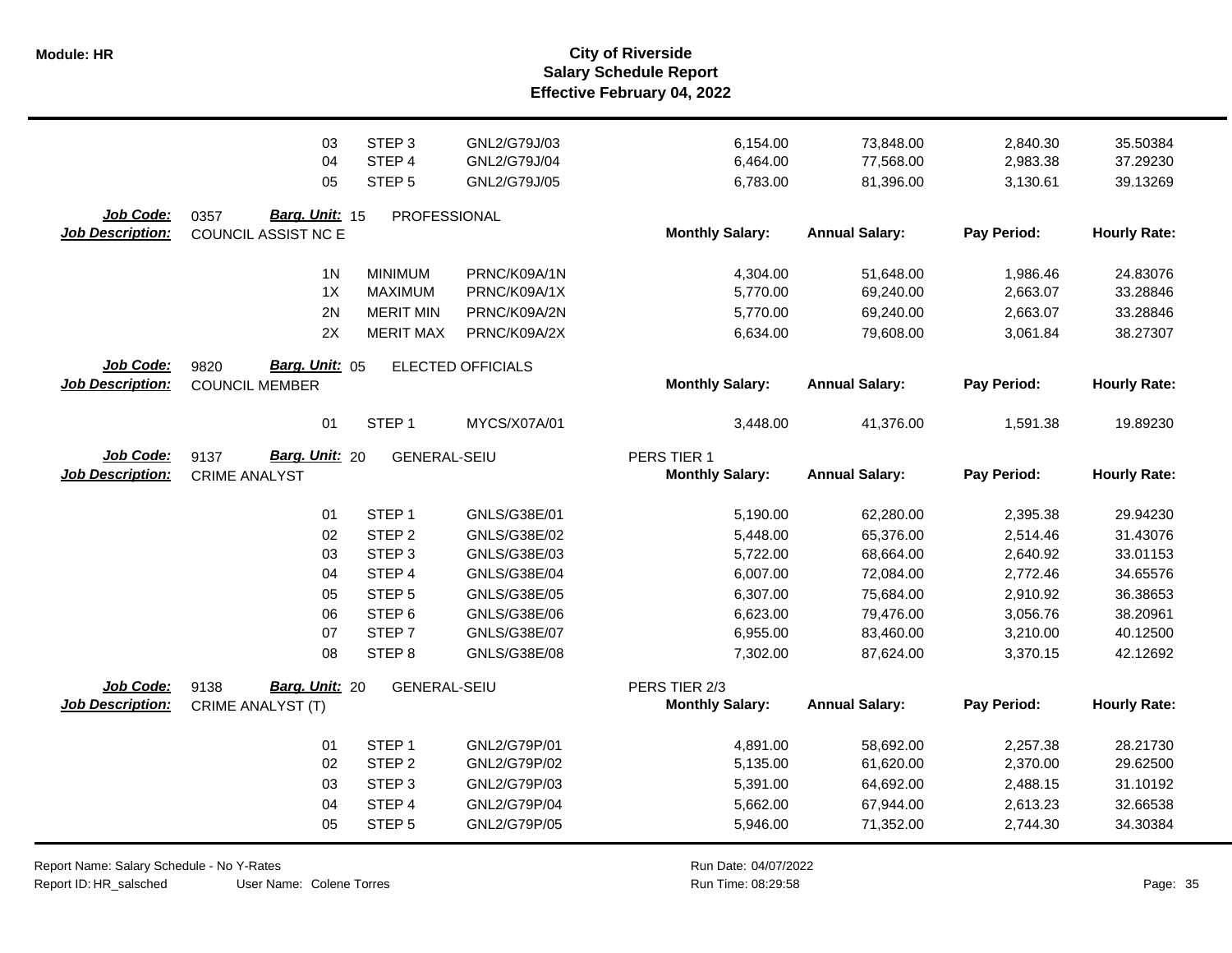|                                             | 06                                                           | STEP <sub>6</sub>   | GNL2/G79P/06 | 6,242.00                                | 74,904.00             | 2,880.92    | 36.01153            |
|---------------------------------------------|--------------------------------------------------------------|---------------------|--------------|-----------------------------------------|-----------------------|-------------|---------------------|
|                                             | 07                                                           | STEP <sub>7</sub>   | GNL2/G79P/07 | 6,553.00                                | 78,636.00             | 3,024.46    | 37.80576            |
|                                             | 08                                                           | STEP <sub>8</sub>   | GNL2/G79P/08 | 6,881.00                                | 82,572.00             | 3,175.84    | 39.69807            |
| <b>Job Code:</b><br><b>Job Description:</b> | Barg. Unit: 10<br>6170<br><b>CURATORIAL SERVICES MANAGER</b> | <b>MANAGEMENT</b>   |              | <b>Monthly Salary:</b>                  | <b>Annual Salary:</b> | Pay Period: | <b>Hourly Rate:</b> |
|                                             | 1 <sub>N</sub>                                               | <b>MINIMUM</b>      | MGTS/M78D/1N | 6,101.00                                | 73,212.00             | 2,815.84    | 35.19807            |
|                                             | 1X                                                           | <b>MAXIMUM</b>      | MGTS/M78D/1X | 10,632.00                               | 127,584.00            | 4,907.07    | 61.33846            |
|                                             | 2N                                                           | <b>MERIT MIN</b>    | MGTS/M78D/2N | 10,632.00                               | 127,584.00            | 4,907.07    | 61.33846            |
|                                             | 2X                                                           | <b>MERIT MAX</b>    | MGTS/M78D/2X | 12,226.00                               | 146,712.00            | 5,642.76    | 70.53461            |
| Job Code:<br><b>Job Description:</b>        | <b>Barg. Unit: 20</b><br>2860<br><b>CUSTODIAN</b>            | <b>GENERAL-SEIU</b> |              | PERS TIER 1<br><b>Monthly Salary:</b>   | <b>Annual Salary:</b> | Pay Period: | <b>Hourly Rate:</b> |
|                                             | 01                                                           | STEP <sub>1</sub>   | GNLS/G14A/01 | 3,141.00                                | 37,692.00             | 1,449.69    | 18.12115            |
|                                             | 02                                                           | STEP <sub>2</sub>   | GNLS/G14A/02 | 3,299.00                                | 39,588.00             | 1,522.61    | 19.03269            |
|                                             | 03                                                           | STEP <sub>3</sub>   | GNLS/G14A/03 | 3,463.00                                | 41,556.00             | 1,598.30    | 19.97884            |
|                                             | 04                                                           | STEP <sub>4</sub>   | GNLS/G14A/04 | 3,634.00                                | 43,608.00             | 1,677.23    | 20.96538            |
|                                             | 05                                                           | STEP <sub>5</sub>   | GNLS/G14A/05 | 3,827.00                                | 45,924.00             | 1,766.30    | 22.07884            |
| Job Code:<br><b>Job Description:</b>        | Barg. Unit: 20<br>2861<br><b>CUSTODIAN (T)</b>               | <b>GENERAL-SEIU</b> |              | PERS TIER 2/3<br><b>Monthly Salary:</b> | <b>Annual Salary:</b> | Pay Period: | <b>Hourly Rate:</b> |
|                                             | 01                                                           | STEP <sub>1</sub>   | GNL2/G62J/01 | 2,960.00                                | 35,520.00             | 1,366.15    | 17.07692            |
|                                             | 02                                                           | STEP <sub>2</sub>   | GNL2/G62J/02 | 3,109.00                                | 37,308.00             | 1,434.92    | 17.93653            |
|                                             | 03                                                           | STEP <sub>3</sub>   | GNL2/G62J/03 | 3,264.00                                | 39,168.00             | 1,506.46    | 18.83076            |
|                                             | 04                                                           | STEP 4              | GNL2/G62J/04 | 3,427.00                                | 41,124.00             | 1,581.69    | 19.77115            |
|                                             | 05                                                           | STEP <sub>5</sub>   | GNL2/G62J/05 | 3,606.00                                | 43,272.00             | 1,664.30    | 20.80384            |
| Job Code:<br>Job Description:               | Barg. Unit: 20<br>9050<br><b>DATA ENTRY OPER</b>             | <b>GENERAL-SEIU</b> |              | PERS TIER 1<br><b>Monthly Salary:</b>   | <b>Annual Salary:</b> | Pay Period: | <b>Hourly Rate:</b> |
|                                             | 01                                                           | STEP <sub>1</sub>   | GNLS/G16B/01 | 3,299.00                                | 39,588.00             | 1,522.61    | 19.03269            |
|                                             | 02                                                           | STEP <sub>2</sub>   | GNLS/G16B/02 | 3,463.00                                | 41,556.00             | 1,598.30    | 19.97884            |
|                                             | 03                                                           | STEP <sub>3</sub>   | GNLS/G16B/03 | 3,634.00                                | 43,608.00             | 1,677.23    | 20.96538            |
|                                             | 04                                                           | STEP 4              | GNLS/G16B/04 | 3,827.00                                | 45,924.00             | 1,766.30    | 22.07884            |

Report Name: Salary Schedule - No Y-Rates Report ID: HR\_salsched

User Name: Colene Torres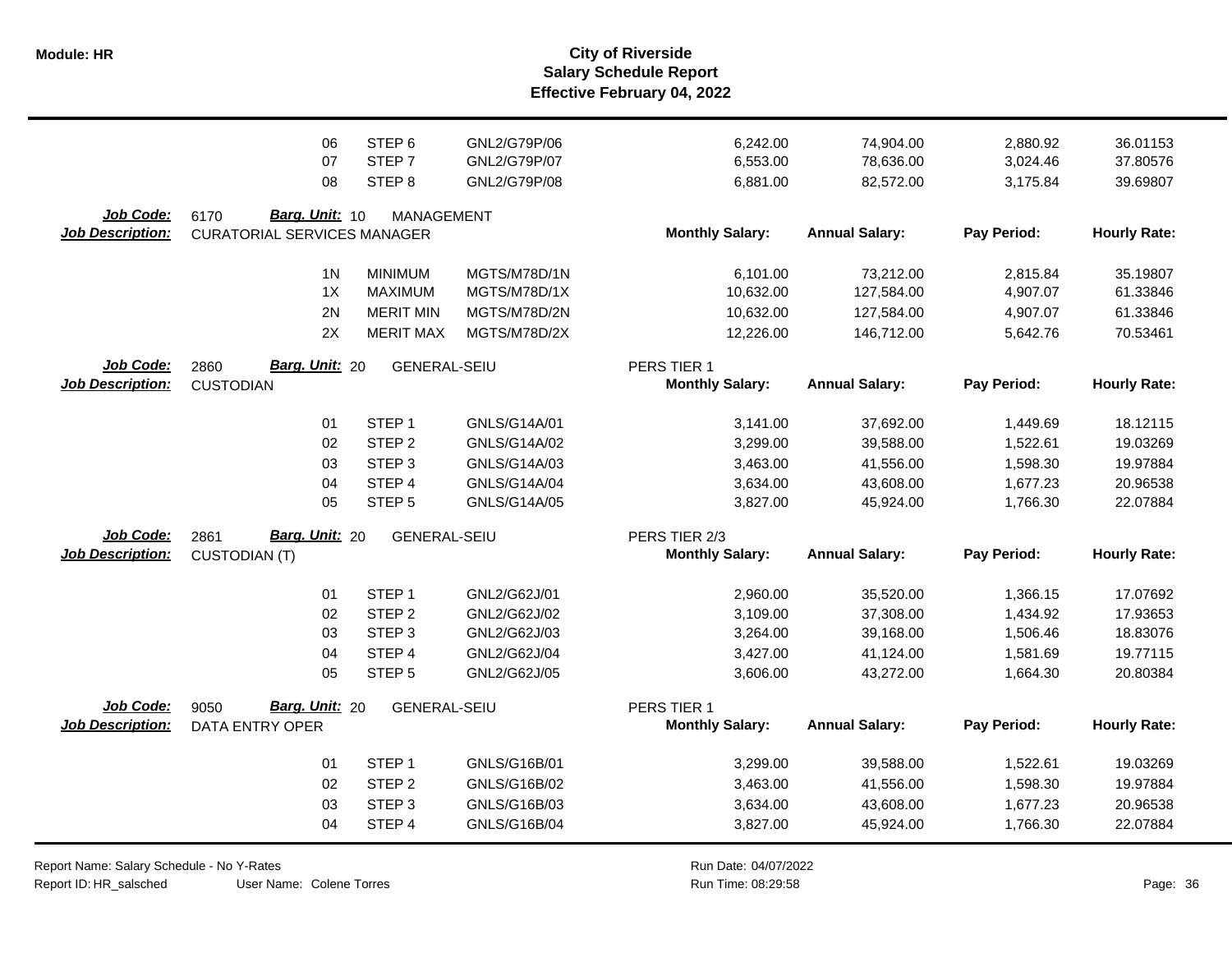|                         | 05                     | STEP <sub>5</sub>    | GNLS/G16B/05 | 4,009.00               | 48,108.00             | 1,850.30    | 23.12884            |
|-------------------------|------------------------|----------------------|--------------|------------------------|-----------------------|-------------|---------------------|
| Job Code:               | 9051<br>Barg. Unit: 20 | <b>GENERAL-SEIU</b>  |              | PERS TIER 2/3          |                       |             |                     |
| <b>Job Description:</b> | DATA ENTRY OPER (T)    |                      |              | <b>Monthly Salary:</b> | <b>Annual Salary:</b> | Pay Period: | <b>Hourly Rate:</b> |
|                         | 01                     | STEP <sub>1</sub>    | GNL2/G63M/01 | 3,109.00               | 37,308.00             | 1,434.92    | 17.93653            |
|                         | 02                     | STEP <sub>2</sub>    | GNL2/G63M/02 | 3,264.00               | 39,168.00             | 1.506.46    | 18.83076            |
|                         | 03                     | STEP <sub>3</sub>    | GNL2/G63M/03 | 3,427.00               | 41,124.00             | 1,581.69    | 19.77115            |
|                         | 04                     | STEP <sub>4</sub>    | GNL2/G63M/04 | 3,606.00               | 43,272.00             | 1,664.30    | 20.80384            |
|                         | 05                     | STEP <sub>5</sub>    | GNL2/G63M/05 | 3,779.00               | 45,348.00             | 1,744.15    | 21.80192            |
| Job Code:               | Barg. Unit: 20<br>9130 | <b>GENERAL-SEIU</b>  |              | PERS TIER 1            |                       |             |                     |
| <b>Job Description:</b> | <b>DATA TECH</b>       |                      |              | <b>Monthly Salary:</b> | <b>Annual Salary:</b> | Pay Period: | <b>Hourly Rate:</b> |
|                         | 01                     | STEP <sub>1</sub>    | GNLS/G20B/01 | 4,009.00               | 48,108.00             | 1,850.30    | 23.12884            |
|                         | 02                     | STEP <sub>2</sub>    | GNLS/G20B/02 | 4,210.00               | 50,520.00             | 1,943.07    | 24.28846            |
|                         | 03                     | STEP <sub>3</sub>    | GNLS/G20B/03 | 4,420.00               | 53,040.00             | 2,040.00    | 25.50000            |
|                         | 04                     | STEP 4               | GNLS/G20B/04 | 4,640.00               | 55,680.00             | 2,141.53    | 26.76923            |
| Job Code:               | Barg. Unit: 20<br>9131 | <b>GENERAL-SEIU</b>  |              | PERS TIER 2/3          |                       |             |                     |
| <b>Job Description:</b> | DATA TECH (T)          |                      |              | <b>Monthly Salary:</b> | <b>Annual Salary:</b> | Pay Period: | <b>Hourly Rate:</b> |
|                         | 01                     | STEP <sub>1</sub>    | GNL2/G66J/01 | 3,779.00               | 45,348.00             | 1,744.15    | 21.80192            |
|                         | 02                     | STEP <sub>2</sub>    | GNL2/G66J/02 | 3,967.00               | 47,604.00             | 1,830.92    | 22.88653            |
|                         | 03                     | STEP <sub>3</sub>    | GNL2/G66J/03 | 4,167.00               | 50,004.00             | 1,923.23    | 24.04038            |
|                         | 04                     | STEP 4               | GNL2/G66J/04 | 4,373.00               | 52,476.00             | 2,018.30    | 25.22884            |
| Job Code:               | 9210<br>Barg. Unit: 07 | <b>SR MANAGEMENT</b> |              |                        |                       |             |                     |
| <b>Job Description:</b> | DEP CHIEF INFO OFF     |                      |              | <b>Monthly Salary:</b> | <b>Annual Salary:</b> | Pay Period: | <b>Hourly Rate:</b> |
|                         | 1 <sub>N</sub>         | <b>MINIMUM</b>       | NCLP/A74G/1N | 10,432.00              | 125,184.00            | 4,814.76    | 60.18461            |
|                         | 1X                     | <b>MAXIMUM</b>       | NCLP/A74G/1X | 13,011.00              | 156,132.00            | 6,005.07    | 75.06346            |
|                         | 2N                     | <b>MERIT MIN</b>     | NCLP/A74G/2N | 13,011.00              | 156,132.00            | 6,005.07    | 75.06346            |
|                         | 2X                     | <b>MERIT MAX</b>     | NCLP/A74G/2X | 14,962.00              | 179,544.00            | 6,905.53    | 86.31923            |
|                         |                        |                      |              |                        |                       |             |                     |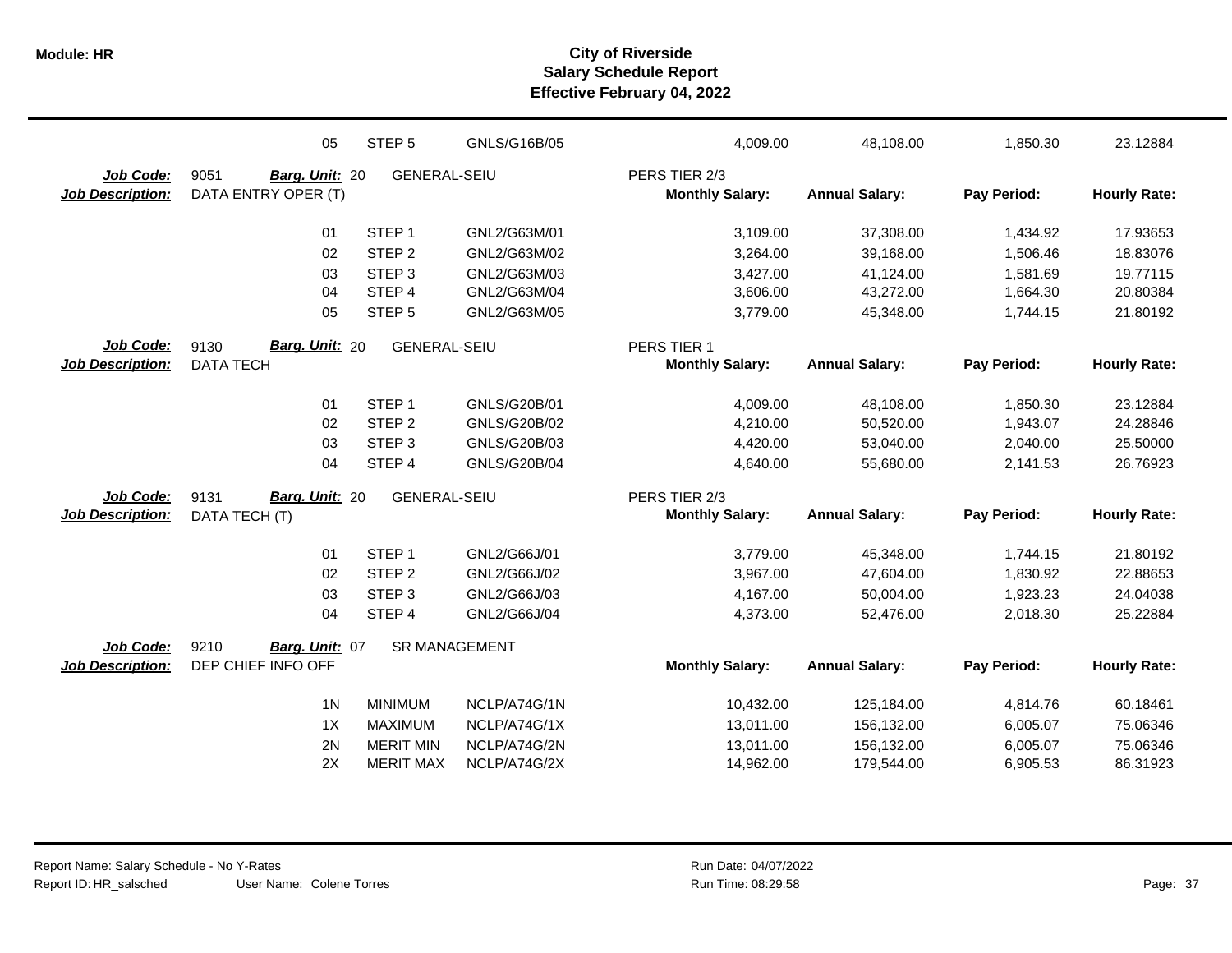| Job Code:               | Barg. Unit: 15<br>8920    | PROFESSIONAL         |              |                        |                       |             |                     |
|-------------------------|---------------------------|----------------------|--------------|------------------------|-----------------------|-------------|---------------------|
| <b>Job Description:</b> | DEP CITY ATTORNEY E       |                      |              | <b>Monthly Salary:</b> | <b>Annual Salary:</b> | Pay Period: | <b>Hourly Rate:</b> |
|                         | 1 <sub>N</sub>            | <b>MINIMUM</b>       | PROF/K29A/1N | 7,169.00               | 86,028.00             | 3,308.76    | 41.35961            |
|                         | 1X                        | <b>MAXIMUM</b>       | PROF/K29A/1X | 11,833.00              | 141,996.00            | 5,461.38    | 68.26730            |
|                         | 2N                        |                      |              |                        |                       |             |                     |
|                         |                           | <b>MERIT MIN</b>     | PROF/K29A/2N | 11,833.00              | 141,996.00            | 5,461.38    | 68.26730            |
|                         | 2X                        | <b>MERIT MAX</b>     | PROF/K29A/2X | 13,695.00              | 164,340.00            | 6,320.76    | 79.00961            |
| Job Code:               | 8152<br>Barg. Unit: 07    | <b>SR MANAGEMENT</b> |              |                        |                       |             |                     |
| <b>Job Description:</b> | DEP CMTY AND ECON DEV DIR |                      |              | <b>Monthly Salary:</b> | <b>Annual Salary:</b> | Pay Period: | <b>Hourly Rate:</b> |
|                         | 1 <sup>N</sup>            | <b>MINIMUM</b>       | NCLP/A91A/1N | 13,349.00              | 160,188.00            | 6,161.07    | 77.01346            |
|                         | 1X                        | <b>MAXIMUM</b>       | NCLP/A91A/1X | 16,225.00              | 194,700.00            | 7,488.46    | 93.60576            |
|                         | 2N                        | <b>MERIT MIN</b>     | NCLP/A91A/2N | 16,225.00              | 194,700.00            | 7,488.46    | 93.60576            |
|                         | 2X                        | <b>MERIT MAX</b>     | NCLP/A91A/2X | 18,657.00              | 223,884.00            | 8,610.92    | 107.63653           |
|                         |                           |                      |              |                        |                       |             |                     |
| Job Code:               | 0117<br>Barg. Unit: 25    | CONFIDENTIAL         |              |                        |                       |             |                     |
| <b>Job Description:</b> | DEP CTY CLERK (C)         |                      |              | <b>Monthly Salary:</b> | <b>Annual Salary:</b> | Pay Period: | <b>Hourly Rate:</b> |
|                         | 1 <sub>N</sub>            | <b>MINIMUM</b>       | CNFS/C34A/1N | 3,902.00               | 46,824.00             | 1,800.92    | 22.51153            |
|                         | 1X                        | <b>MAXIMUM</b>       | CNFS/C34A/1X | 6,841.00               | 82,092.00             | 3,157.38    | 39.46730            |
| Job Code:               | 2135<br>Barg. Unit: 10    | <b>MANAGEMENT</b>    |              |                        |                       |             |                     |
| <b>Job Description:</b> | DEP FIRE MARSHAL E        |                      |              | <b>Monthly Salary:</b> | <b>Annual Salary:</b> | Pay Period: | <b>Hourly Rate:</b> |
|                         | 1 <sub>N</sub>            | <b>MINIMUM</b>       | MGTS/M61B/1N | 8,175.00               | 98,100.00             | 3,773.07    | 47.16346            |
|                         | 1X                        | <b>MAXIMUM</b>       | MGTS/M61B/1X | 9,929.00               | 119,148.00            | 4,582.61    | 57.28269            |
| Job Code:               | Barg. Unit: 07<br>4539    | <b>SR MANAGEMENT</b> |              |                        |                       |             |                     |
| <b>Job Description:</b> | DEP GEN SERV DIR          |                      |              | <b>Monthly Salary:</b> | <b>Annual Salary:</b> | Pay Period: | <b>Hourly Rate:</b> |
|                         |                           |                      |              |                        |                       |             |                     |
|                         | 1 <sub>N</sub>            | <b>MINIMUM</b>       | NCLM/B75N/1N | 10,531.00              | 126,372.00            | 4,860.46    | 60.75576            |
|                         | 1X                        | <b>MAXIMUM</b>       | NCLM/B75N/1X | 12,800.00              | 153,600.00            | 5,907.69    | 73.84615            |
|                         | 2N                        | <b>MERIT MIN</b>     | NCLM/B75N/2N | 12,800.00              | 153,600.00            | 5,907.69    | 73.84615            |
|                         | 2X                        | <b>MERIT MAX</b>     | NCLM/B75N/2X | 14,720.00              | 176,640.00            | 6,793.84    | 84.92307            |
|                         |                           |                      |              |                        |                       |             |                     |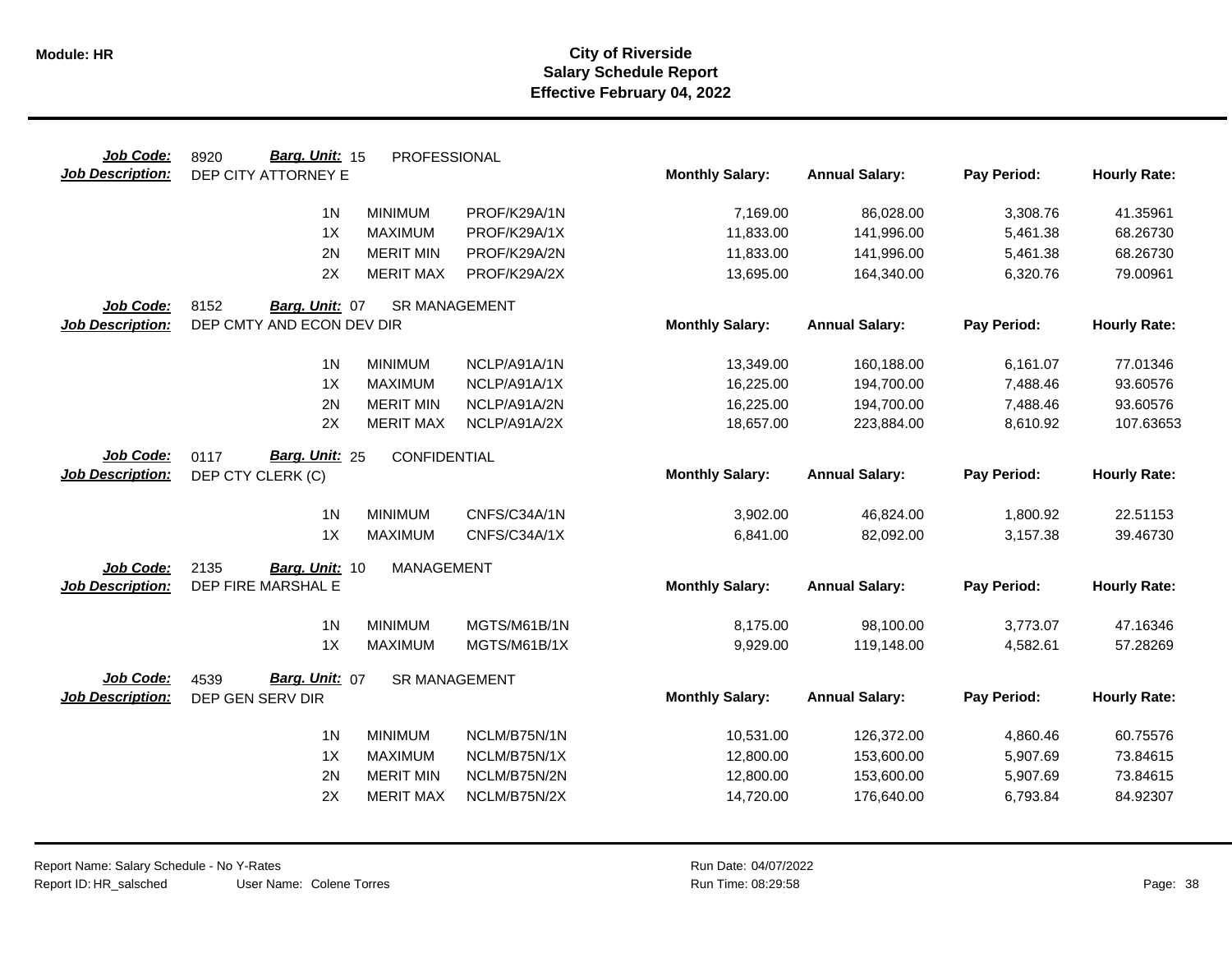| Job Code:               | Barg. Unit: 07<br>8738    | <b>SR MANAGEMENT</b> |              |                        |                       |             |                     |
|-------------------------|---------------------------|----------------------|--------------|------------------------|-----------------------|-------------|---------------------|
| <b>Job Description:</b> | DEP HUM RES DIR           |                      |              | <b>Monthly Salary:</b> | <b>Annual Salary:</b> | Pay Period: | <b>Hourly Rate:</b> |
|                         | 1 <sub>N</sub>            | <b>MINIMUM</b>       | NCLP/A73B/1N | 9,452.00               | 113,424.00            | 4,362.46    | 54.53076            |
|                         | 1X                        | <b>MAXIMUM</b>       | NCLP/A73B/1X | 12,071.00              | 144,852.00            | 5,571.23    | 69.64038            |
|                         | 2N                        | <b>MERIT MIN</b>     | NCLP/A73B/2N | 12,071.00              | 144,852.00            | 5,571.23    | 69.64038            |
|                         | 2X                        | <b>MERIT MAX</b>     | NCLP/A73B/2X | 13,882.00              | 166,584.00            | 6,407.07    | 80.08846            |
| Job Code:               | 6511<br>Barg. Unit: 07    | <b>SR MANAGEMENT</b> |              |                        |                       |             |                     |
| <b>Job Description:</b> | DEP PARKREC CMTY SVCS DIR |                      |              | <b>Monthly Salary:</b> | <b>Annual Salary:</b> | Pay Period: | <b>Hourly Rate:</b> |
|                         | 1 <sub>N</sub>            | <b>MINIMUM</b>       | NCLP/A76Q/1N | 10,432.00              | 125,184.00            | 4,814.76    | 60.18461            |
|                         | 1X                        | <b>MAXIMUM</b>       | NCLP/A76Q/1X | 12,677.00              | 152,124.00            | 5,850.92    | 73.13653            |
|                         | 2N                        | <b>MERIT MIN</b>     | NCLP/A76Q/2N | 12,677.00              | 152,124.00            | 5,850.92    | 73.13653            |
|                         | 2X                        | <b>MERIT MAX</b>     | NCLP/A76Q/2X | 14,579.00              | 174,948.00            | 6,728.76    | 84.10961            |
| Job Code:               | Barg. Unit: 07<br>2356    | <b>SR MANAGEMENT</b> |              |                        |                       |             |                     |
| <b>Job Description:</b> | DEP POLICE CHIEF          |                      |              | <b>Monthly Salary:</b> | <b>Annual Salary:</b> | Pay Period: | <b>Hourly Rate:</b> |
|                         | 1 <sub>N</sub>            | <b>MINIMUM</b>       | NCLP/B16A/1N | 15,168.00              | 182,016.00            | 7,000.61    | 87.50769            |
|                         | 1X                        | <b>MAXIMUM</b>       | NCLP/B16A/1X | 19,839.00              | 238,068.00            | 9,156.46    | 114.45576           |
|                         | 2N                        | <b>MERIT MIN</b>     | NCLP/B16A/2N | 19,839.00              | 238,068.00            | 9,156.46    | 114.45576           |
|                         | 2X                        | <b>MERIT MAX</b>     | NCLP/B16A/2X | 22,816.00              | 273,792.00            | 10,530.46   | 131.63076           |
| <b>Job Code:</b>        | Barg. Unit: 07<br>7213    | <b>SR MANAGEMENT</b> |              |                        |                       |             |                     |
| <b>Job Description:</b> | DEP PUB WRKS DIR/CTY ENGR |                      |              | <b>Monthly Salary:</b> | <b>Annual Salary:</b> | Pay Period: | <b>Hourly Rate:</b> |
|                         | 1 <sup>N</sup>            | <b>MINIMUM</b>       | NCLP/A96G/1N | 12,744.00              | 152,928.00            | 5,881.84    | 73.52307            |
|                         | 1X                        | <b>MAXIMUM</b>       | NCLP/A96G/1X | 17,079.00              | 204,948.00            | 7,882.61    | 98.53269            |
|                         | 2N                        | <b>MERIT MIN</b>     | NCLP/A96G/2N | 17,079.00              | 204,948.00            | 7,882.61    | 98.53269            |
|                         | 2X                        | <b>MERIT MAX</b>     | NCLP/A96G/2X | 19,640.00              | 235,680.00            | 9,064.61    | 113.30769           |
| Job Code:               | Barg. Unit: 07<br>7217    | <b>SR MANAGEMENT</b> |              |                        |                       |             |                     |
| <b>Job Description:</b> | DEP PUB WRKS DIR/FIELD OP |                      |              | <b>Monthly Salary:</b> | <b>Annual Salary:</b> | Pay Period: | <b>Hourly Rate:</b> |
|                         | 1 <sup>N</sup>            | <b>MINIMUM</b>       | NCLP/A96G/1N | 12,744.00              | 152,928.00            | 5,881.84    | 73.52307            |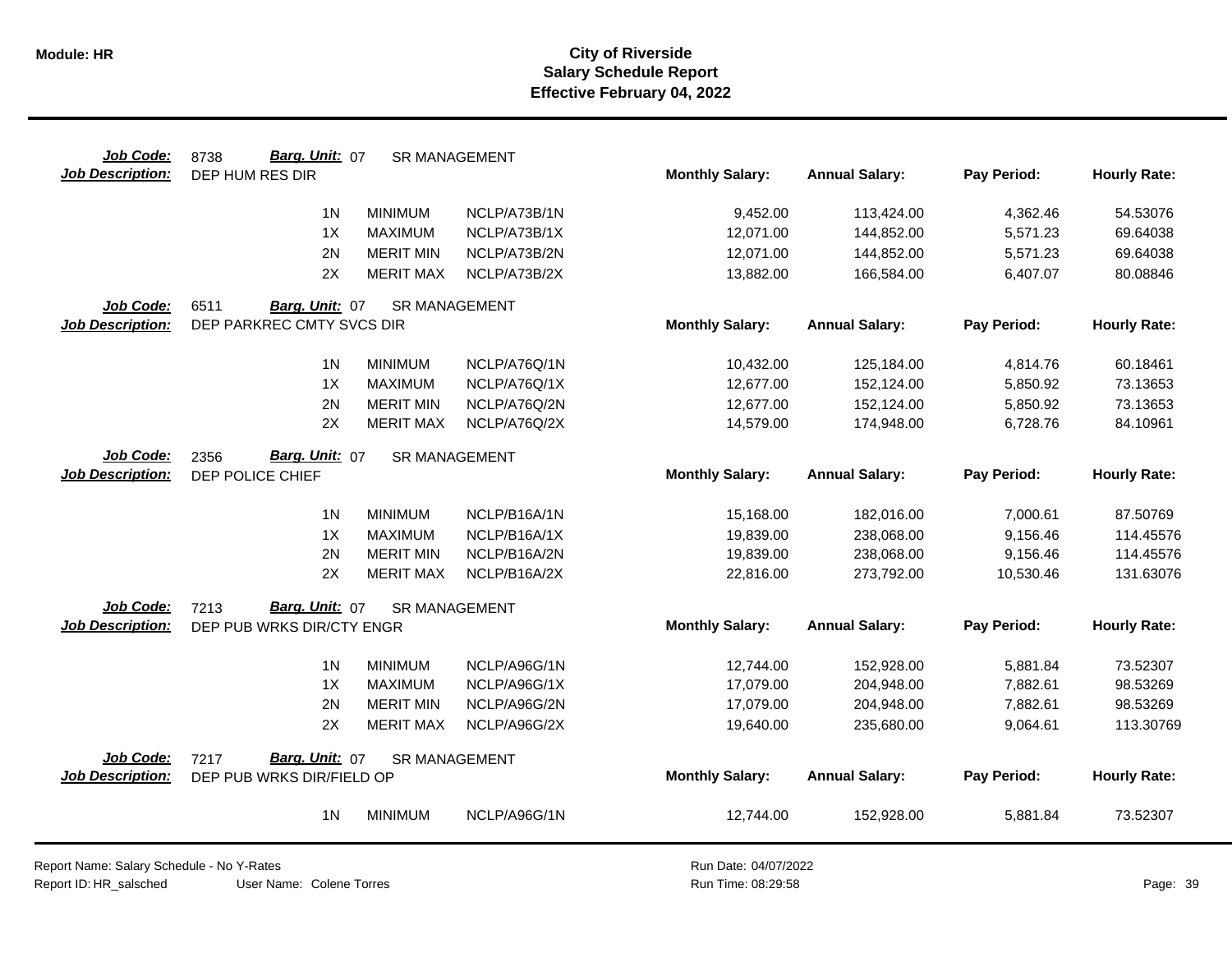|                                      | 1X<br><b>MAXIMUM</b><br>2N<br><b>MERIT MIN</b>      | NCLP/A96G/1X<br>NCLP/A96G/2N | 17,079.00<br>17,079.00 | 204,948.00<br>204,948.00 | 7,882.61<br>7,882.61 | 98.53269<br>98.53269 |
|--------------------------------------|-----------------------------------------------------|------------------------------|------------------------|--------------------------|----------------------|----------------------|
|                                      | 2X<br><b>MERIT MAX</b>                              | NCLP/A96G/2X                 | 19,640.00              | 235,680.00               | 9,064.61             | 113.30769            |
| Job Code:<br><b>Job Description:</b> | Barg. Unit: 07<br>7218<br>DEP PUB WRKS DIR/WASTEWTR | <b>SR MANAGEMENT</b>         | <b>Monthly Salary:</b> | <b>Annual Salary:</b>    | Pay Period:          | <b>Hourly Rate:</b>  |
|                                      |                                                     |                              |                        |                          |                      |                      |
|                                      | 1 <sup>N</sup><br><b>MINIMUM</b>                    | NCLP/A96G/1N                 | 12,744.00              | 152,928.00               | 5,881.84             | 73.52307             |
|                                      | 1X<br><b>MAXIMUM</b>                                | NCLP/A96G/1X                 | 17,079.00              | 204,948.00               | 7,882.61             | 98.53269             |
|                                      | 2N<br><b>MERIT MIN</b>                              | NCLP/A96G/2N                 | 17,079.00              | 204,948.00               | 7,882.61             | 98.53269             |
|                                      | 2X<br><b>MERIT MAX</b>                              | NCLP/A96G/2X                 | 19,640.00              | 235,680.00               | 9,064.61             | 113.30769            |
| Job Code:                            | Barg. Unit: 15<br>8921<br>PROFESSIONAL              |                              |                        |                          |                      |                      |
| <b>Job Description:</b>              | DEPUTY CITY ATTORNEY I E                            |                              | <b>Monthly Salary:</b> | <b>Annual Salary:</b>    | Pay Period:          | <b>Hourly Rate:</b>  |
|                                      | 1 <sub>N</sub><br><b>MINIMUM</b>                    | PROF/K24B/1N                 | 7,447.00               | 89,364.00                | 3,437.07             | 42.96346             |
|                                      | 1X<br><b>MAXIMUM</b>                                | PROF/K24B/1X                 | 9,979.00               | 119,748.00               | 4,605.69             | 57.57115             |
|                                      | <b>MERIT MIN</b><br>2N                              | PROF/K24B/2N                 | 9,979.00               | 119,748.00               | 4,605.69             | 57.57115             |
|                                      | 2X<br><b>MERIT MAX</b>                              | PROF/K24B/2X                 | 11,475.00              | 137,700.00               | 5,296.15             | 66.20192             |
| Job Code:                            | 8922<br>PROFESSIONAL<br>Barg. Unit: 15              |                              |                        |                          |                      |                      |
| <b>Job Description:</b>              | DEPUTY CITY ATTORNEY II E                           |                              | <b>Monthly Salary:</b> | <b>Annual Salary:</b>    | Pay Period:          | <b>Hourly Rate:</b>  |
|                                      | 1 <sub>N</sub><br><b>MINIMUM</b>                    | PROF/K29B/1N                 | 9,069.00               | 108,828.00               | 4,185.69             | 52.32115             |
|                                      | 1X<br><b>MAXIMUM</b>                                | PROF/K29B/1X                 | 12,153.00              | 145,836.00               | 5,609.07             | 70.11346             |
|                                      | 2N<br><b>MERIT MIN</b>                              | PROF/K29B/2N                 | 12,153.00              | 145,836.00               | 5,609.07             | 70.11346             |
|                                      | 2X<br><b>MERIT MAX</b>                              | PROF/K29B/2X                 | 13,977.00              | 167,724.00               | 6,450.92             | 80.63653             |
| Job Code:                            | 9780<br>Barg. Unit: 01<br><b>EXECUTIVE</b>          |                              |                        |                          |                      |                      |
| <b>Job Description:</b>              | DEPUTY CITY MANAGER (NC)                            |                              | <b>Monthly Salary:</b> | <b>Annual Salary:</b>    | Pay Period:          | <b>Hourly Rate:</b>  |
|                                      | 1 <sub>N</sub><br><b>MINIMUM</b>                    | EXEP/E16A/1N                 | 11,084.00              | 133,008.00               | 5,115.69             | 63.94615             |
|                                      | 1X<br><b>MAXIMUM</b>                                | EXEP/E16A/1X                 | 15,928.00              | 191,136.00               | 7,351.38             | 91.89230             |
| Job Code:                            | 0900<br><b>GENERAL-SEIU</b><br>Barg. Unit: 20       |                              | PERS TIER 1            |                          |                      |                      |
| Job Description:                     | DEVELOPMENT SVCS REP I                              |                              | <b>Monthly Salary:</b> | <b>Annual Salary:</b>    | Pay Period:          | <b>Hourly Rate:</b>  |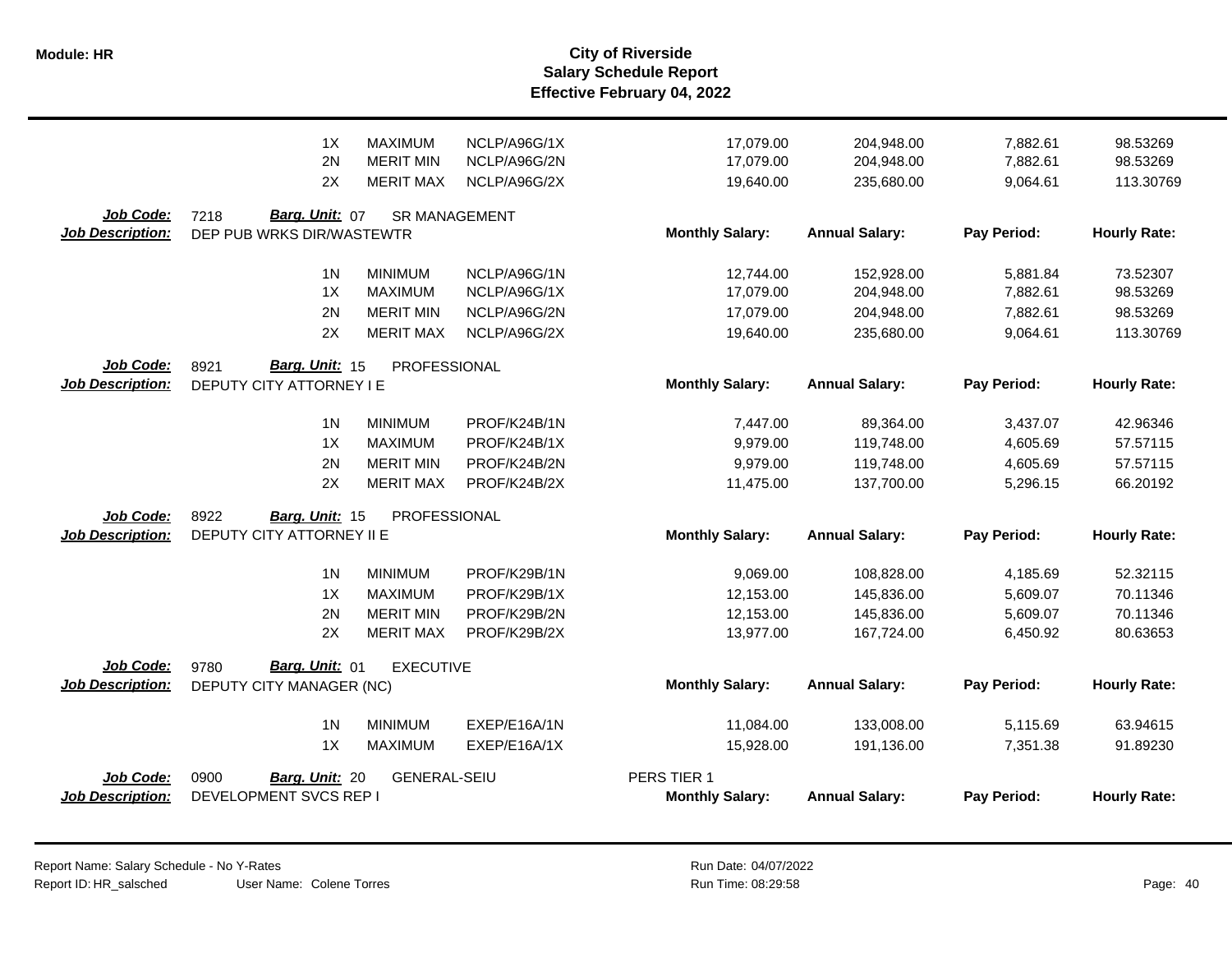**Salary Schedule Report Effective February 04, 2022 Module: HR City of Riverside**

|                                      | 01                                                 | STEP <sub>1</sub>                      | GNLS/G20C/01                 | 3,827.00                              | 45,924.00              | 1,766.30             | 22.07884             |
|--------------------------------------|----------------------------------------------------|----------------------------------------|------------------------------|---------------------------------------|------------------------|----------------------|----------------------|
| Job Code:<br><b>Job Description:</b> | Barg. Unit: 20<br>0920<br>DEVELOPMENT SVCS REP III |                                        | <b>GENERAL-SEIU</b>          | PERS TIER 1<br><b>Monthly Salary:</b> | <b>Annual Salary:</b>  | Pay Period:          | <b>Hourly Rate:</b>  |
|                                      | 05                                                 | STEP <sub>5</sub>                      | GNL2/G65A/05                 | 4,167.00                              | 50,004.00              | 1,923.23             | 24.04038             |
|                                      | 04                                                 | STEP 4                                 | GNL2/G65A/04                 | 3,967.00                              | 47,604.00              | 1,830.92             | 22.88653             |
|                                      | 03                                                 | STEP <sub>3</sub>                      | GNL2/G65A/03                 | 3,779.00                              | 45,348.00              | 1,744.15             | 21.80192             |
|                                      | 02                                                 | STEP <sub>2</sub>                      | GNL2/G65A/02                 | 3,606.00                              | 43,272.00              | 1,664.30             | 20.80384             |
|                                      | 01                                                 | STEP <sub>1</sub>                      | GNL2/G65A/01                 | 3,427.00                              | 41,124.00              | 1,581.69             | 19.77115             |
| <b>Job Description:</b>              | DEVELOPMENT SVCS REP II (T)                        |                                        |                              | <b>Monthly Salary:</b>                | <b>Annual Salary:</b>  | Pay Period:          | <b>Hourly Rate:</b>  |
| Job Code:                            | 0911<br>Barg. Unit: 20                             |                                        | <b>GENERAL-SEIU</b>          | PERS TIER 2/3                         |                        |                      |                      |
|                                      |                                                    |                                        |                              |                                       |                        |                      |                      |
|                                      | 05                                                 | STEP <sub>5</sub>                      | GNLS/G19A/05                 | 4,420.00                              | 53,040.00              | 2,040.00             | 25.50000             |
|                                      | 04                                                 | STEP 4                                 | GNLS/G19A/04                 | 4,210.00                              | 50,520.00              | 1,943.07             | 24.28846             |
|                                      | 03                                                 | STEP <sub>3</sub>                      | GNLS/G19A/03                 | 4,009.00                              | 48,108.00              | 1,850.30             | 23.12884             |
|                                      | 01<br>02                                           | STEP <sub>1</sub><br>STEP <sub>2</sub> | GNLS/G19A/01<br>GNLS/G19A/02 | 3,634.00<br>3,827.00                  | 43,608.00<br>45,924.00 | 1,677.23<br>1,766.30 | 20.96538<br>22.07884 |
|                                      |                                                    |                                        |                              |                                       |                        |                      |                      |
| <b>Job Description:</b>              | DEVELOPMENT SVCS REP II                            |                                        |                              | <b>Monthly Salary:</b>                | <b>Annual Salary:</b>  | Pay Period:          | <b>Hourly Rate:</b>  |
| Job Code:                            | Barg. Unit: 20<br>0910                             |                                        | <b>GENERAL-SEIU</b>          | PERS TIER 1                           |                        |                      |                      |
|                                      | 05                                                 | STEP <sub>5</sub>                      | GNL2/G62J/05                 | 3,606.00                              | 43,272.00              | 1,664.30             | 20.80384             |
|                                      | 04                                                 | STEP 4                                 | GNL2/G62J/04                 | 3,427.00                              | 41,124.00              | 1,581.69             | 19.77115             |
|                                      | 03                                                 | STEP <sub>3</sub>                      | GNL2/G62J/03                 | 3,264.00                              | 39,168.00              | 1,506.46             | 18.83076             |
|                                      | 02                                                 | STEP <sub>2</sub>                      | GNL2/G62J/02                 | 3,109.00                              | 37,308.00              | 1,434.92             | 17.93653             |
|                                      | 01                                                 | STEP <sub>1</sub>                      | GNL2/G62J/01                 | 2,960.00                              | 35,520.00              | 1,366.15             | 17.07692             |
| <b>Job Description:</b>              | DEVELOPMENT SVCS REP I (T)                         |                                        |                              | <b>Monthly Salary:</b>                | <b>Annual Salary:</b>  | Pay Period:          | <b>Hourly Rate:</b>  |
| Job Code:                            | 0901<br>Barg. Unit: 20                             |                                        | <b>GENERAL-SEIU</b>          | PERS TIER 2/3                         |                        |                      |                      |
|                                      | 05                                                 | STEP <sub>5</sub>                      | GNLS/G14A/05                 | 3,827.00                              | 45,924.00              | 1,766.30             | 22.07884             |
|                                      | 04                                                 | STEP <sub>4</sub>                      | GNLS/G14A/04                 | 3,634.00                              | 43,608.00              | 1,677.23             | 20.96538             |
|                                      | 03                                                 | STEP <sub>3</sub>                      | GNLS/G14A/03                 | 3,463.00                              | 41,556.00              | 1,598.30             | 19.97884             |
|                                      | 02                                                 | STEP <sub>2</sub>                      | GNLS/G14A/02                 | 3,299.00                              | 39,588.00              | 1,522.61             | 19.03269             |
|                                      | 01                                                 | STEP <sub>1</sub>                      | GNLS/G14A/01                 | 3,141.00                              | 37,692.00              | 1,449.69             | 18.12115             |
|                                      |                                                    |                                        |                              |                                       |                        |                      |                      |

Report Name: Salary Schedule - No Y-Rates

Report ID: HR\_salsched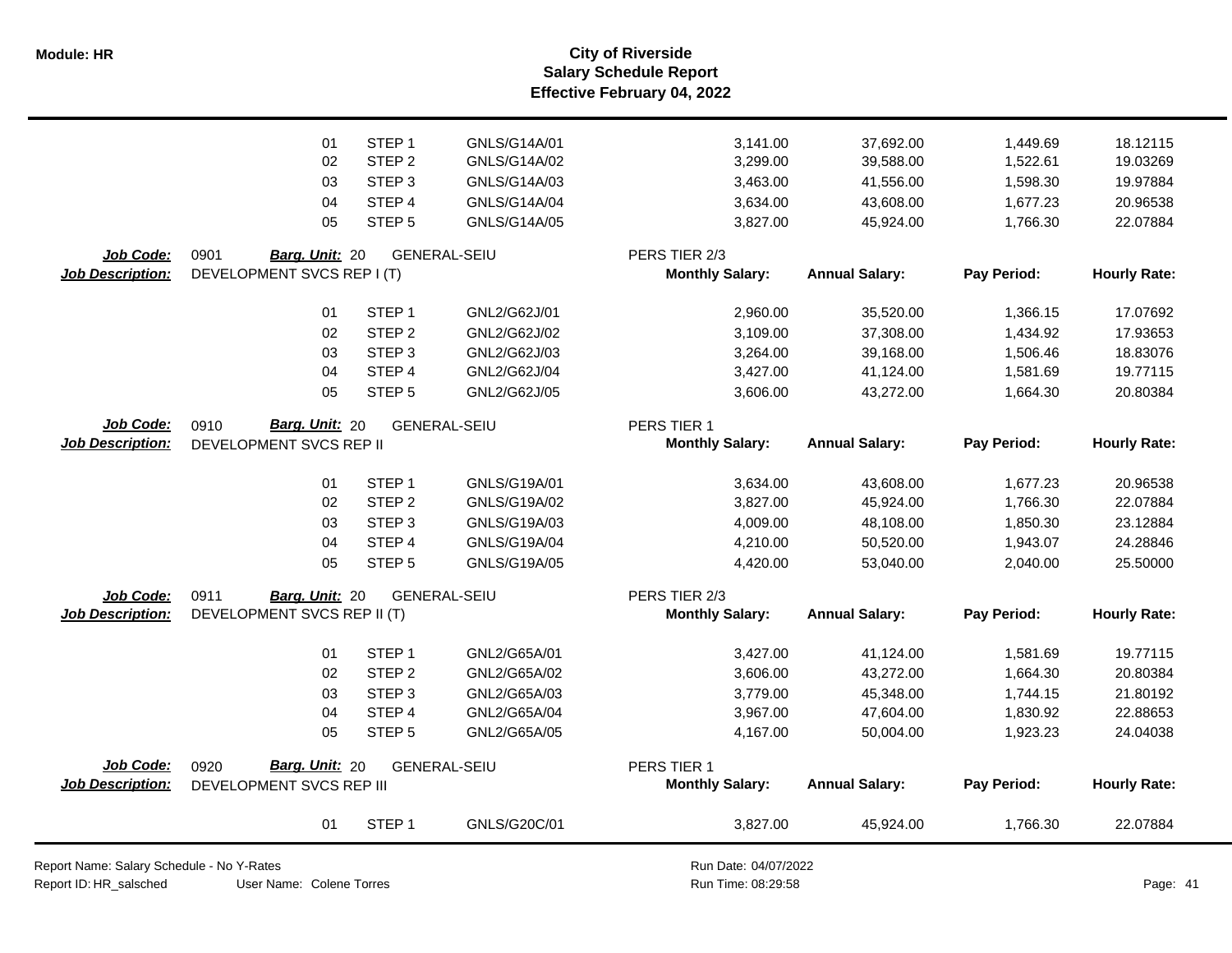**Salary Schedule Report Effective February 04, 2022 Module: HR City of Riverside**

|                         | 02<br>03<br>04<br>05                               | STEP <sub>2</sub><br>STEP <sub>3</sub><br>STEP 4<br>STEP <sub>5</sub> | GNLS/G20C/02<br>GNLS/G20C/03<br>GNLS/G20C/04<br>GNLS/G20C/05 | 4,009.00<br>4,210.00<br>4,420.00<br>4,640.00 | 48,108.00<br>50,520.00<br>53,040.00<br>55,680.00 | 1,850.30<br>1,943.07<br>2,040.00<br>2,141.53 | 23.12884<br>24.28846<br>25.50000<br>26.76923 |
|-------------------------|----------------------------------------------------|-----------------------------------------------------------------------|--------------------------------------------------------------|----------------------------------------------|--------------------------------------------------|----------------------------------------------|----------------------------------------------|
| Job Code:               | Barg. Unit: 20<br>0921                             | <b>GENERAL-SEIU</b>                                                   |                                                              | PERS TIER 2/3                                |                                                  |                                              |                                              |
| <b>Job Description:</b> | DEVELOPMENT SVCS REP III (T)                       |                                                                       |                                                              | <b>Monthly Salary:</b>                       | <b>Annual Salary:</b>                            | Pay Period:                                  | <b>Hourly Rate:</b>                          |
|                         | 01                                                 | STEP <sub>1</sub>                                                     | GNL2/G66M/01                                                 | 3,606.00                                     | 43,272.00                                        | 1,664.30                                     | 20.80384                                     |
|                         | 02                                                 | STEP <sub>2</sub>                                                     | GNL2/G66M/02                                                 | 3,779.00                                     | 45,348.00                                        | 1,744.15                                     | 21.80192                                     |
|                         | 03                                                 | STEP <sub>3</sub>                                                     | GNL2/G66M/03                                                 | 3,967.00                                     | 47,604.00                                        | 1,830.92                                     | 22.88653                                     |
|                         | 04                                                 | STEP 4                                                                | GNL2/G66M/04                                                 | 4,167.00                                     | 50,004.00                                        | 1,923.23                                     | 24.04038                                     |
|                         | 05                                                 | STEP <sub>5</sub>                                                     | GNL2/G66M/05                                                 | 4,373.00                                     | 52,476.00                                        | 2,018.30                                     | 25.22884                                     |
| Job Code:               | Barg. Unit: 50<br>0930                             | <b>SUPERVISORY</b>                                                    |                                                              |                                              |                                                  |                                              |                                              |
| <b>Job Description:</b> | DEVELOPMENT SVCS SUPV E                            |                                                                       |                                                              | <b>Monthly Salary:</b>                       | <b>Annual Salary:</b>                            | Pay Period:                                  | <b>Hourly Rate:</b>                          |
|                         | 1 <sub>N</sub>                                     | <b>MINIMUM</b>                                                        | SUPV/U01B/1N                                                 | 4,208.00                                     | 50,496.00                                        | 1,942.15                                     | 24.27692                                     |
|                         | 1X                                                 | <b>MAXIMUM</b>                                                        | SUPV/U01B/1X                                                 | 5,639.00                                     | 67,668.00                                        | 2,602.61                                     | 32.53269                                     |
| Job Code:               | 8155<br>Barg. Unit: 10                             | <b>MANAGEMENT</b>                                                     |                                                              |                                              |                                                  |                                              |                                              |
| <b>Job Description:</b> | <b>ECONOMIC DEV MGR E</b>                          |                                                                       |                                                              | <b>Monthly Salary:</b>                       | <b>Annual Salary:</b>                            | Pay Period:                                  | <b>Hourly Rate:</b>                          |
|                         |                                                    |                                                                       |                                                              |                                              |                                                  |                                              |                                              |
|                         | 1 <sub>N</sub>                                     | <b>MINIMUM</b>                                                        | MGTS/M90F/1N                                                 | 10,027.00                                    | 120,324.00                                       | 4,627.84                                     | 57.84807                                     |
|                         | 1X                                                 | <b>MAXIMUM</b>                                                        | MGTS/M90F/1X                                                 | 12,797.00                                    | 153,564.00                                       | 5,906.30                                     | 73.82884                                     |
|                         | 2N                                                 | <b>MERIT MIN</b>                                                      | MGTS/M90F/2N                                                 | 12,797.00                                    | 153,564.00                                       | 5,906.30                                     | 73.82884                                     |
|                         | 2X                                                 | <b>MERIT MAX</b>                                                      | MGTS/M90F/2X                                                 | 14,717.00                                    | 176,604.00                                       | 6,792.46                                     | 84.90576                                     |
| Job Code:               |                                                    |                                                                       |                                                              |                                              |                                                  |                                              |                                              |
| <b>Job Description:</b> | Barg. Unit: 20<br>6130<br><b>EDUCATION CURATOR</b> | <b>GENERAL-SEIU</b>                                                   |                                                              | PERS TIER 1<br><b>Monthly Salary:</b>        | <b>Annual Salary:</b>                            | Pay Period:                                  | <b>Hourly Rate:</b>                          |
|                         |                                                    |                                                                       |                                                              |                                              |                                                  |                                              |                                              |
|                         | 01                                                 | STEP <sub>1</sub>                                                     | GNLS/G31B/01                                                 | 5,115.00                                     | 61,380.00                                        | 2,360.76                                     | 29.50961                                     |
|                         | 02                                                 | STEP <sub>2</sub>                                                     | GNLS/G31B/02                                                 | 5,376.00                                     | 64,512.00                                        | 2,481.23                                     | 31.01538                                     |
|                         | 03                                                 | STEP <sub>3</sub>                                                     | GNLS/G31B/03                                                 | 5,641.00                                     | 67,692.00                                        | 2,603.53                                     | 32.54423                                     |
|                         | 04                                                 | STEP 4                                                                | GNLS/G31B/04                                                 | 5,924.00                                     | 71,088.00                                        | 2,734.15                                     | 34.17692                                     |
|                         | 05                                                 | STEP <sub>5</sub>                                                     | GNLS/G31B/05                                                 | 6,217.00                                     | 74,604.00                                        | 2,869.38                                     | 35.86730                                     |
|                         |                                                    |                                                                       |                                                              |                                              |                                                  |                                              |                                              |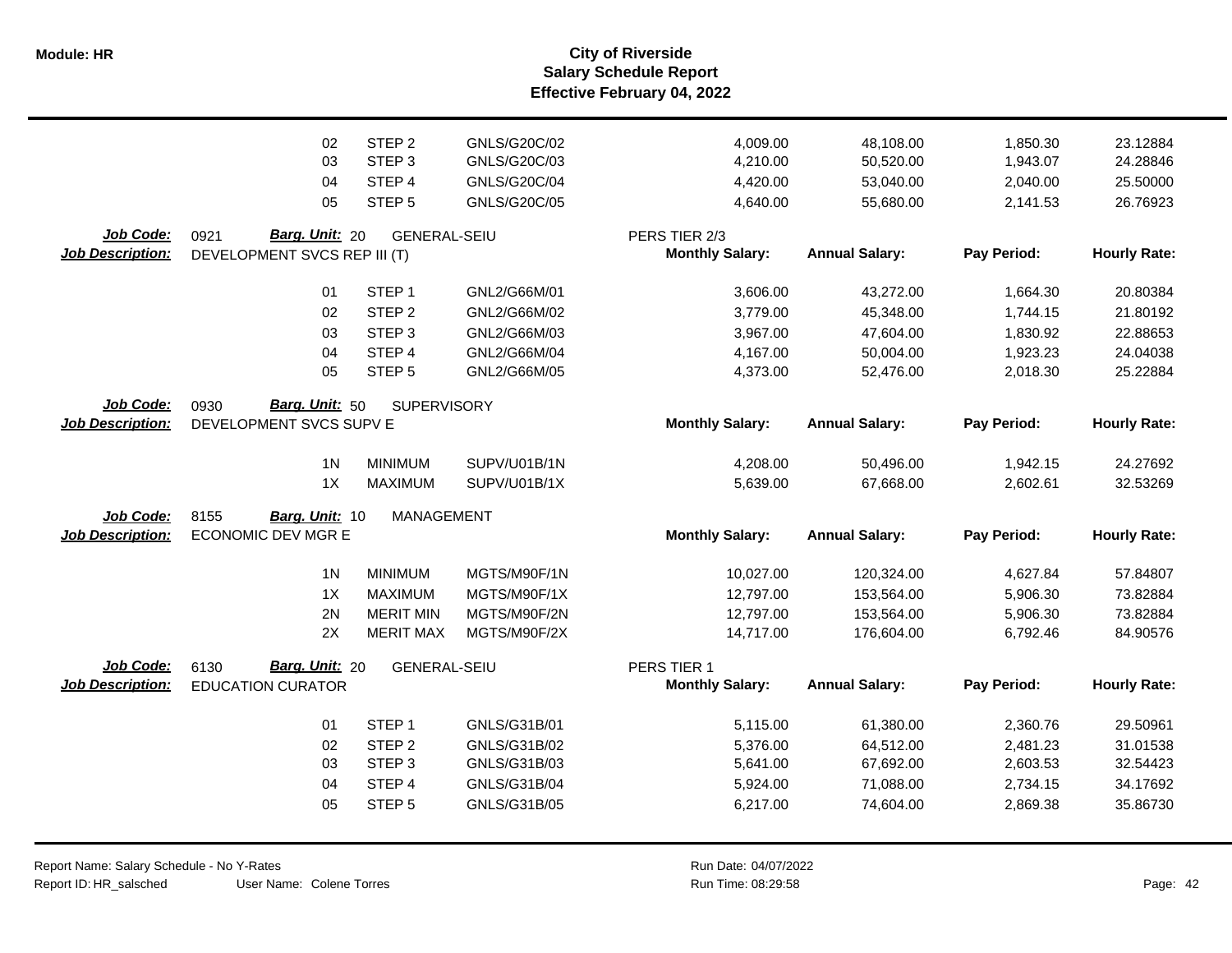| Job Code:<br><b>Job Description:</b>        | Barg. Unit: 20<br>6131<br><b>EDUCATION CURATOR (T)</b>  | <b>GENERAL-SEIU</b> |                     | PERS TIER 2/3<br><b>Monthly Salary:</b> | <b>Annual Salary:</b> | Pay Period: | <b>Hourly Rate:</b> |
|---------------------------------------------|---------------------------------------------------------|---------------------|---------------------|-----------------------------------------|-----------------------|-------------|---------------------|
|                                             | 01                                                      | STEP <sub>1</sub>   | GNL2/G76J/01        | 4,821.00                                | 57,852.00             | 2,225.07    | 27.81346            |
|                                             | 02                                                      | STEP <sub>2</sub>   | GNL2/G76J/02        | 5,065.00                                | 60,780.00             | 2,337.69    | 29.22115            |
|                                             | 03                                                      | STEP <sub>3</sub>   | GNL2/G76J/03        | 5,318.00                                | 63,816.00             | 2,454.46    | 30.68076            |
|                                             | 04                                                      | STEP 4              | GNL2/G76J/04        | 5,582.00                                | 66,984.00             | 2,576.30    | 32.20384            |
|                                             | 05                                                      | STEP <sub>5</sub>   | GNL2/G76J/05        | 5,860.00                                | 70,320.00             | 2,704.61    | 33.80769            |
| Job Code:<br><b>Job Description:</b>        | Barg. Unit: 10<br>2585<br><b>EMER SVCS ADMIN E</b>      | <b>MANAGEMENT</b>   |                     | <b>Monthly Salary:</b>                  | <b>Annual Salary:</b> | Pay Period: | <b>Hourly Rate:</b> |
|                                             | 1 <sub>N</sub>                                          | <b>MINIMUM</b>      | MGTS/M49D/1N        | 6,156.00                                | 73,872.00             | 2,841.23    | 35.51538            |
|                                             | 1X                                                      | <b>MAXIMUM</b>      | MGTS/M49D/1X        | 8,345.00                                | 100,140.00            | 3,851.53    | 48.14423            |
|                                             | 2N                                                      | <b>MERIT MIN</b>    | MGTS/M49D/2N        | 8,345.00                                | 100,140.00            | 3,851.53    | 48.14423            |
|                                             | 2X                                                      | <b>MERIT MAX</b>    | MGTS/M49D/2X        | 9,597.00                                | 115,164.00            | 4,429.38    | 55.36730            |
| Job Code:<br><b>Job Description:</b>        | Barg. Unit: 70<br>9320<br>EMERGENCY MEDICAL DISPT COORD | <b>FIRE</b>         |                     | <b>Monthly Salary:</b>                  | <b>Annual Salary:</b> | Pay Period: | <b>Hourly Rate:</b> |
|                                             | 01                                                      | STEP <sub>1</sub>   | <b>FIRS/F42B/01</b> | 8,069.00                                | 96,828.00             | 3,724.15    | 46.55192            |
|                                             | 02                                                      | STEP <sub>2</sub>   | <b>FIRS/F42B/02</b> | 8,472.00                                | 101,664.00            | 3,910.15    | 48.87692            |
|                                             | 03                                                      | STEP <sub>3</sub>   | FIRS/F42B/03        | 8,895.00                                | 106,740.00            | 4,105.38    | 51.31730            |
|                                             | 04                                                      | STEP 4              | <b>FIRS/F42B/04</b> | 9,341.00                                | 112,092.00            | 4,311.23    | 53.89038            |
| Job Code:                                   | Barg. Unit: 15<br>9325                                  | PROFESSIONAL        |                     |                                         |                       |             |                     |
| <b>Job Description:</b>                     | EMERGENCY MEDICAL SVCS COORD E                          |                     |                     | <b>Monthly Salary:</b>                  | <b>Annual Salary:</b> | Pay Period: | <b>Hourly Rate:</b> |
|                                             | 1 <sub>N</sub>                                          | <b>MINIMUM</b>      | PROF/K15D/1N        | 5,803.00                                | 69,636.00             | 2,678.30    | 33.47884            |
|                                             | 1X                                                      | <b>MAXIMUM</b>      | PROF/K15D/1X        | 8,576.00                                | 102,912.00            | 3,958.15    | 49.47692            |
| <b>Job Code:</b><br><b>Job Description:</b> | Barg. Unit: 15<br>2580<br><b>EMERGENCY SVCS COORD E</b> | PROFESSIONAL        |                     | <b>Monthly Salary:</b>                  | <b>Annual Salary:</b> | Pay Period: | <b>Hourly Rate:</b> |
|                                             |                                                         |                     |                     |                                         |                       |             |                     |
|                                             | 1 <sub>N</sub>                                          | <b>MINIMUM</b>      | PROF/K12I/1N        | 6,156.00                                | 73,872.00             | 2,841.23    | 35.51538            |
|                                             | 1X                                                      | <b>MAXIMUM</b>      | <b>PROF/K12I/1X</b> | 7,481.00                                | 89,772.00             | 3,452.76    | 43.15961            |

User Name: Colene Torres Report Name: Salary Schedule - No Y-Rates Report ID: HR\_salsched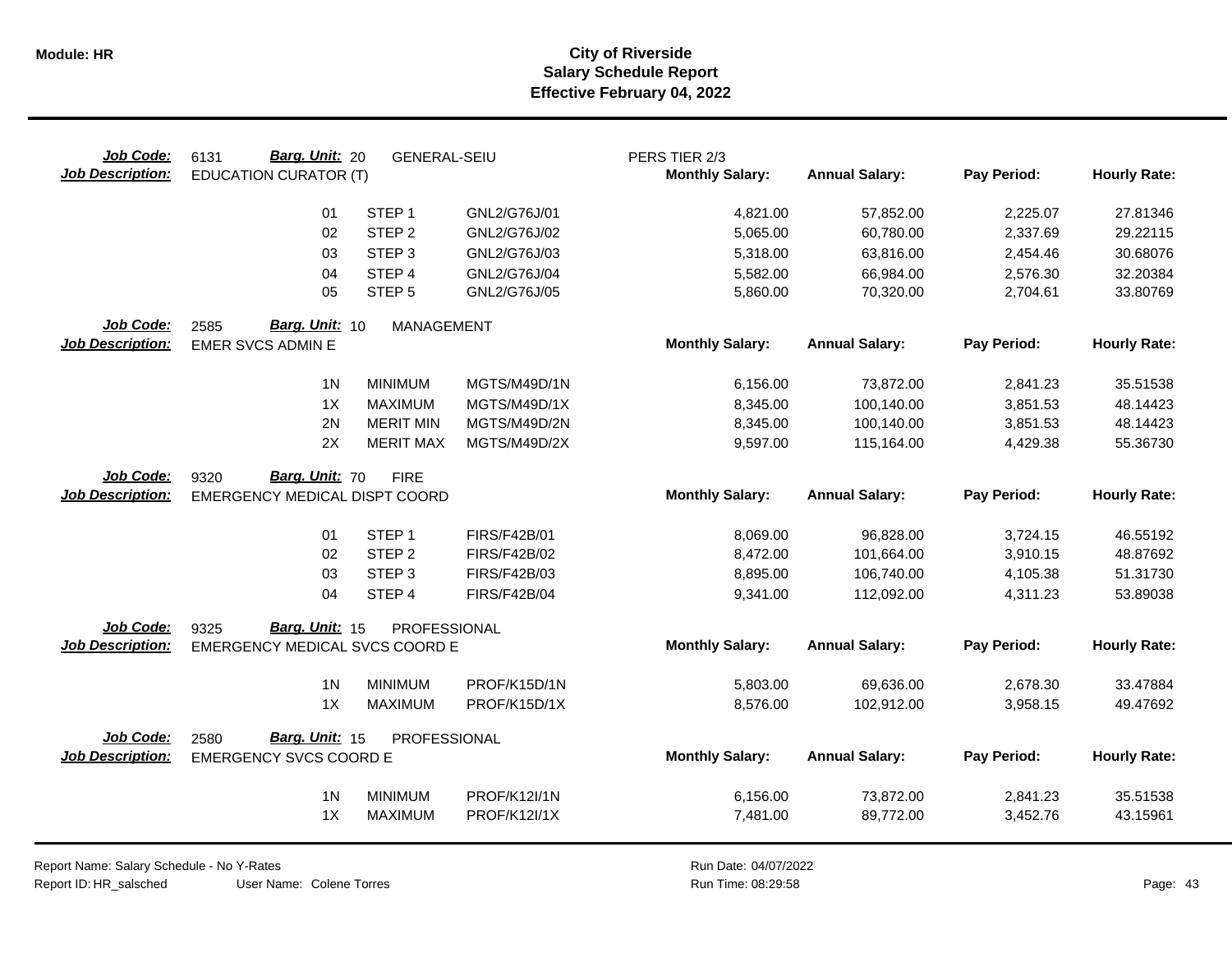| Job Code:<br><b>Job Description:</b> | Barg. Unit: 07<br>8739<br><b>EMPLOYEE REL OFF</b> |                                  | <b>SR MANAGEMENT</b>         | <b>Monthly Salary:</b>                | <b>Annual Salary:</b>    | Pay Period:          | <b>Hourly Rate:</b>  |
|--------------------------------------|---------------------------------------------------|----------------------------------|------------------------------|---------------------------------------|--------------------------|----------------------|----------------------|
|                                      | 1 <sub>N</sub>                                    | <b>MINIMUM</b>                   | NCLM/B76A/1N                 | 9,452.00                              | 113,424.00               | 4,362.46             | 54.53076             |
|                                      | 1X                                                | <b>MAXIMUM</b>                   | NCLM/B76A/1X                 | 12,071.00                             | 144,852.00               | 5,571.23             | 69.64038             |
| Job Code:<br><b>Job Description:</b> | Barg. Unit: 20<br>6755<br><b>ENGINEERING AIDE</b> | <b>GENERAL-SEIU</b>              |                              | PERS TIER 1<br><b>Monthly Salary:</b> | <b>Annual Salary:</b>    | Pay Period:          | <b>Hourly Rate:</b>  |
|                                      | 01                                                | STEP <sub>1</sub>                | GNLS/G24B/01                 | 3,893.00                              | 46,716.00                | 1,796.76             | 22.45961             |
|                                      | 02                                                | STEP <sub>2</sub>                | GNLS/G24B/02                 | 4,085.00                              | 49,020.00                | 1,885.38             | 23.56730             |
|                                      | 03                                                | STEP <sub>3</sub>                | GNLS/G24B/03                 | 4,293.00                              | 51,516.00                | 1,981.38             | 24.76730             |
|                                      | 04                                                | STEP 4                           | GNLS/G24B/04                 | 4,509.00                              | 54,108.00                | 2,081.07             | 26.01346             |
|                                      | 05                                                | STEP <sub>5</sub>                | GNLS/G24B/05                 | 4,730.00                              | 56,760.00                | 2,183.07             | 27.28846             |
|                                      | 06                                                | STEP <sub>6</sub>                | GNLS/G24B/06                 | 4,969.00                              | 59,628.00                | 2,293.38             | 28.66730             |
|                                      | 07                                                | STEP <sub>7</sub>                | <b>GNLS/G24B/07</b>          | 5,211.00                              | 62,532.00                | 2,405.07             | 30.06346             |
| Job Code:                            | Barg. Unit: 20<br>6756                            | <b>GENERAL-SEIU</b>              |                              | PERS TIER 2/3                         |                          |                      |                      |
| <b>Job Description:</b>              | <b>ENGINEERING AIDE (T)</b>                       |                                  |                              | <b>Monthly Salary:</b>                | <b>Annual Salary:</b>    | Pay Period:          | <b>Hourly Rate:</b>  |
|                                      | 01                                                | STEP <sub>1</sub>                | GNL2/G70D/01                 | 3,670.00                              | 44,040.00                | 1,693.84             | 21.17307             |
|                                      | 02                                                | STEP <sub>2</sub>                |                              |                                       |                          |                      | 22.21153             |
|                                      |                                                   |                                  | GNL2/G70D/02                 | 3,850.00                              | 46,200.00                | 1,776.92             |                      |
|                                      | 03                                                | STEP <sub>3</sub>                | GNL2/G70D/03                 | 4,048.00                              | 48,576.00                | 1,868.30             | 23.35384             |
|                                      | 04                                                | STEP 4                           | GNL2/G70D/04                 | 4,248.00                              | 50,976.00                | 1,960.61             | 24.50769             |
|                                      | 05                                                | STEP <sub>5</sub>                | GNL2/G70D/05                 | 4,458.00                              | 53,496.00                | 2,057.53             | 25.71923             |
|                                      | 06                                                | STEP <sub>6</sub>                | GNL2/G70D/06                 | 4,682.00                              | 56,184.00                | 2,160.92             | 27.01153             |
|                                      | 07                                                | STEP <sub>7</sub>                | GNL2/G70D/07                 | 4,912.00                              | 58,944.00                | 2,267.07             | 28.33846             |
| Job Code:                            | Barg. Unit: 07<br>7193                            |                                  | SR MANAGEMENT                |                                       |                          |                      |                      |
| <b>Job Description:</b>              | <b>ENGINEERING MGR</b>                            |                                  |                              | <b>Monthly Salary:</b>                | <b>Annual Salary:</b>    | Pay Period:          | <b>Hourly Rate:</b>  |
|                                      |                                                   |                                  |                              |                                       |                          |                      |                      |
|                                      | 1 <sub>N</sub><br>1X                              | <b>MINIMUM</b><br><b>MAXIMUM</b> | NCLP/A75E/1N                 | 12,773.00                             | 153,276.00               | 5,895.23             | 73.69038             |
|                                      | 2N                                                | <b>MERIT MIN</b>                 | NCLP/A75E/1X<br>NCLP/A75E/2N | 15,526.00                             | 186,312.00               | 7,165.84             | 89.57307<br>89.57307 |
|                                      | 2X                                                | <b>MERIT MAX</b>                 | NCLP/A75E/2X                 | 15,526.00<br>17,855.00                | 186,312.00<br>214,260.00 | 7,165.84<br>8,240.76 | 103.00961            |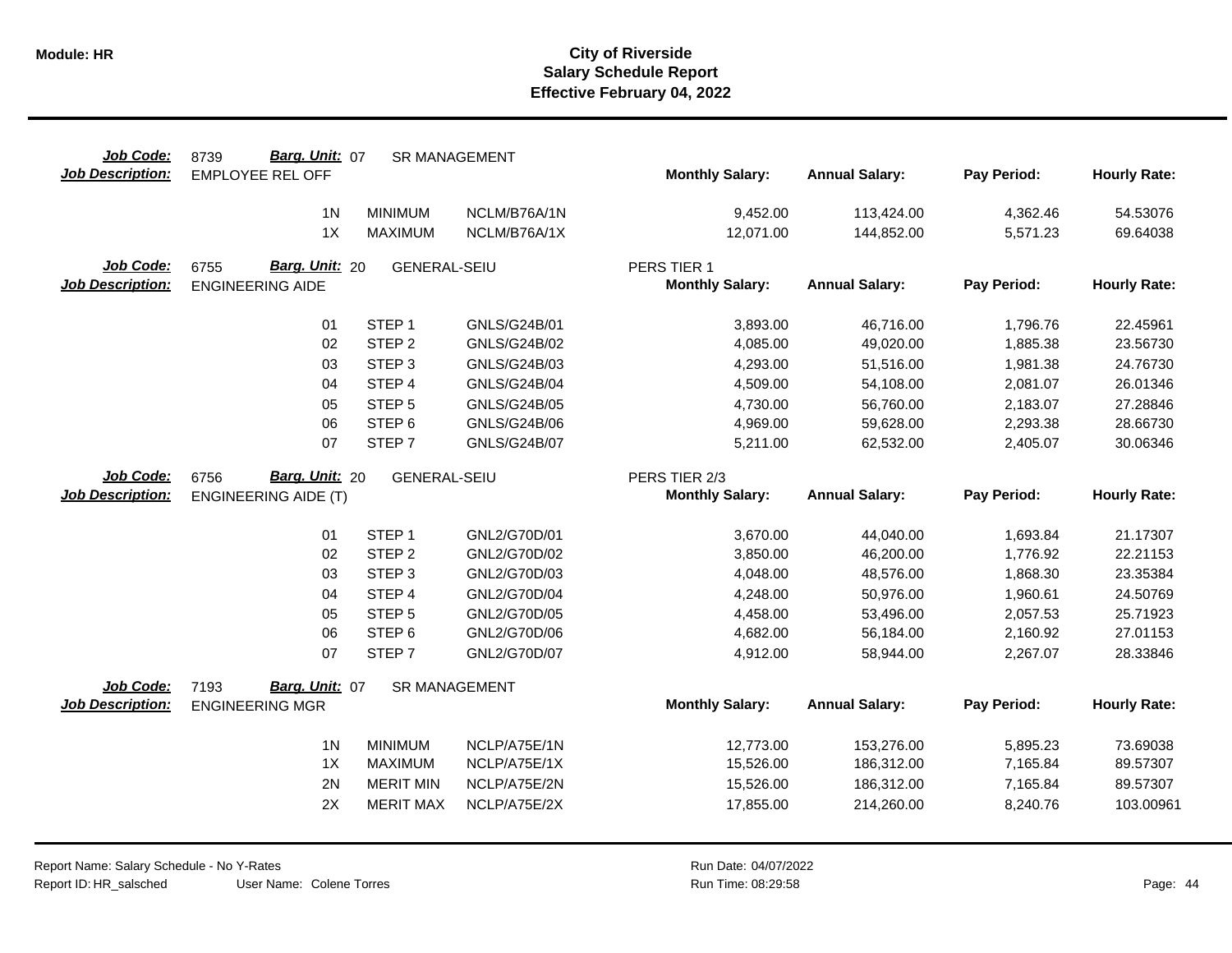| Job Code:<br><b>Job Description:</b> | Barg. Unit: 20<br>6875<br><b>ENGINEERING TECH</b> | <b>GENERAL-SEIU</b> |                 | PERS TIER 1<br><b>Monthly Salary:</b> | <b>Annual Salary:</b> | Pay Period: | <b>Hourly Rate:</b> |
|--------------------------------------|---------------------------------------------------|---------------------|-----------------|---------------------------------------|-----------------------|-------------|---------------------|
|                                      | 01                                                | STEP <sub>1</sub>   | GNLS/G42C/01    | 5,924.00                              | 71,088.00             | 2,734.15    | 34.17692            |
|                                      | 02                                                | STEP <sub>2</sub>   | GNLS/G42C/02    | 6,217.00                              | 74,604.00             | 2,869.38    | 35.86730            |
|                                      | 03                                                | STEP <sub>3</sub>   | GNLS/G42C/03    | 6,528.00                              | 78,336.00             | 3,012.92    | 37.66153            |
|                                      | 04                                                | STEP <sub>4</sub>   | GNLS/G42C/04    | 6,860.00                              | 82,320.00             | 3,166.15    | 39.57692            |
|                                      | 05                                                | STEP <sub>5</sub>   | GNLS/G42C/05    | 7,196.00                              | 86,352.00             | 3,321.23    | 41.51538            |
|                                      | 06                                                | STEP <sub>6</sub>   | GNLS/G42C/06    | 7,559.00                              | 90,708.00             | 3,488.76    | 43.60961            |
|                                      | 07                                                | STEP <sub>7</sub>   | GNLS/G42C/07    | 7,936.00                              | 95,232.00             | 3,662.76    | 45.78461            |
| Job Code:                            | Barg. Unit: 20<br>6876                            | <b>GENERAL-SEIU</b> |                 | PERS TIER 2/3                         |                       |             |                     |
| <b>Job Description:</b>              | <b>ENGINEERING TECH (T)</b>                       |                     |                 | <b>Monthly Salary:</b>                | <b>Annual Salary:</b> | Pay Period: | <b>Hourly Rate:</b> |
|                                      | 01                                                | STEP <sub>1</sub>   | GNL2/G82D/01    | 5,582.00                              | 66,984.00             | 2,576.30    | 32.20384            |
|                                      | 02                                                | STEP <sub>2</sub>   | GNL2/G82D/02    | 5,860.00                              | 70,320.00             | 2,704.61    | 33.80769            |
|                                      | 03                                                | STEP <sub>3</sub>   | GNL2/G82D/03    | 6,154.00                              | 73,848.00             | 2,840.30    | 35.50384            |
|                                      | 04                                                | STEP 4              | GNL2/G82D/04    | 6,464.00                              | 77,568.00             | 2,983.38    | 37.29230            |
|                                      | 05                                                | STEP <sub>5</sub>   | GNL2/G82D/05    | 6,783.00                              | 81,396.00             | 3,130.61    | 39.13269            |
|                                      | 06                                                | STEP <sub>6</sub>   | GNL2/G82D/06    | 7,124.00                              | 85,488.00             | 3,288.00    | 41.10000            |
|                                      | 07                                                | STEP <sub>7</sub>   | GNL2/G82D/07    | 7,481.00                              | 89,772.00             | 3,452.76    | 43.15961            |
| Job Code:                            | Barg. Unit: 30<br>6750                            |                     | SPECIAL CLASSES |                                       |                       |             |                     |
| <b>Job Description:</b>              | <b>ENGINEERING/RES INTERN</b>                     |                     |                 | <b>Monthly Salary:</b>                | <b>Annual Salary:</b> | Pay Period: | <b>Hourly Rate:</b> |
|                                      | 1 <sub>N</sub>                                    | <b>MINIMUM</b>      | SPCM/H35C/1N    | 2,600.00                              | 31,200.00             | 1,200.00    | 15.00000            |
|                                      | 1X                                                | <b>MAXIMUM</b>      | SPCM/H35C/1X    | 4,333.33                              | 52,000.00             | 2,000.00    | 25.00000            |
| Job Code:                            | Barg. Unit: 20<br>7660                            | <b>GENERAL-SEIU</b> |                 | PERS TIER 1                           |                       |             |                     |
| <b>Job Description:</b>              | ENVIRONMENTAL COMPL INSP I                        |                     |                 | <b>Monthly Salary:</b>                | <b>Annual Salary:</b> | Pay Period: | <b>Hourly Rate:</b> |
|                                      | 01                                                | STEP <sub>1</sub>   | GNLS/G35A/01    | 5,641.00                              | 67,692.00             | 2,603.53    | 32.54423            |
|                                      | 02                                                | STEP <sub>2</sub>   | GNLS/G35A/02    | 5,924.00                              | 71,088.00             | 2,734.15    | 34.17692            |
|                                      | 03                                                | STEP <sub>3</sub>   | GNLS/G35A/03    | 6,217.00                              | 74,604.00             | 2,869.38    | 35.86730            |
|                                      | 04                                                | STEP 4              | GNLS/G35A/04    | 6,528.00                              | 78,336.00             | 3,012.92    | 37.66153            |
|                                      | 05                                                | STEP <sub>5</sub>   | GNLS/G35A/05    | 6,860.00                              | 82,320.00             | 3,166.15    | 39.57692            |

Report Name: Salary Schedule - No Y-Rates Report ID: HR\_salsched

User Name: Colene Torres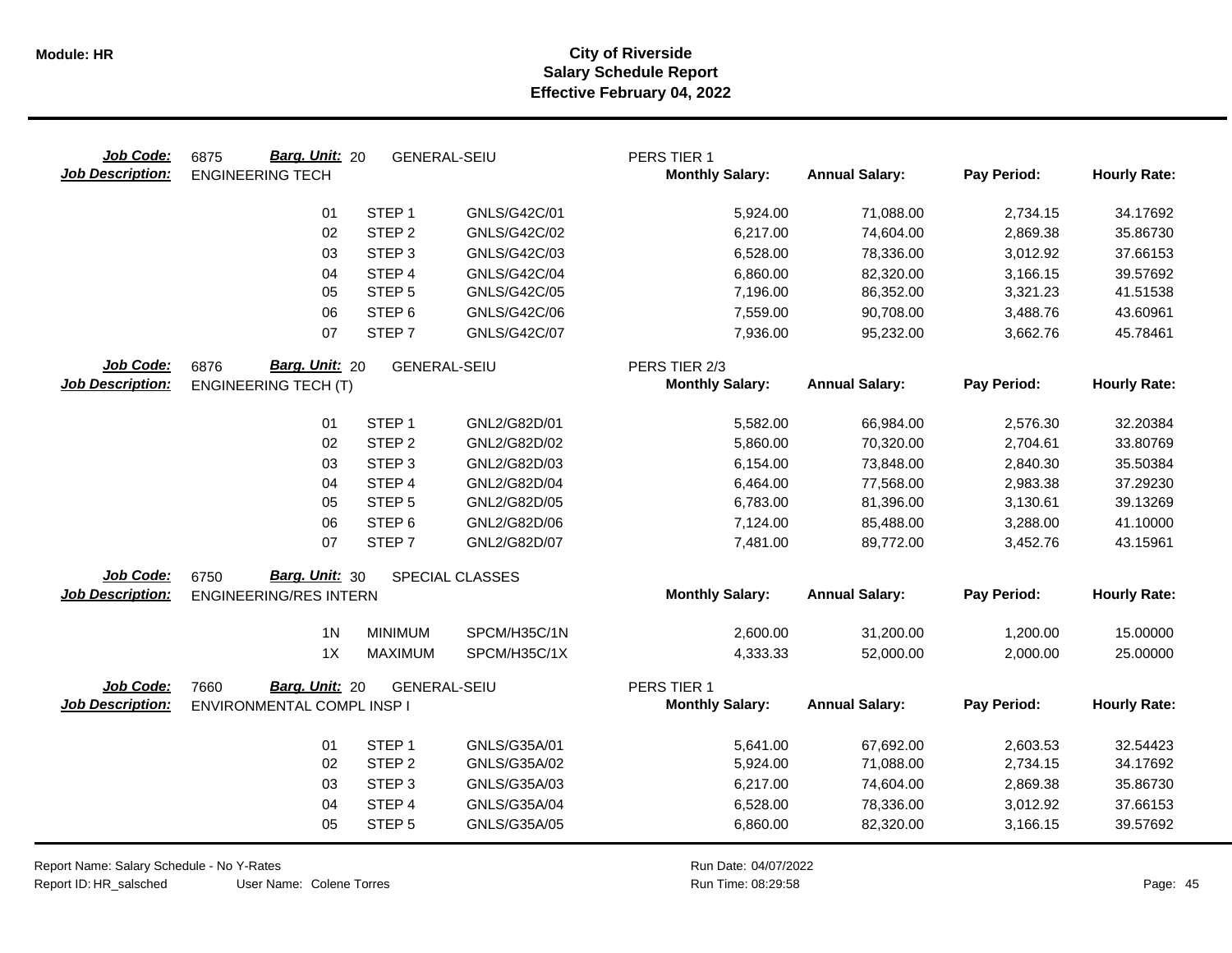| Job Code:<br><b>Job Description:</b> | Barg. Unit: 20<br>7661<br>ENVIRONMENTAL COMPL INSP I (T) | <b>GENERAL-SEIU</b> |              | PERS TIER 2/3<br><b>Monthly Salary:</b> | <b>Annual Salary:</b> | Pay Period: | <b>Hourly Rate:</b> |
|--------------------------------------|----------------------------------------------------------|---------------------|--------------|-----------------------------------------|-----------------------|-------------|---------------------|
|                                      | 01                                                       | STEP <sub>1</sub>   | GNL2/G78M/01 | 5,318.00                                | 63,816.00             | 2,454.46    | 30.68076            |
|                                      | 02                                                       | STEP <sub>2</sub>   | GNL2/G78M/02 | 5,582.00                                | 66,984.00             | 2,576.30    | 32.20384            |
|                                      | 03                                                       | STEP <sub>3</sub>   | GNL2/G78M/03 | 5,860.00                                | 70,320.00             | 2,704.61    | 33.80769            |
|                                      | 04                                                       | STEP 4              | GNL2/G78M/04 | 6,154.00                                | 73,848.00             | 2,840.30    | 35.50384            |
|                                      | 05                                                       | STEP <sub>5</sub>   | GNL2/G78M/05 | 6,464.00                                | 77,568.00             | 2,983.38    | 37.29230            |
| <b>Job Code:</b>                     | Barg. Unit: 20<br>7670                                   | <b>GENERAL-SEIU</b> |              | PERS TIER 1                             |                       |             |                     |
| <b>Job Description:</b>              | ENVIRONMENTAL COMPL INSP II                              |                     |              | <b>Monthly Salary:</b>                  | <b>Annual Salary:</b> | Pay Period: | <b>Hourly Rate:</b> |
|                                      | 01                                                       | STEP <sub>1</sub>   | GNLS/G39K/01 | 6,407.00                                | 76,884.00             | 2,957.07    | 36.96346            |
|                                      | 02                                                       | STEP <sub>2</sub>   | GNLS/G39K/02 | 6,724.00                                | 80,688.00             | 3,103.38    | 38.79230            |
|                                      | 03                                                       | STEP <sub>3</sub>   | GNLS/G39K/03 | 7,060.00                                | 84,720.00             | 3,258.46    | 40.73076            |
|                                      | 04                                                       | STEP <sub>4</sub>   | GNLS/G39K/04 | 7,419.00                                | 89,028.00             | 3,424.15    | 42.80192            |
|                                      | 05                                                       | STEP <sub>5</sub>   | GNLS/G39K/05 | 7,783.00                                | 93,396.00             | 3,592.15    | 44.90192            |
| Job Code:                            | Barg. Unit: 20<br>7671                                   | <b>GENERAL-SEIU</b> |              | PERS TIER 2/3                           |                       |             |                     |
| <b>Job Description:</b>              | ENVIRONMENTAL COMPL INSPII(T)                            |                     |              | <b>Monthly Salary:</b>                  | <b>Annual Salary:</b> | Pay Period: | <b>Hourly Rate:</b> |
|                                      |                                                          |                     |              |                                         |                       |             |                     |
|                                      | 01                                                       | STEP <sub>1</sub>   | GNL2/G80I/01 | 6,036.00                                | 72,432.00             | 2,785.84    | 34.82307            |
|                                      | 02                                                       | STEP <sub>2</sub>   | GNL2/G80I/02 | 6,338.00                                | 76,056.00             | 2,925.23    | 36.56538            |
|                                      | 03                                                       | STEP <sub>3</sub>   | GNL2/G80I/03 | 6,655.00                                | 79,860.00             | 3,071.53    | 38.39423            |
|                                      | 04                                                       | STEP 4              | GNL2/G80I/04 | 6,992.00                                | 83,904.00             | 3,227.07    | 40.33846            |
|                                      | 05                                                       | STEP <sub>5</sub>   | GNL2/G80I/05 | 7,335.00                                | 88,020.00             | 3,385.38    | 42.31730            |
| Job Code:                            | Barg. Unit: 50<br>7681                                   | <b>SUPERVISORY</b>  |              |                                         |                       |             |                     |
| <b>Job Description:</b>              | ENVIRONMENTAL COMPL SUPV E                               |                     |              | <b>Monthly Salary:</b>                  | <b>Annual Salary:</b> | Pay Period: | <b>Hourly Rate:</b> |
|                                      | 1 <sub>N</sub>                                           | <b>MINIMUM</b>      | SUPV/U16D/1N | 6,857.00                                | 82,284.00             | 3,164.76    | 39.55961            |
|                                      | 1X                                                       | MAXIMUM             | SUPV/U16D/1X | 9,185.00                                | 110,220.00            | 4,239.23    | 52.99038            |
| Job Code:<br><b>Job Description:</b> | 7695<br>Barg. Unit: 15<br>ENVIRONMENTAL SERV COORD E     | PROFESSIONAL        |              | <b>Monthly Salary:</b>                  | <b>Annual Salary:</b> | Pay Period: | <b>Hourly Rate:</b> |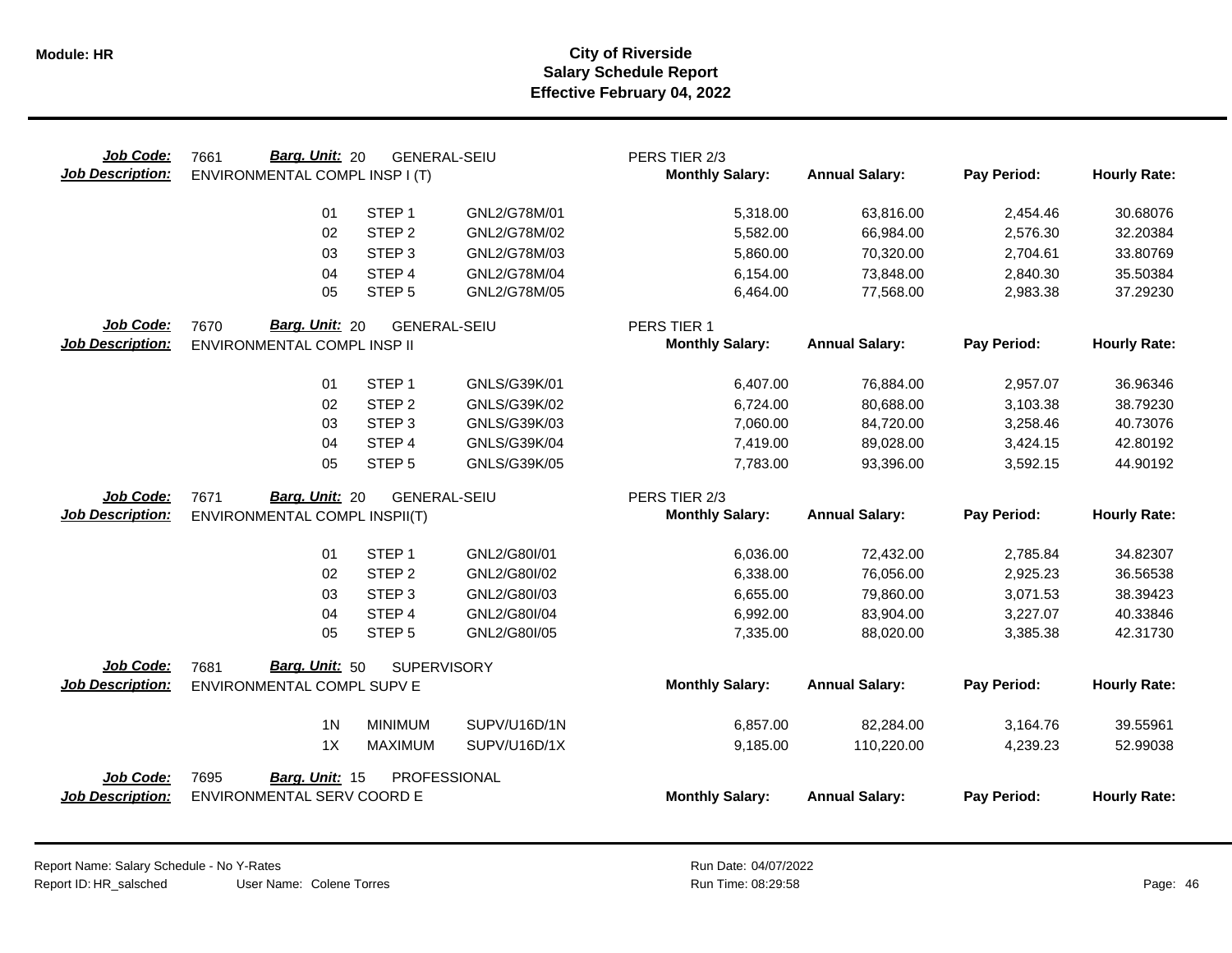|                                      | 1 <sub>N</sub>                                             | <b>MINIMUM</b>      | PROF/K18E/1N        | 8,041.00                                | 96,492.00             | 3,711.23    | 46.39038            |
|--------------------------------------|------------------------------------------------------------|---------------------|---------------------|-----------------------------------------|-----------------------|-------------|---------------------|
|                                      | 1X                                                         | <b>MAXIMUM</b>      | PROF/K18E/1X        | 9,778.00                                | 117,336.00            | 4,512.92    | 56.41153            |
| Job Code:<br><b>Job Description:</b> | Barg. Unit: 10<br>7682<br>ENVIRONMENTAL SERVICES MANAGER   | <b>MANAGEMENT</b>   |                     | <b>Monthly Salary:</b>                  | <b>Annual Salary:</b> | Pay Period: | <b>Hourly Rate:</b> |
|                                      | 1 <sub>N</sub>                                             | <b>MINIMUM</b>      | MGTS/M62J/1N        | 9,495.00                                | 113,940.00            | 4,382.30    | 54.77884            |
|                                      | 1X                                                         | <b>MAXIMUM</b>      | MGTS/M62J/1X        | 11,714.00                               | 140,568.00            | 5,406.46    | 67.58076            |
|                                      | 2N                                                         | <b>MERIT MIN</b>    | MGTS/M62J/2N        | 11,714.00                               | 140,568.00            | 5,406.46    | 67.58076            |
|                                      | 2X                                                         | <b>MERIT MAX</b>    | MGTS/M62J/2X        | 13,472.00                               | 161,664.00            | 6,217.84    | 77.72307            |
| Job Code:<br><b>Job Description:</b> | <b>Barg. Unit: 20</b><br>5290<br><b>EQUIPMENT SERV WRK</b> | <b>GENERAL-SEIU</b> |                     | PERS TIER 1<br><b>Monthly Salary:</b>   | <b>Annual Salary:</b> | Pay Period: | <b>Hourly Rate:</b> |
|                                      | 01                                                         | STEP <sub>1</sub>   | GNLS/G17A/01        | 3,463.00                                | 41,556.00             | 1,598.30    | 19.97884            |
|                                      | 02                                                         | STEP <sub>2</sub>   | <b>GNLS/G17A/02</b> | 3,634.00                                | 43,608.00             | 1,677.23    | 20.96538            |
|                                      | 03                                                         | STEP <sub>3</sub>   | GNLS/G17A/03        | 3,827.00                                | 45,924.00             | 1,766.30    | 22.07884            |
|                                      | 04                                                         | STEP 4              | <b>GNLS/G17A/04</b> | 4,009.00                                | 48,108.00             | 1,850.30    | 23.12884            |
|                                      | 05                                                         | STEP <sub>5</sub>   | <b>GNLS/G17A/05</b> | 4,210.00                                | 50,520.00             | 1,943.07    | 24.28846            |
| Job Code:<br><b>Job Description:</b> | 5291<br>Barg. Unit: 20<br>EQUIPMENT SERV WRK (T)           | <b>GENERAL-SEIU</b> |                     | PERS TIER 2/3<br><b>Monthly Salary:</b> | <b>Annual Salary:</b> | Pay Period: | <b>Hourly Rate:</b> |
|                                      | 01                                                         | STEP <sub>1</sub>   | GNL2/G64G/01        | 3,264.00                                | 39,168.00             | 1,506.46    | 18.83076            |
|                                      | 02                                                         | STEP <sub>2</sub>   | GNL2/G64G/02        | 3,427.00                                | 41,124.00             | 1,581.69    | 19.77115            |
|                                      | 03                                                         | STEP <sub>3</sub>   | GNL2/G64G/03        | 3,606.00                                | 43,272.00             | 1,664.30    | 20.80384            |
|                                      | 04                                                         | STEP 4              | GNL2/G64G/04        | 3,779.00                                | 45,348.00             | 1,744.15    | 21.80192            |
|                                      | 05                                                         | STEP <sub>5</sub>   | GNL2/G64G/05        | 3,967.00                                | 47,604.00             | 1,830.92    | 22.88653            |
| Job Code:<br><b>Job Description:</b> | Barg. Unit: 30<br>0095<br><b>EXAMINATION PROCTOR</b>       |                     | SPECIAL CLASSES     | <b>Monthly Salary:</b>                  | <b>Annual Salary:</b> | Pay Period: | <b>Hourly Rate:</b> |
|                                      | 1 <sub>N</sub>                                             | <b>MINIMUM</b>      | SPCM/J07A/1N        | 2,600.00                                | 31,200.00             | 1,200.00    | 15.00000            |
|                                      | 1X                                                         | <b>MAXIMUM</b>      | SPCM/J07A/1X        | 2,773.33                                | 33,280.00             | 1,280.00    | 16.00000            |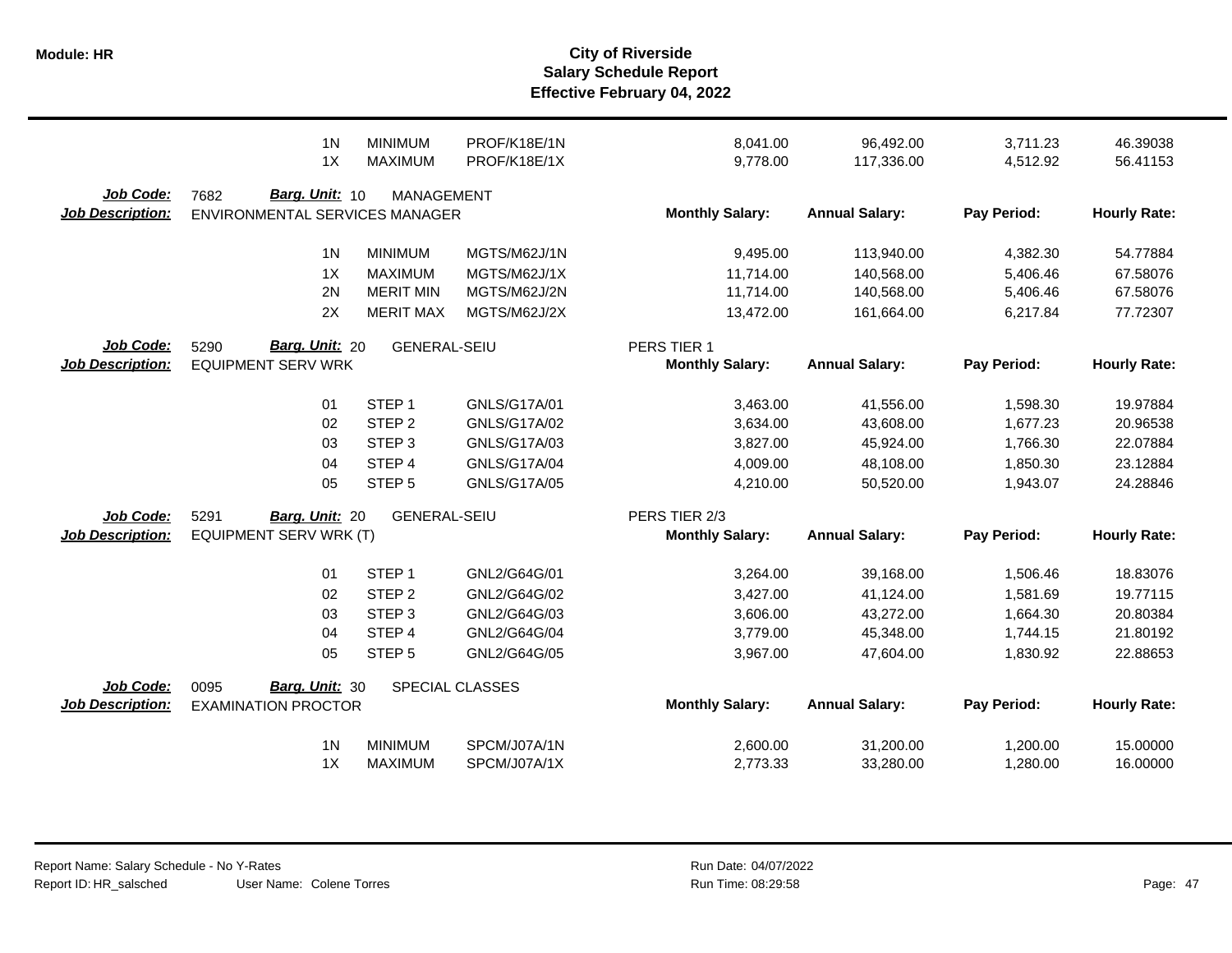| Job Code:                            | Barg. Unit: 25<br>0360                           | CONFIDENTIAL        |                     |                        |                       |             |                     |
|--------------------------------------|--------------------------------------------------|---------------------|---------------------|------------------------|-----------------------|-------------|---------------------|
| <b>Job Description:</b>              | EXECUTIVE ASSIST (C) N                           |                     |                     | <b>Monthly Salary:</b> | <b>Annual Salary:</b> | Pay Period: | <b>Hourly Rate:</b> |
|                                      | 1 <sub>N</sub>                                   | <b>MINIMUM</b>      | CNFS/C39B/1N        | 4,657.00               | 55,884.00             | 2,149.38    | 26.86730            |
|                                      | 1X                                               | <b>MAXIMUM</b>      | CNFS/C39B/1X        | 6,240.00               | 74,880.00             | 2,880.00    | 36.00000            |
|                                      | 2N                                               | <b>MERIT MIN</b>    | CNFS/C39B/2N        | 6,240.00               | 74,880.00             | 2,880.00    | 36.00000            |
|                                      | 2X                                               | <b>MERIT MAX</b>    | CNFS/C39B/2X        | 7,175.00               | 86,100.00             | 3,311.53    | 41.39423            |
| Job Code:                            | 6120<br>Barg. Unit: 20                           | <b>GENERAL-SEIU</b> |                     | PERS TIER 1            |                       |             |                     |
| <b>Job Description:</b>              | <b>EXHIBITION DESIGNER</b>                       |                     |                     | <b>Monthly Salary:</b> | <b>Annual Salary:</b> | Pay Period: | <b>Hourly Rate:</b> |
|                                      | 01                                               | STEP <sub>1</sub>   | <b>GNLS/G27B/01</b> | 4,640.00               | 55,680.00             | 2,141.53    | 26.76923            |
|                                      | 02                                               | STEP <sub>2</sub>   | <b>GNLS/G27B/02</b> | 4,874.00               | 58,488.00             | 2,249.53    | 28.11923            |
|                                      | 03                                               | STEP <sub>3</sub>   | <b>GNLS/G27B/03</b> | 5,115.00               | 61,380.00             | 2,360.76    | 29.50961            |
|                                      | 04                                               | STEP 4              | <b>GNLS/G27B/04</b> | 5,376.00               | 64,512.00             | 2,481.23    | 31.01538            |
|                                      | 05                                               | STEP <sub>5</sub>   | <b>GNLS/G27B/05</b> | 5,641.00               | 67,692.00             | 2,603.53    | 32.54423            |
| Job Code:                            | Barg. Unit: 20<br>6121                           | <b>GENERAL-SEIU</b> |                     | PERS TIER 2/3          |                       |             |                     |
| <b>Job Description:</b>              | <b>EXHIBITION DESIGNER (T)</b>                   |                     |                     | <b>Monthly Salary:</b> | <b>Annual Salary:</b> | Pay Period: | <b>Hourly Rate:</b> |
|                                      | 01                                               | STEP <sub>1</sub>   | GNL2/G72M/01        | 4,373.00               | 52,476.00             | 2,018.30    | 25.22884            |
|                                      | 02                                               | STEP <sub>2</sub>   | GNL2/G72M/02        | 4,596.00               | 55,152.00             | 2,121.23    | 26.51538            |
|                                      | 03                                               | STEP <sub>3</sub>   | GNL2/G72M/03        | 4,821.00               | 57,852.00             | 2,225.07    | 27.81346            |
|                                      | 04                                               | STEP 4              | GNL2/G72M/04        | 5,065.00               | 60,780.00             | 2,337.69    | 29.22115            |
|                                      | 05                                               | STEP <sub>5</sub>   | GNL2/G72M/05        | 5,318.00               | 63,816.00             | 2,454.46    | 30.68076            |
| Job Code:                            | 9300<br>Barg. Unit: 30                           |                     | SPECIAL CLASSES     |                        |                       |             |                     |
| Job Description:                     | <b>EXTRA HELP</b>                                |                     |                     | <b>Monthly Salary:</b> | <b>Annual Salary:</b> | Pay Period: | <b>Hourly Rate:</b> |
|                                      | 1 <sub>N</sub>                                   | <b>MINIMUM</b>      | SPCM/J99A/1N        | 2,600.00               | 31,200.00             | 1,200.00    | 15.00000            |
|                                      | 1X                                               | <b>MAXIMUM</b>      | SPCM/J99A/1X        | 17,333.33              | 208,000.00            | 8,000.00    | 100.00000           |
|                                      |                                                  |                     |                     |                        |                       |             |                     |
| Job Code:<br><b>Job Description:</b> | Barg. Unit: 10<br>3361<br>FIELD SERV OPERS MGR E | <b>MANAGEMENT</b>   |                     | <b>Monthly Salary:</b> | <b>Annual Salary:</b> | Pay Period: | <b>Hourly Rate:</b> |
|                                      | 1 <sub>N</sub>                                   | <b>MINIMUM</b>      | MGTS/M75F/1N        | 9,887.00               | 118,644.00            | 4,563.23    | 57.04038            |
|                                      |                                                  |                     |                     |                        |                       |             |                     |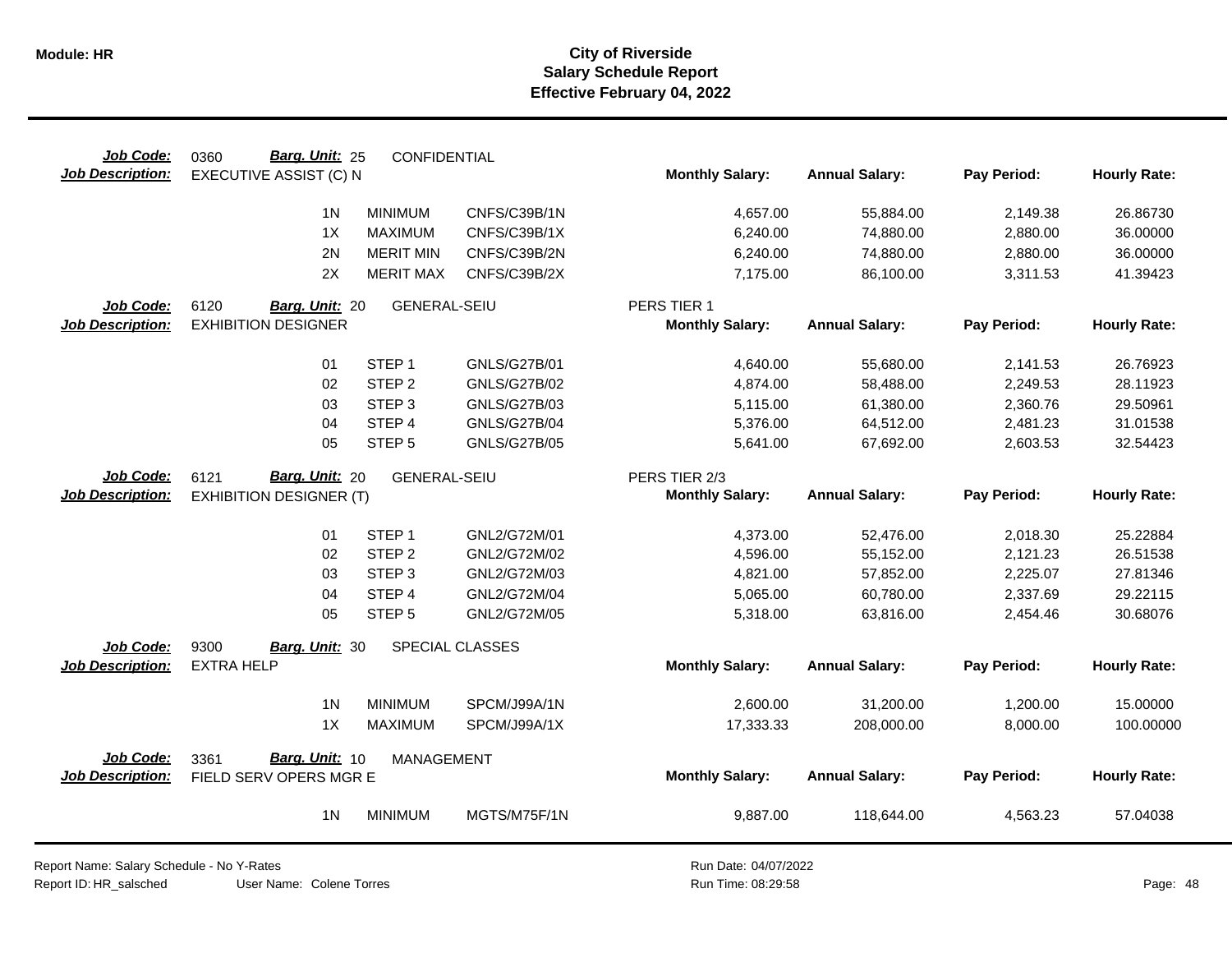|                         | 1X                        | <b>MAXIMUM</b>      | MGTS/M75F/1X        | 12,022.00              | 144,264.00            | 5,548.61    | 69.35769            |
|-------------------------|---------------------------|---------------------|---------------------|------------------------|-----------------------|-------------|---------------------|
| Job Code:               | 8302<br>Barg. Unit: 15    | PROFESSIONAL        |                     |                        |                       |             |                     |
| <b>Job Description:</b> | <b>FINANCIAL ANALYST</b>  |                     |                     | <b>Monthly Salary:</b> | <b>Annual Salary:</b> | Pay Period: | <b>Hourly Rate:</b> |
|                         | 1 <sub>N</sub>            | <b>MINIMUM</b>      | PROF/K12G/1N        | 5,533.00               | 66,396.00             | 2,553.69    | 31.92115            |
|                         | 1X                        | <b>MAXIMUM</b>      | PROF/K12G/1X        | 7,409.00               | 88,908.00             | 3,419.53    | 42.74423            |
| Job Code:               | Barg. Unit: 15<br>8304    | <b>PROFESSIONAL</b> |                     |                        |                       |             |                     |
| <b>Job Description:</b> | FINANCIAL ANALYST TRAINEE |                     |                     | <b>Monthly Salary:</b> | <b>Annual Salary:</b> | Pay Period: | <b>Hourly Rate:</b> |
|                         |                           |                     |                     |                        |                       |             |                     |
|                         | 1 <sub>N</sub>            | <b>MINIMUM</b>      | PROF/K08F/1N        | 4,780.00               | 57,360.00             | 2,206.15    | 27.57692            |
|                         | 1X                        | <b>MAXIMUM</b>      | PROF/K08F/1X        | 5,269.00               | 63,228.00             | 2,431.84    | 30.39807            |
| Job Code:               | Barg. Unit: 72<br>2125    |                     | FIRE MANAGEMENT     |                        |                       |             |                     |
| <b>Job Description:</b> | FIRE BATTALION CHIEF (D)  |                     |                     | <b>Monthly Salary:</b> | <b>Annual Salary:</b> | Pay Period: | <b>Hourly Rate:</b> |
|                         | 01                        | STEP <sub>1</sub>   | <b>FRMS/D76A/01</b> | 13,708.00              | 164,496.00            | 6,326.76    | 79.08461            |
|                         | 02                        | STEP <sub>2</sub>   | FRMS/D76A/02        | 14,392.00              | 172,704.00            | 6,642.46    | 83.03076            |
|                         | 03                        | STEP <sub>3</sub>   | <b>FRMS/D76A/03</b> | 15,109.00              | 181,308.00            | 6,973.38    | 87.16730            |
|                         | 04                        | STEP 4              | FRMS/D76A/04        | 15,864.00              | 190,368.00            | 7,321.84    | 91.52307            |
|                         | 05                        | STEP <sub>5</sub>   | <b>FRMS/D76A/05</b> | 16,662.00              | 199,944.00            | 7,690.15    | 96.12692            |
| Job Code:               | 2120<br>Barg. Unit: 72    |                     | FIRE MANAGEMENT     |                        |                       |             |                     |
| <b>Job Description:</b> | FIRE BATTALION CHIEF (S)  |                     |                     | <b>Monthly Salary:</b> | <b>Annual Salary:</b> | Pay Period: | <b>Hourly Rate:</b> |
|                         |                           |                     |                     |                        |                       |             |                     |
|                         | 01                        | STEP <sub>1</sub>   | <b>FRMS/D62A/01</b> | 11,479.00              | 137,748.00            | 5,298.00    | 47.30487            |
|                         | 02                        | STEP <sub>2</sub>   | FRMS/D62A/02        | 12,052.00              | 144,624.00            | 5,562.46    | 49.66620            |
|                         | 03                        | STEP <sub>3</sub>   | FRMS/D62A/03        | 12,658.00              | 151,896.00            | 5,842.15    | 52.16352            |
|                         | 04                        | STEP 4              | <b>FRMS/D62A/04</b> | 13,288.00              | 159,456.00            | 6,132.92    | 54.75975            |
|                         | 05                        | STEP <sub>5</sub>   | <b>FRMS/D62A/05</b> | 13,951.00              | 167,412.00            | 6,438.92    | 57.49196            |
| Job Code:               | Barg. Unit: 70<br>2100    | <b>FIRE</b>         |                     |                        |                       |             |                     |
| <b>Job Description:</b> | FIRE CAPTAIN (D)          |                     |                     | <b>Monthly Salary:</b> | <b>Annual Salary:</b> | Pay Period: | <b>Hourly Rate:</b> |
|                         | 01                        | STEP <sub>1</sub>   | FIRS/F61A/01        | 10,856.00              | 130,272.00            | 5,010.46    | 62.63076            |
|                         | 02                        | STEP <sub>2</sub>   | FIRS/F61A/02        | 11,407.00              | 136,884.00            | 5,264.76    | 65.80961            |
|                         |                           |                     |                     |                        |                       |             |                     |

Report Name: Salary Schedule - No Y-Rates Report ID: HR\_salsched

User Name: Colene Torres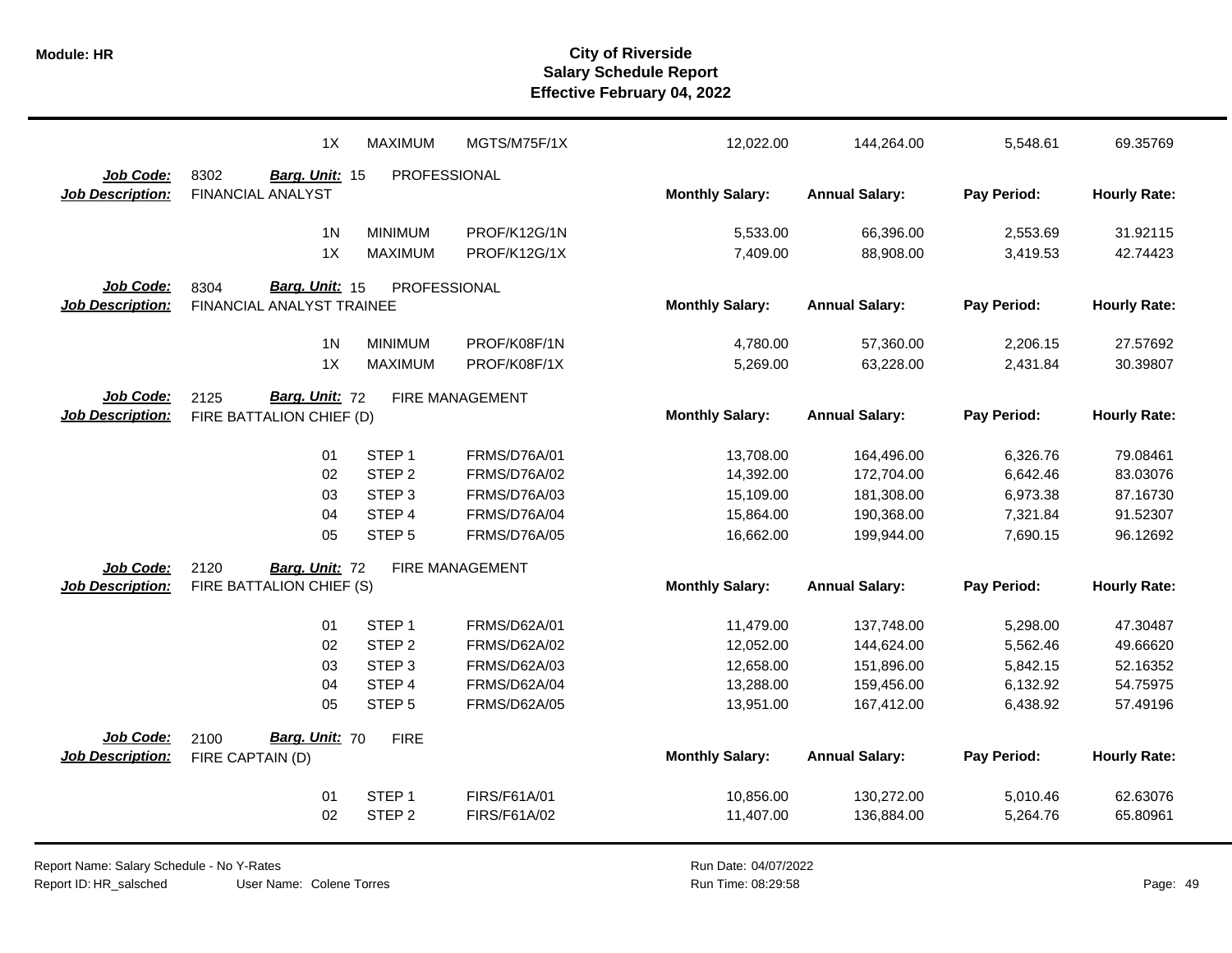|                                      | 03                                                  | STEP <sub>3</sub> | FIRS/F61A/03        | 11,983.00              | 143,796.00            | 5,530.61    | 69.13269            |
|--------------------------------------|-----------------------------------------------------|-------------------|---------------------|------------------------|-----------------------|-------------|---------------------|
| Job Code:<br><b>Job Description:</b> | 2090<br>Barg. Unit: 70<br>FIRE CAPTAIN (S)          | <b>FIRE</b>       |                     | <b>Monthly Salary:</b> | <b>Annual Salary:</b> | Pay Period: | <b>Hourly Rate:</b> |
|                                      | 01                                                  | STEP <sub>1</sub> | FIRS/F51A/01        | 9,337.00               | 112,044.00            | 4,309.38    | 38.47771            |
|                                      | 02                                                  | STEP <sub>2</sub> | FIRS/F51A/02        | 9,807.00               | 117,684.00            | 4,526.30    | 40.41457            |
|                                      | 03                                                  | STEP <sub>3</sub> | FIRS/F51A/03        | 10,296.00              | 123,552.00            | 4,752.00    | 42.42974            |
| Job Code:                            | 2170<br>Barg. Unit: 01                              | <b>EXECUTIVE</b>  |                     |                        |                       |             |                     |
| <b>Job Description:</b>              | <b>FIRE CHIEF</b>                                   |                   |                     | <b>Monthly Salary:</b> | <b>Annual Salary:</b> | Pay Period: | <b>Hourly Rate:</b> |
|                                      | 1 <sub>N</sub>                                      | <b>MINIMUM</b>    | EXEP/E54A/1N        | 16,408.00              | 196,896.00            | 7,572.92    | 94.66153            |
|                                      | 1X                                                  | <b>MAXIMUM</b>    | EXEP/E54A/1X        | 24,766.00              | 297,192.00            | 11,430.46   | 142.88076           |
| Job Code:<br><b>Job Description:</b> | Barg. Unit: 55<br>7752<br>FIRE CMTY PREP INSTRUCTOR |                   | PARA-PROFESSIONAL   | <b>Monthly Salary:</b> | <b>Annual Salary:</b> | Pay Period: | <b>Hourly Rate:</b> |
|                                      | 1 <sub>N</sub>                                      | <b>MINIMUM</b>    | PARA/N20D/1N        | 4,729.00               | 56,748.00             | 2,182.61    | 27.28269            |
|                                      | 1X                                                  | <b>MAXIMUM</b>    | PARA/N20D/1X        | 5,749.00               | 68,988.00             | 2,653.38    | 33.16730            |
| Job Code:<br><b>Job Description:</b> | Barg. Unit: 70<br>2075<br>FIRE ENGR (D)             | <b>FIRE</b>       |                     | <b>Monthly Salary:</b> | <b>Annual Salary:</b> | Pay Period: | <b>Hourly Rate:</b> |
|                                      | 01                                                  | STEP <sub>1</sub> | <b>FIRS/F44A/01</b> | 8,518.00               | 102,216.00            | 3,931.38    | 49.14230            |
|                                      | 02                                                  | STEP <sub>2</sub> | <b>FIRS/F44A/02</b> | 8,945.00               | 107,340.00            | 4,128.46    | 51.60576            |
|                                      | 03                                                  | STEP <sub>3</sub> | FIRS/F44A/03        | 9,390.00               | 112,680.00            | 4,333.84    | 54.17307            |
| Job Code:                            | Barg. Unit: 70<br>2070                              | <b>FIRE</b>       |                     |                        |                       |             |                     |
| <b>Job Description:</b>              | FIRE ENGR (S)                                       |                   |                     | <b>Monthly Salary:</b> | <b>Annual Salary:</b> | Pay Period: | <b>Hourly Rate:</b> |
|                                      | 01                                                  | STEP <sub>1</sub> | <b>FIRS/F42A/01</b> | 8,069.00               | 96,828.00             | 3,724.15    | 33.25229            |
|                                      | 02                                                  | STEP <sub>2</sub> | <b>FIRS/F42A/02</b> | 8,472.00               | 101,664.00            | 3,910.15    | 34.91305            |
|                                      | 03                                                  | STEP <sub>3</sub> | FIRS/F42A/03        | 8,895.00               | 106,740.00            | 4,105.38    | 36.65623            |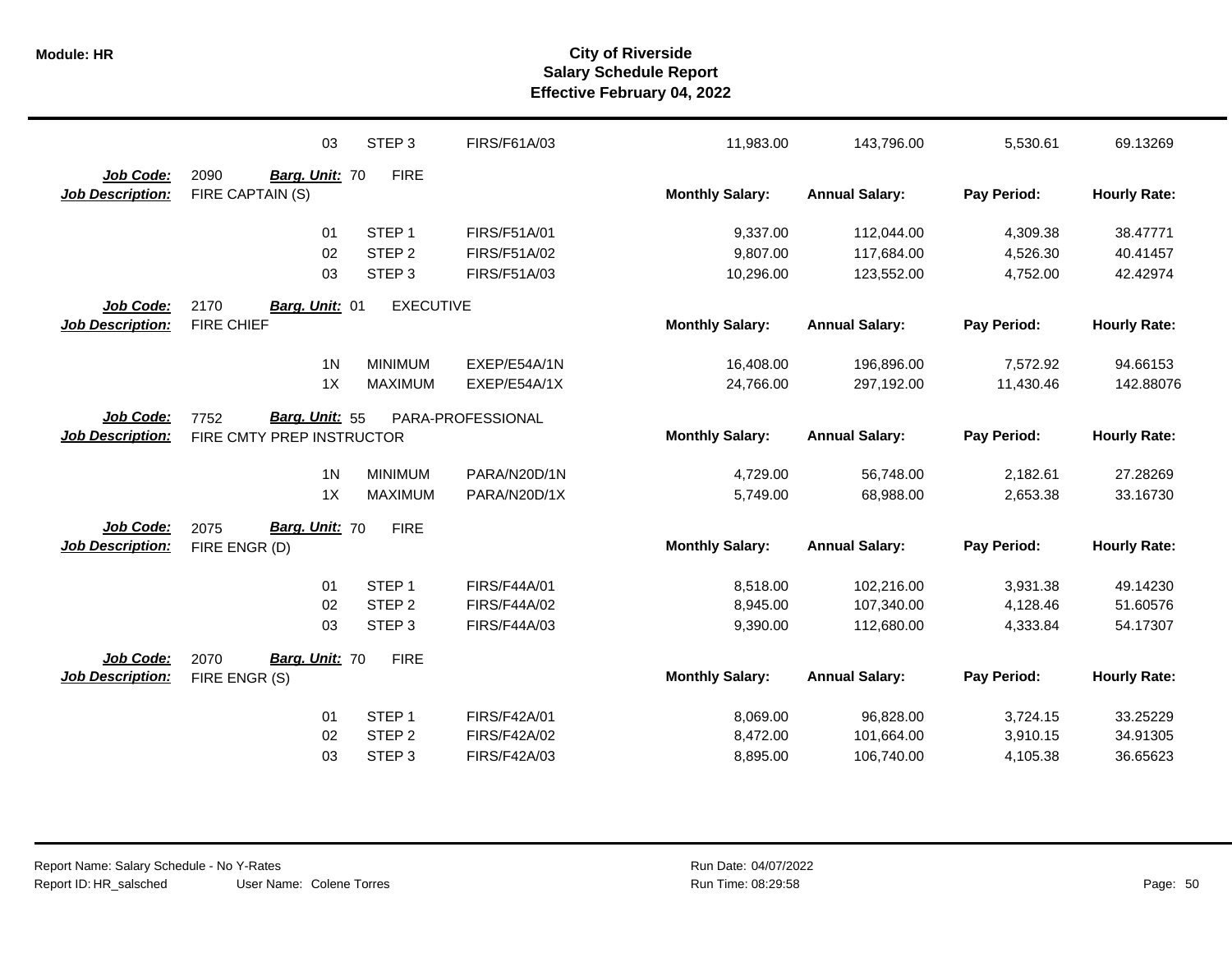| Job Code:               | Barg. Unit: 72<br>2140        |                             | <b>FIRE MANAGEMENT</b>       |                        |                          |                      |                      |
|-------------------------|-------------------------------|-----------------------------|------------------------------|------------------------|--------------------------|----------------------|----------------------|
| <b>Job Description:</b> | <b>FIRE MARSHAL</b>           |                             |                              | <b>Monthly Salary:</b> | <b>Annual Salary:</b>    | Pay Period:          | <b>Hourly Rate:</b>  |
|                         | 01                            | STEP <sub>1</sub>           | <b>FRMS/D74A/01</b>          | 13,108.00              | 157,296.00               | 6,049.84             | 75.62307             |
|                         | 02                            | STEP <sub>2</sub>           | FRMS/D74A/02                 | 13,761.00              | 165,132.00               | 6,351.23             | 79.39038             |
|                         | 03                            | STEP <sub>3</sub>           | FRMS/D74A/03                 | 14,453.00              | 173,436.00               | 6,670.61             | 83.38269             |
|                         | 04                            | STEP <sub>4</sub>           | <b>FRMS/D74A/04</b>          | 15,182.00              | 182,184.00               | 7,007.07             | 87.58846             |
|                         | 05                            | STEP <sub>5</sub>           | <b>FRMS/D74A/05</b>          | 15,939.00              | 191,268.00               | 7,356.46             | 91.95576             |
| Job Code:               | Barg. Unit: 20<br>5345        |                             | <b>GENERAL-SEIU</b>          | PERS TIER 1            |                          |                      |                      |
| <b>Job Description:</b> | <b>FIRE MECH</b>              |                             |                              | <b>Monthly Salary:</b> | <b>Annual Salary:</b>    | Pay Period:          | <b>Hourly Rate:</b>  |
|                         | 01                            | STEP <sub>1</sub>           | GNLS/G34K/01                 | 5,627.00               | 67,524.00                | 2,597.07             | 32.46346             |
|                         | 02                            | STEP <sub>2</sub>           | GNLS/G34K/02                 | 5,907.00               | 70,884.00                | 2,726.30             | 34.07884             |
|                         | 03                            | STEP <sub>3</sub>           | GNLS/G34K/03                 | 6,203.00               | 74,436.00                | 2,862.92             | 35.78653             |
|                         | 04                            | STEP 4                      | GNLS/G34K/04                 | 6,514.00               | 78,168.00                | 3,006.46             | 37.58076             |
|                         | 05                            | STEP <sub>5</sub>           | GNLS/G34K/05                 | 6,840.00               | 82,080.00                | 3,156.92             | 39.46153             |
| Job Code:               | <b>Barg. Unit: 20</b><br>5346 |                             | GENERAL-SEIU                 | PERS TIER 2/3          |                          |                      |                      |
| <b>Job Description:</b> | FIRE MECH (T)                 |                             |                              | <b>Monthly Salary:</b> | <b>Annual Salary:</b>    | Pay Period:          | <b>Hourly Rate:</b>  |
|                         |                               |                             |                              |                        |                          |                      |                      |
|                         | 01                            | STEP <sub>1</sub>           | GNL2/G78K/01                 | 5,303.00               | 63,636.00                | 2,447.53             | 30.59423             |
|                         |                               |                             |                              |                        |                          | 2,570.30             | 32.12884             |
|                         | 02                            | STEP <sub>2</sub>           | GNL2/G78K/02                 | 5,569.00               | 66,828.00                |                      |                      |
|                         | 03                            | STEP <sub>3</sub>           | GNL2/G78K/03                 | 5,846.00               | 70,152.00                | 2,698.15             | 33.72692             |
|                         | 04                            | STEP 4                      | GNL2/G78K/04                 | 6,141.00               | 73,692.00                | 2,834.30             | 35.42884             |
|                         | 05                            | STEP <sub>5</sub>           | GNL2/G78K/05                 | 6,445.00               | 77,340.00                | 2,974.61             | 37.18269             |
| Job Code:               | Barg. Unit: 20<br>7197        |                             | <b>GENERAL-SEIU</b>          | PERS TIER 1            |                          |                      |                      |
| <b>Job Description:</b> | FIRE PLAN CHECK ENGR          |                             |                              | <b>Monthly Salary:</b> | <b>Annual Salary:</b>    | Pay Period:          | <b>Hourly Rate:</b>  |
|                         |                               |                             |                              |                        |                          |                      |                      |
|                         | 01                            | STEP <sub>1</sub>           | GNLS/G51A/01                 | 7,559.00               | 90,708.00                | 3,488.76             | 43.60961             |
|                         | 02                            | STEP <sub>2</sub>           | GNLS/G51A/02                 | 7,936.00               | 95,232.00                | 3,662.76             | 45.78461             |
|                         | 03<br>04                      | STEP <sub>3</sub><br>STEP 4 | GNLS/G51A/03                 | 8,336.00               | 100,032.00               | 3,847.38             | 48.09230             |
|                         | 05                            | STEP <sub>5</sub>           | GNLS/G51A/04<br>GNLS/G51A/05 | 8,753.00<br>9,189.00   | 105,036.00<br>110,268.00 | 4,039.84<br>4,241.07 | 50.49807<br>53.01346 |
|                         |                               |                             |                              |                        |                          |                      |                      |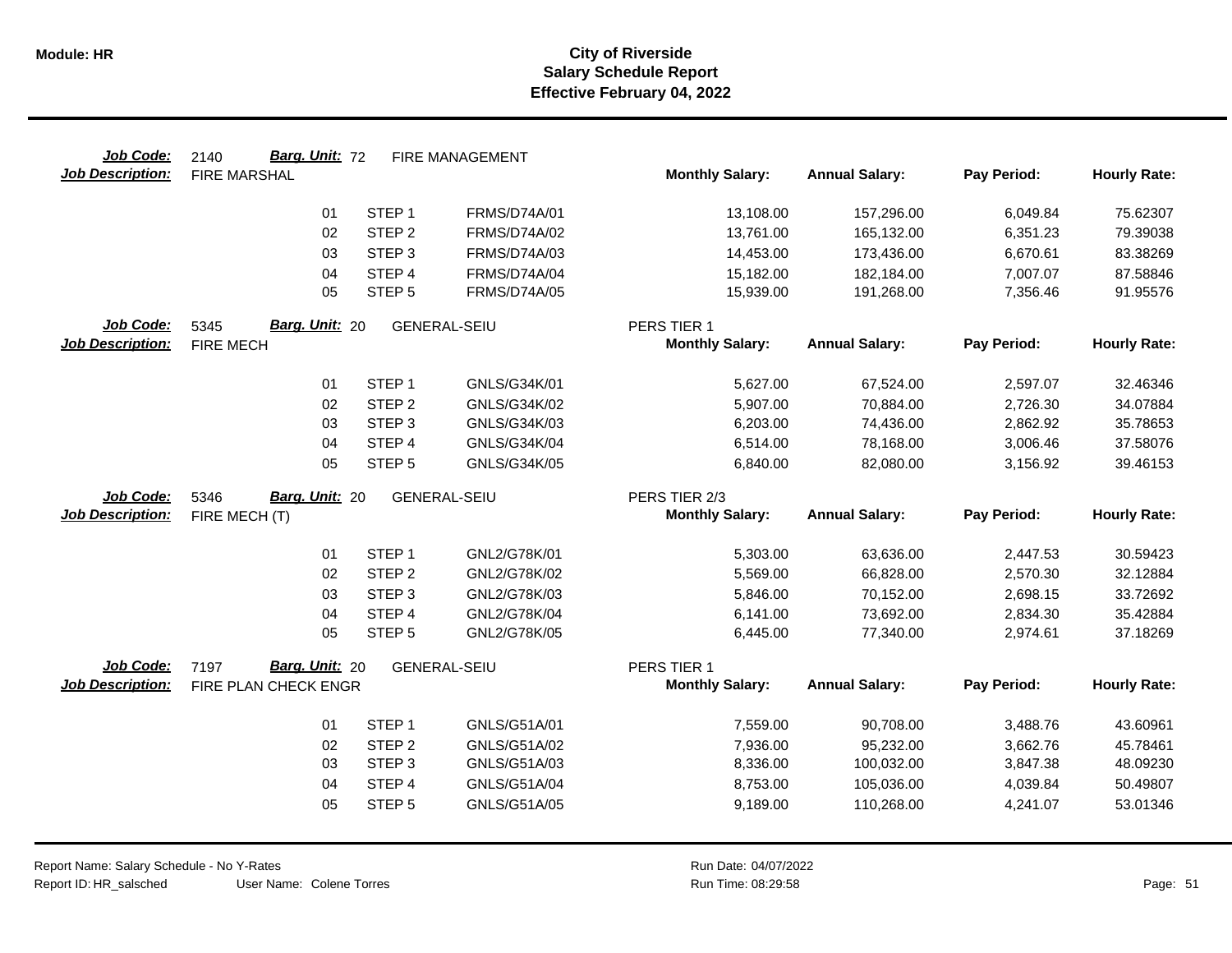| Job Code:<br><b>Job Description:</b> | Barg. Unit: 20<br>7198<br>FIRE PLAN CHECK ENGR (T) |                   | <b>GENERAL-SEIU</b> | PERS TIER 2/3<br><b>Monthly Salary:</b> | <b>Annual Salary:</b> | Pay Period: | <b>Hourly Rate:</b> |
|--------------------------------------|----------------------------------------------------|-------------------|---------------------|-----------------------------------------|-----------------------|-------------|---------------------|
|                                      | 01                                                 | STEP <sub>1</sub> | GNL2/G84D/01        | 7,124.00                                | 85,488.00             | 3,288.00    | 41.10000            |
|                                      | 02                                                 | STEP <sub>2</sub> | GNL2/G84D/02        | 7,481.00                                | 89,772.00             | 3,452.76    | 43.15961            |
|                                      | 03                                                 | STEP <sub>3</sub> | GNL2/G84D/03        | 7,858.00                                | 94,296.00             | 3,626.76    | 45.33461            |
|                                      | 04                                                 | STEP 4            | GNL2/G84D/04        | 8,250.00                                | 99,000.00             | 3,807.69    | 47.59615            |
|                                      | 05                                                 | STEP <sub>5</sub> | GNL2/G84D/05        | 8,660.00                                | 103,920.00            | 3,996.92    | 49.96153            |
| Job Code:                            | Barg. Unit: 20<br>7750                             |                   | <b>GENERAL-SEIU</b> | PERS TIER 1                             |                       |             |                     |
| <b>Job Description:</b>              | FIRE SAFETY INSP I                                 |                   |                     | <b>Monthly Salary:</b>                  | <b>Annual Salary:</b> | Pay Period: | <b>Hourly Rate:</b> |
|                                      | 01                                                 | STEP <sub>1</sub> | GNLS/G31B/01        | 5,115.00                                | 61,380.00             | 2,360.76    | 29.50961            |
|                                      | 02                                                 | STEP <sub>2</sub> | GNLS/G31B/02        | 5,376.00                                | 64,512.00             | 2,481.23    | 31.01538            |
|                                      | 03                                                 | STEP <sub>3</sub> | GNLS/G31B/03        | 5,641.00                                | 67,692.00             | 2,603.53    | 32.54423            |
|                                      | 04                                                 | STEP 4            | GNLS/G31B/04        | 5,924.00                                | 71,088.00             | 2,734.15    | 34.17692            |
|                                      | 05                                                 | STEP <sub>5</sub> | GNLS/G31B/05        | 6,217.00                                | 74,604.00             | 2,869.38    | 35.86730            |
| Job Code:                            | Barg. Unit: 20<br>7751                             |                   | <b>GENERAL-SEIU</b> | PERS TIER 2/3                           |                       |             |                     |
| <b>Job Description:</b>              | FIRE SAFETY INSP I (T)                             |                   |                     | <b>Monthly Salary:</b>                  | <b>Annual Salary:</b> | Pay Period: | <b>Hourly Rate:</b> |
|                                      |                                                    |                   |                     |                                         |                       |             |                     |
|                                      | 01                                                 | STEP <sub>1</sub> | GNL2/G76J/01        | 4,821.00                                | 57,852.00             | 2,225.07    | 27.81346            |
|                                      | 02                                                 | STEP <sub>2</sub> | GNL2/G76J/02        | 5,065.00                                | 60,780.00             | 2,337.69    | 29.22115            |
|                                      | 03                                                 | STEP <sub>3</sub> | GNL2/G76J/03        | 5,318.00                                | 63,816.00             | 2,454.46    | 30.68076            |
|                                      | 04                                                 | STEP 4            | GNL2/G76J/04        | 5,582.00                                | 66,984.00             | 2,576.30    | 32.20384            |
|                                      | 05                                                 | STEP <sub>5</sub> | GNL2/G76J/05        | 5,860.00                                | 70,320.00             | 2,704.61    | 33.80769            |
| Job Code:                            | Barg. Unit: 20<br>7760                             |                   | <b>GENERAL-SEIU</b> | PERS TIER 1                             |                       |             |                     |
| <b>Job Description:</b>              | FIRE SAFETY INSP II                                |                   |                     | <b>Monthly Salary:</b>                  | <b>Annual Salary:</b> | Pay Period: | <b>Hourly Rate:</b> |
|                                      | 01                                                 | STEP <sub>1</sub> | GNLS/G38A/01        | 5,924.00                                | 71,088.00             | 2,734.15    | 34.17692            |
|                                      | 02                                                 | STEP <sub>2</sub> | GNLS/G38A/02        | 6,217.00                                | 74,604.00             | 2,869.38    | 35.86730            |
|                                      | 03                                                 | STEP <sub>3</sub> | GNLS/G38A/03        | 6,528.00                                | 78,336.00             | 3,012.92    | 37.66153            |
|                                      | 04                                                 | STEP 4            | GNLS/G38A/04        | 6,860.00                                | 82,320.00             | 3,166.15    | 39.57692            |
|                                      | 05                                                 | STEP <sub>5</sub> | GNLS/G38A/05        | 7,196.00                                | 86,352.00             | 3,321.23    | 41.51538            |
|                                      |                                                    |                   |                     |                                         |                       |             |                     |

User Name: Colene Torres Report Name: Salary Schedule - No Y-Rates Report ID: HR\_salsched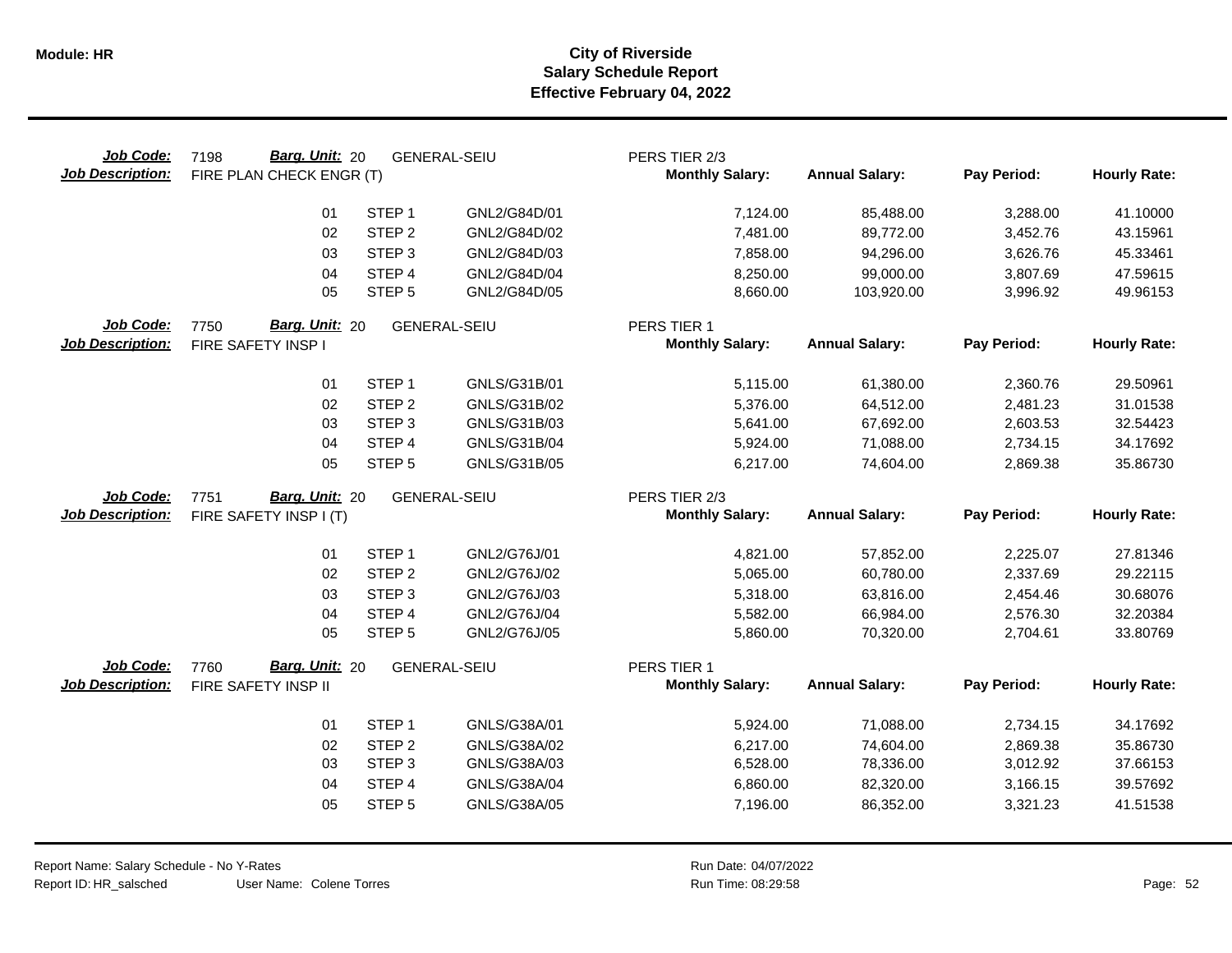| Job Code:<br><b>Job Description:</b> | Barg. Unit: 20<br>7761<br>FIRE SAFETY INSP II (T) | <b>GENERAL-SEIU</b> |                      | PERS TIER 2/3<br><b>Monthly Salary:</b> | <b>Annual Salary:</b> | Pay Period: | <b>Hourly Rate:</b> |
|--------------------------------------|---------------------------------------------------|---------------------|----------------------|-----------------------------------------|-----------------------|-------------|---------------------|
|                                      | 01                                                | STEP <sub>1</sub>   | GNL2/G79J/01         | 5,582.00                                | 66,984.00             | 2,576.30    | 32.20384            |
|                                      | 02                                                | STEP <sub>2</sub>   | GNL2/G79J/02         | 5,860.00                                | 70,320.00             | 2,704.61    | 33.80769            |
|                                      | 03                                                | STEP <sub>3</sub>   | GNL2/G79J/03         | 6,154.00                                | 73,848.00             | 2,840.30    | 35.50384            |
|                                      | 04                                                | STEP <sub>4</sub>   | GNL2/G79J/04         | 6,464.00                                | 77,568.00             | 2,983.38    | 37.29230            |
|                                      | 05                                                | STEP <sub>5</sub>   | GNL2/G79J/05         | 6,783.00                                | 81,396.00             | 3,130.61    | 39.13269            |
| Job Code:<br><b>Job Description:</b> | Barg. Unit: 70<br>2050<br>FIREFIGHTER (D)         | <b>FIRE</b>         |                      | <b>Monthly Salary:</b>                  | <b>Annual Salary:</b> | Pay Period: | <b>Hourly Rate:</b> |
|                                      | 01                                                | STEP <sub>1</sub>   | FIRS/F38B/01         | 6,179.00                                | 74,148.00             | 2,851.84    | 35.64807            |
|                                      | 02                                                | STEP <sub>2</sub>   | FIRS/F38B/02         | 6,486.00                                | 77,832.00             | 2,993.53    | 37.41923            |
|                                      | 03                                                | STEP <sub>3</sub>   | FIRS/F38B/03         | 6,808.00                                | 81,696.00             | 3,142.15    | 39.27692            |
|                                      | 04                                                | STEP 4              | FIRS/F38B/04         | 7,154.00                                | 85,848.00             | 3,301.84    | 41.27307            |
|                                      | 05                                                | STEP <sub>5</sub>   | FIRS/F38B/05         | 7,513.00                                | 90,156.00             | 3,467.53    | 43.34423            |
|                                      | 06                                                | STEP <sub>6</sub>   | FIRS/F38B/06         | 7,888.00                                | 94,656.00             | 3,640.61    | 45.50769            |
|                                      | 07                                                | STEP <sub>7</sub>   | <b>FIRS/F38B/07</b>  | 8,280.00                                | 99,360.00             | 3,821.53    | 47.76923            |
| Job Code:                            | Barg. Unit: 70<br>2040                            | <b>FIRE</b>         |                      |                                         |                       |             |                     |
| <b>Job Description:</b>              | FIREFIGHTER (S)                                   |                     |                      | <b>Monthly Salary:</b>                  | <b>Annual Salary:</b> | Pay Period: | <b>Hourly Rate:</b> |
|                                      | 01                                                | STEP <sub>1</sub>   | FIRS/F36A/01         | 5,858.00                                | 70,296.00             | 2,703.69    | 24.14077            |
|                                      | 02                                                | STEP <sub>2</sub>   | FIRS/F36A/02         | 6,142.00                                | 73,704.00             | 2,834.76    | 25.31114            |
|                                      | 03                                                | STEP <sub>3</sub>   | FIRS/F36A/03         | 6,452.00                                | 77,424.00             | 2,977.84    | 26.58864            |
|                                      | 04                                                | STEP 4              | <b>FIRS/F36A/04</b>  | 6,773.00                                | 81,276.00             | 3,126.00    | 27.91148            |
|                                      | 05                                                | STEP <sub>5</sub>   | FIRS/F36A/05         | 7,113.00                                | 85,356.00             | 3,282.92    | 29.31262            |
|                                      | 06                                                | STEP <sub>6</sub>   | FIRS/F36A/06         | 7,467.00                                | 89,604.00             | 3,446.30    | 30.77145            |
|                                      | 07                                                | STEP <sub>7</sub>   | FIRS/F36A/07         | 7,845.00                                | 94,140.00             | 3,620.76    | 32.32919            |
| Job Code:                            | Barg. Unit: 07<br>9580                            |                     | <b>SR MANAGEMENT</b> |                                         |                       |             |                     |
| <b>Job Description:</b>              | <b>FISCAL MANAGER</b>                             |                     |                      | <b>Monthly Salary:</b>                  | <b>Annual Salary:</b> | Pay Period: | <b>Hourly Rate:</b> |
|                                      | 1 <sub>N</sub>                                    | <b>MINIMUM</b>      | MGTS/M83C/1N         | 7,932.00                                | 95,184.00             | 3,660.92    | 45.76153            |
|                                      | 1X                                                | <b>MAXIMUM</b>      | MGTS/M83C/1X         | 11,162.00                               | 133,944.00            | 5,151.69    | 64.39615            |

Report Name: Salary Schedule - No Y-Rates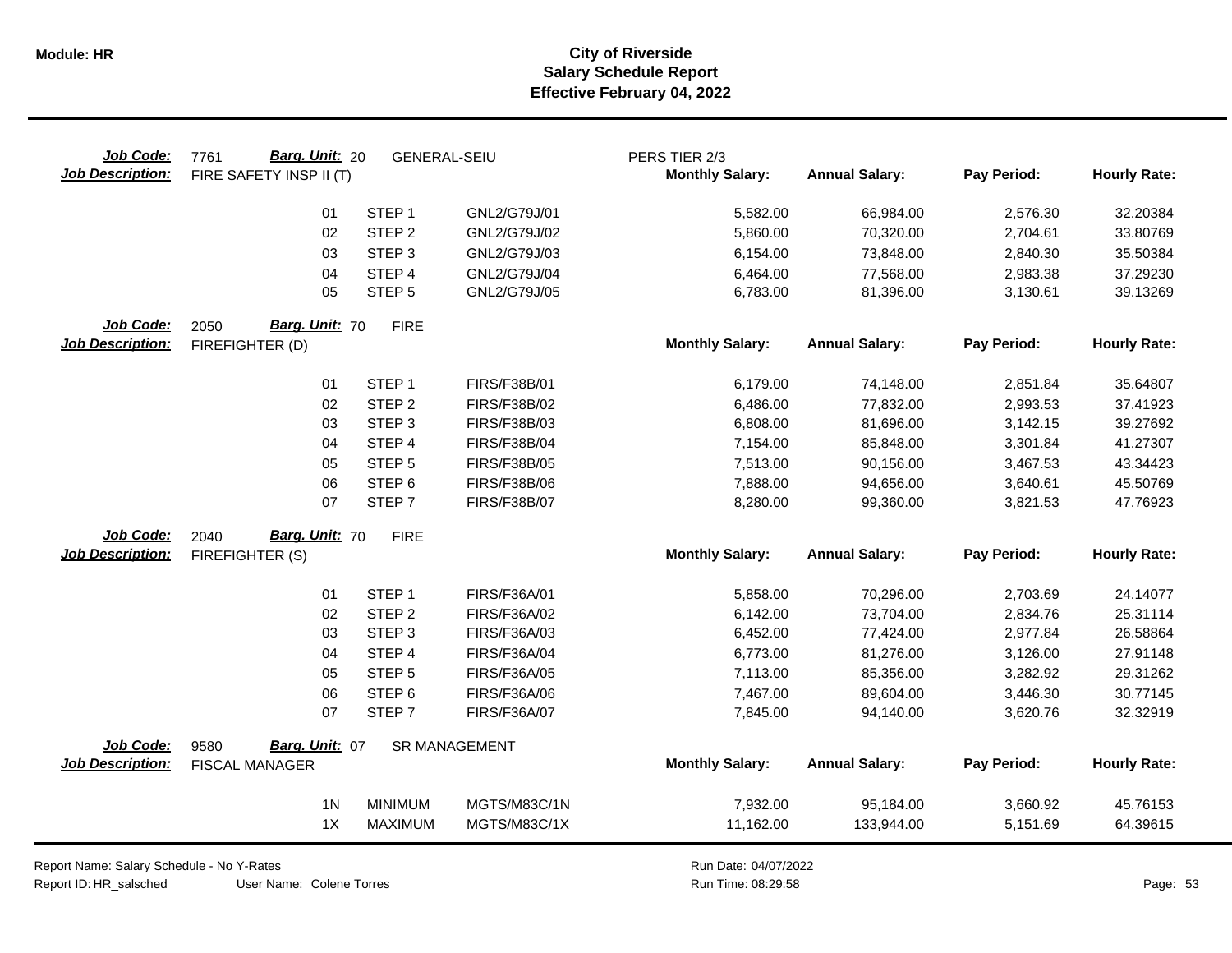|                                      | 2N                                                   | <b>MERIT MIN</b>    | MGTS/M83C/2N        | 11,162.00                               | 133,944.00            | 5,151.69    | 64.39615            |
|--------------------------------------|------------------------------------------------------|---------------------|---------------------|-----------------------------------------|-----------------------|-------------|---------------------|
|                                      | 2X                                                   | <b>MERIT MAX</b>    | <b>MGTS/M83C/2X</b> | 12,836.00                               | 154,032.00            | 5,924.30    | 74.05384            |
| Job Code:<br><b>Job Description:</b> | 5370<br>Barg. Unit: 20<br>FLEET MGMT SERV WRITER     | <b>GENERAL-SEIU</b> |                     | PERS TIER 1<br><b>Monthly Salary:</b>   | <b>Annual Salary:</b> | Pay Period: | <b>Hourly Rate:</b> |
|                                      | 01                                                   | STEP <sub>1</sub>   | GNLS/G33B/01        | 5,376.00                                | 64,512.00             | 2,481.23    | 31.01538            |
|                                      | 02                                                   | STEP <sub>2</sub>   | GNLS/G33B/02        | 5,641.00                                | 67,692.00             | 2,603.53    | 32.54423            |
|                                      | 03                                                   | STEP <sub>3</sub>   | GNLS/G33B/03        | 5,924.00                                | 71,088.00             | 2,734.15    | 34.17692            |
|                                      | 04                                                   | STEP 4              | GNLS/G33B/04        | 6,217.00                                | 74,604.00             | 2,869.38    | 35.86730            |
|                                      | 05                                                   | STEP <sub>5</sub>   | GNLS/G33B/05        | 6,528.00                                | 78,336.00             | 3,012.92    | 37.66153            |
| Job Code:<br><b>Job Description:</b> | Barg. Unit: 20<br>5371<br>FLEET MGMT SERV WRITER (T) | <b>GENERAL-SEIU</b> |                     | PERS TIER 2/3<br><b>Monthly Salary:</b> | <b>Annual Salary:</b> | Pay Period: | <b>Hourly Rate:</b> |
|                                      | 01                                                   | STEP <sub>1</sub>   | GNL2/G77M/01        | 5,065.00                                | 60,780.00             | 2,337.69    | 29.22115            |
|                                      | 02                                                   | STEP <sub>2</sub>   | GNL2/G77M/02        | 5,318.00                                | 63,816.00             | 2,454.46    | 30.68076            |
|                                      | 03                                                   | STEP <sub>3</sub>   | GNL2/G77M/03        | 5,582.00                                | 66,984.00             | 2,576.30    | 32.20384            |
|                                      | 04                                                   | STEP 4              | GNL2/G77M/04        | 5,860.00                                | 70,320.00             | 2,704.61    | 33.80769            |
|                                      | 05                                                   | STEP <sub>5</sub>   | GNL2/G77M/05        | 6,154.00                                | 73,848.00             | 2,840.30    | 35.50384            |
| Job Code:<br><b>Job Description:</b> | Barg. Unit: 50<br>5360<br>FLEET MGMT SUPV N          | <b>SUPERVISORY</b>  |                     | <b>Monthly Salary:</b>                  | <b>Annual Salary:</b> | Pay Period: | <b>Hourly Rate:</b> |
|                                      | 1 <sub>N</sub>                                       | <b>MINIMUM</b>      | SUPV/U16B/1N        | 6,240.00                                | 74,880.00             | 2,880.00    | 36.00000            |
|                                      | 1X                                                   | <b>MAXIMUM</b>      | SUPV/U16B/1X        | 8,366.00                                | 100,392.00            | 3,861.23    | 48.26538            |
| Job Code:<br><b>Job Description:</b> | 5350<br>Barg. Unit: 20<br>FLEET MGMT TECH            | <b>GENERAL-SEIU</b> |                     | PERS TIER 1<br><b>Monthly Salary:</b>   | <b>Annual Salary:</b> | Pay Period: | <b>Hourly Rate:</b> |
|                                      | 01                                                   | STEP <sub>1</sub>   | GNLS/G27D/01        | 4,210.00                                | 50,520.00             | 1,943.07    | 24.28846            |
|                                      | 02                                                   | STEP <sub>2</sub>   | <b>GNLS/G27D/02</b> | 4,420.00                                | 53,040.00             | 2,040.00    | 25.50000            |
|                                      | 03                                                   | STEP <sub>3</sub>   | <b>GNLS/G27D/03</b> | 4,640.00                                | 55,680.00             | 2,141.53    | 26.76923            |
|                                      | 04                                                   | STEP 4              | <b>GNLS/G27D/04</b> | 4,874.00                                | 58,488.00             | 2,249.53    | 28.11923            |
|                                      | 05                                                   | STEP <sub>5</sub>   | <b>GNLS/G27D/05</b> | 5,115.00                                | 61,380.00             | 2,360.76    | 29.50961            |
|                                      | 06                                                   | STEP <sub>6</sub>   | GNLS/G27D/06        | 5,376.00                                | 64,512.00             | 2,481.23    | 31.01538            |
|                                      | 07                                                   | STEP <sub>7</sub>   | <b>GNLS/G27D/07</b> | 5,641.00                                | 67,692.00             | 2,603.53    | 32.54423            |

Report Name: Salary Schedule - No Y-Rates

Report ID: HR\_salsched

User Name: Colene Torres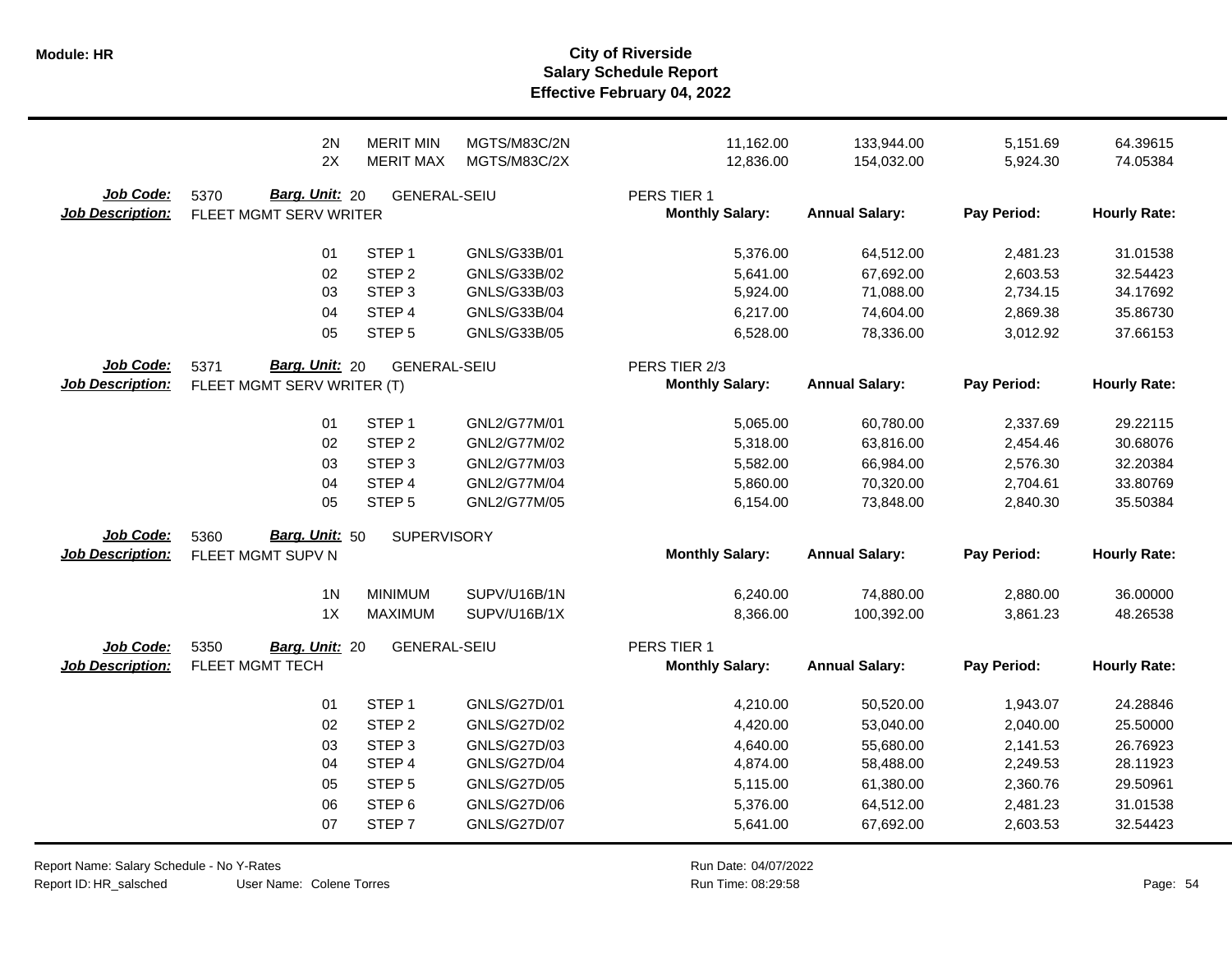| Job Code:<br><b>Job Description:</b> | Barg. Unit: 20<br>5351<br>FLEET MGMT TECH (T) |                   | <b>GENERAL-SEIU</b> | PERS TIER 2/3<br><b>Monthly Salary:</b> | <b>Annual Salary:</b> | Pay Period: | <b>Hourly Rate:</b> |
|--------------------------------------|-----------------------------------------------|-------------------|---------------------|-----------------------------------------|-----------------------|-------------|---------------------|
|                                      | 01                                            | STEP <sub>1</sub> | GNL2/G73D/01        | 3,967.00                                | 47,604.00             | 1,830.92    | 22.88653            |
|                                      | 02                                            | STEP <sub>2</sub> | GNL2/G73D/02        | 4,167.00                                | 50,004.00             | 1,923.23    | 24.04038            |
|                                      | 03                                            | STEP <sub>3</sub> | GNL2/G73D/03        | 4,373.00                                | 52,476.00             | 2,018.30    | 25.22884            |
|                                      | 04                                            | STEP 4            | GNL2/G73D/04        | 4,596.00                                | 55,152.00             | 2,121.23    | 26.51538            |
|                                      | 05                                            | STEP <sub>5</sub> | GNL2/G73D/05        | 4,821.00                                | 57,852.00             | 2,225.07    | 27.81346            |
|                                      | 06                                            | STEP <sub>6</sub> | GNL2/G73D/06        | 5,065.00                                | 60,780.00             | 2,337.69    | 29.22115            |
|                                      | 07                                            | STEP <sub>7</sub> | GNL2/G73D/07        | 5,318.00                                | 63,816.00             | 2,454.46    | 30.68076            |
| Job Code:                            | Barg. Unit: 20<br>2613                        |                   | <b>GENERAL-SEIU</b> | PERS TIER 2/3                           |                       |             |                     |
| <b>Job Description:</b>              | FORENSIC SPEC TRAINEE (T)                     |                   |                     | <b>Monthly Salary:</b>                  | <b>Annual Salary:</b> | Pay Period: | <b>Hourly Rate:</b> |
|                                      | 01                                            | STEP <sub>1</sub> | GNL2/G64E/01        | 3,524.00                                | 42,288.00             | 1,626.46    | 20.33076            |
|                                      | 02                                            | STEP <sub>2</sub> | GNL2/G64E/02        | 3,700.00                                | 44,400.00             | 1,707.69    | 21.34615            |
|                                      | 03                                            | STEP <sub>3</sub> | GNL2/G64E/03        | 3,885.00                                | 46,620.00             | 1,793.07    | 22.41346            |
| Job Code:                            | Barg. Unit: 20<br>2610                        |                   | <b>GENERAL-SEIU</b> | PERS TIER 1                             |                       |             |                     |
| <b>Job Description:</b>              | <b>FORENSIC SPECIALIST</b>                    |                   |                     | <b>Monthly Salary:</b>                  | <b>Annual Salary:</b> | Pay Period: | <b>Hourly Rate:</b> |
|                                      | 01                                            | STEP <sub>1</sub> | GNLS/G25G/01        | 4,329.00                                | 51,948.00             | 1,998.00    | 24.97500            |
|                                      | 02                                            | STEP <sub>2</sub> | GNLS/G25G/02        | 4,546.00                                | 54,552.00             | 2,098.15    | 26.22692            |
|                                      | 03                                            | STEP <sub>3</sub> | GNLS/G25G/03        | 4,772.00                                | 57,264.00             | 2,202.46    | 27.53076            |
|                                      | 04                                            | STEP <sub>4</sub> | GNLS/G25G/04        | 5,011.00                                | 60,132.00             | 2,312.76    | 28.90961            |
|                                      | 05                                            | STEP <sub>5</sub> | GNLS/G25G/05        | 5,262.00                                | 63,144.00             | 2,428.61    | 30.35769            |
|                                      | 06                                            | STEP <sub>6</sub> | GNLS/G25G/06        | 5,524.00                                | 66,288.00             | 2,549.53    | 31.86923            |
|                                      | 07                                            | STEP <sub>7</sub> | <b>GNLS/G25G/07</b> | 5,802.00                                | 69,624.00             | 2,677.84    | 33.47307            |
|                                      | 08                                            | STEP <sub>8</sub> | <b>GNLS/G25G/08</b> | 6,091.00                                | 73,092.00             | 2,811.23    | 35.14038            |
| Job Code:                            | 2611<br>Barg. Unit: 20                        |                   | <b>GENERAL-SEIU</b> | PERS TIER 2/3                           |                       |             |                     |
| <b>Job Description:</b>              | FORENSIC SPECIALIST (T)                       |                   |                     | <b>Monthly Salary:</b>                  | <b>Annual Salary:</b> | Pay Period: | <b>Hourly Rate:</b> |
|                                      | 01                                            | STEP <sub>1</sub> | GNL2/G76E/01        | 4,079.00                                | 48,948.00             | 1,882.61    | 23.53269            |
|                                      | 02                                            | STEP <sub>2</sub> | GNL2/G76E/02        | 4,282.00                                | 51,384.00             | 1,976.30    | 24.70384            |
|                                      | 03                                            | STEP <sub>3</sub> | GNL2/G76E/03        | 4,496.00                                | 53,952.00             | 2,075.07    | 25.93846            |

User Name: Colene Torres Report Name: Salary Schedule - No Y-Rates Report ID: HR\_salsched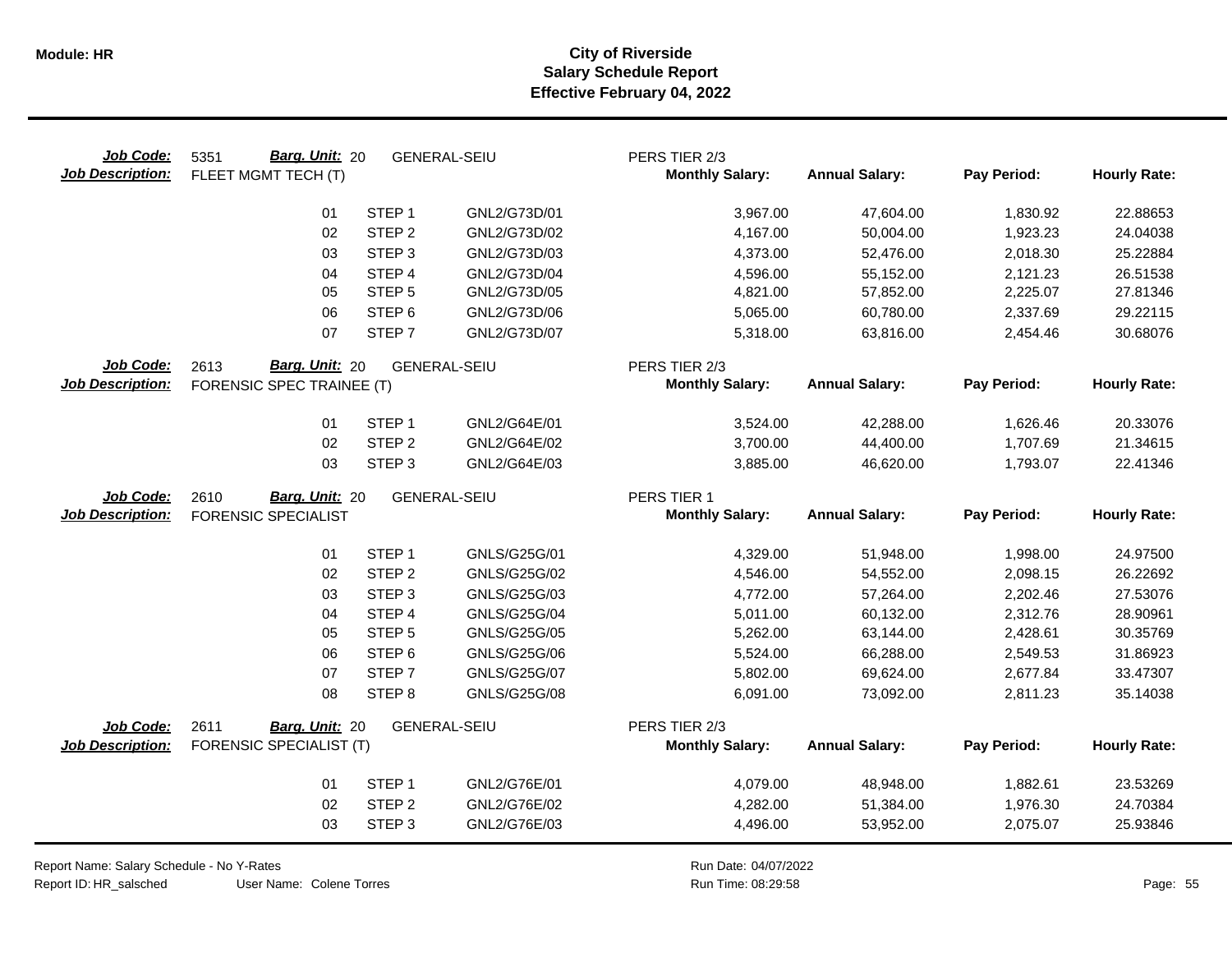**Salary Schedule Report Effective February 04, 2022 Module: HR City of Riverside**

|                         | 04                             | STEP <sub>4</sub> | GNL2/G76E/04        | 4,722.00               | 56,664.00             | 2,179.38    | 27.24230            |
|-------------------------|--------------------------------|-------------------|---------------------|------------------------|-----------------------|-------------|---------------------|
|                         | 05                             | STEP <sub>5</sub> | GNL2/G76E/05        | 4,957.00               | 59,484.00             | 2,287.84    | 28.59807            |
|                         | 06                             | STEP <sub>6</sub> | GNL2/G76E/06        | 5,207.00               | 62,484.00             | 2,403.23    | 30.04038            |
|                         | 07                             | STEP <sub>7</sub> | GNL2/G76E/07        | 5,466.00               | 65,592.00             | 2,522.76    | 31.53461            |
|                         | 08                             | STEP <sub>8</sub> | GNL2/G76E/08        | 5,740.00               | 68,880.00             | 2,649.23    | 33.11538            |
| Job Code:               | 2612<br>Barg. Unit: 20         |                   | <b>GENERAL-SEIU</b> | PERS TIER 1            |                       |             |                     |
| <b>Job Description:</b> | FORENSIC SPECIALIST TRAINEE    |                   |                     | <b>Monthly Salary:</b> | <b>Annual Salary:</b> | Pay Period: | <b>Hourly Rate:</b> |
|                         | 01                             | STEP <sub>1</sub> | GNLS/G16G/01        | 3,740.00               | 44,880.00             | 1,726.15    | 21.57692            |
|                         | 02                             | STEP <sub>2</sub> | GNLS/G16G/02        | 3,927.00               | 47,124.00             | 1,812.46    | 22.65576            |
|                         | 03                             | STEP <sub>3</sub> | GNLS/G16G/03        | 4,123.00               | 49,476.00             | 1,902.92    | 23.78653            |
| Job Code:               | 2980<br>Barg. Unit: 20         |                   | <b>GENERAL-SEIU</b> | PERS TIER 1            |                       |             |                     |
| <b>Job Description:</b> | FUEL TRUCK OPER & ATTENDANT    |                   |                     | <b>Monthly Salary:</b> | <b>Annual Salary:</b> | Pay Period: | <b>Hourly Rate:</b> |
|                         | 01                             | STEP <sub>1</sub> | GNLS/G16C/01        | 3,363.00               | 40,356.00             | 1,552.15    | 19.40192            |
|                         | 02                             | STEP <sub>2</sub> | GNLS/G16C/02        | 3,527.00               | 42,324.00             | 1,627.84    | 20.34807            |
|                         | 03                             | STEP <sub>3</sub> | GNLS/G16C/03        | 3,702.00               | 44,424.00             | 1,708.61    | 21.35769            |
|                         | 04                             | STEP 4            | GNLS/G16C/04        | 3,893.00               | 46,716.00             | 1,796.76    | 22.45961            |
|                         | 05                             | STEP <sub>5</sub> | GNLS/G16C/05        | 4,085.00               | 49,020.00             | 1,885.38    | 23.56730            |
| Job Code:               | Barg. Unit: 20<br>2981         |                   | <b>GENERAL-SEIU</b> | PERS TIER 2/3          |                       |             |                     |
| <b>Job Description:</b> | FUEL TRUCK OPER & ATTENDANT(T) |                   |                     | <b>Monthly Salary:</b> | <b>Annual Salary:</b> | Pay Period: | <b>Hourly Rate:</b> |
|                         | 01                             | STEP <sub>1</sub> | GNL2/G64A/01        | 3,170.00               | 38,040.00             | 1,463.07    | 18.28846            |
|                         | 02                             | STEP <sub>2</sub> | GNL2/G64A/02        | 3,324.00               | 39,888.00             | 1,534.15    | 19.17692            |
|                         | 03                             | STEP <sub>3</sub> | GNL2/G64A/03        | 3,489.00               | 41,868.00             | 1,610.30    | 20.12884            |
|                         | 04                             | STEP 4            | GNL2/G64A/04        | 3,670.00               | 44,040.00             | 1,693.84    | 21.17307            |
|                         | 05                             | STEP <sub>5</sub> | GNL2/G64A/05        | 3,850.00               | 46,200.00             | 1,776.92    | 22.21153            |
| Job Code:               | 4540<br>Barg. Unit: 01         | <b>EXECUTIVE</b>  |                     |                        |                       |             |                     |
| <b>Job Description:</b> | <b>GENERAL SERV DIR</b>        |                   |                     | <b>Monthly Salary:</b> | <b>Annual Salary:</b> | Pay Period: | <b>Hourly Rate:</b> |
|                         | 1 <sup>N</sup>                 | <b>MINIMUM</b>    | EXEP/E29A/1N        | 13,155.00              | 157,860.00            | 6,071.53    | 75.89423            |
|                         | 1X                             | <b>MAXIMUM</b>    | EXEP/E29A/1X        | 19,010.00              | 228,120.00            | 8,773.84    | 109.67307           |
|                         |                                |                   |                     |                        |                       |             |                     |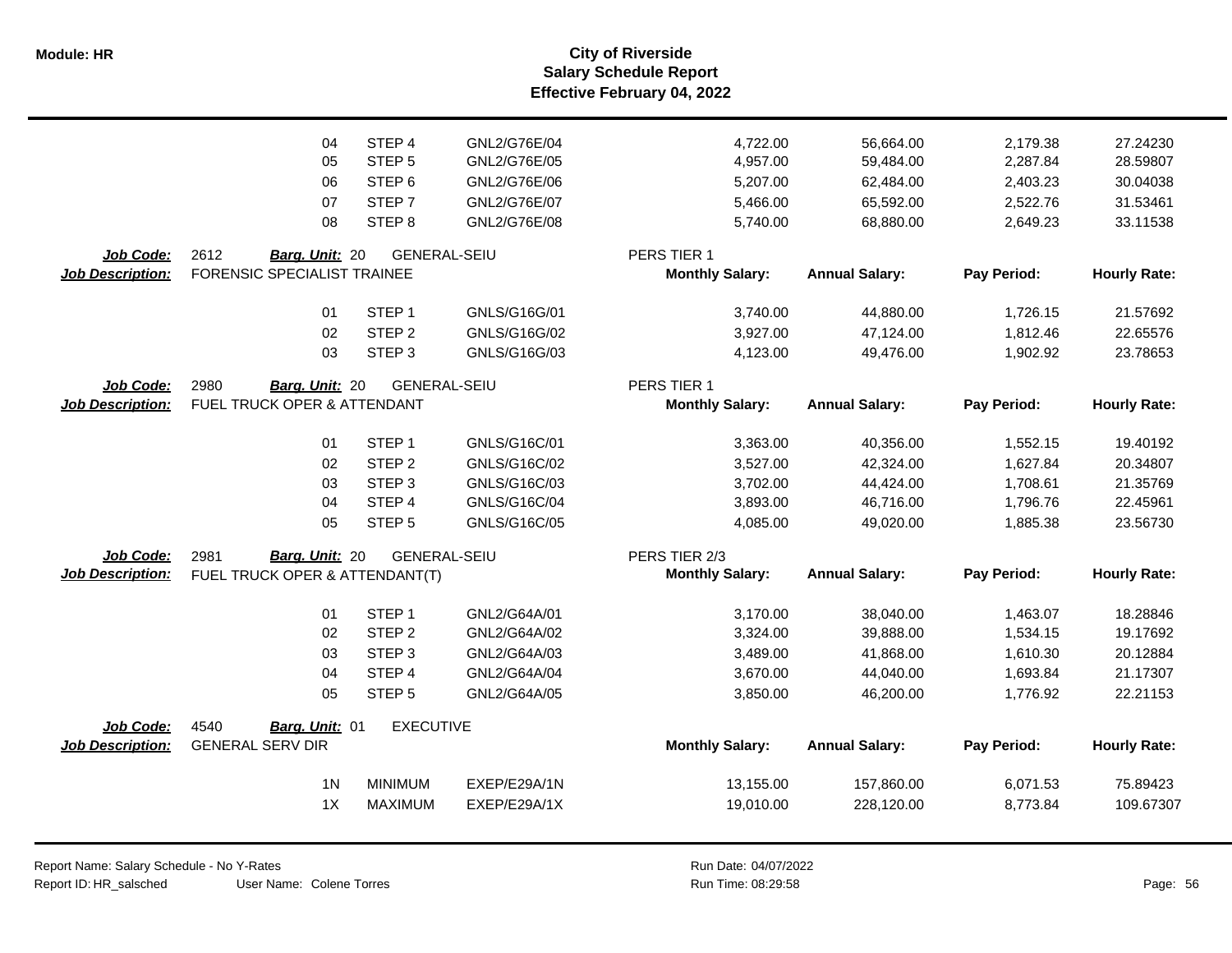| Job Code:<br><b>Job Description:</b> | Barg. Unit: 30<br>2930<br><b>GENERAL SERV WRK</b> |                     | SPECIAL CLASSES | <b>Monthly Salary:</b> | <b>Annual Salary:</b> | Pay Period: | <b>Hourly Rate:</b> |
|--------------------------------------|---------------------------------------------------|---------------------|-----------------|------------------------|-----------------------|-------------|---------------------|
|                                      | 1 <sub>N</sub>                                    | <b>MINIMUM</b>      | SPCM/J01A/1N    | 2,600.00               | 31,200.00             | 1,200.00    | 15.00000            |
|                                      | 1X                                                | <b>MAXIMUM</b>      | SPCM/J01A/1X    | 3,841.38               | 46,096.60             | 1,772.94    | 22.16183            |
|                                      |                                                   |                     |                 |                        |                       |             |                     |
| Job Code:<br><b>Job Description:</b> | Barg. Unit: 30<br>2935                            |                     | SPECIAL CLASSES | <b>Monthly Salary:</b> | <b>Annual Salary:</b> | Pay Period: | <b>Hourly Rate:</b> |
|                                      | <b>GENERAL SERV WRK (RESET)</b>                   |                     |                 |                        |                       |             |                     |
|                                      | 1 <sub>N</sub>                                    | <b>MINIMUM</b>      | SPCM/J01A/1N    | 2,600.00               | 31,200.00             | 1,200.00    | 15.00000            |
|                                      | 1X                                                | <b>MAXIMUM</b>      | SPCM/J01A/1X    | 3,841.38               | 46,096.60             | 1,772.94    | 22.16183            |
| Job Code:                            | Barg. Unit: 20<br>9982                            | <b>GENERAL-SEIU</b> |                 | PERS TIER 1            |                       |             |                     |
| <b>Job Description:</b>              | <b>GENERAL SERV WRK FT REG</b>                    |                     |                 | <b>Monthly Salary:</b> | <b>Annual Salary:</b> | Pay Period: | <b>Hourly Rate:</b> |
|                                      |                                                   |                     |                 |                        |                       |             |                     |
|                                      | 01                                                | STEP <sub>1</sub>   | GNLS/G10D/01    | 2,756.00               | 33,072.00             | 1,272.00    | 15.90000            |
|                                      | 02                                                | STEP <sub>2</sub>   | GNLS/G10D/02    | 2,894.00               | 34,728.00             | 1,335.69    | 16.69615            |
|                                      | 03                                                | STEP <sub>3</sub>   | GNLS/G10D/03    | 3,038.00               | 36,456.00             | 1,402.15    | 17.52692            |
|                                      | 04                                                | STEP 4              | GNLS/G10D/04    | 3,190.00               | 38,280.00             | 1,472.30    | 18.40384            |
|                                      | 05                                                | STEP <sub>5</sub>   | GNLS/G10D/05    | 3,350.00               | 40,200.00             | 1,546.15    | 19.32692            |
|                                      | 06                                                | STEP <sub>6</sub>   | GNLS/G10D/06    | 3,517.00               | 42,204.00             | 1,623.23    | 20.29038            |
|                                      | 07                                                | STEP <sub>7</sub>   | GNLS/G10D/07    | 3,693.00               | 44,316.00             | 1,704.46    | 21.30576            |
|                                      | 08                                                | STEP <sub>8</sub>   | GNLS/G10D/08    | 3,878.00               | 46,536.00             | 1,789.84    | 22.37307            |
|                                      | 09                                                | STEP <sub>9</sub>   | GNLS/G10D/09    | 4,072.00               | 48,864.00             | 1,879.38    | 23.49230            |
| Job Code:                            | Barg. Unit: 20<br>9983                            | <b>GENERAL-SEIU</b> |                 | PERS TIER 2/3          |                       |             |                     |
| <b>Job Description:</b>              | GENERAL SERV WRK FT REG (T)                       |                     |                 | <b>Monthly Salary:</b> | <b>Annual Salary:</b> | Pay Period: | <b>Hourly Rate:</b> |
|                                      | 01                                                | STEP <sub>1</sub>   | GNL2/G61J/01    | 2,600.00               | 31,200.00             | 1,200.00    | 15.00000            |
|                                      | 02                                                | STEP <sub>2</sub>   | GNL2/G61J/02    | 2,730.00               | 32,760.00             | 1,260.00    | 15.75000            |
|                                      | 03                                                | STEP <sub>3</sub>   | GNL2/G61J/03    | 2,867.00               | 34,404.00             | 1,323.23    | 16.54038            |
|                                      | 04                                                | STEP 4              | GNL2/G61J/04    | 3,010.00               | 36,120.00             | 1,389.23    | 17.36538            |
|                                      | 05                                                | STEP <sub>5</sub>   | GNL2/G61J/05    | 3,160.00               | 37,920.00             | 1,458.46    | 18.23076            |
|                                      | 06                                                | STEP <sub>6</sub>   | GNL2/G61J/06    | 3,318.00               | 39,816.00             | 1,531.38    | 19.14230            |
|                                      | 07                                                | STEP <sub>7</sub>   | GNL2/G61J/07    | 3,484.00               | 41,808.00             | 1,608.00    | 20.10000            |
|                                      | 08                                                | STEP <sub>8</sub>   | GNL2/G61J/08    | 3,658.00               | 43,896.00             | 1,688.30    | 21.10384            |
|                                      |                                                   |                     |                 |                        |                       |             |                     |

Report Name: Salary Schedule - No Y-Rates Report ID: HR\_salsched

 $\overline{\phantom{0}}$ 

User Name: Colene Torres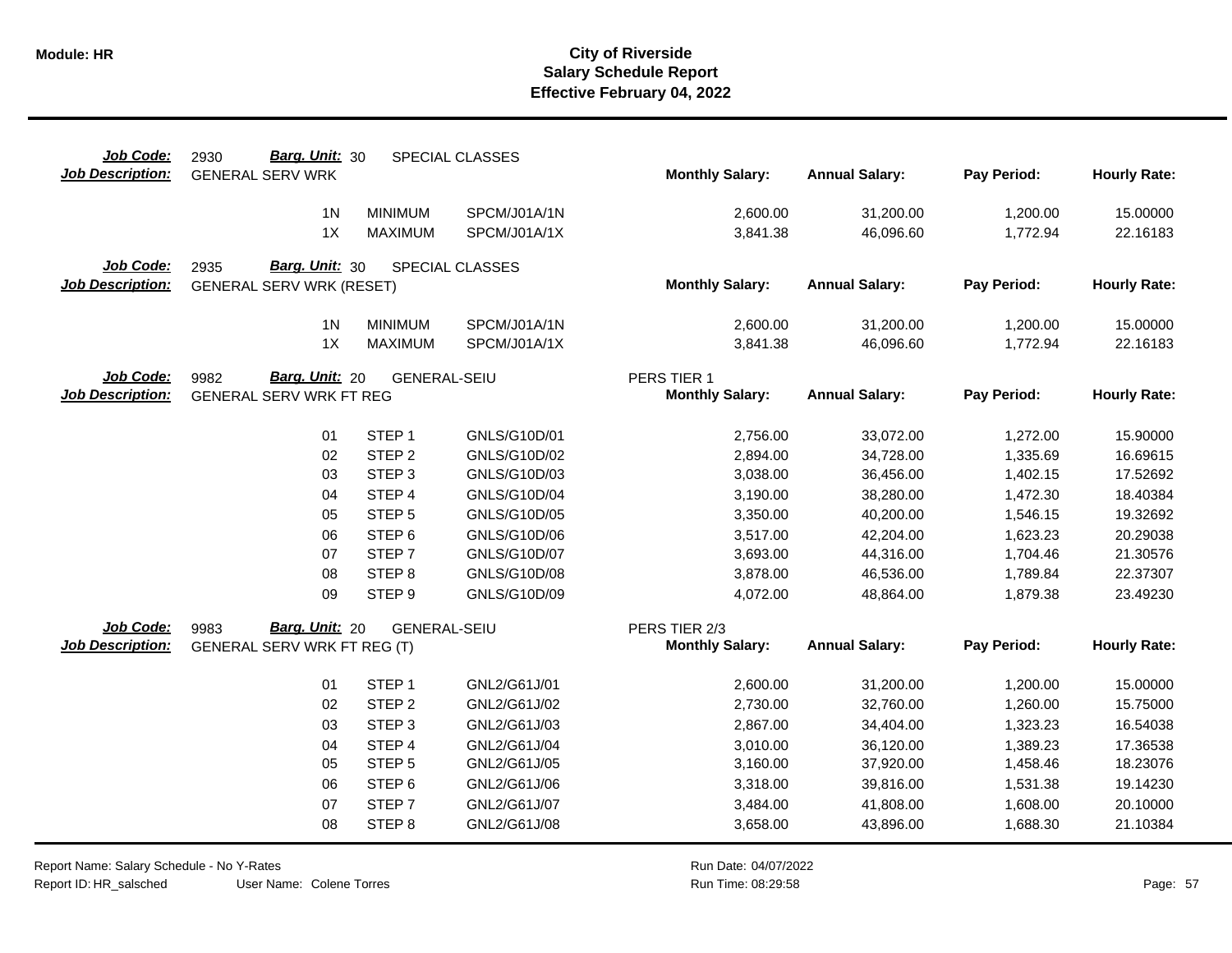|                         | 09                                    | STEP <sub>9</sub>   | GNL2/G61J/09 | 3,841.00               | 46,092.00             | 1,772.76    | 22.15961            |
|-------------------------|---------------------------------------|---------------------|--------------|------------------------|-----------------------|-------------|---------------------|
| Job Code:               | 2920<br>Barg. Unit: 20                | <b>GENERAL-SEIU</b> |              | PERS TIER 1            |                       |             |                     |
| <b>Job Description:</b> | <b>GENERAL SERV WRK(FLEET MGMT)</b>   |                     |              | <b>Monthly Salary:</b> | <b>Annual Salary:</b> | Pay Period: | <b>Hourly Rate:</b> |
|                         |                                       |                     |              |                        |                       |             |                     |
|                         | 01                                    | STEP <sub>1</sub>   | GNLS/G10D/01 | 2,756.00               | 33,072.00             | 1,272.00    | 15.90000            |
|                         | 02                                    | STEP <sub>2</sub>   | GNLS/G10D/02 | 2,894.00               | 34,728.00             | 1,335.69    | 16.69615            |
|                         | 03                                    | STEP <sub>3</sub>   | GNLS/G10D/03 | 3,038.00               | 36,456.00             | 1,402.15    | 17.52692            |
|                         | 04                                    | STEP 4              | GNLS/G10D/04 | 3,190.00               | 38,280.00             | 1,472.30    | 18.40384            |
|                         | 05                                    | STEP <sub>5</sub>   | GNLS/G10D/05 | 3,350.00               | 40,200.00             | 1,546.15    | 19.32692            |
|                         | 06                                    | STEP <sub>6</sub>   | GNLS/G10D/06 | 3,517.00               | 42,204.00             | 1,623.23    | 20.29038            |
|                         | 07                                    | STEP <sub>7</sub>   | GNLS/G10D/07 | 3,693.00               | 44,316.00             | 1,704.46    | 21.30576            |
|                         | 08                                    | STEP <sub>8</sub>   | GNLS/G10D/08 | 3,878.00               | 46,536.00             | 1,789.84    | 22.37307            |
|                         | 09                                    | STEP <sub>9</sub>   | GNLS/G10D/09 | 4,072.00               | 48,864.00             | 1,879.38    | 23.49230            |
| Job Code:               | Barg. Unit: 20<br>2921                | <b>GENERAL-SEIU</b> |              | PERS TIER 2/3          |                       |             |                     |
| <b>Job Description:</b> | GENERAL SERV WRK(FLEETMGMT)(T)        |                     |              | <b>Monthly Salary:</b> | <b>Annual Salary:</b> | Pay Period: | <b>Hourly Rate:</b> |
|                         |                                       |                     |              |                        |                       |             |                     |
|                         | 01                                    | STEP <sub>1</sub>   | GNL2/G61J/01 | 2,600.00               | 31,200.00             | 1,200.00    | 15.00000            |
|                         | 02                                    | STEP <sub>2</sub>   | GNL2/G61J/02 | 2,730.00               | 32,760.00             | 1,260.00    | 15.75000            |
|                         | 03                                    | STEP <sub>3</sub>   | GNL2/G61J/03 | 2,867.00               | 34,404.00             | 1,323.23    | 16.54038            |
|                         | 04                                    | STEP 4              | GNL2/G61J/04 | 3,010.00               | 36,120.00             | 1,389.23    | 17.36538            |
|                         | 05                                    | STEP <sub>5</sub>   | GNL2/G61J/05 | 3,160.00               | 37,920.00             | 1,458.46    | 18.23076            |
|                         | 06                                    | STEP <sub>6</sub>   | GNL2/G61J/06 | 3,318.00               | 39,816.00             | 1,531.38    | 19.14230            |
|                         | 07                                    | STEP <sub>7</sub>   | GNL2/G61J/07 | 3,484.00               | 41,808.00             | 1,608.00    | 20.10000            |
|                         | 08                                    | STEP <sub>8</sub>   | GNL2/G61J/08 | 3,658.00               | 43,896.00             | 1,688.30    | 21.10384            |
|                         | 09                                    | STEP <sub>9</sub>   | GNL2/G61J/09 | 3,841.00               | 46,092.00             | 1,772.76    | 22.15961            |
| Job Code:               | 9259<br>Barg. Unit: 15                | PROFESSIONAL        |              |                        |                       |             |                     |
| <b>Job Description:</b> | <b>GEOGRAPHIC INFO SYS ANALYST</b>    |                     |              | <b>Monthly Salary:</b> | <b>Annual Salary:</b> | Pay Period: | <b>Hourly Rate:</b> |
|                         |                                       |                     |              |                        |                       |             |                     |
|                         | 1 <sub>N</sub>                        | <b>MINIMUM</b>      | PROF/K12P/1N | 5,969.00               | 71,628.00             | 2,754.92    | 34.43653            |
|                         | 1X                                    | <b>MAXIMUM</b>      | PROF/K12P/1X | 7,920.00               | 95,040.00             | 3,655.38    | 45.69230            |
| Job Code:               | Barg. Unit: 15<br>9268                | PROFESSIONAL        |              |                        |                       |             |                     |
| <b>Job Description:</b> | <b>GEOGRAPHIC INFO SYS ANLST TRNE</b> |                     |              | <b>Monthly Salary:</b> | <b>Annual Salary:</b> | Pay Period: | <b>Hourly Rate:</b> |
|                         |                                       |                     |              |                        |                       |             |                     |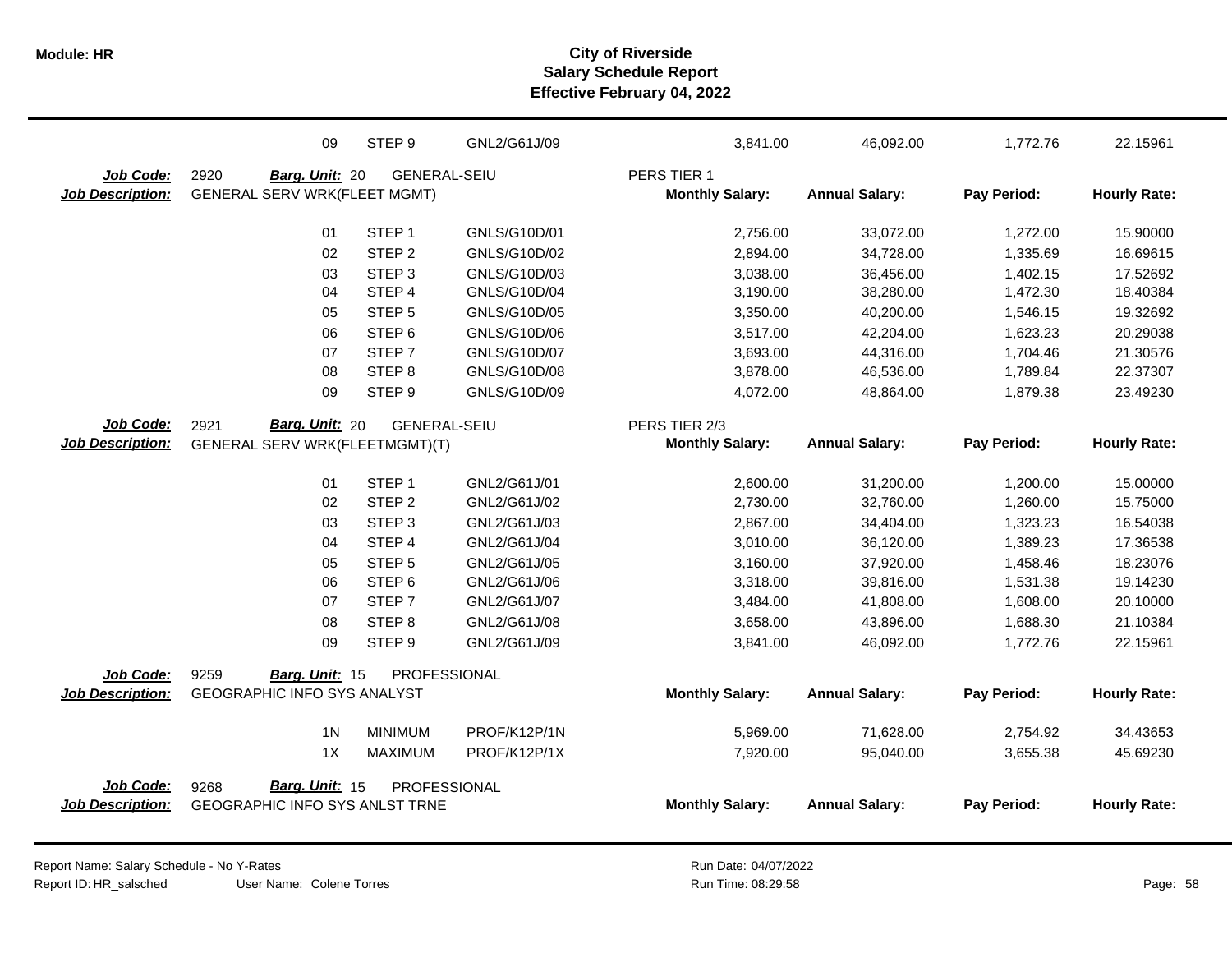|                                      | 1 <sub>N</sub>                                                  | <b>MINIMUM</b>      | <b>PROF/K08I/1N</b> | 5,156.00                                | 61,872.00             | 2,379.69    | 29.74615            |
|--------------------------------------|-----------------------------------------------------------------|---------------------|---------------------|-----------------------------------------|-----------------------|-------------|---------------------|
|                                      | 1X                                                              | <b>MAXIMUM</b>      | PROF/K08I/1X        | 5,685.00                                | 68,220.00             | 2,623.84    | 32.79807            |
| Job Code:<br><b>Job Description:</b> | Barg. Unit: 20<br>3266<br><b>GRAFFITI EDUCATION COORDINATOR</b> | <b>GENERAL-SEIU</b> |                     | PERS TIER 1<br><b>Monthly Salary:</b>   | <b>Annual Salary:</b> | Pay Period: | <b>Hourly Rate:</b> |
|                                      | 01                                                              | STEP <sub>1</sub>   | GNLS/G32F/01        | 5,024.00                                | 60,288.00             | 2,318.76    | 28.98461            |
|                                      | 02                                                              | STEP <sub>2</sub>   | GNLS/G32F/02        | 5,273.00                                | 63,276.00             | 2,433.69    | 30.42115            |
|                                      | 03                                                              | STEP <sub>3</sub>   | GNLS/G32F/03        | 5,539.00                                | 66,468.00             | 2,556.46    | 31.95576            |
|                                      | 04                                                              | STEP 4              | GNLS/G32F/04        | 5,815.00                                | 69,780.00             | 2,683.84    | 33.54807            |
|                                      | 05                                                              | STEP <sub>5</sub>   | GNLS/G32F/05        | 6,106.00                                | 73,272.00             | 2,818.15    | 35.22692            |
|                                      | 06                                                              | STEP <sub>6</sub>   | GNLS/G32F/06        | 6,411.00                                | 76,932.00             | 2,958.92    | 36.98653            |
| Job Code:<br><b>Job Description:</b> | 7800<br>Barg. Unit: 20<br><b>GRAPHICS TECH</b>                  | <b>GENERAL-SEIU</b> |                     | PERS TIER 1<br><b>Monthly Salary:</b>   | <b>Annual Salary:</b> | Pay Period: | <b>Hourly Rate:</b> |
|                                      | 01                                                              | STEP <sub>1</sub>   | GNLS/G21B/01        | 3,549.00                                | 42,588.00             | 1,638.00    | 20.47500            |
|                                      | 02                                                              | STEP <sub>2</sub>   | GNLS/G21B/02        | 3,724.00                                | 44,688.00             | 1,718.76    | 21.48461            |
|                                      | 03                                                              | STEP <sub>3</sub>   | GNLS/G21B/03        | 3,911.00                                | 46,932.00             | 1,805.07    | 22.56346            |
|                                      | 04                                                              | STEP 4              | GNLS/G21B/04        | 4,109.00                                | 49,308.00             | 1,896.46    | 23.70576            |
|                                      | 05                                                              | STEP <sub>5</sub>   | GNLS/G21B/05        | 4,311.00                                | 51,732.00             | 1,989.69    | 24.87115            |
|                                      | 06                                                              | STEP <sub>6</sub>   | GNLS/G21B/06        | 4,525.00                                | 54,300.00             | 2,088.46    | 26.10576            |
|                                      | 07                                                              | STEP <sub>7</sub>   | GNLS/G21B/07        | 4,752.00                                | 57,024.00             | 2,193.23    | 27.41538            |
| Job Code:<br><b>Job Description:</b> | 7803<br>Barg. Unit: 20<br><b>GRAPHICS TECH (T)</b>              | <b>GENERAL-SEIU</b> |                     | PERS TIER 2/3<br><b>Monthly Salary:</b> | <b>Annual Salary:</b> | Pay Period: | <b>Hourly Rate:</b> |
|                                      | 01                                                              | STEP <sub>1</sub>   | GNL2/G67J/01        | 3,345.00                                | 40,140.00             | 1,543.84    | 19.29807            |
|                                      | 02                                                              | STEP <sub>2</sub>   | GNL2/G67J/02        | 3,510.00                                | 42,120.00             | 1,620.00    | 20.25000            |
|                                      | 03                                                              | STEP <sub>3</sub>   | GNL2/G67J/03        | 3,686.00                                | 44,232.00             | 1,701.23    | 21.26538            |
|                                      | 04                                                              | STEP 4              | GNL2/G67J/04        | 3,872.00                                | 46,464.00             | 1,787.07    | 22.33846            |
|                                      | 05                                                              | STEP <sub>5</sub>   | GNL2/G67J/05        | 4,064.00                                | 48,768.00             | 1,875.69    | 23.44615            |
|                                      | 06                                                              | STEP <sub>6</sub>   | GNL2/G67J/06        | 4,266.00                                | 51,192.00             | 1,968.92    | 24.61153            |
|                                      | 07                                                              | STEP <sub>7</sub>   | GNL2/G67J/07        | 4,478.00                                | 53,736.00             | 2,066.76    | 25.83461            |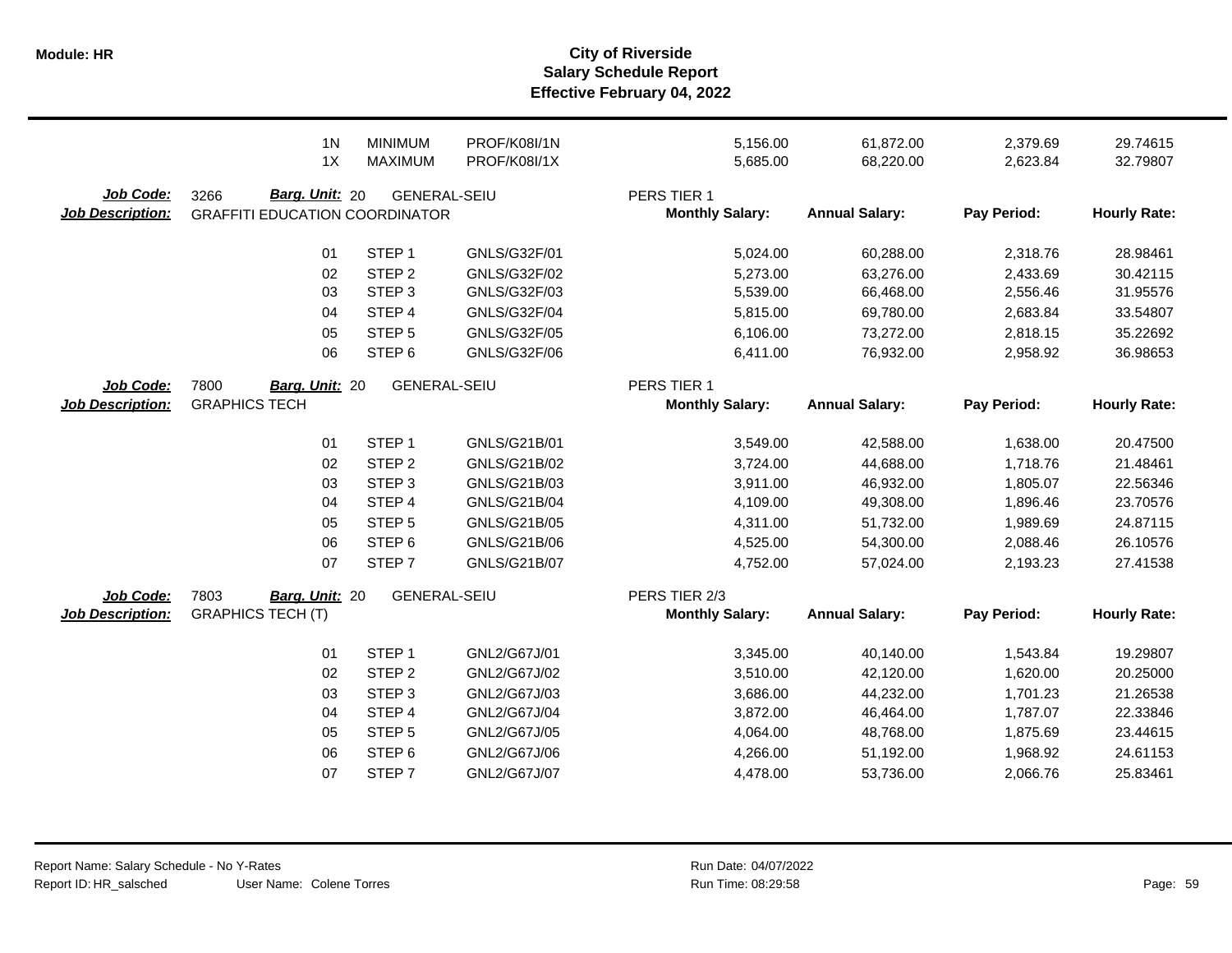| Job Code:<br><b>Job Description:</b> | Barg. Unit: 20<br>4000<br><b>HEAVY EQUIP OPER</b> | <b>GENERAL-SEIU</b> |                   | PERS TIER 1<br><b>Monthly Salary:</b> | <b>Annual Salary:</b> | Pay Period: | <b>Hourly Rate:</b> |
|--------------------------------------|---------------------------------------------------|---------------------|-------------------|---------------------------------------|-----------------------|-------------|---------------------|
|                                      | 01                                                | STEP <sub>1</sub>   | GNLS/G31C/01      | 4,874.00                              | 58,488.00             | 2,249.53    | 28.11923            |
|                                      | 02                                                | STEP <sub>2</sub>   | GNLS/G31C/02      | 5,115.00                              | 61,380.00             | 2,360.76    | 29.50961            |
|                                      | 03                                                | STEP <sub>3</sub>   | GNLS/G31C/03      | 5,376.00                              | 64,512.00             | 2,481.23    | 31.01538            |
|                                      | 04                                                | STEP 4              | GNLS/G31C/04      | 5,641.00                              | 67,692.00             | 2,603.53    | 32.54423            |
|                                      | 05                                                | STEP <sub>5</sub>   | GNLS/G31C/05      | 5,924.00                              | 71,088.00             | 2,734.15    | 34.17692            |
|                                      | 06                                                | STEP <sub>6</sub>   | GNLS/G31C/06      | 6,217.00                              | 74,604.00             | 2,869.38    | 35.86730            |
| Job Code:                            | Barg. Unit: 20<br>4001                            | <b>GENERAL-SEIU</b> |                   | PERS TIER 2/3                         |                       |             |                     |
| <b>Job Description:</b>              | HEAVY EQUIP OPER (T)                              |                     |                   | <b>Monthly Salary:</b>                | <b>Annual Salary:</b> | Pay Period: | <b>Hourly Rate:</b> |
|                                      | 01                                                | STEP <sub>1</sub>   | GNL2/G76M/01      | 4,596.00                              | 55,152.00             | 2,121.23    | 26.51538            |
|                                      | 02                                                | STEP <sub>2</sub>   | GNL2/G76M/02      | 4,821.00                              | 57,852.00             | 2,225.07    | 27.81346            |
|                                      | 03                                                | STEP <sub>3</sub>   | GNL2/G76M/03      | 5,065.00                              | 60,780.00             | 2,337.69    | 29.22115            |
|                                      | 04                                                | STEP <sub>4</sub>   | GNL2/G76M/04      | 5,318.00                              | 63,816.00             | 2,454.46    | 30.68076            |
|                                      | 05                                                | STEP <sub>5</sub>   | GNL2/G76M/05      | 5,582.00                              | 66,984.00             | 2,576.30    | 32.20384            |
|                                      | 06                                                | STEP <sub>6</sub>   | GNL2/G76M/06      | 5,860.00                              | 70,320.00             | 2,704.61    | 33.80769            |
| Job Code:                            | Barg. Unit: 10<br>8165                            | MANAGEMENT          |                   |                                       |                       |             |                     |
| <b>Job Description:</b>              | HOUSING AUTHORITY MGR E                           |                     |                   | <b>Monthly Salary:</b>                | <b>Annual Salary:</b> | Pay Period: | <b>Hourly Rate:</b> |
|                                      | 1 <sub>N</sub>                                    | <b>MINIMUM</b>      | MGTS/M90F/1N      | 10,027.00                             | 120,324.00            | 4,627.84    | 57.84807            |
|                                      | 1X                                                | <b>MAXIMUM</b>      | MGTS/M90F/1X      | 12,797.00                             | 153,564.00            | 5,906.30    | 73.82884            |
|                                      | 2N                                                | <b>MERIT MIN</b>    | MGTS/M90F/2N      | 12,797.00                             | 153,564.00            | 5,906.30    | 73.82884            |
|                                      | 2X                                                | <b>MERIT MAX</b>    | MGTS/M90F/2X      | 14,717.00                             | 176,604.00            | 6,792.46    | 84.90576            |
| Job Code:                            | Barg. Unit: 55<br>8704                            |                     | PARA-PROFESSIONAL |                                       |                       |             |                     |
| <b>Job Description:</b>              | HUMAN RES ADMIN TECH N                            |                     |                   | <b>Monthly Salary:</b>                | <b>Annual Salary:</b> | Pay Period: | <b>Hourly Rate:</b> |
|                                      | 1 <sub>N</sub>                                    | <b>MINIMUM</b>      | PARA/N06C/1N      | 4,128.00                              | 49,536.00             | 1,905.23    | 23.81538            |
|                                      | 1X                                                | <b>MAXIMUM</b>      | PARA/N06C/1X      | 5,809.00                              | 69,708.00             | 2,681.07    | 33.51346            |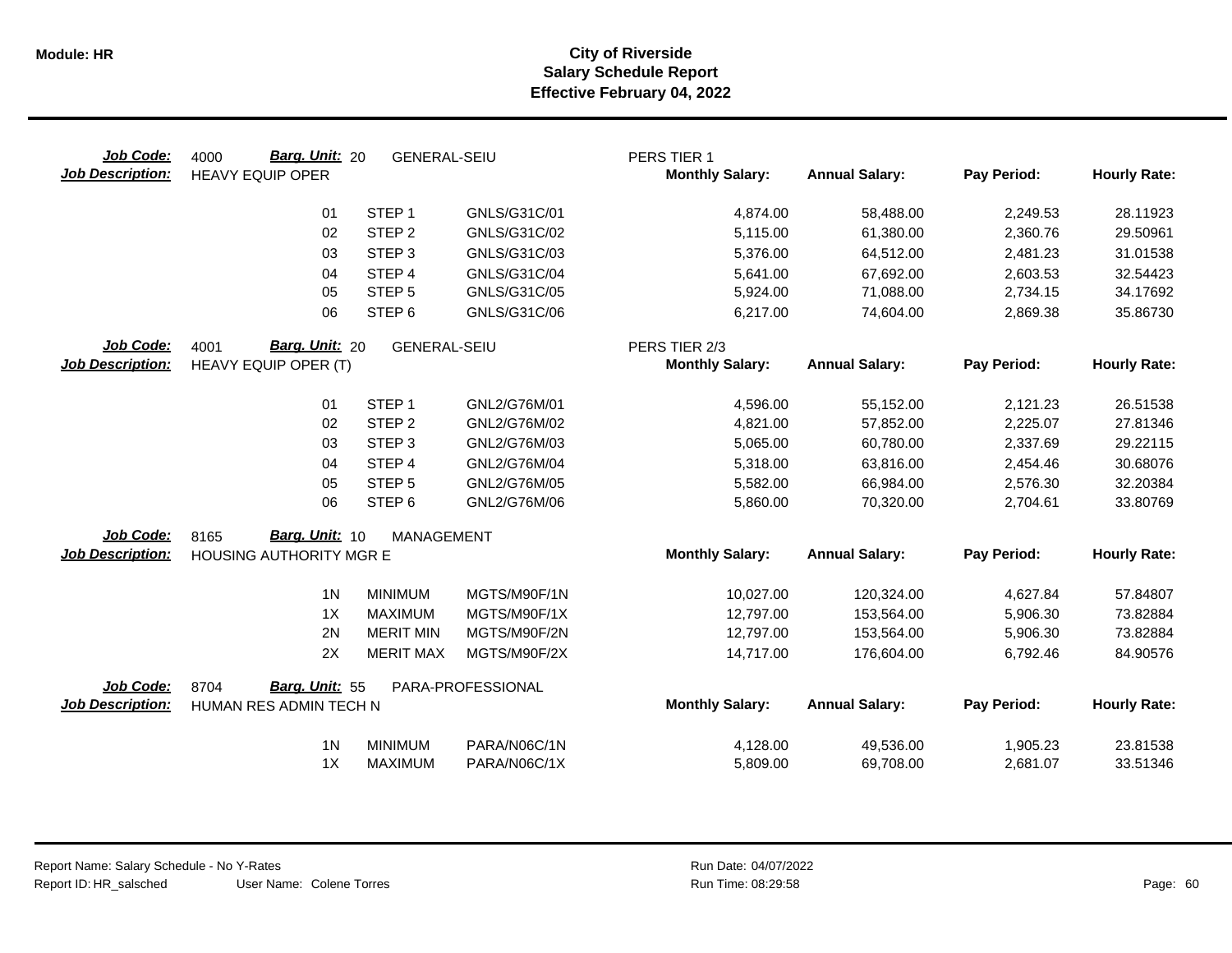| Job Code:               | Barg. Unit: 15<br>8710<br>PROFESSIONAL     |                   |                        |                       |             |                     |
|-------------------------|--------------------------------------------|-------------------|------------------------|-----------------------|-------------|---------------------|
| <b>Job Description:</b> | HUMAN RES ANALYST E                        |                   | <b>Monthly Salary:</b> | <b>Annual Salary:</b> | Pay Period: | <b>Hourly Rate:</b> |
|                         | 1 <sub>N</sub><br><b>MINIMUM</b>           | PROF/K12N/1N      | 5,121.00               | 61,452.00             | 2,363.53    | 29.54423            |
|                         | 1X<br><b>MAXIMUM</b>                       | PROF/K12N/1X      | 6,862.00               | 82,344.00             | 3,167.07    | 39.58846            |
|                         | 2N<br><b>MERIT MIN</b>                     | PROF/K12N/2N      | 6,862.00               | 82,344.00             | 3,167.07    | 39.58846            |
|                         | 2X<br><b>MERIT MAX</b>                     | PROF/K12N/2X      | 7,891.00               | 94,692.00             | 3,642.00    | 45.52500            |
| Job Code:               | 8714<br>PROFESSIONAL<br>Barg. Unit: 15     |                   |                        |                       |             |                     |
| <b>Job Description:</b> | HUMAN RES ANALYST TRNE E                   |                   | <b>Monthly Salary:</b> | <b>Annual Salary:</b> | Pay Period: | <b>Hourly Rate:</b> |
|                         | 1 <sub>N</sub><br><b>MINIMUM</b>           | PROF/K03A/1N      | 4,424.00               | 53,088.00             | 2,041.84    | 25.52307            |
|                         | 1X<br><b>MAXIMUM</b>                       | PROF/K03A/1X      | 4,877.00               | 58,524.00             | 2,250.92    | 28.13653            |
| Job Code:               | Barg. Unit: 01<br>8740<br><b>EXECUTIVE</b> |                   |                        |                       |             |                     |
| <b>Job Description:</b> | <b>HUMAN RES DIR</b>                       |                   | <b>Monthly Salary:</b> | <b>Annual Salary:</b> | Pay Period: | <b>Hourly Rate:</b> |
|                         | 1 <sub>N</sub><br><b>MINIMUM</b>           | EXEP/E21A/1N      | 13,806.00              | 165,672.00            | 6,372.00    | 79.65000            |
|                         | 1X<br><b>MAXIMUM</b>                       | EXEP/E21A/1X      | 19,339.00              | 232,068.00            | 8,925.69    | 111.57115           |
| Job Code:               | Barg. Unit: 55<br>8699                     | PARA-PROFESSIONAL |                        |                       |             |                     |
| Job Description:        | HUMAN RES SPEC N                           |                   | <b>Monthly Salary:</b> | <b>Annual Salary:</b> | Pay Period: | <b>Hourly Rate:</b> |
|                         | 1 <sub>N</sub><br><b>MINIMUM</b>           | PARA/N16B/1N      | 3,131.00               | 37,572.00             | 1,445.07    | 18.06346            |
|                         | 1X<br><b>MAXIMUM</b>                       | PARA/N16B/1X      | 5,268.00               | 63,216.00             | 2,431.38    | 30.39230            |
|                         | 2N<br><b>MERIT MIN</b>                     | PARA/N16B/2N      | 5,268.00               | 63,216.00             | 2,431.38    | 30.39230            |
|                         | 2X<br><b>MERIT MAX</b>                     | PARA/N16B/2X      | 6,058.00               | 72,696.00             | 2,796.00    | 34.95000            |
| Job Code:               | Barg. Unit: 55<br>8703                     | PARA-PROFESSIONAL |                        |                       |             |                     |
| <b>Job Description:</b> | HUMAN RES SPEC TRNE N                      |                   | <b>Monthly Salary:</b> | <b>Annual Salary:</b> | Pay Period: | <b>Hourly Rate:</b> |
|                         | 1 <sub>N</sub><br><b>MINIMUM</b>           | PARA/N01A/1N      | 2,704.00               | 32,448.00             | 1,248.00    | 15.60000            |
|                         | 1X<br><b>MAXIMUM</b>                       | PARA/N01A/1X      | 2,981.00               | 35,772.00             | 1,375.84    | 17.19807            |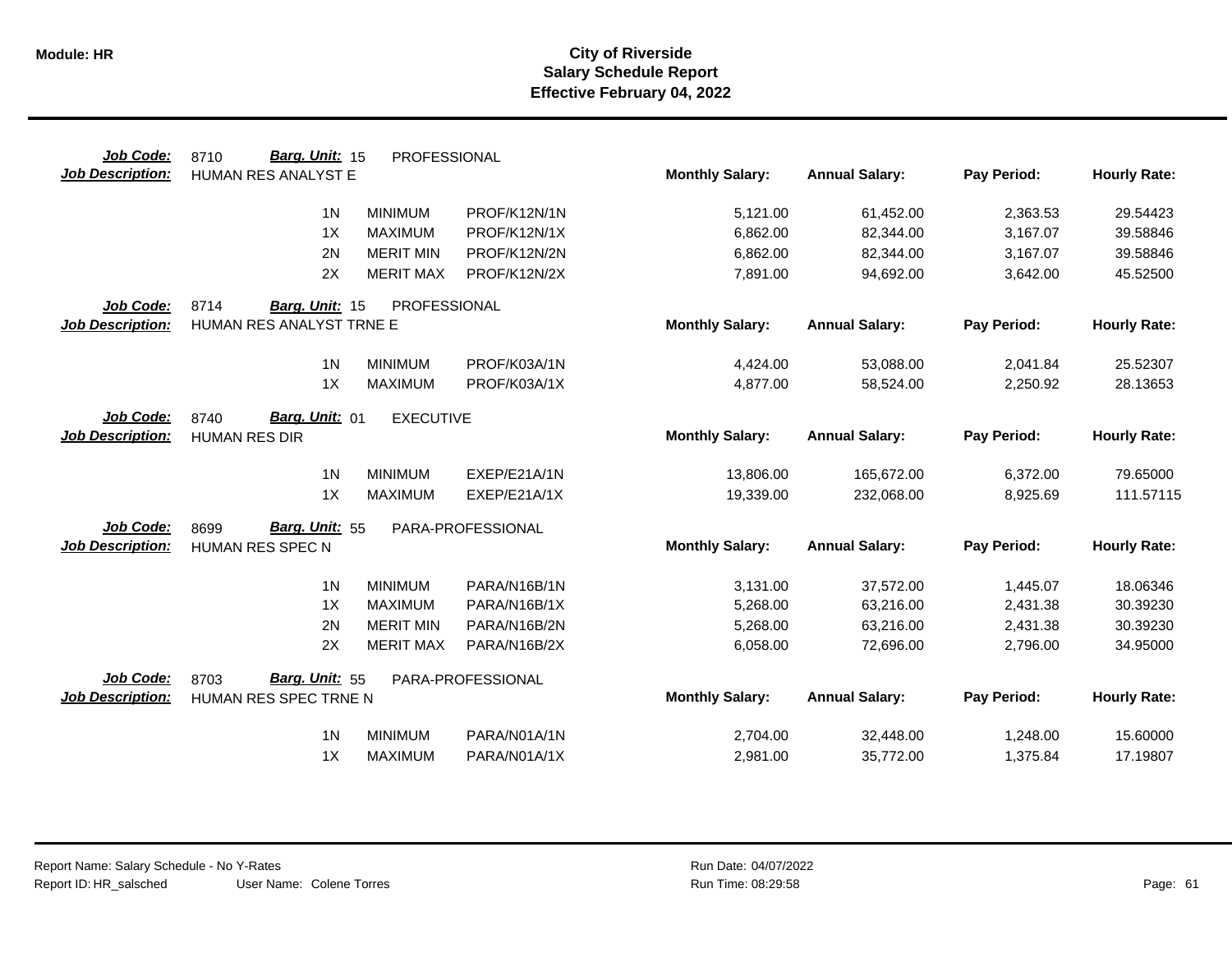| Job Code:               | Barg. Unit: 15<br>9238                  | PROFESSIONAL                     |                              |                        |                       |             |                     |
|-------------------------|-----------------------------------------|----------------------------------|------------------------------|------------------------|-----------------------|-------------|---------------------|
| <b>Job Description:</b> | INNOV & TECH ANALYST I TRAINEE          |                                  |                              | <b>Monthly Salary:</b> | <b>Annual Salary:</b> | Pay Period: | <b>Hourly Rate:</b> |
|                         | 1 <sub>N</sub>                          | <b>MINIMUM</b>                   | PROF/K03E/1N                 | 4,558.00               | 54,696.00             | 2,103.69    | 26.29615            |
|                         | 1X                                      | <b>MAXIMUM</b>                   | PROF/K03E/1X                 | 5,025.00               | 60,300.00             | 2,319.23    | 28.99038            |
| Job Code:               | Barg. Unit: 15<br>9251                  | PROFESSIONAL                     |                              |                        |                       |             |                     |
| <b>Job Description:</b> | <b>INNOVATION &amp; TECH ANALYST I</b>  |                                  |                              | <b>Monthly Salary:</b> | <b>Annual Salary:</b> | Pay Period: | <b>Hourly Rate:</b> |
|                         |                                         |                                  |                              |                        |                       |             |                     |
|                         | 1 <sub>N</sub><br>1X                    | <b>MINIMUM</b><br><b>MAXIMUM</b> | PROF/K11A/1N<br>PROF/K11A/1X | 5,276.00               | 63,312.00             | 2,435.07    | 30.43846            |
|                         |                                         |                                  |                              | 6,938.00               | 83,256.00             | 3,202.15    | 40.02692            |
| Job Code:               | Barg. Unit: 15<br>9252                  | PROFESSIONAL                     |                              |                        |                       |             |                     |
| <b>Job Description:</b> | <b>INNOVATION &amp; TECH ANALYST II</b> |                                  |                              | <b>Monthly Salary:</b> | <b>Annual Salary:</b> | Pay Period: | <b>Hourly Rate:</b> |
|                         | 1 <sub>N</sub>                          | <b>MINIMUM</b>                   | PROF/K17A/1N                 | 6,289.00               | 75,468.00             | 2,902.61    | 36.28269            |
|                         | 1X                                      | <b>MAXIMUM</b>                   | PROF/K17A/1X                 | 8,303.00               | 99,636.00             | 3,832.15    | 47.90192            |
|                         |                                         |                                  |                              |                        |                       |             |                     |
| Job Code:               | 9240<br>Barg. Unit: 07                  | <b>SR MANAGEMENT</b>             |                              |                        |                       |             |                     |
| <b>Job Description:</b> | <b>INNOVATION &amp; TECH OFF I</b>      |                                  |                              | <b>Monthly Salary:</b> | <b>Annual Salary:</b> | Pay Period: | <b>Hourly Rate:</b> |
|                         | 1 <sub>N</sub>                          | <b>MINIMUM</b>                   | NCLP/A67A/1N                 | 6,406.00               | 76,872.00             | 2,956.61    | 36.95769            |
|                         | 1X                                      | <b>MAXIMUM</b>                   | NCLP/A67A/1X                 | 10,953.00              | 131,436.00            | 5,055.23    | 63.19038            |
|                         | 2N                                      | <b>MERIT MIN</b>                 | NCLP/A67A/2N                 | 10,953.00              | 131,436.00            | 5,055.23    | 63.19038            |
|                         | 2X                                      | <b>MERIT MAX</b>                 | NCLP/A67A/2X                 | 12,597.00              | 151,164.00            | 5,814.00    | 72.67500            |
| Job Code:               | 9239<br>Barg. Unit: 07                  | <b>SR MANAGEMENT</b>             |                              |                        |                       |             |                     |
| <b>Job Description:</b> | <b>INNOVATION &amp; TECH OFF II</b>     |                                  |                              | <b>Monthly Salary:</b> | <b>Annual Salary:</b> | Pay Period: | <b>Hourly Rate:</b> |
|                         |                                         |                                  |                              |                        |                       |             |                     |
|                         | 1 <sub>N</sub>                          | <b>MINIMUM</b>                   | NCLP/A72H/1N                 | 7,327.00               | 87,924.00             | 3,381.69    | 42.27115            |
|                         | 1X                                      | <b>MAXIMUM</b>                   | NCLP/A72H/1X                 | 12,538.00              | 150,456.00            | 5,786.76    | 72.33461            |
|                         | 2N                                      | <b>MERIT MIN</b>                 | NCLP/A72H/2N                 | 12,538.00              | 150,456.00            | 5,786.76    | 72.33461            |
|                         | 2X                                      | <b>MERIT MAX</b>                 | NCLP/A72H/2X                 | 14,419.00              | 173,028.00            | 6,654.92    | 83.18653            |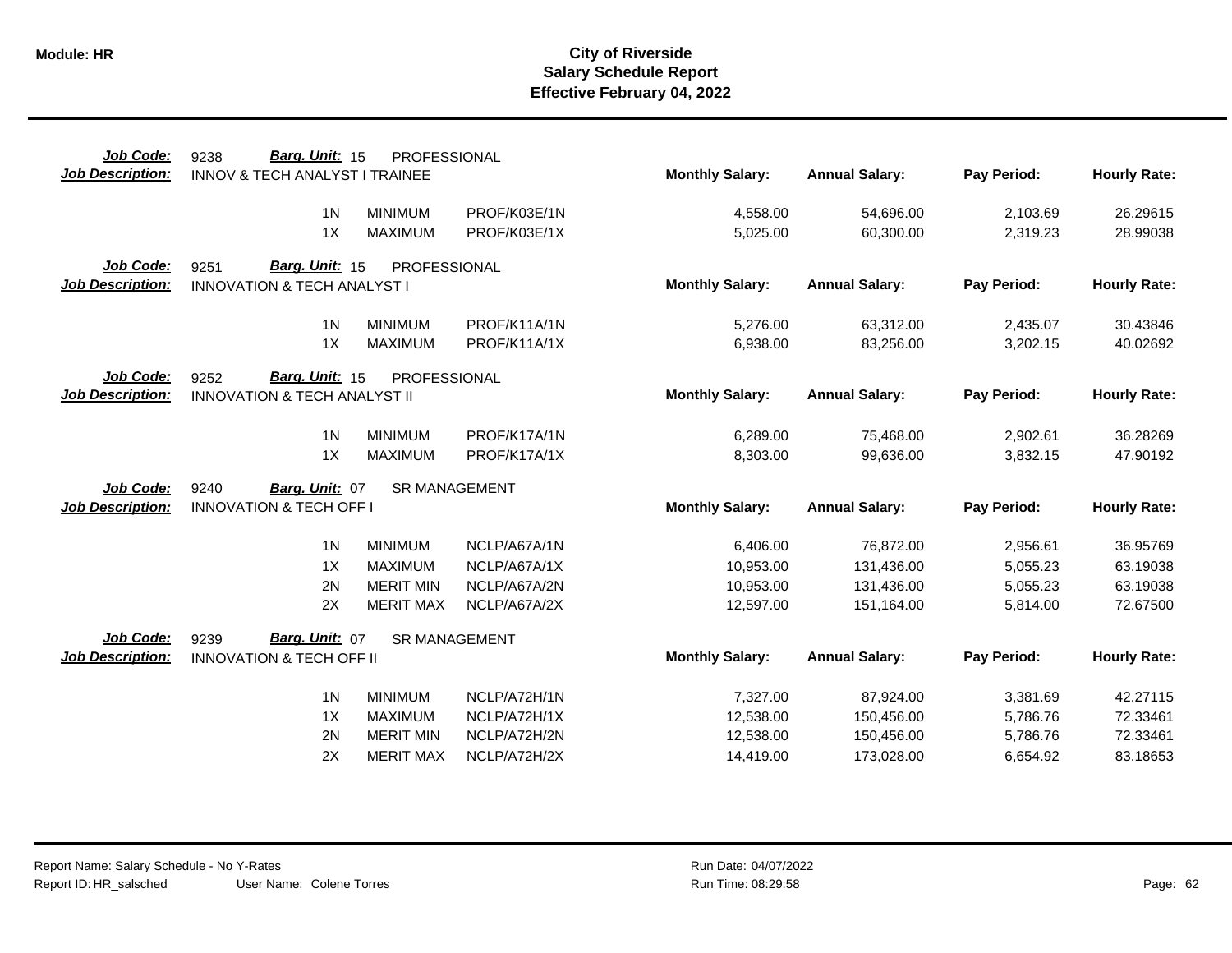| Job Code:<br><b>Job Description:</b> | Barg. Unit: 55<br>9247<br><b>INNOVATION &amp; TECH TECH I</b> |                     | PARA-PROFESSIONAL            | <b>Monthly Salary:</b> | <b>Annual Salary:</b> | Pay Period: | <b>Hourly Rate:</b> |
|--------------------------------------|---------------------------------------------------------------|---------------------|------------------------------|------------------------|-----------------------|-------------|---------------------|
|                                      |                                                               |                     |                              |                        |                       |             |                     |
|                                      | 1 <sub>N</sub>                                                | <b>MINIMUM</b>      | PARA/N08A/1N                 | 4,190.00               | 50,280.00             | 1,933.84    | 24.17307            |
|                                      | 1X                                                            | <b>MAXIMUM</b>      | PARA/N08A/1X                 | 5,642.00               | 67,704.00             | 2,604.00    | 32.55000            |
|                                      |                                                               |                     |                              |                        |                       |             |                     |
| Job Code:                            | Barg. Unit: 55<br>9248                                        |                     | PARA-PROFESSIONAL            |                        |                       |             |                     |
| <b>Job Description:</b>              | <b>INNOVATION &amp; TECH TECH II</b>                          |                     |                              | <b>Monthly Salary:</b> | <b>Annual Salary:</b> | Pay Period: | <b>Hourly Rate:</b> |
|                                      | 1 <sub>N</sub>                                                | <b>MINIMUM</b>      | PARA/N06G/1N                 | 4,588.00               | 55,056.00             | 2,117.53    | 26.46923            |
|                                      | 1X                                                            | <b>MAXIMUM</b>      | PARA/N06G/1X                 | 6,107.00               | 73,284.00             | 2,818.61    | 35.23269            |
|                                      |                                                               |                     |                              |                        |                       |             |                     |
| Job Code:                            | Barg. Unit: 30<br>6580                                        |                     | SPECIAL CLASSES              |                        |                       |             |                     |
| <b>Job Description:</b>              | <b>INSTRUCTOR</b>                                             |                     |                              | <b>Monthly Salary:</b> | <b>Annual Salary:</b> | Pay Period: | <b>Hourly Rate:</b> |
|                                      |                                                               |                     |                              |                        |                       |             |                     |
|                                      | 1 <sub>N</sub><br>1X                                          | <b>MINIMUM</b>      | SPCM/J99A/1N<br>SPCM/J99A/1X | 2,600.00<br>17,333.33  | 31,200.00             | 1,200.00    | 15.00000            |
|                                      |                                                               | <b>MAXIMUM</b>      |                              |                        | 208,000.00            | 8,000.00    | 100.00000           |
| Job Code:                            | 5230<br>Barg. Unit: 20                                        | <b>GENERAL-SEIU</b> |                              | PERS TIER 1            |                       |             |                     |
| <b>Job Description:</b>              | <b>INSTRUMENT TECH</b>                                        |                     |                              | <b>Monthly Salary:</b> | <b>Annual Salary:</b> | Pay Period: | <b>Hourly Rate:</b> |
|                                      |                                                               |                     |                              |                        |                       |             |                     |
|                                      | 01                                                            | STEP <sub>1</sub>   | GNLS/G36A/01                 | 6,344.00               | 76,128.00             | 2,928.00    | 36.60000            |
|                                      | 02                                                            | STEP <sub>2</sub>   | GNLS/G36A/02                 | 6,661.00               | 79,932.00             | 3,074.30    | 38.42884            |
|                                      | 03                                                            | STEP <sub>3</sub>   | GNLS/G36A/03                 | 6,990.00               | 83,880.00             | 3,226.15    | 40.32692            |
|                                      | 04                                                            | STEP 4              | GNLS/G36A/04                 | 7,341.00               | 88,092.00             | 3,388.15    | 42.35192            |
|                                      | 05                                                            | STEP <sub>5</sub>   | GNLS/G36A/05                 | 7,705.00               | 92,460.00             | 3,556.15    | 44.45192            |
| <b>Job Code:</b>                     | Barg. Unit: 20<br>5231                                        | <b>GENERAL-SEIU</b> |                              | PERS TIER 2/3          |                       |             |                     |
| <b>Job Description:</b>              | <b>INSTRUMENT TECH (T)</b>                                    |                     |                              | <b>Monthly Salary:</b> | <b>Annual Salary:</b> | Pay Period: | <b>Hourly Rate:</b> |
|                                      |                                                               |                     |                              |                        |                       |             |                     |
|                                      | 01                                                            | STEP <sub>1</sub>   | GNL2/G79G/01                 | 5,978.00               | 71,736.00             | 2,759.07    | 34.48846            |
|                                      | 02                                                            | STEP <sub>2</sub>   | GNL2/G79G/02                 | 6,277.00               | 75,324.00             | 2,897.07    | 36.21346            |
|                                      | 03                                                            | STEP <sub>3</sub>   | GNL2/G79G/03                 | 6,589.00               | 79,068.00             | 3,041.07    | 38.01346            |
|                                      | 04                                                            | STEP 4              | GNL2/G79G/04                 | 6,919.00               | 83,028.00             | 3,193.38    | 39.91730            |
|                                      | 05                                                            | STEP <sub>5</sub>   | GNL2/G79G/05                 | 7,264.00               | 87,168.00             | 3,352.61    | 41.90769            |
|                                      |                                                               |                     |                              |                        |                       |             |                     |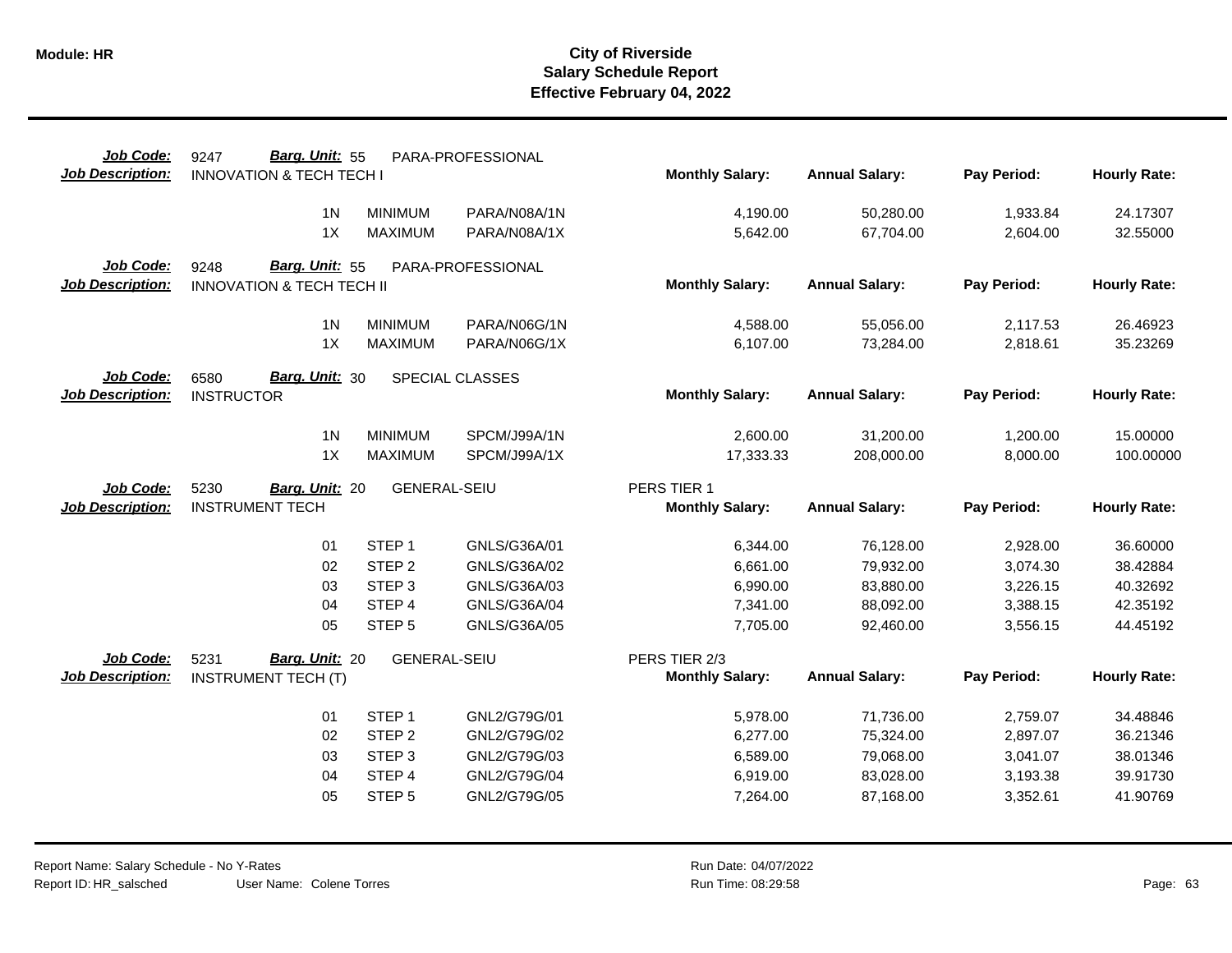| Job Code:               | Barg. Unit: 15<br>9652         | PROFESSIONAL         |              |                        |                       |             |                     |
|-------------------------|--------------------------------|----------------------|--------------|------------------------|-----------------------|-------------|---------------------|
| <b>Job Description:</b> | <b>INTERGOV'MTL REL OFF E</b>  |                      |              | <b>Monthly Salary:</b> | <b>Annual Salary:</b> | Pay Period: | <b>Hourly Rate:</b> |
|                         | 1 <sub>N</sub>                 | <b>MINIMUM</b>       | PROF/K24A/1N | 7,409.00               | 88,908.00             | 3,419.53    | 42.74423            |
|                         | 1X                             | <b>MAXIMUM</b>       | PROF/K24A/1X | 9,929.00               | 119,148.00            | 4,582.61    | 57.28269            |
|                         | 2N                             | <b>MERIT MIN</b>     | PROF/K24A/2N | 9,929.00               | 119,148.00            | 4,582.61    | 57.28269            |
|                         | 2X                             | <b>MERIT MAX</b>     | PROF/K24A/2X | 11,420.00              | 137,040.00            | 5,270.76    | 65.88461            |
| Job Code:               | 8316<br>Barg. Unit: 07         | <b>SR MANAGEMENT</b> |              |                        |                       |             |                     |
| <b>Job Description:</b> | <b>INTERNAL AUDIT MGR</b>      |                      |              | <b>Monthly Salary:</b> | <b>Annual Salary:</b> | Pay Period: | <b>Hourly Rate:</b> |
|                         |                                |                      |              |                        |                       |             |                     |
|                         | 1 <sup>N</sup>                 | <b>MINIMUM</b>       | NCLP/A74B/1N | 9,366.00               | 112,392.00            | 4,322.76    | 54.03461            |
|                         | 1X                             | <b>MAXIMUM</b>       | NCLP/A74B/1X | 12,553.00              | 150,636.00            | 5,793.69    | 72.42115            |
|                         | 2N                             | <b>MERIT MIN</b>     | NCLP/A74B/2N | 12,553.00              | 150,636.00            | 5,793.69    | 72.42115            |
|                         | 2X                             | <b>MERIT MAX</b>     | NCLP/A74B/2X | 14,435.00              | 173,220.00            | 6,662.30    | 83.27884            |
| Job Code:               | Barg. Unit: 15<br>8312         | PROFESSIONAL         |              |                        |                       |             |                     |
| <b>Job Description:</b> | <b>INTERNAL AUDITOR E</b>      |                      |              | <b>Monthly Salary:</b> | <b>Annual Salary:</b> | Pay Period: | <b>Hourly Rate:</b> |
|                         |                                |                      |              |                        |                       |             |                     |
|                         | 1 <sub>N</sub>                 | <b>MINIMUM</b>       | PROF/K12M/1N | 5,806.00               | 69,672.00             | 2,679.69    | 33.49615            |
|                         | 1X                             | <b>MAXIMUM</b>       | PROF/K12M/1X | 7,780.00               | 93,360.00             | 3,590.76    | 44.88461            |
| Job Code:               | 9645<br>Barg. Unit: 15         | PROFESSIONAL         |              |                        |                       |             |                     |
| <b>Job Description:</b> | INTERNATL AFFAIR&PROT OFF NC E |                      |              | <b>Monthly Salary:</b> | <b>Annual Salary:</b> | Pay Period: | <b>Hourly Rate:</b> |
|                         |                                |                      |              |                        |                       |             |                     |
|                         | 1 <sub>N</sub>                 | <b>MINIMUM</b>       | PRNC/K16J/1N | 6,226.00               | 74,712.00             | 2,873.53    | 35.91923            |
|                         | 1X                             | <b>MAXIMUM</b>       | PRNC/K16J/1X | 8,343.00               | 100,116.00            | 3,850.61    | 48.13269            |
|                         | 2N                             | <b>MERIT MIN</b>     | PRNC/K16J/2N | 8,343.00               | 100,116.00            | 3,850.61    | 48.13269            |
|                         | 2X                             | <b>MERIT MAX</b>     | PRNC/K16J/2X | 9,593.00               | 115,116.00            | 4,427.53    | 55.34423            |
| Job Code:               | Barg. Unit: 20<br>1130         | <b>GENERAL-SEIU</b>  |              | PERS TIER 1            |                       |             |                     |
| <b>Job Description:</b> | <b>INVENTORY CONTROL SPEC</b>  |                      |              | <b>Monthly Salary:</b> | <b>Annual Salary:</b> | Pay Period: | <b>Hourly Rate:</b> |
|                         |                                |                      |              |                        |                       |             |                     |
|                         | 01                             | STEP <sub>1</sub>    | GNLS/G23J/01 | 4,060.00               | 48,720.00             | 1,873.84    | 23.42307            |
|                         | 02                             | STEP <sub>2</sub>    | GNLS/G23J/02 | 4,272.00               | 51,264.00             | 1,971.69    | 24.64615            |
|                         | 03                             | STEP <sub>3</sub>    | GNLS/G23J/03 | 4,478.00               | 53,736.00             | 2,066.76    | 25.83461            |
|                         |                                |                      |              |                        |                       |             |                     |

Report Name: Salary Schedule - No Y-Rates Report ID: HR\_salsched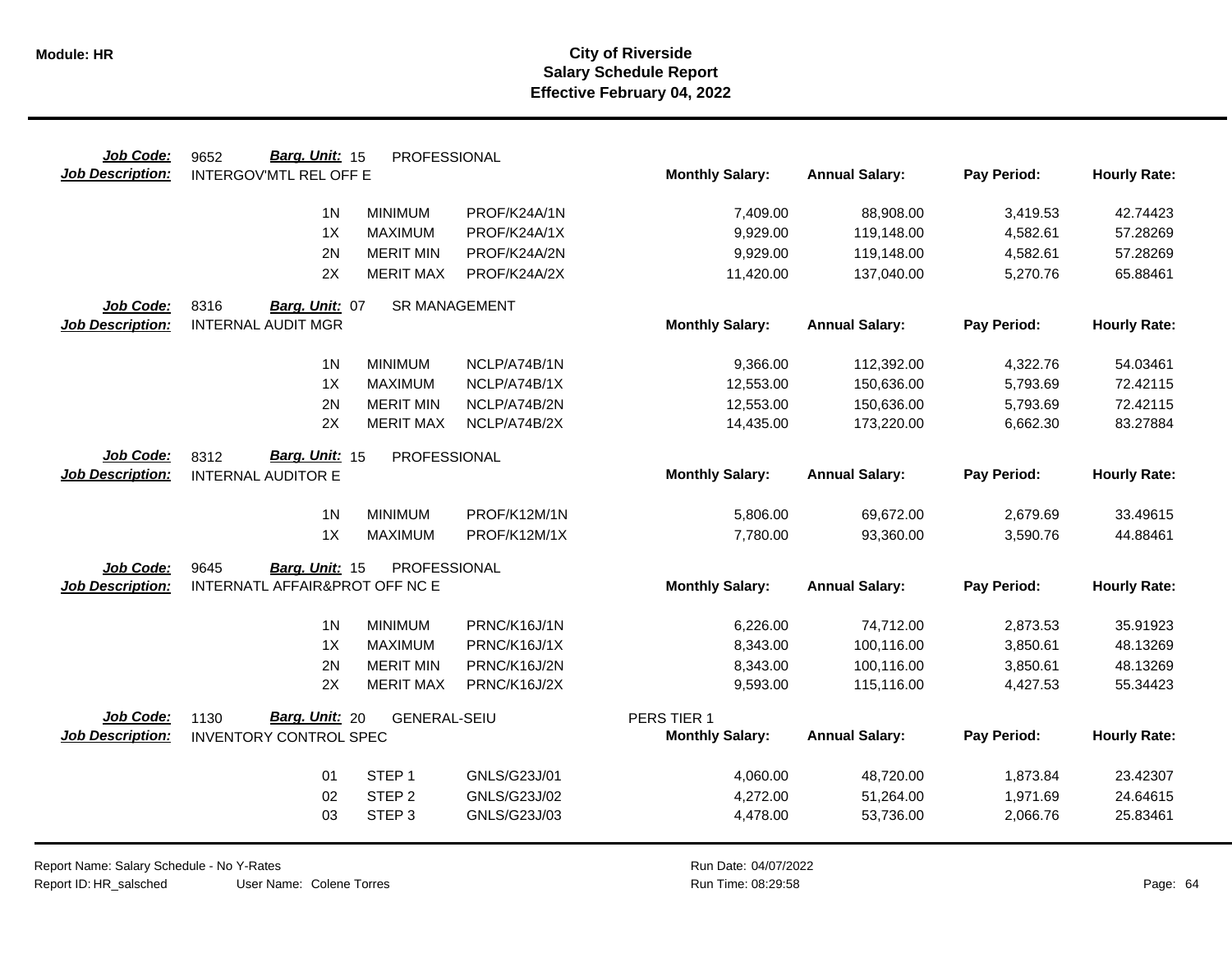**Salary Schedule Report Effective February 04, 2022 Module: HR City of Riverside**

|                         | 04                                | STEP 4            | GNLS/G23J/04        | 4,702.00               | 56,424.00             | 2,170.15    | 27.12692            |
|-------------------------|-----------------------------------|-------------------|---------------------|------------------------|-----------------------|-------------|---------------------|
|                         | 05                                | STEP <sub>5</sub> | GNLS/G23J/05        | 4,938.00               | 59,256.00             | 2,279.07    | 28.48846            |
|                         | 06                                | STEP <sub>6</sub> | GNLS/G23J/06        | 5,182.00               | 62,184.00             | 2,391.69    | 29.89615            |
|                         | 07                                | STEP <sub>7</sub> | GNLS/G23J/07        | 5,444.00               | 65,328.00             | 2,512.61    | 31.40769            |
| Job Code:               | Barg. Unit: 20<br>1131            |                   | <b>GENERAL-SEIU</b> | PERS TIER 2/3          |                       |             |                     |
| <b>Job Description:</b> | <b>INVENTORY CONTROL SPEC (T)</b> |                   |                     | <b>Monthly Salary:</b> | <b>Annual Salary:</b> | Pay Period: | <b>Hourly Rate:</b> |
|                         | 01                                | STEP <sub>1</sub> | GNL2/G69H/01        | 3,827.00               | 45,924.00             | 1,766.30    | 22.07884            |
|                         | 02                                | STEP <sub>2</sub> | GNL2/G69H/02        | 4,028.00               | 48,336.00             | 1,859.07    | 23.23846            |
|                         | 03                                | STEP <sub>3</sub> | GNL2/G69H/03        | 4,221.00               | 50,652.00             | 1,948.15    | 24.35192            |
|                         | 04                                | STEP 4            | GNL2/G69H/04        | 4,431.00               | 53,172.00             | 2,045.07    | 25.56346            |
|                         | 05                                | STEP <sub>5</sub> | GNL2/G69H/05        | 4,655.00               | 55,860.00             | 2,148.46    | 26.85576            |
|                         | 06                                | STEP <sub>6</sub> | GNL2/G69H/06        | 4,884.00               | 58,608.00             | 2,254.15    | 28.17692            |
|                         | 07                                | STEP <sub>7</sub> | GNL2/G69H/07        | 5,133.00               | 61,596.00             | 2,369.07    | 29.61346            |
| Job Code:               | Barg. Unit: 20<br>8010            |                   | <b>GENERAL-SEIU</b> | PERS TIER 1            |                       |             |                     |
| <b>Job Description:</b> | <b>LABORATORY ANALYST I</b>       |                   |                     | <b>Monthly Salary:</b> | <b>Annual Salary:</b> | Pay Period: | <b>Hourly Rate:</b> |
|                         | 01                                | STEP <sub>1</sub> | GNLS/G27L/01        | 4,875.00               | 58,500.00             | 2,250.00    | 28.12500            |
|                         | 02                                | STEP <sub>2</sub> | GNLS/G27L/02        | 5,122.00               | 61,464.00             | 2,364.00    | 29.55000            |
|                         | 03                                | STEP <sub>3</sub> | GNLS/G27L/03        | 5,376.00               | 64,512.00             | 2,481.23    | 31.01538            |
|                         | 04                                | STEP 4            | <b>GNLS/G27L/04</b> | 5,650.00               | 67,800.00             | 2,607.69    | 32.59615            |
|                         | 05                                | STEP <sub>5</sub> | GNLS/G27L/05        | 5,929.00               | 71,148.00             | 2,736.46    | 34.20576            |
| Job Code:               | Barg. Unit: 20<br>8011            |                   | <b>GENERAL-SEIU</b> | PERS TIER 2/3          |                       |             |                     |
| <b>Job Description:</b> | LABORATORY ANALYST I (T)          |                   |                     | <b>Monthly Salary:</b> | <b>Annual Salary:</b> | Pay Period: | <b>Hourly Rate:</b> |
|                         | 01                                | STEP <sub>1</sub> | GNL2/G73F/01        | 4,519.00               | 54,228.00             | 2,085.69    | 26.07115            |
|                         | 02                                | STEP <sub>2</sub> | GNL2/G73F/02        | 4,745.00               | 56,940.00             | 2,190.00    | 27.37500            |
|                         | 03                                | STEP <sub>3</sub> | GNL2/G73F/03        | 4,982.00               | 59,784.00             | 2,299.38    | 28.74230            |
|                         | 04                                | STEP 4            | GNL2/G73F/04        | 5,231.00               | 62,772.00             | 2,414.30    | 30.17884            |
|                         | 05                                | STEP <sub>5</sub> | GNL2/G73F/05        | 5,494.00               | 65,928.00             | 2,535.69    | 31.69615            |
| Job Code:               | Barg. Unit: 20<br>8020            |                   | <b>GENERAL-SEIU</b> | PERS TIER 1            |                       |             |                     |
| <b>Job Description:</b> | <b>LABORATORY ANALYST II</b>      |                   |                     | <b>Monthly Salary:</b> | <b>Annual Salary:</b> | Pay Period: | <b>Hourly Rate:</b> |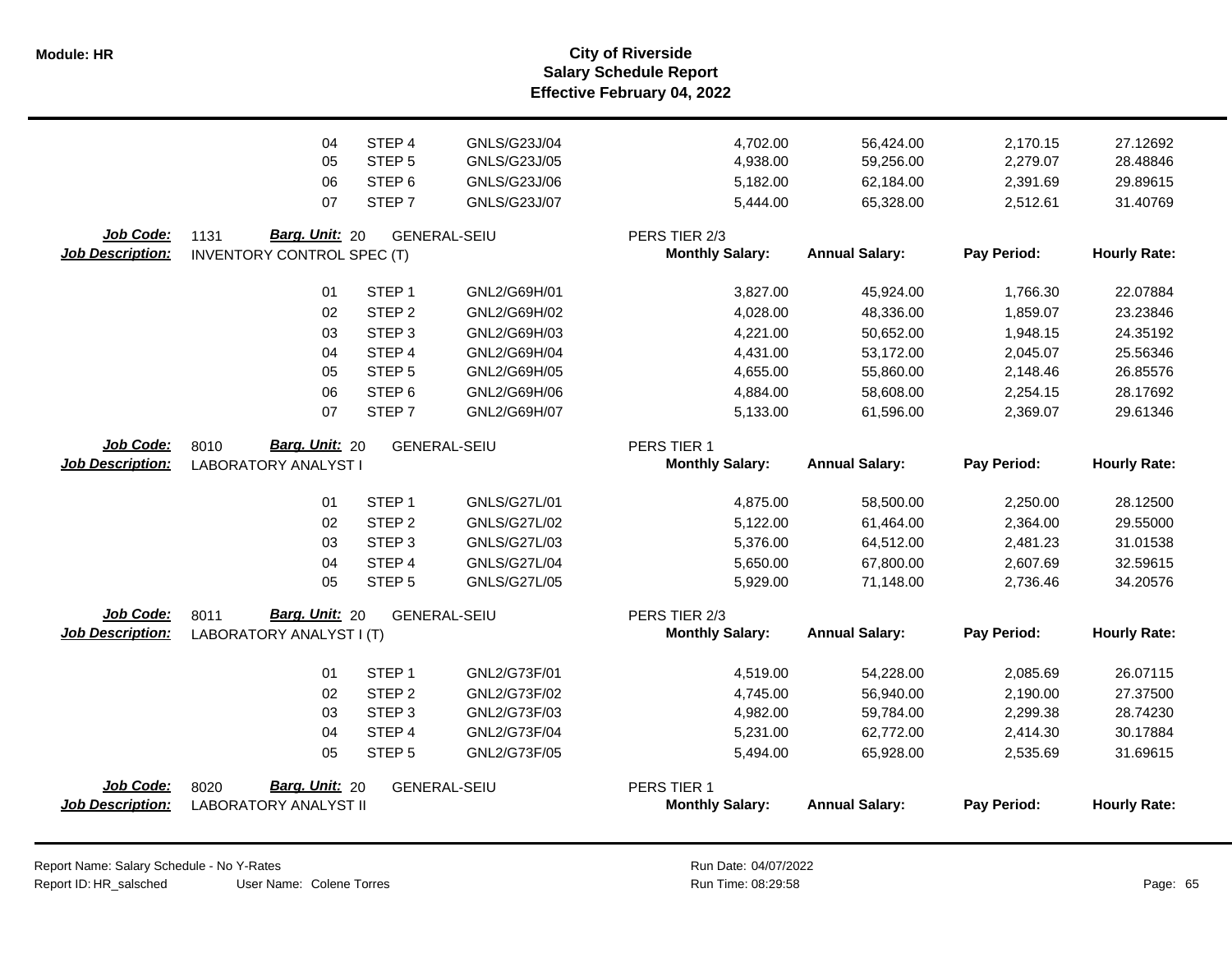**Salary Schedule Report Effective February 04, 2022 Module: HR City of Riverside**

|                         | 01                            | STEP <sub>1</sub> | GNLS/G34F/01        | 5,964.00               | 71,568.00             | 2,752.61    | 34.40769            |
|-------------------------|-------------------------------|-------------------|---------------------|------------------------|-----------------------|-------------|---------------------|
|                         | 02                            | STEP <sub>2</sub> | GNLS/G34F/02        | 6,258.00               | 75,096.00             | 2,888.30    | 36.10384            |
|                         | 03                            | STEP <sub>3</sub> | GNLS/G34F/03        | 6,572.00               | 78,864.00             | 3,033.23    | 37.91538            |
|                         | 04                            | STEP 4            | GNLS/G34F/04        | 6,897.00               | 82,764.00             | 3,183.23    | 39.79038            |
|                         | 05                            | STEP <sub>5</sub> | GNLS/G34F/05        | 7,243.00               | 86,916.00             | 3,342.92    | 41.78653            |
| Job Code:               | 8021<br>Barg. Unit: 20        |                   | <b>GENERAL-SEIU</b> | PERS TIER 2/3          |                       |             |                     |
| Job Description:        | LABORATORY ANALYST II (T)     |                   |                     | <b>Monthly Salary:</b> | <b>Annual Salary:</b> | Pay Period: | <b>Hourly Rate:</b> |
|                         | 01                            | STEP <sub>1</sub> | GNL2/G78L/01        | 5,621.00               | 67,452.00             | 2,594.30    | 32.42884            |
|                         | 02                            | STEP <sub>2</sub> | GNL2/G78L/02        | 5,900.00               | 70,800.00             | 2,723.07    | 34.03846            |
|                         | 03                            | STEP <sub>3</sub> | GNL2/G78L/03        | 6,194.00               | 74,328.00             | 2,858.76    | 35.73461            |
|                         | 04                            | STEP <sub>4</sub> | GNL2/G78L/04        | 6,502.00               | 78,024.00             | 3,000.92    | 37.51153            |
|                         | 05                            | STEP <sub>5</sub> | GNL2/G78L/05        | 6,828.00               | 81,936.00             | 3,151.38    | 39.39230            |
| Job Code:               | Barg. Unit: 20<br>8025        |                   | <b>GENERAL-SEIU</b> | PERS TIER 1            |                       |             |                     |
| <b>Job Description:</b> | <b>LABORATORY ANALYST III</b> |                   |                     | <b>Monthly Salary:</b> | <b>Annual Salary:</b> | Pay Period: | <b>Hourly Rate:</b> |
|                         | 01                            | STEP <sub>1</sub> | GNLS/G38C/01        | 6,779.00               | 81,348.00             | 3,128.76    | 39.10961            |
|                         | 02                            | STEP <sub>2</sub> | GNLS/G38C/02        | 7,119.00               | 85,428.00             | 3,285.69    | 41.07115            |
|                         | 03                            | STEP <sub>3</sub> | GNLS/G38C/03        | 7,470.00               | 89,640.00             | 3,447.69    | 43.09615            |
|                         | 04                            | STEP 4            | GNLS/G38C/04        | 7,845.00               | 94,140.00             | 3,620.76    | 45.25961            |
|                         | 05                            | STEP <sub>5</sub> | GNLS/G38C/05        | 8,244.00               | 98,928.00             | 3,804.92    | 47.56153            |
| Job Code:               | 8026<br>Barg. Unit: 20        |                   | <b>GENERAL-SEIU</b> | PERS TIER 2/3          |                       |             |                     |
| <b>Job Description:</b> | LABORATORY ANALYST III (T)    |                   |                     | <b>Monthly Salary:</b> | <b>Annual Salary:</b> | Pay Period: | <b>Hourly Rate:</b> |
|                         | 01                            | STEP <sub>1</sub> | GNL2/G79N/01        | 6,389.00               | 76,668.00             | 2,948.76    | 36.85961            |
|                         | 02                            | STEP <sub>2</sub> | GNL2/G79N/02        | 6,709.00               | 80,508.00             | 3,096.46    | 38.70576            |
|                         | 03                            | STEP <sub>3</sub> | GNL2/G79N/03        | 7,042.00               | 84,504.00             | 3,250.15    | 40.62692            |
|                         | 04                            | STEP 4            | GNL2/G79N/04        | 7,395.00               | 88,740.00             | 3,413.07    | 42.66346            |
|                         | 05                            | STEP <sub>5</sub> | GNL2/G79N/05        | 7,768.00               | 93,216.00             | 3,585.23    | 44.81538            |
| Job Code:               | Barg. Unit: 20<br>8000        |                   | <b>GENERAL-SEIU</b> | PERS TIER 1            |                       |             |                     |
| <b>Job Description:</b> | <b>LABORATORY ASSIST</b>      |                   |                     | <b>Monthly Salary:</b> | <b>Annual Salary:</b> | Pay Period: | <b>Hourly Rate:</b> |
|                         | 01                            | STEP <sub>1</sub> | GNLS/G20C/01        | 3,827.00               | 45,924.00             | 1,766.30    | 22.07884            |

Report Name: Salary Schedule - No Y-Rates

Report ID: HR\_salsched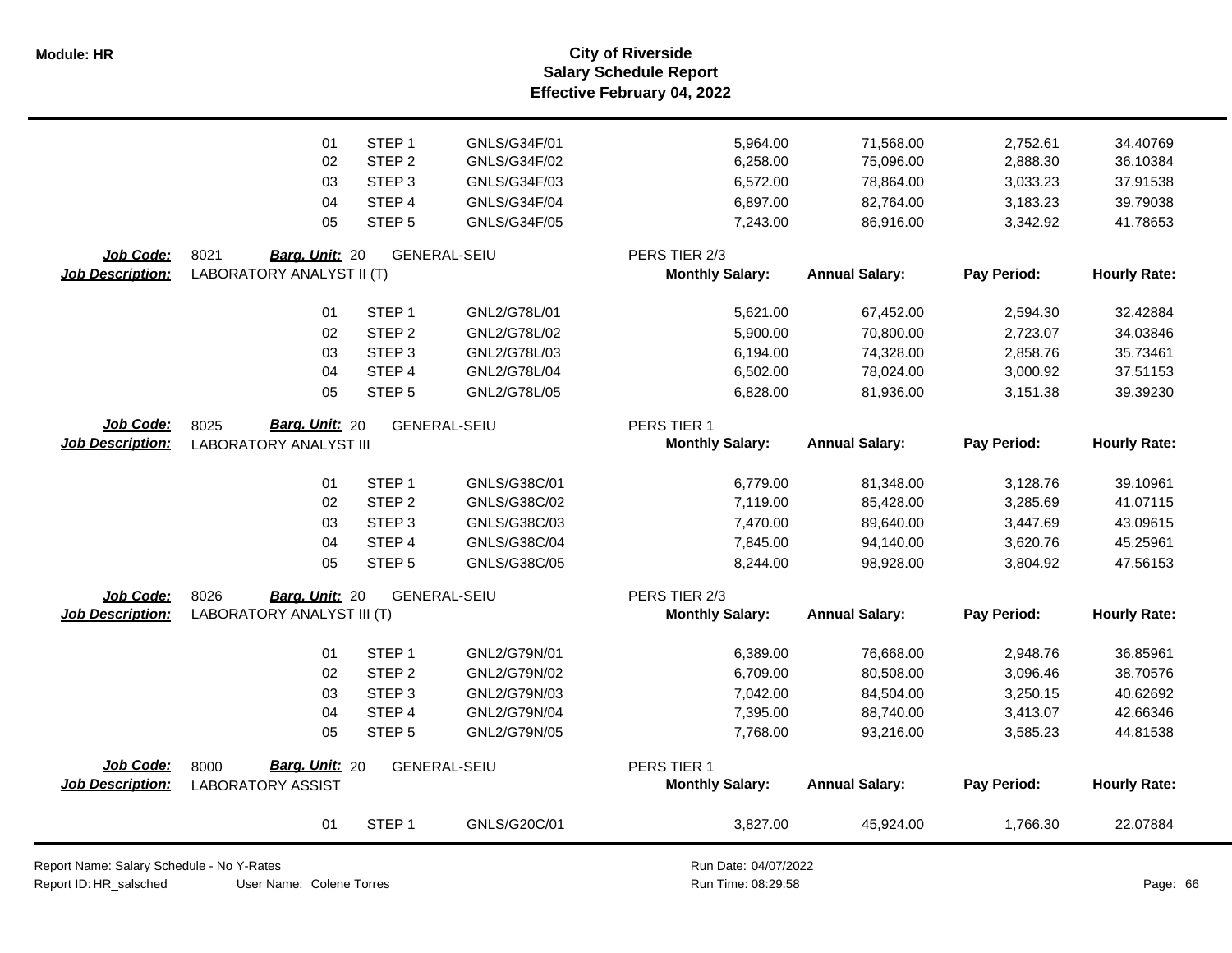**Salary Schedule Report Effective February 04, 2022 Module: HR City of Riverside**

|                         | 02                             | STEP <sub>2</sub>   | GNLS/G20C/02 | 4,009.00               | 48,108.00             | 1,850.30    | 23.12884            |
|-------------------------|--------------------------------|---------------------|--------------|------------------------|-----------------------|-------------|---------------------|
|                         | 03                             | STEP <sub>3</sub>   | GNLS/G20C/03 | 4,210.00               | 50,520.00             | 1,943.07    | 24.28846            |
|                         | 04                             | STEP 4              | GNLS/G20C/04 | 4,420.00               | 53,040.00             | 2,040.00    | 25.50000            |
|                         | 05                             | STEP <sub>5</sub>   | GNLS/G20C/05 | 4,640.00               | 55,680.00             | 2,141.53    | 26.76923            |
| Job Code:               | Barg. Unit: 20<br>8001         | <b>GENERAL-SEIU</b> |              | PERS TIER 2/3          |                       |             |                     |
| <b>Job Description:</b> | <b>LABORATORY ASSIST (T)</b>   |                     |              | <b>Monthly Salary:</b> | <b>Annual Salary:</b> | Pay Period: | <b>Hourly Rate:</b> |
|                         | 01                             | STEP <sub>1</sub>   | GNL2/G66M/01 | 3,606.00               | 43,272.00             | 1,664.30    | 20.80384            |
|                         | 02                             | STEP <sub>2</sub>   | GNL2/G66M/02 | 3,779.00               | 45,348.00             | 1,744.15    | 21.80192            |
|                         | 03                             | STEP <sub>3</sub>   | GNL2/G66M/03 | 3,967.00               | 47,604.00             | 1,830.92    | 22.88653            |
|                         | 04                             | STEP <sub>4</sub>   | GNL2/G66M/04 | 4,167.00               | 50,004.00             | 1,923.23    | 24.04038            |
|                         | 05                             | STEP <sub>5</sub>   | GNL2/G66M/05 | 4,373.00               | 52,476.00             | 2,018.30    | 25.22884            |
| Job Code:               | 8030<br>Barg. Unit: 50         | <b>SUPERVISORY</b>  |              |                        |                       |             |                     |
| <b>Job Description:</b> | <b>LABORATORY SUPERVISOR E</b> |                     |              | <b>Monthly Salary:</b> | <b>Annual Salary:</b> | Pay Period: | <b>Hourly Rate:</b> |
|                         | 1 <sub>N</sub>                 | <b>MINIMUM</b>      | SUPV/U16D/1N | 6,857.00               | 82,284.00             | 3,164.76    | 39.55961            |
|                         | 1X                             | <b>MAXIMUM</b>      | SUPV/U16D/1X | 9,185.00               | 110,220.00            | 4,239.23    | 52.99038            |
|                         |                                |                     |              |                        |                       |             |                     |
| Job Code:               | 6780<br>Barg. Unit: 20         | <b>GENERAL-SEIU</b> |              | PERS TIER 1            |                       |             |                     |
| <b>Job Description:</b> | <b>LAND RECORDS TECH I</b>     |                     |              | <b>Monthly Salary:</b> | <b>Annual Salary:</b> | Pay Period: | <b>Hourly Rate:</b> |
|                         | 01                             | STEP <sub>1</sub>   | GNLS/G33B/01 | 5,376.00               | 64,512.00             | 2,481.23    | 31.01538            |
|                         | 02                             | STEP <sub>2</sub>   | GNLS/G33B/02 | 5,641.00               | 67,692.00             | 2,603.53    | 32.54423            |
|                         | 03                             | STEP <sub>3</sub>   | GNLS/G33B/03 | 5,924.00               | 71,088.00             | 2,734.15    | 34.17692            |
|                         | 04                             | STEP 4              | GNLS/G33B/04 | 6,217.00               | 74,604.00             | 2,869.38    | 35.86730            |
|                         | 05                             | STEP <sub>5</sub>   | GNLS/G33B/05 | 6,528.00               | 78,336.00             | 3,012.92    | 37.66153            |
| Job Code:               | Barg. Unit: 20<br>6781         | <b>GENERAL-SEIU</b> |              | PERS TIER 2/3          |                       |             |                     |
| <b>Job Description:</b> | LAND RECORDS TECH I (T)        |                     |              | <b>Monthly Salary:</b> | <b>Annual Salary:</b> | Pay Period: | <b>Hourly Rate:</b> |
|                         | 01                             | STEP <sub>1</sub>   | GNL2/G77M/01 | 5,065.00               | 60,780.00             | 2,337.69    | 29.22115            |
|                         | 02                             | STEP <sub>2</sub>   | GNL2/G77M/02 | 5,318.00               | 63,816.00             | 2,454.46    | 30.68076            |
|                         | 03                             | STEP <sub>3</sub>   | GNL2/G77M/03 | 5,582.00               | 66,984.00             | 2,576.30    | 32.20384            |
|                         | 04                             | STEP 4              | GNL2/G77M/04 | 5,860.00               | 70,320.00             | 2,704.61    | 33.80769            |
|                         | 05                             | STEP <sub>5</sub>   | GNL2/G77M/05 | 6,154.00               | 73,848.00             | 2,840.30    | 35.50384            |
|                         |                                |                     |              |                        |                       |             |                     |

Report Name: Salary Schedule - No Y-Rates

Report ID: HR\_salsched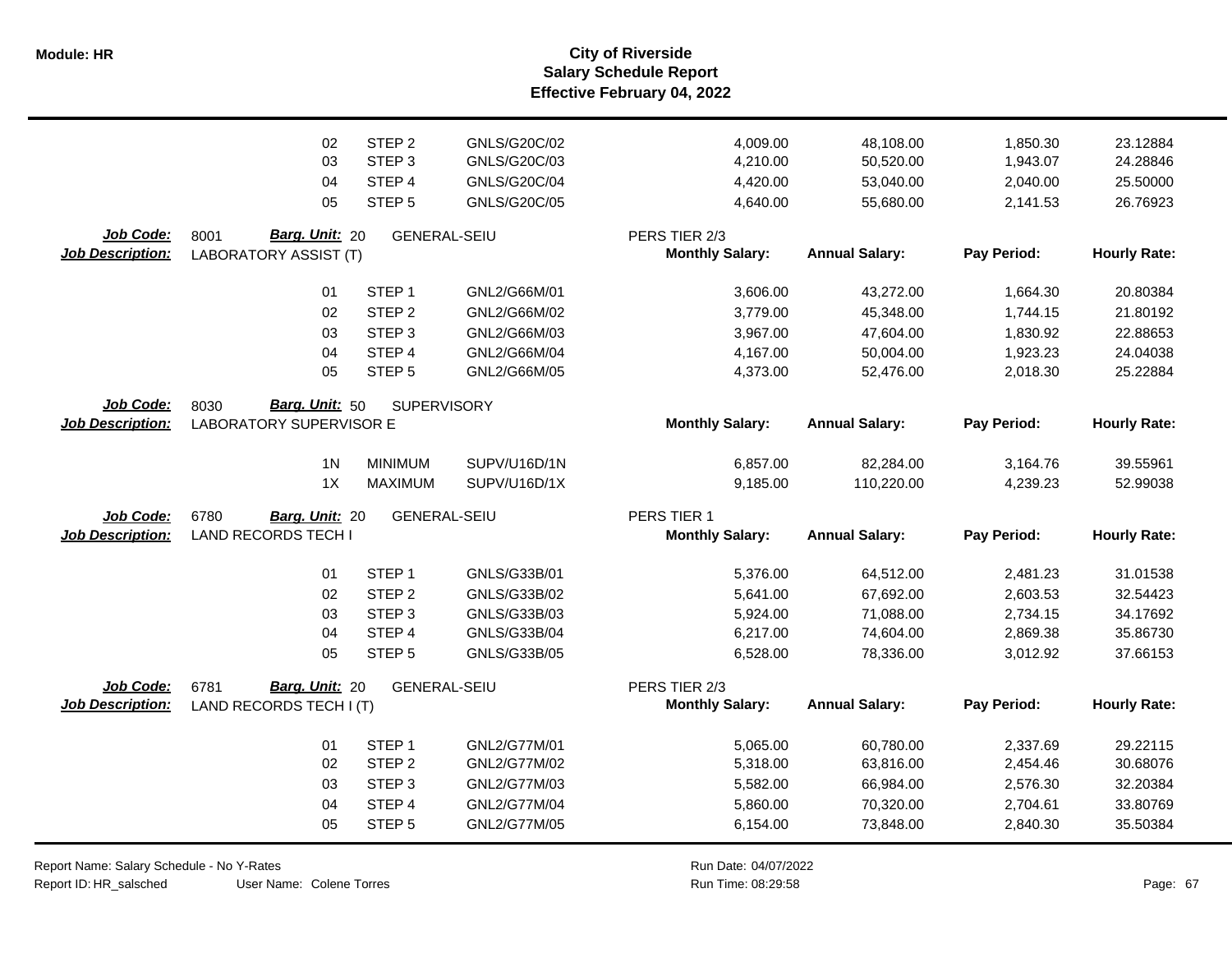| Job Code:<br><b>Job Description:</b> | Barg. Unit: 20<br>6790<br><b>LAND RECORDS TECH II</b> |                   | <b>GENERAL-SEIU</b> | PERS TIER 1<br><b>Monthly Salary:</b>   | <b>Annual Salary:</b> | Pay Period: | <b>Hourly Rate:</b> |
|--------------------------------------|-------------------------------------------------------|-------------------|---------------------|-----------------------------------------|-----------------------|-------------|---------------------|
|                                      | 01                                                    | STEP <sub>1</sub> | GNLS/G40B/01        | 6,217.00                                | 74,604.00             | 2,869.38    | 35.86730            |
|                                      | 02                                                    | STEP <sub>2</sub> | GNLS/G40B/02        | 6,528.00                                | 78,336.00             | 3,012.92    | 37.66153            |
|                                      | 03                                                    | STEP <sub>3</sub> | GNLS/G40B/03        | 6,860.00                                | 82,320.00             | 3,166.15    | 39.57692            |
|                                      | 04                                                    | STEP 4            | <b>GNLS/G40B/04</b> | 7,196.00                                | 86,352.00             | 3,321.23    | 41.51538            |
|                                      | 05                                                    | STEP <sub>5</sub> | <b>GNLS/G40B/05</b> | 7,559.00                                | 90,708.00             | 3,488.76    | 43.60961            |
| Job Code:<br><b>Job Description:</b> | Barg. Unit: 20<br>6791<br>LAND RECORDS TECH II (T)    |                   | <b>GENERAL-SEIU</b> | PERS TIER 2/3<br><b>Monthly Salary:</b> | <b>Annual Salary:</b> | Pay Period: | <b>Hourly Rate:</b> |
|                                      | 01                                                    | STEP <sub>1</sub> | GNL2/G80M/01        | 5,860.00                                | 70,320.00             | 2,704.61    | 33.80769            |
|                                      | 02                                                    | STEP <sub>2</sub> | GNL2/G80M/02        | 6,154.00                                | 73,848.00             | 2,840.30    | 35.50384            |
|                                      | 03                                                    | STEP <sub>3</sub> | GNL2/G80M/03        | 6,464.00                                | 77,568.00             | 2,983.38    | 37.29230            |
|                                      | 04                                                    | STEP 4            | GNL2/G80M/04        | 6,783.00                                | 81,396.00             | 3,130.61    | 39.13269            |
|                                      | 05                                                    | STEP <sub>5</sub> | GNL2/G80M/05        | 7,124.00                                | 85,488.00             | 3,288.00    | 41.10000            |
| Job Code:                            | Barg. Unit: 20<br>3035                                |                   | <b>GENERAL-SEIU</b> | PERS TIER 1                             |                       |             |                     |
| <b>Job Description:</b>              | <b>LANDSCAPE MAINT INSP</b>                           |                   |                     | <b>Monthly Salary:</b>                  | <b>Annual Salary:</b> | Pay Period: | <b>Hourly Rate:</b> |
|                                      | 01                                                    | STEP <sub>1</sub> | GNLS/G31D/01        | 4,640.00                                | 55,680.00             | 2,141.53    | 26.76923            |
|                                      | 02                                                    | STEP <sub>2</sub> | GNLS/G31D/02        | 4,874.00                                | 58,488.00             | 2,249.53    | 28.11923            |
|                                      | 03                                                    | STEP <sub>3</sub> | GNLS/G31D/03        | 5,115.00                                | 61,380.00             | 2,360.76    | 29.50961            |
|                                      | 04                                                    | STEP 4            | GNLS/G31D/04        | 5,376.00                                | 64,512.00             | 2,481.23    | 31.01538            |
|                                      | 05                                                    | STEP <sub>5</sub> | GNLS/G31D/05        | 5,641.00                                | 67,692.00             | 2,603.53    | 32.54423            |
|                                      | 06                                                    | STEP <sub>6</sub> | GNLS/G31D/06        | 5,924.00                                | 71,088.00             | 2,734.15    | 34.17692            |
|                                      | 07                                                    | STEP <sub>7</sub> | GNLS/G31D/07        | 6,217.00                                | 74,604.00             | 2,869.38    | 35.86730            |
| Job Code:<br><b>Job Description:</b> | Barg. Unit: 20<br>3036<br>LANDSCAPE MAINT INSP (T)    |                   | <b>GENERAL-SEIU</b> | PERS TIER 2/3<br><b>Monthly Salary:</b> | <b>Annual Salary:</b> | Pay Period: | <b>Hourly Rate:</b> |
|                                      | 01                                                    | STEP <sub>1</sub> | GNL2/G77A/01        | 4,373.00                                | 52,476.00             | 2,018.30    | 25.22884            |
|                                      | 02                                                    | STEP <sub>2</sub> | GNL2/G77A/02        | 4,596.00                                | 55,152.00             | 2,121.23    | 26.51538            |
|                                      | 03                                                    | STEP <sub>3</sub> | GNL2/G77A/03        | 4,821.00                                | 57,852.00             | 2,225.07    | 27.81346            |
|                                      | 04                                                    | STEP 4            | GNL2/G77A/04        | 5,065.00                                | 60,780.00             | 2,337.69    | 29.22115            |

Report Name: Salary Schedule - No Y-Rates Report ID: HR\_salsched

 $\overline{\phantom{0}}$ 

User Name: Colene Torres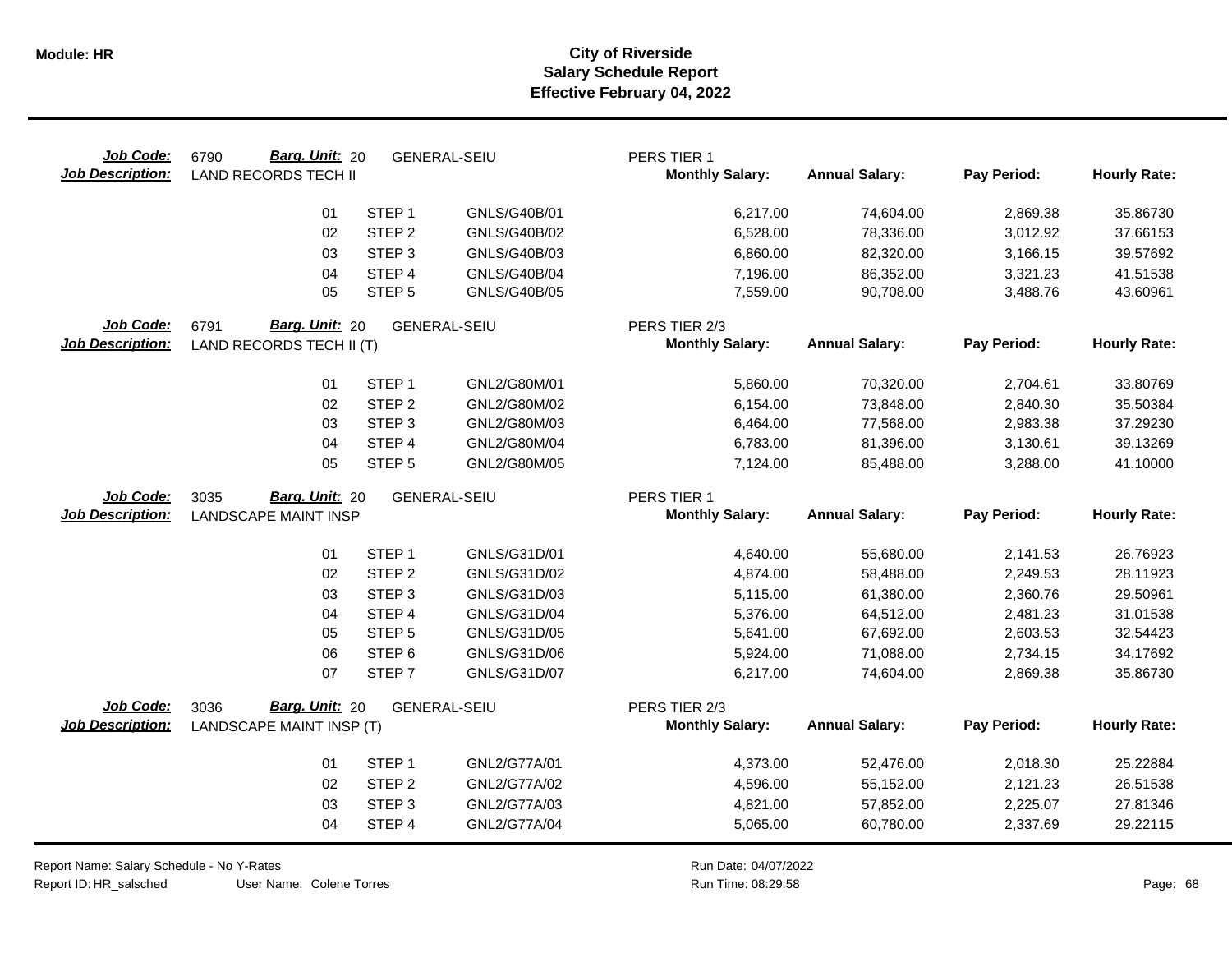|                                      | 05                                              | STEP <sub>5</sub> | GNL2/G77A/05    | 5,318.00               | 63,816.00             | 2,454.46    | 30.68076            |
|--------------------------------------|-------------------------------------------------|-------------------|-----------------|------------------------|-----------------------|-------------|---------------------|
|                                      | 06                                              | STEP <sub>6</sub> | GNL2/G77A/06    | 5,582.00               | 66,984.00             | 2,576.30    | 32.20384            |
|                                      | 07                                              | STEP <sub>7</sub> | GNL2/G77A/07    | 5,860.00               | 70,320.00             | 2,704.61    | 33.80769            |
|                                      |                                                 |                   |                 |                        |                       |             |                     |
| Job Code:                            | <b>Barg. Unit: 30</b><br>8915                   |                   | SPECIAL CLASSES |                        |                       |             |                     |
| <b>Job Description:</b>              | <b>LAW CLERK</b>                                |                   |                 | <b>Monthly Salary:</b> | <b>Annual Salary:</b> | Pay Period: | <b>Hourly Rate:</b> |
|                                      | 1 <sub>N</sub>                                  | <b>MINIMUM</b>    | SPCM/J34A/1N    | 2,600.00               | 31,200.00             | 1,200.00    | 15.00000            |
|                                      | 1X                                              | <b>MAXIMUM</b>    | SPCM/J34A/1X    | 2,972.06               | 35,664.72             | 1,371.72    | 17.14650            |
| Job Code:                            | 8761<br>Barg. Unit: 25                          | CONFIDENTIAL      |                 |                        |                       |             |                     |
| <b>Job Description:</b>              | LEAD OUTREACH WRK TRAINEE (C)                   |                   |                 | <b>Monthly Salary:</b> | <b>Annual Salary:</b> | Pay Period: | <b>Hourly Rate:</b> |
|                                      |                                                 |                   |                 |                        |                       |             |                     |
|                                      | 1 <sub>N</sub>                                  | <b>MINIMUM</b>    | CNFS/C14D/1N    | 2,686.00               | 32,232.00             | 1,239.69    | 15.49615            |
|                                      | 1X                                              | <b>MAXIMUM</b>    | CNFS/C14D/1X    | 2,961.00               | 35,532.00             | 1,366.61    | 17.08269            |
|                                      |                                                 |                   |                 |                        |                       |             |                     |
| Job Code:<br><b>Job Description:</b> | 8757<br>Barg. Unit: 25<br>LEAD OUTREACH WRK (C) | CONFIDENTIAL      |                 | <b>Monthly Salary:</b> | <b>Annual Salary:</b> | Pay Period: | <b>Hourly Rate:</b> |
|                                      |                                                 |                   |                 |                        |                       |             |                     |
|                                      | 1 <sub>N</sub>                                  | <b>MINIMUM</b>    | CNFS/C19A/1N    | 3,109.00               | 37,308.00             | 1,434.92    | 17.93653            |
|                                      | 1X                                              | <b>MAXIMUM</b>    | CNFS/C19A/1X    | 4,164.00               | 49,968.00             | 1,921.84    | 24.02307            |
| Job Code:                            | Barg. Unit: 25<br>0310                          |                   |                 |                        |                       |             |                     |
| <b>Job Description:</b>              | <b>LEGAL SECRETARY</b>                          | CONFIDENTIAL      |                 | <b>Monthly Salary:</b> | <b>Annual Salary:</b> | Pay Period: | <b>Hourly Rate:</b> |
|                                      |                                                 |                   |                 |                        |                       |             |                     |
|                                      | 1 <sub>N</sub>                                  | <b>MINIMUM</b>    | CNFS/C28A/1N    | 3,538.00               | 42,456.00             | 1,632.92    | 20.41153            |
|                                      | 1X                                              | <b>MAXIMUM</b>    | CNFS/C28A/1X    | 5,693.00               | 68,316.00             | 2,627.53    | 32.84423            |
|                                      | 2N                                              | <b>MERIT MIN</b>  | CNFS/C28A/2N    | 5,693.00               | 68,316.00             | 2,627.53    | 32.84423            |
|                                      | 2X                                              | <b>MERIT MAX</b>  | CNFS/C28A/2X    | 6,546.00               | 78,552.00             | 3,021.23    | 37.76538            |
|                                      |                                                 |                   |                 |                        |                       |             |                     |
| Job Code:<br><b>Job Description:</b> | 0320<br>Barg. Unit: 25<br>LEGAL SUP SPEC (C) N  | CONFIDENTIAL      |                 | <b>Monthly Salary:</b> | <b>Annual Salary:</b> | Pay Period: | <b>Hourly Rate:</b> |
|                                      |                                                 |                   |                 |                        |                       |             |                     |
|                                      | 1 <sub>N</sub>                                  | <b>MINIMUM</b>    | CNFS/C33A/1N    | 2,600.00               | 31,200.00             | 1,200.00    | 15.00000            |
|                                      | 1X                                              | <b>MAXIMUM</b>    | CNFS/C33A/1X    | 5,690.00               | 68,280.00             | 2,626.15    | 32.82692            |
|                                      | 2N                                              | <b>MERIT MIN</b>  | CNFS/C33A/2N    | 5,690.00               | 68,280.00             | 2,626.15    | 32.82692            |
|                                      | 2X                                              | <b>MERIT MAX</b>  | CNFS/C33A/2X    | 6,543.00               | 78,516.00             | 3,019.84    | 37.74807            |
|                                      |                                                 |                   |                 |                        |                       |             |                     |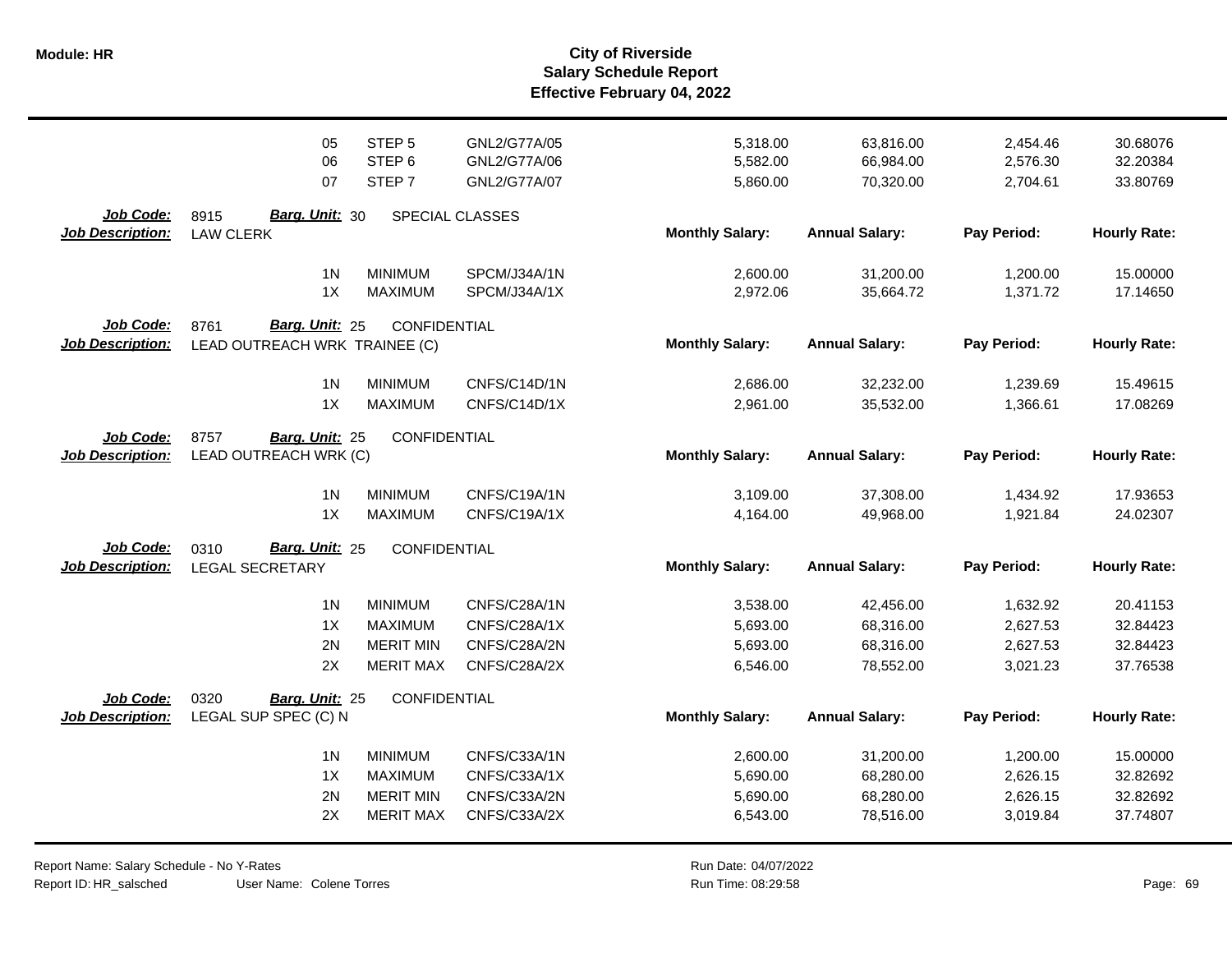| Job Code:               | Barg. Unit: 10<br>8925  | MANAGEMENT          |              |                        |                       |             |                     |
|-------------------------|-------------------------|---------------------|--------------|------------------------|-----------------------|-------------|---------------------|
| <b>Job Description:</b> | <b>LEGAL SVCS MGR E</b> |                     |              | <b>Monthly Salary:</b> | <b>Annual Salary:</b> | Pay Period: | <b>Hourly Rate:</b> |
|                         | 1 <sub>N</sub>          | <b>MINIMUM</b>      | MGTS/M50H/1N | 5,533.00               | 66,396.00             | 2,553.69    | 31.92115            |
|                         | 1X                      | <b>MAXIMUM</b>      | MGTS/M50H/1X | 7,409.00               | 88,908.00             | 3,419.53    | 42.74423            |
|                         | 2N                      | <b>MERIT MIN</b>    | MGTS/M50H/2N | 7,409.00               | 88,908.00             | 3,419.53    | 42.74423            |
|                         | 2X                      | <b>MERIT MAX</b>    | MGTS/M50H/2X | 8,520.00               | 102,240.00            | 3,932.30    | 49.15384            |
| Job Code:               | 5915<br>Barg. Unit: 20  | <b>GENERAL-SEIU</b> |              | PERS TIER 1            |                       |             |                     |
| <b>Job Description:</b> | <b>LIBRARIAN</b>        |                     |              | <b>Monthly Salary:</b> | <b>Annual Salary:</b> | Pay Period: | <b>Hourly Rate:</b> |
|                         | 01                      | STEP <sub>1</sub>   | GNLS/G35C/01 | 4,874.00               | 58,488.00             | 2,249.53    | 28.11923            |
|                         | 02                      | STEP <sub>2</sub>   | GNLS/G35C/02 | 5,115.00               | 61,380.00             | 2,360.76    | 29.50961            |
|                         | 03                      | STEP <sub>3</sub>   | GNLS/G35C/03 | 5,376.00               | 64,512.00             | 2,481.23    | 31.01538            |
|                         | 04                      | STEP 4              | GNLS/G35C/04 | 5,641.00               | 67,692.00             | 2,603.53    | 32.54423            |
|                         | 05                      | STEP <sub>5</sub>   | GNLS/G35C/05 | 5,924.00               | 71,088.00             | 2,734.15    | 34.17692            |
|                         | 06                      | STEP <sub>6</sub>   | GNLS/G35C/06 | 6,217.00               | 74,604.00             | 2,869.38    | 35.86730            |
|                         | 07                      | STEP <sub>7</sub>   | GNLS/G35C/07 | 6,528.00               | 78,336.00             | 3,012.92    | 37.66153            |
|                         | 08                      | STEP <sub>8</sub>   | GNLS/G35C/08 | 6,860.00               | 82,320.00             | 3,166.15    | 39.57692            |
| Job Code:               | Barg. Unit: 20<br>5917  | <b>GENERAL-SEIU</b> |              | PERS TIER 2/3          |                       |             |                     |
| <b>Job Description:</b> | LIBRARIAN (T)           |                     |              | <b>Monthly Salary:</b> | <b>Annual Salary:</b> | Pay Period: | <b>Hourly Rate:</b> |
|                         | 01                      | STEP <sub>1</sub>   | GNL2/G79D/01 | 4,596.00               | 55,152.00             | 2,121.23    | 26.51538            |
|                         | 02                      | STEP <sub>2</sub>   | GNL2/G79D/02 | 4,821.00               | 57,852.00             | 2,225.07    | 27.81346            |
|                         | 03                      | STEP <sub>3</sub>   | GNL2/G79D/03 | 5,065.00               | 60,780.00             | 2,337.69    | 29.22115            |
|                         | 04                      | STEP 4              | GNL2/G79D/04 | 5,318.00               | 63,816.00             | 2,454.46    | 30.68076            |
|                         | 05                      | STEP <sub>5</sub>   | GNL2/G79D/05 | 5,582.00               | 66,984.00             | 2,576.30    | 32.20384            |
|                         | 06                      | STEP <sub>6</sub>   | GNL2/G79D/06 | 5,860.00               | 70,320.00             | 2,704.61    | 33.80769            |
|                         | 07                      | STEP <sub>7</sub>   | GNL2/G79D/07 | 6,154.00               | 73,848.00             | 2,840.30    | 35.50384            |
|                         | 08                      | STEP <sub>8</sub>   | GNL2/G79D/08 | 6,464.00               | 77,568.00             | 2,983.38    | 37.29230            |
| Job Code:               | Barg. Unit: 20<br>5916  | <b>GENERAL-SEIU</b> |              | PERS TIER 1            |                       |             |                     |
| <b>Job Description:</b> | <b>LIBRARIAN TRNE</b>   |                     |              | <b>Monthly Salary:</b> | <b>Annual Salary:</b> | Pay Period: | <b>Hourly Rate:</b> |
|                         | 01                      | STEP <sub>1</sub>   | GNLS/G20A/01 | 4,210.00               | 50,520.00             | 1,943.07    | 24.28846            |

Report Name: Salary Schedule - No Y-Rates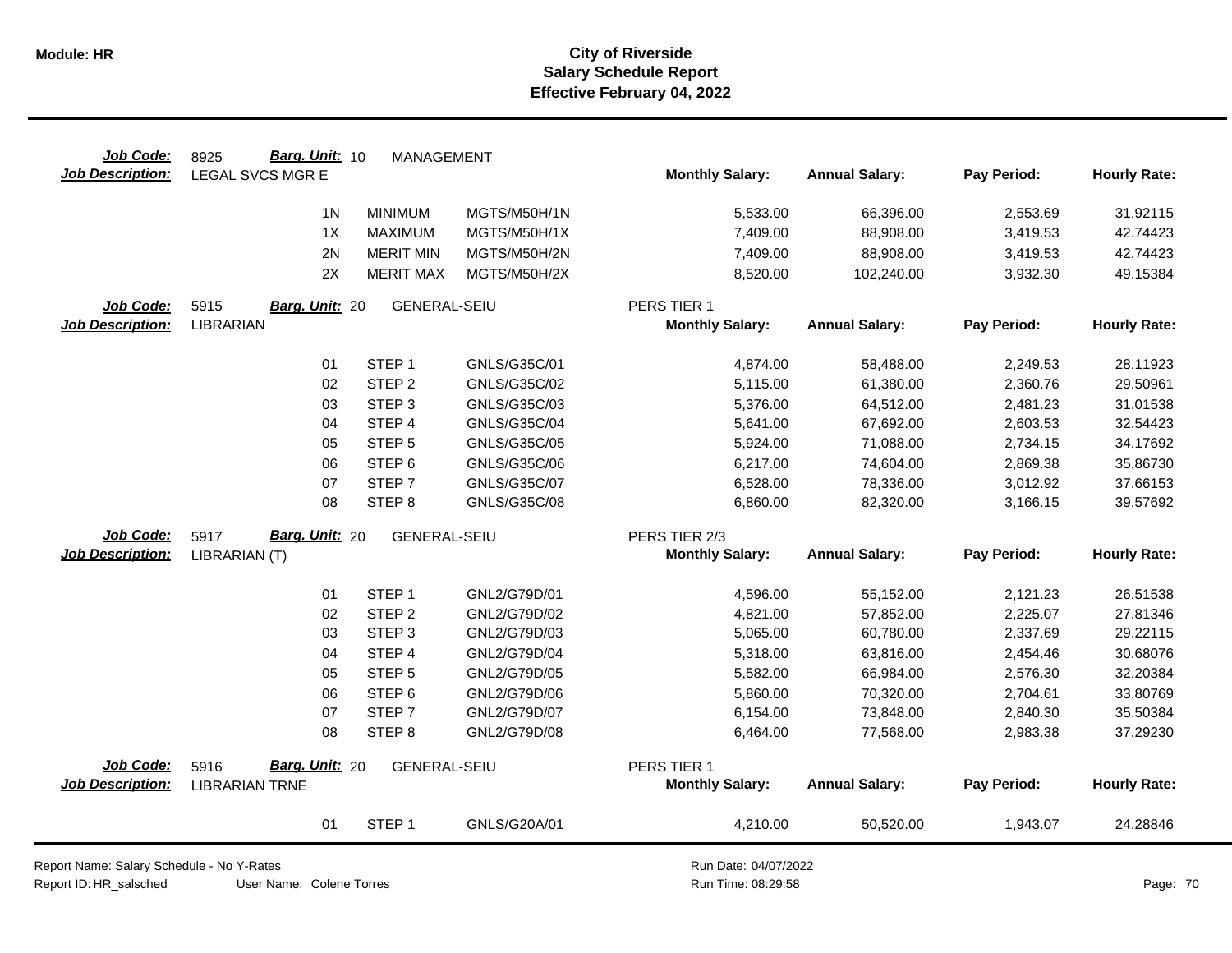**Salary Schedule Report Effective February 04, 2022 Module: HR City of Riverside**

|                                      | 02                                                  | STEP <sub>2</sub> | GNLS/G20A/02        | 4,420.00                                | 53,040.00             | 2,040.00    | 25.50000            |
|--------------------------------------|-----------------------------------------------------|-------------------|---------------------|-----------------------------------------|-----------------------|-------------|---------------------|
|                                      | 03                                                  | STEP <sub>3</sub> | GNLS/G20A/03        | 4,640.00                                | 55,680.00             | 2,141.53    | 26.76923            |
| Job Code:<br><b>Job Description:</b> | Barg. Unit: 20<br>5918<br><b>LIBRARIAN TRNE (T)</b> |                   | <b>GENERAL-SEIU</b> | PERS TIER 2/3<br><b>Monthly Salary:</b> | <b>Annual Salary:</b> | Pay Period: | <b>Hourly Rate:</b> |
|                                      | 01                                                  | STEP <sub>1</sub> | GNL2/G66G/01        | 3,967.00                                | 47,604.00             | 1,830.92    | 22.88653            |
|                                      | 02                                                  | STEP <sub>2</sub> | GNL2/G66G/02        | 4,167.00                                | 50,004.00             | 1,923.23    | 24.04038            |
|                                      | 03                                                  | STEP <sub>3</sub> | GNL2/G66G/03        | 4,373.00                                | 52,476.00             | 2,018.30    | 25.22884            |
| Job Code:<br><b>Job Description:</b> | Barg. Unit: 20<br>5785<br><b>LIBRARY ASSIST</b>     |                   | <b>GENERAL-SEIU</b> | PERS TIER 1<br><b>Monthly Salary:</b>   | <b>Annual Salary:</b> | Pay Period: | <b>Hourly Rate:</b> |
|                                      | 01                                                  | STEP <sub>1</sub> | GNLS/G19C/01        | 2,849.00                                | 34,188.00             | 1,314.92    | 16.43653            |
|                                      | 02                                                  | STEP <sub>2</sub> | GNLS/G19C/02        | 2,994.00                                | 35,928.00             | 1,381.84    | 17.27307            |
|                                      | 03                                                  | STEP <sub>3</sub> | GNLS/G19C/03        | 3,141.00                                | 37,692.00             | 1,449.69    | 18.12115            |
|                                      | 04                                                  | STEP 4            | GNLS/G19C/04        | 3,299.00                                | 39,588.00             | 1,522.61    | 19.03269            |
|                                      | 05                                                  | STEP <sub>5</sub> | GNLS/G19C/05        | 3,463.00                                | 41,556.00             | 1,598.30    | 19.97884            |
|                                      | 06                                                  | STEP <sub>6</sub> | GNLS/G19C/06        | 3,634.00                                | 43,608.00             | 1,677.23    | 20.96538            |
|                                      | 07                                                  | STEP <sub>7</sub> | GNLS/G19C/07        | 3,827.00                                | 45,924.00             | 1,766.30    | 22.07884            |
|                                      | 08                                                  | STEP <sub>8</sub> | GNLS/G19C/08        | 4,009.00                                | 48,108.00             | 1,850.30    | 23.12884            |
|                                      | 09                                                  | STEP <sub>9</sub> | GNLS/G19C/09        | 4,210.00                                | 50,520.00             | 1,943.07    | 24.28846            |
|                                      | 10                                                  | STEP 10           | GNLS/G19C/10        | 4,420.00                                | 53,040.00             | 2,040.00    | 25.50000            |
| Job Code:<br><b>Job Description:</b> | 5786<br>Barg. Unit: 20<br>LIBRARY ASSIST (T)        |                   | <b>GENERAL-SEIU</b> | PERS TIER 2/3<br><b>Monthly Salary:</b> | <b>Annual Salary:</b> | Pay Period: | <b>Hourly Rate:</b> |
|                                      | 01                                                  | STEP <sub>1</sub> | GNL2/G65G/01        | 2,686.00                                | 32,232.00             | 1,239.69    | 15.49615            |
|                                      | 02                                                  | STEP <sub>2</sub> | GNL2/G65G/02        | 2,821.00                                | 33,852.00             | 1,302.00    | 16.27500            |
|                                      | 03                                                  | STEP <sub>3</sub> | GNL2/G65G/03        | 2,960.00                                | 35,520.00             | 1,366.15    | 17.07692            |
|                                      | 04                                                  | STEP 4            | GNL2/G65G/04        | 3,109.00                                | 37,308.00             | 1,434.92    | 17.93653            |
|                                      | 05                                                  | STEP <sub>5</sub> | GNL2/G65G/05        | 3,264.00                                | 39,168.00             | 1,506.46    | 18.83076            |
|                                      | 06                                                  | STEP <sub>6</sub> | GNL2/G65G/06        | 3,427.00                                | 41,124.00             | 1,581.69    | 19.77115            |
|                                      | 07                                                  | STEP <sub>7</sub> | GNL2/G65G/07        | 3,606.00                                | 43,272.00             | 1,664.30    | 20.80384            |
|                                      | 08                                                  | STEP <sub>8</sub> | GNL2/G65G/08        | 3,779.00                                | 45,348.00             | 1,744.15    | 21.80192            |
|                                      | 09                                                  | STEP <sub>9</sub> | GNL2/G65G/09        | 3,967.00                                | 47,604.00             | 1,830.92    | 22.88653            |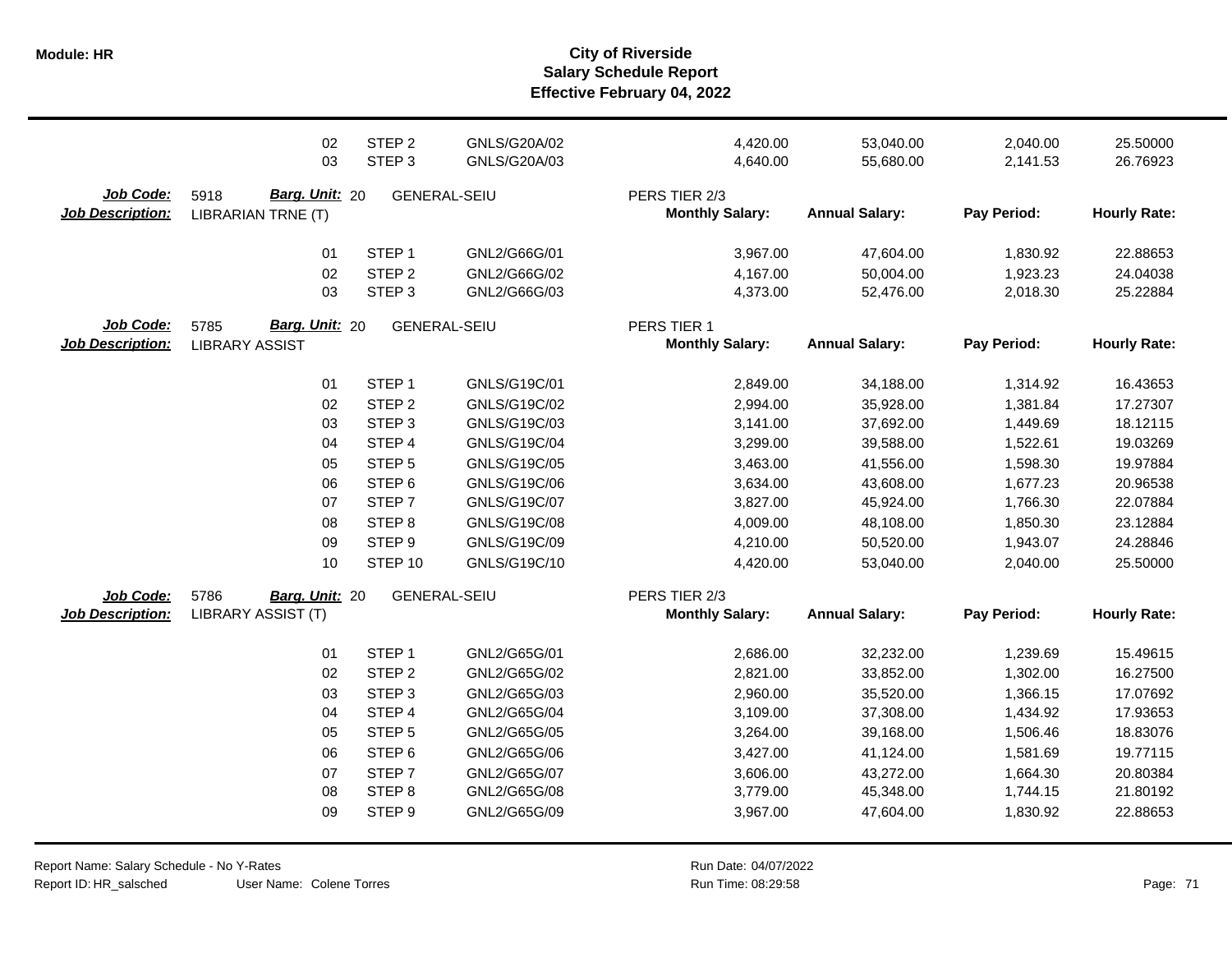|                         | 10                              | STEP 10             | GNL2/G65G/10        | 4,167.00               | 50,004.00             | 1,923.23    | 24.04038            |
|-------------------------|---------------------------------|---------------------|---------------------|------------------------|-----------------------|-------------|---------------------|
| Job Code:               | 5865<br>Barg. Unit: 20          | <b>GENERAL-SEIU</b> |                     | PERS TIER 1            |                       |             |                     |
| Job Description:        | <b>LIBRARY ASSOC</b>            |                     |                     | <b>Monthly Salary:</b> | <b>Annual Salary:</b> | Pay Period: | <b>Hourly Rate:</b> |
|                         | 01                              | STEP <sub>1</sub>   | GNLS/G25C/01        | 4,420.00               | 53,040.00             | 2,040.00    | 25.50000            |
|                         | 02                              | STEP <sub>2</sub>   | GNLS/G25C/02        | 4,640.00               | 55,680.00             | 2,141.53    | 26.76923            |
|                         | 03                              | STEP <sub>3</sub>   | GNLS/G25C/03        | 4,874.00               | 58,488.00             | 2,249.53    | 28.11923            |
|                         | 04                              | STEP 4              | GNLS/G25C/04        | 5,115.00               | 61,380.00             | 2,360.76    | 29.50961            |
|                         | 05                              | STEP <sub>5</sub>   | GNLS/G25C/05        | 5,376.00               | 64,512.00             | 2,481.23    | 31.01538            |
| Job Code:               | Barg. Unit: 20<br>5866          | <b>GENERAL-SEIU</b> |                     | PERS TIER 2/3          |                       |             |                     |
| <b>Job Description:</b> | LIBRARY ASSOC (T)               |                     |                     | <b>Monthly Salary:</b> | <b>Annual Salary:</b> | Pay Period: | <b>Hourly Rate:</b> |
|                         | 01                              | STEP <sub>1</sub>   | GNL2/G71G/01        | 4,167.00               | 50,004.00             | 1,923.23    | 24.04038            |
|                         | 02                              | STEP <sub>2</sub>   | GNL2/G71G/02        | 4,373.00               | 52,476.00             | 2,018.30    | 25.22884            |
|                         | 03                              | STEP <sub>3</sub>   | GNL2/G71G/03        | 4,596.00               | 55,152.00             | 2,121.23    | 26.51538            |
|                         | 04                              | STEP 4              | GNL2/G71G/04        | 4,821.00               | 57,852.00             | 2,225.07    | 27.81346            |
|                         | 05                              | STEP <sub>5</sub>   | GNL2/G71G/05        | 5,065.00               | 60,780.00             | 2,337.69    | 29.22115            |
| Job Code:               | 9165<br>Barg. Unit: 20          | <b>GENERAL-SEIU</b> |                     | PERS TIER 1            |                       |             |                     |
| Job Description:        | <b>LIBRARY DIGITAL SYS SPEC</b> |                     |                     | <b>Monthly Salary:</b> | <b>Annual Salary:</b> | Pay Period: | <b>Hourly Rate:</b> |
|                         | 01                              | STEP <sub>1</sub>   | GNLS/G40C/01        | 5,641.00               | 67,692.00             | 2,603.53    | 32.54423            |
|                         | 02                              | STEP <sub>2</sub>   | GNLS/G40C/02        | 5,924.00               | 71,088.00             | 2,734.15    | 34.17692            |
|                         | 03                              | STEP <sub>3</sub>   | GNLS/G40C/03        | 6,217.00               | 74,604.00             | 2,869.38    | 35.86730            |
|                         | 04                              | STEP 4              | GNLS/G40C/04        | 6,528.00               | 78,336.00             | 3,012.92    | 37.66153            |
|                         | 05                              | STEP <sub>5</sub>   | GNLS/G40C/05        | 6,860.00               | 82,320.00             | 3,166.15    | 39.57692            |
|                         | 06                              | STEP <sub>6</sub>   | GNLS/G40C/06        | 7,196.00               | 86,352.00             | 3,321.23    | 41.51538            |
|                         | 07                              | STEP <sub>7</sub>   | <b>GNLS/G40C/07</b> | 7,559.00               | 90,708.00             | 3,488.76    | 43.60961            |
| Job Code:               | 9166<br>Barg. Unit: 20          | <b>GENERAL-SEIU</b> |                     | PERS TIER 2/3          |                       |             |                     |
| <b>Job Description:</b> | LIBRARY DIGITAL SYS SPEC (T)    |                     |                     | <b>Monthly Salary:</b> | <b>Annual Salary:</b> | Pay Period: | <b>Hourly Rate:</b> |
|                         | 01                              | STEP <sub>1</sub>   | GNL2/G81A/01        | 5,318.00               | 63,816.00             | 2,454.46    | 30.68076            |
|                         | 02                              | STEP <sub>2</sub>   | GNL2/G81A/02        | 5,582.00               | 66,984.00             | 2,576.30    | 32.20384            |
|                         | 03                              | STEP <sub>3</sub>   | GNL2/G81A/03        | 5,860.00               | 70,320.00             | 2,704.61    | 33.80769            |

Report Name: Salary Schedule - No Y-Rates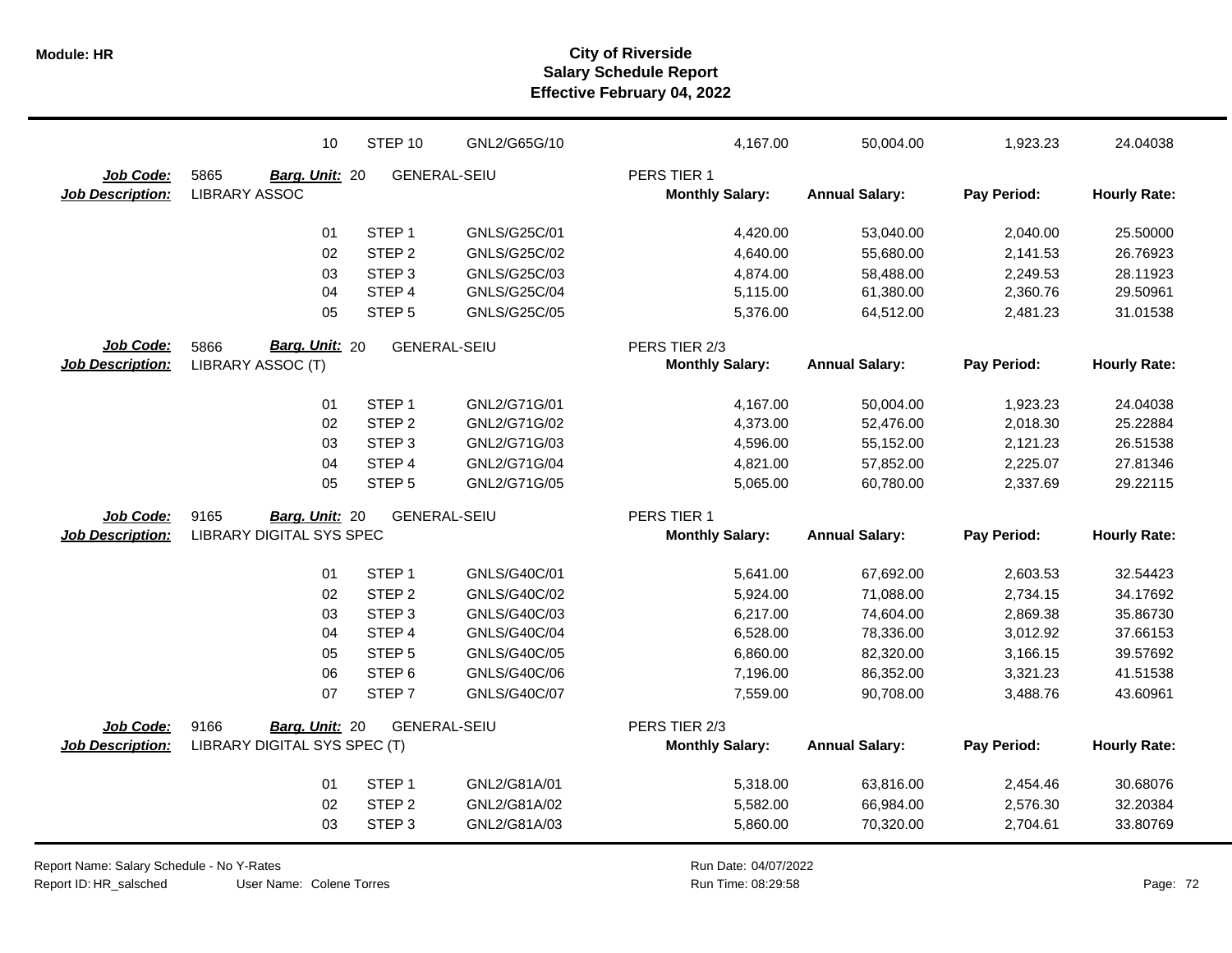|                         | 04                            | STEP 4              | GNL2/G81A/04    | 6,154.00               | 73,848.00             | 2,840.30    | 35.50384            |
|-------------------------|-------------------------------|---------------------|-----------------|------------------------|-----------------------|-------------|---------------------|
|                         | 05                            | STEP <sub>5</sub>   | GNL2/G81A/05    | 6,464.00               | 77,568.00             | 2,983.38    | 37.29230            |
|                         | 06                            | STEP <sub>6</sub>   | GNL2/G81A/06    | 6,783.00               | 81,396.00             | 3,130.61    | 39.13269            |
|                         | 07                            | STEP <sub>7</sub>   | GNL2/G81A/07    | 7,124.00               | 85,488.00             | 3,288.00    | 41.10000            |
|                         |                               |                     |                 |                        |                       |             |                     |
| Job Code:               | Barg. Unit: 01<br>6040        | <b>EXECUTIVE</b>    |                 |                        |                       |             |                     |
| <b>Job Description:</b> | <b>LIBRARY DIR</b>            |                     |                 | <b>Monthly Salary:</b> | <b>Annual Salary:</b> | Pay Period: | <b>Hourly Rate:</b> |
|                         | 1 <sub>N</sub>                | <b>MINIMUM</b>      | EXEP/E16A/1N    | 11,084.00              | 133,008.00            | 5,115.69    | 63.94615            |
|                         | 1X                            | <b>MAXIMUM</b>      | EXEP/E16A/1X    | 15,928.00              | 191,136.00            | 7,351.38    | 91.89230            |
|                         |                               |                     |                 |                        |                       |             |                     |
| Job Code:               | Barg. Unit: 30<br>5770        |                     | SPECIAL CLASSES |                        |                       |             |                     |
| <b>Job Description:</b> | <b>LIBRARY PAGE</b>           |                     |                 | <b>Monthly Salary:</b> | <b>Annual Salary:</b> | Pay Period: | <b>Hourly Rate:</b> |
|                         | 01                            | STEP <sub>1</sub>   | SPCH/H02A/01    | 2,600.00               | 31,200.00             | 1,200.00    | 15.00000            |
|                         | 02                            | STEP <sub>2</sub>   | SPCH/H02A/02    | 2,730.00               | 32,760.00             | 1,260.00    | 15.75000            |
|                         | 03                            | STEP <sub>3</sub>   | SPCH/H02A/03    | 2,866.50               | 34,398.00             | 1,323.00    | 16.53750            |
|                         |                               |                     |                 |                        |                       |             |                     |
| <b>Job Code:</b>        | <b>Barg. Unit: 20</b><br>5825 | <b>GENERAL-SEIU</b> |                 | PERS TIER 1            |                       |             |                     |
| <b>Job Description:</b> | <b>LIBRARY TECH</b>           |                     |                 | <b>Monthly Salary:</b> | <b>Annual Salary:</b> | Pay Period: | <b>Hourly Rate:</b> |
|                         | 01                            | STEP <sub>1</sub>   | GNLS/G22A/01    | 4,009.00               | 48,108.00             | 1,850.30    | 23.12884            |
|                         | 02                            | STEP <sub>2</sub>   | GNLS/G22A/02    | 4,210.00               | 50,520.00             | 1,943.07    | 24.28846            |
|                         | 03                            | STEP <sub>3</sub>   | GNLS/G22A/03    | 4,420.00               | 53,040.00             | 2,040.00    | 25.50000            |
|                         | 04                            | STEP 4              | GNLS/G22A/04    | 4,640.00               | 55,680.00             | 2,141.53    | 26.76923            |
|                         | 05                            | STEP <sub>5</sub>   | GNLS/G22A/05    | 4,874.00               | 58,488.00             | 2,249.53    | 28.11923            |
|                         |                               |                     |                 |                        |                       |             |                     |
| Job Code:               | 5827<br>Barg. Unit: 20        | <b>GENERAL-SEIU</b> |                 | PERS TIER 2/3          |                       |             |                     |
| <b>Job Description:</b> | LIBRARY TECH (T)              |                     |                 | <b>Monthly Salary:</b> | <b>Annual Salary:</b> | Pay Period: | <b>Hourly Rate:</b> |
|                         | 01                            | STEP <sub>1</sub>   | GNL2/G68A/01    | 3,779.00               | 45,348.00             | 1,744.15    | 21.80192            |
|                         | 02                            | STEP <sub>2</sub>   | GNL2/G68A/02    | 3,967.00               | 47,604.00             | 1,830.92    | 22.88653            |
|                         | 03                            | STEP <sub>3</sub>   | GNL2/G68A/03    | 4,167.00               | 50,004.00             | 1,923.23    | 24.04038            |
|                         | 04                            | STEP 4              | GNL2/G68A/04    | 4,373.00               | 52,476.00             | 2,018.30    | 25.22884            |
|                         | 05                            | STEP <sub>5</sub>   | GNL2/G68A/05    | 4,596.00               | 55,152.00             | 2,121.23    | 26.51538            |
|                         |                               |                     |                 |                        |                       |             |                     |
|                         |                               |                     |                 |                        |                       |             |                     |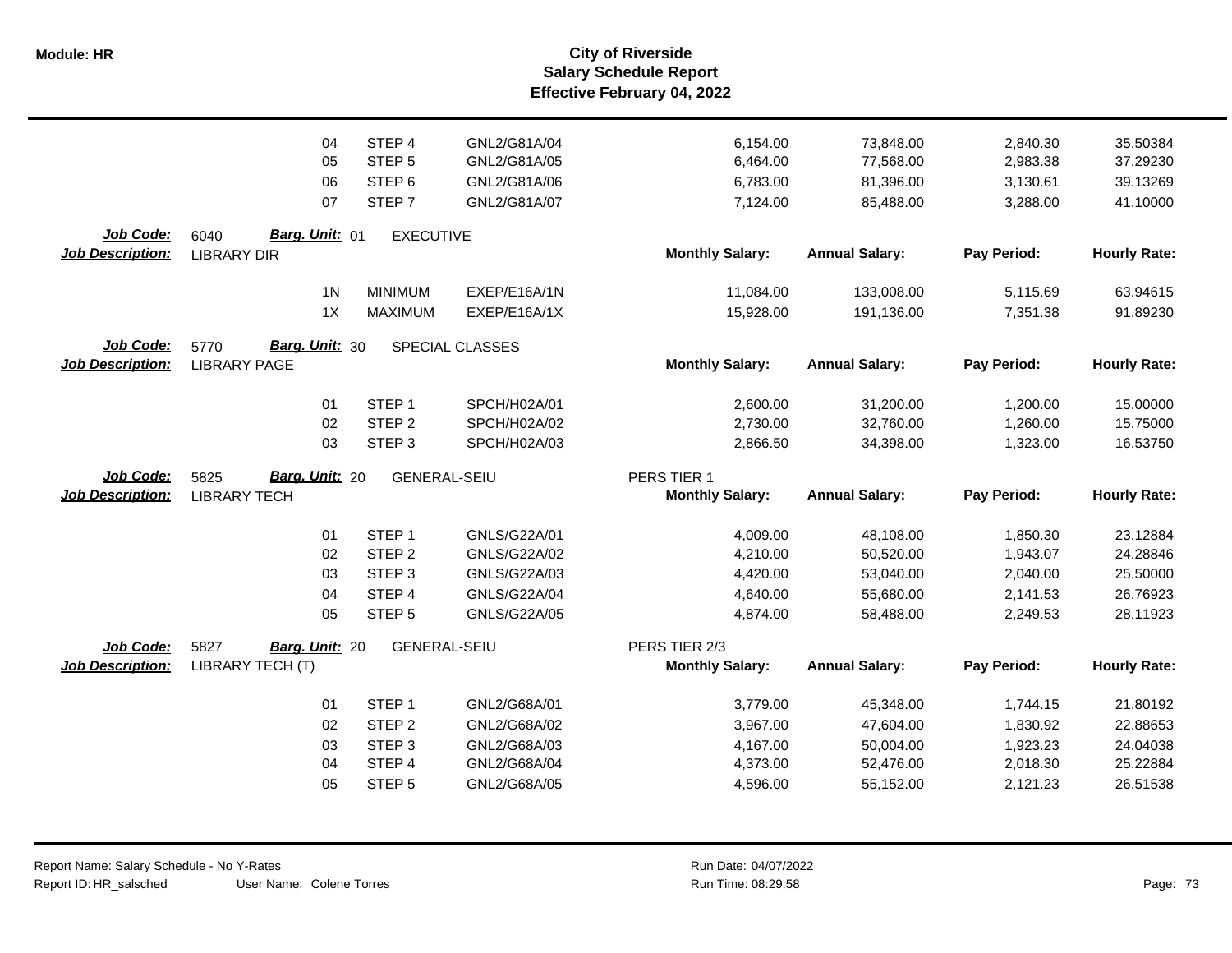| Job Code:<br><b>Job Description:</b> | Barg. Unit: 20<br>5826<br><b>LIBRARY TECH TRNE</b> |                   | <b>GENERAL-SEIU</b> | PERS TIER 1<br><b>Monthly Salary:</b> | <b>Annual Salary:</b> | Pay Period: | <b>Hourly Rate:</b> |
|--------------------------------------|----------------------------------------------------|-------------------|---------------------|---------------------------------------|-----------------------|-------------|---------------------|
|                                      | 01                                                 | STEP <sub>1</sub> | GNLS/G14D/01        | 3,463.00                              | 41,556.00             | 1,598.30    | 19.97884            |
|                                      | 02                                                 | STEP <sub>2</sub> | GNLS/G14D/02        | 3,634.00                              | 43,608.00             | 1,677.23    | 20.96538            |
|                                      | 03                                                 | STEP <sub>3</sub> | GNLS/G14D/03        | 3,827.00                              | 45,924.00             | 1,766.30    | 22.07884            |
| Job Code:                            | Barg. Unit: 20<br>5828                             |                   | <b>GENERAL-SEIU</b> | PERS TIER 2/3                         |                       |             |                     |
| <b>Job Description:</b>              | LIBRARY TECH TRNE (T)                              |                   |                     | <b>Monthly Salary:</b>                | <b>Annual Salary:</b> | Pay Period: | <b>Hourly Rate:</b> |
|                                      | 01                                                 | STEP <sub>1</sub> | GNL2/G63D/01        | 3,264.00                              | 39,168.00             | 1,506.46    | 18.83076            |
|                                      | 02                                                 | STEP <sub>2</sub> | GNL2/G63D/02        | 3,427.00                              | 41,124.00             | 1,581.69    | 19.77115            |
|                                      | 03                                                 | STEP <sub>3</sub> | GNL2/G63D/03        | 3,606.00                              | 43,272.00             | 1,664.30    | 20.80384            |
| Job Code:                            | Barg. Unit: 30<br>6260                             |                   | SPECIAL CLASSES     |                                       |                       |             |                     |
| <b>Job Description:</b>              | LIFEGUARD/INSTRUCTOR                               |                   |                     | <b>Monthly Salary:</b>                | <b>Annual Salary:</b> | Pay Period: | <b>Hourly Rate:</b> |
|                                      | 01                                                 | STEP <sub>1</sub> | SPCH/H21A/01        | 2,686.66                              | 32,240.00             | 1,240.00    | 15.50000            |
|                                      | 02                                                 | STEP <sub>2</sub> | SPCH/H21A/02        | 2,738.66                              | 32,864.00             | 1,264.00    | 15.80000            |
|                                      | 03                                                 | STEP <sub>3</sub> | SPCH/H21A/03        | 2,790.66                              | 33,488.00             | 1,288.00    | 16.10000            |
| Job Code:                            | Barg. Unit: 20<br>4370                             |                   | <b>GENERAL-SEIU</b> | PERS TIER 1                           |                       |             |                     |
| <b>Job Description:</b>              | <b>MAINT ELECTRICIAN</b>                           |                   |                     | <b>Monthly Salary:</b>                | <b>Annual Salary:</b> | Pay Period: | <b>Hourly Rate:</b> |
|                                      | 01                                                 | STEP <sub>1</sub> | GNLS/G33B/01        | 5,376.00                              | 64,512.00             | 2,481.23    | 31.01538            |
|                                      | 02                                                 | STEP <sub>2</sub> | GNLS/G33B/02        | 5,641.00                              | 67,692.00             | 2,603.53    | 32.54423            |
|                                      | 03                                                 | STEP <sub>3</sub> | GNLS/G33B/03        | 5,924.00                              | 71,088.00             | 2,734.15    | 34.17692            |
|                                      | 04                                                 | STEP 4            | GNLS/G33B/04        | 6,217.00                              | 74,604.00             | 2,869.38    | 35.86730            |
|                                      | 05                                                 | STEP <sub>5</sub> | GNLS/G33B/05        | 6,528.00                              | 78,336.00             | 3,012.92    | 37.66153            |
| Job Code:                            | Barg. Unit: 20<br>4372                             |                   | <b>GENERAL-SEIU</b> | PERS TIER 2/3                         |                       |             |                     |
| <b>Job Description:</b>              | MAINT ELECTRICIAN (T)                              |                   |                     | <b>Monthly Salary:</b>                | <b>Annual Salary:</b> | Pay Period: | <b>Hourly Rate:</b> |
|                                      | 01                                                 | STEP <sub>1</sub> | GNL2/G77M/01        | 5,065.00                              | 60,780.00             | 2,337.69    | 29.22115            |
|                                      | 02                                                 | STEP <sub>2</sub> | GNL2/G77M/02        | 5,318.00                              | 63,816.00             | 2,454.46    | 30.68076            |
|                                      | 03                                                 | STEP <sub>3</sub> | GNL2/G77M/03        | 5,582.00                              | 66,984.00             | 2,576.30    | 32.20384            |
|                                      |                                                    |                   |                     |                                       |                       |             |                     |

Report Name: Salary Schedule - No Y-Rates Report ID: HR\_salsched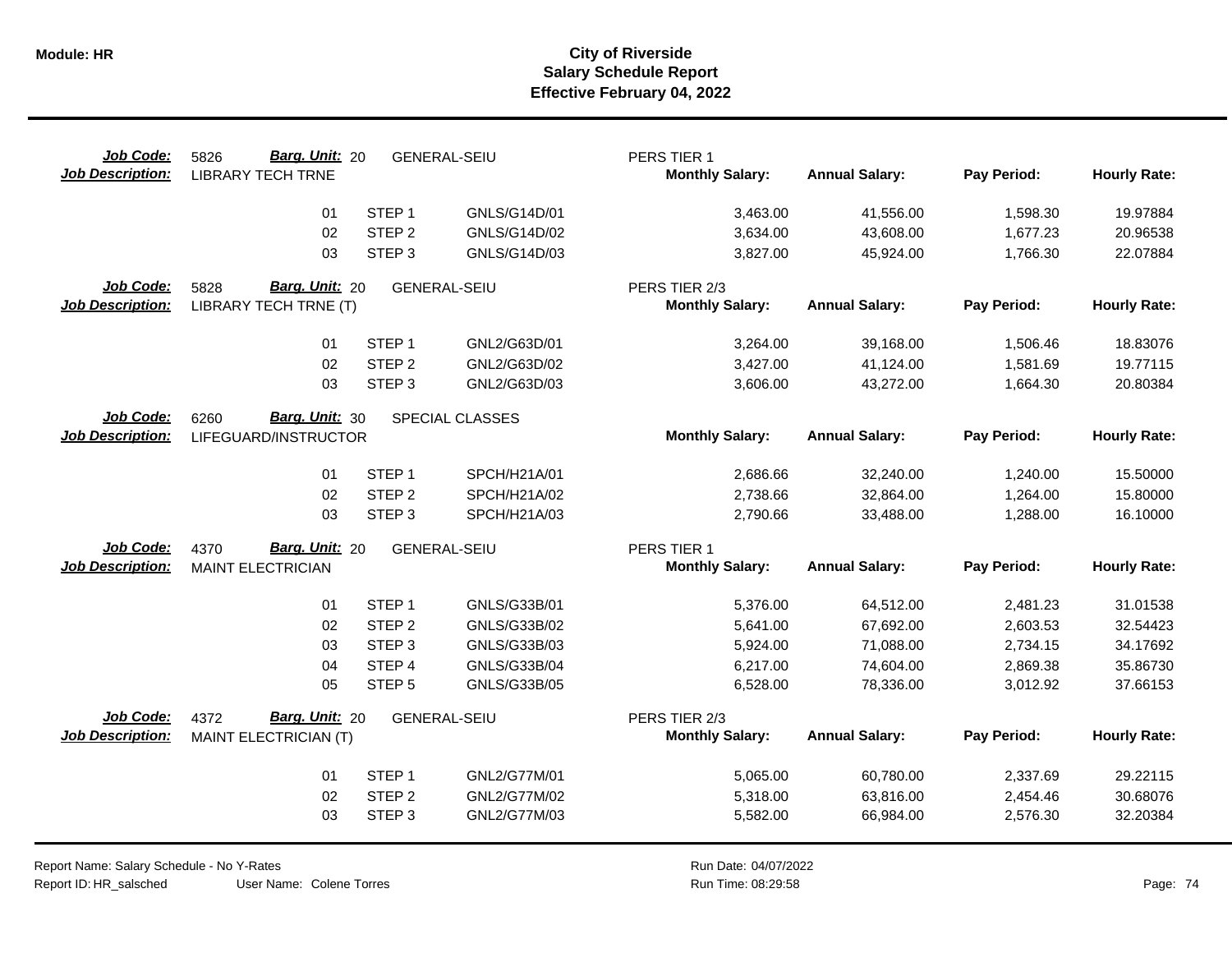|                                      | 04<br>05                                     | STEP 4<br>STEP <sub>5</sub> | GNL2/G77M/04<br>GNL2/G77M/05 | 5,860.00<br>6,154.00                  | 70,320.00<br>73,848.00 | 2,704.61<br>2,840.30 | 33.80769<br>35.50384 |
|--------------------------------------|----------------------------------------------|-----------------------------|------------------------------|---------------------------------------|------------------------|----------------------|----------------------|
|                                      |                                              |                             |                              |                                       |                        |                      |                      |
| Job Code:<br><b>Job Description:</b> | Barg. Unit: 20<br>2910<br><b>MAINT WRK I</b> | <b>GENERAL-SEIU</b>         |                              | PERS TIER 1<br><b>Monthly Salary:</b> | <b>Annual Salary:</b>  | Pay Period:          | <b>Hourly Rate:</b>  |
|                                      |                                              |                             |                              |                                       |                        |                      |                      |
|                                      | 01                                           | STEP <sub>1</sub>           | GNLS/G19A/01                 | 3,634.00                              | 43,608.00              | 1,677.23             | 20.96538             |
|                                      | 02                                           | STEP <sub>2</sub>           | GNLS/G19A/02                 | 3,827.00                              | 45,924.00              | 1,766.30             | 22.07884             |
|                                      | 03                                           | STEP <sub>3</sub>           | GNLS/G19A/03                 | 4,009.00                              | 48,108.00              | 1,850.30             | 23.12884             |
|                                      | 04                                           | STEP 4                      | GNLS/G19A/04                 | 4,210.00                              | 50,520.00              | 1,943.07             | 24.28846             |
|                                      | 05                                           | STEP <sub>5</sub>           | GNLS/G19A/05                 | 4,420.00                              | 53,040.00              | 2,040.00             | 25.50000             |
| Job Code:                            | Barg. Unit: 20<br>2911                       | <b>GENERAL-SEIU</b>         |                              | PERS TIER 2/3                         |                        |                      |                      |
| <b>Job Description:</b>              | MAINT WRK I (T)                              |                             |                              | <b>Monthly Salary:</b>                | <b>Annual Salary:</b>  | Pay Period:          | <b>Hourly Rate:</b>  |
|                                      | 01                                           | STEP <sub>1</sub>           | GNL2/G65A/01                 | 3,427.00                              | 41,124.00              | 1,581.69             | 19.77115             |
|                                      | 02                                           | STEP <sub>2</sub>           | GNL2/G65A/02                 | 3,606.00                              | 43,272.00              | 1,664.30             | 20.80384             |
|                                      | 03                                           | STEP <sub>3</sub>           | GNL2/G65A/03                 | 3,779.00                              | 45,348.00              | 1,744.15             | 21.80192             |
|                                      | 04                                           | STEP <sub>4</sub>           | GNL2/G65A/04                 | 3,967.00                              | 47,604.00              | 1,830.92             | 22.88653             |
|                                      | 05                                           | STEP <sub>5</sub>           | GNL2/G65A/05                 | 4,167.00                              | 50,004.00              | 1,923.23             | 24.04038             |
| Job Code:                            | Barg. Unit: 10<br>5395                       | <b>MANAGEMENT</b>           |                              |                                       |                        |                      |                      |
| <b>Job Description:</b>              | MAINTENANCE SERVICES MANAGER                 |                             |                              | <b>Monthly Salary:</b>                | <b>Annual Salary:</b>  | Pay Period:          | <b>Hourly Rate:</b>  |
|                                      | 1 <sub>N</sub>                               | <b>MINIMUM</b>              | MGTS/M61E/1N                 | 7,409.00                              | 88,908.00              | 3,419.53             | 42.74423             |
|                                      | 1X                                           | MAXIMUM                     | MGTS/M61E/1X                 | 9,929.00                              | 119,148.00             | 4,582.61             | 57.28269             |
|                                      | 2N                                           | <b>MERIT MIN</b>            | MGTS/M61E/2N                 | 9,929.00                              | 119,148.00             | 4,582.61             | 57.28269             |
|                                      | 2X                                           | <b>MERIT MAX</b>            | MGTS/M61E/2X                 | 11,420.00                             | 137,040.00             | 5,270.76             | 65.88461             |
| Job Code:                            | Barg. Unit: 15<br>8440                       | PROFESSIONAL                |                              |                                       |                        |                      |                      |
| <b>Job Description:</b>              | MANAGEMENT ANALYST E                         |                             |                              | <b>Monthly Salary:</b>                | <b>Annual Salary:</b>  | Pay Period:          | <b>Hourly Rate:</b>  |
|                                      | 1 <sub>N</sub>                               | <b>MINIMUM</b>              | PROF/K12N/1N                 | 5,121.00                              | 61,452.00              | 2,363.53             | 29.54423             |
|                                      | 1X                                           | <b>MAXIMUM</b>              | PROF/K12N/1X                 | 6,862.00                              | 82,344.00              | 3,167.07             | 39.58846             |
|                                      | 2N                                           | <b>MERIT MIN</b>            | PROF/K12N/2N                 | 6,862.00                              | 82,344.00              | 3,167.07             | 39.58846             |
|                                      | 2X                                           | <b>MERIT MAX</b>            | PROF/K12N/2X                 | 7,891.00                              | 94,692.00              | 3,642.00             | 45.52500             |
|                                      |                                              |                             |                              |                                       |                        |                      |                      |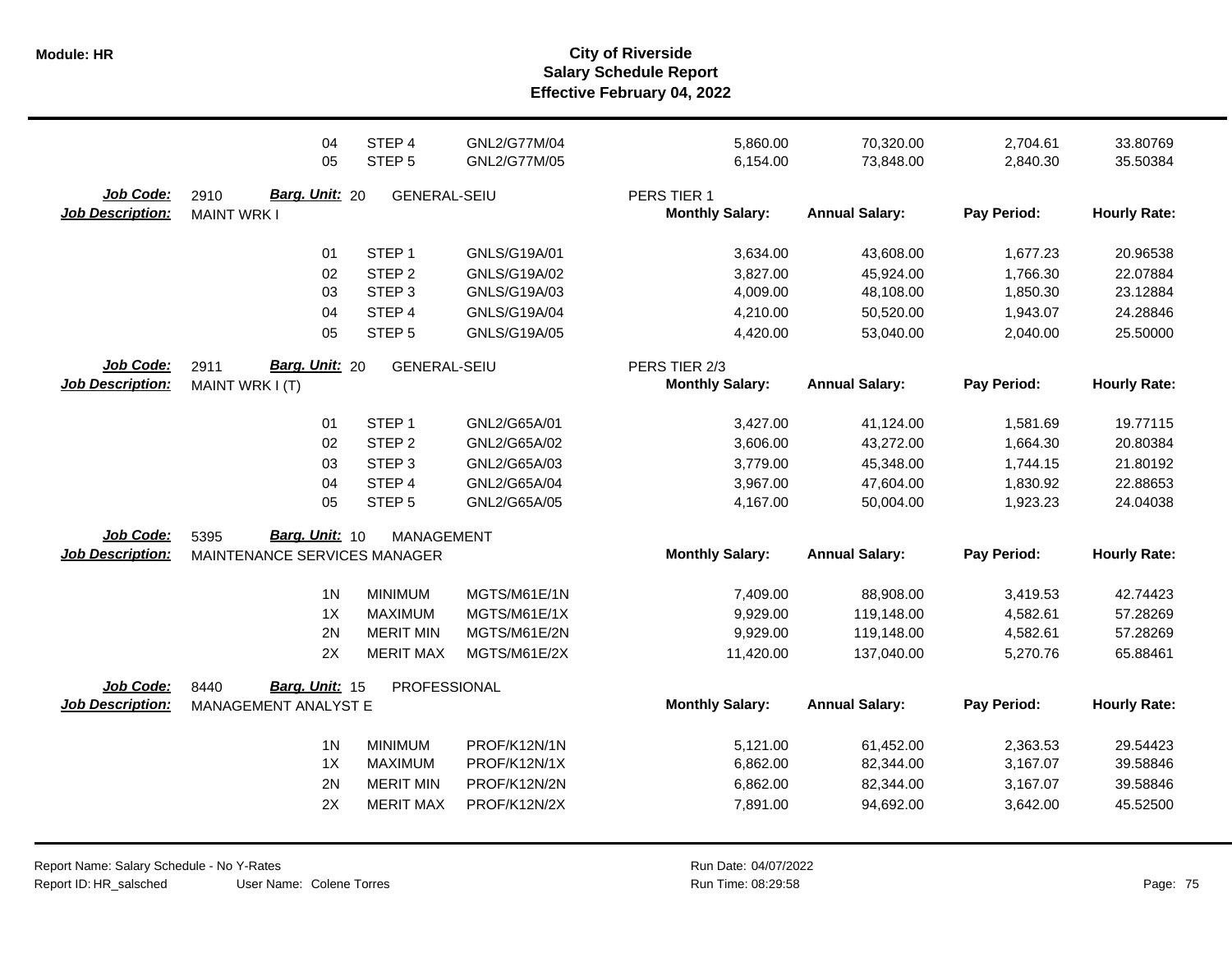| Job Code:                            | Barg. Unit: 15<br>8435                 | PROFESSIONAL        |                          |                        |                       |             |                     |
|--------------------------------------|----------------------------------------|---------------------|--------------------------|------------------------|-----------------------|-------------|---------------------|
| <b>Job Description:</b>              | MANAGEMENT ANALYST TRNE E              |                     |                          | <b>Monthly Salary:</b> | <b>Annual Salary:</b> | Pay Period: | <b>Hourly Rate:</b> |
|                                      |                                        |                     |                          |                        |                       |             |                     |
|                                      | 1 <sub>N</sub>                         | <b>MINIMUM</b>      | PROF/K03A/1N             | 4,424.00               | 53,088.00             | 2,041.84    | 25.52307            |
|                                      | 1X                                     | <b>MAXIMUM</b>      | PROF/K03A/1X             | 4,877.00               | 58,524.00             | 2,250.92    | 28.13653            |
| Job Code:                            | Barg. Unit: 30<br>9550                 |                     | SPECIAL CLASSES          |                        |                       |             |                     |
| <b>Job Description:</b>              | <b>MANAGEMENT INTERN</b>               |                     |                          | <b>Monthly Salary:</b> | <b>Annual Salary:</b> | Pay Period: | <b>Hourly Rate:</b> |
|                                      |                                        |                     |                          |                        |                       |             |                     |
|                                      | 01                                     | STEP <sub>1</sub>   | SPCH/H23C/01             | 2,946.66               | 35,360.00             | 1,360.00    | 17.00000            |
|                                      | 02                                     | STEP <sub>2</sub>   | SPCH/H23C/02             | 3,120.00               | 37,440.00             | 1,440.00    | 18.00000            |
|                                      | 03                                     | STEP <sub>3</sub>   | SPCH/H23C/03             | 3,293.33               | 39,520.00             | 1,520.00    | 19.00000            |
| <b>Job Code:</b>                     | Barg. Unit: 07<br>8151                 |                     | <b>SR MANAGEMENT</b>     |                        |                       |             |                     |
| <b>Job Description:</b>              | <b>MARKETING OFFICER</b>               |                     |                          | <b>Monthly Salary:</b> | <b>Annual Salary:</b> | Pay Period: | <b>Hourly Rate:</b> |
|                                      |                                        |                     |                          |                        |                       |             |                     |
|                                      | 1 <sub>N</sub>                         | <b>MINIMUM</b>      | NCLM/B84B/1N             | 10,027.00              | 120,324.00            | 4,627.84    | 57.84807            |
|                                      | 1X                                     | <b>MAXIMUM</b>      | NCLM/B84B/1X             | 14,717.00              | 176,604.00            | 6,792.46    | 84.90576            |
|                                      |                                        |                     |                          |                        |                       |             |                     |
| Job Code:<br><b>Job Description:</b> | Barg. Unit: 05<br>9800<br><b>MAYOR</b> |                     | <b>ELECTED OFFICIALS</b> | <b>Monthly Salary:</b> | <b>Annual Salary:</b> | Pay Period: | <b>Hourly Rate:</b> |
|                                      |                                        |                     |                          |                        |                       |             |                     |
|                                      | 01                                     | STEP <sub>1</sub>   | MYCS/X36A/01             | 6,897.00               | 82,764.00             | 3,183.23    | 39.79038            |
|                                      |                                        |                     |                          |                        |                       |             |                     |
| Job Code:                            | Barg. Unit: 05<br>9810                 |                     | <b>ELECTED OFFICIALS</b> |                        |                       |             |                     |
| <b>Job Description:</b>              | <b>MAYOR PRO TEM</b>                   |                     |                          | <b>Monthly Salary:</b> | <b>Annual Salary:</b> | Pay Period: | <b>Hourly Rate:</b> |
|                                      |                                        |                     |                          |                        |                       |             |                     |
|                                      |                                        |                     |                          |                        |                       |             |                     |
|                                      | 01                                     | STEP <sub>1</sub>   | MYCS/X08A/01             | 3,553.00               | 42,636.00             | 1,639.84    | 20.49807            |
| Job Code:                            | 5330<br><b>Barg. Unit: 20</b>          | <b>GENERAL-SEIU</b> |                          | PERS TIER 1            |                       |             |                     |
| <b>Job Description:</b>              | <b>MECHANIC</b>                        |                     |                          | <b>Monthly Salary:</b> | <b>Annual Salary:</b> | Pay Period: | <b>Hourly Rate:</b> |
|                                      |                                        |                     |                          |                        |                       |             |                     |
|                                      | 01                                     | STEP <sub>1</sub>   | GNLS/G25C/01             | 4,420.00               | 53,040.00             | 2,040.00    | 25.50000            |
|                                      | 02                                     | STEP <sub>2</sub>   | GNLS/G25C/02             | 4,640.00               | 55,680.00             | 2,141.53    | 26.76923            |
|                                      | 03                                     | STEP <sub>3</sub>   | GNLS/G25C/03             | 4,874.00               | 58,488.00             | 2,249.53    | 28.11923            |
|                                      | 04                                     | STEP 4              | <b>GNLS/G25C/04</b>      | 5,115.00               | 61,380.00             | 2,360.76    | 29.50961            |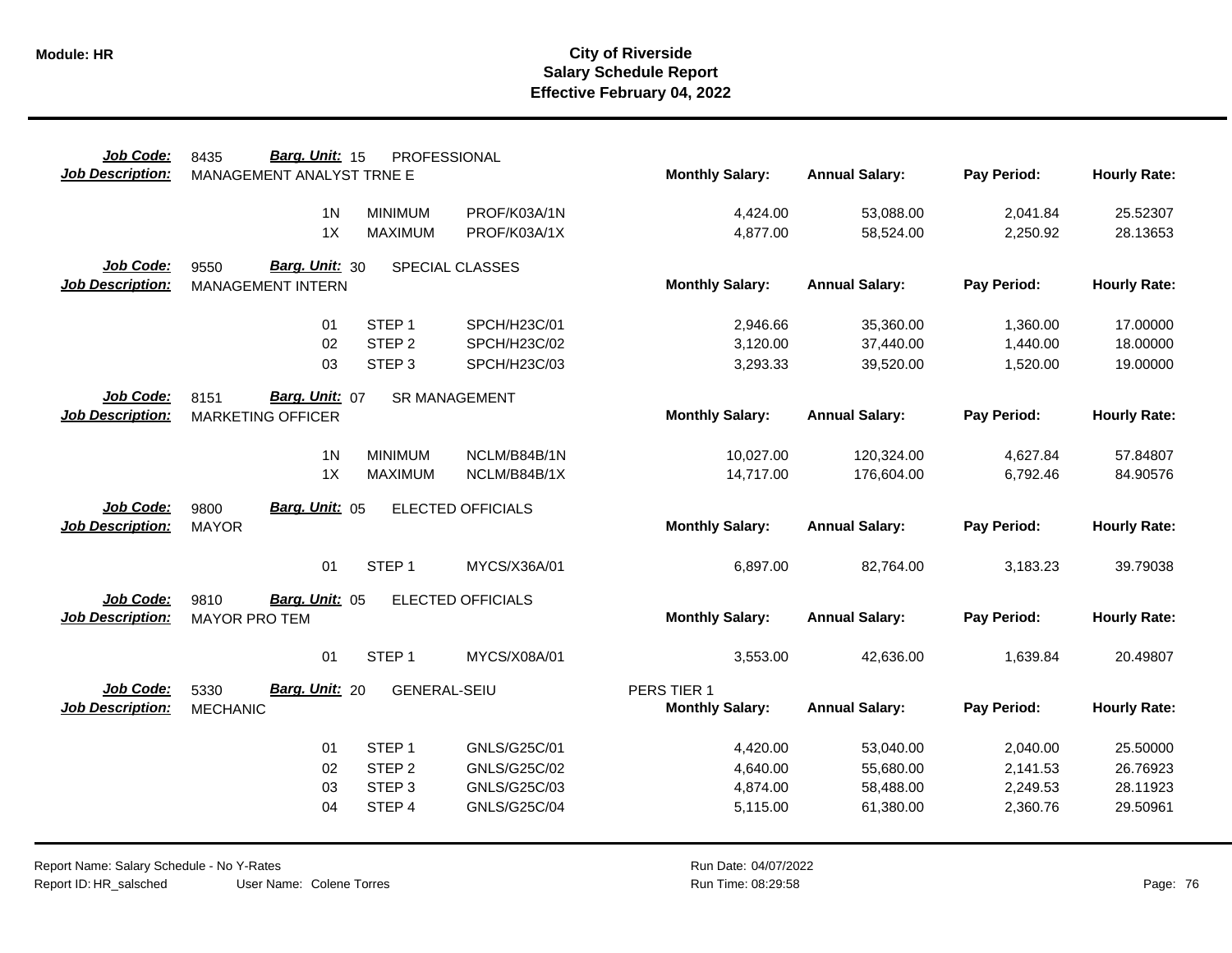|                         | 05                            | STEP <sub>5</sub> | GNLS/G25C/05        | 5,376.00               | 64,512.00             | 2,481.23    | 31.01538            |
|-------------------------|-------------------------------|-------------------|---------------------|------------------------|-----------------------|-------------|---------------------|
| Job Code:               | 5331<br>Barg. Unit: 20        |                   | <b>GENERAL-SEIU</b> | PERS TIER 2/3          |                       |             |                     |
| <b>Job Description:</b> | MECHANIC (T)                  |                   |                     | <b>Monthly Salary:</b> | <b>Annual Salary:</b> | Pay Period: | <b>Hourly Rate:</b> |
|                         | 01                            | STEP <sub>1</sub> | GNL2/G71G/01        | 4,167.00               | 50,004.00             | 1,923.23    | 24.04038            |
|                         | 02                            | STEP <sub>2</sub> | GNL2/G71G/02        | 4,373.00               | 52,476.00             | 2,018.30    | 25.22884            |
|                         | 03                            | STEP <sub>3</sub> | GNL2/G71G/03        | 4,596.00               | 55,152.00             | 2,121.23    | 26.51538            |
|                         | 04                            | STEP <sub>4</sub> | GNL2/G71G/04        | 4,821.00               | 57,852.00             | 2,225.07    | 27.81346            |
|                         | 05                            | STEP <sub>5</sub> | GNL2/G71G/05        | 5,065.00               | 60,780.00             | 2,337.69    | 29.22115            |
| Job Code:               | <b>Barg. Unit: 20</b><br>0210 |                   | <b>GENERAL-SEIU</b> | PERS TIER 1            |                       |             |                     |
| <b>Job Description:</b> | <b>MESSENGER</b>              |                   |                     | <b>Monthly Salary:</b> | <b>Annual Salary:</b> | Pay Period: | <b>Hourly Rate:</b> |
|                         | 01                            | STEP <sub>1</sub> | GNLS/G14A/01        | 3,141.00               | 37,692.00             | 1,449.69    | 18.12115            |
|                         | 02                            | STEP <sub>2</sub> | GNLS/G14A/02        | 3,299.00               | 39,588.00             | 1,522.61    | 19.03269            |
|                         | 03                            | STEP <sub>3</sub> | GNLS/G14A/03        | 3,463.00               | 41,556.00             | 1,598.30    | 19.97884            |
|                         | 04                            | STEP 4            | GNLS/G14A/04        | 3,634.00               | 43,608.00             | 1,677.23    | 20.96538            |
|                         | 05                            | STEP <sub>5</sub> | GNLS/G14A/05        | 3,827.00               | 45,924.00             | 1,766.30    | 22.07884            |
| Job Code:               | 0211<br>Barg. Unit: 20        |                   | <b>GENERAL-SEIU</b> | PERS TIER 2/3          |                       |             |                     |
| <b>Job Description:</b> | MESSENGER (T)                 |                   |                     | <b>Monthly Salary:</b> | <b>Annual Salary:</b> | Pay Period: | <b>Hourly Rate:</b> |
|                         | 01                            | STEP <sub>1</sub> | GNL2/G62J/01        | 2,960.00               | 35,520.00             | 1,366.15    | 17.07692            |
|                         | 02                            | STEP <sub>2</sub> | GNL2/G62J/02        | 3,109.00               | 37,308.00             | 1,434.92    | 17.93653            |
|                         | 03                            | STEP <sub>3</sub> | GNL2/G62J/03        | 3,264.00               | 39,168.00             | 1,506.46    | 18.83076            |
|                         | 04                            | STEP 4            | GNL2/G62J/04        | 3,427.00               | 41,124.00             | 1,581.69    | 19.77115            |
|                         | 05                            | STEP <sub>5</sub> | GNL2/G62J/05        | 3,606.00               | 43,272.00             | 1,664.30    | 20.80384            |
| Job Code:               | Barg. Unit: 20<br>5550        |                   | <b>GENERAL-SEIU</b> | PERS TIER 1            |                       |             |                     |
| Job Description:        | METAL SHOP TECH               |                   |                     | <b>Monthly Salary:</b> | <b>Annual Salary:</b> | Pay Period: | <b>Hourly Rate:</b> |
|                         | 01                            | STEP <sub>1</sub> | GNLS/G38B/01        | 5,376.00               | 64,512.00             | 2,481.23    | 31.01538            |
|                         | 02                            | STEP <sub>2</sub> | GNLS/G38B/02        | 5,641.00               | 67,692.00             | 2,603.53    | 32.54423            |
|                         | 03                            | STEP <sub>3</sub> | GNLS/G38B/03        | 5,924.00               | 71,088.00             | 2,734.15    | 34.17692            |
|                         | 04                            | STEP 4            | GNLS/G38B/04        | 6,217.00               | 74,604.00             | 2,869.38    | 35.86730            |
|                         | 05                            | STEP <sub>5</sub> | GNLS/G38B/05        | 6,528.00               | 78,336.00             | 3,012.92    | 37.66153            |

Report Name: Salary Schedule - No Y-Rates Report ID: HR\_salsched

User Name: Colene Torres

Run Date: 04/07/2022 08:29:58 Colene Torres Run Time: Page: 77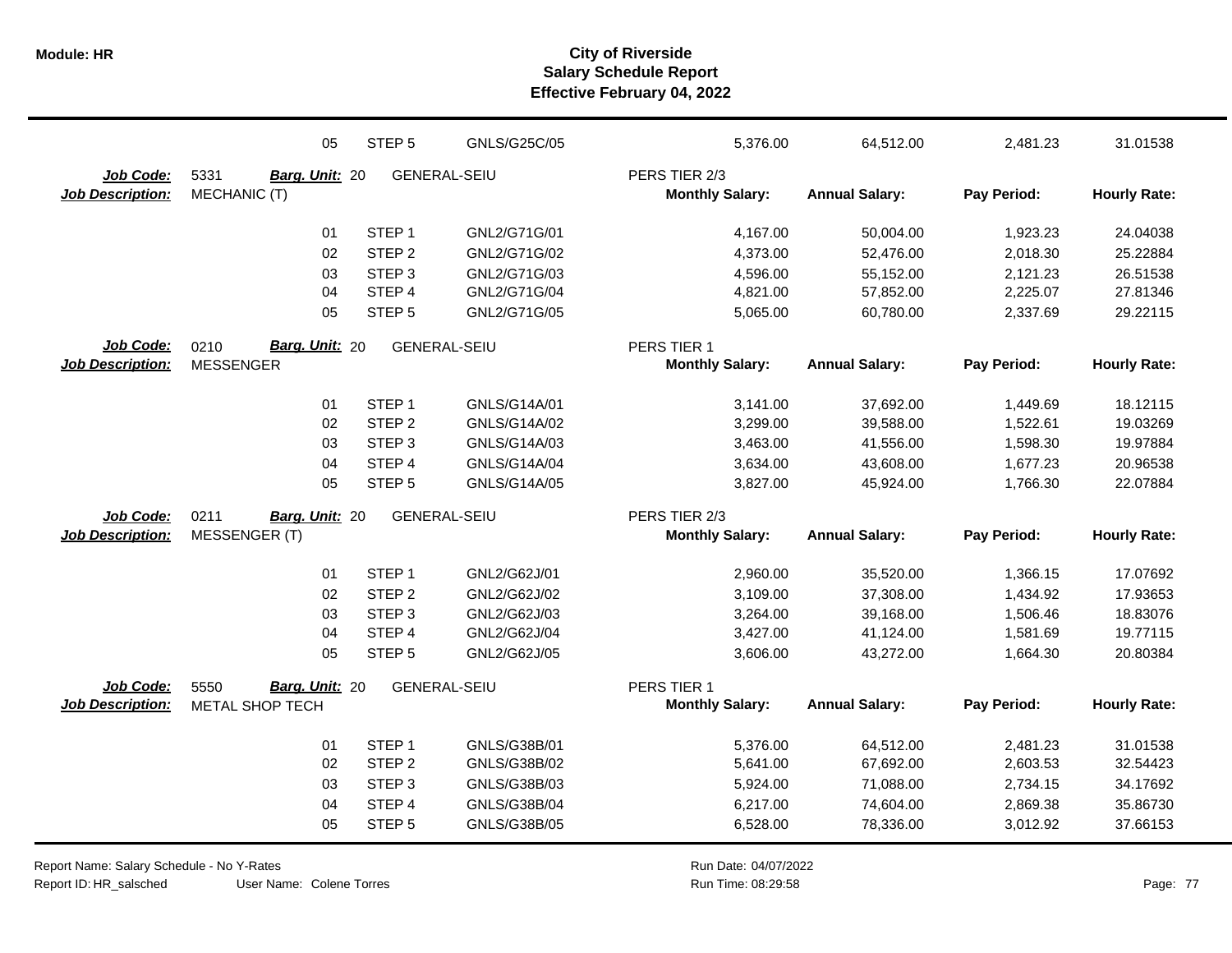**Salary Schedule Report Effective February 04, 2022 Module: HR City of Riverside**

|                         | 06                            | STEP <sub>6</sub> | GNLS/G38B/06        | 6,860.00               | 82,320.00             | 3,166.15    | 39.57692            |
|-------------------------|-------------------------------|-------------------|---------------------|------------------------|-----------------------|-------------|---------------------|
|                         | 07                            | STEP <sub>7</sub> | GNLS/G38B/07        | 7,196.00               | 86,352.00             | 3,321.23    | 41.51538            |
| Job Code:               | Barg. Unit: 20<br>5551        |                   | GENERAL-SEIU        | PERS TIER 2/3          |                       |             |                     |
| <b>Job Description:</b> | METAL SHOP TECH (T)           |                   |                     | <b>Monthly Salary:</b> | <b>Annual Salary:</b> | Pay Period: | <b>Hourly Rate:</b> |
|                         | 01                            | STEP <sub>1</sub> | GNL2/G79M/01        | 5,065.00               | 60,780.00             | 2,337.69    | 29.22115            |
|                         | 02                            | STEP <sub>2</sub> | GNL2/G79M/02        | 5,318.00               | 63,816.00             | 2,454.46    | 30.68076            |
|                         | 03                            | STEP <sub>3</sub> | GNL2/G79M/03        | 5,582.00               | 66,984.00             | 2,576.30    | 32.20384            |
|                         | 04                            | STEP 4            | GNL2/G79M/04        | 5,860.00               | 70,320.00             | 2,704.61    | 33.80769            |
|                         | 05                            | STEP <sub>5</sub> | GNL2/G79M/05        | 6,154.00               | 73,848.00             | 2,840.30    | 35.50384            |
|                         | 06                            | STEP <sub>6</sub> | GNL2/G79M/06        | 6,464.00               | 77,568.00             | 2,983.38    | 37.29230            |
|                         | 07                            | STEP <sub>7</sub> | GNL2/G79M/07        | 6,783.00               | 81,396.00             | 3,130.61    | 39.13269            |
| Job Code:               | Barg. Unit: 20<br>3950        |                   | <b>GENERAL-SEIU</b> | PERS TIER 1            |                       |             |                     |
| <b>Job Description:</b> | <b>MINIBUS DRIVER</b>         |                   |                     | <b>Monthly Salary:</b> | <b>Annual Salary:</b> | Pay Period: | <b>Hourly Rate:</b> |
|                         | 01                            | STEP <sub>1</sub> | GNLS/G10C/01        | 3,169.00               | 38,028.00             | 1,462.61    | 18.28269            |
|                         | 02                            | STEP <sub>2</sub> | GNLS/G10C/02        | 3,328.00               | 39,936.00             | 1,536.00    | 19.20000            |
|                         | 03                            | STEP <sub>3</sub> | GNLS/G10C/03        | 3,494.00               | 41,928.00             | 1,612.61    | 20.15769            |
| Job Code:               | 3952<br><b>Barg. Unit: 20</b> |                   | <b>GENERAL-SEIU</b> | PERS TIER 2/3          |                       |             |                     |
| <b>Job Description:</b> | MINIBUS DRIVER (T)            |                   |                     | <b>Monthly Salary:</b> | <b>Annual Salary:</b> | Pay Period: | <b>Hourly Rate:</b> |
|                         | 01                            | STEP <sub>1</sub> | GNL2/G61G/01        | 2,990.00               | 35,880.00             | 1,380.00    | 17.25000            |
|                         | 02                            | STEP <sub>2</sub> | GNL2/G61G/02        | 3,140.00               | 37,680.00             | 1,449.23    | 18.11538            |
|                         | 03                            | STEP <sub>3</sub> | GNL2/G61G/03        | 3,296.00               | 39,552.00             | 1,521.23    | 19.01538            |
| Job Code:               | Barg. Unit: 20<br>3951        |                   | <b>GENERAL-SEIU</b> | PERS TIER 1            |                       |             |                     |
| <b>Job Description:</b> | MINIBUS DRIVER TRNE           |                   |                     | <b>Monthly Salary:</b> | <b>Annual Salary:</b> | Pay Period: | <b>Hourly Rate:</b> |
|                         | 01                            | STEP <sub>1</sub> | GNLS/G06B/01        | 2,756.00               | 33,072.00             | 1,272.00    | 15.90000            |
|                         | 02                            | STEP <sub>2</sub> | GNLS/G06B/02        | 2,894.00               | 34,728.00             | 1,335.69    | 16.69615            |
|                         | 03                            | STEP <sub>3</sub> | GNLS/G06B/03        | 3,038.00               | 36,456.00             | 1,402.15    | 17.52692            |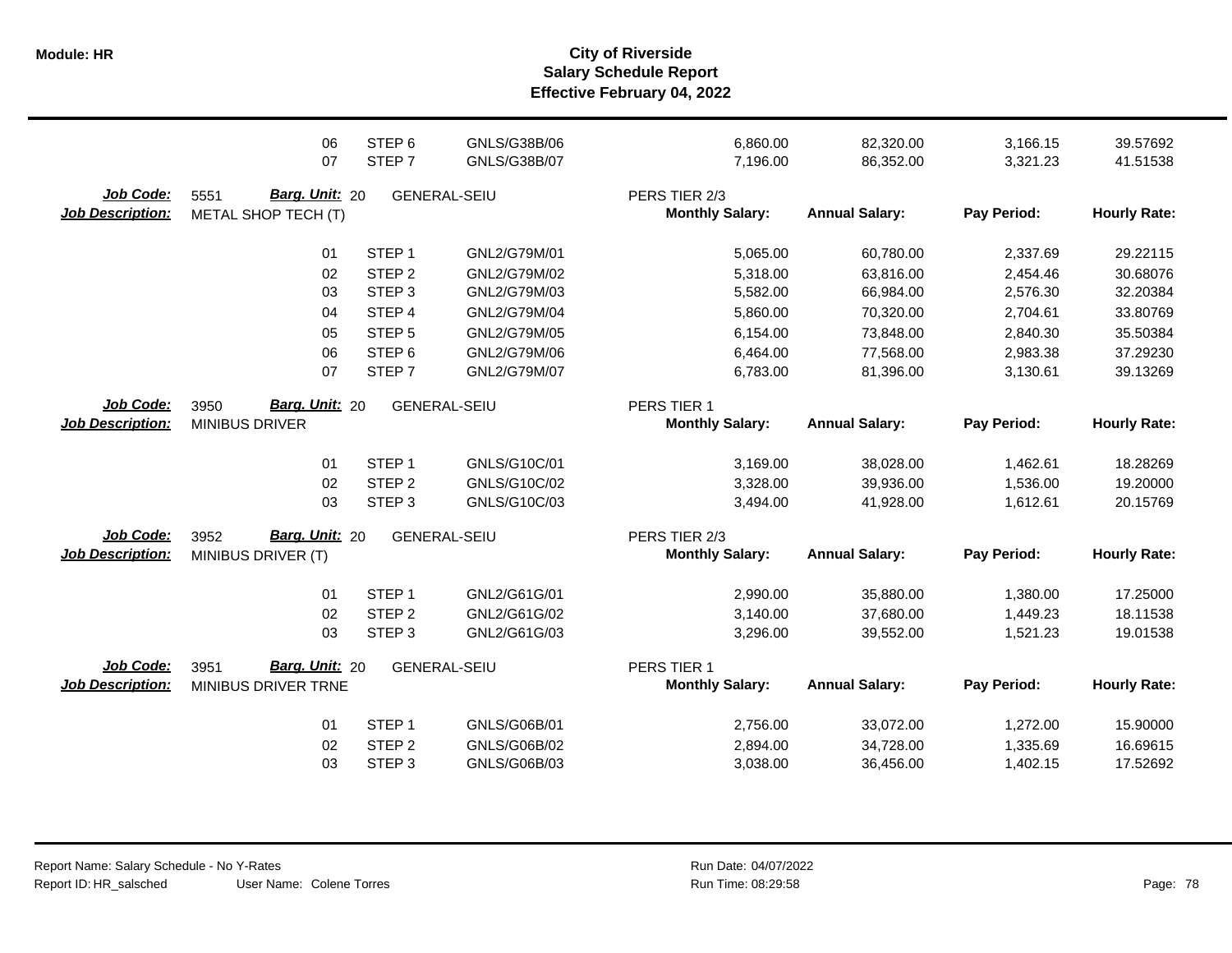| Job Code:<br><b>Job Description:</b> | <b>Barg. Unit: 20</b><br>3953<br>MINIBUS DRIVER TRNE (T) |                             | <b>GENERAL-SEIU</b>          | PERS TIER 2/3<br><b>Monthly Salary:</b> | <b>Annual Salary:</b>  | Pay Period:          | <b>Hourly Rate:</b> |
|--------------------------------------|----------------------------------------------------------|-----------------------------|------------------------------|-----------------------------------------|------------------------|----------------------|---------------------|
|                                      | 01                                                       | STEP <sub>1</sub>           | GNL2/G60M/01                 | 2,600.00                                | 31,200.00              | 1,200.00             | 15.00000            |
|                                      | 02                                                       | STEP <sub>2</sub>           | GNL2/G60M/02                 | 2,730.00                                | 32,760.00              | 1,260.00             | 15.75000            |
|                                      | 03                                                       | STEP <sub>3</sub>           | GNL2/G60M/03                 | 2,867.00                                | 34,404.00              | 1,323.23             | 16.54038            |
| Job Code:                            | Barg. Unit: 20<br>3940                                   |                             | <b>GENERAL-SEIU</b>          | PERS TIER 1                             |                        |                      |                     |
| <b>Job Description:</b>              | MINIBUS DRIVER/DISP-SCHED                                |                             |                              | <b>Monthly Salary:</b>                  | <b>Annual Salary:</b>  | Pay Period:          | <b>Hourly Rate:</b> |
|                                      | 01                                                       | STEP <sub>1</sub>           | GNLS/G16D/01                 | 3,380.00                                | 40,560.00              | 1,560.00             | 19.50000            |
|                                      | 02                                                       | STEP <sub>2</sub>           | GNLS/G16D/02                 | 3,549.00                                | 42,588.00              | 1,638.00             | 20.47500            |
|                                      | 03                                                       | STEP <sub>3</sub>           | GNLS/G16D/03                 | 3,724.00                                | 44,688.00              | 1,718.76             | 21.48461            |
|                                      | 04                                                       | STEP 4                      | GNLS/G16D/04                 | 3,911.00                                | 46,932.00              | 1,805.07             | 22.56346            |
|                                      | 05                                                       | STEP <sub>5</sub>           | GNLS/G16D/05                 | 4,109.00                                | 49,308.00              | 1,896.46             | 23.70576            |
| Job Code:                            | Barg. Unit: 20<br>3941                                   |                             | <b>GENERAL-SEIU</b>          | PERS TIER 2/3                           |                        |                      |                     |
| <b>Job Description:</b>              |                                                          |                             |                              | <b>Monthly Salary:</b>                  | <b>Annual Salary:</b>  | Pay Period:          | <b>Hourly Rate:</b> |
|                                      | MINIBUS DRIVER/DISP-SCHED (T)                            |                             |                              |                                         |                        |                      |                     |
|                                      | 01                                                       | STEP <sub>1</sub>           | GNL2/G64D/01                 | 3,187.00                                | 38,244.00              | 1,470.92             | 18.38653            |
|                                      | 02                                                       | STEP <sub>2</sub>           | GNL2/G64D/02                 | 3,345.00                                | 40,140.00              | 1,543.84             | 19.29807            |
|                                      | 03                                                       | STEP <sub>3</sub>           | GNL2/G64D/03                 | 3,510.00                                | 42,120.00              | 1,620.00             | 20.25000            |
|                                      | 04                                                       | STEP 4                      | GNL2/G64D/04                 | 3,686.00                                | 44,232.00              | 1,701.23             | 21.26538            |
|                                      | 05                                                       | STEP <sub>5</sub>           | GNL2/G64D/05                 | 3,872.00                                | 46,464.00              | 1,787.07             | 22.33846            |
| Job Code:                            | <b>Barg. Unit: 20</b><br>6160                            |                             | <b>GENERAL-SEIU</b>          | PERS TIER 1                             |                        |                      |                     |
| <b>Job Description:</b>              | <b>MUSEUM CURATOR</b>                                    |                             |                              | <b>Monthly Salary:</b>                  | <b>Annual Salary:</b>  | Pay Period:          | <b>Hourly Rate:</b> |
|                                      | 01                                                       | STEP <sub>1</sub>           | GNLS/G38A/01                 | 5,924.00                                | 71,088.00              | 2,734.15             | 34.17692            |
|                                      | 02                                                       | STEP <sub>2</sub>           | GNLS/G38A/02                 | 6,217.00                                | 74,604.00              | 2,869.38             | 35.86730            |
|                                      | 03                                                       | STEP <sub>3</sub>           | GNLS/G38A/03                 | 6,528.00                                | 78,336.00              | 3,012.92             | 37.66153            |
|                                      | 04<br>05                                                 | STEP 4<br>STEP <sub>5</sub> | GNLS/G38A/04<br>GNLS/G38A/05 | 6,860.00<br>7,196.00                    | 82,320.00<br>86,352.00 | 3,166.15<br>3,321.23 | 39.57692            |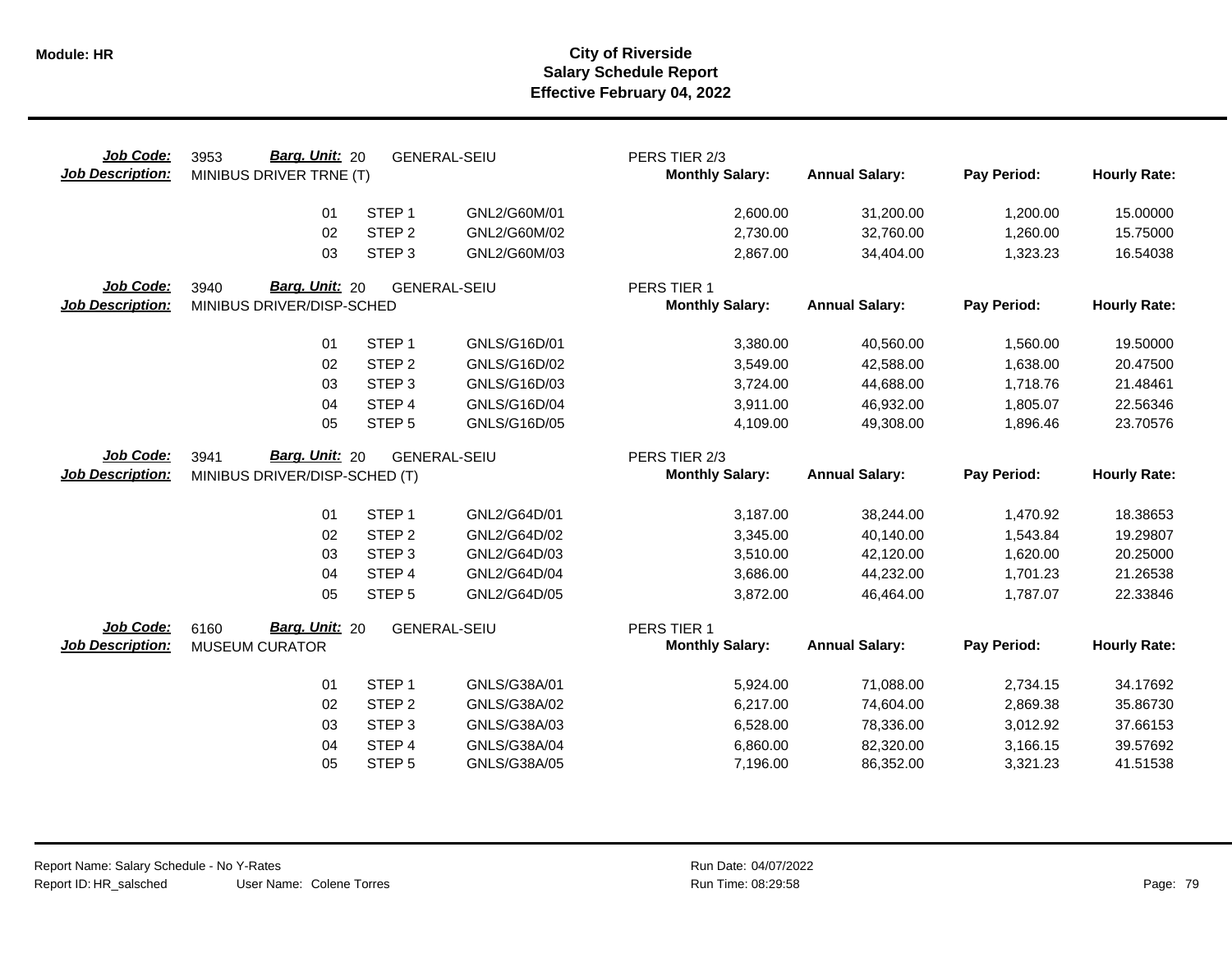| Job Code:<br><b>Job Description:</b> | Barg. Unit: 20<br>6161<br><b>MUSEUM CURATOR (T)</b> | <b>GENERAL-SEIU</b> |                        | PERS TIER 2/3<br><b>Monthly Salary:</b> | <b>Annual Salary:</b> | Pay Period: | <b>Hourly Rate:</b> |
|--------------------------------------|-----------------------------------------------------|---------------------|------------------------|-----------------------------------------|-----------------------|-------------|---------------------|
|                                      | 01                                                  | STEP <sub>1</sub>   | GNL2/G79J/01           | 5,582.00                                | 66,984.00             | 2,576.30    | 32.20384            |
|                                      | 02                                                  | STEP <sub>2</sub>   | GNL2/G79J/02           | 5,860.00                                | 70,320.00             | 2,704.61    | 33.80769            |
|                                      | 03                                                  | STEP <sub>3</sub>   | GNL2/G79J/03           | 6,154.00                                | 73,848.00             | 2,840.30    | 35.50384            |
|                                      | 04                                                  | STEP 4              | GNL2/G79J/04           | 6,464.00                                | 77,568.00             | 2,983.38    | 37.29230            |
|                                      | 05                                                  | STEP <sub>5</sub>   | GNL2/G79J/05           | 6,783.00                                | 81,396.00             | 3,130.61    | 39.13269            |
| Job Code:<br><b>Job Description:</b> | Barg. Unit: 01<br>6195<br><b>MUSEUM DIRECTOR</b>    | <b>EXECUTIVE</b>    |                        | <b>Monthly Salary:</b>                  | <b>Annual Salary:</b> | Pay Period: | <b>Hourly Rate:</b> |
|                                      |                                                     |                     |                        |                                         |                       |             |                     |
|                                      | 1 <sub>N</sub>                                      | <b>MINIMUM</b>      | EXEP/E16A/1N           | 11,084.00                               | 133,008.00            | 5,115.69    | 63.94615            |
|                                      | 1X                                                  | <b>MAXIMUM</b>      | EXEP/E16A/1X           | 15,928.00                               | 191,136.00            | 7,351.38    | 91.89230            |
| Job Code:                            | 6090<br>Barg. Unit: 20                              | <b>GENERAL-SEIU</b> |                        | PERS TIER 1                             |                       |             |                     |
| <b>Job Description:</b>              | <b>MUSEUM MAINT WRK</b>                             |                     |                        | <b>Monthly Salary:</b>                  | <b>Annual Salary:</b> | Pay Period: | <b>Hourly Rate:</b> |
|                                      |                                                     |                     |                        |                                         |                       |             |                     |
|                                      | 01                                                  | STEP <sub>1</sub>   | GNLS/G19A/01           | 3,634.00                                | 43,608.00             | 1,677.23    | 20.96538            |
|                                      | 02                                                  | STEP <sub>2</sub>   | GNLS/G19A/02           | 3,827.00                                | 45,924.00             | 1,766.30    | 22.07884            |
|                                      | 03                                                  | STEP <sub>3</sub>   | GNLS/G19A/03           | 4,009.00                                | 48,108.00             | 1,850.30    | 23.12884            |
|                                      | 04                                                  | STEP 4              | GNLS/G19A/04           | 4,210.00                                | 50,520.00             | 1,943.07    | 24.28846            |
|                                      | 05                                                  | STEP <sub>5</sub>   | GNLS/G19A/05           | 4,420.00                                | 53,040.00             | 2,040.00    | 25.50000            |
| Job Code:                            | Barg. Unit: 20<br>6091                              | <b>GENERAL-SEIU</b> |                        | PERS TIER 2/3                           |                       |             |                     |
| <b>Job Description:</b>              | MUSEUM MAINT WRK (T)                                |                     |                        | <b>Monthly Salary:</b>                  | <b>Annual Salary:</b> | Pay Period: | <b>Hourly Rate:</b> |
|                                      | 01                                                  | STEP <sub>1</sub>   | GNL2/G65A/01           | 3,427.00                                | 41,124.00             | 1,581.69    | 19.77115            |
|                                      | 02                                                  | STEP <sub>2</sub>   | GNL2/G65A/02           | 3,606.00                                | 43,272.00             | 1,664.30    | 20.80384            |
|                                      | 03                                                  | STEP <sub>3</sub>   | GNL2/G65A/03           | 3,779.00                                | 45,348.00             | 1,744.15    | 21.80192            |
|                                      | 04                                                  | STEP 4              | GNL2/G65A/04           | 3,967.00                                | 47,604.00             | 1,830.92    | 22.88653            |
|                                      | 05                                                  | STEP <sub>5</sub>   | GNL2/G65A/05           | 4,167.00                                | 50,004.00             | 1,923.23    | 24.04038            |
| Job Code:                            | 6064<br>Barg. Unit: 30                              |                     | <b>SPECIAL CLASSES</b> |                                         |                       |             |                     |
| <b>Job Description:</b>              | <b>MUSEUM PROG ASSIST</b>                           |                     |                        | <b>Monthly Salary:</b>                  | <b>Annual Salary:</b> | Pay Period: | <b>Hourly Rate:</b> |

Report Name: Salary Schedule - No Y-Rates Report ID: HR\_salsched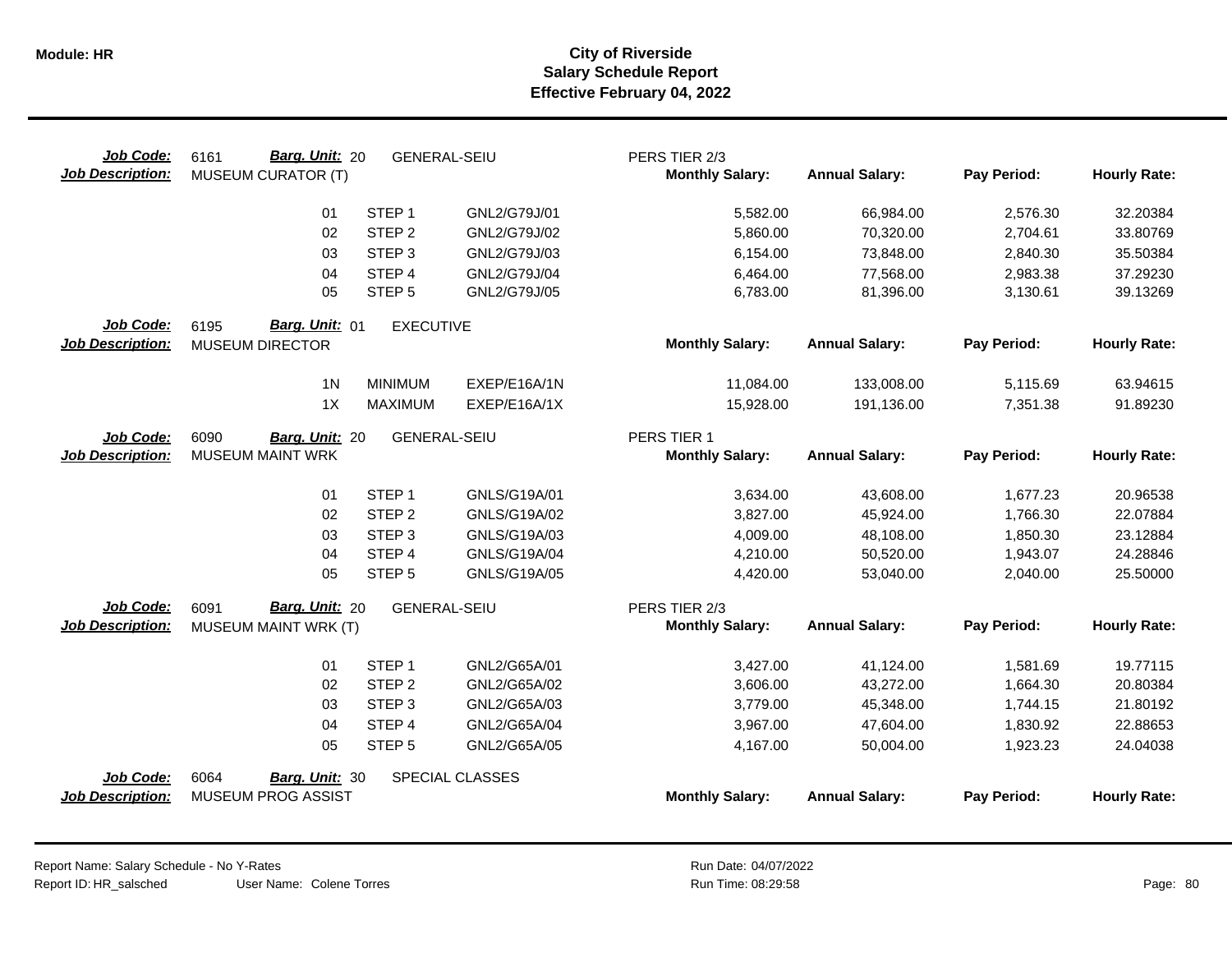|                                      | 1 <sub>N</sub>                                   | <b>MINIMUM</b>      | SPCM/J27A/1N        | 2,600.00                                | 31,200.00             | 1,200.00    | 15.00000            |
|--------------------------------------|--------------------------------------------------|---------------------|---------------------|-----------------------------------------|-----------------------|-------------|---------------------|
|                                      | 1X                                               | MAXIMUM             | SPCM/J27A/1X        | 3,535.25                                | 42,423.05             | 1,631.65    | 20.39570            |
| Job Code:<br><b>Job Description:</b> | Barg. Unit: 20<br>0025<br>OFFICE SPEC            | <b>GENERAL-SEIU</b> |                     | PERS TIER 1<br><b>Monthly Salary:</b>   | <b>Annual Salary:</b> | Pay Period: | <b>Hourly Rate:</b> |
|                                      | 01                                               | STEP <sub>1</sub>   | GNLS/G14F/01        | 2,756.00                                | 33,072.00             | 1,272.00    | 15.90000            |
|                                      | 02                                               | STEP <sub>2</sub>   | GNLS/G14F/02        | 2,894.00                                | 34,728.00             | 1,335.69    | 16.69615            |
|                                      | 03                                               | STEP <sub>3</sub>   | GNLS/G14F/03        | 3,038.00                                | 36,456.00             | 1,402.15    | 17.52692            |
|                                      | 04                                               | STEP 4              | <b>GNLS/G14F/04</b> | 3,190.00                                | 38,280.00             | 1,472.30    | 18.40384            |
|                                      | 05                                               | STEP <sub>5</sub>   | <b>GNLS/G14F/05</b> | 3,350.00                                | 40,200.00             | 1,546.15    | 19.32692            |
|                                      | 06                                               | STEP <sub>6</sub>   | GNLS/G14F/06        | 3,517.00                                | 42,204.00             | 1,623.23    | 20.29038            |
|                                      | 07                                               | STEP <sub>7</sub>   | <b>GNLS/G14F/07</b> | 3,693.00                                | 44,316.00             | 1,704.46    | 21.30576            |
|                                      | 08                                               | STEP <sub>8</sub>   | <b>GNLS/G14F/08</b> | 3,878.00                                | 46,536.00             | 1,789.84    | 22.37307            |
|                                      | 09                                               | STEP <sub>9</sub>   | GNLS/G14F/09        | 4,072.00                                | 48,864.00             | 1,879.38    | 23.49230            |
| Job Code:<br><b>Job Description:</b> | Barg. Unit: 25<br>0027<br>OFFICE SPEC (C)        | CONFIDENTIAL        |                     | <b>Monthly Salary:</b>                  | <b>Annual Salary:</b> | Pay Period: | <b>Hourly Rate:</b> |
|                                      | 1 <sub>N</sub>                                   | <b>MINIMUM</b>      | CNFS/C15D/1N        | 2,600.00                                | 31,200.00             | 1,200.00    | 15.00000            |
|                                      | 1X                                               | <b>MAXIMUM</b>      | CNFS/C15D/1X        | 3,841.00                                | 46,092.00             | 1,772.76    | 22.15961            |
| Job Code:<br><b>Job Description:</b> | <b>Barg. Unit: 20</b><br>0024<br>OFFICE SPEC (T) | <b>GENERAL-SEIU</b> |                     | PERS TIER 2/3<br><b>Monthly Salary:</b> | <b>Annual Salary:</b> | Pay Period: | <b>Hourly Rate:</b> |
|                                      | 01                                               | STEP <sub>1</sub>   | GNL2/G63J/01        | 2,600.00                                | 31,200.00             | 1,200.00    | 15.00000            |
|                                      | 02                                               | STEP <sub>2</sub>   | GNL2/G63J/02        | 2,730.00                                | 32,760.00             | 1,260.00    | 15.75000            |
|                                      | 03                                               | STEP <sub>3</sub>   | GNL2/G63J/03        | 2,867.00                                | 34,404.00             | 1,323.23    | 16.54038            |
|                                      | 04                                               | STEP <sub>4</sub>   | GNL2/G63J/04        | 3,010.00                                | 36,120.00             | 1,389.23    | 17.36538            |
|                                      | 05                                               | STEP <sub>5</sub>   | GNL2/G63J/05        | 3,160.00                                | 37,920.00             | 1,458.46    | 18.23076            |
|                                      | 06                                               | STEP <sub>6</sub>   | GNL2/G63J/06        | 3,318.00                                | 39,816.00             | 1,531.38    | 19.14230            |
|                                      | 07                                               | STEP <sub>7</sub>   | GNL2/G63J/07        | 3,484.00                                | 41,808.00             | 1,608.00    | 20.10000            |
|                                      | 08                                               | STEP <sub>8</sub>   | GNL2/G63J/08        | 3,658.00                                | 43,896.00             | 1,688.30    | 21.10384            |
|                                      | 09                                               | STEP <sub>9</sub>   | GNL2/G63J/09        | 3,841.00                                | 46,092.00             | 1,772.76    | 22.15961            |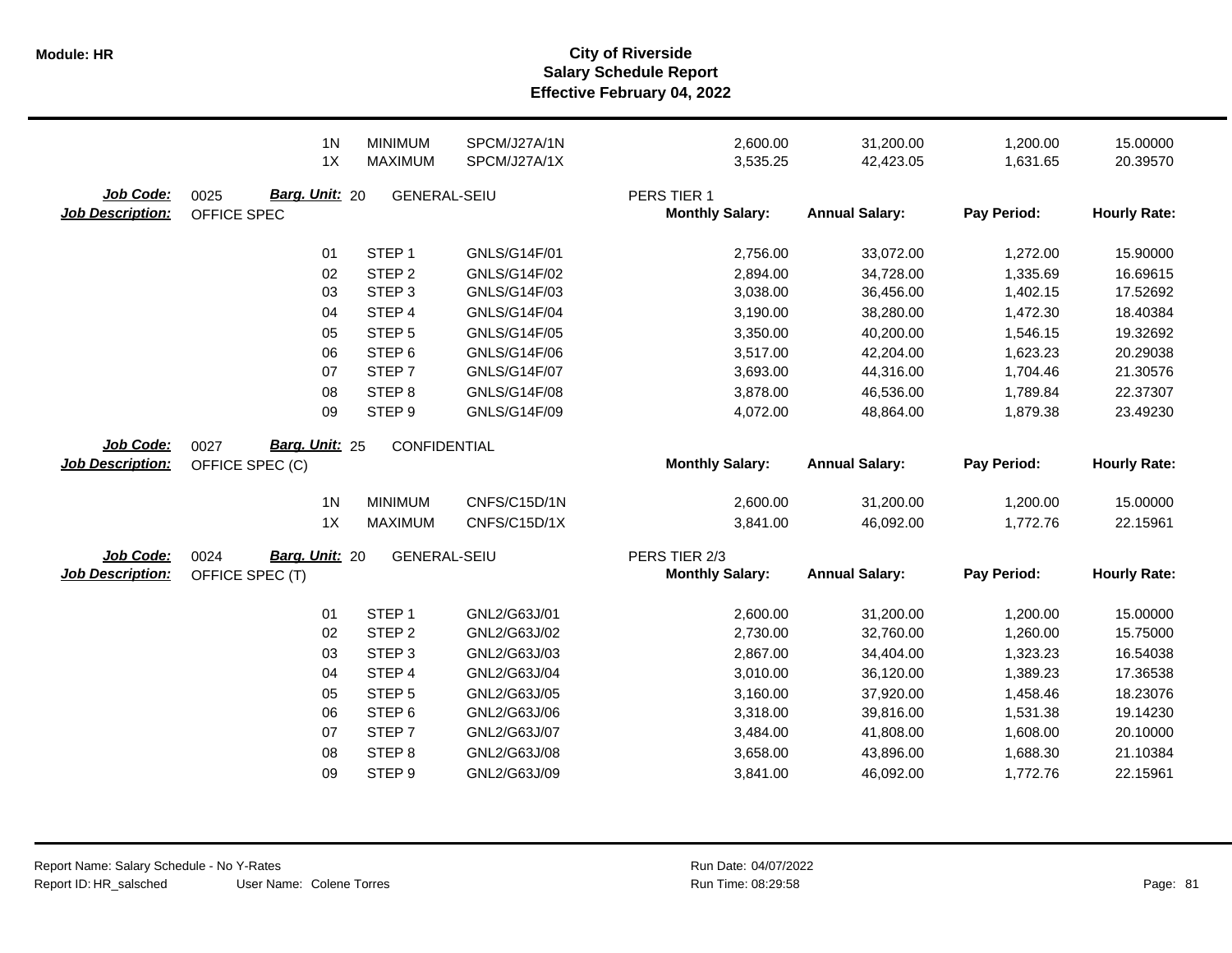| Job Code:<br><b>Job Description:</b> | Barg. Unit: 20<br>1750<br>OFFSET DUPL/EQUIP OPER I      |                   | <b>GENERAL-SEIU</b> | PERS TIER 1<br><b>Monthly Salary:</b> | <b>Annual Salary:</b>  | Pay Period:          | <b>Hourly Rate:</b>  |
|--------------------------------------|---------------------------------------------------------|-------------------|---------------------|---------------------------------------|------------------------|----------------------|----------------------|
|                                      | 01                                                      | STEP <sub>1</sub> | GNLS/G16C/01        | 3,363.00                              | 40,356.00              | 1,552.15             | 19.40192             |
|                                      | 02                                                      | STEP <sub>2</sub> | GNLS/G16C/02        | 3,527.00                              | 42,324.00              | 1,627.84             | 20.34807             |
|                                      | 03                                                      | STEP <sub>3</sub> | GNLS/G16C/03        | 3,702.00                              | 44,424.00              | 1,708.61             | 21.35769             |
|                                      | 04                                                      | STEP 4            | GNLS/G16C/04        | 3,893.00                              | 46,716.00              | 1,796.76             | 22.45961             |
|                                      | 05                                                      | STEP <sub>5</sub> | GNLS/G16C/05        | 4,085.00                              | 49,020.00              | 1,885.38             | 23.56730             |
| Job Code:                            | Barg. Unit: 20<br>1751                                  |                   | <b>GENERAL-SEIU</b> | PERS TIER 2/3                         |                        |                      |                      |
| <b>Job Description:</b>              | OFFSET DUPL/EQUIP OPER I (T)                            |                   |                     | <b>Monthly Salary:</b>                | <b>Annual Salary:</b>  | Pay Period:          | <b>Hourly Rate:</b>  |
|                                      | 01                                                      | STEP <sub>1</sub> | GNL2/G64A/01        | 3,170.00                              | 38,040.00              | 1,463.07             | 18.28846             |
|                                      | 02                                                      | STEP <sub>2</sub> | GNL2/G64A/02        | 3,324.00                              | 39,888.00              | 1,534.15             | 19.17692             |
|                                      | 03                                                      | STEP <sub>3</sub> | GNL2/G64A/03        | 3,489.00                              | 41,868.00              | 1,610.30             | 20.12884             |
|                                      | 04                                                      | STEP <sub>4</sub> | GNL2/G64A/04        | 3,670.00                              | 44,040.00              | 1,693.84             | 21.17307             |
|                                      | 05                                                      | STEP <sub>5</sub> | GNL2/G64A/05        | 3,850.00                              | 46,200.00              | 1,776.92             | 22.21153             |
| Job Code:                            | Barg. Unit: 20<br>1760                                  |                   | <b>GENERAL-SEIU</b> | PERS TIER 1                           |                        |                      |                      |
| <b>Job Description:</b>              | OFFSET DUPL/EQUIP OPER II                               |                   |                     | <b>Monthly Salary:</b>                | <b>Annual Salary:</b>  | Pay Period:          | <b>Hourly Rate:</b>  |
|                                      |                                                         |                   |                     |                                       |                        |                      |                      |
|                                      | 01                                                      | STEP <sub>1</sub> | GNLS/G21A/01        |                                       |                        |                      |                      |
|                                      | 02                                                      | STEP <sub>2</sub> | GNLS/G21A/02        | 3,893.00<br>4,085.00                  | 46,716.00<br>49,020.00 | 1,796.76<br>1,885.38 | 22.45961<br>23.56730 |
|                                      | 03                                                      | STEP <sub>3</sub> | GNLS/G21A/03        | 4,293.00                              | 51,516.00              | 1,981.38             | 24.76730             |
|                                      | 04                                                      | STEP 4            | GNLS/G21A/04        | 4,509.00                              | 54,108.00              | 2,081.07             | 26.01346             |
|                                      | 05                                                      | STEP <sub>5</sub> | GNLS/G21A/05        | 4,730.00                              | 56,760.00              | 2,183.07             | 27.28846             |
| Job Code:                            |                                                         |                   |                     | PERS TIER 2/3                         |                        |                      |                      |
| <b>Job Description:</b>              | 1761<br>Barg. Unit: 20<br>OFFSET DUPL/EQUIP OPER II (T) |                   | <b>GENERAL-SEIU</b> | <b>Monthly Salary:</b>                | <b>Annual Salary:</b>  | Pay Period:          | <b>Hourly Rate:</b>  |
|                                      |                                                         |                   |                     |                                       |                        |                      |                      |
|                                      | 01                                                      | STEP <sub>1</sub> | GNL2/G67G/01        | 3,670.00                              | 44,040.00              | 1,693.84             | 21.17307             |
|                                      | 02                                                      | STEP <sub>2</sub> | GNL2/G67G/02        | 3,850.00                              | 46,200.00              | 1,776.92             | 22.21153             |
|                                      | 03                                                      | STEP <sub>3</sub> | GNL2/G67G/03        | 4,048.00                              | 48,576.00              | 1,868.30             | 23.35384             |
|                                      | 04                                                      | STEP 4            | GNL2/G67G/04        | 4,248.00                              | 50,976.00              | 1,960.61             | 24.50769             |
|                                      | 05                                                      | STEP <sub>5</sub> | GNL2/G67G/05        | 4,458.00                              | 53,496.00              | 2,057.53             | 25.71923             |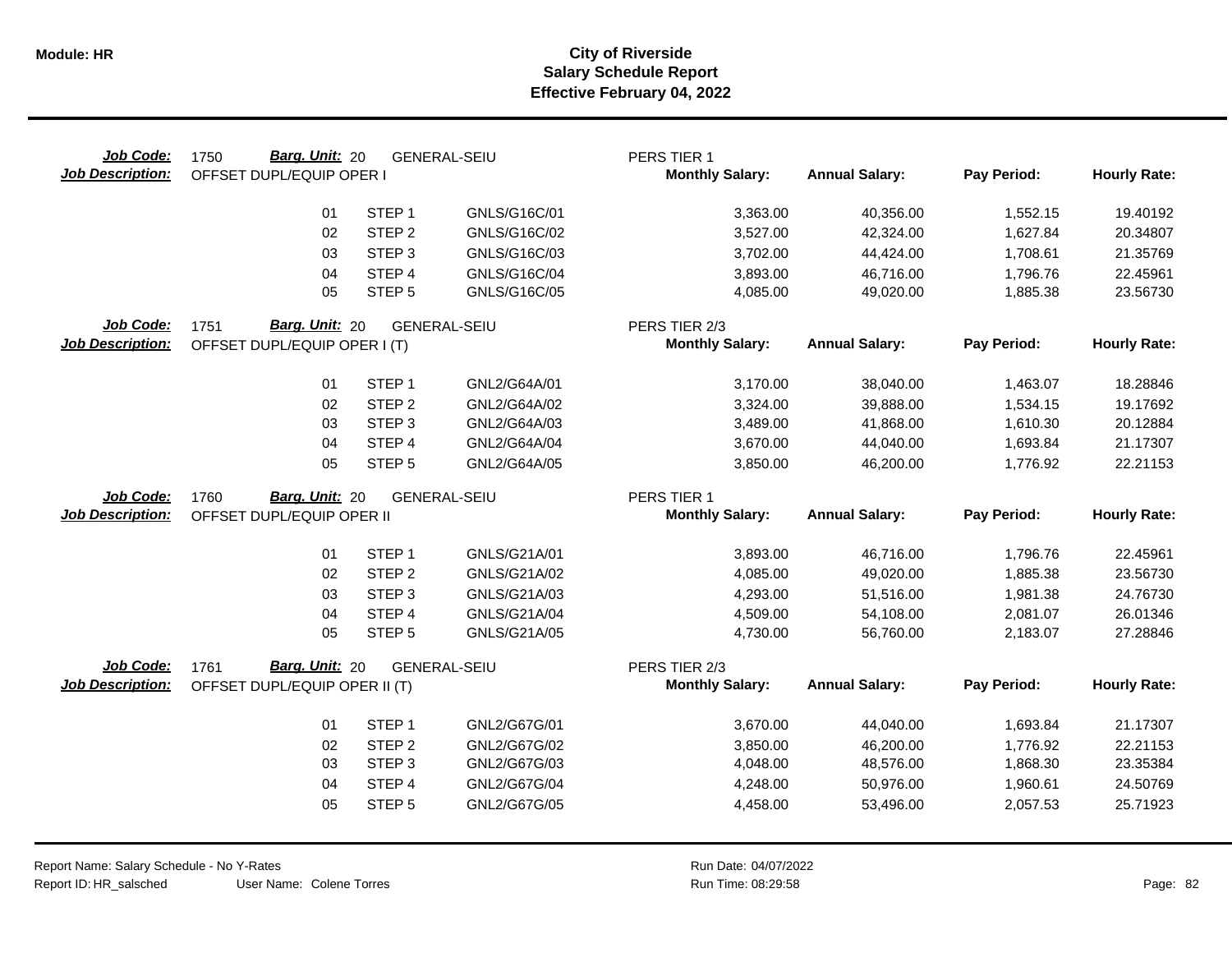| Job Code:                            | Barg. Unit: 07<br>8324                | <b>SR MANAGEMENT</b> |                   |                        |                       |             |                     |
|--------------------------------------|---------------------------------------|----------------------|-------------------|------------------------|-----------------------|-------------|---------------------|
| <b>Job Description:</b>              | ORGANIZATIONAL PERF & AUD MGR         |                      |                   | <b>Monthly Salary:</b> | <b>Annual Salary:</b> | Pay Period: | <b>Hourly Rate:</b> |
|                                      |                                       |                      |                   |                        |                       |             |                     |
|                                      | 1 <sup>N</sup>                        | <b>MINIMUM</b>       | NCLP/A74F/1N      | 10,171.00              | 122,052.00            | 4,694.30    | 58.67884            |
|                                      | 1X                                    | <b>MAXIMUM</b>       | NCLP/A74F/1X      | 12,979.00              | 155,748.00            | 5,990.30    | 74.87884            |
|                                      | 2N                                    | <b>MERIT MIN</b>     | NCLP/A74F/2N      | 12,979.00              | 155,748.00            | 5,990.30    | 74.87884            |
|                                      | 2X                                    | <b>MERIT MAX</b>     | NCLP/A74F/2X      | 14,924.00              | 179,088.00            | 6,888.00    | 86.10000            |
| Job Code:                            | 8755<br>Barg. Unit: 50                | <b>SUPERVISORY</b>   |                   |                        |                       |             |                     |
| <b>Job Description:</b>              | <b>OUTREACH SUPV</b>                  |                      |                   | <b>Monthly Salary:</b> | <b>Annual Salary:</b> | Pay Period: | <b>Hourly Rate:</b> |
|                                      | 1 <sub>N</sub>                        | <b>MINIMUM</b>       | SUPV/U01A/1N      |                        |                       |             |                     |
|                                      | 1X                                    |                      |                   | 3,429.00               | 41,148.00             | 1,582.61    | 19.78269            |
|                                      |                                       | <b>MAXIMUM</b>       | SUPV/U01A/1X      | 4,593.00               | 55,116.00             | 2,119.84    | 26.49807            |
| Job Code:                            | Barg. Unit: 25<br>8756                | CONFIDENTIAL         |                   |                        |                       |             |                     |
| <b>Job Description:</b>              | <b>OUTREACH WRK (C)</b>               |                      |                   | <b>Monthly Salary:</b> | <b>Annual Salary:</b> | Pay Period: | <b>Hourly Rate:</b> |
|                                      |                                       |                      |                   |                        |                       |             |                     |
|                                      | 1 <sub>N</sub>                        | <b>MINIMUM</b>       | CNFS/C18D/1N      | 3,010.00               | 36,120.00             | 1,389.23    | 17.36538            |
|                                      | 1X                                    | <b>MAXIMUM</b>       | CNFS/C18D/1X      | 4,033.00               | 48,396.00             | 1,861.38    | 23.26730            |
|                                      | 2N                                    | <b>MERIT MIN</b>     | CNFS/C18D/2N      | 4,033.00               | 48,396.00             | 1,861.38    | 23.26730            |
|                                      | 2X                                    | <b>MERIT MAX</b>     | CNFS/C18D/2X      | 4,638.00               | 55,656.00             | 2,140.61    | 26.75769            |
| Job Code:                            | 8759<br>Barg. Unit: 25                | CONFIDENTIAL         |                   |                        |                       |             |                     |
| <b>Job Description:</b>              | <b>OUTREACH WRK TRNE (C)</b>          |                      |                   | <b>Monthly Salary:</b> | <b>Annual Salary:</b> | Pay Period: | <b>Hourly Rate:</b> |
|                                      | 1 <sub>N</sub>                        | <b>MINIMUM</b>       | CNFS/C07A/1N      | 2,600.00               | 31,200.00             | 1,200.00    | 15.00000            |
|                                      | 1X                                    | <b>MAXIMUM</b>       | CNFS/C07A/1X      | 2,867.00               | 34,404.00             | 1,323.23    | 16.54038            |
|                                      |                                       |                      |                   |                        |                       |             |                     |
| Job Code:<br><b>Job Description:</b> | Barg. Unit: 55<br>8910<br>PARALEGAL N |                      | PARA-PROFESSIONAL | <b>Monthly Salary:</b> | <b>Annual Salary:</b> | Pay Period: | <b>Hourly Rate:</b> |
|                                      |                                       |                      |                   |                        |                       |             |                     |
|                                      | 1 <sub>N</sub>                        | <b>MINIMUM</b>       | PARA/N21D/1N      | 4,183.00               | 50,196.00             | 1,930.61    | 24.13269            |
|                                      | 1X                                    | <b>MAXIMUM</b>       | PARA/N21D/1X      | 7,074.00               | 84,888.00             | 3,264.92    | 40.81153            |
|                                      | 2N                                    | <b>MERIT MIN</b>     | PARA/N21D/2N      | 7,074.00               | 84,888.00             | 3,264.92    | 40.81153            |
|                                      | 2X                                    | <b>MERIT MAX</b>     | PARA/N21D/2X      | 8,135.00               | 97,620.00             | 3,754.61    | 46.93269            |
|                                      |                                       |                      |                   |                        |                       |             |                     |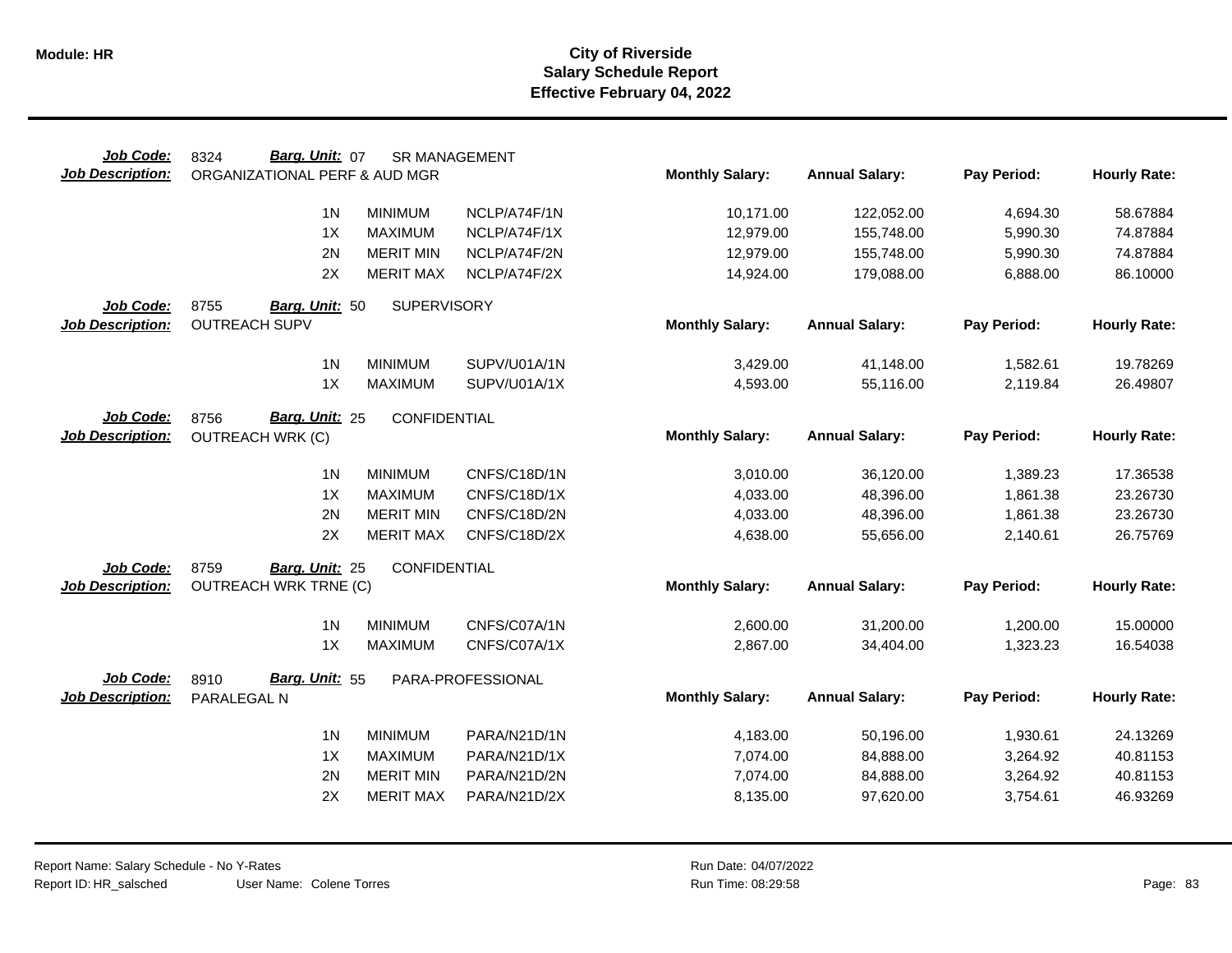| Job Code:<br><b>Job Description:</b> | <b>Barg. Unit: 20</b><br>2577<br>PARK & NBRHD SPECIALIST TR (T) |                   | <b>GENERAL-SEIU</b> | PERS TIER 2/3<br><b>Monthly Salary:</b> | <b>Annual Salary:</b>  | Pay Period:          | <b>Hourly Rate:</b>  |
|--------------------------------------|-----------------------------------------------------------------|-------------------|---------------------|-----------------------------------------|------------------------|----------------------|----------------------|
|                                      | 01                                                              | STEP <sub>1</sub> | GNL2/G65H/01        | 3,781.00                                | 45,372.00              | 1,745.07             | 21.81346             |
|                                      | 02                                                              | STEP <sub>2</sub> | GNL2/G65H/02        | 3,970.00                                | 47,640.00              | 1,832.30             | 22.90384             |
|                                      | 03                                                              | STEP <sub>3</sub> | GNL2/G65H/03        | 4,169.00                                | 50,028.00              | 1,924.15             | 24.05192             |
| Job Code:                            | Barg. Unit: 20<br>2573                                          |                   | <b>GENERAL-SEIU</b> | PERS TIER 1                             |                        |                      |                      |
| <b>Job Description:</b>              | PARK AND NBRHD SPEC                                             |                   |                     | <b>Monthly Salary:</b>                  | <b>Annual Salary:</b>  | Pay Period:          | <b>Hourly Rate:</b>  |
|                                      | 01                                                              | STEP <sub>1</sub> | GNLS/G29J/01        | 4,642.00                                | 55,704.00              | 2,142.46             | 26.78076             |
|                                      | 02                                                              | STEP <sub>2</sub> | GNLS/G29J/02        | 4,874.00                                | 58,488.00              | 2,249.53             | 28.11923             |
|                                      | 03                                                              | STEP <sub>3</sub> | GNLS/G29J/03        | 5,115.00                                | 61,380.00              | 2,360.76             | 29.50961             |
|                                      | 04                                                              | STEP 4            | <b>GNLS/G29J/04</b> | 5,376.00                                | 64,512.00              | 2,481.23             | 31.01538             |
|                                      | 05                                                              | STEP <sub>5</sub> | GNLS/G29J/05        | 5,641.00                                | 67,692.00              | 2,603.53             | 32.54423             |
|                                      | 06                                                              | STEP <sub>6</sub> | GNLS/G29J/06        | 5,924.00                                | 71,088.00              | 2,734.15             | 34.17692             |
|                                      |                                                                 |                   |                     |                                         |                        |                      |                      |
| <b>Job Code:</b>                     | Barg. Unit: 20<br>2574                                          |                   | <b>GENERAL-SEIU</b> | PERS TIER 2/3                           |                        |                      |                      |
| <b>Job Description:</b>              | PARK AND NBRHD SPECIALIST (T)                                   |                   |                     | <b>Monthly Salary:</b>                  | <b>Annual Salary:</b>  | Pay Period:          | <b>Hourly Rate:</b>  |
|                                      | 01                                                              | STEP <sub>1</sub> | GNL2/G74H/01        |                                         |                        |                      |                      |
|                                      | 02                                                              | STEP <sub>2</sub> | GNL2/G74H/02        | 4,377.00<br>4,596.00                    | 52,524.00<br>55,152.00 | 2,020.15<br>2,121.23 | 25.25192<br>26.51538 |
|                                      | 03                                                              | STEP <sub>3</sub> | GNL2/G74H/03        | 4,821.00                                | 57,852.00              | 2,225.07             | 27.81346             |
|                                      | 04                                                              | STEP <sub>4</sub> | GNL2/G74H/04        | 5,065.00                                | 60,780.00              | 2,337.69             | 29.22115             |
|                                      | 05                                                              | STEP <sub>5</sub> | GNL2/G74H/05        | 5,318.00                                | 63,816.00              | 2,454.46             | 30.68076             |
|                                      | 06                                                              | STEP <sub>6</sub> | GNL2/G74H/06        | 5,582.00                                | 66,984.00              | 2,576.30             | 32.20384             |
| Job Code:                            | Barg. Unit: 20<br>2576                                          |                   | <b>GENERAL-SEIU</b> | PERS TIER 1                             |                        |                      |                      |
| <b>Job Description:</b>              | PARK AND NBRHD SPECIALIST TRNE                                  |                   |                     | <b>Monthly Salary:</b>                  | <b>Annual Salary:</b>  | Pay Period:          | <b>Hourly Rate:</b>  |
|                                      | 01                                                              | STEP <sub>1</sub> | GNLS/G19M/01        | 4,010.00                                | 48,120.00              | 1,850.76             | 23.13461             |
|                                      | 02                                                              | STEP <sub>2</sub> | GNLS/G19M/02        | 4,210.00                                | 50,520.00              | 1,943.07             | 24.28846             |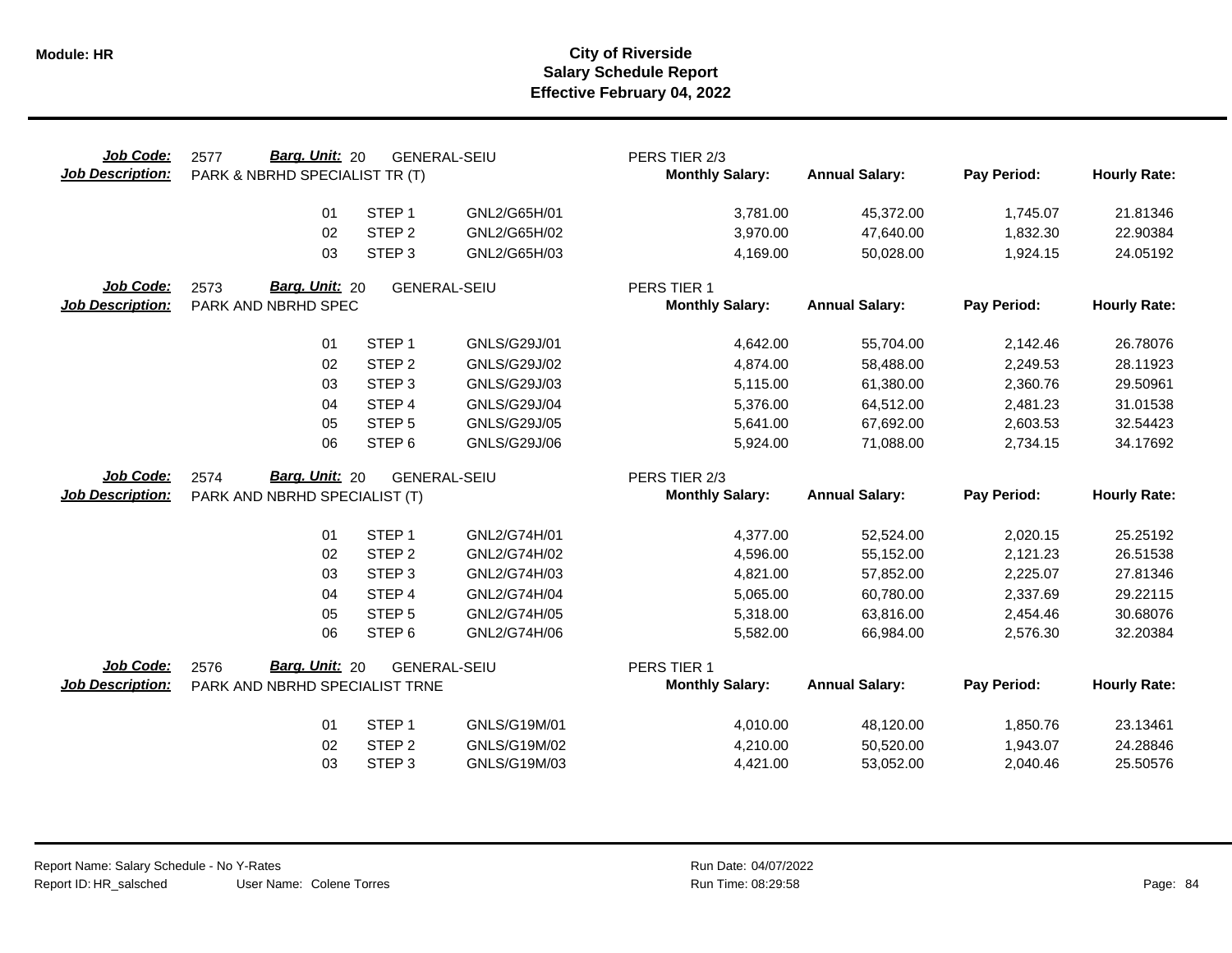| Job Code:<br><b>Job Description:</b> | Barg. Unit: 20<br>3020<br>PARK MAINT CREW LEADER |                                        | <b>GENERAL-SEIU</b>          | PERS TIER 1<br><b>Monthly Salary:</b> | <b>Annual Salary:</b>  | Pay Period:          | <b>Hourly Rate:</b>  |
|--------------------------------------|--------------------------------------------------|----------------------------------------|------------------------------|---------------------------------------|------------------------|----------------------|----------------------|
|                                      | 01                                               | STEP <sub>1</sub>                      | GNLS/G33A/01                 | 5,352.00                              | 64,224.00              | 2,470.15             | 30.87692             |
|                                      | 02                                               | STEP <sub>2</sub>                      | GNLS/G33A/02                 | 5,617.00                              | 67,404.00              | 2,592.46             | 32.40576             |
|                                      | 03                                               | STEP <sub>3</sub>                      | GNLS/G33A/03                 | 5,900.00                              | 70,800.00              | 2,723.07             | 34.03846             |
|                                      | 04                                               | STEP 4                                 | GNLS/G33A/04                 | 6,193.00                              | 74,316.00              | 2,858.30             | 35.72884             |
|                                      | 05                                               | STEP <sub>5</sub>                      | GNLS/G33A/05                 | 6,502.00                              | 78,024.00              | 3,000.92             | 37.51153             |
| Job Code:                            | Barg. Unit: 20<br>3021                           |                                        | <b>GENERAL-SEIU</b>          | PERS TIER 2/3                         |                        |                      |                      |
| <b>Job Description:</b>              | PARK MAINT CREW LEADER (T)                       |                                        |                              | <b>Monthly Salary:</b>                | <b>Annual Salary:</b>  | Pay Period:          | <b>Hourly Rate:</b>  |
|                                      | 01                                               | STEP <sub>1</sub>                      | GNL2/G77J/01                 | 5,045.00                              | 60,540.00              | 2,328.46             | 29.10576             |
|                                      | 02                                               | STEP <sub>2</sub>                      | GNL2/G77J/02                 | 5,294.00                              | 63,528.00              | 2,443.38             | 30.54230             |
|                                      | 03                                               | STEP <sub>3</sub>                      | GNL2/G77J/03                 | 5,560.00                              | 66,720.00              | 2,566.15             | 32.07692             |
|                                      | 04                                               | STEP 4                                 | GNL2/G77J/04                 | 5,836.00                              | 70,032.00              | 2,693.53             | 33.66923             |
|                                      | 05                                               | STEP <sub>5</sub>                      | GNL2/G77J/05                 | 6,130.00                              | 73,560.00              | 2,829.23             | 35.36538             |
| Job Code:                            | Barg. Unit: 20<br>3005                           |                                        | <b>GENERAL-SEIU</b>          | PERS TIER 1                           |                        |                      |                      |
| <b>Job Description:</b>              | PARK MAINT SPEC                                  |                                        |                              | <b>Monthly Salary:</b>                | <b>Annual Salary:</b>  | Pay Period:          | <b>Hourly Rate:</b>  |
|                                      |                                                  |                                        |                              |                                       |                        |                      |                      |
|                                      | 01                                               | STEP <sub>1</sub><br>STEP <sub>2</sub> | GNLS/G29E/01                 | 4,861.00                              | 58,332.00              | 2,243.53             | 28.04423             |
|                                      | 02<br>03                                         | STEP <sub>3</sub>                      | GNLS/G29E/02<br>GNLS/G29E/03 | 5,103.00                              | 61,236.00              | 2,355.23             | 29.44038             |
|                                      | 04                                               | STEP <sub>4</sub>                      | GNLS/G29E/04                 | 5,356.00<br>5,627.00                  | 64,272.00<br>67,524.00 | 2,472.00<br>2,597.07 | 30.90000<br>32.46346 |
|                                      | 05                                               | STEP <sub>5</sub>                      | GNLS/G29E/05                 | 5,905.00                              | 70,860.00              | 2,725.38             | 34.06730             |
|                                      |                                                  |                                        |                              |                                       |                        |                      |                      |
| Job Code:                            | Barg. Unit: 20<br>3006                           |                                        | <b>GENERAL-SEIU</b>          | PERS TIER 2/3                         |                        |                      |                      |
| <b>Job Description:</b>              | PARK MAINT SPEC (T)                              |                                        |                              | <b>Monthly Salary:</b>                | <b>Annual Salary:</b>  | Pay Period:          | <b>Hourly Rate:</b>  |
|                                      | 01                                               | STEP <sub>1</sub>                      | GNL2/G75A/01                 | 4,581.00                              | 54,972.00              | 2,114.30             | 26.42884             |
|                                      | 02                                               | STEP <sub>2</sub>                      | GNL2/G75A/02                 | 4,810.00                              | 57,720.00              | 2,220.00             | 27.75000             |
|                                      | 03                                               | STEP <sub>3</sub>                      | GNL2/G75A/03                 | 5,049.00                              | 60,588.00              | 2,330.30             | 29.12884             |
|                                      | 04                                               | STEP 4                                 | GNL2/G75A/04                 | 5,302.00                              | 63,624.00              | 2,447.07             | 30.58846             |
|                                      | 05                                               | STEP <sub>5</sub>                      | GNL2/G75A/05                 | 5,565.00                              | 66,780.00              | 2,568.46             | 32.10576             |
|                                      |                                                  |                                        |                              |                                       |                        |                      |                      |

 $\overline{\phantom{0}}$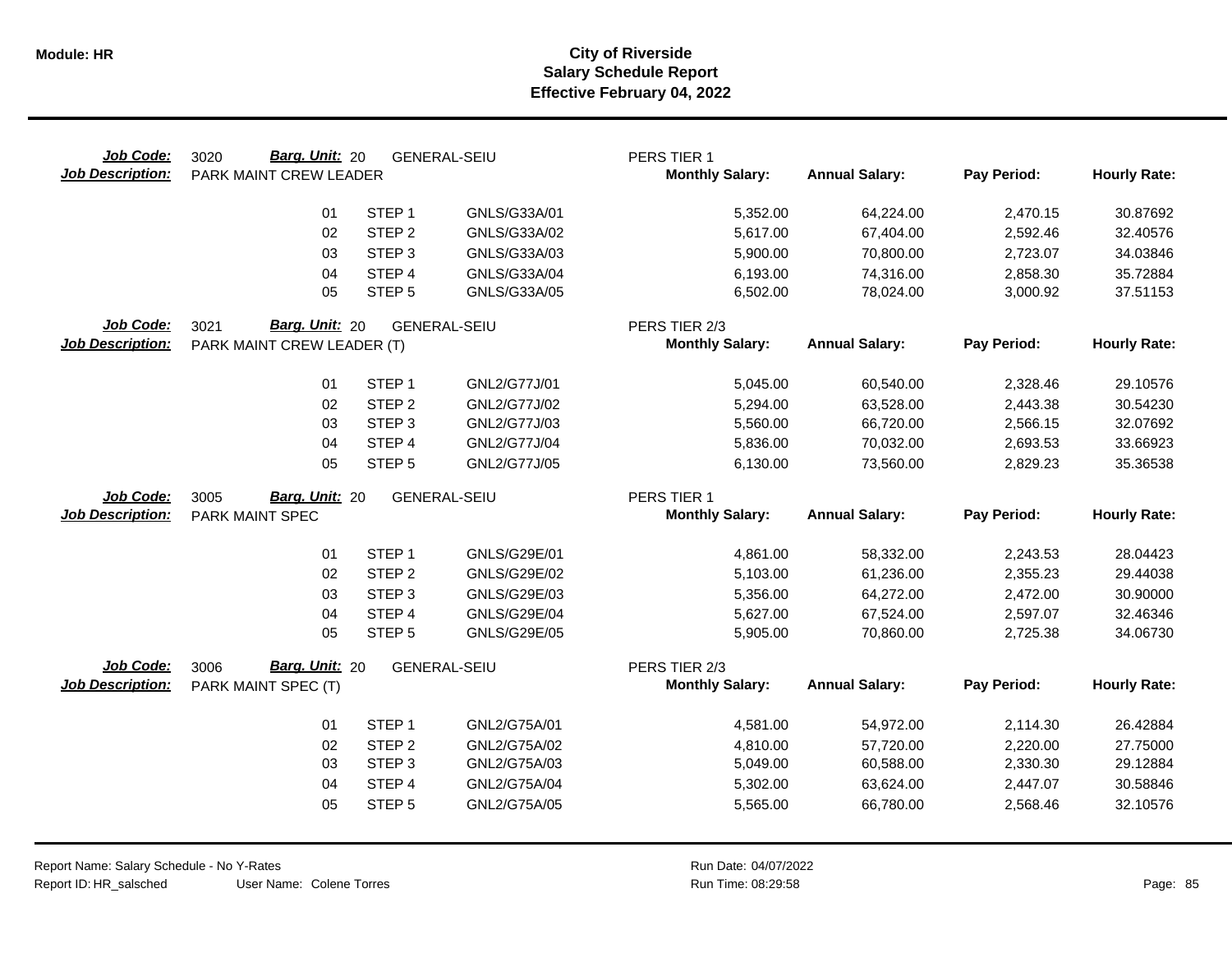| Job Code:<br><b>Job Description:</b> | Barg. Unit: 20<br>2985<br>PARK MAINT WRK II     |                   | <b>GENERAL-SEIU</b> | PERS TIER 1<br><b>Monthly Salary:</b>   | <b>Annual Salary:</b>  | Pay Period:          | <b>Hourly Rate:</b> |
|--------------------------------------|-------------------------------------------------|-------------------|---------------------|-----------------------------------------|------------------------|----------------------|---------------------|
|                                      | 01                                              | STEP <sub>1</sub> | GNLS/G23B/01        | 4,210.00                                | 50,520.00              | 1,943.07             | 24.28846            |
|                                      | 02                                              | STEP <sub>2</sub> | GNLS/G23B/02        | 4,420.00                                | 53,040.00              | 2,040.00             | 25.50000            |
|                                      | 03                                              | STEP <sub>3</sub> | GNLS/G23B/03        | 4,640.00                                | 55,680.00              | 2,141.53             | 26.76923            |
|                                      | 04                                              | STEP 4            | <b>GNLS/G23B/04</b> | 4,874.00                                | 58,488.00              | 2,249.53             | 28.11923            |
|                                      | 05                                              | STEP <sub>5</sub> | GNLS/G23B/05        | 5,115.00                                | 61,380.00              | 2,360.76             | 29.50961            |
| Job Code:<br><b>Job Description:</b> | Barg. Unit: 20<br>2986<br>PARK MAINT WRK II (T) |                   | <b>GENERAL-SEIU</b> | PERS TIER 2/3<br><b>Monthly Salary:</b> | <b>Annual Salary:</b>  | Pay Period:          | <b>Hourly Rate:</b> |
|                                      | 01                                              | STEP <sub>1</sub> | GNL2/G69J/01        | 3,967.00                                | 47,604.00              | 1,830.92             | 22.88653            |
|                                      | 02                                              | STEP <sub>2</sub> | GNL2/G69J/02        | 4,167.00                                | 50,004.00              | 1,923.23             | 24.04038            |
|                                      | 03                                              | STEP <sub>3</sub> | GNL2/G69J/03        | 4,373.00                                | 52,476.00              | 2,018.30             | 25.22884            |
|                                      | 04                                              | STEP 4            | GNL2/G69J/04        | 4,596.00                                | 55,152.00              | 2,121.23             | 26.51538            |
|                                      | 05                                              | STEP <sub>5</sub> | GNL2/G69J/05        | 4,821.00                                | 57,852.00              | 2,225.07             | 27.81346            |
| Job Code:                            | Barg. Unit: 20<br>7860                          |                   | <b>GENERAL-SEIU</b> | PERS TIER 1                             |                        |                      |                     |
| <b>Job Description:</b>              | PARK PLANNER (DESIGNER)                         |                   |                     | <b>Monthly Salary:</b>                  | <b>Annual Salary:</b>  | Pay Period:          | <b>Hourly Rate:</b> |
|                                      | 01                                              | STEP <sub>1</sub> | GNLS/G40A/01        |                                         |                        |                      | 35.72884            |
|                                      | 02                                              | STEP <sub>2</sub> | GNLS/G40A/02        | 6,193.00<br>6,502.00                    | 74,316.00<br>78,024.00 | 2,858.30<br>3,000.92 | 37.51153            |
|                                      | 03                                              | STEP <sub>3</sub> | GNLS/G40A/03        | 6,830.00                                | 81,960.00              | 3,152.30             | 39.40384            |
|                                      | 04                                              | STEP 4            | GNLS/G40A/04        | 7,171.00                                | 86,052.00              | 3,309.69             | 41.37115            |
|                                      | 05                                              | STEP <sub>5</sub> | GNLS/G40A/05        | 7,526.00                                | 90,312.00              | 3,473.53             | 43.41923            |
| Job Code:                            | Barg. Unit: 20<br>7861                          |                   | <b>GENERAL-SEIU</b> | PERS TIER 2/3                           |                        |                      |                     |
| <b>Job Description:</b>              | PARK PLANNER (DESIGNER) (T)                     |                   |                     | <b>Monthly Salary:</b>                  | <b>Annual Salary:</b>  | Pay Period:          | <b>Hourly Rate:</b> |
|                                      | 01                                              | STEP <sub>1</sub> | GNL2/G80J/01        | 5,836.00                                | 70,032.00              | 2,693.53             | 33.66923            |
|                                      | 02                                              | STEP <sub>2</sub> | GNL2/G80J/02        | 6,130.00                                | 73,560.00              | 2,829.23             | 35.36538            |
|                                      | 03                                              | STEP <sub>3</sub> | GNL2/G80J/03        | 6,437.00                                | 77,244.00              | 2,970.92             | 37.13653            |
|                                      | 04                                              | STEP 4            | GNL2/G80J/04        | 6,757.00                                | 81,084.00              | 3,118.61             | 38.98269            |
|                                      | 05                                              | STEP <sub>5</sub> | GNL2/G80J/05        | 7,095.00                                | 85,140.00              | 3,274.61             | 40.93269            |
|                                      |                                                 |                   |                     |                                         |                        |                      |                     |

 $\overline{\phantom{0}}$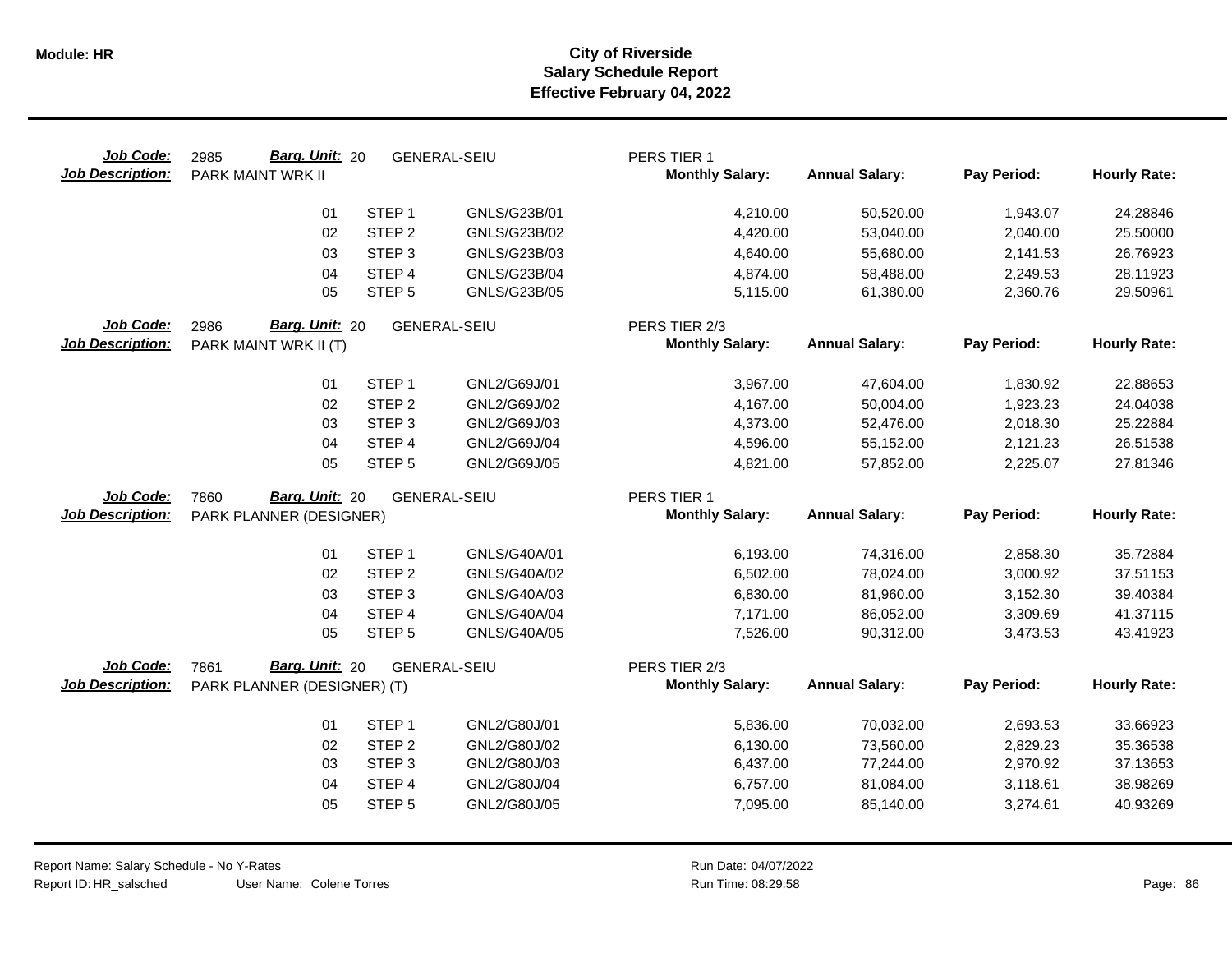| Job Code:<br><b>Job Description:</b> | Barg. Unit: 20<br>7710<br>PARK PROJ INSP     |                                        | <b>GENERAL-SEIU</b>          | PERS TIER 1<br><b>Monthly Salary:</b>   | <b>Annual Salary:</b>  | Pay Period:          | <b>Hourly Rate:</b>  |
|--------------------------------------|----------------------------------------------|----------------------------------------|------------------------------|-----------------------------------------|------------------------|----------------------|----------------------|
|                                      | 01                                           | STEP <sub>1</sub>                      | GNLS/G30A/01                 | 4,969.00                                | 59,628.00              | 2,293.38             | 28.66730             |
|                                      | 02                                           | STEP <sub>2</sub>                      | GNLS/G30A/02                 | 5,211.00                                | 62,532.00              | 2,405.07             | 30.06346             |
|                                      | 03                                           | STEP <sub>3</sub>                      | GNLS/G30A/03                 | 5,478.00                                | 65,736.00              | 2,528.30             | 31.60384             |
|                                      | 04                                           | STEP 4                                 | GNLS/G30A/04                 | 5,751.00                                | 69,012.00              | 2,654.30             | 33.17884             |
|                                      | 05                                           | STEP <sub>5</sub>                      | GNLS/G30A/05                 | 6,038.00                                | 72,456.00              | 2,786.76             | 34.83461             |
| Job Code:<br><b>Job Description:</b> | 7711<br>Barg. Unit: 20<br>PARK PROJ INSP (T) |                                        | <b>GENERAL-SEIU</b>          | PERS TIER 2/3<br><b>Monthly Salary:</b> | <b>Annual Salary:</b>  | Pay Period:          | <b>Hourly Rate:</b>  |
|                                      | 01                                           | STEP <sub>1</sub>                      | GNL2/G75J/01                 | 4,682.00                                | 56,184.00              | 2,160.92             | 27.01153             |
|                                      | 02                                           | STEP <sub>2</sub>                      | GNL2/G75J/02                 | 4,912.00                                | 58,944.00              | 2,267.07             | 28.33846             |
|                                      | 03                                           | STEP <sub>3</sub>                      | GNL2/G75J/03                 | 5,161.00                                | 61,932.00              | 2,382.00             | 29.77500             |
|                                      | 04                                           | STEP 4                                 | GNL2/G75J/04                 | 5,418.00                                | 65,016.00              | 2,500.61             | 31.25769             |
|                                      | 05                                           | STEP <sub>5</sub>                      | GNL2/G75J/05                 | 5,691.00                                | 68,292.00              | 2,626.61             | 32.83269             |
|                                      |                                              |                                        |                              |                                         |                        |                      |                      |
| Job Code:                            | Barg. Unit: 20<br>3010                       |                                        | <b>GENERAL-SEIU</b>          | PERS TIER 1                             |                        |                      |                      |
| <b>Job Description:</b>              | PARK RANGER                                  |                                        |                              | <b>Monthly Salary:</b>                  | <b>Annual Salary:</b>  | Pay Period:          | <b>Hourly Rate:</b>  |
|                                      | 01                                           | STEP <sub>1</sub>                      | GNLS/G25C/01                 | 4,420.00                                | 53,040.00              | 2,040.00             | 25.50000             |
|                                      | 02                                           | STEP <sub>2</sub>                      | GNLS/G25C/02                 | 4,640.00                                | 55,680.00              | 2,141.53             | 26.76923             |
|                                      | 03                                           | STEP <sub>3</sub>                      | GNLS/G25C/03                 | 4,874.00                                | 58,488.00              | 2,249.53             | 28.11923             |
|                                      | 04                                           | STEP 4                                 | <b>GNLS/G25C/04</b>          | 5,115.00                                | 61,380.00              | 2,360.76             | 29.50961             |
|                                      | 05                                           | STEP <sub>5</sub>                      | GNLS/G25C/05                 | 5,376.00                                | 64,512.00              | 2,481.23             | 31.01538             |
| Job Code:                            | Barg. Unit: 20<br>3012                       |                                        | <b>GENERAL-SEIU</b>          | PERS TIER 2/3                           |                        |                      |                      |
| <b>Job Description:</b>              | PARK RANGER (T)                              |                                        |                              | <b>Monthly Salary:</b>                  | <b>Annual Salary:</b>  | Pay Period:          | <b>Hourly Rate:</b>  |
|                                      |                                              |                                        |                              |                                         |                        |                      |                      |
|                                      | 01                                           | STEP <sub>1</sub>                      | GNL2/G71G/01                 | 4,167.00                                | 50,004.00              | 1,923.23             | 24.04038             |
|                                      | 02<br>03                                     | STEP <sub>2</sub><br>STEP <sub>3</sub> | GNL2/G71G/02<br>GNL2/G71G/03 | 4,373.00<br>4,596.00                    | 52,476.00<br>55,152.00 | 2,018.30<br>2,121.23 | 25.22884<br>26.51538 |
|                                      | 04                                           | STEP 4                                 | GNL2/G71G/04                 | 4,821.00                                | 57,852.00              | 2,225.07             | 27.81346             |
|                                      | 05                                           | STEP <sub>5</sub>                      | GNL2/G71G/05                 | 5,065.00                                | 60,780.00              | 2,337.69             | 29.22115             |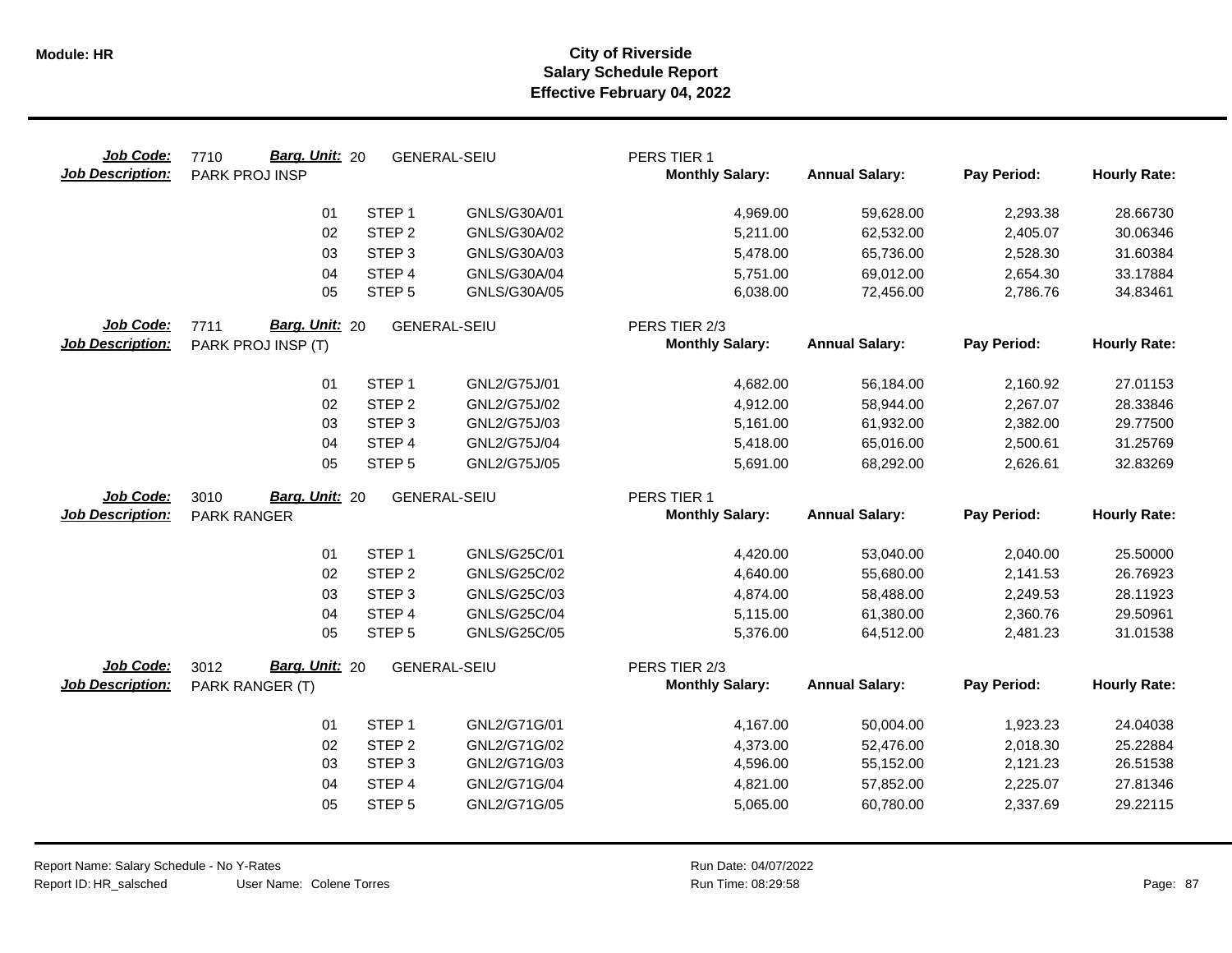| Job Code:               | Barg. Unit: 10<br>3025  | <b>MANAGEMENT</b>   |              |                        |                        |                      |                     |
|-------------------------|-------------------------|---------------------|--------------|------------------------|------------------------|----------------------|---------------------|
| <b>Job Description:</b> | PARK SUPT E             |                     |              | <b>Monthly Salary:</b> | <b>Annual Salary:</b>  | Pay Period:          | <b>Hourly Rate:</b> |
|                         | 1 <sub>N</sub>          | <b>MINIMUM</b>      | MGTS/M75E/1N | 7,780.00               | 93,360.00              | 3,590.76             | 44.88461            |
|                         | 1X                      | <b>MAXIMUM</b>      | MGTS/M75E/1X | 10,432.00              | 125,184.00             | 4,814.76             | 60.18461            |
|                         | 2N                      | <b>MERIT MIN</b>    | MGTS/M75E/2N | 10,432.00              | 125,184.00             | 4,814.76             | 60.18461            |
|                         | 2X                      | <b>MERIT MAX</b>    | MGTS/M75E/2X | 11,997.00              | 143,964.00             | 5,537.07             | 69.21346            |
| Job Code:               | 3015<br>Barg. Unit: 50  | <b>SUPERVISORY</b>  |              |                        |                        |                      |                     |
| <b>Job Description:</b> | PARK SUPV E             |                     |              | <b>Monthly Salary:</b> | <b>Annual Salary:</b>  | Pay Period:          | <b>Hourly Rate:</b> |
|                         | 1 <sub>N</sub>          | <b>MINIMUM</b>      | SUPV/U11A/1N | 5,420.00               | 65,040.00              | 2,501.53             | 31.26923            |
|                         | 1X                      | <b>MAXIMUM</b>      | SUPV/U11A/1X | 6,917.00               | 83,004.00              | 3,192.46             | 39.90576            |
|                         | 2N                      | <b>MERIT MIN</b>    | SUPV/U11A/2N | 6,917.00               | 83,004.00              | 3,192.46             | 39.90576            |
|                         | 2X                      | <b>MERIT MAX</b>    | SUPV/U11A/2X | 7,955.00               | 95,460.00              | 3,671.53             | 45.89423            |
| Job Code:               | Barg. Unit: 20<br>2421  | <b>GENERAL-SEIU</b> |              | PERS TIER 1            |                        |                      |                     |
| <b>Job Description:</b> | PARKING CONTROL REP     |                     |              | <b>Monthly Salary:</b> | <b>Annual Salary:</b>  | Pay Period:          | <b>Hourly Rate:</b> |
|                         | 01                      | STEP <sub>1</sub>   | GNLS/G16C/01 | 3,363.00               | 40,356.00              | 1,552.15             | 19.40192            |
|                         |                         |                     |              |                        |                        |                      |                     |
|                         | 02                      | STEP <sub>2</sub>   | GNLS/G16C/02 | 3,527.00               | 42,324.00              | 1,627.84             | 20.34807            |
|                         | 03                      | STEP <sub>3</sub>   | GNLS/G16C/03 | 3,702.00               | 44,424.00              | 1,708.61             | 21.35769            |
|                         | 04                      | STEP <sub>4</sub>   | GNLS/G16C/04 | 3,893.00               | 46,716.00              | 1,796.76             | 22.45961            |
|                         | 05                      | STEP <sub>5</sub>   | GNLS/G16C/05 | 4,085.00               | 49,020.00              | 1,885.38             | 23.56730            |
| Job Code:               | Barg. Unit: 20<br>2423  | <b>GENERAL-SEIU</b> |              | PERS TIER 2/3          |                        |                      |                     |
| <b>Job Description:</b> | PARKING CONTROL REP (T) |                     |              | <b>Monthly Salary:</b> | <b>Annual Salary:</b>  | Pay Period:          | <b>Hourly Rate:</b> |
|                         | 01                      | STEP <sub>1</sub>   | GNL2/G64A/01 |                        |                        |                      | 18.28846            |
|                         | 02                      | STEP <sub>2</sub>   | GNL2/G64A/02 | 3,170.00<br>3,324.00   | 38,040.00<br>39,888.00 | 1,463.07<br>1,534.15 | 19.17692            |
|                         | 03                      | STEP <sub>3</sub>   | GNL2/G64A/03 | 3,489.00               | 41,868.00              | 1,610.30             | 20.12884            |
|                         | 04                      | STEP 4              | GNL2/G64A/04 | 3,670.00               | 44,040.00              | 1,693.84             | 21.17307            |
|                         | 05                      | STEP <sub>5</sub>   | GNL2/G64A/05 | 3,850.00               | 46,200.00              | 1,776.92             | 22.21153            |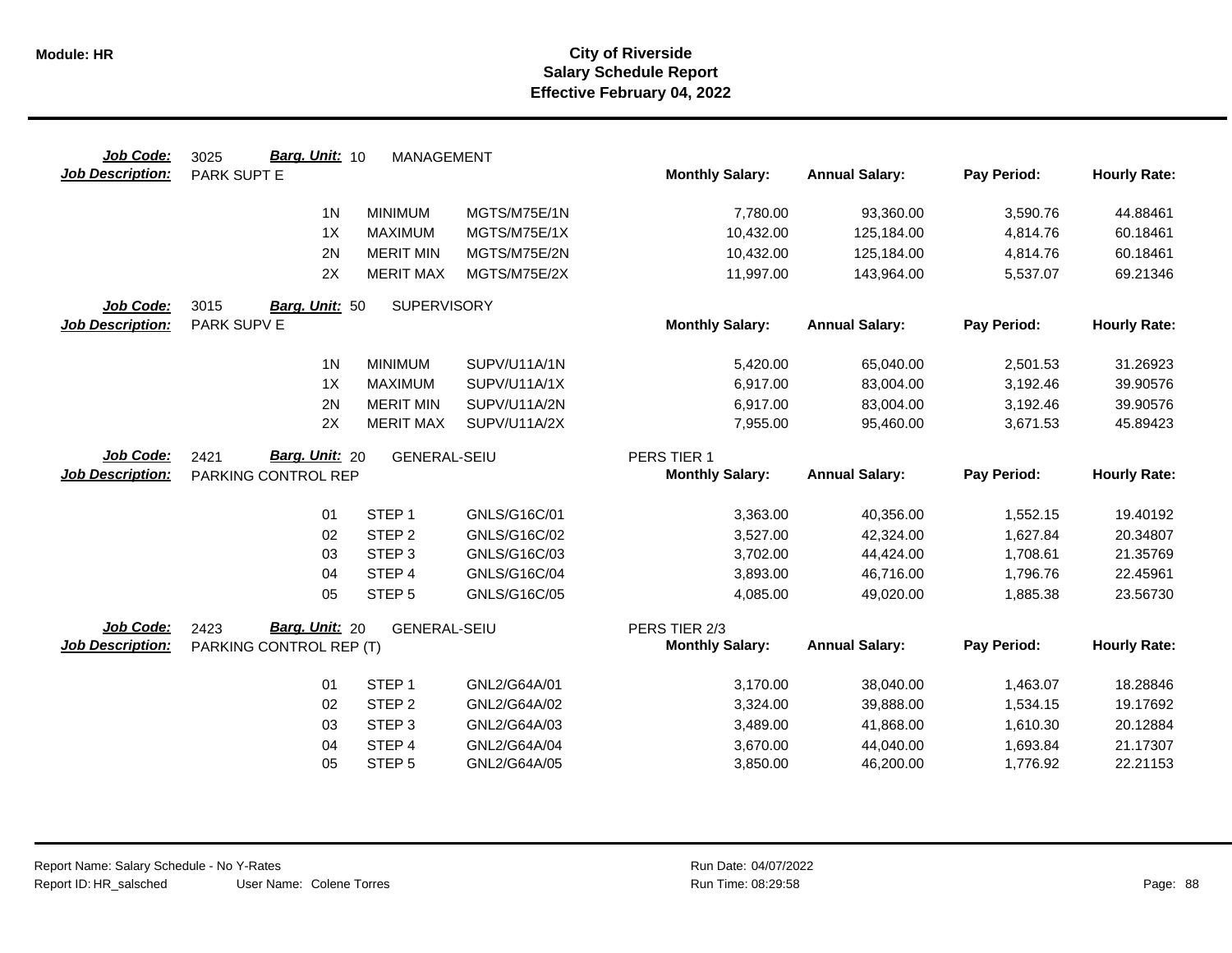| Job Code:<br><b>Job Description:</b> | Barg. Unit: 20<br>2425<br>PARKING CONTROL REP TRNE | <b>GENERAL-SEIU</b> |                   | PERS TIER 1<br><b>Monthly Salary:</b> | <b>Annual Salary:</b> | Pay Period: | <b>Hourly Rate:</b> |
|--------------------------------------|----------------------------------------------------|---------------------|-------------------|---------------------------------------|-----------------------|-------------|---------------------|
|                                      | 01                                                 | STEP <sub>1</sub>   | GNLS/C15H/01      | 2,905.00                              | 34,860.00             | 1,340.76    | 16.75961            |
|                                      | 02                                                 | STEP <sub>2</sub>   | GNLS/C15H/02      | 3,050.00                              | 36,600.00             | 1,407.69    | 17.59615            |
|                                      | 03                                                 | STEP <sub>3</sub>   | GNLS/C15H/03      | 3,203.00                              | 38,436.00             | 1,478.30    | 18.47884            |
| Job Code:                            | Barg. Unit: 20<br>2426                             | <b>GENERAL-SEIU</b> |                   | PERS TIER 2/3                         |                       |             |                     |
| <b>Job Description:</b>              | PARKING CONTROL REP TRNE (T)                       |                     |                   | <b>Monthly Salary:</b>                | <b>Annual Salary:</b> | Pay Period: | <b>Hourly Rate:</b> |
|                                      | 01                                                 | STEP <sub>1</sub>   | GNL2/G60Q/01      | 2,738.00                              | 32,856.00             | 1,263.69    | 15.79615            |
|                                      | 02                                                 | STEP <sub>2</sub>   | GNL2/G60Q/02      | 2,875.00                              | 34,500.00             | 1,326.92    | 16.58653            |
|                                      | 03                                                 | STEP <sub>3</sub>   | GNL2/G60Q/03      | 3,019.00                              | 36,228.00             | 1,393.38    | 17.41730            |
| Job Code:                            | Barg. Unit: 01<br>6520                             | <b>EXECUTIVE</b>    |                   |                                       |                       |             |                     |
| <b>Job Description:</b>              | PARKS/REC & CMTY SERV DIR                          |                     |                   | <b>Monthly Salary:</b>                | <b>Annual Salary:</b> | Pay Period: | <b>Hourly Rate:</b> |
|                                      | 1 <sub>N</sub>                                     | <b>MINIMUM</b>      | EXEP/E29A/1N      | 13,155.00                             | 157,860.00            | 6,071.53    | 75.89423            |
|                                      | 1X                                                 | <b>MAXIMUM</b>      | EXEP/E29A/1X      | 19,010.00                             | 228,120.00            | 8,773.84    | 109.67307           |
| Job Code:                            | Barg. Unit: 15<br>0492                             | PROFESSIONAL        |                   |                                       |                       |             |                     |
| <b>Job Description:</b>              | PAYROLL SUPERVISOR                                 |                     |                   | <b>Monthly Salary:</b>                | <b>Annual Salary:</b> | Pay Period: | <b>Hourly Rate:</b> |
|                                      | 1 <sub>N</sub>                                     | <b>MINIMUM</b>      | PROF/K12L/1N      | 6,127.00                              | 73,524.00             | 2,827.84    | 35.34807            |
|                                      | 1X                                                 | <b>MAXIMUM</b>      | PROF/K12L/1X      | 7,814.00                              | 93,768.00             | 3,606.46    | 45.08076            |
|                                      | 2N                                                 | <b>MERIT MIN</b>    | PROF/K12L/2N      | 7,814.00                              | 93,768.00             | 3,606.46    | 45.08076            |
|                                      | 2X                                                 | <b>MERIT MAX</b>    | PROF/K12L/2X      | 8,986.00                              | 107,832.00            | 4,147.38    | 51.84230            |
| Job Code:                            | Barg. Unit: 55<br>0474                             |                     | PARA-PROFESSIONAL |                                       |                       |             |                     |
| <b>Job Description:</b>              | PAYROLL TECHNICIAN I                               |                     |                   | <b>Monthly Salary:</b>                | <b>Annual Salary:</b> | Pay Period: | <b>Hourly Rate:</b> |
|                                      | 1 <sub>N</sub>                                     | <b>MINIMUM</b>      | PARA/N06A/1N      | 3,348.00                              | 40,176.00             | 1,545.23    | 19.31538            |
|                                      | 1X                                                 | <b>MAXIMUM</b>      | PARA/N06A/1X      | 4,063.00                              | 48,756.00             | 1,875.23    | 23.44038            |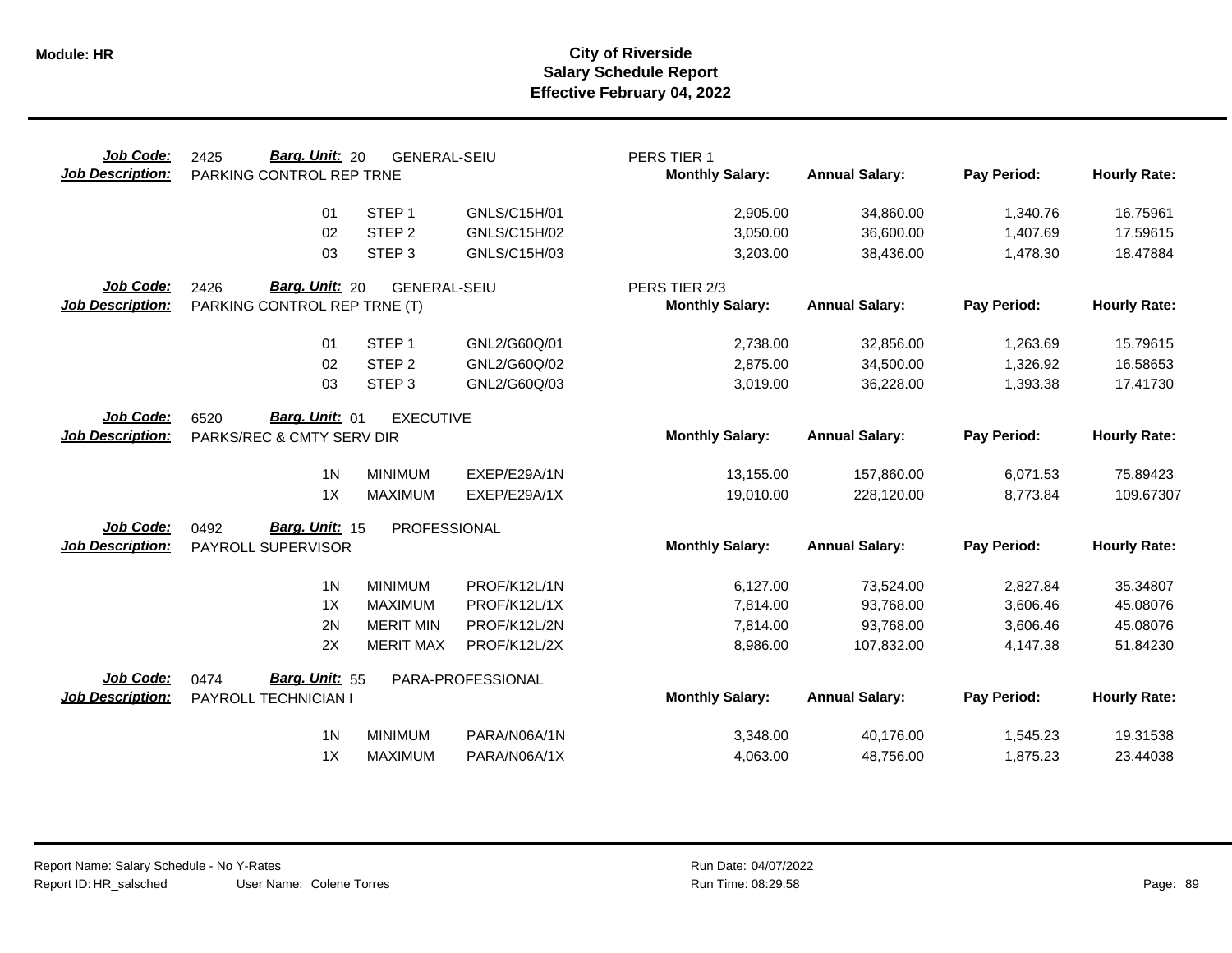| Job Code:<br><b>Job Description:</b> | Barg. Unit: 55<br>0475<br>PAYROLL TECHNICIAN II |                     | PARA-PROFESSIONAL | <b>Monthly Salary:</b> | <b>Annual Salary:</b> | Pay Period: | <b>Hourly Rate:</b> |
|--------------------------------------|-------------------------------------------------|---------------------|-------------------|------------------------|-----------------------|-------------|---------------------|
|                                      |                                                 |                     |                   |                        |                       |             |                     |
|                                      | 1 <sub>N</sub>                                  | <b>MINIMUM</b>      | PARA/N11B/1N      | 4,206.00               | 50,472.00             | 1,941.23    | 24.26538            |
|                                      | 1X                                              | <b>MAXIMUM</b>      | PARA/N11B/1X      | 5,110.00               | 61,320.00             | 2,358.46    | 29.48076            |
| Job Code:                            | Barg. Unit: 15<br>8317                          | PROFESSIONAL        |                   |                        |                       |             |                     |
| <b>Job Description:</b>              | PERFORMANCE ANALYST                             |                     |                   | <b>Monthly Salary:</b> | <b>Annual Salary:</b> | Pay Period: | <b>Hourly Rate:</b> |
|                                      | 1 <sub>N</sub>                                  | <b>MINIMUM</b>      | PROF/K18A/1N      | 6,101.00               | 73,212.00             | 2,815.84    | 35.19807            |
|                                      | 1X                                              | <b>MAXIMUM</b>      | PROF/K18A/1X      | 8,175.00               | 98,100.00             | 3,773.07    | 47.16346            |
|                                      | 2N                                              | <b>MERIT MIN</b>    | PROF/K18A/2N      | 8,175.00               | 98,100.00             | 3,773.07    | 47.16346            |
|                                      | 2X                                              | <b>MERIT MAX</b>    | PROF/K18A/2X      | 9,402.00               | 112,824.00            | 4,339.38    | 54.24230            |
| Job Code:                            | Barg. Unit: 20<br>7195                          | <b>GENERAL-SEIU</b> |                   | PERS TIER 1            |                       |             |                     |
| <b>Job Description:</b>              | PLAN CHECK ENGR                                 |                     |                   | <b>Monthly Salary:</b> | <b>Annual Salary:</b> | Pay Period: | <b>Hourly Rate:</b> |
|                                      | 01                                              | STEP <sub>1</sub>   | GNLS/G51A/01      | 7,559.00               | 90,708.00             | 3,488.76    | 43.60961            |
|                                      | 02                                              | STEP <sub>2</sub>   | GNLS/G51A/02      | 7,936.00               | 95,232.00             | 3,662.76    | 45.78461            |
|                                      | 03                                              | STEP <sub>3</sub>   | GNLS/G51A/03      | 8,336.00               | 100,032.00            | 3,847.38    | 48.09230            |
|                                      | 04                                              | STEP <sub>4</sub>   | GNLS/G51A/04      | 8,753.00               | 105,036.00            | 4,039.84    | 50.49807            |
|                                      | 05                                              | STEP <sub>5</sub>   | GNLS/G51A/05      | 9,189.00               | 110,268.00            | 4,241.07    | 53.01346            |
| Job Code:                            | Barg. Unit: 20<br>7196                          | <b>GENERAL-SEIU</b> |                   | PERS TIER 2/3          |                       |             |                     |
| <b>Job Description:</b>              | PLAN CHECK ENGR (T)                             |                     |                   | <b>Monthly Salary:</b> | <b>Annual Salary:</b> | Pay Period: | <b>Hourly Rate:</b> |
|                                      | 01                                              | STEP <sub>1</sub>   | GNL2/G84D/01      | 7,124.00               | 85,488.00             | 3,288.00    | 41.10000            |
|                                      | 02                                              | STEP <sub>2</sub>   | GNL2/G84D/02      | 7,481.00               | 89,772.00             | 3,452.76    | 43.15961            |
|                                      | 03                                              | STEP <sub>3</sub>   | GNL2/G84D/03      | 7,858.00               | 94,296.00             | 3,626.76    | 45.33461            |
|                                      | 04                                              | STEP 4              | GNL2/G84D/04      | 8,250.00               | 99,000.00             | 3,807.69    | 47.59615            |
|                                      | 05                                              | STEP <sub>5</sub>   | GNL2/G84D/05      | 8,660.00               | 103,920.00            | 3,996.92    | 49.96153            |
| Job Code:                            | Barg. Unit: 10<br>7555                          | <b>MANAGEMENT</b>   |                   |                        |                       |             |                     |
| <b>Job Description:</b>              | PLAN CHECK MGR E                                |                     |                   | <b>Monthly Salary:</b> | <b>Annual Salary:</b> | Pay Period: | <b>Hourly Rate:</b> |
|                                      | 1 <sub>N</sub>                                  | <b>MINIMUM</b>      | MGTS/M61E/1N      | 7,409.00               | 88,908.00             | 3,419.53    | 42.74423            |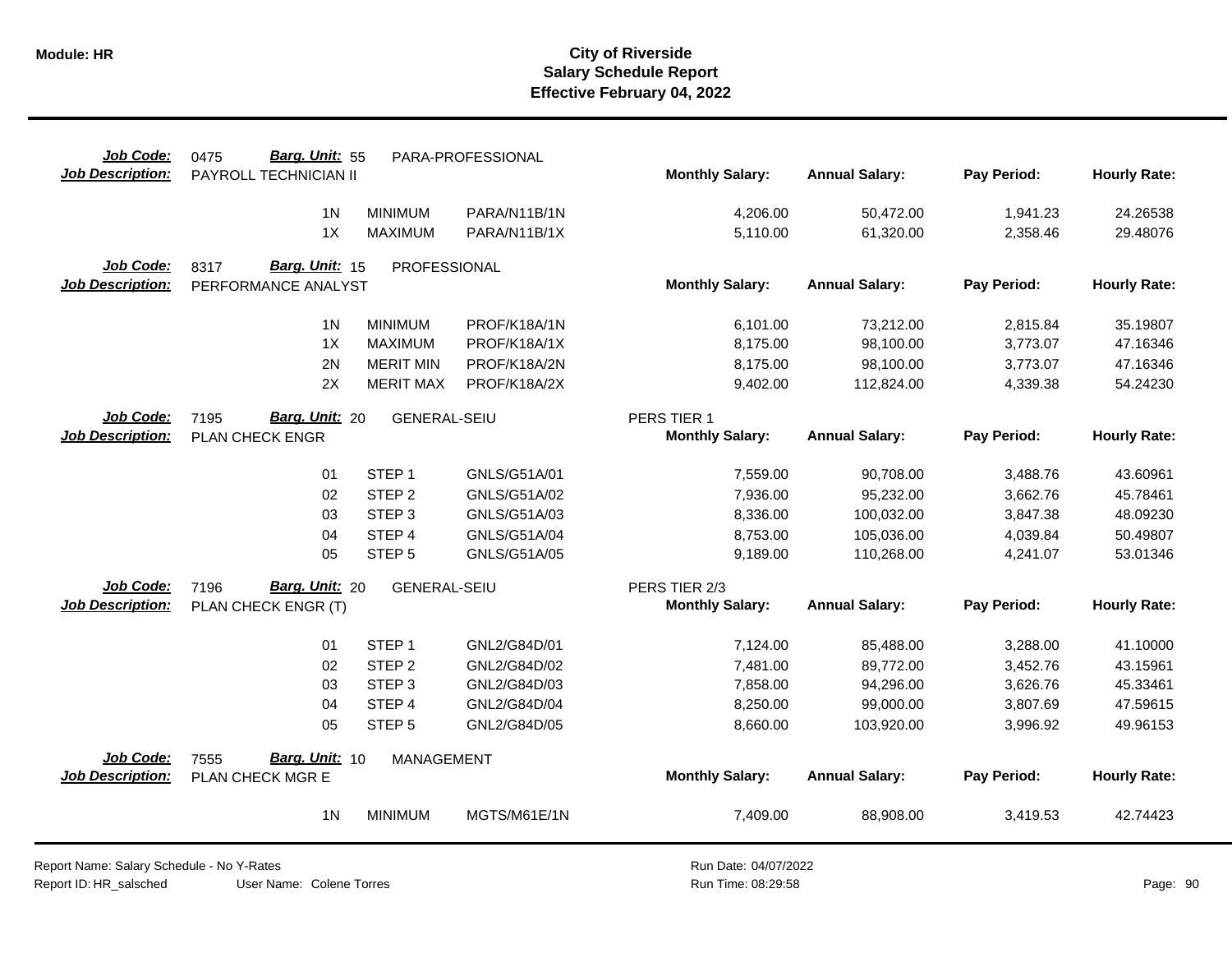**Salary Schedule Report Effective February 04, 2022 Module: HR City of Riverside**

|                                      | 1X<br>2N<br>2X                                  | <b>MAXIMUM</b><br><b>MERIT MIN</b><br><b>MERIT MAX</b> | MGTS/M61E/1X<br>MGTS/M61E/2N<br>MGTS/M61E/2X | 9,929.00<br>9,929.00<br>11,420.00     | 119,148.00<br>119,148.00<br>137,040.00 | 4,582.61<br>4,582.61<br>5,270.76 | 57.28269<br>57.28269<br>65.88461 |
|--------------------------------------|-------------------------------------------------|--------------------------------------------------------|----------------------------------------------|---------------------------------------|----------------------------------------|----------------------------------|----------------------------------|
| Job Code:<br><b>Job Description:</b> | Barg. Unit: 20<br>7830<br>PLANNING TECH         | <b>GENERAL-SEIU</b>                                    |                                              | PERS TIER 1<br><b>Monthly Salary:</b> | <b>Annual Salary:</b>                  | Pay Period:                      | <b>Hourly Rate:</b>              |
|                                      | 01                                              | STEP <sub>1</sub>                                      | GNLS/G30C/01                                 | 4,525.00                              | 54,300.00                              | 2,088.46                         | 26.10576                         |
|                                      | 02                                              | STEP <sub>2</sub>                                      | GNLS/G30C/02                                 | 4,752.00                              | 57,024.00                              | 2,193.23                         | 27.41538                         |
|                                      | 03                                              | STEP <sub>3</sub>                                      | GNLS/G30C/03                                 | 4,988.00                              | 59,856.00                              | 2,302.15                         | 28.77692                         |
|                                      | 04                                              | STEP 4                                                 | GNLS/G30C/04                                 | 5,241.00                              | 62,892.00                              | 2,418.92                         | 30.23653                         |
|                                      | 05                                              | STEP <sub>5</sub>                                      | GNLS/G30C/05                                 | 5,497.00                              | 65,964.00                              | 2,537.07                         | 31.71346                         |
|                                      | 06                                              | STEP <sub>6</sub>                                      | GNLS/G30C/06                                 | 5,777.00                              | 69,324.00                              | 2,666.30                         | 33.32884                         |
|                                      | 07                                              | STEP <sub>7</sub>                                      | GNLS/G30C/07                                 | 6,064.00                              | 72,768.00                              | 2,798.76                         | 34.98461                         |
| Job Code:                            | Barg. Unit: 20<br>7831                          | <b>GENERAL-SEIU</b>                                    |                                              | PERS TIER 2/3                         |                                        |                                  |                                  |
| <b>Job Description:</b>              | PLANNING TECH (T)                               |                                                        |                                              | <b>Monthly Salary:</b>                | <b>Annual Salary:</b>                  | Pay Period:                      | <b>Hourly Rate:</b>              |
|                                      | 01                                              | STEP <sub>1</sub>                                      | GNL2/G76A/01                                 | 4,266.00                              | 51,192.00                              | 1,968.92                         | 24.61153                         |
|                                      | 02                                              | STEP <sub>2</sub>                                      | GNL2/G76A/02                                 | 4,478.00                              | 53,736.00                              | 2,066.76                         | 25.83461                         |
|                                      | 03                                              | STEP <sub>3</sub>                                      | GNL2/G76A/03                                 | 4,701.00                              | 56,412.00                              | 2,169.69                         | 27.12115                         |
|                                      | 04                                              | STEP 4                                                 | GNL2/G76A/04                                 | 4,939.00                              | 59,268.00                              | 2,279.53                         | 28.49423                         |
|                                      | 05                                              | STEP <sub>5</sub>                                      | GNL2/G76A/05                                 | 5,181.00                              | 62,172.00                              | 2,391.23                         | 29.89038                         |
|                                      | 06                                              | STEP <sub>6</sub>                                      | GNL2/G76A/06                                 | 5,445.00                              | 65,340.00                              | 2,513.07                         | 31.41346                         |
|                                      | 07                                              | STEP <sub>7</sub>                                      | GNL2/G76A/07                                 | 5,716.00                              | 68,592.00                              | 2,638.15                         | 32.97692                         |
| Job Code:<br><b>Job Description:</b> | Barg. Unit: 20<br>6950<br><b>PLANS EXAMINER</b> | <b>GENERAL-SEIU</b>                                    |                                              | PERS TIER 1<br><b>Monthly Salary:</b> | <b>Annual Salary:</b>                  | Pay Period:                      | <b>Hourly Rate:</b>              |
|                                      |                                                 |                                                        |                                              |                                       |                                        |                                  |                                  |
|                                      | 01                                              | STEP <sub>1</sub>                                      | GNLS/G44B/01                                 | 6,656.00                              | 79,872.00                              | 3,072.00                         | 38.40000                         |
|                                      | 02                                              | STEP <sub>2</sub>                                      | GNLS/G44B/02                                 | 6,985.00                              | 83,820.00                              | 3,223.84                         | 40.29807                         |
|                                      | 03                                              | STEP <sub>3</sub>                                      | GNLS/G44B/03                                 | 7,334.00                              | 88,008.00                              | 3,384.92                         | 42.31153                         |
|                                      | 04                                              | STEP 4                                                 | <b>GNLS/G44B/04</b>                          | 7,703.00                              | 92,436.00                              | 3,555.23                         | 44.44038                         |
|                                      | 05                                              | STEP <sub>5</sub>                                      | <b>GNLS/G44B/05</b>                          | 8,086.00                              | 97,032.00                              | 3,732.00                         | 46.65000                         |
|                                      |                                                 |                                                        |                                              |                                       |                                        |                                  |                                  |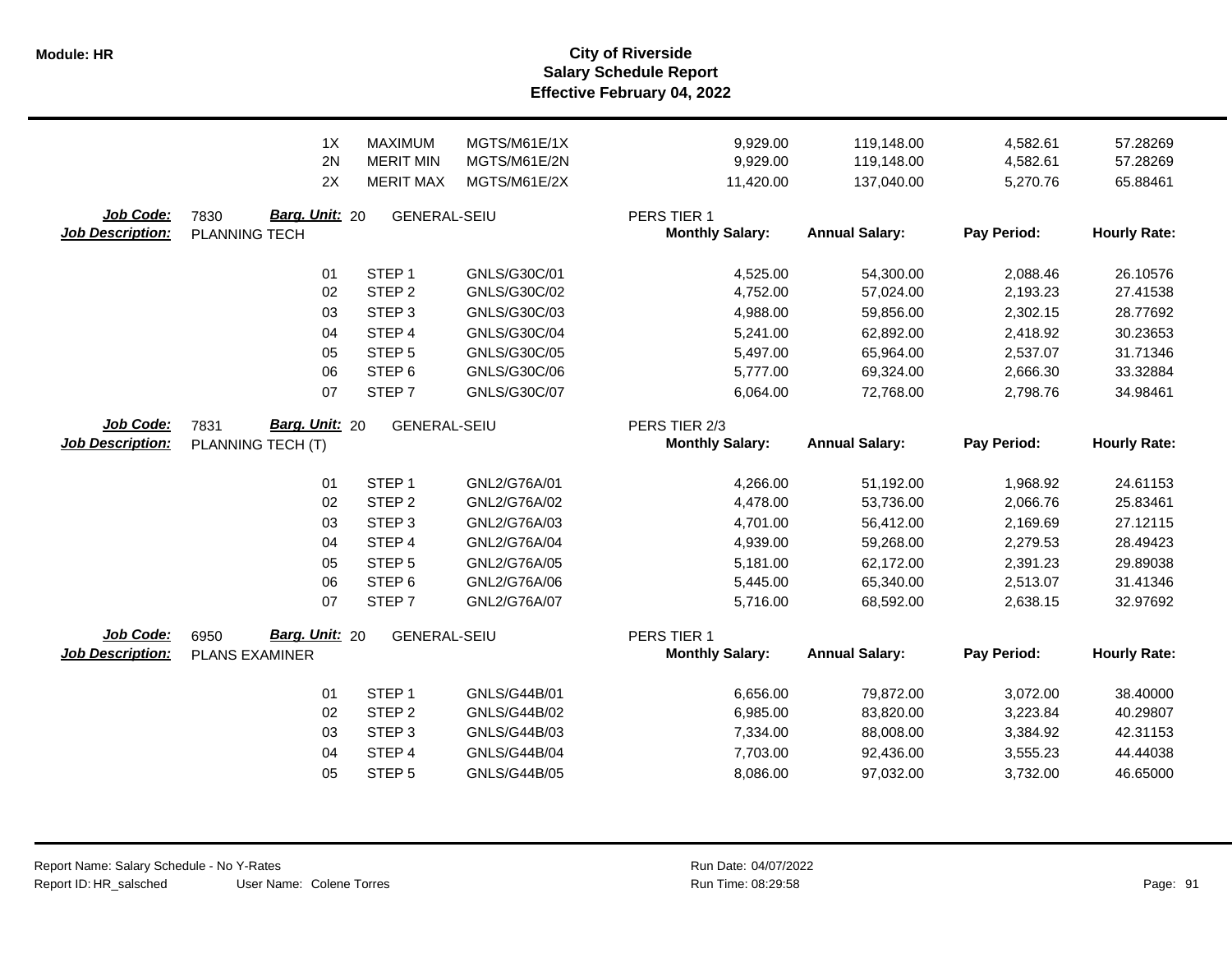| Job Code:<br><b>Job Description:</b> | <b>Barg. Unit: 20</b><br>6951<br>PLANS EXAMINER (T) |                   | <b>GENERAL-SEIU</b> | PERS TIER 2/3<br><b>Monthly Salary:</b> | <b>Annual Salary:</b> | Pay Period: | <b>Hourly Rate:</b> |
|--------------------------------------|-----------------------------------------------------|-------------------|---------------------|-----------------------------------------|-----------------------|-------------|---------------------|
|                                      | 01                                                  | STEP <sub>1</sub> | GNL2/G82J/01        | 6,272.00                                | 75,264.00             | 2,894.76    | 36.18461            |
|                                      | 02                                                  | STEP <sub>2</sub> | GNL2/G82J/02        | 6,583.00                                | 78,996.00             | 3,038.30    | 37.97884            |
|                                      | 03                                                  | STEP <sub>3</sub> | GNL2/G82J/03        | 6,914.00                                | 82,968.00             | 3,191.07    | 39.88846            |
|                                      | 04                                                  | STEP 4            | GNL2/G82J/04        | 7,260.00                                | 87,120.00             | 3,350.76    | 41.88461            |
|                                      | 05                                                  | STEP <sub>5</sub> | GNL2/G82J/05        | 7,620.00                                | 91,440.00             | 3,516.92    | 43.96153            |
| Job Code:<br><b>Job Description:</b> | Barg. Unit: 20<br>4420<br>PLANT & EQUIP ELECTRICIAN |                   | <b>GENERAL-SEIU</b> | PERS TIER 1<br><b>Monthly Salary:</b>   | <b>Annual Salary:</b> | Pay Period: | <b>Hourly Rate:</b> |
|                                      |                                                     |                   |                     |                                         |                       |             |                     |
|                                      | 01                                                  | STEP <sub>1</sub> | GNLS/G39P/01        | 6,567.00                                | 78,804.00             | 3,030.92    | 37.88653            |
|                                      | 02                                                  | STEP <sub>2</sub> | GNLS/G39P/02        | 6,891.00                                | 82,692.00             | 3,180.46    | 39.75576            |
|                                      | 03                                                  | STEP <sub>3</sub> | GNLS/G39P/03        | 7,237.00                                | 86,844.00             | 3,340.15    | 41.75192            |
|                                      | 04                                                  | STEP 4            | GNLS/G39P/04        | 7,604.00                                | 91,248.00             | 3,509.53    | 43.86923            |
|                                      | 05                                                  | STEP <sub>5</sub> | GNLS/G39P/05        | 7,977.00                                | 95,724.00             | 3,681.69    | 46.02115            |
| Job Code:                            | Barg. Unit: 20<br>4421                              |                   | <b>GENERAL-SEIU</b> | PERS TIER 2/3                           |                       |             |                     |
| <b>Job Description:</b>              | PLANT & EQUIP ELECTRICIAN (T)                       |                   |                     | <b>Monthly Salary:</b>                  | <b>Annual Salary:</b> | Pay Period: | <b>Hourly Rate:</b> |
|                                      |                                                     |                   |                     |                                         |                       |             |                     |
|                                      | 01                                                  | STEP <sub>1</sub> | GNL2/G80K/01        | 6,188.00                                | 74,256.00             | 2,856.00    | 35.70000            |
|                                      | 02                                                  | STEP <sub>2</sub> | GNL2/G80K/02        | 6,497.00                                | 77,964.00             | 2,998.61    | 37.48269            |
|                                      | 03                                                  | STEP <sub>3</sub> | GNL2/G80K/03        | 6,822.00                                | 81,864.00             | 3,148.61    | 39.35769            |
|                                      | 04                                                  | STEP 4            | GNL2/G80K/04        | 7,166.00                                | 85,992.00             | 3,307.38    | 41.34230            |
|                                      | 05                                                  | STEP <sub>5</sub> | GNL2/G80K/05        | 7,519.00                                | 90,228.00             | 3,470.30    | 43.37884            |
| Job Code:                            | Barg. Unit: 20<br>5480                              |                   | <b>GENERAL-SEIU</b> | PERS TIER 1                             |                       |             |                     |
| <b>Job Description:</b>              | PLANT & EQUIP MECH                                  |                   |                     | <b>Monthly Salary:</b>                  | <b>Annual Salary:</b> | Pay Period: | <b>Hourly Rate:</b> |
|                                      | 01                                                  | STEP <sub>1</sub> | GNLS/G29E/01        | 4,861.00                                | 58,332.00             | 2,243.53    | 28.04423            |
|                                      | 02                                                  | STEP <sub>2</sub> | GNLS/G29E/02        | 5,103.00                                | 61,236.00             | 2,355.23    | 29.44038            |
|                                      | 03                                                  | STEP <sub>3</sub> | GNLS/G29E/03        | 5,356.00                                | 64,272.00             | 2,472.00    | 30.90000            |
|                                      | 04                                                  | STEP 4            | GNLS/G29E/04        | 5,627.00                                | 67,524.00             | 2,597.07    | 32.46346            |
|                                      | 05                                                  | STEP <sub>5</sub> | GNLS/G29E/05        | 5,905.00                                | 70,860.00             | 2,725.38    | 34.06730            |
|                                      |                                                     |                   |                     |                                         |                       |             |                     |
|                                      |                                                     |                   |                     |                                         |                       |             |                     |

 $\overline{\phantom{0}}$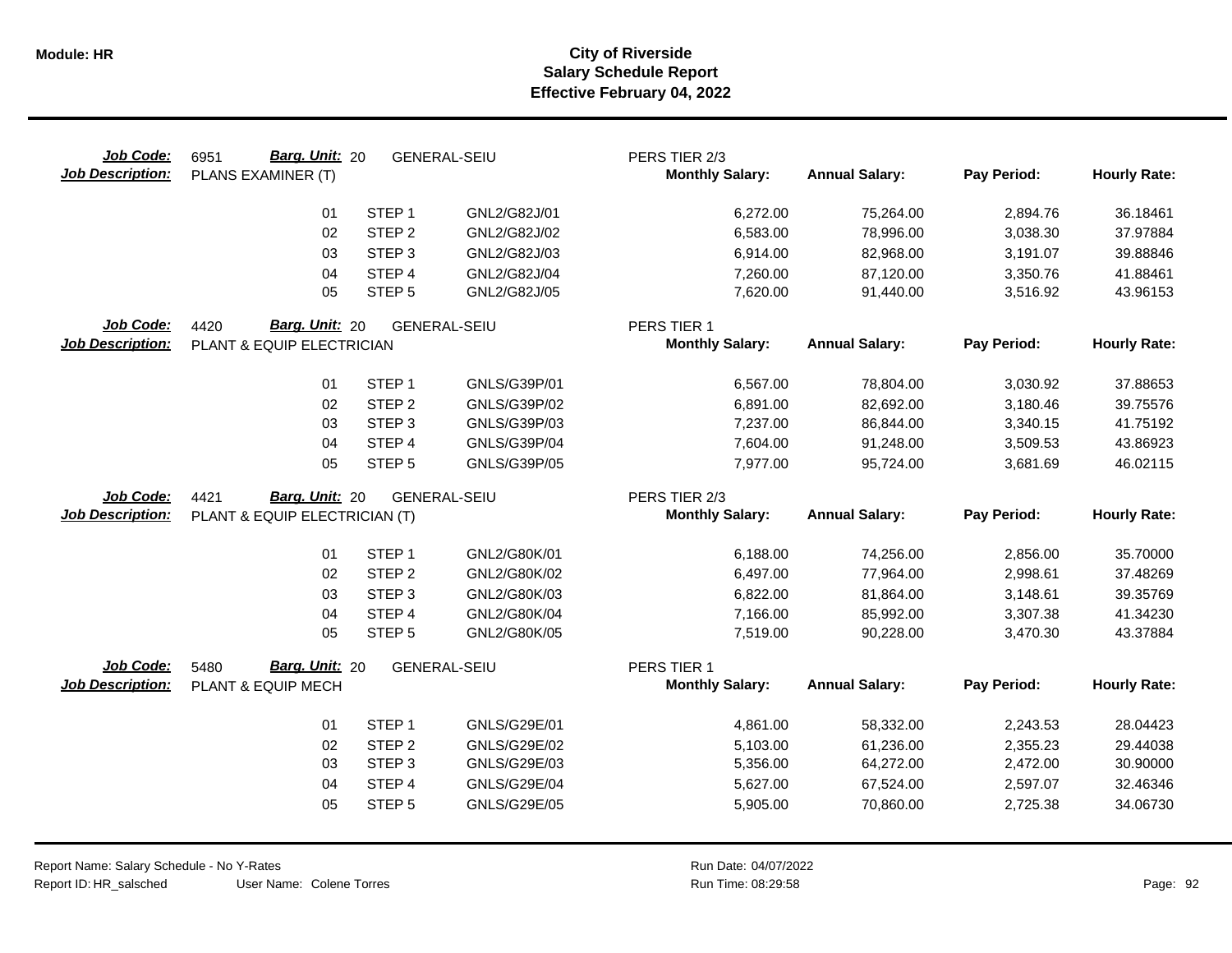| Job Code:<br><b>Job Description:</b> | Barg. Unit: 20<br>5481<br>PLANT & EQUIP MECH (T) | <b>GENERAL-SEIU</b> |                   | PERS TIER 2/3<br><b>Monthly Salary:</b> | <b>Annual Salary:</b> | Pay Period: | <b>Hourly Rate:</b> |
|--------------------------------------|--------------------------------------------------|---------------------|-------------------|-----------------------------------------|-----------------------|-------------|---------------------|
|                                      | 01                                               | STEP <sub>1</sub>   | GNL2/G75A/01      | 4,581.00                                | 54,972.00             | 2,114.30    | 26.42884            |
|                                      | 02                                               | STEP <sub>2</sub>   | GNL2/G75A/02      | 4,810.00                                | 57,720.00             | 2,220.00    | 27.75000            |
|                                      | 03                                               | STEP <sub>3</sub>   | GNL2/G75A/03      | 5,049.00                                | 60,588.00             | 2,330.30    | 29.12884            |
|                                      | 04                                               | STEP 4              | GNL2/G75A/04      | 5,302.00                                | 63,624.00             | 2,447.07    | 30.58846            |
|                                      | 05                                               | STEP <sub>5</sub>   | GNL2/G75A/05      | 5,565.00                                | 66,780.00             | 2,568.46    | 32.10576            |
| Job Code:<br><b>Job Description:</b> | Barg. Unit: 25<br>2670<br>POLICE ADMIN SPEC (C)  | CONFIDENTIAL        |                   | <b>Monthly Salary:</b>                  | <b>Annual Salary:</b> | Pay Period: | <b>Hourly Rate:</b> |
|                                      | 1 <sup>N</sup>                                   | <b>MINIMUM</b>      | CNFS/C26F/1N      | 3,395.00                                | 40,740.00             | 1,566.92    | 19.58653            |
|                                      | 1X                                               | <b>MAXIMUM</b>      | CNFS/C26F/1X      | 4,548.00                                | 54,576.00             | 2,099.07    | 26.23846            |
|                                      | 2N                                               | <b>MERIT MIN</b>    | CNFS/C26F/2N      | 4,548.00                                | 54,576.00             | 2,099.07    | 26.23846            |
|                                      | 2X                                               | <b>MERIT MAX</b>    | CNFS/C26F/2X      | 5,230.00                                | 62,760.00             | 2,413.84    | 30.17307            |
| Job Code:<br><b>Job Description:</b> | Barg. Unit: 10<br>9574<br>POLICE ADMR E          | <b>MANAGEMENT</b>   |                   | <b>Monthly Salary:</b>                  | <b>Annual Salary:</b> | Pay Period: | <b>Hourly Rate:</b> |
|                                      | 1 <sub>N</sub>                                   | <b>MINIMUM</b>      | MGTS/M77F/1N      | 9,452.00                                | 113,424.00            | 4,362.46    | 54.53076            |
|                                      | 1X                                               | <b>MAXIMUM</b>      | MGTS/M77F/1X      | 12,071.00                               | 144,852.00            | 5,571.23    | 69.64038            |
| Job Code:<br><b>Job Description:</b> | Barg. Unit: 30<br>2430<br>POLICE CADET           |                     | SPECIAL CLASSES   | <b>Monthly Salary:</b>                  | <b>Annual Salary:</b> | Pay Period: | <b>Hourly Rate:</b> |
|                                      |                                                  |                     |                   |                                         |                       |             |                     |
|                                      | 01                                               | STEP <sub>1</sub>   | SPCH/H16B/01      | 2,600.00                                | 31,200.00             | 1,200.00    | 15.00000            |
|                                      | 02                                               | STEP <sub>2</sub>   | SPCH/H16B/02      | 2,730.00                                | 32,760.00             | 1,260.00    | 15.75000            |
|                                      | 03                                               | STEP <sub>3</sub>   | SPCH/H16B/03      | 2,867.00                                | 34,403.99             | 1,323.23    | 16.54038            |
| Job Code:                            | Barg. Unit: 64<br>2340                           |                     | POLICE MANAGEMENT |                                         |                       |             |                     |
| <b>Job Description:</b>              | POLICE CAPTAIN                                   |                     |                   | <b>Monthly Salary:</b>                  | <b>Annual Salary:</b> | Pay Period: | <b>Hourly Rate:</b> |
|                                      | 01                                               | STEP <sub>1</sub>   | PLMS/T68A/01      | 13,718.00                               | 164,616.00            | 6,331.38    | 79.14230            |
|                                      | 02                                               | STEP <sub>2</sub>   | PLMS/T68A/02      | 14,401.00                               | 172,812.00            | 6,646.61    | 83.08269            |
|                                      | 03                                               | STEP <sub>3</sub>   | PLMS/T68A/03      | 15,123.00                               | 181,476.00            | 6,979.84    | 87.24807            |
|                                      |                                                  |                     |                   |                                         |                       |             |                     |

Report Name: Salary Schedule - No Y-Rates Report ID: HR\_salsched

User Name: Colene Torres

Run Date: 04/07/2022 08:29:58 Colene Torres Run Time: Page: 93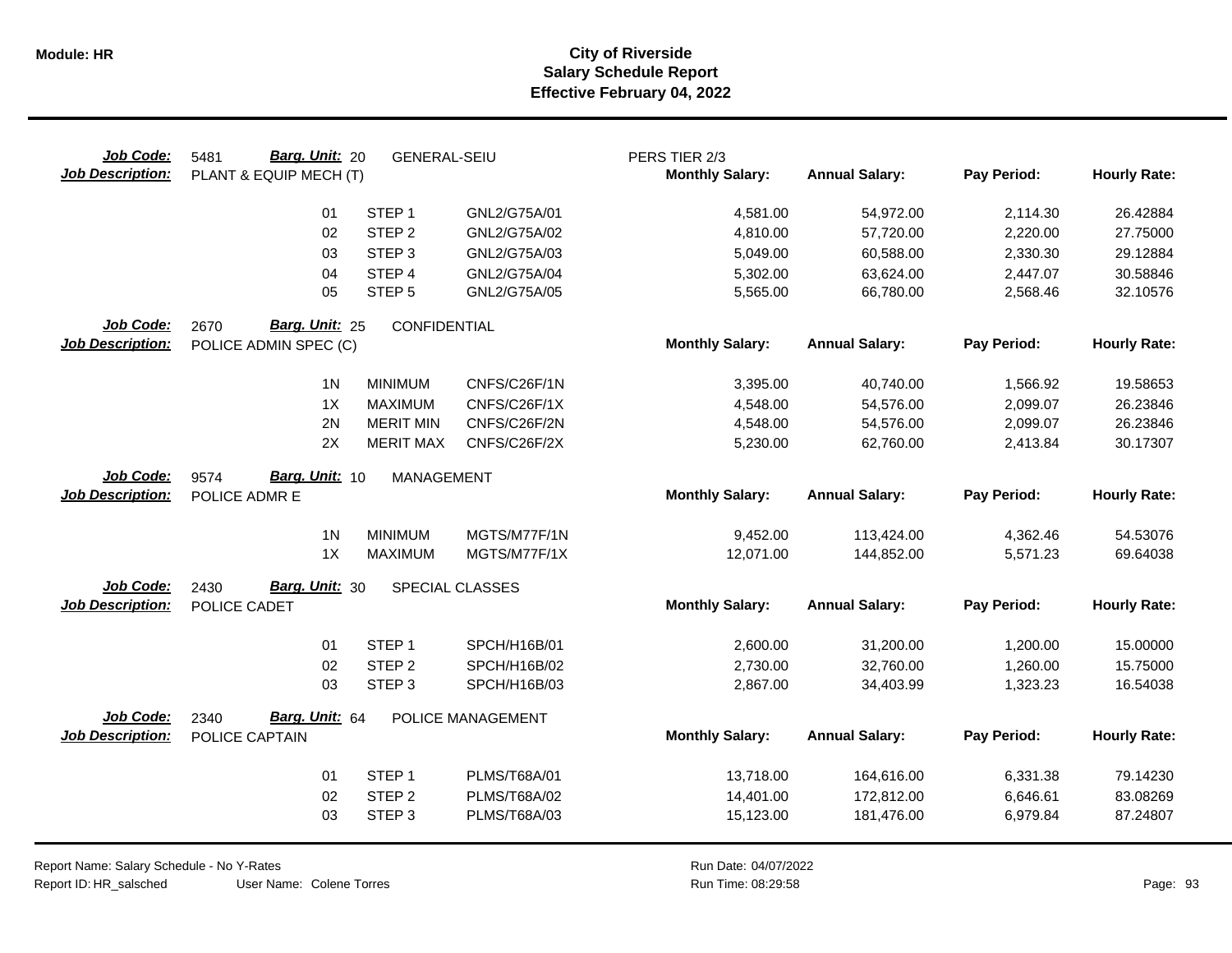| <b>Job Description:</b>              | POLICE FLEET MAINT COORD (T)           |                     |                     | <b>Monthly Salary:</b> | <b>Annual Salary:</b> | Pay Period: | <b>Hourly Rate:</b> |
|--------------------------------------|----------------------------------------|---------------------|---------------------|------------------------|-----------------------|-------------|---------------------|
| Job Code:                            | 5641<br>Barg. Unit: 20                 | <b>GENERAL-SEIU</b> |                     | PERS TIER 2/3          |                       |             |                     |
|                                      | 05                                     | STEP <sub>5</sub>   | GNLS/G31B/05        | 6,217.00               | 74,604.00             | 2,869.38    | 35.86730            |
|                                      | 04                                     | STEP 4              | GNLS/G31B/04        | 5,924.00               | 71,088.00             | 2,734.15    | 34.17692            |
|                                      | 03                                     | STEP <sub>3</sub>   | GNLS/G31B/03        | 5,641.00               | 67,692.00             | 2,603.53    | 32.54423            |
|                                      | 02                                     | STEP <sub>2</sub>   | GNLS/G31B/02        | 5,376.00               | 64,512.00             | 2,481.23    | 31.01538            |
|                                      | 01                                     | STEP <sub>1</sub>   | GNLS/G31B/01        | 5,115.00               | 61,380.00             | 2,360.76    | 29.50961            |
| <b>Job Description:</b>              | POLICE FLEET MAINT COORD               |                     |                     | <b>Monthly Salary:</b> | <b>Annual Salary:</b> | Pay Period: | <b>Hourly Rate:</b> |
| <b>Job Code:</b>                     | Barg. Unit: 20<br>5640                 | <b>GENERAL-SEIU</b> |                     | PERS TIER 1            |                       |             |                     |
|                                      |                                        |                     |                     |                        |                       |             |                     |
|                                      | 05                                     | STEP <sub>5</sub>   | POLS/P40A/05        | 9,149.00               | 109,788.00            | 4,222.61    | 52.78269            |
|                                      | 04                                     | STEP 4              | POLS/P40A/04        | 8,714.00               | 104,568.00            | 4,021.84    | 50.27307            |
|                                      | 03                                     | STEP <sub>3</sub>   | POLS/P40A/03        | 8,298.00               | 99,576.00             | 3,829.84    | 47.87307            |
|                                      | 02                                     | STEP <sub>2</sub>   | POLS/P40A/02        | 7,907.00               | 94,884.00             | 3,649.38    | 45.61730            |
|                                      | 01                                     | STEP <sub>1</sub>   | POLS/P40A/01        | 7,526.00               | 90,312.00             | 3,473.53    | 43.41923            |
| <b>Job Description:</b>              | POLICE DETECTIVE                       |                     |                     | <b>Monthly Salary:</b> | <b>Annual Salary:</b> | Pay Period: | <b>Hourly Rate:</b> |
| Job Code:                            | 2260<br>Barg. Unit: 60                 | <b>POLICE</b>       |                     |                        |                       |             |                     |
|                                      | 1X                                     | <b>MAXIMUM</b>      | PARA/N21E/1X        | 8,723.00               | 104.676.00            | 4,026.00    | 50.32500            |
|                                      | 1 <sub>N</sub>                         | <b>MINIMUM</b>      | PARA/N21E/1N        | 6,835.00               | 82,020.00             | 3,154.61    | 39.43269            |
| <b>Job Description:</b>              | POLICE COMM SYS ANALYST 1E             |                     |                     | <b>Monthly Salary:</b> | <b>Annual Salary:</b> | Pay Period: | <b>Hourly Rate:</b> |
| Job Code:                            | 2515<br>Barg. Unit: 55                 |                     | PARA-PROFESSIONAL   |                        |                       |             |                     |
|                                      | 1X                                     | <b>MAXIMUM</b>      | EXEP/E64A/1X        | 30,900.00              | 370,800.00            | 14,261.53   | 178.26923           |
|                                      | 1 <sub>N</sub>                         | <b>MINIMUM</b>      | EXEP/E64A/1N        | 22,348.00              | 268,176.00            | 10,314.46   | 128.93076           |
| Job Code:<br><b>Job Description:</b> | Barg. Unit: 01<br>2360<br>POLICE CHIEF | <b>EXECUTIVE</b>    |                     | <b>Monthly Salary:</b> | <b>Annual Salary:</b> | Pay Period: | <b>Hourly Rate:</b> |
|                                      |                                        |                     |                     |                        |                       |             |                     |
|                                      | 06                                     | STEP <sub>6</sub>   | PLMS/T68A/06        | 17,943.00              | 215,316.00            | 8,281.38    | 103.51730           |
|                                      | 05                                     | STEP <sub>5</sub>   | <b>PLMS/T68A/05</b> | 17,089.00              | 205,068.00            | 7,887.23    | 98.59038            |
|                                      | 04                                     | STEP 4              | PLMS/T68A/04        | 16,274.00              | 195,288.00            | 7,511.07    | 93.88846            |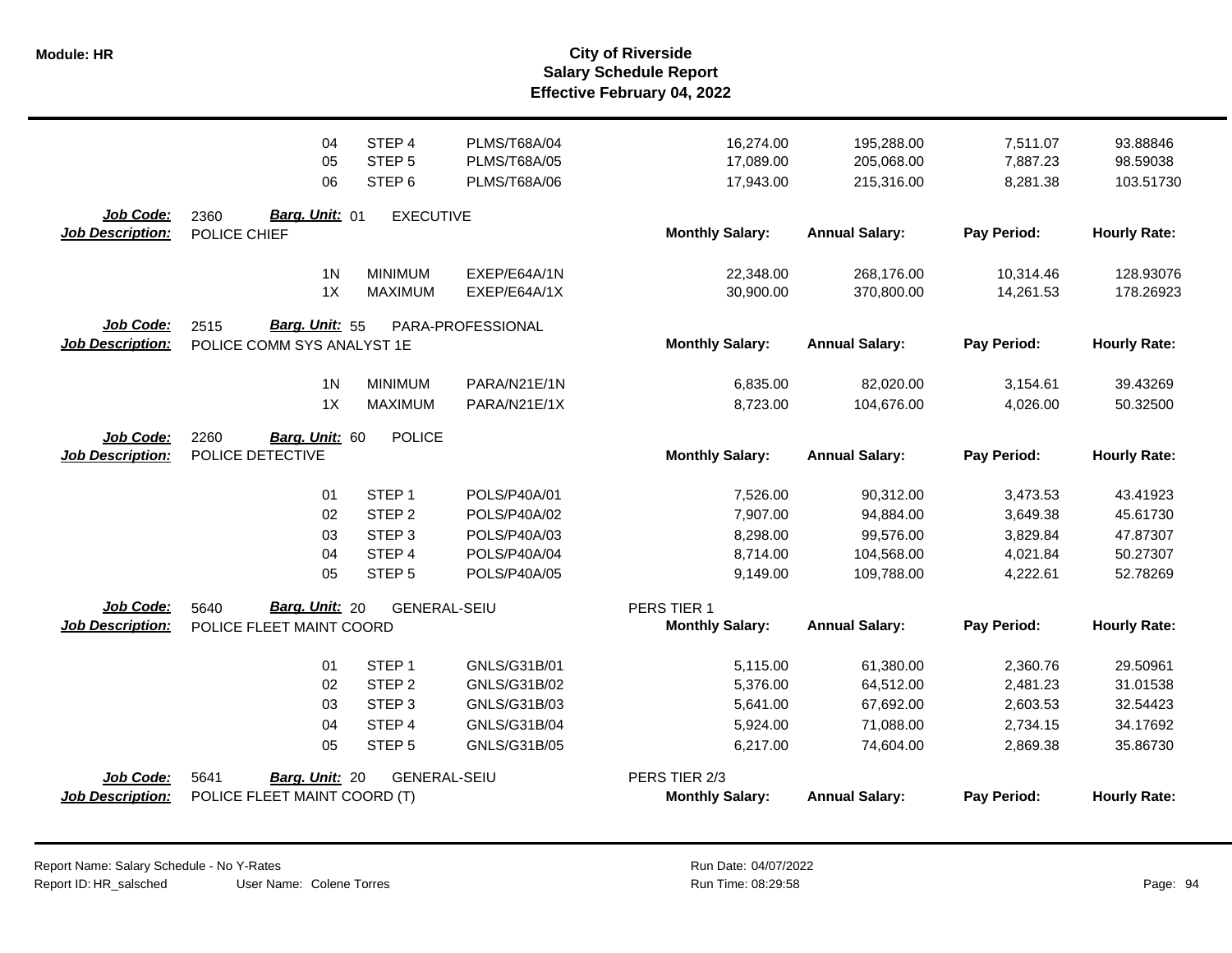**Salary Schedule Report Effective February 04, 2022 Module: HR City of Riverside**

|                         | 01                     | STEP <sub>1</sub> | GNL2/G76J/01            | 4,821.00               | 57,852.00             | 2,225.07    | 27.81346            |
|-------------------------|------------------------|-------------------|-------------------------|------------------------|-----------------------|-------------|---------------------|
|                         | 02                     | STEP <sub>2</sub> | GNL2/G76J/02            | 5,065.00               | 60,780.00             | 2,337.69    | 29.22115            |
|                         | 03                     | STEP <sub>3</sub> | GNL2/G76J/03            | 5,318.00               | 63,816.00             | 2,454.46    | 30.68076            |
|                         | 04                     | STEP <sub>4</sub> | GNL2/G76J/04            | 5,582.00               | 66,984.00             | 2,576.30    | 32.20384            |
|                         | 05                     | STEP <sub>5</sub> | GNL2/G76J/05            | 5,860.00               | 70,320.00             | 2,704.61    | 33.80769            |
|                         |                        |                   |                         |                        |                       |             |                     |
| Job Code:               | 2320<br>Barg. Unit: 64 |                   | POLICE MANAGEMENT       |                        |                       |             |                     |
| <b>Job Description:</b> | POLICE LIEUTENANT      |                   |                         | <b>Monthly Salary:</b> | <b>Annual Salary:</b> | Pay Period: | <b>Hourly Rate:</b> |
|                         |                        |                   |                         |                        |                       |             |                     |
|                         | 01                     | STEP <sub>1</sub> | PLMS/T61A/01            | 11,848.00              | 142,176.00            | 5,468.30    | 68.35384            |
|                         | 02                     | STEP <sub>2</sub> | PLMS/T61A/02            | 12,435.00              | 149,220.00            | 5,739.23    | 71.74038            |
|                         | 03                     | STEP <sub>3</sub> | PLMS/T61A/03            | 13,066.00              | 156,792.00            | 6,030.46    | 75.38076            |
|                         | 04                     | STEP 4            | PLMS/T61A/04            | 13,718.00              | 164,616.00            | 6,331.38    | 79.14230            |
|                         | 05                     | STEP <sub>5</sub> | PLMS/T61A/05            | 14,401.00              | 172,812.00            | 6,646.61    | 83.08269            |
|                         | 06                     | STEP <sub>6</sub> | PLMS/T61A/06            | 15,123.00              | 181,476.00            | 6,979.84    | 87.24807            |
|                         | 07                     | STEP <sub>7</sub> | PLMS/T61A/07            | 15,501.00              | 186,012.00            | 7,154.30    | 89.42884            |
| Job Code:               | 2240<br>Barg. Unit: 60 | <b>POLICE</b>     |                         |                        |                       |             |                     |
| <b>Job Description:</b> | POLICE OFF             |                   |                         | <b>Monthly Salary:</b> | <b>Annual Salary:</b> | Pay Period: | <b>Hourly Rate:</b> |
|                         |                        |                   |                         |                        |                       |             |                     |
|                         | 01                     | STEP <sub>1</sub> | POLS/P35A/01            | 6,503.00               | 78,036.00             | 3,001.38    | 37.51730            |
|                         | 02                     | STEP <sub>2</sub> | POLS/P35A/02            | 6,827.00               | 81,924.00             | 3,150.92    | 39.38653            |
|                         | 03                     | STEP <sub>3</sub> | POLS/P35A/03            | 7,171.00               | 86,052.00             | 3,309.69    | 41.37115            |
|                         | 04                     | STEP 4            | POLS/P35A/04            | 7,526.00               | 90,312.00             | 3,473.53    | 43.41923            |
|                         | 05                     | STEP <sub>5</sub> | POLS/P35A/05            | 7,907.00               | 94,884.00             | 3,649.38    | 45.61730            |
|                         | 06                     | STEP <sub>6</sub> | POLS/P35A/06            | 8,298.00               | 99,576.00             | 3,829.84    | 47.87307            |
|                         |                        |                   |                         |                        |                       |             |                     |
| Job Code:               | 2210<br>Barg. Unit: 22 |                   | POLICE OFFICER TRAINEES |                        |                       |             |                     |
| <b>Job Description:</b> | POLICE OFF TRNE        |                   |                         | <b>Monthly Salary:</b> | <b>Annual Salary:</b> | Pay Period: | <b>Hourly Rate:</b> |
|                         |                        |                   |                         |                        |                       |             |                     |
|                         | 01                     | STEP <sub>1</sub> | SPCS/S42A/01            | 5,536.00               | 66,432.00             | 2,555.07    | 31.93846            |
| Job Code:               | 2280<br>Barg. Unit: 60 | <b>POLICE</b>     |                         |                        |                       |             |                     |
| <b>Job Description:</b> | POLICE PILOT           |                   |                         | <b>Monthly Salary:</b> | <b>Annual Salary:</b> | Pay Period: | <b>Hourly Rate:</b> |
|                         |                        |                   |                         |                        |                       |             |                     |
|                         | 01                     | STEP <sub>1</sub> | POLS/P42A/01            | 8,714.00               | 104,568.00            | 4,021.84    | 50.27307            |
|                         | 02                     | STEP <sub>2</sub> | POLS/P42A/02            | 9,149.00               | 109,788.00            | 4,222.61    | 52.78269            |
|                         |                        |                   |                         |                        |                       |             |                     |

Report Name: Salary Schedule - No Y-Rates

Report ID: HR\_salsched

Run Date: 04/07/2022 08:29:58 Colene Torres Run Time: Page: 95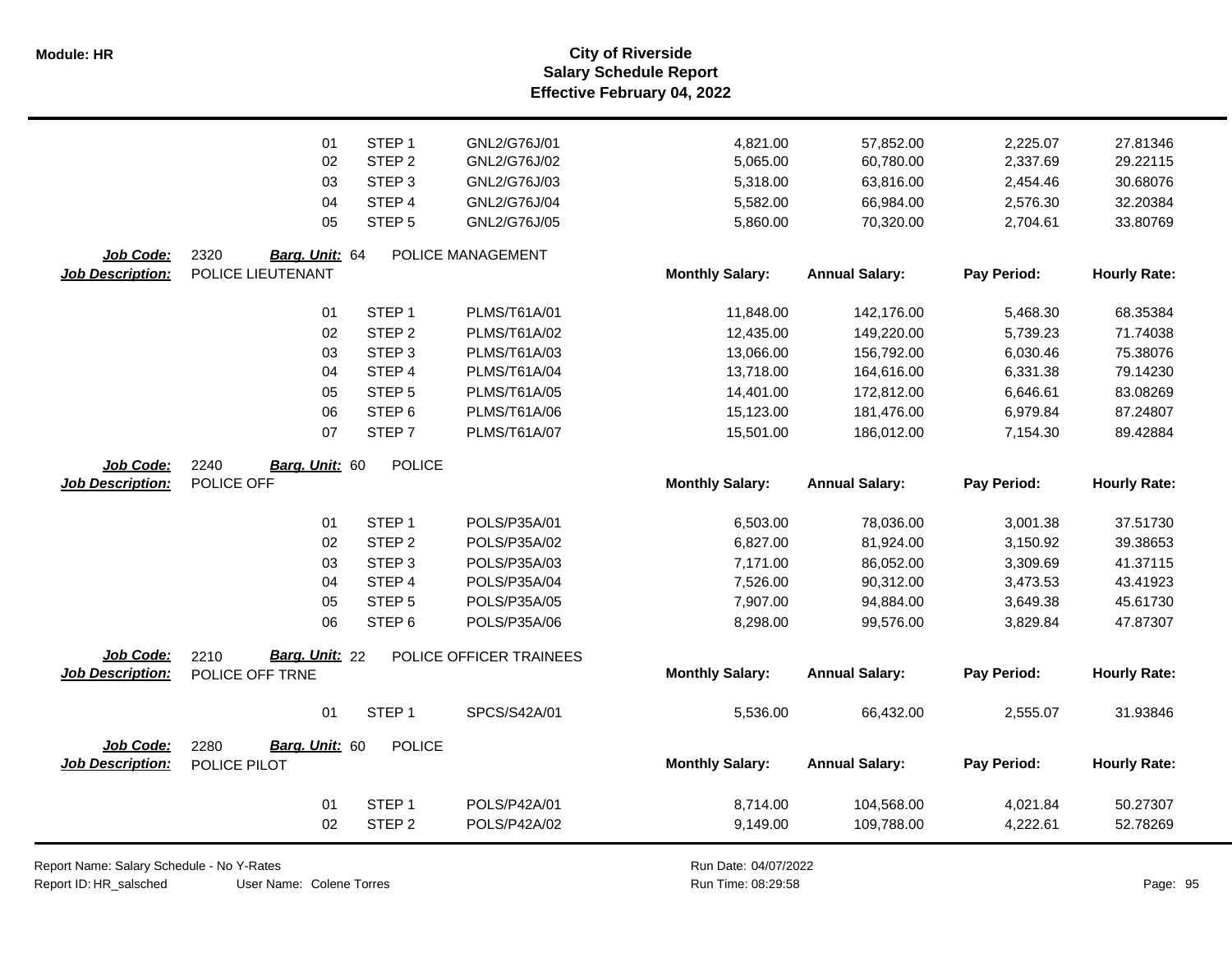|                         | 03                           | STEP <sub>3</sub>   | POLS/P42A/03           | 9,605.00               | 115,260.00            | 4,433.07    | 55.41346            |
|-------------------------|------------------------------|---------------------|------------------------|------------------------|-----------------------|-------------|---------------------|
| Job Code:               | 2283<br>Barg. Unit: 60       | <b>POLICE</b>       |                        |                        |                       |             |                     |
| <b>Job Description:</b> | POLICE PILOT (CERT FLT INST) |                     |                        | <b>Monthly Salary:</b> | <b>Annual Salary:</b> | Pay Period: | <b>Hourly Rate:</b> |
|                         | 01                           | STEP <sub>1</sub>   | POLS/P45A/01           | 8,714.00               | 104,568.00            | 4,021.84    | 50.27307            |
|                         | 02                           | STEP <sub>2</sub>   | POLS/P45A/02           | 9,149.00               | 109,788.00            | 4,222.61    | 52.78269            |
|                         | 03                           | STEP <sub>3</sub>   | POLS/P45A/03           | 9,605.00               | 115,260.00            | 4,433.07    | 55.41346            |
|                         | 04                           | STEP 4              | POLS/P45A/04           | 10,089.00              | 121,068.00            | 4,656.46    | 58.20576            |
| <b>Job Code:</b>        | 2285<br>Barg. Unit: 30       |                     | <b>SPECIAL CLASSES</b> |                        |                       |             |                     |
| <b>Job Description:</b> | POLICE PILOT (CIVILIAN)      |                     |                        | <b>Monthly Salary:</b> | <b>Annual Salary:</b> | Pay Period: | <b>Hourly Rate:</b> |
|                         | 1 <sub>N</sub>               | <b>MINIMUM</b>      | SPCM/J71A/1N           | 4,333.33               | 52,000.00             | 2,000.00    | 25.00000            |
|                         | 1X                           | <b>MAXIMUM</b>      | SPCM/J71A/1X           | 5,200.00               | 62,400.00             | 2,400.00    | 30.00000            |
| Job Code:               | 2673<br>Barg. Unit: 20       | <b>GENERAL-SEIU</b> |                        | PERS TIER 1            |                       |             |                     |
| <b>Job Description:</b> | POLICE PROG COORD            |                     |                        | <b>Monthly Salary:</b> | <b>Annual Salary:</b> | Pay Period: | <b>Hourly Rate:</b> |
|                         | 01                           | STEP <sub>1</sub>   | <b>GNLS/G27B/01</b>    | 4,640.00               | 55,680.00             | 2,141.53    | 26.76923            |
|                         | 02                           | STEP <sub>2</sub>   | GNLS/G27B/02           | 4,874.00               | 58,488.00             | 2,249.53    | 28.11923            |
|                         | 03                           | STEP <sub>3</sub>   | <b>GNLS/G27B/03</b>    | 5,115.00               | 61,380.00             | 2,360.76    | 29.50961            |
|                         | 04                           | STEP 4              | <b>GNLS/G27B/04</b>    | 5,376.00               | 64,512.00             | 2,481.23    | 31.01538            |
|                         | 05                           | STEP <sub>5</sub>   | <b>GNLS/G27B/05</b>    | 5,641.00               | 67,692.00             | 2,603.53    | 32.54423            |
| Job Code:               | Barg. Unit: 20<br>2674       | <b>GENERAL-SEIU</b> |                        | PERS TIER 2/3          |                       |             |                     |
| <b>Job Description:</b> | POLICE PROG COORD (T)        |                     |                        | <b>Monthly Salary:</b> | <b>Annual Salary:</b> | Pay Period: | <b>Hourly Rate:</b> |
|                         | 01                           | STEP <sub>1</sub>   | GNL2/G72M/01           | 4,373.00               | 52,476.00             | 2,018.30    | 25.22884            |
|                         | 02                           | STEP <sub>2</sub>   | GNL2/G72M/02           | 4,596.00               | 55,152.00             | 2,121.23    | 26.51538            |
|                         | 03                           | STEP <sub>3</sub>   | GNL2/G72M/03           | 4,821.00               | 57,852.00             | 2,225.07    | 27.81346            |
|                         | 04                           | STEP <sub>4</sub>   | GNL2/G72M/04           | 5,065.00               | 60,780.00             | 2,337.69    | 29.22115            |
|                         | 05                           | STEP <sub>5</sub>   | GNL2/G72M/05           | 5,318.00               | 63,816.00             | 2,454.46    | 30.68076            |
| Job Code:               | 2675<br>Barg. Unit: 50       | <b>SUPERVISORY</b>  |                        |                        |                       |             |                     |
| <b>Job Description:</b> | POLICE PROG SUPV N           |                     |                        | <b>Monthly Salary:</b> | <b>Annual Salary:</b> | Pay Period: | <b>Hourly Rate:</b> |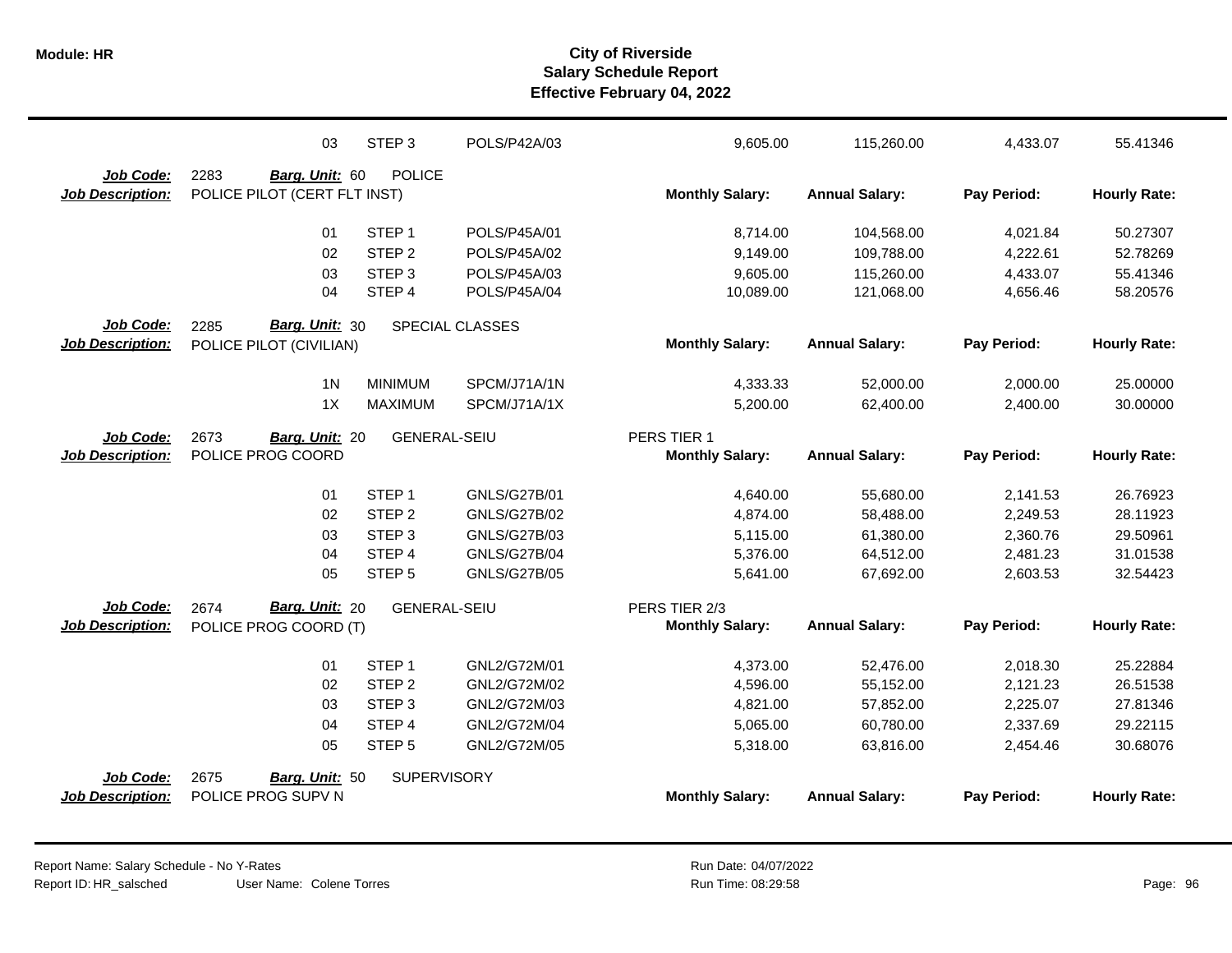**Salary Schedule Report Effective February 04, 2022 Module: HR City of Riverside**

|                         | 1 <sup>N</sup><br>1X<br>2N | <b>MINIMUM</b><br><b>MAXIMUM</b><br><b>MERIT MIN</b> | SUPV/U06A/1N<br>SUPV/U06A/1X<br>SUPV/U06A/2N | 4,781.00<br>5,806.00<br>5,806.00 | 57,372.00<br>69,672.00<br>69,672.00 | 2,206.61<br>2,679.69<br>2,679.69 | 27.58269<br>33.49615<br>33.49615 |
|-------------------------|----------------------------|------------------------------------------------------|----------------------------------------------|----------------------------------|-------------------------------------|----------------------------------|----------------------------------|
|                         | 2X                         | <b>MERIT MAX</b>                                     | SUPV/U06A/2X                                 | 6,677.00                         | 80,124.00                           | 3,081.69                         | 38.52115                         |
| Job Code:               | Barg. Unit: 20<br>2650     | <b>GENERAL-SEIU</b>                                  |                                              | PERS TIER 1                      |                                     |                                  |                                  |
| <b>Job Description:</b> | POLICE PROPERTY SPEC       |                                                      |                                              | <b>Monthly Salary:</b>           | <b>Annual Salary:</b>               | Pay Period:                      | <b>Hourly Rate:</b>              |
|                         | 01                         | STEP <sub>1</sub>                                    | GNLS/G22B/01                                 | 3,634.00                         | 43,608.00                           | 1,677.23                         | 20.96538                         |
|                         | 02                         | STEP <sub>2</sub>                                    | GNLS/G22B/02                                 | 3,827.00                         | 45,924.00                           | 1,766.30                         | 22.07884                         |
|                         | 03                         | STEP <sub>3</sub>                                    | GNLS/G22B/03                                 | 4,009.00                         | 48,108.00                           | 1,850.30                         | 23.12884                         |
|                         | 04                         | STEP 4                                               | GNLS/G22B/04                                 | 4,210.00                         | 50,520.00                           | 1,943.07                         | 24.28846                         |
|                         | 05                         | STEP <sub>5</sub>                                    | GNLS/G22B/05                                 | 4,420.00                         | 53,040.00                           | 2,040.00                         | 25.50000                         |
|                         | 06                         | STEP <sub>6</sub>                                    | GNLS/G22B/06                                 | 4,640.00                         | 55,680.00                           | 2,141.53                         | 26.76923                         |
|                         | 07                         | STEP <sub>7</sub>                                    | <b>GNLS/G22B/07</b>                          | 4,874.00                         | 58,488.00                           | 2,249.53                         | 28.11923                         |
| Job Code:               | Barg. Unit: 20<br>2651     | <b>GENERAL-SEIU</b>                                  |                                              | PERS TIER 2/3                    |                                     |                                  |                                  |
| <b>Job Description:</b> | POLICE PROPERTY SPEC (T)   |                                                      |                                              | <b>Monthly Salary:</b>           | <b>Annual Salary:</b>               | Pay Period:                      | <b>Hourly Rate:</b>              |
|                         |                            |                                                      |                                              |                                  |                                     |                                  |                                  |
|                         | 01                         | STEP <sub>1</sub>                                    | GNL2/G68D/01                                 | 3,427.00                         | 41,124.00                           | 1,581.69                         | 19.77115                         |
|                         | 02                         | STEP <sub>2</sub>                                    | GNL2/G68D/02                                 | 3,606.00                         | 43,272.00                           | 1,664.30                         | 20.80384                         |
|                         | 03                         | STEP <sub>3</sub>                                    | GNL2/G68D/03                                 | 3,779.00                         | 45,348.00                           | 1,744.15                         | 21.80192                         |
|                         | 04                         | STEP 4                                               | GNL2/G68D/04                                 | 3,967.00                         | 47,604.00                           | 1,830.92                         | 22.88653                         |
|                         | 05                         | STEP <sub>5</sub>                                    | GNL2/G68D/05                                 | 4,167.00                         | 50,004.00                           | 1,923.23                         | 24.04038                         |
|                         | 06                         | STEP <sub>6</sub>                                    | GNL2/G68D/06                                 | 4,373.00                         | 52,476.00                           | 2,018.30                         | 25.22884                         |
|                         | 07                         | STEP 7                                               | GNL2/G68D/07                                 | 4,596.00                         | 55,152.00                           | 2,121.23                         | 26.51538                         |
| Job Code:               | Barg. Unit: 15<br>2663     | PROFESSIONAL                                         |                                              |                                  |                                     |                                  |                                  |
| <b>Job Description:</b> | POLICE RECORDS INFO MGR E  |                                                      |                                              | <b>Monthly Salary:</b>           | <b>Annual Salary:</b>               | Pay Period:                      | <b>Hourly Rate:</b>              |
|                         | 1 <sup>N</sup>             | <b>MINIMUM</b>                                       | PROF/K15E/1N                                 | 7,191.00                         | 86,292.00                           | 3,318.92                         | 41.48653                         |
|                         | 1X                         | <b>MAXIMUM</b>                                       | PROF/K15E/1X                                 | 8,742.00                         | 104,904.00                          | 4,034.76                         | 50.43461                         |
|                         | 2N                         | <b>MERIT MIN</b>                                     | PROF/K15E/2N                                 | 8,742.00                         | 104,904.00                          | 4,034.76                         | 50.43461                         |
|                         | 2X                         | <b>MERIT MAX</b>                                     | PROF/K15E/2X                                 | 10,053.00                        | 120,636.00                          | 4,639.84                         | 57.99807                         |
|                         |                            |                                                      |                                              |                                  |                                     |                                  |                                  |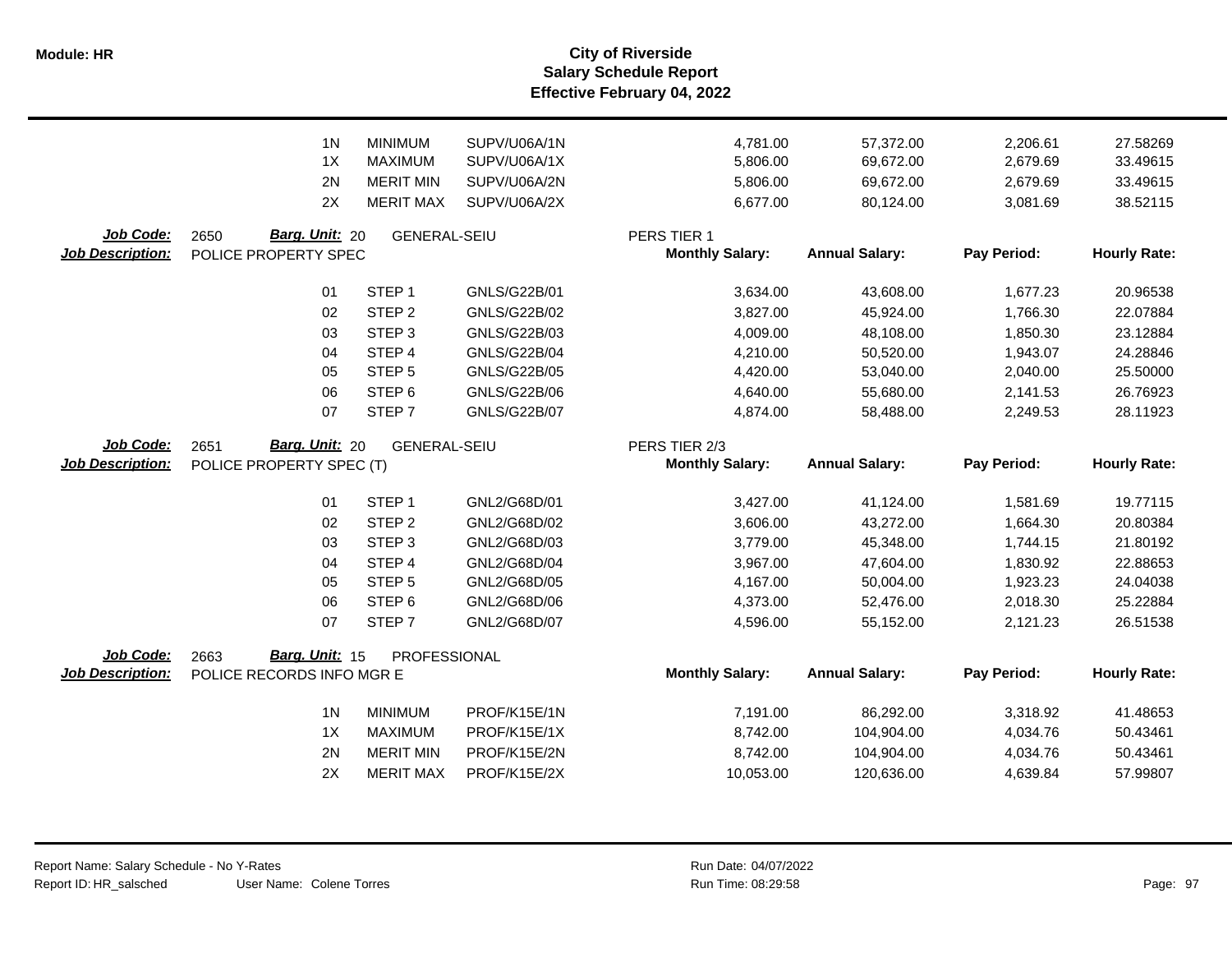| Job Code:<br><b>Job Description:</b> | Barg. Unit: 20<br>2655<br>POLICE RECORDS SPEC |                   | <b>GENERAL-SEIU</b> | PERS TIER 1<br><b>Monthly Salary:</b> | <b>Annual Salary:</b> | Pay Period: | <b>Hourly Rate:</b> |
|--------------------------------------|-----------------------------------------------|-------------------|---------------------|---------------------------------------|-----------------------|-------------|---------------------|
|                                      | 01                                            | STEP <sub>1</sub> | GNLS/G22B/01        | 3,634.00                              | 43,608.00             | 1,677.23    | 20.96538            |
|                                      | 02                                            | STEP <sub>2</sub> | GNLS/G22B/02        | 3,827.00                              | 45,924.00             | 1,766.30    | 22.07884            |
|                                      | 03                                            | STEP <sub>3</sub> | GNLS/G22B/03        | 4,009.00                              | 48,108.00             | 1,850.30    | 23.12884            |
|                                      | 04                                            | STEP <sub>4</sub> | <b>GNLS/G22B/04</b> | 4,210.00                              | 50,520.00             | 1,943.07    | 24.28846            |
|                                      | 05                                            | STEP <sub>5</sub> | GNLS/G22B/05        | 4,420.00                              | 53,040.00             | 2,040.00    | 25.50000            |
|                                      | 06                                            | STEP <sub>6</sub> | GNLS/G22B/06        | 4,640.00                              | 55,680.00             | 2,141.53    | 26.76923            |
|                                      | 07                                            | STEP <sub>7</sub> | <b>GNLS/G22B/07</b> | 4,874.00                              | 58,488.00             | 2,249.53    | 28.11923            |
| Job Code:                            | Barg. Unit: 20<br>2654<br><b>GENERAL-SEIU</b> |                   |                     | PERS TIER 2/3                         |                       |             |                     |
| <b>Job Description:</b>              | POLICE RECORDS SPEC (T)                       |                   |                     | <b>Monthly Salary:</b>                | <b>Annual Salary:</b> | Pay Period: | <b>Hourly Rate:</b> |
|                                      | 01                                            | STEP <sub>1</sub> | GNL2/G68D/01        | 3,427.00                              | 41,124.00             | 1,581.69    | 19.77115            |
|                                      | 02                                            | STEP <sub>2</sub> | GNL2/G68D/02        | 3,606.00                              | 43,272.00             | 1,664.30    | 20.80384            |
|                                      | 03                                            | STEP <sub>3</sub> | GNL2/G68D/03        | 3,779.00                              | 45,348.00             | 1,744.15    | 21.80192            |
|                                      | 04                                            | STEP 4            | GNL2/G68D/04        | 3,967.00                              | 47,604.00             | 1,830.92    | 22.88653            |
|                                      | 05                                            | STEP <sub>5</sub> | GNL2/G68D/05        | 4,167.00                              | 50,004.00             | 1,923.23    | 24.04038            |
|                                      | 06                                            | STEP <sub>6</sub> | GNL2/G68D/06        | 4,373.00                              | 52,476.00             | 2,018.30    | 25.22884            |
|                                      | 07                                            | STEP <sub>7</sub> | GNL2/G68D/07        | 4,596.00                              | 55,152.00             | 2,121.23    | 26.51538            |
| Job Code:                            | Barg. Unit: 20<br>2656                        |                   | <b>GENERAL-SEIU</b> | PERS TIER 1                           |                       |             |                     |
| <b>Job Description:</b>              | POLICE RECORDS SPEC TRNE                      |                   |                     | <b>Monthly Salary:</b>                | <b>Annual Salary:</b> | Pay Period: | <b>Hourly Rate:</b> |
|                                      | 01                                            | STEP <sub>1</sub> | GNLS/G12A/01        | 3,141.00                              | 37,692.00             | 1,449.69    | 18.12115            |
|                                      | 02                                            | STEP <sub>2</sub> | GNLS/G12A/02        | 3,299.00                              | 39,588.00             | 1,522.61    | 19.03269            |
|                                      | 03                                            | STEP <sub>3</sub> | GNLS/G12A/03        | 3,463.00                              | 41,556.00             | 1,598.30    | 19.97884            |
| Job Code:                            | Barg. Unit: 20<br>2666                        |                   | <b>GENERAL-SEIU</b> | PERS TIER 2/3                         |                       |             |                     |
| <b>Job Description:</b>              | POLICE RECORDS SPEC TRNE (T)                  |                   |                     | <b>Monthly Salary:</b>                | <b>Annual Salary:</b> | Pay Period: | <b>Hourly Rate:</b> |
|                                      | 01                                            | STEP <sub>1</sub> | GNL2/G62A/01        | 2,960.00                              | 35,520.00             | 1,366.15    | 17.07692            |
|                                      | 02                                            | STEP <sub>2</sub> | GNL2/G62A/02        | 3,109.00                              | 37,308.00             | 1,434.92    | 17.93653            |
|                                      | 03                                            | STEP <sub>3</sub> | GNL2/G62A/03        | 3,264.00                              | 39,168.00             | 1,506.46    | 18.83076            |
|                                      |                                               |                   |                     |                                       |                       |             |                     |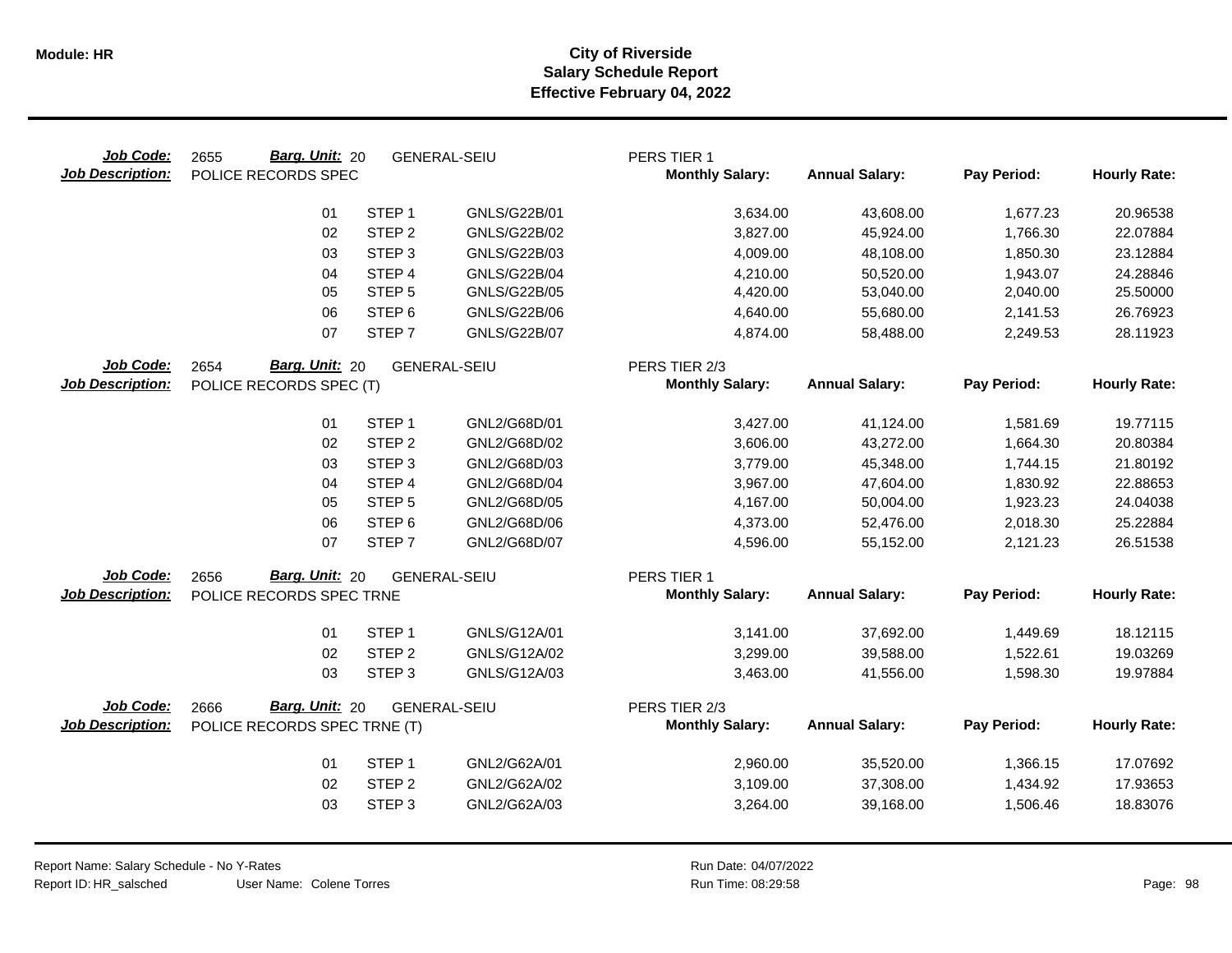| Job Code:<br><b>Job Description:</b> | Barg. Unit: 15<br>2700<br>POLICE RECORDS SYS ANALYST E | PROFESSIONAL        |                     | <b>Monthly Salary:</b> | <b>Annual Salary:</b> | Pay Period: | <b>Hourly Rate:</b> |
|--------------------------------------|--------------------------------------------------------|---------------------|---------------------|------------------------|-----------------------|-------------|---------------------|
|                                      |                                                        |                     |                     |                        |                       |             |                     |
|                                      | 1 <sub>N</sub>                                         | <b>MINIMUM</b>      | PROF/K12D/1N        | 5,639.00               | 67,668.00             | 2,602.61    | 32.53269            |
|                                      | 1X                                                     | <b>MAXIMUM</b>      | PROF/K12D/1X        | 7,191.00               | 86,292.00             | 3,318.92    | 41.48653            |
| Job Code:                            | Barg. Unit: 65<br>2300                                 |                     | POLICE SUPERVISORY  |                        |                       |             |                     |
| <b>Job Description:</b>              | POLICE SERGEANT                                        |                     |                     | <b>Monthly Salary:</b> | <b>Annual Salary:</b> | Pay Period: | <b>Hourly Rate:</b> |
|                                      | 01                                                     | STEP <sub>1</sub>   | PLSS/Q48A/01        | 9,149.00               | 109,788.00            | 4,222.61    | 52.78269            |
|                                      | 02                                                     | STEP <sub>2</sub>   | PLSS/Q48A/02        | 9,605.00               | 115,260.00            | 4,433.07    | 55.41346            |
|                                      | 03                                                     | STEP <sub>3</sub>   | PLSS/Q48A/03        | 10,089.00              | 121,068.00            | 4,656.46    | 58.20576            |
|                                      | 04                                                     | STEP 4              | PLSS/Q48A/04        | 10,589.00              | 127,068.00            | 4,887.23    | 61.09038            |
| Job Code:                            | Barg. Unit: 20<br>2571                                 | <b>GENERAL-SEIU</b> |                     | PERS TIER 1            |                       |             |                     |
| <b>Job Description:</b>              | POLICE SERV REP                                        |                     |                     | <b>Monthly Salary:</b> | <b>Annual Salary:</b> | Pay Period: | <b>Hourly Rate:</b> |
|                                      | 01                                                     | STEP <sub>1</sub>   | GNLS/G25E/01        | 3,827.00               | 45,924.00             | 1,766.30    | 22.07884            |
|                                      | 02                                                     | STEP <sub>2</sub>   | GNLS/G25E/02        | 4,009.00               | 48,108.00             | 1,850.30    | 23.12884            |
|                                      | 03                                                     | STEP <sub>3</sub>   | GNLS/G25E/03        | 4,210.00               | 50,520.00             | 1,943.07    | 24.28846            |
|                                      | 04                                                     | STEP 4              | <b>GNLS/G25E/04</b> | 4,420.00               | 53,040.00             | 2,040.00    | 25.50000            |
|                                      | 05                                                     | STEP <sub>5</sub>   | GNLS/G25E/05        | 4,640.00               | 55,680.00             | 2,141.53    | 26.76923            |
|                                      | 06                                                     | STEP <sub>6</sub>   | GNLS/G25E/06        | 4,874.00               | 58,488.00             | 2,249.53    | 28.11923            |
|                                      | 07                                                     | STEP <sub>7</sub>   | <b>GNLS/G25E/07</b> | 5,115.00               | 61,380.00             | 2,360.76    | 29.50961            |
|                                      | 08                                                     | STEP <sub>8</sub>   | <b>GNLS/G25E/08</b> | 5,376.00               | 64,512.00             | 2,481.23    | 31.01538            |
| Job Code:                            | 2572<br>Barg. Unit: 20                                 | <b>GENERAL-SEIU</b> |                     | PERS TIER 2/3          |                       |             |                     |
| <b>Job Description:</b>              | POLICE SERV REP (T)                                    |                     |                     | <b>Monthly Salary:</b> | <b>Annual Salary:</b> | Pay Period: | <b>Hourly Rate:</b> |
|                                      | 01                                                     | STEP <sub>1</sub>   | GNL2/G71M/01        | 3,606.00               | 43,272.00             | 1,664.30    | 20.80384            |
|                                      | 02                                                     | STEP <sub>2</sub>   | GNL2/G71M/02        | 3,779.00               | 45,348.00             | 1,744.15    | 21.80192            |
|                                      | 03                                                     | STEP <sub>3</sub>   | GNL2/G71M/03        | 3,967.00               | 47,604.00             | 1,830.92    | 22.88653            |
|                                      | 04                                                     | STEP 4              | GNL2/G71M/04        | 4,167.00               | 50,004.00             | 1,923.23    | 24.04038            |
|                                      | 05                                                     | STEP <sub>5</sub>   | GNL2/G71M/05        | 4,373.00               | 52,476.00             | 2,018.30    | 25.22884            |
|                                      | 06                                                     | STEP <sub>6</sub>   | GNL2/G71M/06        | 4,596.00               | 55,152.00             | 2,121.23    | 26.51538            |
|                                      | 07                                                     | STEP <sub>7</sub>   | GNL2/G71M/07        | 4,821.00               | 57,852.00             | 2,225.07    | 27.81346            |

Report Name: Salary Schedule - No Y-Rates

Report ID: HR\_salsched

 $\overline{\phantom{0}}$ 

User Name: Colene Torres

Run Date: 04/07/2022 08:29:58 Colene Torres Run Time: Page: 99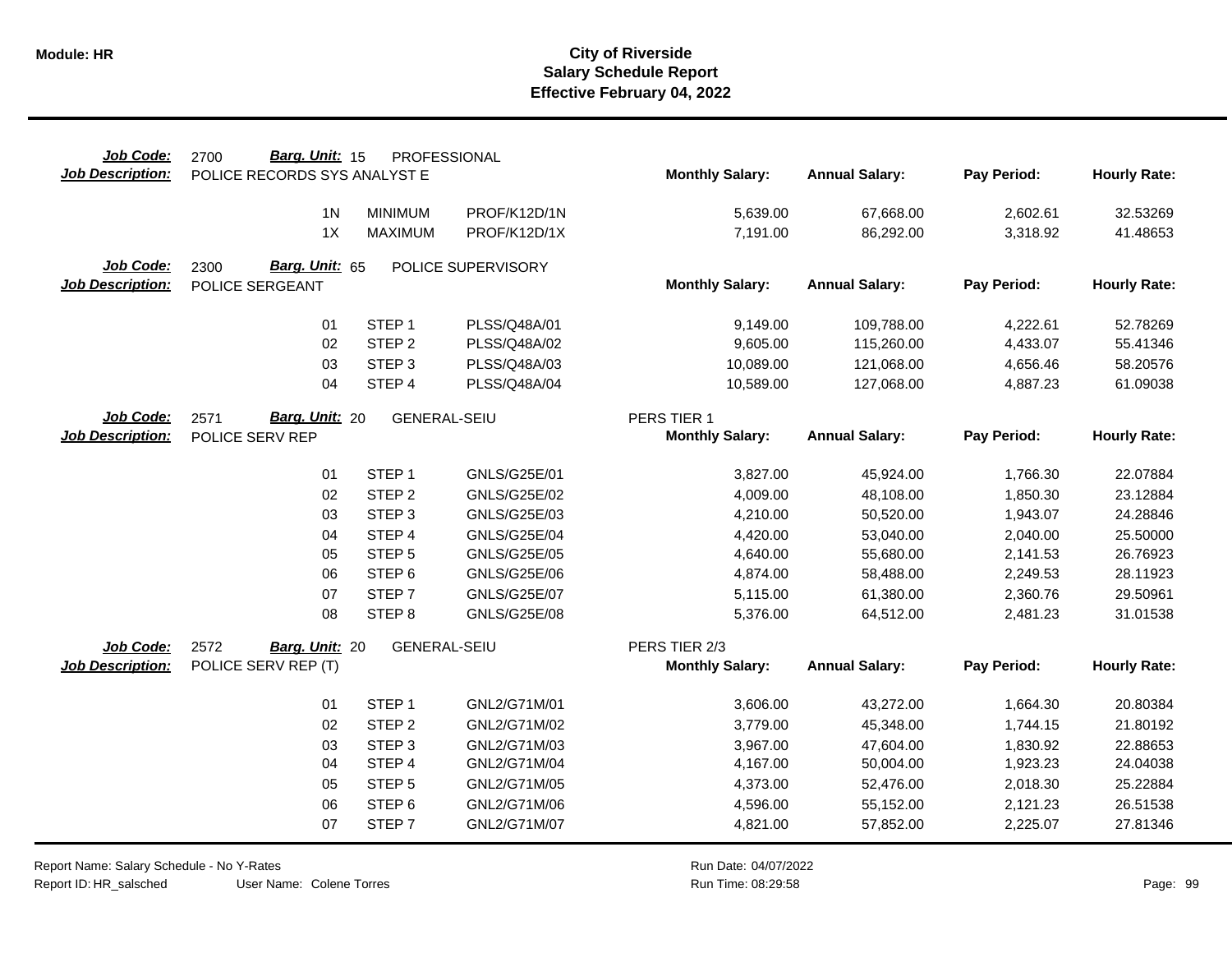|                                      | 08                                               | STEP <sub>8</sub>   | GNL2/G71M/08        | 5,065.00               | 60,780.00             | 2,337.69    | 29.22115            |
|--------------------------------------|--------------------------------------------------|---------------------|---------------------|------------------------|-----------------------|-------------|---------------------|
| Job Code:                            | 6280<br>Barg. Unit: 30                           |                     | SPECIAL CLASSES     |                        |                       |             |                     |
| <b>Job Description:</b>              | POOL MGR                                         |                     |                     | <b>Monthly Salary:</b> | <b>Annual Salary:</b> | Pay Period: | <b>Hourly Rate:</b> |
|                                      | 01                                               | STEP <sub>1</sub>   | SPCH/H28A/01        | 3,084.02               | 37,008.29             | 1,423.39    | 17.79245            |
|                                      | 02                                               | STEP <sub>2</sub>   | SPCH/H28A/02        | 3,184.52               | 38,214.25             | 1,469.77    | 18.37224            |
|                                      | 03                                               | STEP <sub>3</sub>   | SPCH/H28A/03        | 3,288.52               | 39,462.25             | 1,517.77    | 18.97224            |
| Job Code:<br><b>Job Description:</b> | 8290<br>Barg. Unit: 15<br>PRINCIPAL ACCOUNTANT E | PROFESSIONAL        |                     | <b>Monthly Salary:</b> | <b>Annual Salary:</b> | Pay Period: | <b>Hourly Rate:</b> |
|                                      |                                                  |                     |                     |                        |                       |             |                     |
|                                      | 1 <sub>N</sub>                                   | <b>MINIMUM</b>      | PROF/K15I/1N        | 7,440.00               | 89,280.00             | 3,433.84    | 42.92307            |
|                                      | 1X                                               | <b>MAXIMUM</b>      | PROF/K15I/1X        | 9,051.00               | 108,612.00            | 4,177.38    | 52.21730            |
|                                      | 2N                                               | <b>MERIT MIN</b>    | PROF/K15I/2N        | 9,051.00               | 108,612.00            | 4,177.38    | 52.21730            |
|                                      | 2X                                               | <b>MERIT MAX</b>    | <b>PROF/K15I/2X</b> | 10,408.00              | 124,896.00            | 4,803.69    | 60.04615            |
| Job Code:                            | Barg. Unit: 15<br>9266                           | <b>PROFESSIONAL</b> |                     |                        |                       |             |                     |
| <b>Job Description:</b>              | PRINCIPAL BUSINESS SYS ANALYST                   |                     |                     | <b>Monthly Salary:</b> | <b>Annual Salary:</b> | Pay Period: | <b>Hourly Rate:</b> |
|                                      | 1 <sub>N</sub>                                   | <b>MINIMUM</b>      | PROF/K24A/1N        | 7,409.00               | 88,908.00             | 3,419.53    | 42.74423            |
|                                      | 1X                                               | <b>MAXIMUM</b>      | PROF/K24A/1X        | 9,929.00               | 119,148.00            | 4,582.61    | 57.28269            |
|                                      | 2N                                               | <b>MERIT MIN</b>    | PROF/K24A/2N        | 9,929.00               | 119,148.00            | 4,582.61    | 57.28269            |
|                                      | 2X                                               | <b>MERIT MAX</b>    | PROF/K24A/2X        | 11,420.00              | 137,040.00            | 5,270.76    | 65.88461            |
| <b>Job Code:</b>                     | Barg. Unit: 15<br>7140                           | PROFESSIONAL        |                     |                        |                       |             |                     |
| <b>Job Description:</b>              | PRINCIPAL ENGR E                                 |                     |                     | <b>Monthly Salary:</b> | <b>Annual Salary:</b> | Pay Period: | <b>Hourly Rate:</b> |
|                                      | 1 <sub>N</sub>                                   | <b>MINIMUM</b>      | PROF/K31B/1N        | 9,226.00               | 110,712.00            | 4,258.15    | 53.22692            |
|                                      | 1X                                               | <b>MAXIMUM</b>      | PROF/K31B/1X        | 13,631.00              | 163,572.00            | 6,291.23    | 78.64038            |
|                                      | 2N                                               | <b>MERIT MIN</b>    | PROF/K31B/2N        | 13,631.00              | 163,572.00            | 6,291.23    | 78.64038            |
|                                      | 2X                                               | <b>MERIT MAX</b>    | PROF/K31B/2X        | 15,675.00              | 188,100.00            | 7,234.61    | 90.43269            |
| Job Code:                            | Barg. Unit: 20<br>7802                           | <b>GENERAL-SEIU</b> |                     | PERS TIER 1            |                       |             |                     |
| <b>Job Description:</b>              | PRINCIPAL GRAPHICS TECH                          |                     |                     | <b>Monthly Salary:</b> | <b>Annual Salary:</b> | Pay Period: | <b>Hourly Rate:</b> |
|                                      | 01                                               | STEP <sub>1</sub>   | GNLS/G28B/01        | 4,311.00               | 51,732.00             | 1,989.69    | 24.87115            |

User Name: Colene Torres Report Name: Salary Schedule - No Y-Rates Report ID: HR\_salsched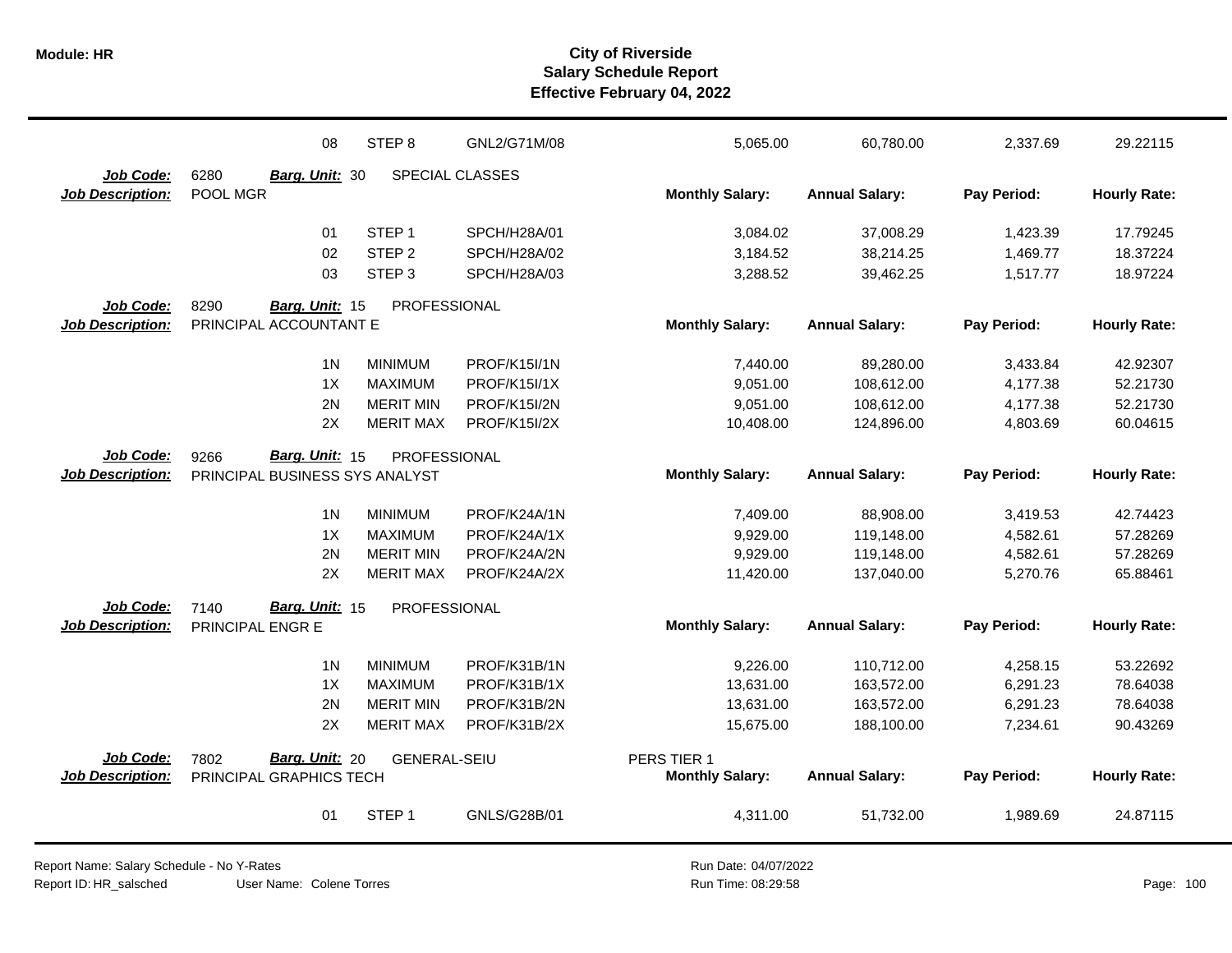**Salary Schedule Report Effective February 04, 2022 Module: HR City of Riverside**

|                         | 02<br>03                     | STEP <sub>2</sub>   | GNLS/G28B/02        | 4,525.00               | 54,300.00             | 2,088.46    | 26.10576            |
|-------------------------|------------------------------|---------------------|---------------------|------------------------|-----------------------|-------------|---------------------|
|                         |                              |                     |                     |                        |                       |             |                     |
|                         |                              | STEP <sub>3</sub>   | GNLS/G28B/03        | 4,752.00               | 57,024.00             | 2,193.23    | 27.41538            |
|                         | 04                           | STEP 4              | <b>GNLS/G28B/04</b> | 4,988.00               | 59,856.00             | 2,302.15    | 28.77692            |
|                         | 05                           | STEP <sub>5</sub>   | GNLS/G28B/05        | 5,241.00               | 62,892.00             | 2,418.92    | 30.23653            |
|                         | 06                           | STEP <sub>6</sub>   | GNLS/G28B/06        | 5,497.00               | 65,964.00             | 2,537.07    | 31.71346            |
|                         | 07                           | STEP <sub>7</sub>   | <b>GNLS/G28B/07</b> | 5,777.00               | 69,324.00             | 2,666.30    | 33.32884            |
| Job Code:               | 7804<br>Barg. Unit: 20       | <b>GENERAL-SEIU</b> |                     | PERS TIER 2/3          |                       |             |                     |
| Job Description:        | PRINCIPAL GRAPHICS TECH (T)  |                     |                     | <b>Monthly Salary:</b> | <b>Annual Salary:</b> | Pay Period: | <b>Hourly Rate:</b> |
|                         | 01                           | STEP <sub>1</sub>   | GNL2/G74A/01        | 4,064.00               | 48,768.00             | 1,875.69    | 23.44615            |
|                         | 02                           | STEP <sub>2</sub>   | GNL2/G74A/02        | 4,266.00               | 51,192.00             | 1,968.92    | 24.61153            |
|                         | 03                           | STEP <sub>3</sub>   | GNL2/G74A/03        | 4,478.00               | 53,736.00             | 2,066.76    | 25.83461            |
|                         | 04                           | STEP 4              | GNL2/G74A/04        | 4,701.00               | 56,412.00             | 2,169.69    | 27.12115            |
|                         | 05                           | STEP <sub>5</sub>   | GNL2/G74A/05        | 4,939.00               | 59,268.00             | 2,279.53    | 28.49423            |
|                         | 06                           | STEP <sub>6</sub>   | GNL2/G74A/06        | 5,181.00               | 62,172.00             | 2,391.23    | 29.89038            |
|                         | 07                           | STEP <sub>7</sub>   | GNL2/G74A/07        | 5,445.00               | 65,340.00             | 2,513.07    | 31.41346            |
| Job Code:               | 8732<br>Barg. Unit: 15       | PROFESSIONAL        |                     |                        |                       |             |                     |
| <b>Job Description:</b> | PRINCIPAL HUM RES ANALYST E  |                     |                     | <b>Monthly Salary:</b> | <b>Annual Salary:</b> | Pay Period: | <b>Hourly Rate:</b> |
|                         | 1 <sub>N</sub>               | <b>MINIMUM</b>      | PROF/K24A/1N        | 7,409.00               | 88,908.00             | 3,419.53    | 42.74423            |
|                         | 1X                           | <b>MAXIMUM</b>      | PROF/K24A/1X        | 9,929.00               | 119,148.00            | 4,582.61    | 57.28269            |
|                         | 2N                           | <b>MERIT MIN</b>    | PROF/K24A/2N        | 9,929.00               | 119,148.00            | 4,582.61    | 57.28269            |
|                         | 2X                           | <b>MERIT MAX</b>    | PROF/K24A/2X        | 11,420.00              | 137,040.00            | 5,270.76    | 65.88461            |
| Job Code:               | Barg. Unit: 15<br>9254       | PROFESSIONAL        |                     |                        |                       |             |                     |
| <b>Job Description:</b> | PRINCIPAL INNOV&TECH ANALYST |                     |                     | <b>Monthly Salary:</b> | <b>Annual Salary:</b> | Pay Period: | <b>Hourly Rate:</b> |
|                         | 1 <sub>N</sub>               | <b>MINIMUM</b>      | PROF/K23A/1N        | 8,501.00               | 102,012.00            | 3,923.53    | 49.04423            |
|                         | 1X                           | <b>MAXIMUM</b>      | PROF/K23A/1X        | 11,399.00              | 136,788.00            | 5,261.07    | 65.76346            |
| Job Code:               | Barg. Unit: 15<br>8460       | PROFESSIONAL        |                     |                        |                       |             |                     |
| <b>Job Description:</b> | PRINCIPAL MGMT ANALYST E     |                     |                     | <b>Monthly Salary:</b> | <b>Annual Salary:</b> | Pay Period: | <b>Hourly Rate:</b> |
|                         | 1 <sub>N</sub>               | <b>MINIMUM</b>      | PROF/K24A/1N        | 7,409.00               | 88,908.00             | 3,419.53    | 42.74423            |
|                         |                              |                     |                     | 9,929.00               | 119,148.00            | 4,582.61    | 57.28269            |

Report Name: Salary Schedule - No Y-Rates Report ID: HR\_salsched

Run Date: 04/07/2022 08:29:58 Colene Torres Run Time: Page: 101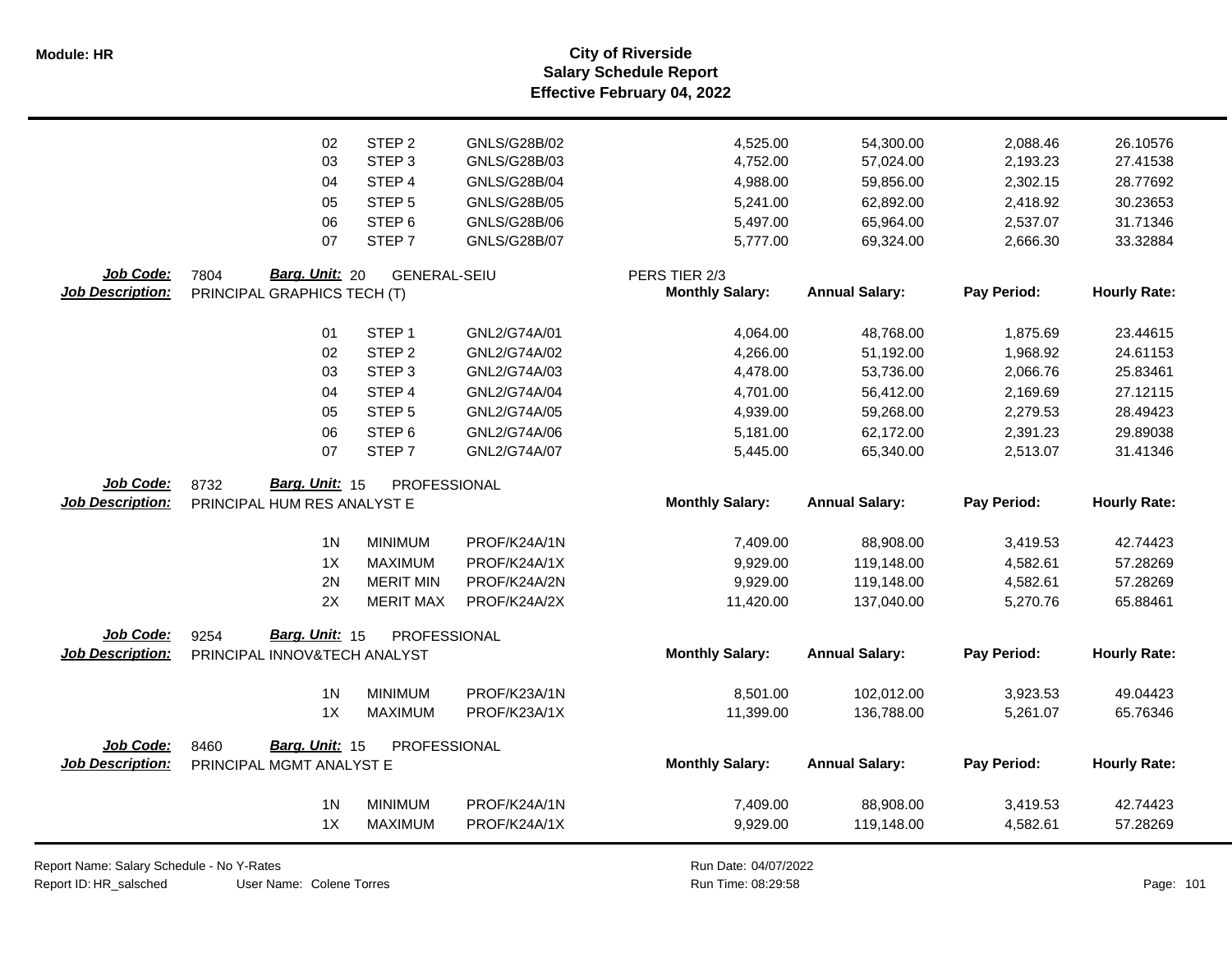|                                      | 2N<br>2X                                           | <b>MERIT MIN</b><br><b>MERIT MAX</b> | PROF/K24A/2N<br>PROF/K24A/2X | 9,929.00<br>11,420.00  | 119,148.00<br>137,040.00 | 4,582.61<br>5,270.76 | 57.28269<br>65.88461 |
|--------------------------------------|----------------------------------------------------|--------------------------------------|------------------------------|------------------------|--------------------------|----------------------|----------------------|
| Job Code:<br><b>Job Description:</b> | 7858<br>Barg. Unit: 15<br>PRINCIPAL PARK PLANNER E | PROFESSIONAL                         |                              | <b>Monthly Salary:</b> | <b>Annual Salary:</b>    | Pay Period:          | <b>Hourly Rate:</b>  |
|                                      | 1 <sub>N</sub>                                     | <b>MINIMUM</b>                       | PROF/K21A/1N                 | 7,380.00               | 88,560.00                | 3,406.15             | 42.57692             |
|                                      | 1X                                                 | <b>MAXIMUM</b>                       | PROF/K21A/1X                 | 8,971.00               | 107,652.00               | 4,140.46             | 51.75576             |
|                                      | 2N                                                 | <b>MERIT MIN</b>                     | PROF/K21A/2N                 | 8,971.00               | 107,652.00               | 4,140.46             | 51.75576             |
|                                      | 2X                                                 | <b>MERIT MAX</b>                     | PROF/K21A/2X                 | 10,318.00              | 123,816.00               | 4,762.15             | 59.52692             |
| <b>Job Code:</b>                     | Barg. Unit: 10<br>7950                             | <b>MANAGEMENT</b>                    |                              |                        |                          |                      |                      |
| <b>Job Description:</b>              | PRINCIPAL PLANNER E                                |                                      |                              | <b>Monthly Salary:</b> | <b>Annual Salary:</b>    | Pay Period:          | <b>Hourly Rate:</b>  |
|                                      | 1 <sub>N</sub>                                     | <b>MINIMUM</b>                       | MGTS/M64D/1N                 | 8,014.00               | 96,168.00                | 3,698.76             | 46.23461             |
|                                      | 1X                                                 | <b>MAXIMUM</b>                       | MGTS/M64D/1X                 | 10,742.00              | 128,904.00               | 4,957.84             | 61.97307             |
|                                      | 2N                                                 | <b>MERIT MIN</b>                     | MGTS/M64D/2N                 | 10,742.00              | 128,904.00               | 4,957.84             | 61.97307             |
|                                      | 2X                                                 | <b>MERIT MAX</b>                     | MGTS/M64D/2X                 | 12,354.00              | 148,248.00               | 5,701.84             | 71.27307             |
| Job Code:                            | 8133<br>Barg. Unit: 07                             | <b>SR MANAGEMENT</b>                 |                              |                        |                          |                      |                      |
| <b>Job Description:</b>              | PRINCIPAL PROJECT MANAGER                          |                                      |                              | <b>Monthly Salary:</b> | <b>Annual Salary:</b>    | Pay Period:          | <b>Hourly Rate:</b>  |
|                                      | 1 <sub>N</sub>                                     | <b>MINIMUM</b>                       | NCLM/B75K/1N                 | 7,343.00               | 88,116.00                | 3,389.07             | 42.36346             |
|                                      | 1X                                                 | <b>MAXIMUM</b>                       | NCLM/B75K/1X                 | 12,800.00              | 153,600.00               | 5,907.69             | 73.84615             |
|                                      | 2N                                                 | <b>MERIT MIN</b>                     | NCLM/B75K/2N                 | 12,800.00              | 153,600.00               | 5,907.69             | 73.84615             |
|                                      | 2X                                                 | <b>MERIT MAX</b>                     | NCLM/B75K/2X                 | 14,720.00              | 176,640.00               | 6,793.84             | 84.92307             |
| Job Code:                            | 1780<br>Barg. Unit: 50                             | <b>SUPERVISORY</b>                   |                              |                        |                          |                      |                      |
| <b>Job Description:</b>              | PRINTING SVCS SUPV E                               |                                      |                              | <b>Monthly Salary:</b> | <b>Annual Salary:</b>    | Pay Period:          | <b>Hourly Rate:</b>  |
|                                      | 1 <sub>N</sub>                                     | <b>MINIMUM</b>                       | SUPV/U06F/1N                 | 5,420.00               | 65,040.00                | 2,501.53             | 31.26923             |
|                                      | 1X                                                 | <b>MAXIMUM</b>                       | SUPV/U06F/1X                 | 6,589.00               | 79,068.00                | 3,041.07             | 38.01346             |
| Job Code:                            | Barg. Unit: 20<br>1230                             | <b>GENERAL-SEIU</b>                  |                              | PERS TIER 1            |                          |                      |                      |
| <b>Job Description:</b>              | PROCRMNT/CONTR SPEC                                |                                      |                              | <b>Monthly Salary:</b> | <b>Annual Salary:</b>    | Pay Period:          | <b>Hourly Rate:</b>  |
|                                      | 01                                                 | STEP <sub>1</sub>                    | GNLS/G38B/01                 | 5,376.00               | 64,512.00                | 2,481.23             | 31.01538             |

Report Name: Salary Schedule - No Y-Rates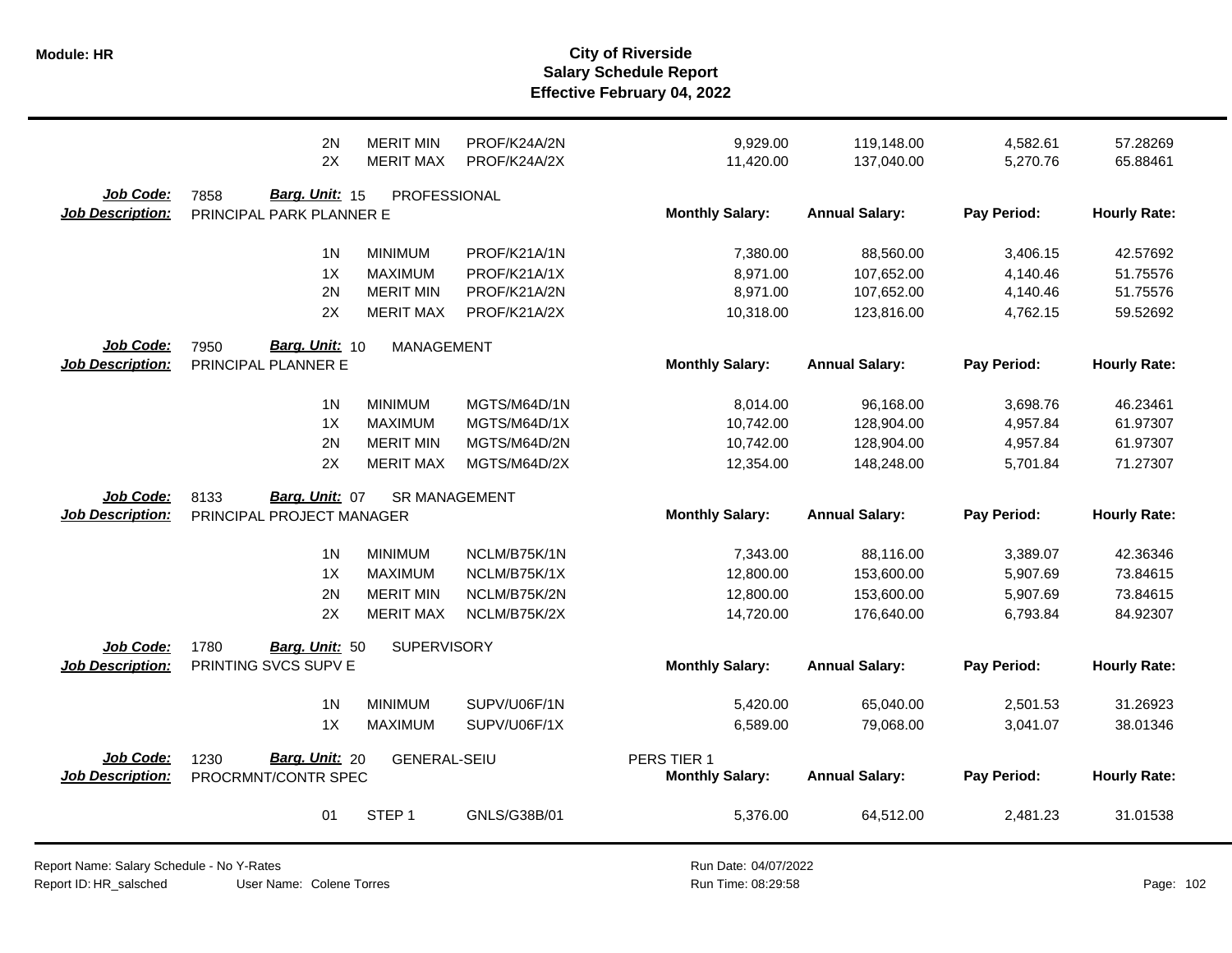**Salary Schedule Report Effective February 04, 2022 Module: HR City of Riverside**

| STEP <sub>2</sub><br>GNLS/G38B/02<br>02<br>5,641.00<br>67,692.00<br>2,603.53<br>32.54423<br>03<br>STEP <sub>3</sub><br>GNLS/G38B/03<br>5,924.00<br>71,088.00<br>2,734.15<br>34.17692<br>04<br>STEP 4<br>GNLS/G38B/04<br>74,604.00<br>2,869.38<br>35.86730<br>6,217.00<br>05<br>STEP <sub>5</sub><br>GNLS/G38B/05<br>6,528.00<br>78,336.00<br>3,012.92<br>37.66153<br>06<br>GNLS/G38B/06<br>39.57692<br>STEP <sub>6</sub><br>6,860.00<br>82,320.00<br>3,166.15<br>07<br>STEP <sub>7</sub><br>GNLS/G38B/07<br>7,196.00<br>86,352.00<br>3,321.23<br>41.51538<br>Job Code:<br>1231<br><b>Barg. Unit: 20</b><br>PERS TIER 2/3<br><b>GENERAL-SEIU</b><br><b>Annual Salary:</b><br><b>Job Description:</b><br><b>Monthly Salary:</b><br>Pay Period:<br><b>Hourly Rate:</b><br>PROCRMNT/CONTR SPEC (T) |
|------------------------------------------------------------------------------------------------------------------------------------------------------------------------------------------------------------------------------------------------------------------------------------------------------------------------------------------------------------------------------------------------------------------------------------------------------------------------------------------------------------------------------------------------------------------------------------------------------------------------------------------------------------------------------------------------------------------------------------------------------------------------------------------------|
|                                                                                                                                                                                                                                                                                                                                                                                                                                                                                                                                                                                                                                                                                                                                                                                                |
|                                                                                                                                                                                                                                                                                                                                                                                                                                                                                                                                                                                                                                                                                                                                                                                                |
|                                                                                                                                                                                                                                                                                                                                                                                                                                                                                                                                                                                                                                                                                                                                                                                                |
|                                                                                                                                                                                                                                                                                                                                                                                                                                                                                                                                                                                                                                                                                                                                                                                                |
|                                                                                                                                                                                                                                                                                                                                                                                                                                                                                                                                                                                                                                                                                                                                                                                                |
|                                                                                                                                                                                                                                                                                                                                                                                                                                                                                                                                                                                                                                                                                                                                                                                                |
|                                                                                                                                                                                                                                                                                                                                                                                                                                                                                                                                                                                                                                                                                                                                                                                                |
|                                                                                                                                                                                                                                                                                                                                                                                                                                                                                                                                                                                                                                                                                                                                                                                                |
|                                                                                                                                                                                                                                                                                                                                                                                                                                                                                                                                                                                                                                                                                                                                                                                                |
| STEP <sub>1</sub><br>01<br>GNL2/G79M/01<br>5,065.00<br>60,780.00<br>2,337.69<br>29.22115                                                                                                                                                                                                                                                                                                                                                                                                                                                                                                                                                                                                                                                                                                       |
| STEP <sub>2</sub><br>02<br>GNL2/G79M/02<br>5,318.00<br>63,816.00<br>2,454.46<br>30.68076                                                                                                                                                                                                                                                                                                                                                                                                                                                                                                                                                                                                                                                                                                       |
| STEP <sub>3</sub><br>GNL2/G79M/03<br>66,984.00<br>2,576.30<br>32.20384<br>03<br>5,582.00                                                                                                                                                                                                                                                                                                                                                                                                                                                                                                                                                                                                                                                                                                       |
| STEP 4<br>GNL2/G79M/04<br>33.80769<br>04<br>5,860.00<br>70,320.00<br>2,704.61                                                                                                                                                                                                                                                                                                                                                                                                                                                                                                                                                                                                                                                                                                                  |
| STEP <sub>5</sub><br>GNL2/G79M/05<br>73,848.00<br>2,840.30<br>35.50384<br>05<br>6,154.00                                                                                                                                                                                                                                                                                                                                                                                                                                                                                                                                                                                                                                                                                                       |
| 06<br>STEP <sub>6</sub><br>GNL2/G79M/06<br>77,568.00<br>2,983.38<br>37.29230<br>6,464.00                                                                                                                                                                                                                                                                                                                                                                                                                                                                                                                                                                                                                                                                                                       |
| 07<br>STEP <sub>7</sub><br>GNL2/G79M/07<br>3,130.61<br>39.13269<br>6,783.00<br>81,396.00                                                                                                                                                                                                                                                                                                                                                                                                                                                                                                                                                                                                                                                                                                       |
| Job Code:<br>1232<br>Barg. Unit: 20<br>PERS TIER 1                                                                                                                                                                                                                                                                                                                                                                                                                                                                                                                                                                                                                                                                                                                                             |
| <b>GENERAL-SEIU</b><br><b>Job Description:</b><br>PROCRMNT/CONTR SPEC TRAINEE<br><b>Monthly Salary:</b><br><b>Annual Salary:</b><br>Pay Period:<br><b>Hourly Rate:</b>                                                                                                                                                                                                                                                                                                                                                                                                                                                                                                                                                                                                                         |
|                                                                                                                                                                                                                                                                                                                                                                                                                                                                                                                                                                                                                                                                                                                                                                                                |
| GNLS/G23G/01<br>STEP <sub>1</sub><br>55,728.00<br>26.79230<br>01<br>4,644.00<br>2,143.38                                                                                                                                                                                                                                                                                                                                                                                                                                                                                                                                                                                                                                                                                                       |
| STEP <sub>2</sub><br>GNLS/G23G/02<br>4,876.00<br>58,512.00<br>28.13076<br>02<br>2,250.46                                                                                                                                                                                                                                                                                                                                                                                                                                                                                                                                                                                                                                                                                                       |
| 03<br>STEP <sub>3</sub><br>GNLS/G23G/03<br>29.53846<br>5,120.00<br>61,440.00<br>2,363.07                                                                                                                                                                                                                                                                                                                                                                                                                                                                                                                                                                                                                                                                                                       |
|                                                                                                                                                                                                                                                                                                                                                                                                                                                                                                                                                                                                                                                                                                                                                                                                |
| Job Code:<br>Barg. Unit: 20<br>PERS TIER 2/3<br>1233<br><b>GENERAL-SEIU</b>                                                                                                                                                                                                                                                                                                                                                                                                                                                                                                                                                                                                                                                                                                                    |
| <b>Annual Salary:</b><br><b>Job Description:</b><br><b>Monthly Salary:</b><br>Pay Period:<br><b>Hourly Rate:</b><br>PROCRMNT/CONTR SPEC TRNE (T)                                                                                                                                                                                                                                                                                                                                                                                                                                                                                                                                                                                                                                               |
| STEP <sub>1</sub><br>GNL2/G69C/01<br>01<br>4,375.00<br>52,500.00<br>2,019.23<br>25.24038                                                                                                                                                                                                                                                                                                                                                                                                                                                                                                                                                                                                                                                                                                       |
| GNL2/G69C/02<br>02<br>STEP <sub>2</sub><br>4,594.00<br>55,128.00<br>2,120.30<br>26.50384                                                                                                                                                                                                                                                                                                                                                                                                                                                                                                                                                                                                                                                                                                       |
| 03<br>STEP 3<br>GNL2/G69C/03<br>4,824.00<br>57,888.00<br>2,226.46<br>27.83076                                                                                                                                                                                                                                                                                                                                                                                                                                                                                                                                                                                                                                                                                                                  |
|                                                                                                                                                                                                                                                                                                                                                                                                                                                                                                                                                                                                                                                                                                                                                                                                |
| Job Code:<br>Barg. Unit: 20<br>PERS TIER 1<br>9241<br>GENERAL-SEIU                                                                                                                                                                                                                                                                                                                                                                                                                                                                                                                                                                                                                                                                                                                             |
| <b>Annual Salary:</b><br>Pay Period:<br><b>Hourly Rate:</b><br><b>Job Description:</b><br>PROGRAMMER ANALYST<br><b>Monthly Salary:</b>                                                                                                                                                                                                                                                                                                                                                                                                                                                                                                                                                                                                                                                         |
|                                                                                                                                                                                                                                                                                                                                                                                                                                                                                                                                                                                                                                                                                                                                                                                                |
| GNLS/G38B/01<br>01<br>STEP <sub>1</sub><br>5,376.00<br>64,512.00<br>31.01538<br>2,481.23                                                                                                                                                                                                                                                                                                                                                                                                                                                                                                                                                                                                                                                                                                       |
| STEP <sub>2</sub><br>02<br>GNLS/G38B/02<br>5,641.00<br>67,692.00<br>2,603.53<br>32.54423                                                                                                                                                                                                                                                                                                                                                                                                                                                                                                                                                                                                                                                                                                       |

Report Name: Salary Schedule - No Y-Rates

Report ID: HR\_salsched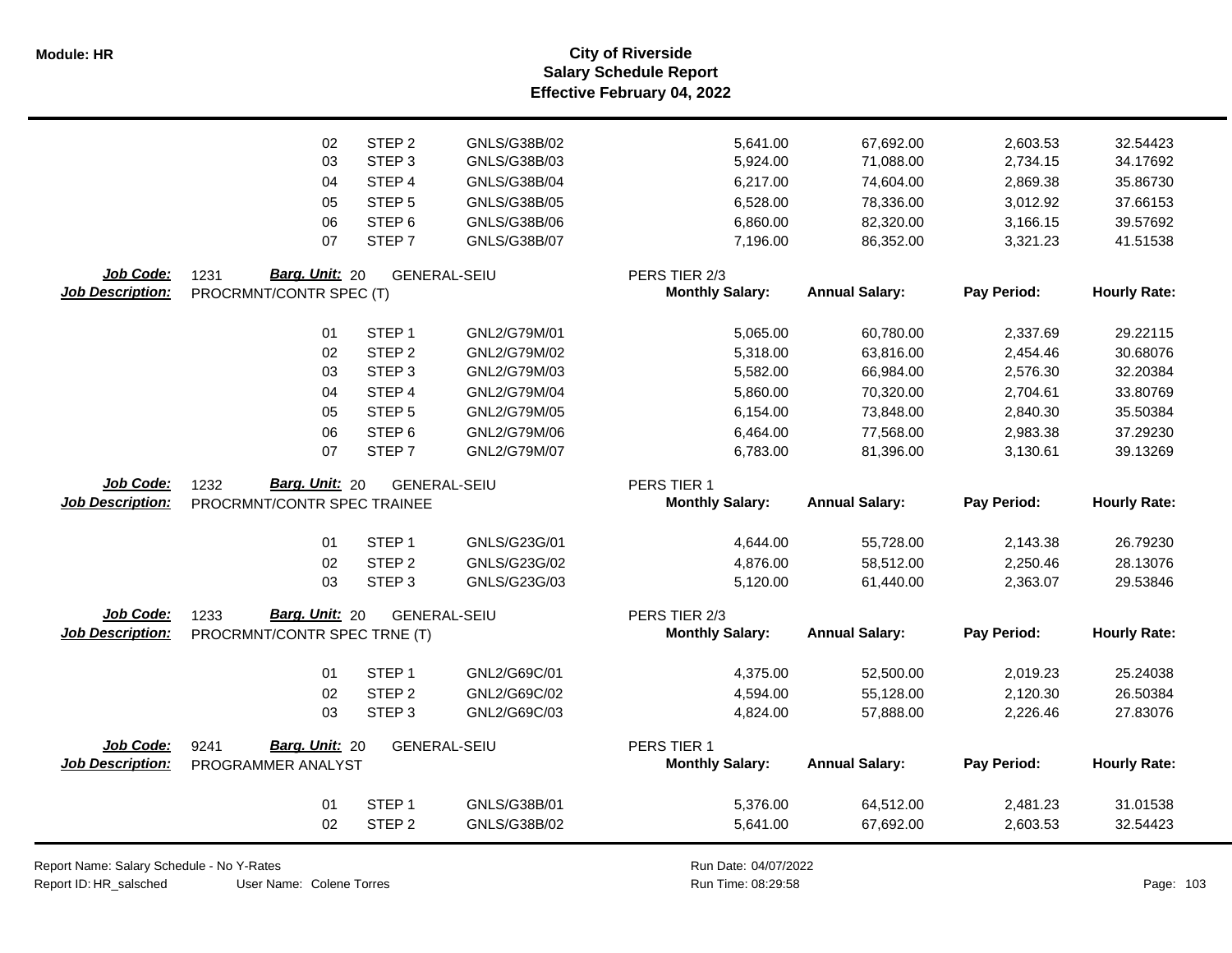**Salary Schedule Report Effective February 04, 2022 Module: HR City of Riverside**

|                         | 03                     | STEP <sub>3</sub>   | GNLS/G38B/03      | 5,924.00               | 71,088.00             | 2,734.15    | 34.17692            |
|-------------------------|------------------------|---------------------|-------------------|------------------------|-----------------------|-------------|---------------------|
|                         | 04                     | STEP 4              | GNLS/G38B/04      | 6,217.00               | 74,604.00             | 2,869.38    | 35.86730            |
|                         | 05                     | STEP <sub>5</sub>   | GNLS/G38B/05      | 6,528.00               | 78,336.00             | 3,012.92    | 37.66153            |
|                         | 06                     | STEP <sub>6</sub>   | GNLS/G38B/06      | 6,860.00               | 82,320.00             | 3,166.15    | 39.57692            |
|                         | 07                     | STEP <sub>7</sub>   | GNLS/G38B/07      | 7,196.00               | 86,352.00             | 3,321.23    | 41.51538            |
|                         |                        |                     |                   |                        |                       |             |                     |
| Job Code:               | 9243<br>Barg. Unit: 20 | <b>GENERAL-SEIU</b> |                   | PERS TIER 2/3          |                       |             |                     |
| <b>Job Description:</b> | PROGRAMMER ANALYST (T) |                     |                   | <b>Monthly Salary:</b> | <b>Annual Salary:</b> | Pay Period: | <b>Hourly Rate:</b> |
|                         |                        |                     |                   |                        |                       |             |                     |
|                         | 01                     | STEP <sub>1</sub>   | GNL2/G79M/01      | 5,065.00               | 60,780.00             | 2,337.69    | 29.22115            |
|                         | 02                     | STEP <sub>2</sub>   | GNL2/G79M/02      | 5,318.00               | 63,816.00             | 2,454.46    | 30.68076            |
|                         | 03                     | STEP <sub>3</sub>   | GNL2/G79M/03      | 5,582.00               | 66,984.00             | 2,576.30    | 32.20384            |
|                         | 04                     | STEP 4              | GNL2/G79M/04      | 5,860.00               | 70,320.00             | 2,704.61    | 33.80769            |
|                         | 05                     | STEP <sub>5</sub>   | GNL2/G79M/05      | 6,154.00               | 73,848.00             | 2,840.30    | 35.50384            |
|                         | 06                     | STEP <sub>6</sub>   | GNL2/G79M/06      | 6,464.00               | 77,568.00             | 2,983.38    | 37.29230            |
|                         | 07                     | STEP <sub>7</sub>   | GNL2/G79M/07      | 6,783.00               | 81,396.00             | 3,130.61    | 39.13269            |
| Job Code:               | 8110<br>Barg. Unit: 55 |                     | PARA-PROFESSIONAL |                        |                       |             |                     |
| <b>Job Description:</b> | PROJECT ASSIST E       |                     |                   | <b>Monthly Salary:</b> | <b>Annual Salary:</b> | Pay Period: | <b>Hourly Rate:</b> |
|                         |                        |                     |                   |                        |                       |             |                     |
|                         | 1 <sub>N</sub>         | <b>MINIMUM</b>      | PARA/N01C/1N      | 4,781.00               | 57,372.00             | 2,206.61    | 27.58269            |
|                         | 1X                     | <b>MAXIMUM</b>      | PARA/N01C/1X      | 5,806.00               | 69,672.00             | 2,679.69    | 33.49615            |
|                         | 2N                     | <b>MERIT MIN</b>    | PARA/N01C/2N      | 5,806.00               | 69,672.00             | 2,679.69    | 33.49615            |
|                         | 2X                     | <b>MERIT MAX</b>    | PARA/N01C/2X      | 6,677.00               | 80,124.00             | 3,081.69    | 38.52115            |
|                         |                        |                     |                   |                        |                       |             |                     |
| Job Code:               | Barg. Unit: 55<br>8112 |                     | PARA-PROFESSIONAL | <b>Monthly Salary:</b> | <b>Annual Salary:</b> | Pay Period: | <b>Hourly Rate:</b> |
| <b>Job Description:</b> | PROJECT ASSIST TRNE    |                     |                   |                        |                       |             |                     |
|                         | 1 <sub>N</sub>         | <b>MINIMUM</b>      | PARA/N06B/1N      | 4,128.00               | 49,536.00             | 1,905.23    | 23.81538            |
|                         | 1X                     | <b>MAXIMUM</b>      | PARA/N06B/1X      | 4,549.00               | 54,588.00             | 2,099.53    | 26.24423            |
|                         |                        |                     |                   |                        |                       |             |                     |
| Job Code:               | 8125<br>Barg. Unit: 15 | PROFESSIONAL        |                   |                        |                       |             |                     |
| <b>Job Description:</b> | PROJECT COORD E        |                     |                   | <b>Monthly Salary:</b> | <b>Annual Salary:</b> | Pay Period: | <b>Hourly Rate:</b> |
|                         | 1 <sub>N</sub>         | <b>MINIMUM</b>      | PROF/K18A/1N      | 6,101.00               | 73,212.00             | 2,815.84    | 35.19807            |
|                         | 1X                     | <b>MAXIMUM</b>      | PROF/K18A/1X      | 8,175.00               | 98,100.00             | 3,773.07    | 47.16346            |
|                         | 2N                     | <b>MERIT MIN</b>    | PROF/K18A/2N      | 8,175.00               | 98,100.00             | 3,773.07    | 47.16346            |
|                         |                        |                     |                   |                        |                       |             |                     |

Report Name: Salary Schedule - No Y-Rates Report ID: HR\_salsched

 $\overline{\phantom{0}}$ 

User Name: Colene Torres

Run Date: 04/07/2022 08:29:58 Colene Torres Run Time: Page: 104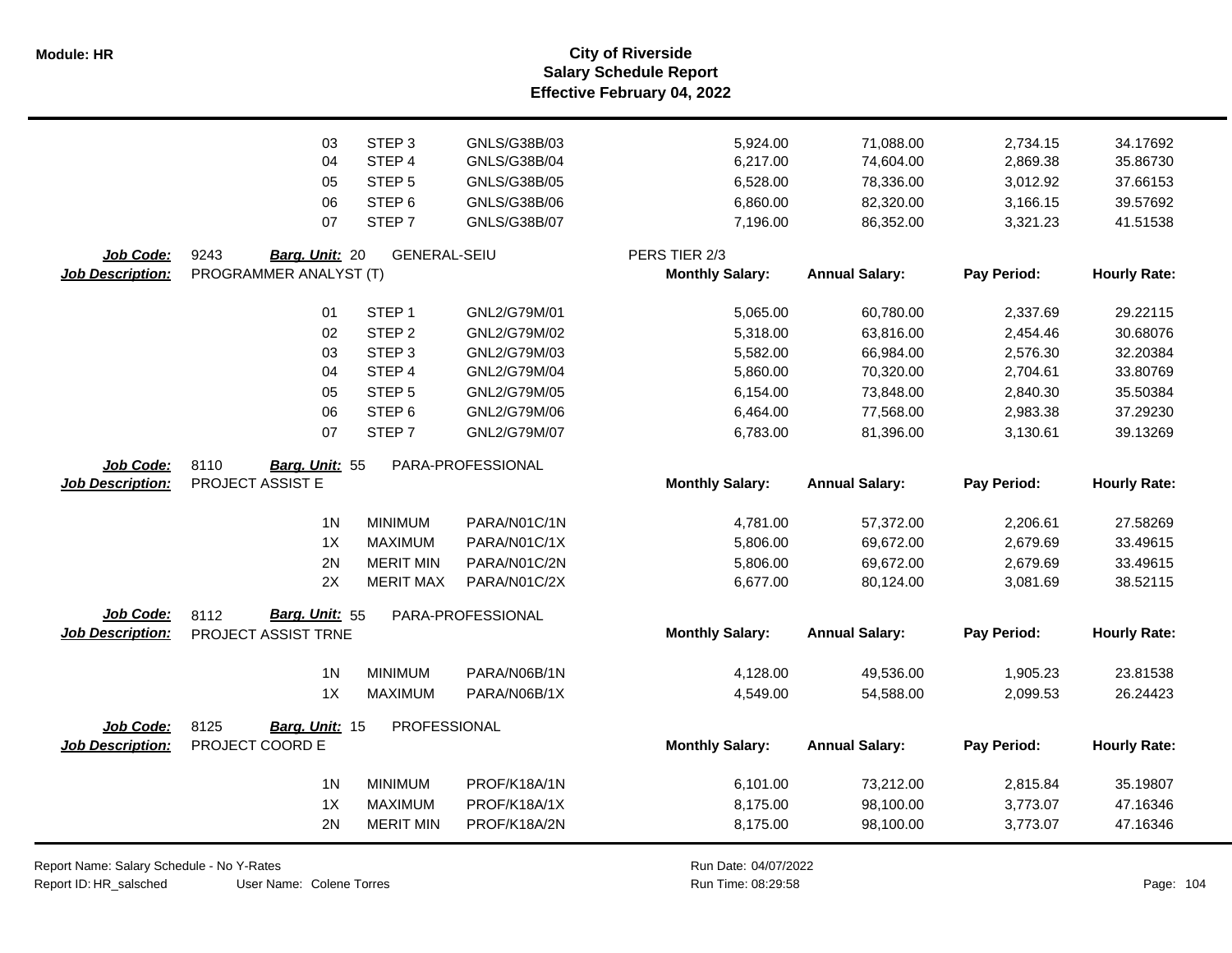|                         | 2X                     | <b>MERIT MAX</b>    | PROF/K18A/2X | 9,402.00               | 112,824.00            | 4,339.38    | 54.24230            |
|-------------------------|------------------------|---------------------|--------------|------------------------|-----------------------|-------------|---------------------|
| Job Code:               | 8126<br>Barg. Unit: 15 | PROFESSIONAL        |              |                        |                       |             |                     |
| <b>Job Description:</b> | PROJECT COORD TRNE     |                     |              | <b>Monthly Salary:</b> | <b>Annual Salary:</b> | Pay Period: | <b>Hourly Rate:</b> |
|                         | 1 <sub>N</sub>         | <b>MINIMUM</b>      | PROF/K09B/1N | 5,268.00               | 63,216.00             | 2,431.38    | 30.39230            |
|                         | 1X                     | <b>MAXIMUM</b>      | PROF/K09B/1X | 5,806.00               | 69,672.00             | 2,679.69    | 33.49615            |
| Job Code:               | Barg. Unit: 10<br>8131 | <b>MANAGEMENT</b>   |              |                        |                       |             |                     |
| <b>Job Description:</b> | PROJECT MGR E          |                     |              | <b>Monthly Salary:</b> | <b>Annual Salary:</b> | Pay Period: | <b>Hourly Rate:</b> |
|                         | 1 <sub>N</sub>         | <b>MINIMUM</b>      | MGTS/M78D/1N | 6,101.00               | 73,212.00             | 2,815.84    | 35.19807            |
|                         | 1X                     | <b>MAXIMUM</b>      | MGTS/M78D/1X | 10,632.00              | 127,584.00            | 4,907.07    | 61.33846            |
|                         | 2N                     | <b>MERIT MIN</b>    | MGTS/M78D/2N | 10,632.00              | 127,584.00            | 4,907.07    | 61.33846            |
|                         | 2X                     | <b>MERIT MAX</b>    | MGTS/M78D/2X | 12,226.00              | 146,712.00            | 5,642.76    | 70.53461            |
| Job Code:               | 9650<br>Barg. Unit: 15 | <b>PROFESSIONAL</b> |              |                        |                       |             |                     |
| <b>Job Description:</b> | PUBLIC INFO OFF E      |                     |              | <b>Monthly Salary:</b> | <b>Annual Salary:</b> | Pay Period: | <b>Hourly Rate:</b> |
|                         | 1 <sub>N</sub>         | <b>MINIMUM</b>      | PROF/K29E/1N | 9,452.00               | 113,424.00            | 4,362.46    | 54.53076            |
|                         | 1X                     | <b>MAXIMUM</b>      | PROF/K29E/1X | 12,071.00              | 144,852.00            | 5,571.23    | 69.64038            |
|                         | 2N                     | <b>MERIT MIN</b>    | PROF/K29E/2N | 12,071.00              | 144,852.00            | 5,571.23    | 69.64038            |
|                         | 2X                     | <b>MERIT MAX</b>    | PROF/K29E/2X | 13,882.00              | 166,584.00            | 6,407.07    | 80.08846            |
| Job Code:               | 0090<br>Barg. Unit: 20 | <b>GENERAL-SEIU</b> |              | PERS TIER 1            |                       |             |                     |
| <b>Job Description:</b> | PUBLIC INFO REP        |                     |              | <b>Monthly Salary:</b> | <b>Annual Salary:</b> | Pay Period: | <b>Hourly Rate:</b> |
|                         | 01                     | STEP <sub>1</sub>   | GNLS/G19G/01 | 3,352.00               | 40,224.00             | 1,547.07    | 19.33846            |
|                         | 02                     | STEP <sub>2</sub>   | GNLS/G19G/02 | 3,519.00               | 42,228.00             | 1,624.15    | 20.30192            |
|                         | 03                     | STEP <sub>3</sub>   | GNLS/G19G/03 | 3,694.00               | 44,328.00             | 1,704.92    | 21.31153            |
|                         | 04                     | STEP 4              | GNLS/G19G/04 | 3,882.00               | 46,584.00             | 1,791.69    | 22.39615            |
|                         | 05                     | STEP <sub>5</sub>   | GNLS/G19G/05 | 4,073.00               | 48,876.00             | 1,879.84    | 23.49807            |
|                         | 06                     | STEP <sub>6</sub>   | GNLS/G19G/06 | 4,277.00               | 51,324.00             | 1,974.00    | 24.67500            |
|                         | 07                     | STEP <sub>7</sub>   | GNLS/G19G/07 | 4,491.00               | 53,892.00             | 2,072.76    | 25.90961            |
|                         |                        |                     |              |                        |                       |             |                     |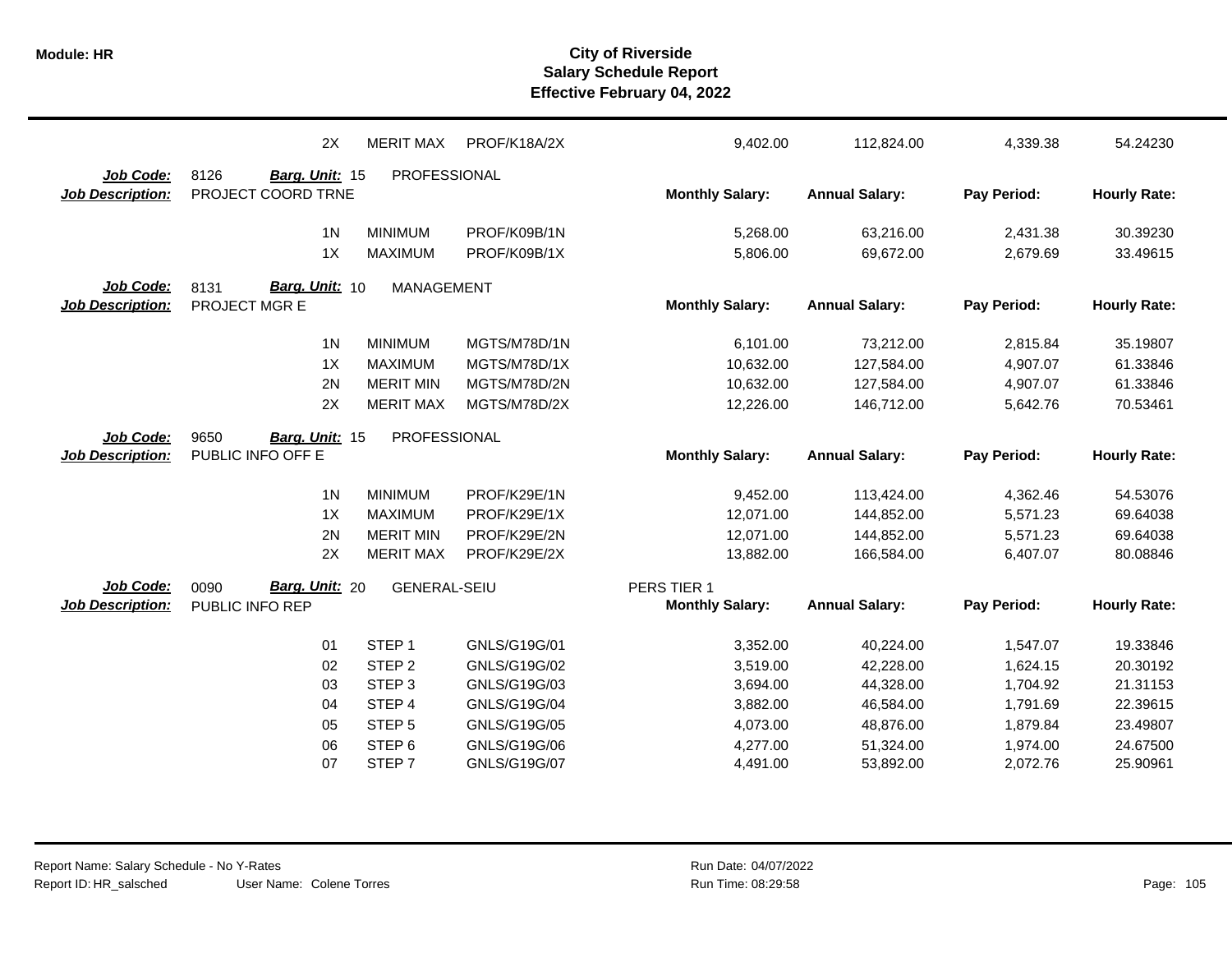| Job Code:<br><b>Job Description:</b> | Barg. Unit: 25<br>0091<br>PUBLIC INFO REP (C) | <b>CONFIDENTIAL</b> |              | <b>Monthly Salary:</b> | <b>Annual Salary:</b> | Pay Period: | <b>Hourly Rate:</b> |
|--------------------------------------|-----------------------------------------------|---------------------|--------------|------------------------|-----------------------|-------------|---------------------|
|                                      | 1 <sub>N</sub>                                | <b>MINIMUM</b>      | CNFS/C18C/1N | 3,131.00               | 37,572.00             | 1,445.07    | 18.06346            |
|                                      | 1X                                            | <b>MAXIMUM</b>      | CNFS/C18C/1X | 4,194.00               | 50,328.00             | 1,935.69    | 24.19615            |
| Job Code:                            | Barg. Unit: 20<br>0088                        | <b>GENERAL-SEIU</b> |              | PERS TIER 2/3          |                       |             |                     |
| <b>Job Description:</b>              | PUBLIC INFO REP (T)                           |                     |              | <b>Monthly Salary:</b> | <b>Annual Salary:</b> | Pay Period: | <b>Hourly Rate:</b> |
|                                      | 01                                            | STEP <sub>1</sub>   | GNL2/G66D/01 | 3,159.00               | 37,908.00             | 1,458.00    | 18.22500            |
|                                      | 02                                            | STEP <sub>2</sub>   | GNL2/G66D/02 | 3,317.00               | 39,804.00             | 1,530.92    | 19.13653            |
|                                      | 03                                            | STEP <sub>3</sub>   | GNL2/G66D/03 | 3,482.00               | 41,784.00             | 1,607.07    | 20.08846            |
|                                      | 04                                            | STEP <sub>4</sub>   | GNL2/G66D/04 | 3,657.00               | 43,884.00             | 1,687.84    | 21.09807            |
|                                      | 05                                            | STEP <sub>5</sub>   | GNL2/G66D/05 | 3,839.00               | 46,068.00             | 1,771.84    | 22.14807            |
|                                      | 06                                            | STEP <sub>6</sub>   | GNL2/G66D/06 | 4,032.00               | 48,384.00             | 1,860.92    | 23.26153            |
|                                      | 07                                            | STEP <sub>7</sub>   | GNL2/G66D/07 | 4,233.00               | 50,796.00             | 1,953.69    | 24.42115            |
| Job Code:                            | Barg. Unit: 20<br>0089                        | <b>GENERAL-SEIU</b> |              | PERS TIER 1            |                       |             |                     |
| <b>Job Description:</b>              | PUBLIC INFO REP TRNE                          |                     |              | <b>Monthly Salary:</b> | <b>Annual Salary:</b> | Pay Period: | <b>Hourly Rate:</b> |
|                                      | 01                                            | STEP <sub>1</sub>   | GNLS/G10M/01 | 2,895.00               | 34,740.00             | 1,336.15    | 16.70192            |
|                                      | 02                                            | STEP <sub>2</sub>   | GNLS/G10M/02 | 3,040.00               | 36,480.00             | 1,403.07    | 17.53846            |
|                                      | 03                                            | STEP <sub>3</sub>   | GNLS/G10M/03 | 3,192.00               | 38,304.00             | 1,473.23    | 18.41538            |
| <b>Job Code:</b>                     | Barg. Unit: 20<br>0092                        | <b>GENERAL-SEIU</b> |              | PERS TIER 2/3          |                       |             |                     |
| <b>Job Description:</b>              | PUBLIC INFO REP TRNE (T)                      |                     |              | <b>Monthly Salary:</b> | <b>Annual Salary:</b> | Pay Period: | <b>Hourly Rate:</b> |
|                                      | 01                                            | STEP <sub>1</sub>   | GNL2/G61M/01 | 2,729.00               | 32,748.00             | 1,259.53    | 15.74423            |
|                                      | 02                                            | STEP <sub>2</sub>   | GNL2/G61M/02 | 2,864.00               | 34,368.00             | 1,321.84    | 16.52307            |
|                                      | 03                                            | STEP <sub>3</sub>   | GNL2/G61M/03 | 3,008.00               | 36,096.00             | 1,388.30    | 17.35384            |
| <b>Job Code:</b>                     | Barg. Unit: 10<br>9504                        | MANAGEMENT          |              |                        |                       |             |                     |
| <b>Job Description:</b>              | PUBLIC PARKING SVCS MGR E                     |                     |              | <b>Monthly Salary:</b> | <b>Annual Salary:</b> | Pay Period: | <b>Hourly Rate:</b> |
|                                      | 1 <sub>N</sub>                                | <b>MINIMUM</b>      | MGTS/M54C/1N | 6,719.00               | 80,628.00             | 3,101.07    | 38.76346            |
|                                      | 1X                                            | <b>MAXIMUM</b>      | MGTS/M54C/1X | 9,007.00               | 108,084.00            | 4,157.07    | 51.96346            |
|                                      |                                               |                     |              |                        |                       |             |                     |

Report Name: Salary Schedule - No Y-Rates Report ID: HR\_salsched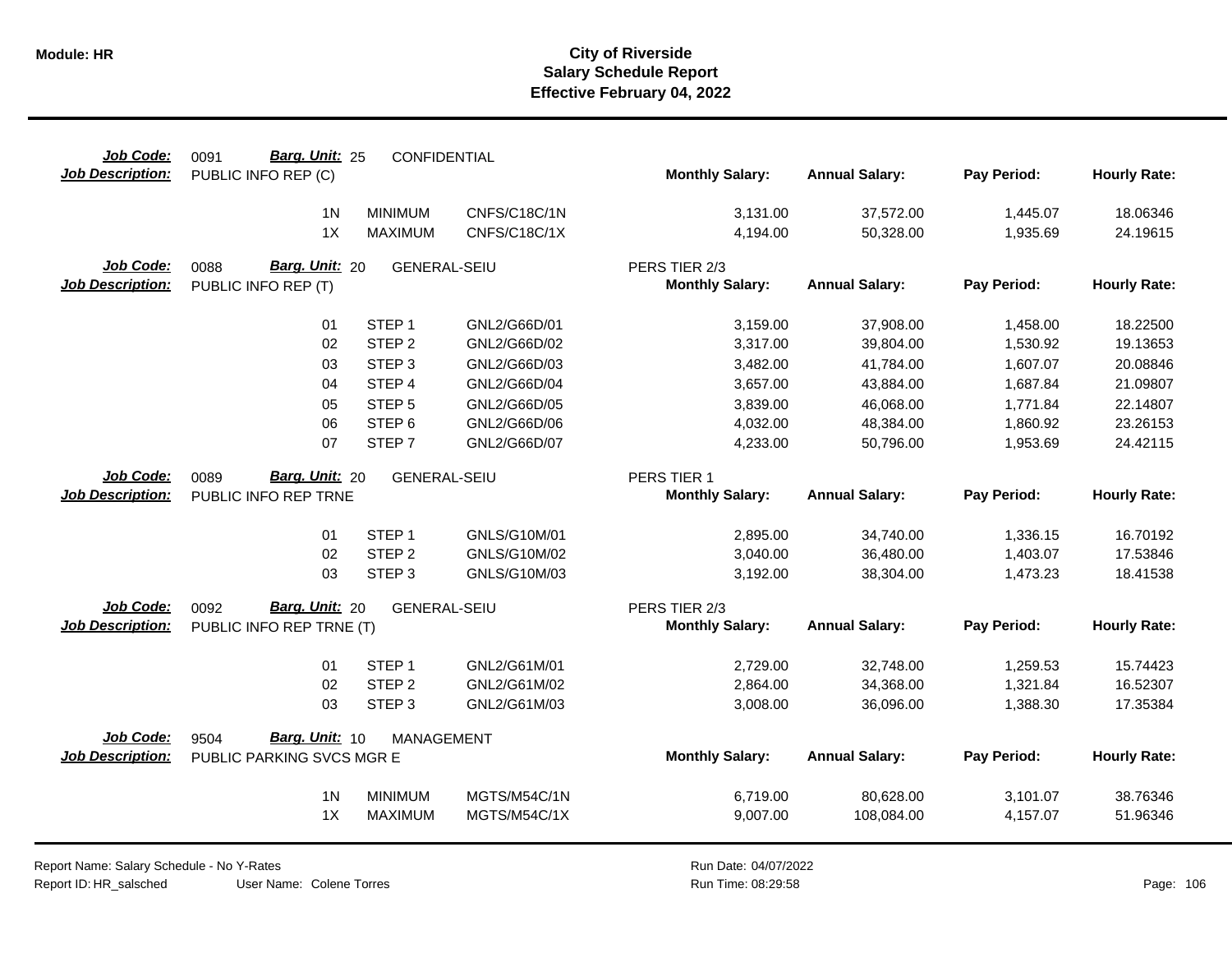|                                             | 2N                                                         | <b>MERIT MIN</b>    | MGTS/M54C/2N        | 9,007.00                                | 108,084.00            | 4,157.07    | 51.96346            |
|---------------------------------------------|------------------------------------------------------------|---------------------|---------------------|-----------------------------------------|-----------------------|-------------|---------------------|
|                                             | 2X                                                         | <b>MERIT MAX</b>    | MGTS/M54C/2X        | 10,333.00                               | 123,996.00            | 4,769.07    | 59.61346            |
| Job Code:<br><b>Job Description:</b>        | Barg. Unit: 10<br>2520<br>PUBLIC SAFETY COMM MGR           | <b>MANAGEMENT</b>   |                     | <b>Monthly Salary:</b>                  | <b>Annual Salary:</b> | Pay Period: | <b>Hourly Rate:</b> |
|                                             | 1 <sup>N</sup>                                             | <b>MINIMUM</b>      | MGTS/M61E/1N        | 7,409.00                                | 88,908.00             | 3,419.53    | 42.74423            |
|                                             | 1X                                                         | <b>MAXIMUM</b>      | MGTS/M61E/1X        | 9,929.00                                | 119,148.00            | 4,582.61    | 57.28269            |
|                                             | 2N                                                         | <b>MERIT MIN</b>    | MGTS/M61E/2N        | 9,929.00                                | 119,148.00            | 4,582.61    | 57.28269            |
|                                             | 2X                                                         | <b>MERIT MAX</b>    | MGTS/M61E/2X        | 11,420.00                               | 137,040.00            | 5,270.76    | 65.88461            |
| <b>Job Code:</b><br><b>Job Description:</b> | <b>Barg. Unit: 50</b><br>2510<br>PUBLIC SAFETY COMM SUPV E | <b>SUPERVISORY</b>  |                     | <b>Monthly Salary:</b>                  | <b>Annual Salary:</b> | Pay Period: | <b>Hourly Rate:</b> |
|                                             | 1 <sub>N</sub>                                             | <b>MINIMUM</b>      | SUPV/U11G/1N        | 6,507.00                                | 78,084.00             | 3,003.23    | 37.54038            |
|                                             | 1X                                                         | <b>MAXIMUM</b>      | SUPV/U11G/1X        | 7,909.00                                | 94,908.00             | 3,650.30    | 45.62884            |
| Job Code:<br><b>Job Description:</b>        | Barg. Unit: 20<br>2490<br>PUBLIC SAFETY DISPT I            | <b>GENERAL-SEIU</b> |                     | PERS TIER 1<br><b>Monthly Salary:</b>   | <b>Annual Salary:</b> | Pay Period: | <b>Hourly Rate:</b> |
|                                             | 01                                                         | STEP <sub>1</sub>   | GNLS/G25F/01        | 4,491.00                                | 53,892.00             | 2,072.76    | 25.90961            |
|                                             | 02                                                         | STEP <sub>2</sub>   | <b>GNLS/G25F/02</b> | 4,714.00                                | 56,568.00             | 2,175.69    | 27.19615            |
|                                             | 03                                                         | STEP <sub>3</sub>   | GNLS/G25F/03        | 4,953.00                                | 59,436.00             | 2,286.00    | 28.57500            |
|                                             | 04                                                         | STEP 4              | <b>GNLS/G25F/04</b> | 5,198.00                                | 62,376.00             | 2,399.07    | 29.98846            |
|                                             | 05                                                         | STEP <sub>5</sub>   | <b>GNLS/G25F/05</b> | 5,459.00                                | 65,508.00             | 2,519.53    | 31.49423            |
| Job Code:<br><b>Job Description:</b>        | Barg. Unit: 20<br>2495<br>PUBLIC SAFETY DISPT I (T)        | <b>GENERAL-SEIU</b> |                     | PERS TIER 2/3<br><b>Monthly Salary:</b> | <b>Annual Salary:</b> | Pay Period: | <b>Hourly Rate:</b> |
|                                             | 01                                                         | STEP <sub>1</sub>   | GNL2/G72A/01        | 4,233.00                                | 50,796.00             | 1,953.69    | 24.42115            |
|                                             | 02                                                         | STEP <sub>2</sub>   | GNL2/G72A/02        | 4,442.00                                | 53,304.00             | 2,050.15    | 25.62692            |
|                                             | 03                                                         | STEP <sub>3</sub>   | GNL2/G72A/03        | 4,667.00                                | 56,004.00             | 2,154.00    | 26.92500            |
|                                             | 04                                                         | STEP <sub>4</sub>   | GNL2/G72A/04        | 4,898.00                                | 58,776.00             | 2,260.61    | 28.25769            |
|                                             | 05                                                         | STEP <sub>5</sub>   | GNL2/G72A/05        | 5,144.00                                | 61,728.00             | 2,374.15    | 29.67692            |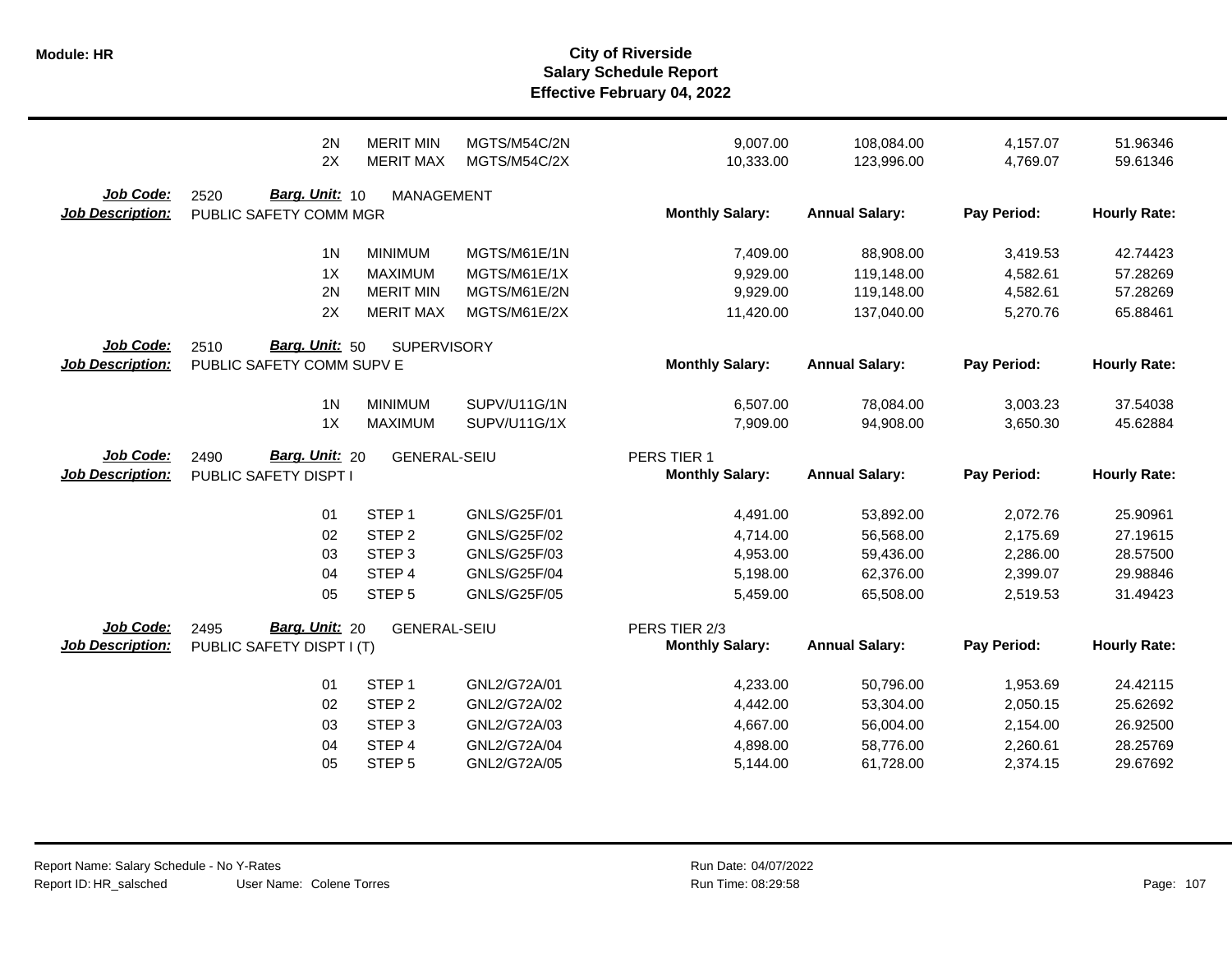| Job Code:<br><b>Job Description:</b> | Barg. Unit: 20<br>2493<br>PUBLIC SAFETY DISPT II |                   | <b>GENERAL-SEIU</b> | PERS TIER 1<br><b>Monthly Salary:</b> | <b>Annual Salary:</b> | Pay Period: | <b>Hourly Rate:</b> |
|--------------------------------------|--------------------------------------------------|-------------------|---------------------|---------------------------------------|-----------------------|-------------|---------------------|
|                                      | 01                                               | STEP <sub>1</sub> | GNLS/G33D/01        | 5,436.00                              | 65,232.00             | 2,508.92    | 31.36153            |
|                                      | 02                                               | STEP <sub>2</sub> | GNLS/G33D/02        | 5,708.00                              | 68,496.00             | 2,634.46    | 32.93076            |
|                                      | 03                                               | STEP <sub>3</sub> | GNLS/G33D/03        | 5,995.00                              | 71,940.00             | 2,766.92    | 34.58653            |
|                                      | 04                                               | STEP 4            | GNLS/G33D/04        | 6,294.00                              | 75,528.00             | 2,904.92    | 36.31153            |
|                                      | 05                                               | STEP <sub>5</sub> | GNLS/G33D/05        | 6,608.00                              | 79,296.00             | 3,049.84    | 38.12307            |
| Job Code:                            | Barg. Unit: 20<br><b>GENERAL-SEIU</b><br>2496    |                   |                     | PERS TIER 2/3                         |                       |             |                     |
| <b>Job Description:</b>              | PUBLIC SAFETY DISPT II (T)                       |                   |                     | <b>Monthly Salary:</b>                | <b>Annual Salary:</b> | Pay Period: | <b>Hourly Rate:</b> |
|                                      | 01                                               | STEP <sub>1</sub> | GNL2/G78D/01        | 5,122.00                              | 61,464.00             | 2,364.00    | 29.55000            |
|                                      | 02                                               | STEP <sub>2</sub> | GNL2/G78D/02        | 5,379.00                              | 64,548.00             | 2,482.61    | 31.03269            |
|                                      | 03                                               | STEP <sub>3</sub> | GNL2/G78D/03        | 5,649.00                              | 67,788.00             | 2,607.23    | 32.59038            |
|                                      | 04                                               | STEP 4            | GNL2/G78D/04        | 5,931.00                              | 71,172.00             | 2,737.38    | 34.21730            |
|                                      | 05                                               | STEP <sub>5</sub> | GNL2/G78D/05        | 6,229.00                              | 74,748.00             | 2,874.92    | 35.93653            |
| Job Code:                            | Barg. Unit: 20<br>2491                           |                   | <b>GENERAL-SEIU</b> | PERS TIER 1                           |                       |             |                     |
| <b>Job Description:</b>              | PUBLIC SAFETY DISPT TRNE                         |                   |                     | <b>Monthly Salary:</b>                | <b>Annual Salary:</b> | Pay Period: | <b>Hourly Rate:</b> |
|                                      |                                                  |                   |                     |                                       |                       |             |                     |
|                                      |                                                  |                   |                     |                                       |                       |             |                     |
|                                      | 01                                               | STEP <sub>1</sub> | GNLS/G25F/01        | 4,491.00                              | 53,892.00             | 2,072.76    | 25.90961            |
|                                      | 02                                               | STEP <sub>2</sub> | GNLS/G25F/02        | 4,714.00                              | 56,568.00             | 2,175.69    | 27.19615            |
|                                      | 03                                               | STEP <sub>3</sub> | GNLS/G25F/03        | 4,953.00                              | 59,436.00             | 2,286.00    | 28.57500            |
|                                      | 04                                               | STEP <sub>4</sub> | <b>GNLS/G25F/04</b> | 5,198.00                              | 62,376.00             | 2,399.07    | 29.98846            |
|                                      | 05                                               | STEP <sub>5</sub> | <b>GNLS/G25F/05</b> | 5,459.00                              | 65,508.00             | 2,519.53    | 31.49423            |
| Job Code:                            | Barg. Unit: 20<br>2497                           |                   | <b>GENERAL-SEIU</b> | PERS TIER 2/3                         |                       |             |                     |
| <b>Job Description:</b>              | PUBLIC SAFETY DISPT TRNE (T)                     |                   |                     | <b>Monthly Salary:</b>                | <b>Annual Salary:</b> | Pay Period: | <b>Hourly Rate:</b> |
|                                      |                                                  |                   |                     |                                       |                       |             |                     |
|                                      | 01                                               | STEP <sub>1</sub> | GNL2/G72A/01        | 4,233.00                              | 50,796.00             | 1,953.69    | 24.42115            |
|                                      | 02                                               | STEP <sub>2</sub> | GNL2/G72A/02        | 4,442.00                              | 53,304.00             | 2,050.15    | 25.62692            |
|                                      | 03                                               | STEP <sub>3</sub> | GNL2/G72A/03        | 4,667.00                              | 56,004.00             | 2,154.00    | 26.92500            |
|                                      | 04                                               | STEP <sub>4</sub> | GNL2/G72A/04        | 4,898.00                              | 58,776.00             | 2,260.61    | 28.25769            |
|                                      | 05                                               | STEP <sub>5</sub> | GNL2/G72A/05        | 5,144.00                              | 61,728.00             | 2,374.15    | 29.67692            |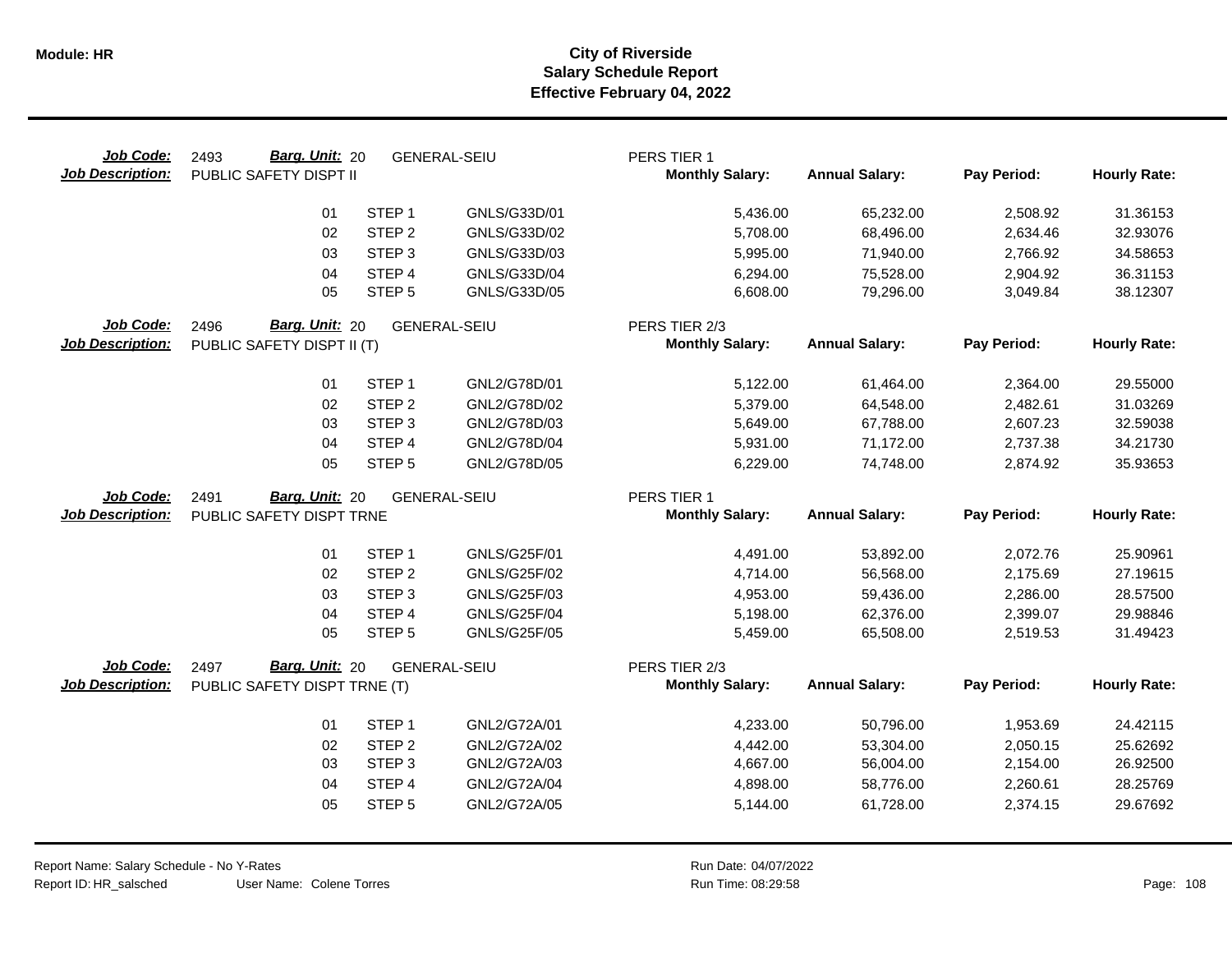| Job Code:               | Barg. Unit: 30<br>2492        |                      | <b>SPECIAL CLASSES</b> |                        |                       |             |                     |
|-------------------------|-------------------------------|----------------------|------------------------|------------------------|-----------------------|-------------|---------------------|
| <b>Job Description:</b> | PUBLIC SAFETY DISPT- HRLY     |                      |                        | <b>Monthly Salary:</b> | <b>Annual Salary:</b> | Pay Period: | <b>Hourly Rate:</b> |
|                         | 1 <sub>N</sub>                | <b>MINIMUM</b>       | SPCM/J71A/1N           | 4,333.33               | 52,000.00             | 2,000.00    | 25.00000            |
|                         | 1X                            | <b>MAXIMUM</b>       | SPCM/J71A/1X           | 5,200.00               | 62,400.00             | 2,400.00    | 30.00000            |
|                         |                               |                      |                        |                        |                       |             |                     |
| Job Code:               | Barg. Unit: 01<br>7400        | <b>EXECUTIVE</b>     |                        |                        |                       |             |                     |
| <b>Job Description:</b> | PUBLIC WRKS DIR               |                      |                        | <b>Monthly Salary:</b> | <b>Annual Salary:</b> | Pay Period: | <b>Hourly Rate:</b> |
|                         | 1 <sub>N</sub>                | <b>MINIMUM</b>       | EXEP/E33A/1N           | 13,810.00              | 165,720.00            | 6,373.84    | 79.67307            |
|                         | 1X                            | <b>MAXIMUM</b>       | EXEP/E33A/1X           | 19,958.00              | 239,496.00            | 9,211.38    | 115.14230           |
|                         |                               |                      |                        |                        |                       |             |                     |
| Job Code:               | Barg. Unit: 07<br>8676        | <b>SR MANAGEMENT</b> |                        |                        |                       |             |                     |
| <b>Job Description:</b> | PURCHASING MANAGER            |                      |                        | <b>Monthly Salary:</b> | <b>Annual Salary:</b> | Pay Period: | <b>Hourly Rate:</b> |
|                         | 1 <sub>N</sub>                | <b>MINIMUM</b>       | NCLM/B75B/1N           | 9,548.00               | 114,576.00            | 4,406.76    | 55.08461            |
|                         | 1X                            | <b>MAXIMUM</b>       | NCLM/B75B/1X           | 11,609.00              | 139,308.00            | 5,358.00    | 66.97500            |
|                         | 2N                            | <b>MERIT MIN</b>     | NCLM/B75B/2N           | 11,609.00              | 139,308.00            | 5,358.00    | 66.97500            |
|                         | 2X                            | <b>MERIT MAX</b>     | NCLM/B75B/2X           | 13,350.00              | 160,200.00            | 6,161.53    | 77.01923            |
| Job Code:               | Barg. Unit: 10                |                      |                        |                        |                       |             |                     |
| <b>Job Description:</b> | 1271<br>PURCHASING SVCS MGR E | <b>MANAGEMENT</b>    |                        | <b>Monthly Salary:</b> | <b>Annual Salary:</b> | Pay Period: | <b>Hourly Rate:</b> |
|                         |                               |                      |                        |                        |                       |             |                     |
|                         | 1 <sub>N</sub>                | <b>MINIMUM</b>       | MGTS/M75D/1N           | 7,710.00               | 92,520.00             | 3,558.46    | 44.48076            |
|                         | 1X                            | <b>MAXIMUM</b>       | MGTS/M75D/1X           | 10,329.00              | 123,948.00            | 4,767.23    | 59.59038            |
|                         | 2N                            | <b>MERIT MIN</b>     | MGTS/M75D/2N           | 10,329.00              | 123,948.00            | 4,767.23    | 59.59038            |
|                         | 2X                            | <b>MERIT MAX</b>     | MGTS/M75D/2X           | 11,878.00              | 142,536.00            | 5,482.15    | 68.52692            |
| Job Code:               | Barg. Unit: 20<br>2600        | <b>GENERAL-SEIU</b>  |                        | PERS TIER 1            |                       |             |                     |
| <b>Job Description:</b> | <b>RANGE MASTER</b>           |                      |                        | <b>Monthly Salary:</b> | <b>Annual Salary:</b> | Pay Period: | <b>Hourly Rate:</b> |
|                         |                               |                      |                        |                        |                       |             |                     |
|                         | 01                            | STEP <sub>1</sub>    | GNLS/G33B/01           | 5,376.00               | 64,512.00             | 2,481.23    | 31.01538            |
|                         | 02                            | STEP <sub>2</sub>    | GNLS/G33B/02           | 5,641.00               | 67,692.00             | 2,603.53    | 32.54423            |
|                         | 03                            | STEP <sub>3</sub>    | GNLS/G33B/03           | 5,924.00               | 71,088.00             | 2,734.15    | 34.17692            |
|                         | 04                            | STEP 4               | GNLS/G33B/04           | 6,217.00               | 74,604.00             | 2,869.38    | 35.86730            |
|                         | 05                            | STEP <sub>5</sub>    | GNLS/G33B/05           | 6,528.00               | 78,336.00             | 3,012.92    | 37.66153            |
|                         |                               |                      |                        |                        |                       |             |                     |

Report Name: Salary Schedule - No Y-Rates Report ID: HR\_salsched

User Name: Colene Torres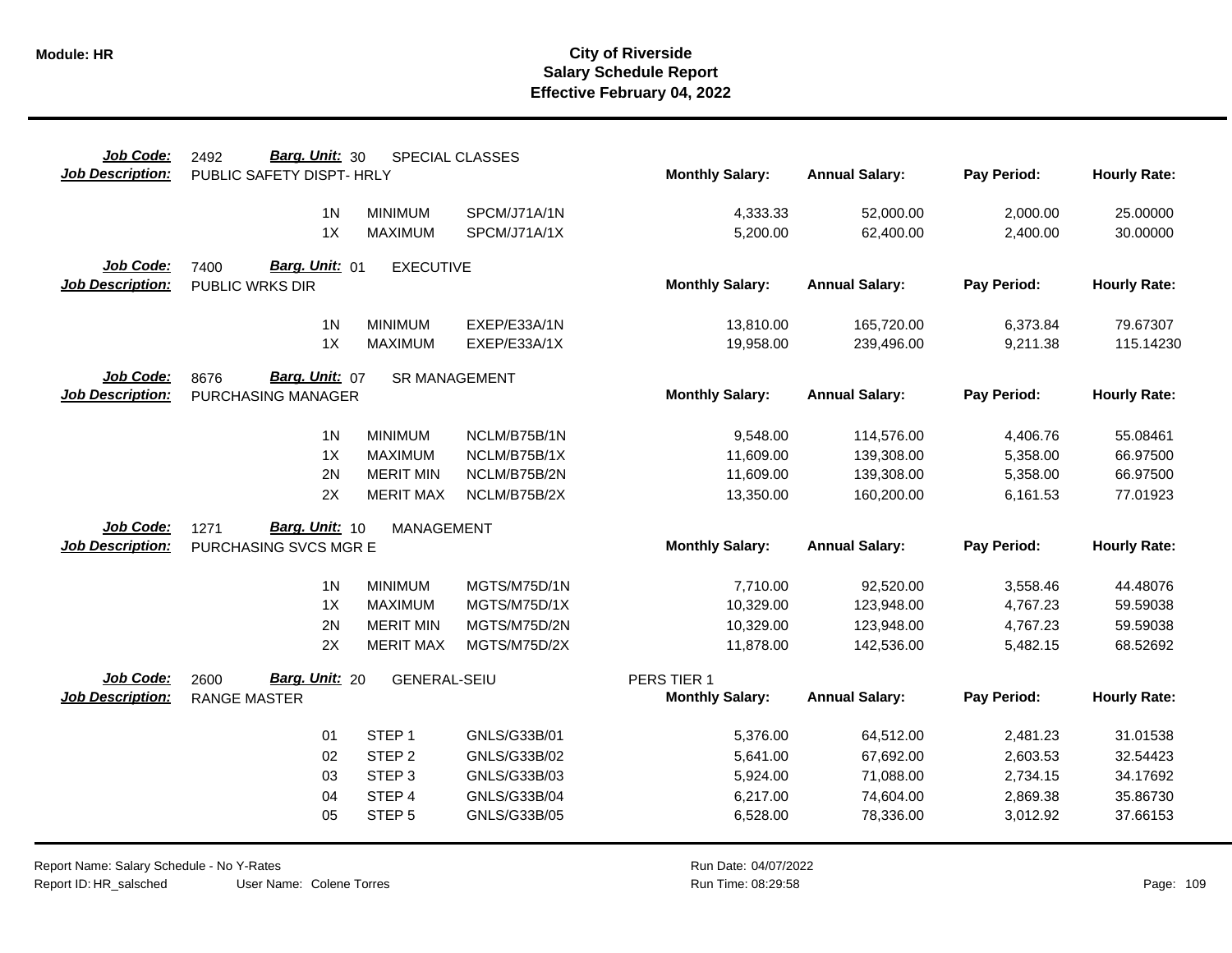| Job Code:<br><b>Job Description:</b> | Barg. Unit: 20<br>2601<br><b>RANGE MASTER (T)</b> | <b>GENERAL-SEIU</b> |              | PERS TIER 2/3<br><b>Monthly Salary:</b> | <b>Annual Salary:</b> | Pay Period: | <b>Hourly Rate:</b> |
|--------------------------------------|---------------------------------------------------|---------------------|--------------|-----------------------------------------|-----------------------|-------------|---------------------|
|                                      | 01                                                | STEP <sub>1</sub>   | GNL2/G77M/01 | 5,065.00                                | 60,780.00             | 2,337.69    | 29.22115            |
|                                      | 02                                                | STEP <sub>2</sub>   | GNL2/G77M/02 | 5,318.00                                | 63,816.00             | 2,454.46    | 30.68076            |
|                                      | 03                                                | STEP <sub>3</sub>   | GNL2/G77M/03 | 5,582.00                                | 66,984.00             | 2,576.30    | 32.20384            |
|                                      | 04                                                | STEP 4              | GNL2/G77M/04 | 5,860.00                                | 70,320.00             | 2,704.61    | 33.80769            |
|                                      | 05                                                | STEP <sub>5</sub>   | GNL2/G77M/05 | 6,154.00                                | 73,848.00             | 2,840.30    | 35.50384            |
| Job Code:                            | Barg. Unit: 15<br>8810                            | PROFESSIONAL        |              |                                         |                       |             |                     |
| <b>Job Description:</b>              | REAL PROPERTY AGENT E                             |                     |              | <b>Monthly Salary:</b>                  | <b>Annual Salary:</b> | Pay Period: | <b>Hourly Rate:</b> |
|                                      | 1 <sub>N</sub>                                    | <b>MINIMUM</b>      | PROF/K15A/1N | 5,268.00                                | 63,216.00             | 2,431.38    | 30.39230            |
|                                      | 1X                                                | <b>MAXIMUM</b>      | PROF/K15A/1X | 8,171.00                                | 98,052.00             | 3,771.23    | 47.14038            |
|                                      | 2N                                                | <b>MERIT MIN</b>    | PROF/K15A/2N | 8,171.00                                | 98,052.00             | 3,771.23    | 47.14038            |
|                                      | 2X                                                | <b>MERIT MAX</b>    | PROF/K15A/2X | 9,397.00                                | 112,764.00            | 4,337.07    | 54.21346            |
| Job Code:                            | Barg. Unit: 15<br>8809                            | PROFESSIONAL        |              |                                         |                       |             |                     |
| <b>Job Description:</b>              | REAL PROPERTY AGENT TRNE E                        |                     |              | <b>Monthly Salary:</b>                  | <b>Annual Salary:</b> | Pay Period: | <b>Hourly Rate:</b> |
|                                      |                                                   |                     |              |                                         |                       |             |                     |
|                                      | 1 <sub>N</sub>                                    | <b>MINIMUM</b>      | PROF/K06A/1N | 4,549.00                                | 54,588.00             | 2,099.53    | 26.24423            |
|                                      | 1X                                                | <b>MAXIMUM</b>      | PROF/K06A/1X | 5,018.00                                | 60,216.00             | 2,316.00    | 28.95000            |
| Job Code:                            | Barg. Unit: 20<br>8800                            | <b>GENERAL-SEIU</b> |              | PERS TIER 1                             |                       |             |                     |
| <b>Job Description:</b>              | REAL PROPERTY ASSIST                              |                     |              | <b>Monthly Salary:</b>                  | <b>Annual Salary:</b> | Pay Period: | <b>Hourly Rate:</b> |
|                                      | 01                                                | STEP <sub>1</sub>   | GNLS/G29D/01 | 4,420.00                                | 53,040.00             | 2,040.00    | 25.50000            |
|                                      | 02                                                | STEP <sub>2</sub>   | GNLS/G29D/02 | 4,640.00                                | 55,680.00             | 2,141.53    | 26.76923            |
|                                      | 03                                                | STEP <sub>3</sub>   | GNLS/G29D/03 | 4,874.00                                | 58,488.00             | 2,249.53    | 28.11923            |
|                                      | 04                                                | STEP 4              | GNLS/G29D/04 | 5,115.00                                | 61,380.00             | 2,360.76    | 29.50961            |
|                                      | 05                                                | STEP <sub>5</sub>   | GNLS/G29D/05 | 5,376.00                                | 64,512.00             | 2,481.23    | 31.01538            |
|                                      | 06                                                | STEP <sub>6</sub>   | GNLS/G29D/06 | 5,641.00                                | 67,692.00             | 2,603.53    | 32.54423            |
|                                      | 07                                                | STEP 7              | GNLS/G29D/07 | 5,924.00                                | 71,088.00             | 2,734.15    | 34.17692            |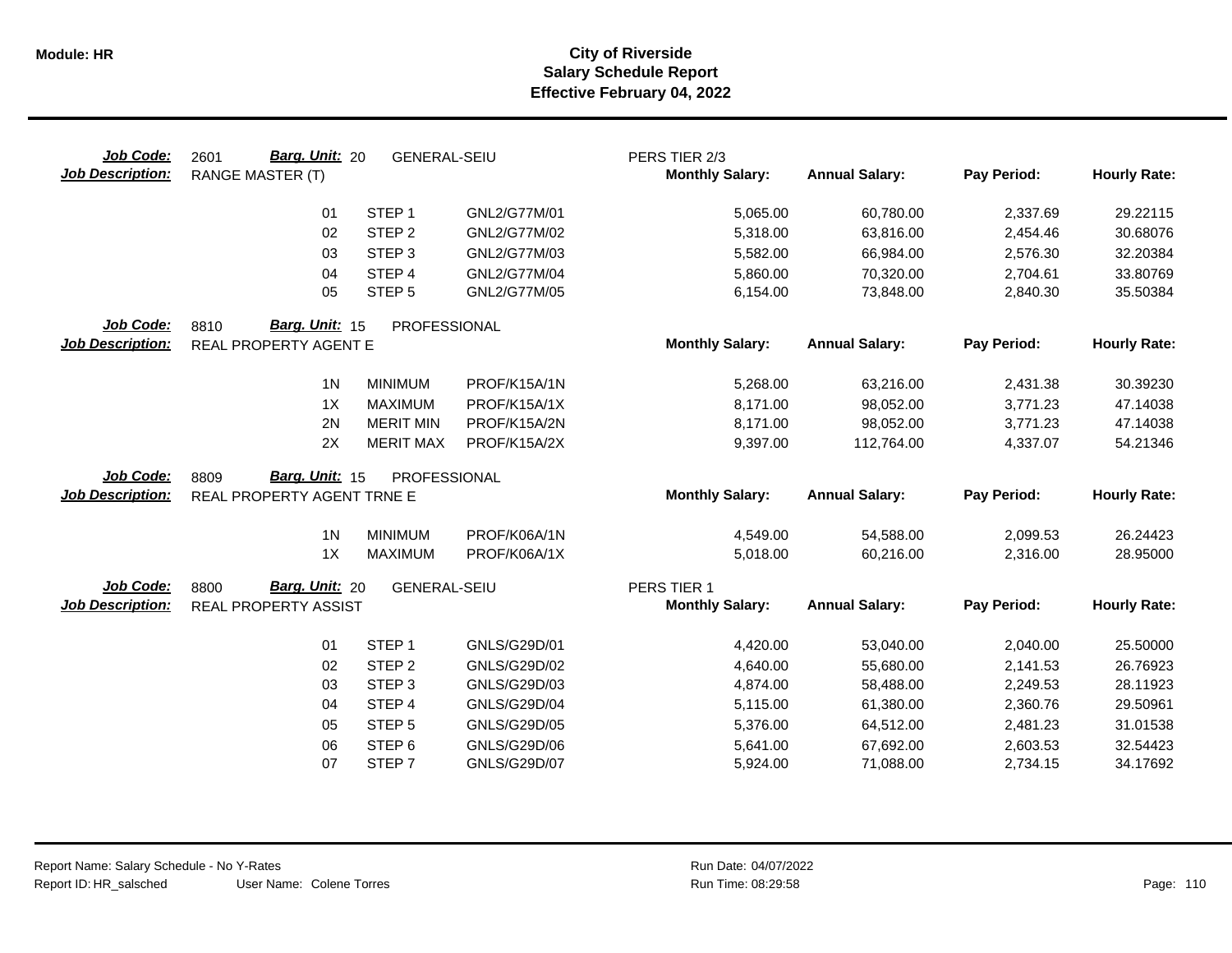| Job Code:<br><b>Job Description:</b> | Barg. Unit: 20<br>8801<br><b>REAL PROPERTY ASSIST (T)</b> | <b>GENERAL-SEIU</b> |                 | PERS TIER 2/3<br><b>Monthly Salary:</b> | <b>Annual Salary:</b> | Pay Period: | <b>Hourly Rate:</b> |
|--------------------------------------|-----------------------------------------------------------|---------------------|-----------------|-----------------------------------------|-----------------------|-------------|---------------------|
|                                      | 01                                                        | STEP <sub>1</sub>   | GNL2/G74M/01    | 4,167.00                                | 50,004.00             | 1,923.23    | 24.04038            |
|                                      | 02                                                        | STEP <sub>2</sub>   | GNL2/G74M/02    | 4,373.00                                | 52,476.00             | 2,018.30    | 25.22884            |
|                                      | 03                                                        | STEP <sub>3</sub>   | GNL2/G74M/03    | 4,596.00                                | 55,152.00             | 2,121.23    | 26.51538            |
|                                      | 04                                                        | STEP 4              | GNL2/G74M/04    | 4,821.00                                | 57,852.00             | 2,225.07    | 27.81346            |
|                                      | 05                                                        | STEP <sub>5</sub>   | GNL2/G74M/05    | 5,065.00                                | 60,780.00             | 2,337.69    | 29.22115            |
|                                      | 06                                                        | STEP <sub>6</sub>   | GNL2/G74M/06    | 5,318.00                                | 63,816.00             | 2,454.46    | 30.68076            |
|                                      | 07                                                        | STEP <sub>7</sub>   | GNL2/G74M/07    | 5,582.00                                | 66,984.00             | 2,576.30    | 32.20384            |
| Job Code:                            | Barg. Unit: 10<br>8831                                    | <b>MANAGEMENT</b>   |                 |                                         |                       |             |                     |
| <b>Job Description:</b>              | REAL PROPERTY SVCS MGR                                    |                     |                 | <b>Monthly Salary:</b>                  | <b>Annual Salary:</b> | Pay Period: | <b>Hourly Rate:</b> |
|                                      | 1 <sub>N</sub>                                            | <b>MINIMUM</b>      | MGTS/M69B/1N    | 9,010.00                                | 108,120.00            | 4,158.46    | 51.98076            |
|                                      | 1X                                                        | <b>MAXIMUM</b>      | MGTS/M69B/1X    | 10,949.00                               | 131,388.00            | 5,053.38    | 63.16730            |
|                                      | 2N                                                        | <b>MERIT MIN</b>    | MGTS/M69B/2N    | 10,949.00                               | 131,388.00            | 5,053.38    | 63.16730            |
|                                      | 2X                                                        | <b>MERIT MAX</b>    | MGTS/M69B/2X    | 12,591.00                               | 151,092.00            | 5,811.23    | 72.64038            |
| Job Code:                            | 6350<br>Barg. Unit: 30                                    |                     | SPECIAL CLASSES |                                         |                       |             |                     |
| <b>Job Description:</b>              | <b>RECREATION LEADER</b>                                  |                     |                 | <b>Monthly Salary:</b>                  | <b>Annual Salary:</b> | Pay Period: | <b>Hourly Rate:</b> |
|                                      | 01                                                        | STEP <sub>1</sub>   | SPCH/H10A/01    | 2,600.00                                | 31,200.00             | 1,200.00    | 15.00000            |
|                                      | 02                                                        | STEP <sub>2</sub>   | SPCH/H10A/02    | 2,643.33                                | 31,720.00             | 1,220.00    | 15.25000            |
|                                      | 03                                                        | STEP <sub>3</sub>   | SPCH/H10A/03    | 2,686.66                                | 32,240.00             | 1,240.00    | 15.50000            |
|                                      | 04                                                        | STEP 4              | SPCH/H10A/04    | 2,730.00                                | 32,760.00             | 1,260.00    | 15.75000            |
|                                      | 05                                                        | STEP <sub>5</sub>   | SPCH/H10A/05    | 2,773.33                                | 33,280.00             | 1,280.00    | 16.00000            |
|                                      | 06                                                        | STEP <sub>6</sub>   | SPCH/H10A/06    | 2,816.66                                | 33,800.00             | 1,300.00    | 16.25000            |
| Job Code:                            | Barg. Unit: 10<br>6490                                    | <b>MANAGEMENT</b>   |                 |                                         |                       |             |                     |
| <b>Job Description:</b>              | <b>RECREATION SUPT E</b>                                  |                     |                 | <b>Monthly Salary:</b>                  | <b>Annual Salary:</b> | Pay Period: | <b>Hourly Rate:</b> |
|                                      | 1 <sub>N</sub>                                            | <b>MINIMUM</b>      | MGTS/M75E/1N    | 7,780.00                                | 93,360.00             | 3,590.76    | 44.88461            |
|                                      | 1X                                                        | <b>MAXIMUM</b>      | MGTS/M75E/1X    | 10,432.00                               | 125,184.00            | 4,814.76    | 60.18461            |
|                                      | 2N                                                        | <b>MERIT MIN</b>    | MGTS/M75E/2N    | 10,432.00                               | 125,184.00            | 4,814.76    | 60.18461            |
|                                      | 2X                                                        | <b>MERIT MAX</b>    | MGTS/M75E/2X    | 11,997.00                               | 143,964.00            | 5,537.07    | 69.21346            |

Report Name: Salary Schedule - No Y-Rates Report ID: HR\_salsched

User Name: Colene Torres 08:29:58 Colene Torres Run Time: Page: 111

Run Date: 04/07/2022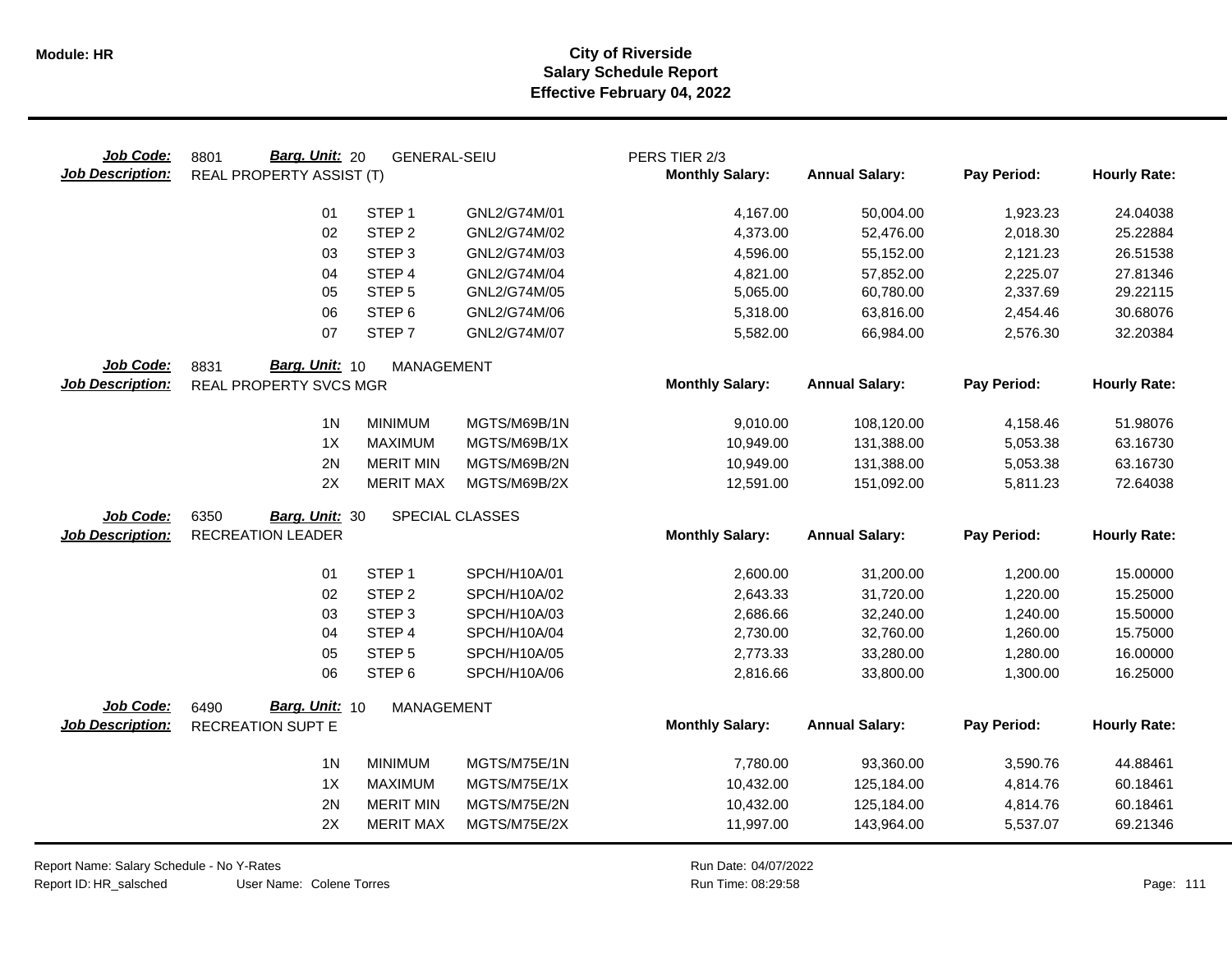| Job Code:               | Barg. Unit: 50<br>6480           | <b>SUPERVISORY</b>  |                     |                        |                       |             |                     |
|-------------------------|----------------------------------|---------------------|---------------------|------------------------|-----------------------|-------------|---------------------|
| <b>Job Description:</b> | <b>RECREATION SUPV E</b>         |                     |                     | <b>Monthly Salary:</b> | <b>Annual Salary:</b> | Pay Period: | <b>Hourly Rate:</b> |
|                         | 1 <sub>N</sub>                   | <b>MINIMUM</b>      | SUPV/U11A/1N        | 5,420.00               | 65,040.00             | 2,501.53    | 31.26923            |
|                         | 1X                               | <b>MAXIMUM</b>      | SUPV/U11A/1X        | 6,917.00               | 83,004.00             | 3,192.46    | 39.90576            |
|                         | 2N                               | <b>MERIT MIN</b>    | SUPV/U11A/2N        | 6,917.00               | 83,004.00             | 3,192.46    | 39.90576            |
|                         | 2X                               | <b>MERIT MAX</b>    | SUPV/U11A/2X        | 7,955.00               | 95,460.00             | 3,671.53    | 45.89423            |
| Job Code:               | 6420<br>Barg. Unit: 20           | <b>GENERAL-SEIU</b> |                     | PERS TIER 1            |                       |             |                     |
| Job Description:        | <b>RECREATION SVCS COORD</b>     |                     |                     | <b>Monthly Salary:</b> | <b>Annual Salary:</b> | Pay Period: | <b>Hourly Rate:</b> |
|                         | 01                               | STEP <sub>1</sub>   | GNLS/G28A/01        | 4,730.00               | 56,760.00             | 2,183.07    | 27.28846            |
|                         | 02                               | STEP <sub>2</sub>   | GNLS/G28A/02        | 4,969.00               | 59,628.00             | 2,293.38    | 28.66730            |
|                         | 03                               | STEP <sub>3</sub>   | GNLS/G28A/03        | 5,211.00               | 62,532.00             | 2,405.07    | 30.06346            |
|                         | 04                               | STEP 4              | GNLS/G28A/04        | 5,478.00               | 65,736.00             | 2,528.30    | 31.60384            |
|                         | 05                               | STEP <sub>5</sub>   | GNLS/G28A/05        | 5,751.00               | 69,012.00             | 2,654.30    | 33.17884            |
|                         |                                  |                     |                     |                        |                       |             |                     |
| Job Code:               | Barg. Unit: 20<br>6421           | <b>GENERAL-SEIU</b> |                     | PERS TIER 2/3          |                       |             |                     |
| Job Description:        | <b>RECREATION SVCS COORD (T)</b> |                     |                     | <b>Monthly Salary:</b> | <b>Annual Salary:</b> | Pay Period: | <b>Hourly Rate:</b> |
|                         |                                  |                     |                     |                        |                       |             |                     |
|                         | 01                               | STEP <sub>1</sub>   | GNL2/G73M/01        | 4,458.00               | 53,496.00             | 2,057.53    | 25.71923            |
|                         | 02                               | STEP <sub>2</sub>   | GNL2/G73M/02        | 4,682.00               | 56,184.00             | 2,160.92    | 27.01153            |
|                         | 03                               | STEP <sub>3</sub>   | GNL2/G73M/03        | 4,912.00               | 58,944.00             | 2,267.07    | 28.33846            |
|                         | 04                               | STEP <sub>4</sub>   | GNL2/G73M/04        | 5,161.00               | 61,932.00             | 2,382.00    | 29.77500            |
|                         | 05                               | STEP <sub>5</sub>   | GNL2/G73M/05        | 5,418.00               | 65,016.00             | 2,500.61    | 31.25769            |
| Job Code:               | 0500<br>Barg. Unit: 20           | <b>GENERAL-SEIU</b> |                     | PERS TIER 1            |                       |             |                     |
| <b>Job Description:</b> | <b>REVENUE REP</b>               |                     |                     | <b>Monthly Salary:</b> | <b>Annual Salary:</b> | Pay Period: | <b>Hourly Rate:</b> |
|                         | 01                               | STEP <sub>1</sub>   | GNLS/G17A/01        | 3,463.00               | 41,556.00             | 1,598.30    | 19.97884            |
|                         | 02                               | STEP <sub>2</sub>   | GNLS/G17A/02        | 3,634.00               | 43,608.00             | 1,677.23    | 20.96538            |
|                         | 03                               | STEP <sub>3</sub>   | GNLS/G17A/03        | 3,827.00               | 45,924.00             | 1,766.30    | 22.07884            |
|                         | 04                               | STEP 4              | <b>GNLS/G17A/04</b> | 4,009.00               | 48,108.00             | 1,850.30    | 23.12884            |
|                         | 05                               | STEP <sub>5</sub>   | GNLS/G17A/05        | 4,210.00               | 50,520.00             | 1,943.07    | 24.28846            |
|                         |                                  |                     |                     |                        |                       |             |                     |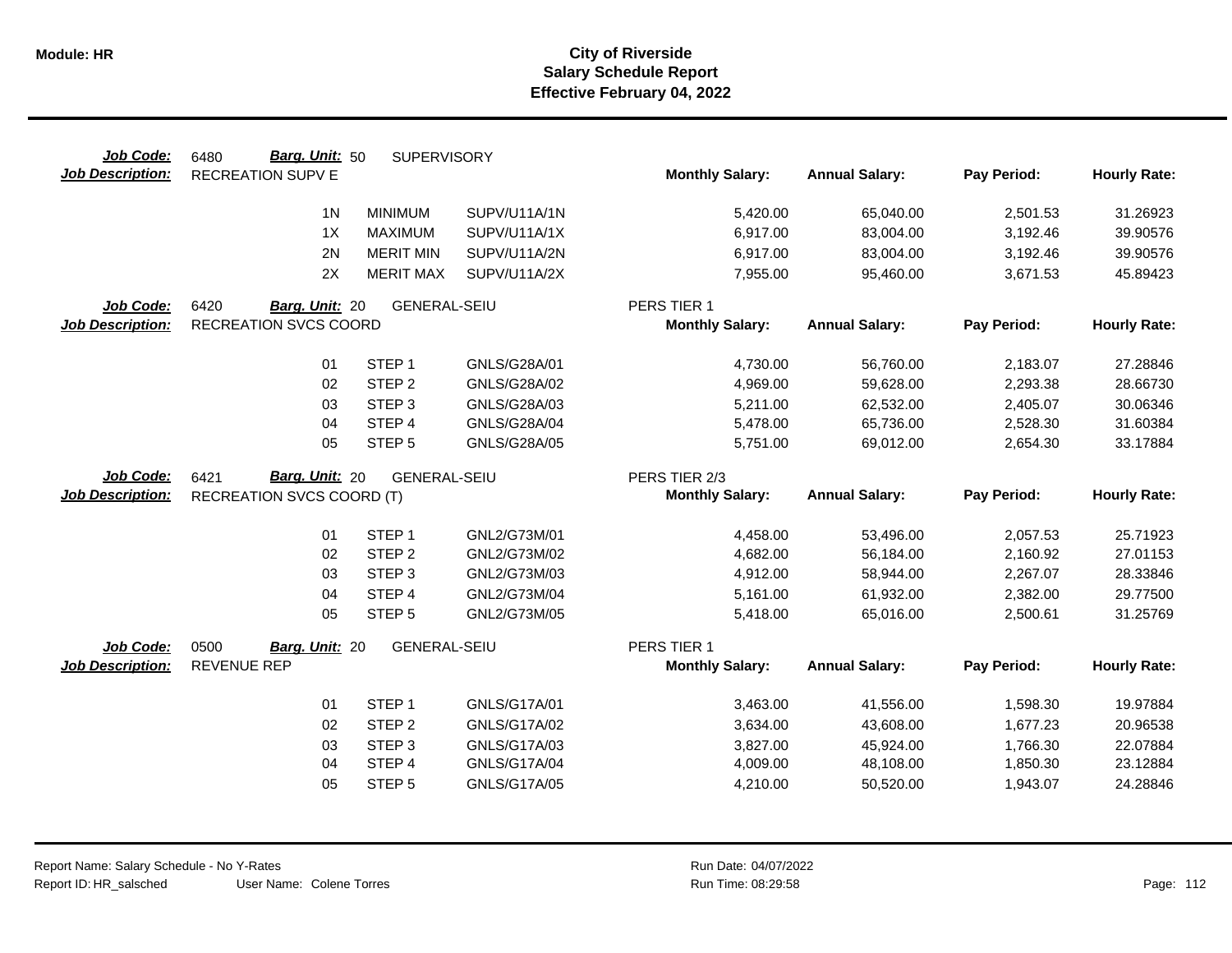| Job Code:<br><b>Job Description:</b> | <b>Barg. Unit: 20</b><br>0501<br>REVENUE REP (T) | <b>GENERAL-SEIU</b> |                      | PERS TIER 2/3<br><b>Monthly Salary:</b> | <b>Annual Salary:</b> | Pay Period: | <b>Hourly Rate:</b> |
|--------------------------------------|--------------------------------------------------|---------------------|----------------------|-----------------------------------------|-----------------------|-------------|---------------------|
|                                      | 01                                               | STEP <sub>1</sub>   | GNL2/G64G/01         | 3,264.00                                | 39,168.00             | 1,506.46    | 18.83076            |
|                                      | 02                                               | STEP <sub>2</sub>   | GNL2/G64G/02         | 3,427.00                                | 41,124.00             | 1,581.69    | 19.77115            |
|                                      | 03                                               | STEP <sub>3</sub>   | GNL2/G64G/03         | 3,606.00                                | 43,272.00             | 1,664.30    | 20.80384            |
|                                      | 04                                               | STEP 4              | GNL2/G64G/04         | 3,779.00                                | 45,348.00             | 1,744.15    | 21.80192            |
|                                      | 05                                               | STEP <sub>5</sub>   | GNL2/G64G/05         | 3,967.00                                | 47,604.00             | 1,830.92    | 22.88653            |
| Job Code:                            | 0520<br>Barg. Unit: 20                           | <b>GENERAL-SEIU</b> |                      | PERS TIER 1                             |                       |             |                     |
| <b>Job Description:</b>              | REVENUE SPEC                                     |                     |                      | <b>Monthly Salary:</b>                  | <b>Annual Salary:</b> | Pay Period: | <b>Hourly Rate:</b> |
|                                      | 01                                               | STEP <sub>1</sub>   | GNLS/G25D/01         | 4,210.00                                | 50,520.00             | 1,943.07    | 24.28846            |
|                                      | 02                                               | STEP <sub>2</sub>   | GNLS/G25D/02         | 4,420.00                                | 53,040.00             | 2,040.00    | 25.50000            |
|                                      | 03                                               | STEP <sub>3</sub>   | GNLS/G25D/03         | 4,640.00                                | 55,680.00             | 2,141.53    | 26.76923            |
|                                      | 04                                               | STEP 4              | <b>GNLS/G25D/04</b>  | 4,874.00                                | 58,488.00             | 2,249.53    | 28.11923            |
|                                      | 05                                               | STEP <sub>5</sub>   | GNLS/G25D/05         | 5,115.00                                | 61,380.00             | 2,360.76    | 29.50961            |
|                                      | 06                                               | STEP <sub>6</sub>   | GNLS/G25D/06         | 5,376.00                                | 64,512.00             | 2,481.23    | 31.01538            |
| Job Code:                            | 0521<br>Barg. Unit: 20                           | <b>GENERAL-SEIU</b> |                      | PERS TIER 2/3                           |                       |             |                     |
| <b>Job Description:</b>              | REVENUE SPEC (T)                                 |                     |                      | <b>Monthly Salary:</b>                  | <b>Annual Salary:</b> | Pay Period: | <b>Hourly Rate:</b> |
|                                      | 01                                               | STEP <sub>1</sub>   | GNL2/G71J/01         | 3,967.00                                | 47,604.00             | 1,830.92    | 22.88653            |
|                                      | 02                                               | STEP <sub>2</sub>   | GNL2/G71J/02         | 4,167.00                                | 50,004.00             | 1,923.23    | 24.04038            |
|                                      | 03                                               | STEP <sub>3</sub>   | GNL2/G71J/03         | 4,373.00                                | 52,476.00             | 2,018.30    | 25.22884            |
|                                      | 04                                               | STEP 4              | GNL2/G71J/04         | 4,596.00                                | 55,152.00             | 2,121.23    | 26.51538            |
|                                      | 05                                               | STEP <sub>5</sub>   | GNL2/G71J/05         | 4,821.00                                | 57,852.00             | 2,225.07    | 27.81346            |
|                                      | 06                                               | STEP <sub>6</sub>   | GNL2/G71J/06         | 5,065.00                                | 60,780.00             | 2,337.69    | 29.22115            |
| Job Code:                            | Barg. Unit: 07<br>8671                           |                     | <b>SR MANAGEMENT</b> |                                         |                       |             |                     |
| <b>Job Description:</b>              | <b>RISK MANAGER</b>                              |                     |                      | <b>Monthly Salary:</b>                  | <b>Annual Salary:</b> | Pay Period: | <b>Hourly Rate:</b> |
|                                      | 1 <sub>N</sub>                                   | <b>MINIMUM</b>      | NCLM/B69C/1N         | 8,248.00                                | 98,976.00             | 3,806.76    | 47.58461            |
|                                      | 1X                                               | <b>MAXIMUM</b>      | NCLM/B69C/1X         | 11,053.00                               | 132,636.00            | 5,101.38    | 63.76730            |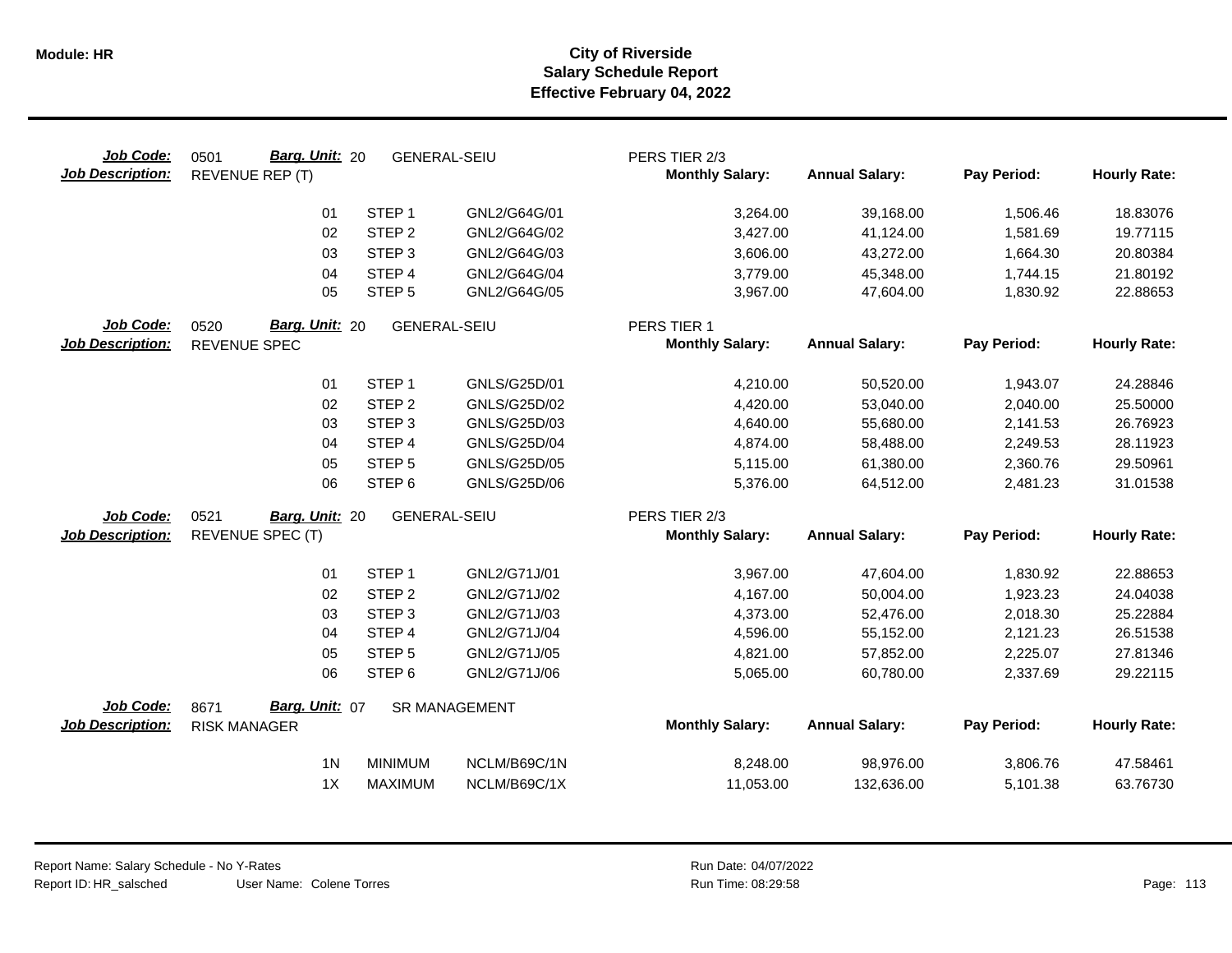| Job Code:               | Barg. Unit: 55<br>8665           | PARA-PROFESSIONAL   |                        |                       |             |                     |
|-------------------------|----------------------------------|---------------------|------------------------|-----------------------|-------------|---------------------|
| <b>Job Description:</b> | <b>RISK MGMT SPEC N</b>          |                     | <b>Monthly Salary:</b> | <b>Annual Salary:</b> | Pay Period: | <b>Hourly Rate:</b> |
|                         | 1 <sub>N</sub><br><b>MINIMUM</b> | PARA/N22B/1N        | 4,258.00               | 51,096.00             | 1,965.23    | 24.56538            |
|                         | 1X<br><b>MAXIMUM</b>             | PARA/N22B/1X        | 5,709.00               | 68,508.00             | 2,634.92    | 32.93653            |
|                         | 2N<br><b>MERIT MIN</b>           | PARA/N22B/2N        | 5,709.00               | 68,508.00             | 2,634.92    | 32.93653            |
|                         | 2X<br><b>MERIT MAX</b>           | PARA/N22B/2X        | 6,566.00               | 78,792.00             | 3,030.46    | 37.88076            |
| Job Code:               | 8669<br>Barg. Unit: 50           | <b>SUPERVISORY</b>  |                        |                       |             |                     |
| <b>Job Description:</b> | RISK SUPV E                      |                     | <b>Monthly Salary:</b> | <b>Annual Salary:</b> | Pay Period: | <b>Hourly Rate:</b> |
|                         | 1 <sub>N</sub><br><b>MINIMUM</b> | SUPV/U16A/1N        | 6,725.00               | 80,700.00             | 3,103.84    | 38.79807            |
|                         | 1X<br><b>MAXIMUM</b>             | SUPV/U16A/1X        | 8,169.00               | 98,028.00             | 3,770.30    | 47.12884            |
| Job Code:               | Barg. Unit: 15<br>8656           | <b>PROFESSIONAL</b> |                        |                       |             |                     |
| <b>Job Description:</b> | SAFETY COORDINATOR               |                     | <b>Monthly Salary:</b> | <b>Annual Salary:</b> | Pay Period: | <b>Hourly Rate:</b> |
|                         | 1 <sub>N</sub><br><b>MINIMUM</b> | PROF/K12J/1N        | 6,452.00               | 77,424.00             | 2,977.84    | 37.22307            |
|                         | 1X<br><b>MAXIMUM</b>             | PROF/K12J/1X        | 7,841.00               | 94,092.00             | 3,618.92    | 45.23653            |
|                         | 2N<br><b>MERIT MIN</b>           | PROF/K12J/2N        | 7,841.00               | 94,092.00             | 3,618.92    | 45.23653            |
|                         | 2X<br><b>MERIT MAX</b>           | PROF/K12J/2X        | 9,017.00               | 108,204.00            | 4,161.69    | 52.02115            |
| Job Code:               | 8650<br>Barg. Unit: 10           | <b>MANAGEMENT</b>   |                        |                       |             |                     |
| <b>Job Description:</b> | <b>SAFETY MANAGER</b>            |                     | <b>Monthly Salary:</b> | <b>Annual Salary:</b> | Pay Period: | <b>Hourly Rate:</b> |
|                         | 1 <sub>N</sub><br><b>MINIMUM</b> | MGTS/M64J/1N        | 8,174.00               | 98,088.00             | 3,772.61    | 47.15769            |
|                         | 1X<br><b>MAXIMUM</b>             | MGTS/M64J/1X        | 10,953.00              | 131,436.00            | 5,055.23    | 63.19038            |
| Job Code:               | Barg. Unit: 15<br>8648           | PROFESSIONAL        |                        |                       |             |                     |
| <b>Job Description:</b> | <b>SAFETY OFFICER</b>            |                     | <b>Monthly Salary:</b> | <b>Annual Salary:</b> | Pay Period: | <b>Hourly Rate:</b> |
|                         | 1 <sub>N</sub><br><b>MINIMUM</b> | PROF/K18I/1N        | 7,090.00               | 85,080.00             | 3,272.30    | 40.90384            |
|                         | 1X<br><b>MAXIMUM</b>             | <b>PROF/K18I/1X</b> | 9,500.00               | 114,000.00            | 4,384.61    | 54.80769            |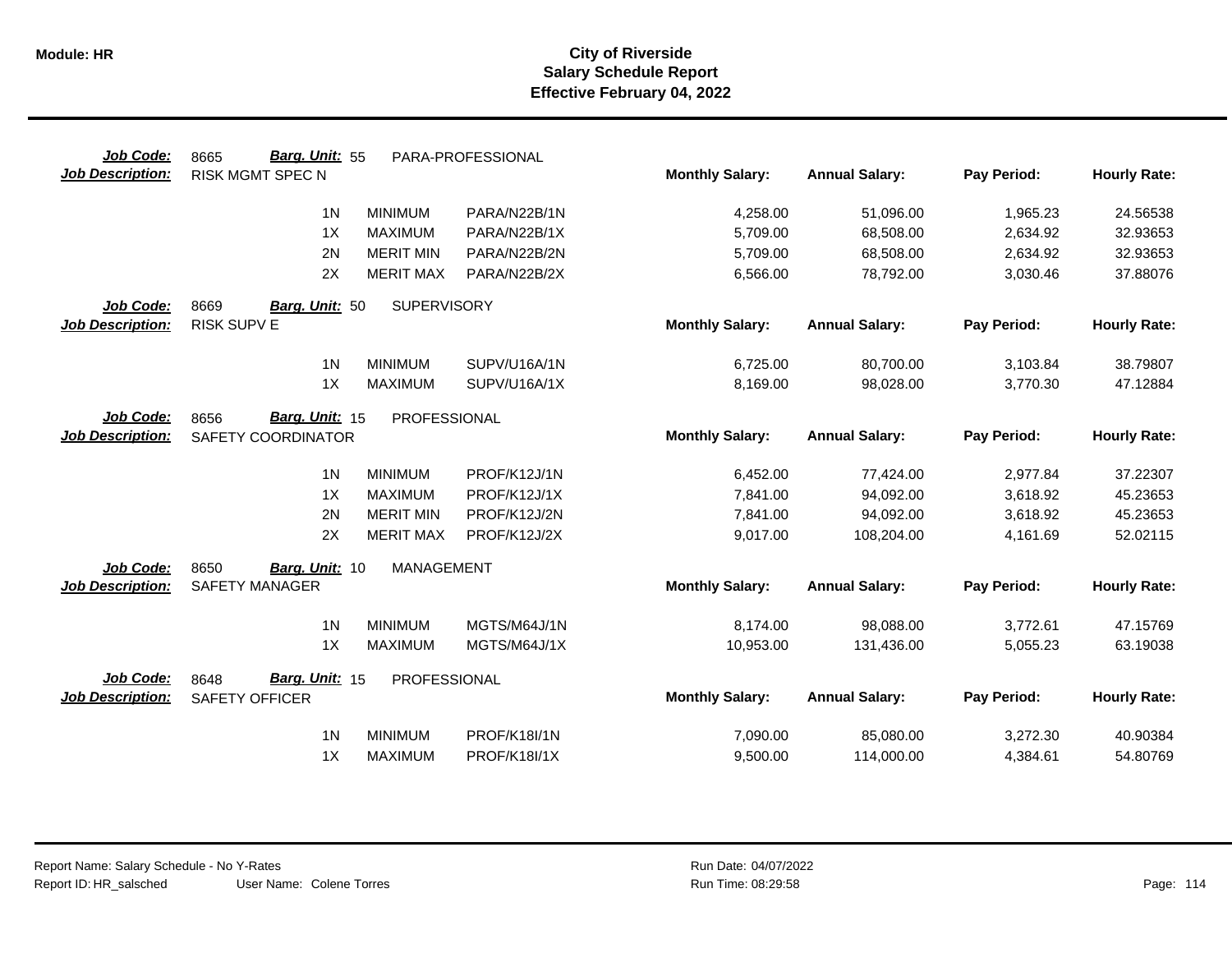| Job Code:               | Barg. Unit: 55<br>8655      |                     | PARA-PROFESSIONAL             |                        |                       |             |                     |
|-------------------------|-----------------------------|---------------------|-------------------------------|------------------------|-----------------------|-------------|---------------------|
| <b>Job Description:</b> | SAFETY SPECIALIST           |                     |                               | <b>Monthly Salary:</b> | <b>Annual Salary:</b> | Pay Period: | <b>Hourly Rate:</b> |
|                         | 1 <sub>N</sub>              | <b>MINIMUM</b>      | PARA/N19A/1N                  | 4,126.00               | 49,512.00             | 1,904.30    | 23.80384            |
|                         | 1X                          | <b>MAXIMUM</b>      | PARA/N19A/1X                  | 5,268.00               | 63,216.00             | 2,431.38    | 30.39230            |
|                         | 2N                          | <b>MERIT MIN</b>    | PARA/N19A/2N                  | 5,268.00               | 63,216.00             | 2,431.38    | 30.39230            |
|                         | 2X                          | <b>MERIT MAX</b>    | PARA/N19A/2X                  | 6,058.00               | 72,696.00             | 2,796.00    | 34.95000            |
| Job Code:               | 7040<br>Barg. Unit: 45      |                     | PUBLIC UTIL FIELD SUPERVISORY |                        |                       |             |                     |
| <b>Job Description:</b> | SCADA SYS SUPV 1E           |                     |                               | <b>Monthly Salary:</b> | <b>Annual Salary:</b> | Pay Period: | <b>Hourly Rate:</b> |
|                         | 01                          | STEP <sub>1</sub>   | <b>PFMS/V55B/01</b>           | 9,393.00               | 112,716.00            | 4,335.23    | 54.19038            |
|                         | 02                          | STEP <sub>2</sub>   | <b>PFMS/V55B/02</b>           | 9,857.00               | 118,284.00            | 4,549.38    | 56.86730            |
|                         | 03                          | STEP <sub>3</sub>   | <b>PFMS/V55B/03</b>           | 10,353.00              | 124,236.00            | 4,778.30    | 59.72884            |
|                         | 04                          | STEP 4              | <b>PFMS/V55B/04</b>           | 10,869.00              | 130,428.00            | 5,016.46    | 62.70576            |
|                         | 05                          | STEP <sub>5</sub>   | <b>PFMS/V55B/05</b>           | 11,415.00              | 136,980.00            | 5,268.46    | 65.85576            |
| Job Code:               | Barg. Unit: 50<br>7041      | SUPERVISORY         |                               |                        |                       |             |                     |
| <b>Job Description:</b> | <b>SCADA SYS SUPV E</b>     |                     |                               | <b>Monthly Salary:</b> | <b>Annual Salary:</b> | Pay Period: | <b>Hourly Rate:</b> |
|                         | 1 <sub>N</sub>              | <b>MINIMUM</b>      | SUPV/U21A/1N                  | 9,148.00               | 109,776.00            | 4,222.15    | 52.77692            |
|                         | 1X                          | <b>MAXIMUM</b>      | SUPV/U21A/1X                  | 11,118.00              | 133,416.00            | 5,131.38    | 64.14230            |
| Job Code:               | Barg. Unit: 15<br>8153      | PROFESSIONAL        |                               |                        |                       |             |                     |
| <b>Job Description:</b> | SEIZING R DEST PROJ COORD E |                     |                               | <b>Monthly Salary:</b> | <b>Annual Salary:</b> | Pay Period: | <b>Hourly Rate:</b> |
|                         | 1 <sub>N</sub>              | <b>MINIMUM</b>      | PROF/K15B/1N                  | 6,101.00               | 73,212.00             | 2,815.84    | 35.19807            |
|                         | 1X                          | <b>MAXIMUM</b>      | PROF/K15B/1X                  | 8,175.00               | 98,100.00             | 3,773.07    | 47.16346            |
| Job Code:               | 3210<br>Barg. Unit: 20      | <b>GENERAL-SEIU</b> |                               | PERS TIER 1            |                       |             |                     |
| <b>Job Description:</b> | <b>SIGN TECH</b>            |                     |                               | <b>Monthly Salary:</b> | <b>Annual Salary:</b> | Pay Period: | <b>Hourly Rate:</b> |
|                         | 01                          | STEP <sub>1</sub>   | GNLS/G30A/01                  | 4,969.00               | 59,628.00             | 2,293.38    | 28.66730            |
|                         | 02                          | STEP <sub>2</sub>   | GNLS/G30A/02                  | 5,211.00               | 62,532.00             | 2,405.07    | 30.06346            |
|                         | 03                          | STEP <sub>3</sub>   | GNLS/G30A/03                  | 5,478.00               | 65,736.00             | 2,528.30    | 31.60384            |
|                         | 04                          | STEP 4              | GNLS/G30A/04                  | 5,751.00               | 69,012.00             | 2,654.30    | 33.17884            |
|                         |                             |                     |                               |                        |                       |             |                     |

Report Name: Salary Schedule - No Y-Rates Report ID: HR\_salsched

User Name: Colene Torres

Run Date: 04/07/2022 08:29:58 Colene Torres Run Time: Page: 115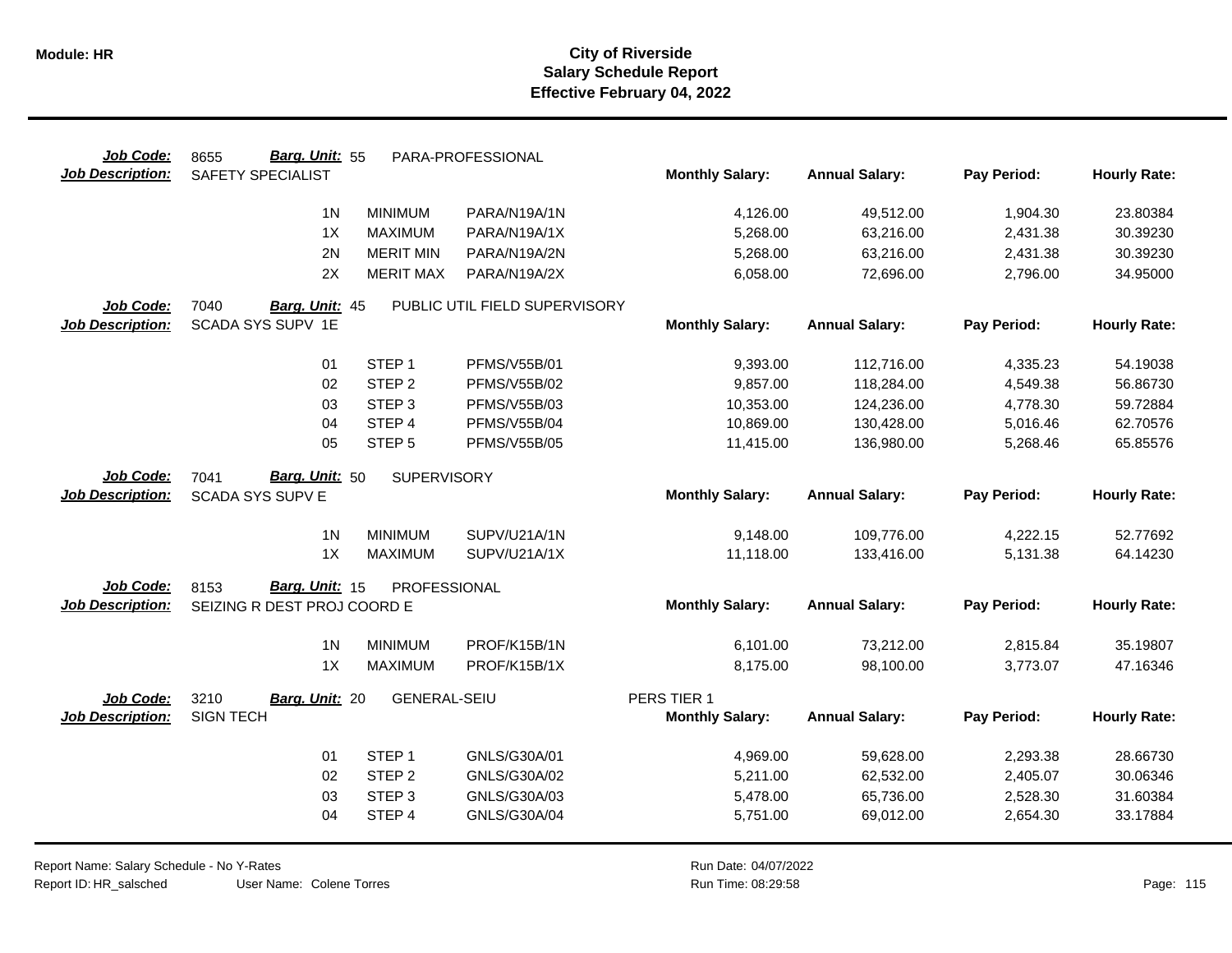|                         | 05                         | STEP <sub>5</sub>   | GNLS/G30A/05        | 6,038.00               | 72,456.00             | 2,786.76    | 34.83461            |
|-------------------------|----------------------------|---------------------|---------------------|------------------------|-----------------------|-------------|---------------------|
| Job Code:               | 3211<br>Barg. Unit: 20     | <b>GENERAL-SEIU</b> |                     | PERS TIER 2/3          |                       |             |                     |
| <b>Job Description:</b> | SIGN TECH (T)              |                     |                     | <b>Monthly Salary:</b> | <b>Annual Salary:</b> | Pay Period: | <b>Hourly Rate:</b> |
|                         | 01                         | STEP <sub>1</sub>   | GNL2/G75J/01        | 4,682.00               | 56,184.00             | 2,160.92    | 27.01153            |
|                         | 02                         | STEP <sub>2</sub>   | GNL2/G75J/02        | 4,912.00               | 58,944.00             | 2,267.07    | 28.33846            |
|                         | 03                         | STEP <sub>3</sub>   | GNL2/G75J/03        | 5,161.00               | 61,932.00             | 2,382.00    | 29.77500            |
|                         | 04                         | STEP 4              | GNL2/G75J/04        | 5,418.00               | 65,016.00             | 2,500.61    | 31.25769            |
|                         | 05                         | STEP <sub>5</sub>   | GNL2/G75J/05        | 5,691.00               | 68,292.00             | 2,626.61    | 32.83269            |
| Job Code:               | Barg. Unit: 50<br>3410     | <b>SUPERVISORY</b>  |                     |                        |                       |             |                     |
| <b>Job Description:</b> | SOLID WASTE COLL SUPV I E  |                     |                     | <b>Monthly Salary:</b> | <b>Annual Salary:</b> | Pay Period: | <b>Hourly Rate:</b> |
|                         | 1 <sub>N</sub>             | <b>MINIMUM</b>      | SUPV/U06C/1N        | 5,480.00               | 65,760.00             | 2,529.23    | 31.61538            |
|                         | 1X                         | <b>MAXIMUM</b>      | SUPV/U06C/1X        | 6,343.00               | 76,116.00             | 2,927.53    | 36.59423            |
|                         | 2N                         | <b>MERIT MIN</b>    | SUPV/U06C/2N        | 6,343.00               | 76,116.00             | 2,927.53    | 36.59423            |
|                         | 2X                         | <b>MERIT MAX</b>    | SUPV/U06C/2X        | 7,294.00               | 87,528.00             | 3,366.46    | 42.08076            |
| Job Code:               | Barg. Unit: 50<br>3421     | <b>SUPERVISORY</b>  |                     |                        |                       |             |                     |
| <b>Job Description:</b> | SOLID WASTE COLL SUPV II E |                     |                     | <b>Monthly Salary:</b> | <b>Annual Salary:</b> | Pay Period: | <b>Hourly Rate:</b> |
|                         | 1 <sub>N</sub>             | <b>MINIMUM</b>      | SUPV/U11B/1N        | 5,752.00               | 69,024.00             | 2,654.76    | 33.18461            |
|                         | 1X                         | <b>MAXIMUM</b>      | SUPV/U11B/1X        | 6,996.00               | 83,952.00             | 3,228.92    | 40.36153            |
|                         | 2N                         | <b>MERIT MIN</b>    | SUPV/U11B/2N        | 6,996.00               | 83,952.00             | 3,228.92    | 40.36153            |
|                         | 2X                         | <b>MERIT MAX</b>    | SUPV/U11B/2X        | 8,046.00               | 96,552.00             | 3,713.53    | 46.41923            |
| Job Code:               | 3390<br>Barg. Unit: 80     | <b>REFUSE</b>       |                     | PERS TIER 1            |                       |             |                     |
| <b>Job Description:</b> | <b>SOLID WASTE OPER</b>    |                     |                     | <b>Monthly Salary:</b> | <b>Annual Salary:</b> | Pay Period: | <b>Hourly Rate:</b> |
|                         | 01                         | STEP <sub>1</sub>   | REFS/R20A/01        | 3,284.00               | 39,408.00             | 1,515.69    | 18.94615            |
|                         | 02                         | STEP <sub>2</sub>   | <b>REFS/R20A/02</b> | 3,435.00               | 41,220.00             | 1,585.38    | 19.81730            |
|                         | 03                         | STEP <sub>3</sub>   | REFS/R20A/03        | 3,612.00               | 43,344.00             | 1,667.07    | 20.83846            |
|                         | 04                         | STEP 4              | REFS/R20A/04        | 3,794.00               | 45,528.00             | 1,751.07    | 21.88846            |
|                         | 05                         | STEP <sub>5</sub>   | <b>REFS/R20A/05</b> | 3,978.00               | 47,736.00             | 1,836.00    | 22.95000            |
|                         | 06                         | STEP <sub>6</sub>   | <b>REFS/R20A/06</b> | 4,175.00               | 50,100.00             | 1,926.92    | 24.08653            |
|                         | 07                         | STEP <sub>7</sub>   | REFS/R20A/07        | 4,386.00               | 52,632.00             | 2,024.30    | 25.30384            |

Report Name: Salary Schedule - No Y-Rates Report ID: HR\_salsched

User Name: Colene Torres

Run Date: 04/07/2022 08:29:58 Colene Torres Run Time: Page: 116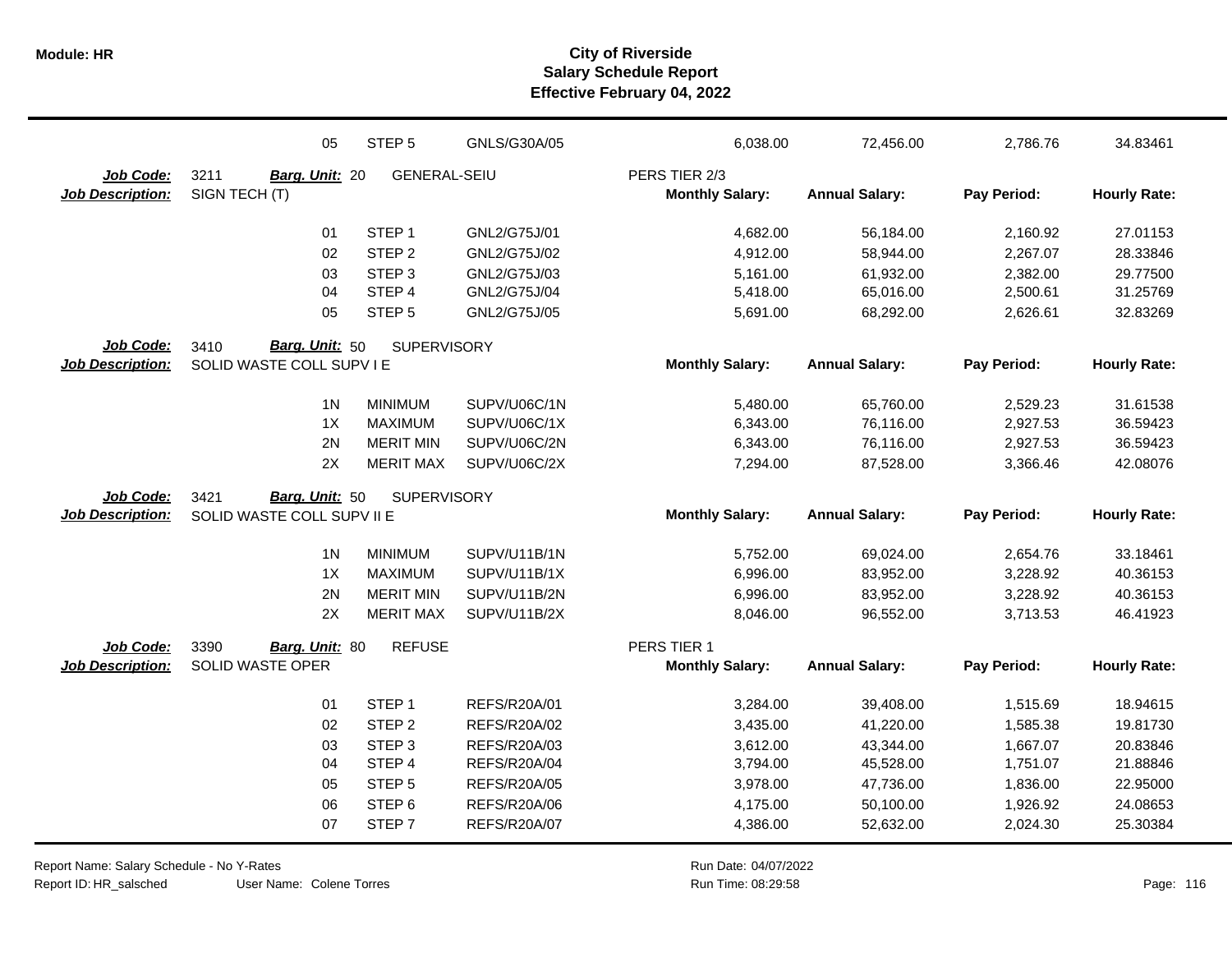|                         | 08                           | STEP <sub>8</sub> | <b>REFS/R20A/08</b> | 4,604.00               | 55,248.00             | 2,124.92    | 26.56153            |
|-------------------------|------------------------------|-------------------|---------------------|------------------------|-----------------------|-------------|---------------------|
| Job Code:               | 3391<br>Barg. Unit: 80       | <b>REFUSE</b>     |                     | PERS TIER 2/3          |                       |             |                     |
| <b>Job Description:</b> | SOLID WASTE OPER (T)         |                   |                     | <b>Monthly Salary:</b> | <b>Annual Salary:</b> | Pay Period: | <b>Hourly Rate:</b> |
|                         | 01                           | STEP <sub>1</sub> | REF2/R30A/01        | 3,089.00               | 37,068.00             | 1,425.69    | 17.82115            |
|                         | 02                           | STEP <sub>2</sub> | REF2/R30A/02        | 3,243.00               | 38,916.00             | 1,496.76    | 18.70961            |
|                         | 03                           | STEP <sub>3</sub> | REF2/R30A/03        | 3,409.00               | 40,908.00             | 1,573.38    | 19.66730            |
|                         | 04                           | STEP 4            | REF2/R30A/04        | 3,580.00               | 42,960.00             | 1,652.30    | 20.65384            |
|                         | 05                           | STEP <sub>5</sub> | REF2/R30A/05        | 3,754.00               | 45,048.00             | 1,732.61    | 21.65769            |
|                         | 06                           | STEP <sub>6</sub> | REF2/R30A/06        | 3,942.00               | 47,304.00             | 1,819.38    | 22.74230            |
|                         | 07                           | STEP <sub>7</sub> | REF2/R30A/07        | 4,142.00               | 49,704.00             | 1,911.69    | 23.89615            |
|                         | 08                           | STEP <sub>8</sub> | REF2/R30A/08        | 4,347.00               | 52,164.00             | 2,006.30    | 25.07884            |
| Job Code:               | Barg. Unit: 80<br>3392       | <b>REFUSE</b>     |                     | PERS TIER 1            |                       |             |                     |
| <b>Job Description:</b> | SOLID WASTE OPER TRAINEE     |                   |                     | <b>Monthly Salary:</b> | <b>Annual Salary:</b> | Pay Period: | <b>Hourly Rate:</b> |
|                         | 01                           | STEP <sub>1</sub> | REFS/R15A/01        | 2,837.00               | 34,044.00             | 1,309.38    | 16.36730            |
|                         | 02                           | STEP <sub>2</sub> | REFS/R15A/02        | 2,979.00               | 35,748.00             | 1,374.92    | 17.18653            |
|                         | 03                           | STEP <sub>3</sub> | REFS/R15A/03        | 3,128.00               | 37,536.00             | 1,443.69    | 18.04615            |
| Job Code:               | Barg. Unit: 80<br>3393       | <b>REFUSE</b>     |                     | PERS TIER 2/3          |                       |             |                     |
| <b>Job Description:</b> | SOLID WASTE OPER TRAINEE (T) |                   |                     | <b>Monthly Salary:</b> | <b>Annual Salary:</b> | Pay Period: | <b>Hourly Rate:</b> |
|                         | 01                           | STEP <sub>1</sub> | REF2/R27A/01        | 2,669.00               | 32,028.00             | 1,231.84    | 15.39807            |
|                         | 02                           | STEP <sub>2</sub> | REF2/R27A/02        | 2,803.00               | 33,636.00             | 1,293.69    | 16.17115            |
|                         | 03                           | STEP <sub>3</sub> | REF2/R27A/03        | 2,942.00               | 35,304.00             | 1,357.84    | 16.97307            |
| Job Code:               | Barg. Unit: 10<br>6431       | MANAGEMENT        |                     |                        |                       |             |                     |
| <b>Job Description:</b> | SPECIAL TRANSIT MANAGER      |                   |                     | <b>Monthly Salary:</b> | <b>Annual Salary:</b> | Pay Period: | <b>Hourly Rate:</b> |
|                         | 1 <sub>N</sub>               | <b>MINIMUM</b>    | MGTS/M75E/1N        | 7,780.00               | 93,360.00             | 3,590.76    | 44.88461            |
|                         | 1X                           | <b>MAXIMUM</b>    | MGTS/M75E/1X        | 10,432.00              | 125,184.00            | 4,814.76    | 60.18461            |
|                         | 2N                           | <b>MERIT MIN</b>  | MGTS/M75E/2N        | 10,432.00              | 125,184.00            | 4,814.76    | 60.18461            |
|                         | 2X                           | <b>MERIT MAX</b>  | MGTS/M75E/2X        | 11,997.00              | 143,964.00            | 5,537.07    | 69.21346            |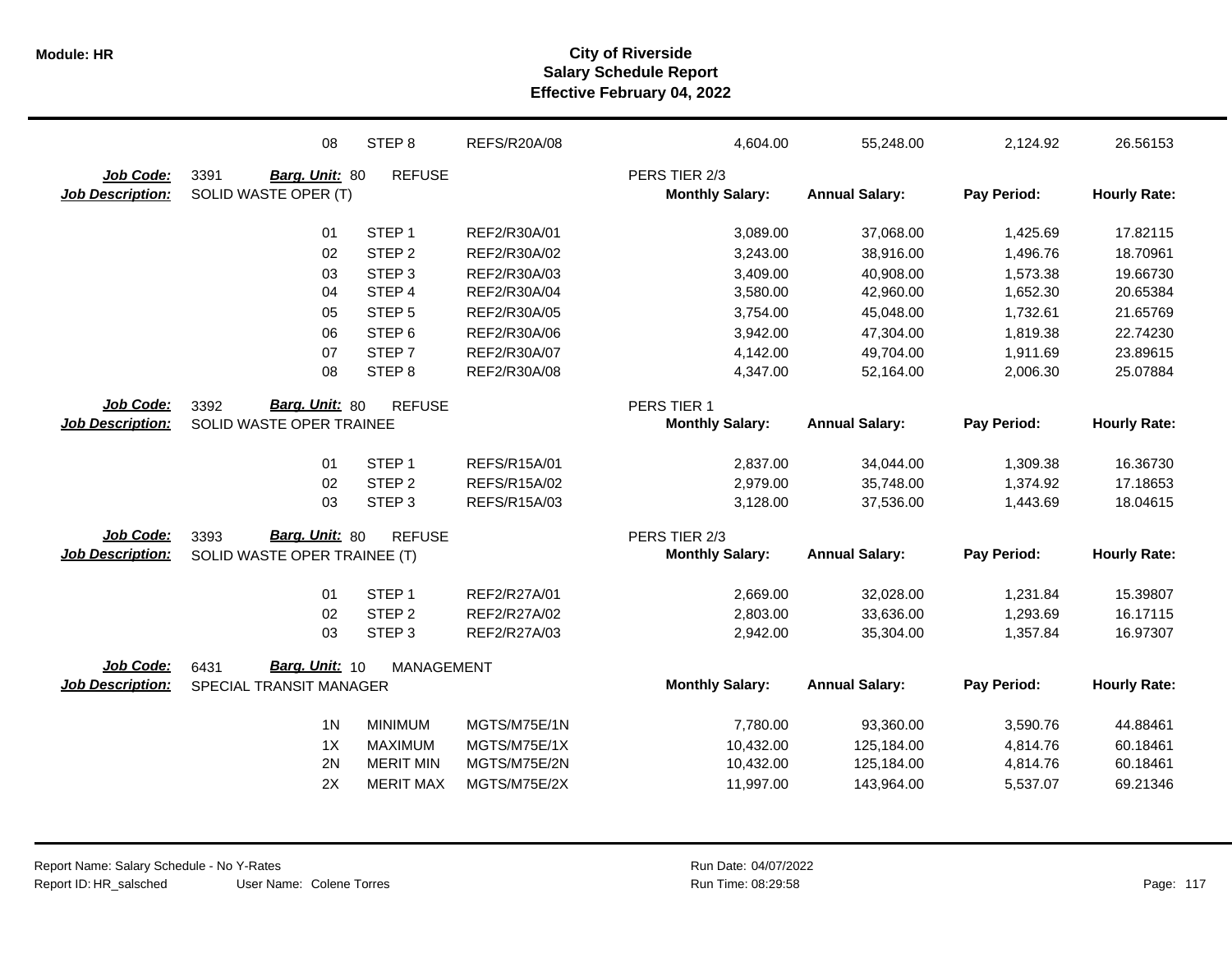| Job Code:               | Barg. Unit: 50<br>6430 | <b>SUPERVISORY</b>  |                   |                        |                       |             |                     |
|-------------------------|------------------------|---------------------|-------------------|------------------------|-----------------------|-------------|---------------------|
| <b>Job Description:</b> | SPECIAL TRANSIT SUPV E |                     |                   | <b>Monthly Salary:</b> | <b>Annual Salary:</b> | Pay Period: | <b>Hourly Rate:</b> |
|                         | 1 <sub>N</sub>         | <b>MINIMUM</b>      | SUPV/U11D/1N      | 5,918.00               | 71,016.00             | 2,731.38    | 34.14230            |
|                         | 1X                     | <b>MAXIMUM</b>      | SUPV/U11D/1X      | 7,548.00               | 90,576.00             | 3,483.69    | 43.54615            |
|                         |                        |                     |                   |                        |                       |             |                     |
| Job Code:               | Barg. Unit: 20<br>0430 | <b>GENERAL-SEIU</b> |                   | PERS TIER 1            |                       |             |                     |
| <b>Job Description:</b> | SR ACCOUNT CLERK       |                     |                   | <b>Monthly Salary:</b> | <b>Annual Salary:</b> | Pay Period: | <b>Hourly Rate:</b> |
|                         |                        | STEP <sub>1</sub>   | GNLS/G22A/01      |                        |                       |             | 23.12884            |
|                         | 01<br>02               | STEP <sub>2</sub>   | GNLS/G22A/02      | 4,009.00               | 48,108.00             | 1,850.30    |                     |
|                         |                        |                     |                   | 4,210.00               | 50,520.00             | 1,943.07    | 24.28846            |
|                         | 03                     | STEP <sub>3</sub>   | GNLS/G22A/03      | 4,420.00               | 53,040.00             | 2,040.00    | 25.50000            |
|                         | 04                     | STEP 4              | GNLS/G22A/04      | 4,640.00               | 55,680.00             | 2,141.53    | 26.76923            |
|                         | 05                     | STEP <sub>5</sub>   | GNLS/G22A/05      | 4,874.00               | 58,488.00             | 2,249.53    | 28.11923            |
| Job Code:               | 0440<br>Barg. Unit: 55 |                     | PARA-PROFESSIONAL |                        |                       |             |                     |
| <b>Job Description:</b> | SR ACCOUNT CLERK (P)   |                     |                   | <b>Monthly Salary:</b> | <b>Annual Salary:</b> | Pay Period: | <b>Hourly Rate:</b> |
|                         |                        |                     |                   |                        |                       |             |                     |
|                         | 1 <sub>N</sub>         | <b>MINIMUM</b>      | PARA/N01B/1N      | 3,742.00               | 44,904.00             | 1,727.07    | 21.58846            |
|                         | 1X                     | <b>MAXIMUM</b>      | PARA/N01B/1X      | 4,548.00               | 54,576.00             | 2,099.07    | 26.23846            |
| Job Code:               | Barg. Unit: 20<br>0431 | <b>GENERAL-SEIU</b> |                   | PERS TIER 2/3          |                       |             |                     |
| <b>Job Description:</b> | SR ACCOUNT CLERK (T)   |                     |                   | <b>Monthly Salary:</b> | <b>Annual Salary:</b> | Pay Period: | <b>Hourly Rate:</b> |
|                         |                        |                     |                   |                        |                       |             |                     |
|                         | 01                     | STEP <sub>1</sub>   | GNL2/G68A/01      | 3,779.00               | 45,348.00             | 1,744.15    | 21.80192            |
|                         | 02                     | STEP <sub>2</sub>   | GNL2/G68A/02      | 3,967.00               | 47,604.00             | 1,830.92    | 22.88653            |
|                         | 03                     | STEP <sub>3</sub>   | GNL2/G68A/03      | 4,167.00               | 50,004.00             | 1,923.23    | 24.04038            |
|                         | 04                     | STEP 4              | GNL2/G68A/04      | 4,373.00               | 52,476.00             | 2,018.30    | 25.22884            |
|                         | 05                     | STEP <sub>5</sub>   | GNL2/G68A/05      | 4,596.00               | 55,152.00             | 2,121.23    | 26.51538            |
| Job Code:               | Barg. Unit: 15<br>8280 | PROFESSIONAL        |                   |                        |                       |             |                     |
| <b>Job Description:</b> | SR ACCOUNTANT E        |                     |                   | <b>Monthly Salary:</b> | <b>Annual Salary:</b> | Pay Period: | <b>Hourly Rate:</b> |
|                         | 1 <sub>N</sub>         | <b>MINIMUM</b>      | PROF/K12L/1N      | 6,127.00               | 73,524.00             | 2,827.84    | 35.34807            |
|                         | 1X                     | MAXIMUM             | PROF/K12L/1X      | 7,814.00               | 93,768.00             | 3,606.46    | 45.08076            |
|                         | 2N                     | <b>MERIT MIN</b>    | PROF/K12L/2N      | 7,814.00               | 93,768.00             | 3,606.46    | 45.08076            |
|                         |                        |                     |                   |                        |                       |             |                     |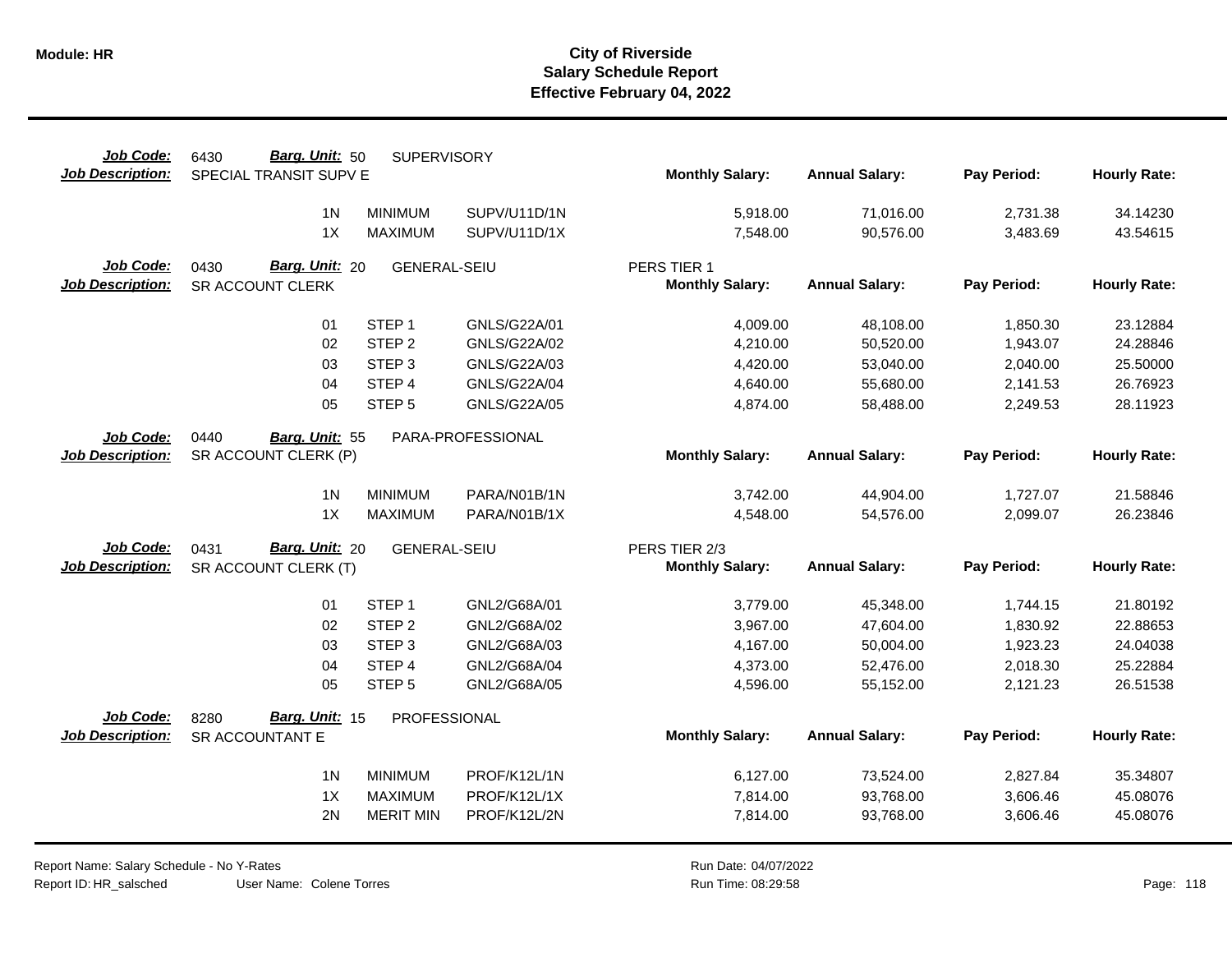|                                      | 2X                                           | <b>MERIT MAX</b>    | PROF/K12L/2X      | 8,986.00               | 107,832.00            | 4,147.38    | 51.84230            |
|--------------------------------------|----------------------------------------------|---------------------|-------------------|------------------------|-----------------------|-------------|---------------------|
| Job Code:                            | 0450<br>Barg. Unit: 55                       |                     | PARA-PROFESSIONAL |                        |                       |             |                     |
| <b>Job Description:</b>              | SR ACCOUNTING TECH E                         |                     |                   | <b>Monthly Salary:</b> | <b>Annual Salary:</b> | Pay Period: | <b>Hourly Rate:</b> |
|                                      | 1 <sub>N</sub>                               | <b>MINIMUM</b>      | PARA/N21C/1N      | 5,040.00               | 60,480.00             | 2,326.15    | 29.07692            |
|                                      | 1X                                           | <b>MAXIMUM</b>      | PARA/N21C/1X      | 6,128.00               | 73,536.00             | 2,828.30    | 35.35384            |
|                                      |                                              |                     |                   |                        |                       |             |                     |
| Job Code:<br><b>Job Description:</b> | Barg. Unit: 15<br>9540<br>SR ADMIN ANALYST E | PROFESSIONAL        |                   | <b>Monthly Salary:</b> | <b>Annual Salary:</b> | Pay Period: | <b>Hourly Rate:</b> |
|                                      |                                              |                     |                   |                        |                       |             |                     |
|                                      | 1 <sub>N</sub>                               | <b>MINIMUM</b>      | PROF/K15C/1N      | 6,226.00               | 74,712.00             | 2,873.53    | 35.91923            |
|                                      | 1X                                           | <b>MAXIMUM</b>      | PROF/K15C/1X      | 8,343.00               | 100,116.00            | 3,850.61    | 48.13269            |
|                                      | 2N                                           | <b>MERIT MIN</b>    | PROF/K15C/2N      | 8,343.00               | 100,116.00            | 3,850.61    | 48.13269            |
|                                      | 2X                                           | <b>MERIT MAX</b>    | PROF/K15C/2X      | 9,593.00               | 115,116.00            | 4,427.53    | 55.34423            |
| Job Code:                            | 0353<br>Barg. Unit: 25                       | CONFIDENTIAL        |                   |                        |                       |             |                     |
| <b>Job Description:</b>              | SR ADMIN ASSIST (C) N                        |                     |                   | <b>Monthly Salary:</b> | <b>Annual Salary:</b> | Pay Period: | <b>Hourly Rate:</b> |
|                                      |                                              |                     |                   |                        |                       |             |                     |
|                                      | 1 <sub>N</sub>                               | <b>MINIMUM</b>      | CNFS/C25B/1N      | 3,742.00               | 44,904.00             | 1,727.07    | 21.58846            |
|                                      | 1X                                           | <b>MAXIMUM</b>      | CNFS/C25B/1X      | 5,018.00               | 60,216.00             | 2,316.00    | 28.95000            |
|                                      | 2N                                           | <b>MERIT MIN</b>    | CNFS/C25B/2N      | 5,018.00               | 60,216.00             | 2,316.00    | 28.95000            |
|                                      | 2X                                           | <b>MERIT MAX</b>    | CNFS/C25B/2X      | 5,770.00               | 69,240.00             | 2,663.07    | 33.28846            |
| Job Code:                            | Barg. Unit: 20<br>5450                       | <b>GENERAL-SEIU</b> |                   | PERS TIER 1            |                       |             |                     |
| <b>Job Description:</b>              | SR AIRCRAFT MECHANIC                         |                     |                   | <b>Monthly Salary:</b> | <b>Annual Salary:</b> | Pay Period: | <b>Hourly Rate:</b> |
|                                      |                                              |                     |                   |                        |                       |             |                     |
|                                      | 01                                           | STEP <sub>1</sub>   | GNLS/G51D/01      | 7,284.00               | 87,408.00             | 3,361.84    | 42.02307            |
|                                      | 02                                           | STEP <sub>2</sub>   | GNLS/G51D/02      | 7,648.00               | 91,776.00             | 3,529.84    | 44.12307            |
|                                      | 03                                           | STEP <sub>3</sub>   | GNLS/G51D/03      | 8,031.00               | 96,372.00             | 3,706.61    | 46.33269            |
|                                      | 04                                           | STEP 4              | GNLS/G51D/04      | 8,433.00               | 101,196.00            | 3,892.15    | 48.65192            |
|                                      | 05                                           | STEP <sub>5</sub>   | GNLS/G51D/05      | 8,854.00               | 106,248.00            | 4,086.46    | 51.08076            |
| Job Code:                            | Barg. Unit: 20<br>5451                       | <b>GENERAL-SEIU</b> |                   | PERS TIER 2/3          |                       |             |                     |
| <b>Job Description:</b>              | SR AIRCRAFT MECHANIC (T)                     |                     |                   | <b>Monthly Salary:</b> | <b>Annual Salary:</b> | Pay Period: | <b>Hourly Rate:</b> |
|                                      |                                              |                     |                   |                        |                       |             |                     |
|                                      | 01                                           | STEP <sub>1</sub>   | GNL2/G83L/01      | 6,867.00               | 82,404.00             | 3,169.38    | 39.61730            |
|                                      |                                              |                     |                   |                        |                       |             |                     |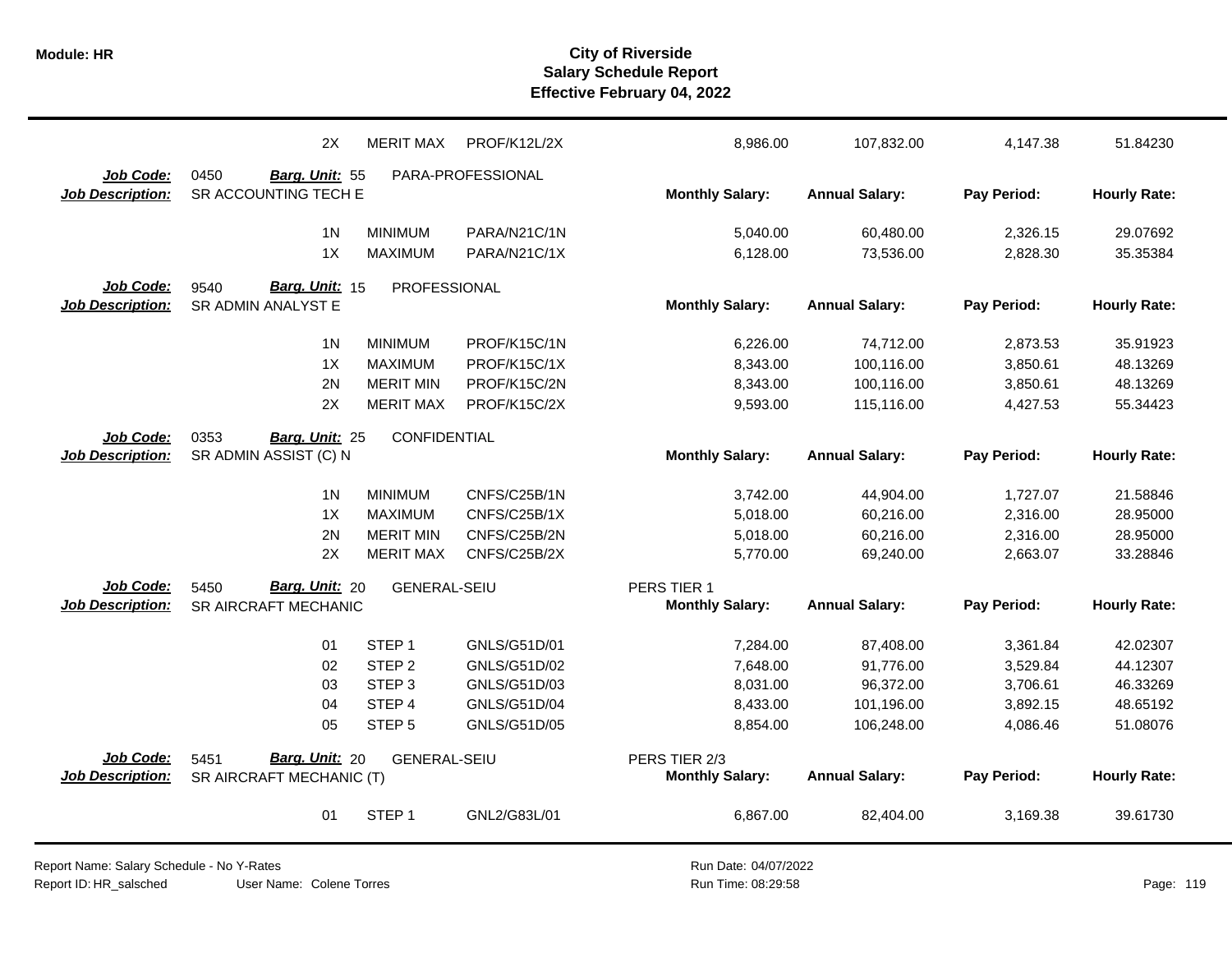**Salary Schedule Report Effective February 04, 2022 Module: HR City of Riverside**

|                         | 02                        | STEP <sub>2</sub> | GNL2/G83L/02        | 7,210.00               | 86,520.00             | 3,327.69    | 41.59615            |
|-------------------------|---------------------------|-------------------|---------------------|------------------------|-----------------------|-------------|---------------------|
|                         | 03                        | STEP <sub>3</sub> | GNL2/G83L/03        | 7,572.00               | 90,864.00             | 3,494.76    | 43.68461            |
|                         | 04                        | STEP <sub>4</sub> | GNL2/G83L/04        | 7,950.00               | 95,400.00             | 3,669.23    | 45.86538            |
|                         | 05                        | STEP <sub>5</sub> | GNL2/G83L/05        | 8,348.00               | 100,176.00            | 3,852.92    | 48.16153            |
| Job Code:               | Barg. Unit: 20<br>2960    |                   | <b>GENERAL-SEIU</b> | PERS TIER 1            |                       |             |                     |
| <b>Job Description:</b> | SR AIRPORT OPERS SPEC     |                   |                     | <b>Monthly Salary:</b> | <b>Annual Salary:</b> | Pay Period: | <b>Hourly Rate:</b> |
|                         | 01                        | STEP <sub>1</sub> | GNLS/G29C/01        | 4,874.00               | 58,488.00             | 2,249.53    | 28.11923            |
|                         | 02                        | STEP <sub>2</sub> | GNLS/G29C/02        | 5,115.00               | 61,380.00             | 2,360.76    | 29.50961            |
|                         | 03                        | STEP <sub>3</sub> | GNLS/G29C/03        | 5,376.00               | 64,512.00             | 2,481.23    | 31.01538            |
|                         | 04                        | STEP 4            | GNLS/G29C/04        | 5,641.00               | 67,692.00             | 2,603.53    | 32.54423            |
|                         | 05                        | STEP <sub>5</sub> | GNLS/G29C/05        | 5,924.00               | 71,088.00             | 2,734.15    | 34.17692            |
| Job Code:               | Barg. Unit: 20<br>2961    |                   | <b>GENERAL-SEIU</b> | PERS TIER 2/3          |                       |             |                     |
| <b>Job Description:</b> | SR AIRPORT OPERS SPEC (T) |                   |                     | <b>Monthly Salary:</b> | <b>Annual Salary:</b> | Pay Period: | <b>Hourly Rate:</b> |
|                         | 01                        | STEP <sub>1</sub> | GNL2/G74J/01        | 4,596.00               | 55,152.00             | 2,121.23    | 26.51538            |
|                         | 02                        | STEP <sub>2</sub> | GNL2/G74J/02        | 4,821.00               | 57,852.00             | 2,225.07    | 27.81346            |
|                         | 03                        | STEP <sub>3</sub> | GNL2/G74J/03        | 5,065.00               | 60,780.00             | 2,337.69    | 29.22115            |
|                         | 04                        | STEP 4            | GNL2/G74J/04        | 5,318.00               | 63,816.00             | 2,454.46    | 30.68076            |
|                         | 05                        | STEP <sub>5</sub> | GNL2/G74J/05        | 5,582.00               | 66,984.00             | 2,576.30    | 32.20384            |
| Job Code:               | Barg. Unit: 20<br>7510    |                   | <b>GENERAL-SEIU</b> | PERS TIER 1            |                       |             |                     |
| <b>Job Description:</b> | SR BUILDING INSP          |                   |                     | <b>Monthly Salary:</b> | <b>Annual Salary:</b> | Pay Period: | <b>Hourly Rate:</b> |
|                         | 01                        | STEP <sub>1</sub> | GNLS/G47A/01        | 6,985.00               | 83,820.00             | 3,223.84    | 40.29807            |
|                         | 02                        | STEP <sub>2</sub> | GNLS/G47A/02        | 7,334.00               | 88,008.00             | 3,384.92    | 42.31153            |
|                         | 03                        | STEP <sub>3</sub> | GNLS/G47A/03        | 7,703.00               | 92,436.00             | 3,555.23    | 44.44038            |
|                         | 04                        | STEP <sub>4</sub> | <b>GNLS/G47A/04</b> | 8,086.00               | 97,032.00             | 3,732.00    | 46.65000            |
|                         | 05                        | STEP <sub>5</sub> | <b>GNLS/G47A/05</b> | 8,493.00               | 101,916.00            | 3,919.84    | 48.99807            |
| Job Code:               | Barg. Unit: 20<br>7511    |                   | <b>GENERAL-SEIU</b> | PERS TIER 2/3          |                       |             |                     |
| <b>Job Description:</b> | SR BUILDING INSP (T)      |                   |                     | <b>Monthly Salary:</b> | <b>Annual Salary:</b> | Pay Period: | <b>Hourly Rate:</b> |
|                         | 01                        | STEP <sub>1</sub> | GNL2/G83D/01        | 6,583.00               | 78,996.00             | 3,038.30    | 37.97884            |
|                         | 02                        | STEP <sub>2</sub> | GNL2/G83D/02        | 6,914.00               | 82,968.00             | 3,191.07    | 39.88846            |

Report Name: Salary Schedule - No Y-Rates

Report ID: HR\_salsched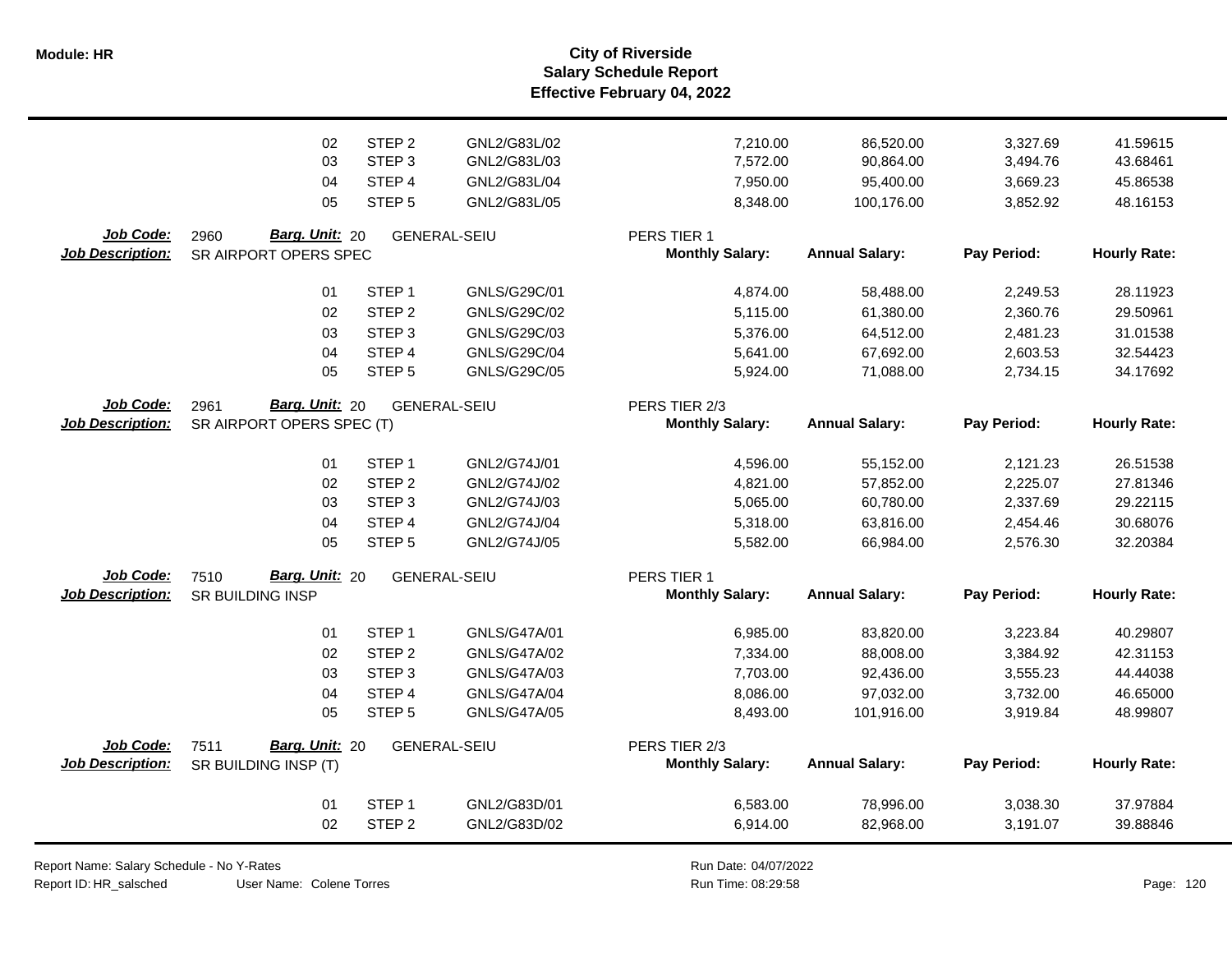**Salary Schedule Report Effective February 04, 2022 Module: HR City of Riverside**

|                                      | 03<br>04<br>05                           | STEP <sub>3</sub><br>STEP 4<br>STEP <sub>5</sub> | GNL2/G83D/03<br>GNL2/G83D/04<br>GNL2/G83D/05 | 7,260.00<br>7,620.00<br>8,005.00      | 87,120.00<br>91,440.00<br>96,060.00 | 3,350.76<br>3,516.92<br>3,694.61 | 41.88461<br>43.96153<br>46.18269 |
|--------------------------------------|------------------------------------------|--------------------------------------------------|----------------------------------------------|---------------------------------------|-------------------------------------|----------------------------------|----------------------------------|
| Job Code:<br><b>Job Description:</b> | 0581<br>Barg. Unit: 20<br>SR BUS TAX REP | <b>GENERAL-SEIU</b>                              |                                              | PERS TIER 1<br><b>Monthly Salary:</b> | <b>Annual Salary:</b>               | Pay Period:                      | <b>Hourly Rate:</b>              |
|                                      | 01                                       | STEP <sub>1</sub>                                | GNLS/G23D/01                                 | 3,818.00                              | 45,816.00                           | 1,762.15                         | 22.02692                         |
|                                      | 02                                       | STEP <sub>2</sub>                                | GNLS/G23D/02                                 | 4,009.00                              | 48,108.00                           | 1,850.30                         | 23.12884                         |
|                                      | 03                                       | STEP <sub>3</sub>                                | GNLS/G23D/03                                 | 4,210.00                              | 50,520.00                           | 1,943.07                         | 24.28846                         |
|                                      | 04                                       | STEP 4                                           | GNLS/G23D/04                                 | 4,420.00                              | 53,040.00                           | 2,040.00                         | 25.50000                         |
|                                      | 05                                       | STEP <sub>5</sub>                                | GNLS/G23D/05                                 | 4,642.00                              | 55,704.00                           | 2,142.46                         | 26.78076                         |
|                                      | 06                                       | STEP <sub>6</sub>                                | GNLS/G23D/06                                 | 4,873.00                              | 58,476.00                           | 2,249.07                         | 28.11346                         |
|                                      | 07                                       | STEP <sub>7</sub>                                | GNLS/G23D/07                                 | 5,117.00                              | 61,404.00                           | 2,361.69                         | 29.52115                         |
| Job Code:                            | Barg. Unit: 20<br>0584                   | <b>GENERAL-SEIU</b>                              |                                              | PERS TIER 2/3                         |                                     |                                  |                                  |
| <b>Job Description:</b>              | SR BUS TAX REP (T)                       |                                                  |                                              | <b>Monthly Salary:</b>                | <b>Annual Salary:</b>               | Pay Period:                      | <b>Hourly Rate:</b>              |
|                                      | 01                                       | STEP <sub>1</sub>                                | GNL2/G69N/01                                 | 3,600.00                              | 43,200.00                           | 1,661.53                         | 20.76923                         |
|                                      | 02                                       | STEP <sub>2</sub>                                | GNL2/G69N/02                                 | 3,781.00                              | 45,372.00                           | 1,745.07                         | 21.81346                         |
|                                      | 03                                       | STEP <sub>3</sub>                                | GNL2/G69N/03                                 | 3,969.00                              | 47,628.00                           | 1,831.84                         | 22.89807                         |
|                                      | 04                                       | STEP 4                                           | GNL2/G69N/04                                 | 4,168.00                              | 50,016.00                           | 1,923.69                         | 24.04615                         |
|                                      | 05                                       | STEP <sub>5</sub>                                | GNL2/G69N/05                                 | 4,377.00                              | 52,524.00                           | 2,020.15                         | 25.25192                         |
|                                      | 06                                       | STEP <sub>6</sub>                                | GNL2/G69N/06                                 | 4,596.00                              | 55,152.00                           | 2,121.23                         | 26.51538                         |
|                                      | 07                                       | STEP <sub>7</sub>                                | GNL2/G69N/07                                 | 4,825.00                              | 57,900.00                           | 2,226.92                         | 27.83653                         |
| Job Code:                            | Barg. Unit: 15<br>9257                   | PROFESSIONAL                                     |                                              |                                       |                                     |                                  |                                  |
| <b>Job Description:</b>              | SR BUSINESS SYSTEMS ANALYST              |                                                  |                                              | <b>Monthly Salary:</b>                | <b>Annual Salary:</b>               | Pay Period:                      | <b>Hourly Rate:</b>              |
|                                      | 1 <sub>N</sub>                           | <b>MINIMUM</b>                                   | PROF/K17A/1N                                 | 6,289.00                              | 75,468.00                           | 2,902.61                         | 36.28269                         |
|                                      | 1X                                       | <b>MAXIMUM</b>                                   | PROF/K17A/1X                                 | 8,303.00                              | 99,636.00                           | 3,832.15                         | 47.90192                         |
| Job Code:                            | 9267<br><b>Barg. Unit: 55</b>            |                                                  | PARA-PROFESSIONAL                            |                                       |                                     |                                  |                                  |
| <b>Job Description:</b>              | SR BUSINESS SYSTEMS TECHNICIAN           |                                                  |                                              | <b>Monthly Salary:</b>                | <b>Annual Salary:</b>               | Pay Period:                      | <b>Hourly Rate:</b>              |
|                                      | 1 <sub>N</sub>                           | <b>MINIMUM</b>                                   | PARA/N06G/1N                                 | 4,588.00                              | 55,056.00                           | 2,117.53                         | 26.46923                         |
|                                      | 1X                                       | <b>MAXIMUM</b>                                   | PARA/N06G/1X                                 | 6,107.00                              | 73,284.00                           | 2,818.61                         | 35.23269                         |

Report Name: Salary Schedule - No Y-Rates

Report ID: HR\_salsched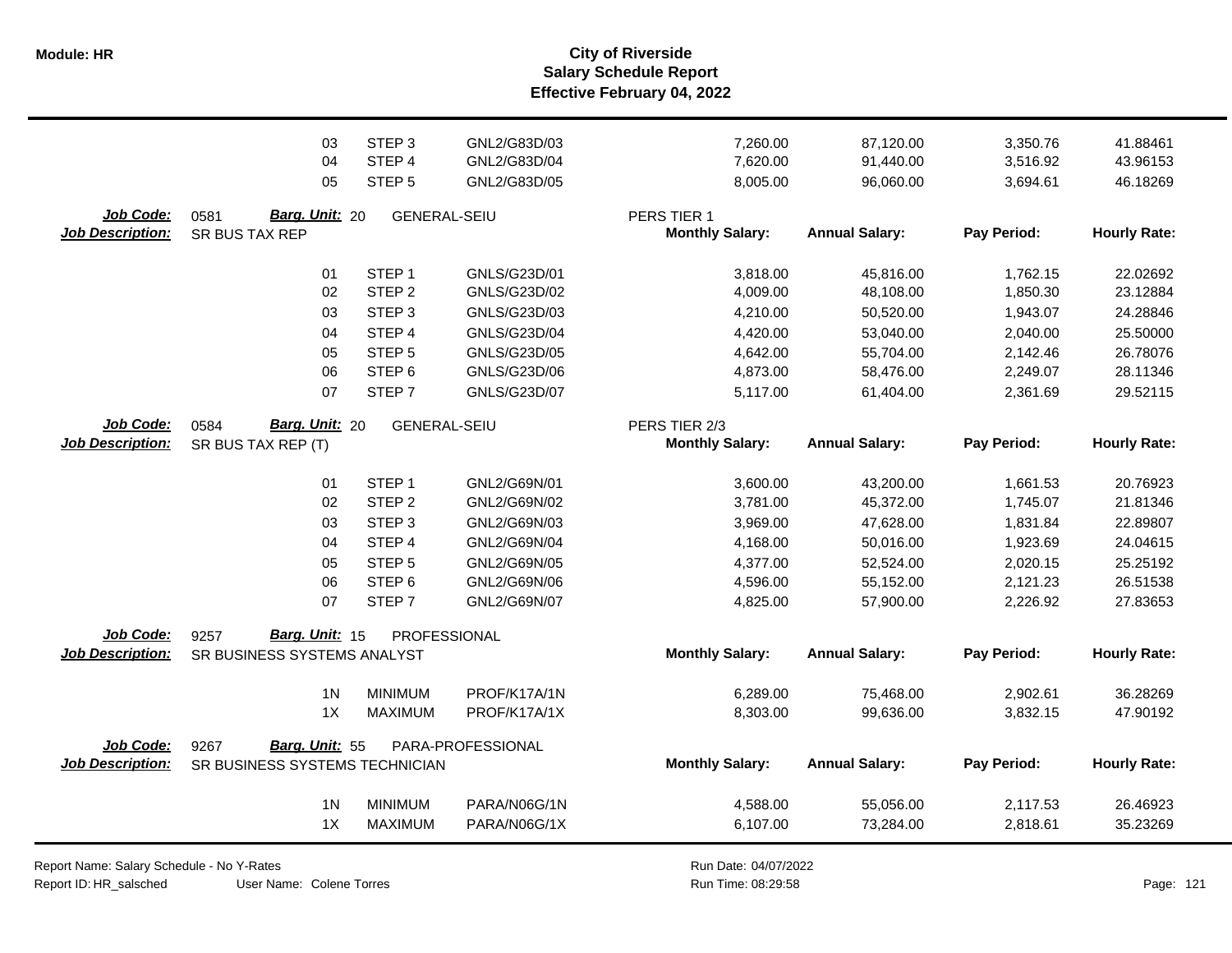| Job Code:               | Barg. Unit: 15<br>8622    | PROFESSIONAL        |              |                        |                       |             |                     |
|-------------------------|---------------------------|---------------------|--------------|------------------------|-----------------------|-------------|---------------------|
| <b>Job Description:</b> | SR CLAIMS ADMR E          |                     |              | <b>Monthly Salary:</b> | <b>Annual Salary:</b> | Pay Period: | <b>Hourly Rate:</b> |
|                         | 1 <sub>N</sub>            | <b>MINIMUM</b>      | PROF/K15J/1N | 6,788.00               | 81,456.00             | 3,132.92    | 39.16153            |
|                         | 1X                        | <b>MAXIMUM</b>      | PROF/K15J/1X | 8,248.00               | 98,976.00             | 3,806.76    | 47.58461            |
| Job Code:               | Barg. Unit: 50<br>7460    | <b>SUPERVISORY</b>  |              |                        |                       |             |                     |
| <b>Job Description:</b> | SR CODE ENFORCEMENT OFF E |                     |              | <b>Monthly Salary:</b> | <b>Annual Salary:</b> | Pay Period: | <b>Hourly Rate:</b> |
|                         |                           |                     |              |                        |                       |             |                     |
|                         | 1 <sub>N</sub>            | <b>MINIMUM</b>      | SUPV/U11C/1N | 6,518.00               | 78,216.00             | 3,008.30    | 37.60384            |
|                         | 1X                        | <b>MAXIMUM</b>      | SUPV/U11C/1X | 7,916.00               | 94,992.00             | 3,653.53    | 45.66923            |
|                         | 2N                        | <b>MERIT MIN</b>    | SUPV/U11C/2N | 7,916.00               | 94,992.00             | 3,653.53    | 45.66923            |
|                         | 2X                        | <b>MERIT MAX</b>    | SUPV/U11C/2X | 9,104.00               | 109,248.00            | 4,201.84    | 52.52307            |
| Job Code:               | Barg. Unit: 20<br>9661    | <b>GENERAL-SEIU</b> |              | PERS TIER 1            |                       |             |                     |
| <b>Job Description:</b> | SR COMM TECH              |                     |              | <b>Monthly Salary:</b> | <b>Annual Salary:</b> | Pay Period: | <b>Hourly Rate:</b> |
|                         | 01                        | STEP <sub>1</sub>   | GNLS/G29D/01 | 4,420.00               | 53,040.00             | 2,040.00    | 25.50000            |
|                         | 02                        | STEP <sub>2</sub>   | GNLS/G29D/02 | 4,640.00               | 55,680.00             | 2,141.53    | 26.76923            |
|                         | 03                        | STEP <sub>3</sub>   | GNLS/G29D/03 | 4,874.00               | 58,488.00             | 2,249.53    | 28.11923            |
|                         | 04                        | STEP 4              | GNLS/G29D/04 | 5,115.00               | 61,380.00             | 2,360.76    | 29.50961            |
|                         | 05                        | STEP <sub>5</sub>   | GNLS/G29D/05 | 5,376.00               | 64,512.00             | 2,481.23    | 31.01538            |
|                         | 06                        | STEP <sub>6</sub>   | GNLS/G29D/06 | 5,641.00               | 67,692.00             | 2,603.53    | 32.54423            |
|                         | 07                        | STEP <sub>7</sub>   | GNLS/G29D/07 | 5,924.00               | 71,088.00             | 2,734.15    | 34.17692            |
| Job Code:               | Barg. Unit: 20<br>9663    | <b>GENERAL-SEIU</b> |              | PERS TIER 2/3          |                       |             |                     |
| <b>Job Description:</b> | SR COMM TECH (T)          |                     |              | <b>Monthly Salary:</b> | <b>Annual Salary:</b> | Pay Period: | <b>Hourly Rate:</b> |
|                         |                           |                     |              |                        |                       |             |                     |
|                         | 01                        | STEP <sub>1</sub>   | GNL2/G74M/01 | 4,167.00               | 50,004.00             | 1,923.23    | 24.04038            |
|                         | 02                        | STEP <sub>2</sub>   | GNL2/G74M/02 | 4,373.00               | 52,476.00             | 2,018.30    | 25.22884            |
|                         | 03                        | STEP <sub>3</sub>   | GNL2/G74M/03 | 4,596.00               | 55,152.00             | 2,121.23    | 26.51538            |
|                         | 04                        | STEP 4              | GNL2/G74M/04 | 4,821.00               | 57,852.00             | 2,225.07    | 27.81346            |
|                         | 05                        | STEP <sub>5</sub>   | GNL2/G74M/05 | 5,065.00               | 60,780.00             | 2,337.69    | 29.22115            |
|                         | 06                        | STEP <sub>6</sub>   | GNL2/G74M/06 | 5,318.00               | 63,816.00             | 2,454.46    | 30.68076            |
|                         | 07                        | STEP <sub>7</sub>   | GNL2/G74M/07 | 5,582.00               | 66,984.00             | 2,576.30    | 32.20384            |
|                         |                           |                     |              |                        |                       |             |                     |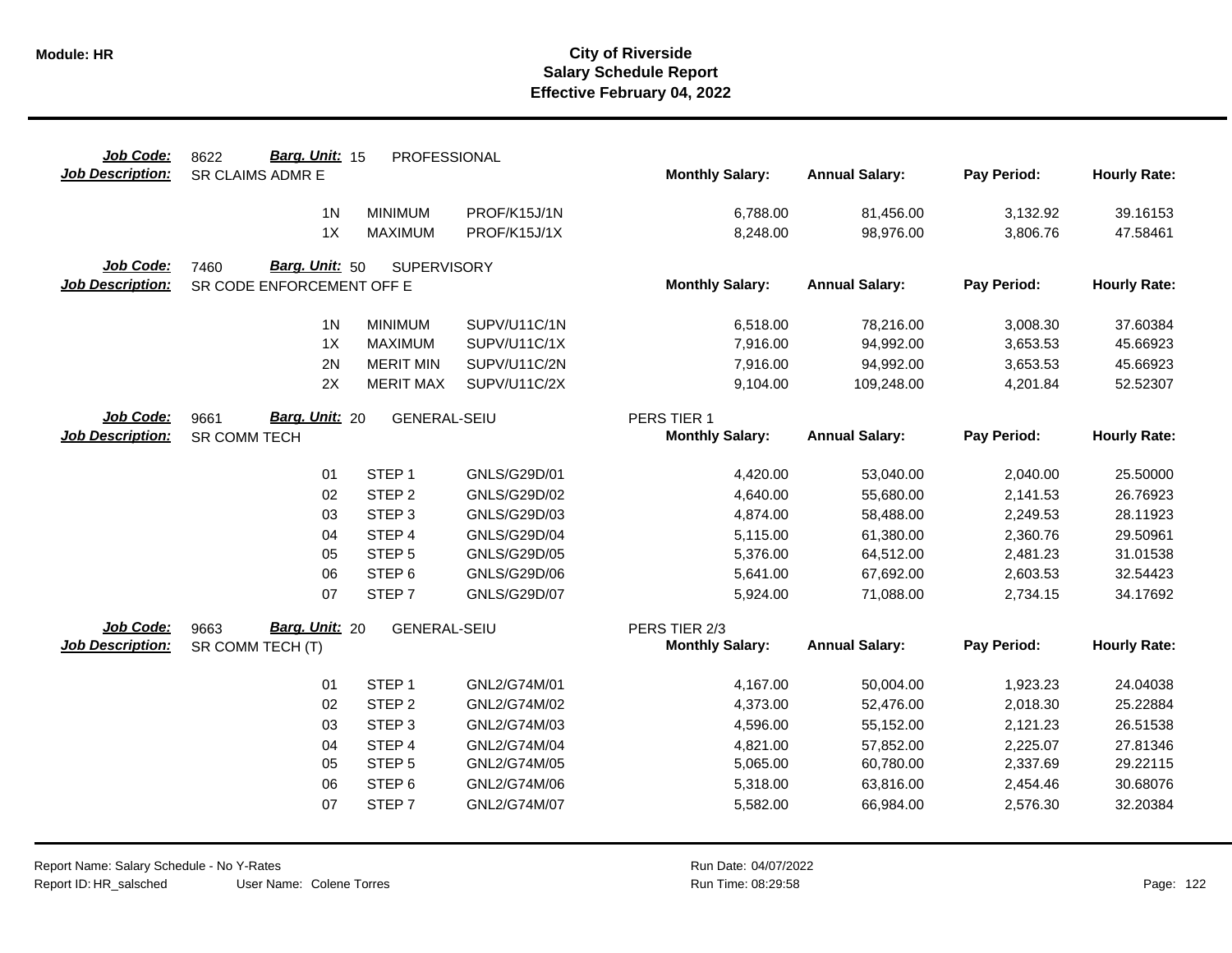| Job Code:<br><b>Job Description:</b> | Barg. Unit: 20<br>7610<br>SR CONST INSP     | <b>GENERAL-SEIU</b> |                     | PERS TIER 1<br><b>Monthly Salary:</b>   | <b>Annual Salary:</b> | Pay Period: | <b>Hourly Rate:</b> |
|--------------------------------------|---------------------------------------------|---------------------|---------------------|-----------------------------------------|-----------------------|-------------|---------------------|
|                                      | 01                                          | STEP <sub>1</sub>   | GNLS/G42B/01        | 6,528.00                                | 78,336.00             | 3,012.92    | 37.66153            |
|                                      | 02                                          | STEP <sub>2</sub>   | GNLS/G42B/02        | 6,860.00                                | 82,320.00             | 3,166.15    | 39.57692            |
|                                      | 03                                          | STEP <sub>3</sub>   | GNLS/G42B/03        | 7,196.00                                | 86,352.00             | 3,321.23    | 41.51538            |
|                                      | 04                                          | STEP 4              | <b>GNLS/G42B/04</b> | 7,559.00                                | 90,708.00             | 3,488.76    | 43.60961            |
|                                      | 05                                          | STEP <sub>5</sub>   | GNLS/G42B/05        | 7,936.00                                | 95,232.00             | 3,662.76    | 45.78461            |
| Job Code:<br><b>Job Description:</b> | Barg. Unit: 20<br>7611<br>SR CONST INSP (T) | <b>GENERAL-SEIU</b> |                     | PERS TIER 2/3<br><b>Monthly Salary:</b> | <b>Annual Salary:</b> | Pay Period: | <b>Hourly Rate:</b> |
|                                      | 01                                          | STEP <sub>1</sub>   | GNL2/G82A/01        | 6,154.00                                | 73,848.00             | 2,840.30    | 35.50384            |
|                                      | 02                                          | STEP <sub>2</sub>   | GNL2/G82A/02        | 6,464.00                                | 77,568.00             | 2,983.38    | 37.29230            |
|                                      | 03                                          | STEP <sub>3</sub>   | GNL2/G82A/03        | 6,783.00                                | 81,396.00             | 3,130.61    | 39.13269            |
|                                      | 04                                          | STEP 4              | GNL2/G82A/04        | 7,124.00                                | 85,488.00             | 3,288.00    | 41.10000            |
|                                      | 05                                          | STEP <sub>5</sub>   | GNL2/G82A/05        | 7,481.00                                | 89,772.00             | 3,452.76    | 43.15961            |
| Job Code:                            | Barg. Unit: 20<br>2880                      | <b>GENERAL-SEIU</b> |                     | PERS TIER 1                             |                       |             |                     |
| <b>Job Description:</b>              | SR CUSTODIAN                                |                     |                     | <b>Monthly Salary:</b>                  | <b>Annual Salary:</b> | Pay Period: | <b>Hourly Rate:</b> |
|                                      | 01                                          | STEP <sub>1</sub>   | GNLS/G19A/01        | 3,634.00                                | 43,608.00             | 1,677.23    | 20.96538            |
|                                      | 02                                          | STEP <sub>2</sub>   | GNLS/G19A/02        | 3,827.00                                | 45,924.00             | 1,766.30    | 22.07884            |
|                                      | 03                                          | STEP <sub>3</sub>   | GNLS/G19A/03        | 4,009.00                                | 48,108.00             | 1,850.30    | 23.12884            |
|                                      | 04                                          | STEP 4              | GNLS/G19A/04        | 4,210.00                                | 50,520.00             | 1,943.07    | 24.28846            |
|                                      | 05                                          | STEP <sub>5</sub>   | GNLS/G19A/05        | 4,420.00                                | 53,040.00             | 2,040.00    | 25.50000            |
| Job Code:                            | Barg. Unit: 20<br>2881                      | <b>GENERAL-SEIU</b> |                     | PERS TIER 2/3                           |                       |             |                     |
| <b>Job Description:</b>              | SR CUSTODIAN (T)                            |                     |                     | <b>Monthly Salary:</b>                  | <b>Annual Salary:</b> | Pay Period: | <b>Hourly Rate:</b> |
|                                      | 01                                          | STEP <sub>1</sub>   | GNL2/G65A/01        | 3,427.00                                | 41,124.00             | 1,581.69    | 19.77115            |
|                                      | 02                                          | STEP <sub>2</sub>   | GNL2/G65A/02        | 3,606.00                                | 43,272.00             | 1,664.30    | 20.80384            |
|                                      | 03                                          | STEP <sub>3</sub>   | GNL2/G65A/03        | 3,779.00                                | 45,348.00             | 1,744.15    | 21.80192            |
|                                      | 04                                          | STEP 4              | GNL2/G65A/04        | 3,967.00                                | 47,604.00             | 1,830.92    | 22.88653            |
|                                      | 05                                          | STEP <sub>5</sub>   | GNL2/G65A/05        | 4,167.00                                | 50,004.00             | 1,923.23    | 24.04038            |
|                                      |                                             |                     |                     |                                         |                       |             |                     |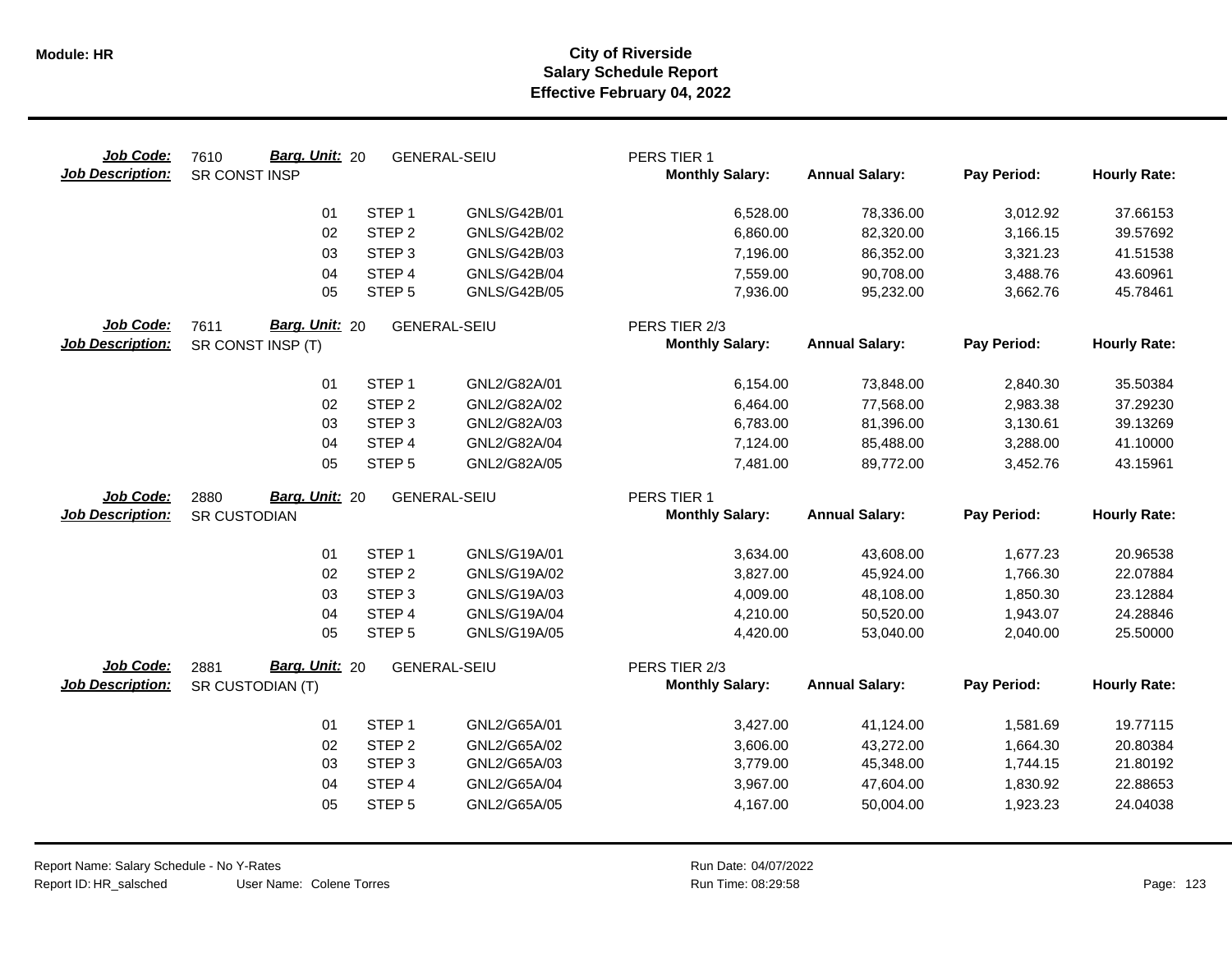| Job Code:               | Barg. Unit: 10<br>8923    | <b>MANAGEMENT</b>   |              |                        |                       |             |                     |
|-------------------------|---------------------------|---------------------|--------------|------------------------|-----------------------|-------------|---------------------|
| <b>Job Description:</b> | SR DEPUTY CITY ATTORNEY E |                     |              | <b>Monthly Salary:</b> | <b>Annual Salary:</b> | Pay Period: | <b>Hourly Rate:</b> |
|                         | 1 <sub>N</sub>            | <b>MINIMUM</b>      | MGTS/M75G/1N | 10,465.00              | 125,580.00            | 4,830.00    | 60.37500            |
|                         | 1X                        | <b>MAXIMUM</b>      | MGTS/M75G/1X | 14,025.00              | 168,300.00            | 6,473.07    | 80.91346            |
|                         | 2N                        | <b>MERIT MIN</b>    | MGTS/M75G/2N | 14,025.00              | 168,300.00            | 6,473.07    | 80.91346            |
|                         | 2X                        | <b>MERIT MAX</b>    | MGTS/M75G/2X |                        | 193,536.00            | 7,443.69    | 93.04615            |
|                         |                           |                     |              | 16,128.00              |                       |             |                     |
| Job Code:               | 7130<br>Barg. Unit: 15    | PROFESSIONAL        |              |                        |                       |             |                     |
| <b>Job Description:</b> | SR ENGR E                 |                     |              | <b>Monthly Salary:</b> | <b>Annual Salary:</b> | Pay Period: | <b>Hourly Rate:</b> |
|                         |                           |                     |              |                        |                       |             |                     |
|                         | 1N                        | <b>MINIMUM</b>      | PROF/K27B/1N | 9,285.00               | 111,420.00            | 4,285.38    | 53.56730            |
|                         | 1X                        | <b>MAXIMUM</b>      | PROF/K27B/1X | 11,285.00              | 135,420.00            | 5,208.46    | 65.10576            |
|                         | 2N                        | <b>MERIT MIN</b>    | PROF/K27B/2N | 11,285.00              | 135,420.00            | 5,208.46    | 65.10576            |
|                         | 2X                        | <b>MERIT MAX</b>    | PROF/K27B/2X | 12,978.00              | 155,736.00            | 5,989.84    | 74.87307            |
| Job Code:               | Barg. Unit: 20<br>6765    | <b>GENERAL-SEIU</b> |              | PERS TIER 1            |                       |             |                     |
| <b>Job Description:</b> | SR ENGRNG AIDE            |                     |              | <b>Monthly Salary:</b> | <b>Annual Salary:</b> | Pay Period: | <b>Hourly Rate:</b> |
|                         |                           |                     |              |                        |                       |             |                     |
|                         | 01                        | STEP <sub>1</sub>   | GNLS/G30B/01 | 4,509.00               | 54,108.00             | 2,081.07    | 26.01346            |
|                         | 02                        | STEP <sub>2</sub>   | GNLS/G30B/02 | 4,730.00               | 56,760.00             | 2,183.07    | 27.28846            |
|                         | 03                        | STEP <sub>3</sub>   | GNLS/G30B/03 | 4,969.00               | 59,628.00             | 2,293.38    | 28.66730            |
|                         | 04                        | STEP 4              | GNLS/G30B/04 | 5,211.00               | 62,532.00             | 2,405.07    | 30.06346            |
|                         | 05                        | STEP <sub>5</sub>   | GNLS/G30B/05 | 5,478.00               | 65,736.00             | 2,528.30    | 31.60384            |
|                         | 06                        | STEP <sub>6</sub>   | GNLS/G30B/06 | 5,751.00               | 69,012.00             | 2,654.30    | 33.17884            |
|                         | 07                        | STEP <sub>7</sub>   | GNLS/G30B/07 | 6,038.00               | 72,456.00             | 2,786.76    | 34.83461            |
| Job Code:               | Barg. Unit: 20<br>6766    | <b>GENERAL-SEIU</b> |              | PERS TIER 2/3          |                       |             |                     |
| <b>Job Description:</b> | SR ENGRNG AIDE (T)        |                     |              | <b>Monthly Salary:</b> | <b>Annual Salary:</b> | Pay Period: | <b>Hourly Rate:</b> |
|                         |                           |                     |              |                        |                       |             |                     |
|                         | 01                        | STEP <sub>1</sub>   | GNL2/G75M/01 | 4,248.00               | 50,976.00             | 1,960.61    | 24.50769            |
|                         | 02                        | STEP <sub>2</sub>   | GNL2/G75M/02 | 4,458.00               | 53,496.00             | 2,057.53    | 25.71923            |
|                         | 03                        | STEP <sub>3</sub>   | GNL2/G75M/03 | 4,682.00               | 56,184.00             | 2,160.92    | 27.01153            |
|                         | 04                        | STEP 4              | GNL2/G75M/04 | 4,912.00               | 58,944.00             | 2,267.07    | 28.33846            |
|                         | 05                        | STEP <sub>5</sub>   | GNL2/G75M/05 | 5,161.00               | 61,932.00             | 2,382.00    | 29.77500            |
|                         | 06                        | STEP <sub>6</sub>   | GNL2/G75M/06 | 5,418.00               | 65,016.00             | 2,500.61    | 31.25769            |
|                         |                           |                     |              |                        |                       |             |                     |

Report Name: Salary Schedule - No Y-Rates

Report ID: HR\_salsched

User Name: Colene Torres

Run Date: 04/07/2022 08:29:58 Colene Torres Run Time: Page: 124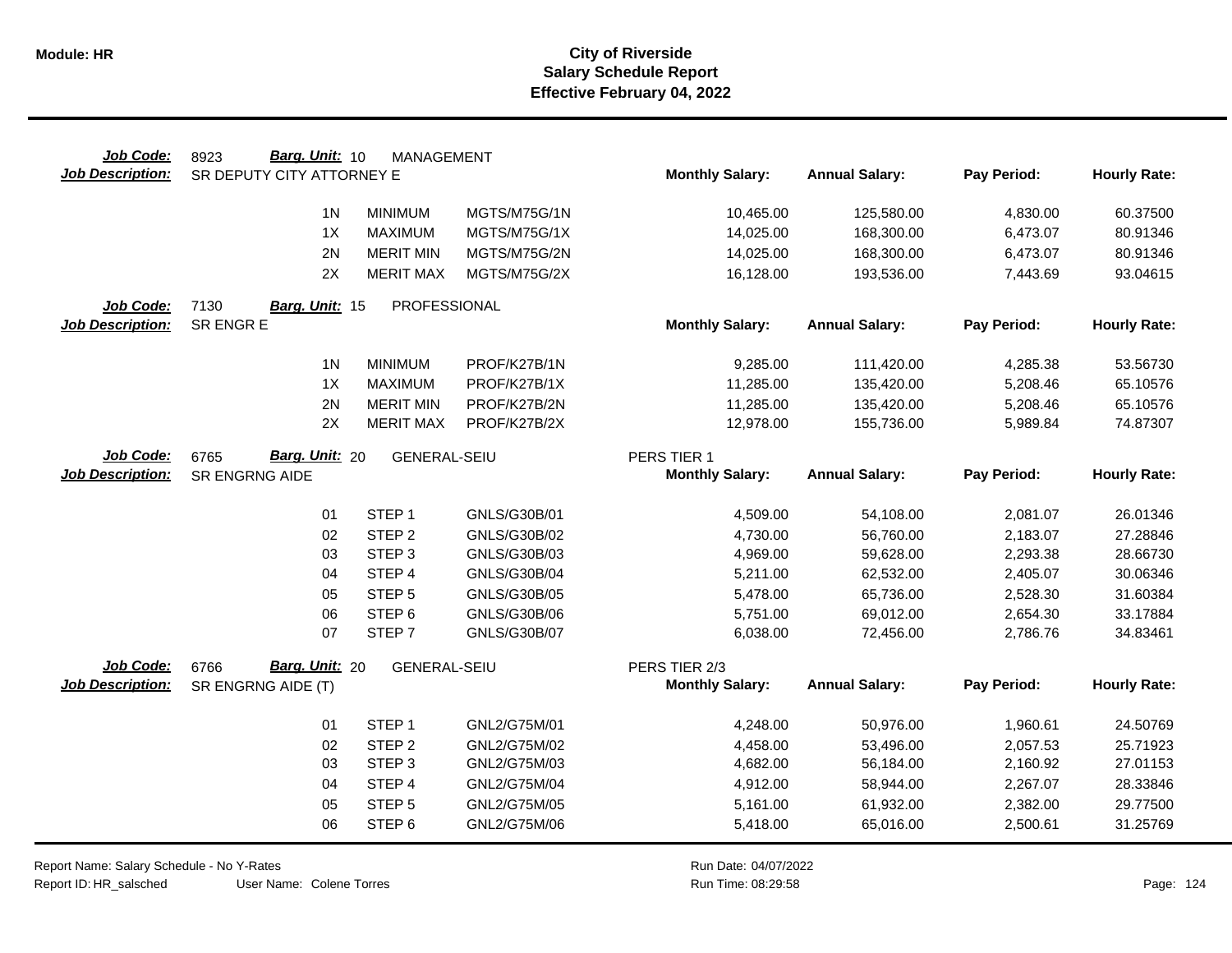|                         | 07                        | STEP 7              | GNL2/G75M/07      | 5,691.00               | 68,292.00             | 2,626.61    | 32.83269            |
|-------------------------|---------------------------|---------------------|-------------------|------------------------|-----------------------|-------------|---------------------|
| Job Code:               | 6885<br>Barg. Unit: 20    | <b>GENERAL-SEIU</b> |                   | PERS TIER 1            |                       |             |                     |
| <b>Job Description:</b> | SR ENGRNG TECH (CIVIL)    |                     |                   | <b>Monthly Salary:</b> | <b>Annual Salary:</b> | Pay Period: | <b>Hourly Rate:</b> |
|                         |                           |                     |                   |                        |                       |             |                     |
|                         | 01                        | STEP <sub>1</sub>   | GNLS/G48A/01      | 7,196.00               | 86,352.00             | 3,321.23    | 41.51538            |
|                         | 02                        | STEP <sub>2</sub>   | GNLS/G48A/02      | 7,559.00               | 90,708.00             | 3,488.76    | 43.60961            |
|                         | 03                        | STEP <sub>3</sub>   | GNLS/G48A/03      | 7,936.00               | 95,232.00             | 3,662.76    | 45.78461            |
|                         | 04                        | STEP 4              | GNLS/G48A/04      | 8,336.00               | 100,032.00            | 3,847.38    | 48.09230            |
|                         | 05                        | STEP <sub>5</sub>   | GNLS/G48A/05      | 8,753.00               | 105,036.00            | 4,039.84    | 50.49807            |
| Job Code:               | Barg. Unit: 20<br>6886    | <b>GENERAL-SEIU</b> |                   | PERS TIER 2/3          |                       |             |                     |
| <b>Job Description:</b> | SR ENGRNG TECH (CIVIL)(T) |                     |                   | <b>Monthly Salary:</b> | <b>Annual Salary:</b> | Pay Period: | <b>Hourly Rate:</b> |
|                         | 01                        | STEP <sub>1</sub>   | GNL2/G83G/01      | 6,783.00               | 81,396.00             | 3,130.61    | 39.13269            |
|                         | 02                        | STEP <sub>2</sub>   | GNL2/G83G/02      | 7,124.00               | 85,488.00             | 3,288.00    | 41.10000            |
|                         | 03                        | STEP <sub>3</sub>   | GNL2/G83G/03      | 7,481.00               | 89,772.00             | 3,452.76    | 43.15961            |
|                         | 04                        | STEP <sub>4</sub>   | GNL2/G83G/04      | 7,858.00               | 94,296.00             | 3,626.76    | 45.33461            |
|                         | 05                        | STEP <sub>5</sub>   | GNL2/G83G/05      | 8,250.00               | 99,000.00             | 3,807.69    | 47.59615            |
| Job Code:               | 7675<br>Barg. Unit: 55    |                     | PARA-PROFESSIONAL |                        |                       |             |                     |
| <b>Job Description:</b> | SR ENV COMPL INSP N       |                     |                   | <b>Monthly Salary:</b> | <b>Annual Salary:</b> | Pay Period: | <b>Hourly Rate:</b> |
|                         |                           |                     |                   |                        |                       |             |                     |
|                         | 1 <sub>N</sub>            | <b>MINIMUM</b>      | PARA/N11F/1N      | 7,074.00               | 84,888.00             | 3,264.92    | 40.81153            |
|                         | 1X                        | <b>MAXIMUM</b>      | PARA/N11F/1X      | 8,603.00               | 103,236.00            | 3,970.61    | 49.63269            |
|                         | 2N                        | <b>MERIT MIN</b>    | PARA/N11F/2N      | 8,603.00               | 103,236.00            | 3,970.61    | 49.63269            |
|                         | 2X                        | <b>MERIT MAX</b>    | PARA/N11F/2X      | 9,894.00               | 118,728.00            | 4,566.46    | 57.08076            |
| Job Code:               | Barg. Unit: 10<br>3365    | <b>MANAGEMENT</b>   |                   |                        |                       |             |                     |
| <b>Job Description:</b> | SR FIELD SERV OPERS MGR   |                     |                   | <b>Monthly Salary:</b> | <b>Annual Salary:</b> | Pay Period: | <b>Hourly Rate:</b> |
|                         | 1 <sub>N</sub>            | <b>MINIMUM</b>      | MGTS/M84C/1N      | 10,876.00              | 130,512.00            | 5,019.69    | 62.74615            |
|                         | 1X                        | <b>MAXIMUM</b>      | MGTS/M84C/1X      | 13,225.00              | 158,700.00            | 6,103.84    | 76.29807            |
|                         | 2N                        | <b>MERIT MIN</b>    | MGTS/M84C/2N      | 13,225.00              | 158,700.00            | 6,103.84    | 76.29807            |
|                         | 2X                        | <b>MERIT MAX</b>    | MGTS/M84C/2X      | 15,209.00              | 182,508.00            | 7,019.53    | 87.74423            |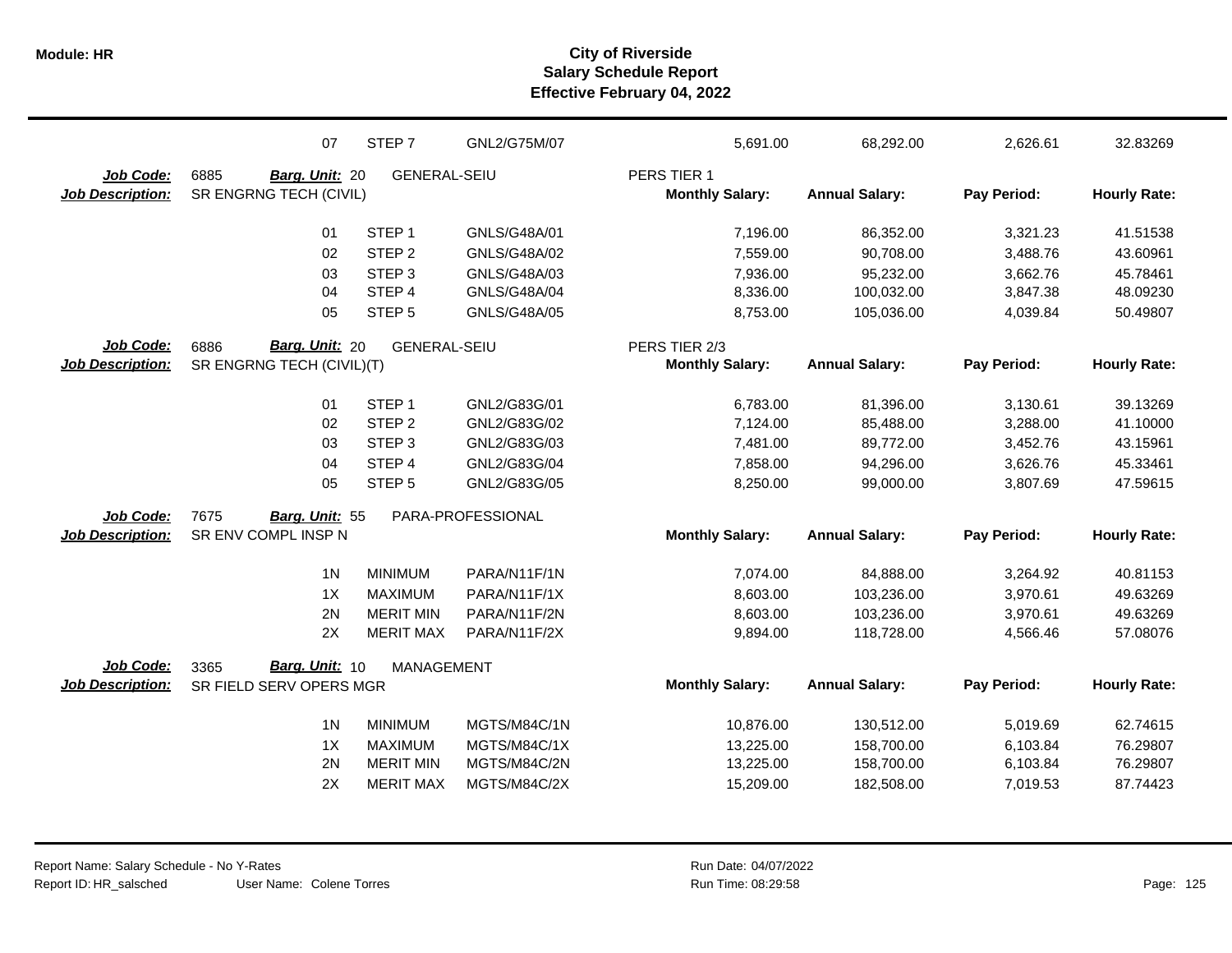| Job Code:<br><b>Job Description:</b> | Barg. Unit: 15<br>8303<br><b>SR FINANCIAL ANALYST</b> | PROFESSIONAL        |                     | <b>Monthly Salary:</b>                | <b>Annual Salary:</b> | Pay Period: | <b>Hourly Rate:</b> |
|--------------------------------------|-------------------------------------------------------|---------------------|---------------------|---------------------------------------|-----------------------|-------------|---------------------|
|                                      |                                                       |                     |                     |                                       |                       |             |                     |
|                                      | 1 <sub>N</sub>                                        | <b>MINIMUM</b>      | PROF/K15H/1N        | 6,112.00                              | 73,344.00             | 2,820.92    | 35.26153            |
|                                      | 1X                                                    | <b>MAXIMUM</b>      | PROF/K15H/1X        | 9,010.00                              | 108,120.00            | 4,158.46    | 51.98076            |
|                                      |                                                       |                     |                     |                                       |                       |             |                     |
| Job Code:<br><b>Job Description:</b> | Barg. Unit: 20<br>7780<br>SR FIRE SAFETY INSP         | <b>GENERAL-SEIU</b> |                     | PERS TIER 1<br><b>Monthly Salary:</b> | <b>Annual Salary:</b> | Pay Period: | <b>Hourly Rate:</b> |
|                                      |                                                       |                     |                     |                                       |                       |             |                     |
|                                      | 01                                                    | STEP <sub>1</sub>   | GNLS/G42B/01        | 6,528.00                              | 78,336.00             | 3,012.92    | 37.66153            |
|                                      | 02                                                    | STEP <sub>2</sub>   | <b>GNLS/G42B/02</b> | 6,860.00                              | 82,320.00             | 3,166.15    | 39.57692            |
|                                      | 03                                                    | STEP <sub>3</sub>   | GNLS/G42B/03        | 7,196.00                              | 86,352.00             | 3,321.23    | 41.51538            |
|                                      | 04                                                    | STEP 4              | <b>GNLS/G42B/04</b> | 7,559.00                              | 90,708.00             | 3,488.76    | 43.60961            |
|                                      | 05                                                    | STEP <sub>5</sub>   | <b>GNLS/G42B/05</b> | 7,936.00                              | 95,232.00             | 3,662.76    | 45.78461            |
| Job Code:                            | 7781<br>Barg. Unit: 20                                | <b>GENERAL-SEIU</b> |                     | PERS TIER 2/3                         |                       |             |                     |
| <b>Job Description:</b>              | SR FIRE SAFETY INSP (T)                               |                     |                     | <b>Monthly Salary:</b>                | <b>Annual Salary:</b> | Pay Period: | <b>Hourly Rate:</b> |
|                                      |                                                       |                     |                     |                                       |                       |             |                     |
|                                      | 01                                                    | STEP <sub>1</sub>   | GNL2/G82A/01        | 6,154.00                              | 73,848.00             | 2,840.30    | 35.50384            |
|                                      | 02                                                    | STEP <sub>2</sub>   | GNL2/G82A/02        | 6,464.00                              | 77,568.00             | 2,983.38    | 37.29230            |
|                                      | 03                                                    | STEP <sub>3</sub>   | GNL2/G82A/03        | 6,783.00                              | 81,396.00             | 3,130.61    | 39.13269            |
|                                      | 04                                                    | STEP 4              | GNL2/G82A/04        | 7,124.00                              | 85,488.00             | 3,288.00    | 41.10000            |
|                                      | 05                                                    | STEP <sub>5</sub>   | GNL2/G82A/05        | 7,481.00                              | 89,772.00             | 3,452.76    | 43.15961            |
| Job Code:                            | <b>Barg. Unit: 20</b><br>2615                         | <b>GENERAL-SEIU</b> |                     | PERS TIER 1                           |                       |             |                     |
| <b>Job Description:</b>              | SR FORENSIC SPECIALIST                                |                     |                     | <b>Monthly Salary:</b>                | <b>Annual Salary:</b> | Pay Period: | <b>Hourly Rate:</b> |
|                                      | 01                                                    | STEP <sub>1</sub>   | GNLS/G39E/01        | 6,058.00                              | 72,696.00             | 2,796.00    | 34.95000            |
|                                      | 02                                                    | STEP <sub>2</sub>   | GNLS/G39E/02        | 6,361.00                              | 76,332.00             | 2,935.84    | 36.69807            |
|                                      | 03                                                    | STEP <sub>3</sub>   | GNLS/G39E/03        | 6,679.00                              | 80,148.00             | 3,082.61    | 38.53269            |
|                                      | 04                                                    | STEP 4              | GNLS/G39E/04        | 7,012.00                              | 84,144.00             | 3,236.30    | 40.45384            |
|                                      | 05                                                    | STEP <sub>5</sub>   | GNLS/G39E/05        | 7,362.00                              | 88,344.00             | 3,397.84    | 42.47307            |
| Job Code:                            | 2616<br>Barg. Unit: 20                                | <b>GENERAL-SEIU</b> |                     | PERS TIER 2/3                         |                       |             |                     |
| <b>Job Description:</b>              | SR FORENSIC SPECIALIST (T)                            |                     |                     | <b>Monthly Salary:</b>                | <b>Annual Salary:</b> | Pay Period: | <b>Hourly Rate:</b> |
|                                      |                                                       |                     |                     |                                       |                       |             |                     |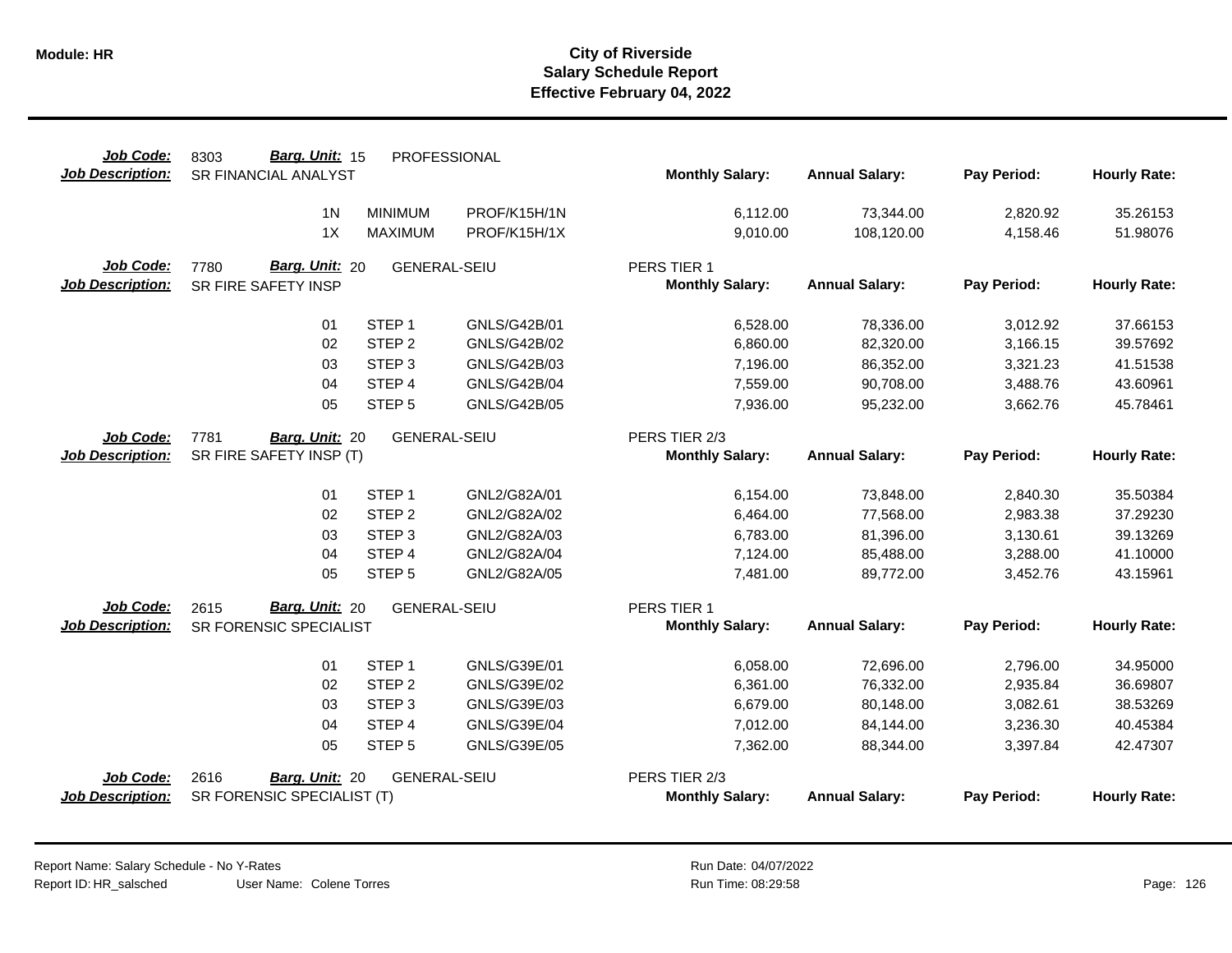|                         | 01                              | STEP <sub>1</sub>   | GNL2/G80H/01 | 5,708.00                              | 68,496.00             | 2,634.46    | 32.93076            |
|-------------------------|---------------------------------|---------------------|--------------|---------------------------------------|-----------------------|-------------|---------------------|
|                         | 02                              | STEP <sub>2</sub>   | GNL2/G80H/02 | 5,994.00                              | 71,928.00             | 2,766.46    | 34.58076            |
|                         | 03                              | STEP <sub>3</sub>   | GNL2/G80H/03 | 6,294.00                              | 75,528.00             | 2,904.92    | 36.31153            |
|                         | 04                              | STEP 4              | GNL2/G80H/04 | 6,608.00                              | 79,296.00             | 3,049.84    | 38.12307            |
|                         | 05                              | STEP <sub>5</sub>   | GNL2/G80H/05 | 6,939.00                              | 83,268.00             | 3,202.61    | 40.03269            |
|                         |                                 |                     |              |                                       |                       |             |                     |
| Job Code:               | 9264<br>Barg. Unit: 15          | PROFESSIONAL        |              |                                       |                       |             |                     |
| <b>Job Description:</b> | SR GEOGRAPHIC INFO SYS ANALYST  |                     |              | <b>Monthly Salary:</b>                | <b>Annual Salary:</b> | Pay Period: | <b>Hourly Rate:</b> |
|                         |                                 |                     |              |                                       |                       |             |                     |
|                         | 1 <sub>N</sub>                  | <b>MINIMUM</b>      | PROF/K17B/1N | 6,842.00                              | 82,104.00             | 3,157.84    | 39.47307            |
|                         | 1X                              | <b>MAXIMUM</b>      | PROF/K17B/1X | 9,110.00                              | 109,320.00            | 4,204.61    | 52.55769            |
| Job Code:               | Barg. Unit: 20                  |                     |              |                                       |                       |             |                     |
| <b>Job Description:</b> | 7801<br><b>SR GRAPHICS TECH</b> | <b>GENERAL-SEIU</b> |              | PERS TIER 1<br><b>Monthly Salary:</b> | <b>Annual Salary:</b> | Pay Period: | <b>Hourly Rate:</b> |
|                         |                                 |                     |              |                                       |                       |             |                     |
|                         | 01                              | STEP <sub>1</sub>   | GNLS/G24C/01 | 3,911.00                              | 46,932.00             | 1,805.07    | 22.56346            |
|                         | 02                              | STEP <sub>2</sub>   | GNLS/G24C/02 | 4,109.00                              | 49,308.00             | 1,896.46    | 23.70576            |
|                         | 03                              | STEP <sub>3</sub>   | GNLS/G24C/03 | 4,311.00                              | 51,732.00             | 1,989.69    | 24.87115            |
|                         | 04                              | STEP <sub>4</sub>   | GNLS/G24C/04 | 4,525.00                              | 54,300.00             | 2,088.46    | 26.10576            |
|                         | 05                              | STEP <sub>5</sub>   | GNLS/G24C/05 | 4,752.00                              | 57,024.00             | 2,193.23    | 27.41538            |
|                         | 06                              | STEP <sub>6</sub>   | GNLS/G24C/06 | 4,988.00                              | 59,856.00             | 2,302.15    | 28.77692            |
|                         | 07                              | STEP <sub>7</sub>   | GNLS/G24C/07 | 5,241.00                              | 62,892.00             | 2,418.92    | 30.23653            |
|                         |                                 |                     |              |                                       |                       |             |                     |
| Job Code:               | Barg. Unit: 20<br>7805          | <b>GENERAL-SEIU</b> |              | PERS TIER 2/3                         |                       |             |                     |
| <b>Job Description:</b> | SR GRAPHICS TECH (T)            |                     |              | <b>Monthly Salary:</b>                | <b>Annual Salary:</b> | Pay Period: | <b>Hourly Rate:</b> |
|                         |                                 |                     |              |                                       |                       |             |                     |
|                         | 01                              | STEP <sub>1</sub>   | GNL2/G70G/01 | 3,686.00                              | 44,232.00             | 1,701.23    | 21.26538            |
|                         | 02                              | STEP <sub>2</sub>   | GNL2/G70G/02 | 3,872.00                              | 46,464.00             | 1,787.07    | 22.33846            |
|                         | 03                              | STEP <sub>3</sub>   | GNL2/G70G/03 | 4,064.00                              | 48,768.00             | 1,875.69    | 23.44615            |
|                         | 04                              | STEP 4              | GNL2/G70G/04 | 4,266.00                              | 51,192.00             | 1,968.92    | 24.61153            |
|                         | 05                              | STEP <sub>5</sub>   | GNL2/G70G/05 | 4,478.00                              | 53,736.00             | 2,066.76    | 25.83461            |
|                         | 06                              | STEP <sub>6</sub>   | GNL2/G70G/06 | 4,701.00                              | 56,412.00             | 2,169.69    | 27.12115            |
|                         | 07                              | STEP <sub>7</sub>   | GNL2/G70G/07 | 4,939.00                              | 59,268.00             | 2,279.53    | 28.49423            |
| Job Code:               | Barg. Unit: 15<br>8720          | PROFESSIONAL        |              |                                       |                       |             |                     |
| <b>Job Description:</b> | SR HUM RES ANALYST E            |                     |              | <b>Monthly Salary:</b>                | <b>Annual Salary:</b> | Pay Period: | <b>Hourly Rate:</b> |
|                         |                                 |                     |              |                                       |                       |             |                     |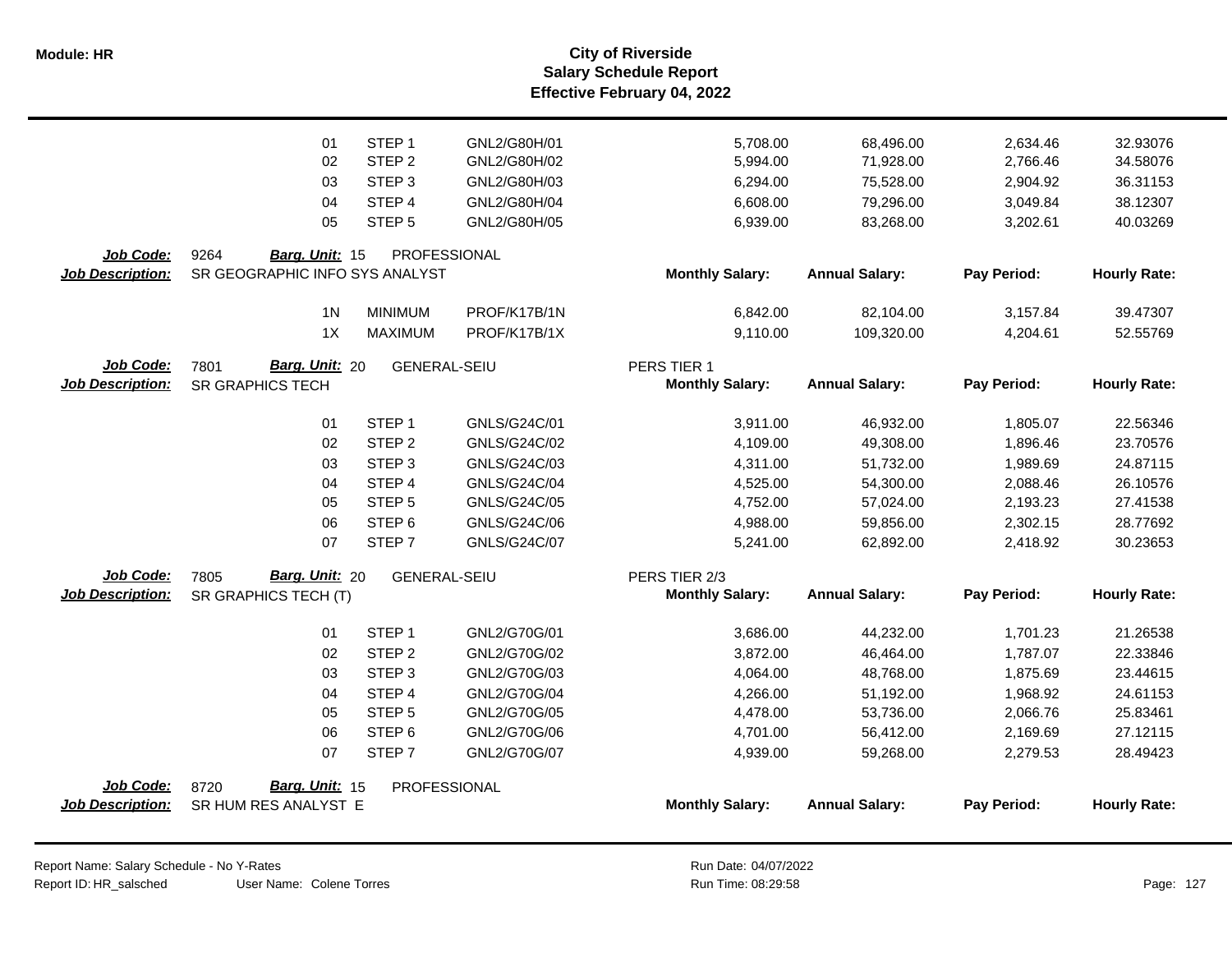|                                             | 1 <sub>N</sub>                                         | <b>MINIMUM</b>      | PROF/K18D/1N      | 6,226.00                                | 74,712.00             | 2,873.53    | 35.91923            |
|---------------------------------------------|--------------------------------------------------------|---------------------|-------------------|-----------------------------------------|-----------------------|-------------|---------------------|
|                                             | 1X                                                     | <b>MAXIMUM</b>      | PROF/K18D/1X      | 8,343.00                                | 100,116.00            | 3,850.61    | 48.13269            |
|                                             | 2N                                                     | <b>MERIT MIN</b>    | PROF/K18D/2N      | 8,343.00                                | 100,116.00            | 3,850.61    | 48.13269            |
|                                             | 2X                                                     | <b>MERIT MAX</b>    | PROF/K18D/2X      | 9,593.00                                | 115,116.00            | 4,427.53    | 55.34423            |
| <b>Job Code:</b><br><b>Job Description:</b> | Barg. Unit: 15<br>9253<br>SR INNOVATION & TECH ANALYST | PROFESSIONAL        |                   | <b>Monthly Salary:</b>                  | <b>Annual Salary:</b> | Pay Period: | <b>Hourly Rate:</b> |
|                                             | 1 <sub>N</sub>                                         | <b>MINIMUM</b>      | PROF/K19A/1N      | 7,409.00                                | 88,908.00             | 3,419.53    | 42.74423            |
|                                             | 1X                                                     | <b>MAXIMUM</b>      | PROF/K19A/1X      | 9,890.00                                | 118,680.00            | 4,564.61    | 57.05769            |
| Job Code:<br><b>Job Description:</b>        | Barg. Unit: 55<br>9249<br>SR INNOVATION & TECH TECH    |                     | PARA-PROFESSIONAL | <b>Monthly Salary:</b>                  | <b>Annual Salary:</b> | Pay Period: | <b>Hourly Rate:</b> |
|                                             | 1 <sub>N</sub>                                         | <b>MINIMUM</b>      | PARA/N11G/1N      | 5,672.00                                | 68,064.00             | 2,617.84    | 32.72307            |
|                                             | 1X                                                     | <b>MAXIMUM</b>      | PARA/N11G/1X      | 7,489.00                                | 89,868.00             | 3,456.46    | 43.20576            |
| Job Code:<br><b>Job Description:</b>        | Barg. Unit: 20<br>5240<br>SR INSTRUMENT TECH           | <b>GENERAL-SEIU</b> |                   | PERS TIER 1<br><b>Monthly Salary:</b>   | <b>Annual Salary:</b> | Pay Period: | <b>Hourly Rate:</b> |
|                                             | 01                                                     | STEP <sub>1</sub>   | GNLS/G42H/01      | 7,173.00                                | 86,076.00             | 3,310.61    | 41.38269            |
|                                             | 02                                                     | STEP <sub>2</sub>   | GNLS/G42H/02      | 7,534.00                                | 90,408.00             | 3,477.23    | 43.46538            |
|                                             | 03                                                     | STEP <sub>3</sub>   | GNLS/G42H/03      | 7,908.00                                | 94,896.00             | 3,649.84    | 45.62307            |
|                                             | 04                                                     | STEP 4              | GNLS/G42H/04      | 8,303.00                                | 99,636.00             | 3,832.15    | 47.90192            |
|                                             | 05                                                     | STEP <sub>5</sub>   | GNLS/G42H/05      | 8.719.00                                | 104,628.00            | 4,024.15    | 50.30192            |
| Job Code:<br><b>Job Description:</b>        | Barg. Unit: 20<br>5241<br>SR INSTRUMENT TECH (T)       | <b>GENERAL-SEIU</b> |                   | PERS TIER 2/3<br><b>Monthly Salary:</b> | <b>Annual Salary:</b> | Pay Period: | <b>Hourly Rate:</b> |
|                                             | 01                                                     | STEP <sub>1</sub>   | GNL2/G82E/01      | 6,762.00                                | 81,144.00             | 3,120.92    | 39.01153            |
|                                             | 02                                                     | STEP <sub>2</sub>   | GNL2/G82E/02      | 7,099.00                                | 85,188.00             | 3,276.46    | 40.95576            |
|                                             | 03                                                     | STEP <sub>3</sub>   | GNL2/G82E/03      | 7,452.00                                | 89,424.00             | 3,439.38    | 42.99230            |
|                                             | 04                                                     | STEP <sub>4</sub>   | GNL2/G82E/04      | 7,827.00                                | 93,924.00             | 3,612.46    | 45.15576            |
|                                             | 05                                                     | STEP <sub>5</sub>   | GNL2/G82E/05      | 8,218.00                                | 98,616.00             | 3,792.92    | 47.41153            |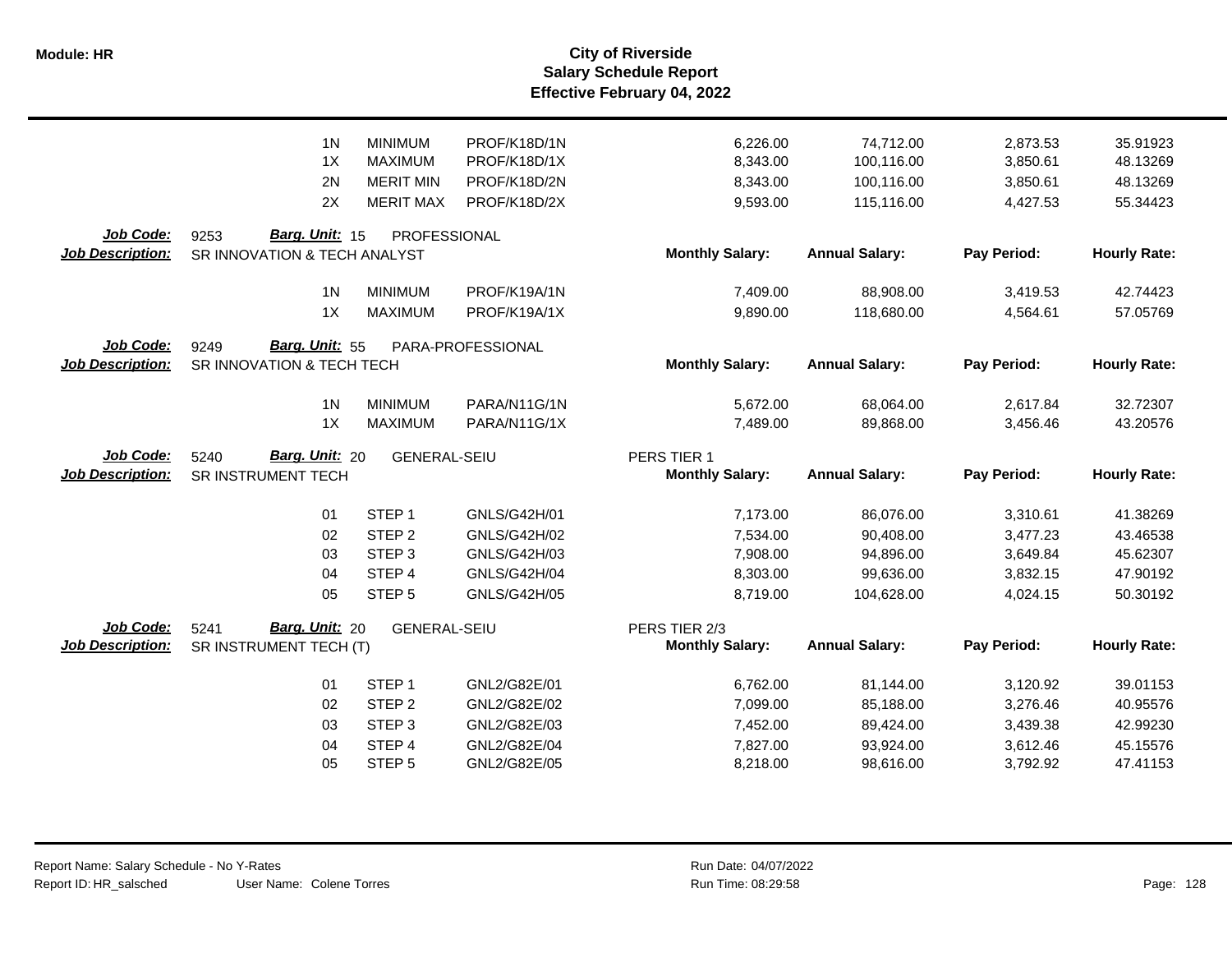| Job Code:               | Barg. Unit: 15<br>8313     | PROFESSIONAL        |                     |                        |                       |             |                     |
|-------------------------|----------------------------|---------------------|---------------------|------------------------|-----------------------|-------------|---------------------|
| <b>Job Description:</b> | SR INTERNAL AUDITOR E      |                     |                     | <b>Monthly Salary:</b> | <b>Annual Salary:</b> | Pay Period: | <b>Hourly Rate:</b> |
|                         | 1 <sub>N</sub>             | <b>MINIMUM</b>      | PROF/K25A/1N        | 7,641.00               | 91,692.00             | 3,526.61    | 44.08269            |
|                         | 1X                         | <b>MAXIMUM</b>      | PROF/K25A/1X        | 10,240.00              | 122,880.00            | 4,726.15    | 59.07692            |
|                         | 2N                         | <b>MERIT MIN</b>    | PROF/K25A/2N        | 10,240.00              | 122,880.00            | 4,726.15    | 59.07692            |
|                         | 2X                         | <b>MERIT MAX</b>    | PROF/K25A/2X        | 11,774.00              | 141,288.00            | 5,434.15    | 67.92692            |
| Job Code:               | 1150<br>Barg. Unit: 20     | <b>GENERAL-SEIU</b> |                     | PERS TIER 1            |                       |             |                     |
| <b>Job Description:</b> | SR INVENTORY CONT SPEC     |                     |                     | <b>Monthly Salary:</b> | <b>Annual Salary:</b> | Pay Period: | <b>Hourly Rate:</b> |
|                         |                            |                     |                     |                        |                       |             |                     |
|                         | 01                         | STEP <sub>1</sub>   | <b>GNLS/G27D/01</b> | 4,210.00               | 50,520.00             | 1,943.07    | 24.28846            |
|                         | 02                         | STEP <sub>2</sub>   | <b>GNLS/G27D/02</b> | 4,420.00               | 53,040.00             | 2,040.00    | 25.50000            |
|                         | 03                         | STEP <sub>3</sub>   | GNLS/G27D/03        | 4,640.00               | 55,680.00             | 2,141.53    | 26.76923            |
|                         | 04                         | STEP <sub>4</sub>   | <b>GNLS/G27D/04</b> | 4,874.00               | 58,488.00             | 2,249.53    | 28.11923            |
|                         | 05                         | STEP <sub>5</sub>   | <b>GNLS/G27D/05</b> | 5,115.00               | 61,380.00             | 2,360.76    | 29.50961            |
|                         | 06                         | STEP <sub>6</sub>   | <b>GNLS/G27D/06</b> | 5,376.00               | 64,512.00             | 2,481.23    | 31.01538            |
|                         | 07                         | STEP <sub>7</sub>   | <b>GNLS/G27D/07</b> | 5,641.00               | 67,692.00             | 2,603.53    | 32.54423            |
| Job Code:               | 1151<br>Barg. Unit: 20     | <b>GENERAL-SEIU</b> |                     | PERS TIER 2/3          |                       |             |                     |
| <b>Job Description:</b> | SR INVENTORY CONT SPEC (T) |                     |                     | <b>Monthly Salary:</b> | <b>Annual Salary:</b> | Pay Period: | <b>Hourly Rate:</b> |
|                         | 01                         | STEP <sub>1</sub>   | GNL2/G73D/01        | 3,967.00               | 47,604.00             | 1,830.92    | 22.88653            |
|                         | 02                         | STEP <sub>2</sub>   | GNL2/G73D/02        | 4,167.00               | 50,004.00             | 1,923.23    | 24.04038            |
|                         | 03                         | STEP <sub>3</sub>   | GNL2/G73D/03        | 4,373.00               | 52,476.00             | 2,018.30    | 25.22884            |
|                         | 04                         | STEP 4              | GNL2/G73D/04        | 4,596.00               | 55,152.00             | 2,121.23    | 26.51538            |
|                         | 05                         | STEP <sub>5</sub>   | GNL2/G73D/05        | 4,821.00               | 57,852.00             | 2,225.07    | 27.81346            |
|                         | 06                         | STEP <sub>6</sub>   | GNL2/G73D/06        | 5,065.00               | 60,780.00             | 2,337.69    | 29.22115            |
|                         | 07                         | STEP <sub>7</sub>   | GNL2/G73D/07        | 5,318.00               | 63,816.00             | 2,454.46    | 30.68076            |
|                         |                            |                     |                     |                        |                       |             |                     |
| Job Code:               | 6800<br>Barg. Unit: 20     | <b>GENERAL-SEIU</b> |                     | PERS TIER 1            |                       |             |                     |
| <b>Job Description:</b> | SR LAND RECORDS TECH       |                     |                     | <b>Monthly Salary:</b> | <b>Annual Salary:</b> | Pay Period: | <b>Hourly Rate:</b> |
|                         |                            |                     |                     |                        |                       |             |                     |
|                         | 01                         | STEP <sub>1</sub>   | GNLS/G42B/01        | 6,528.00               | 78,336.00             | 3,012.92    | 37.66153            |
|                         | 02                         | STEP <sub>2</sub>   | GNLS/G42B/02        | 6,860.00               | 82,320.00             | 3,166.15    | 39.57692            |

User Name: Colene Torres Report Name: Salary Schedule - No Y-Rates Report ID: HR\_salsched

 $\overline{\phantom{0}}$ 

Run Date: 04/07/2022 08:29:58 Colene Torres Run Time: Page: 129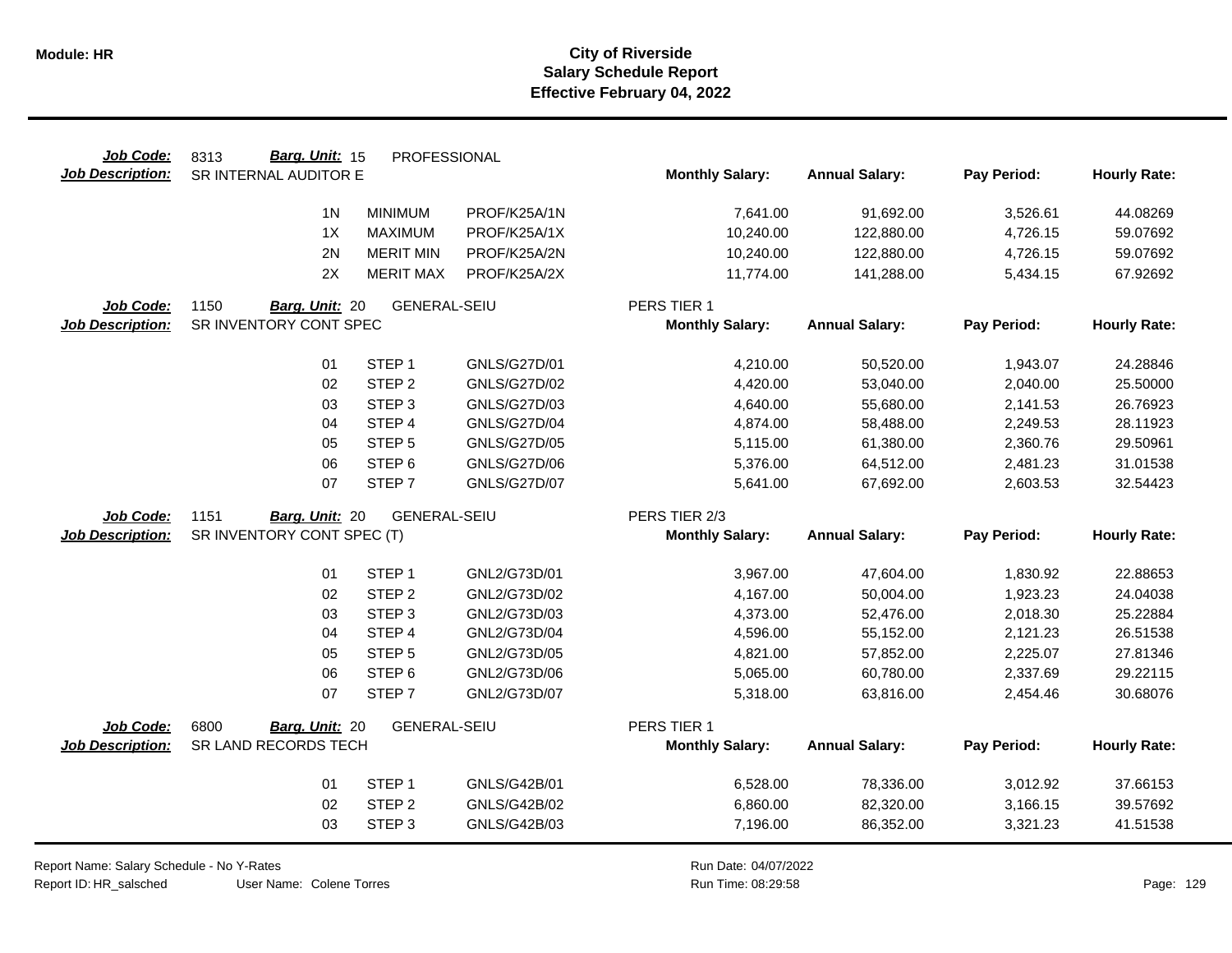|                                      | 04<br>05                                           | STEP 4<br>STEP <sub>5</sub> | <b>GNLS/G42B/04</b><br><b>GNLS/G42B/05</b> | 7,559.00<br>7,936.00                    | 90,708.00<br>95,232.00 | 3,488.76<br>3,662.76 | 43.60961<br>45.78461 |
|--------------------------------------|----------------------------------------------------|-----------------------------|--------------------------------------------|-----------------------------------------|------------------------|----------------------|----------------------|
| Job Code:<br><b>Job Description:</b> | Barg. Unit: 20<br>6801<br>SR LAND RECORDS TECH (T) | <b>GENERAL-SEIU</b>         |                                            | PERS TIER 2/3<br><b>Monthly Salary:</b> | <b>Annual Salary:</b>  | Pay Period:          | <b>Hourly Rate:</b>  |
|                                      | 01                                                 | STEP <sub>1</sub>           | GNL2/G82A/01                               | 6,154.00                                | 73,848.00              | 2,840.30             | 35.50384             |
|                                      | 02                                                 | STEP <sub>2</sub>           | GNL2/G82A/02                               | 6,464.00                                | 77,568.00              | 2,983.38             | 37.29230             |
|                                      | 03                                                 | STEP <sub>3</sub>           | GNL2/G82A/03                               | 6,783.00                                | 81,396.00              | 3,130.61             | 39.13269             |
|                                      | 04                                                 | STEP 4                      | GNL2/G82A/04                               | 7,124.00                                | 85,488.00              | 3,288.00             | 41.10000             |
|                                      | 05                                                 | STEP <sub>5</sub>           | GNL2/G82A/05                               | 7,481.00                                | 89,772.00              | 3,452.76             | 43.15961             |
| Job Code:                            | Barg. Unit: 10<br>5984                             | <b>MANAGEMENT</b>           |                                            |                                         |                        |                      |                      |
| <b>Job Description:</b>              | SR LIBRARIAN E                                     |                             |                                            | <b>Monthly Salary:</b>                  | <b>Annual Salary:</b>  | Pay Period:          | <b>Hourly Rate:</b>  |
|                                      | 1 <sub>N</sub>                                     | <b>MINIMUM</b>              | MGTS/M48C/1N                               | 5,806.00                                | 69,672.00              | 2,679.69             | 33.49615             |
|                                      | 1X                                                 | <b>MAXIMUM</b>              | MGTS/M48C/1X                               | 8,175.00                                | 98,100.00              | 3,773.07             | 47.16346             |
| <b>Job Code:</b>                     | <b>Barg. Unit: 20</b><br>5340                      | <b>GENERAL-SEIU</b>         |                                            | PERS TIER 1                             |                        |                      |                      |
|                                      |                                                    |                             |                                            |                                         |                        |                      |                      |
| <b>Job Description:</b>              | <b>SR MECH</b>                                     |                             |                                            | <b>Monthly Salary:</b>                  | <b>Annual Salary:</b>  | Pay Period:          | <b>Hourly Rate:</b>  |
|                                      |                                                    |                             |                                            |                                         |                        |                      |                      |
|                                      | 01                                                 | STEP <sub>1</sub>           | GNLS/G31B/01                               | 5,115.00                                | 61,380.00              | 2,360.76             | 29.50961             |
|                                      | 02                                                 | STEP <sub>2</sub>           | GNLS/G31B/02                               | 5,376.00                                | 64,512.00              | 2,481.23             | 31.01538             |
|                                      | 03                                                 | STEP <sub>3</sub>           | GNLS/G31B/03                               | 5,641.00                                | 67,692.00              | 2,603.53             | 32.54423             |
|                                      | 04<br>05                                           | STEP 4<br>STEP <sub>5</sub> | GNLS/G31B/04<br>GNLS/G31B/05               | 5,924.00<br>6,217.00                    | 71,088.00<br>74,604.00 | 2,734.15<br>2,869.38 | 34.17692<br>35.86730 |
|                                      |                                                    |                             |                                            |                                         |                        |                      |                      |
| Job Code:<br><b>Job Description:</b> | 5341<br>Barg. Unit: 20<br>SR MECH (T)              | <b>GENERAL-SEIU</b>         |                                            | PERS TIER 2/3<br><b>Monthly Salary:</b> | <b>Annual Salary:</b>  | Pay Period:          | <b>Hourly Rate:</b>  |
|                                      |                                                    |                             |                                            |                                         |                        |                      |                      |
|                                      | 01                                                 | STEP <sub>1</sub>           | GNL2/G76J/01                               | 4,821.00                                | 57,852.00              | 2,225.07             | 27.81346             |
|                                      | 02                                                 | STEP <sub>2</sub>           | GNL2/G76J/02                               | 5,065.00                                | 60,780.00              | 2,337.69             | 29.22115             |
|                                      | 03                                                 | STEP <sub>3</sub>           | GNL2/G76J/03                               | 5,318.00                                | 63,816.00              | 2,454.46             | 30.68076             |
|                                      | 04                                                 | STEP 4                      | GNL2/G76J/04                               | 5,582.00                                | 66,984.00              | 2,576.30             | 32.20384             |
|                                      | 05                                                 | STEP <sub>5</sub>           | GNL2/G76J/05                               | 5,860.00                                | 70,320.00              | 2,704.61             | 33.80769             |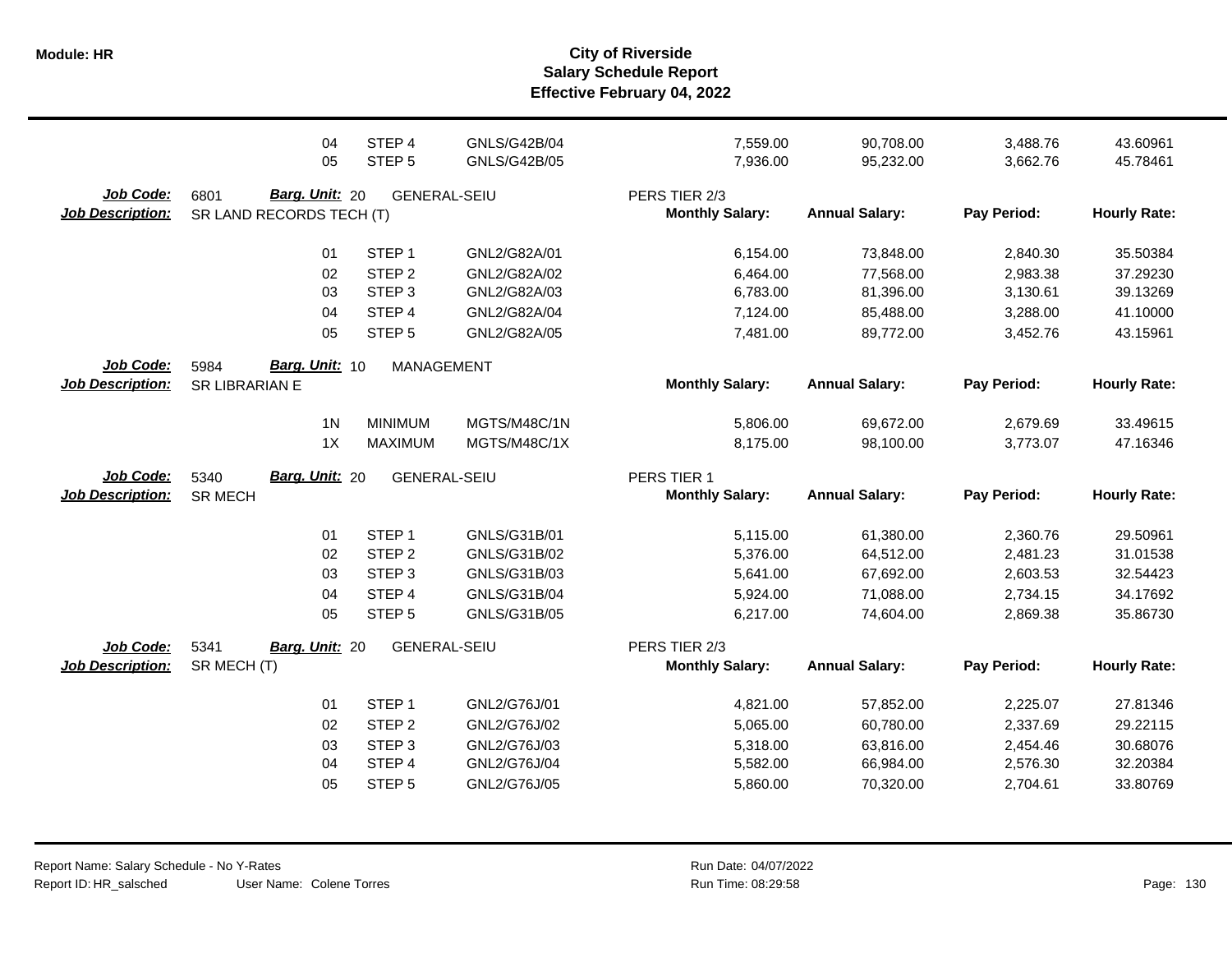| Job Code:<br><b>Job Description:</b> | Barg. Unit: 20<br>5342<br>SR MECH SPEC | <b>GENERAL-SEIU</b> |                     | PERS TIER 1<br><b>Monthly Salary:</b> | <b>Annual Salary:</b> | Pay Period: | <b>Hourly Rate:</b> |
|--------------------------------------|----------------------------------------|---------------------|---------------------|---------------------------------------|-----------------------|-------------|---------------------|
|                                      | 01                                     | STEP <sub>1</sub>   | GNLS/G34K/01        | 5,627.00                              | 67,524.00             | 2,597.07    | 32.46346            |
|                                      | 02                                     | STEP <sub>2</sub>   | GNLS/G34K/02        | 5,907.00                              | 70,884.00             | 2,726.30    | 34.07884            |
|                                      | 03                                     | STEP <sub>3</sub>   | GNLS/G34K/03        | 6,203.00                              | 74,436.00             | 2,862.92    | 35.78653            |
|                                      | 04                                     | STEP 4              | GNLS/G34K/04        | 6,514.00                              | 78,168.00             | 3,006.46    | 37.58076            |
|                                      | 05                                     | STEP <sub>5</sub>   | GNLS/G34K/05        | 6,840.00                              | 82,080.00             | 3,156.92    | 39.46153            |
| Job Code:                            | Barg. Unit: 20<br>5343                 | <b>GENERAL-SEIU</b> |                     | PERS TIER 2/3                         |                       |             |                     |
| <b>Job Description:</b>              | SR MECH SPEC (T)                       |                     |                     | <b>Monthly Salary:</b>                | <b>Annual Salary:</b> | Pay Period: | <b>Hourly Rate:</b> |
|                                      | 01                                     | STEP <sub>1</sub>   | GNL2/G78K/01        | 5,303.00                              | 63,636.00             | 2,447.53    | 30.59423            |
|                                      | 02                                     | STEP <sub>2</sub>   | GNL2/G78K/02        | 5,569.00                              | 66,828.00             | 2,570.30    | 32.12884            |
|                                      | 03                                     | STEP <sub>3</sub>   | GNL2/G78K/03        | 5,846.00                              | 70,152.00             | 2,698.15    | 33.72692            |
|                                      | 04                                     | STEP 4              | GNL2/G78K/04        | 6,141.00                              | 73,692.00             | 2,834.30    | 35.42884            |
|                                      | 05                                     | STEP <sub>5</sub>   | GNL2/G78K/05        | 6,445.00                              | 77,340.00             | 2,974.61    | 37.18269            |
| Job Code:                            | Barg. Unit: 20<br>0220                 | <b>GENERAL-SEIU</b> |                     | PERS TIER 1                           |                       |             |                     |
| <b>Job Description:</b>              | SR MESSENGER                           |                     |                     | <b>Monthly Salary:</b>                | <b>Annual Salary:</b> | Pay Period: | <b>Hourly Rate:</b> |
|                                      |                                        |                     |                     |                                       |                       |             |                     |
|                                      | 01                                     | STEP <sub>1</sub>   | GNLS/G17A/01        | 3,463.00                              | 41,556.00             | 1,598.30    | 19.97884            |
|                                      | 02                                     | STEP <sub>2</sub>   | GNLS/G17A/02        | 3,634.00                              | 43,608.00             | 1,677.23    | 20.96538            |
|                                      | 03                                     | STEP <sub>3</sub>   | GNLS/G17A/03        | 3,827.00                              | 45,924.00             | 1,766.30    | 22.07884            |
|                                      | 04                                     | STEP <sub>4</sub>   | <b>GNLS/G17A/04</b> | 4,009.00                              | 48,108.00             | 1,850.30    | 23.12884            |
|                                      | 05                                     | STEP <sub>5</sub>   | GNLS/G17A/05        | 4,210.00                              | 50,520.00             | 1,943.07    | 24.28846            |
| Job Code:                            | 0221<br>Barg. Unit: 20                 | <b>GENERAL-SEIU</b> |                     | PERS TIER 2/3                         |                       |             |                     |
| <b>Job Description:</b>              | SR MESSENGER (T)                       |                     |                     | <b>Monthly Salary:</b>                | <b>Annual Salary:</b> | Pay Period: | <b>Hourly Rate:</b> |
|                                      | 01                                     | STEP <sub>1</sub>   | GNL2/G64G/01        | 3,264.00                              | 39,168.00             | 1,506.46    | 18.83076            |
|                                      | 02                                     | STEP <sub>2</sub>   | GNL2/G64G/02        | 3,427.00                              | 41,124.00             | 1,581.69    | 19.77115            |
|                                      | 03                                     | STEP <sub>3</sub>   | GNL2/G64G/03        | 3,606.00                              | 43,272.00             | 1,664.30    | 20.80384            |
|                                      | 04                                     | STEP 4              | GNL2/G64G/04        | 3,779.00                              | 45,348.00             | 1,744.15    | 21.80192            |
|                                      | 05                                     | STEP <sub>5</sub>   | GNL2/G64G/05        | 3,967.00                              | 47,604.00             | 1,830.92    | 22.88653            |
|                                      |                                        |                     |                     |                                       |                       |             |                     |
|                                      |                                        |                     |                     |                                       |                       |             |                     |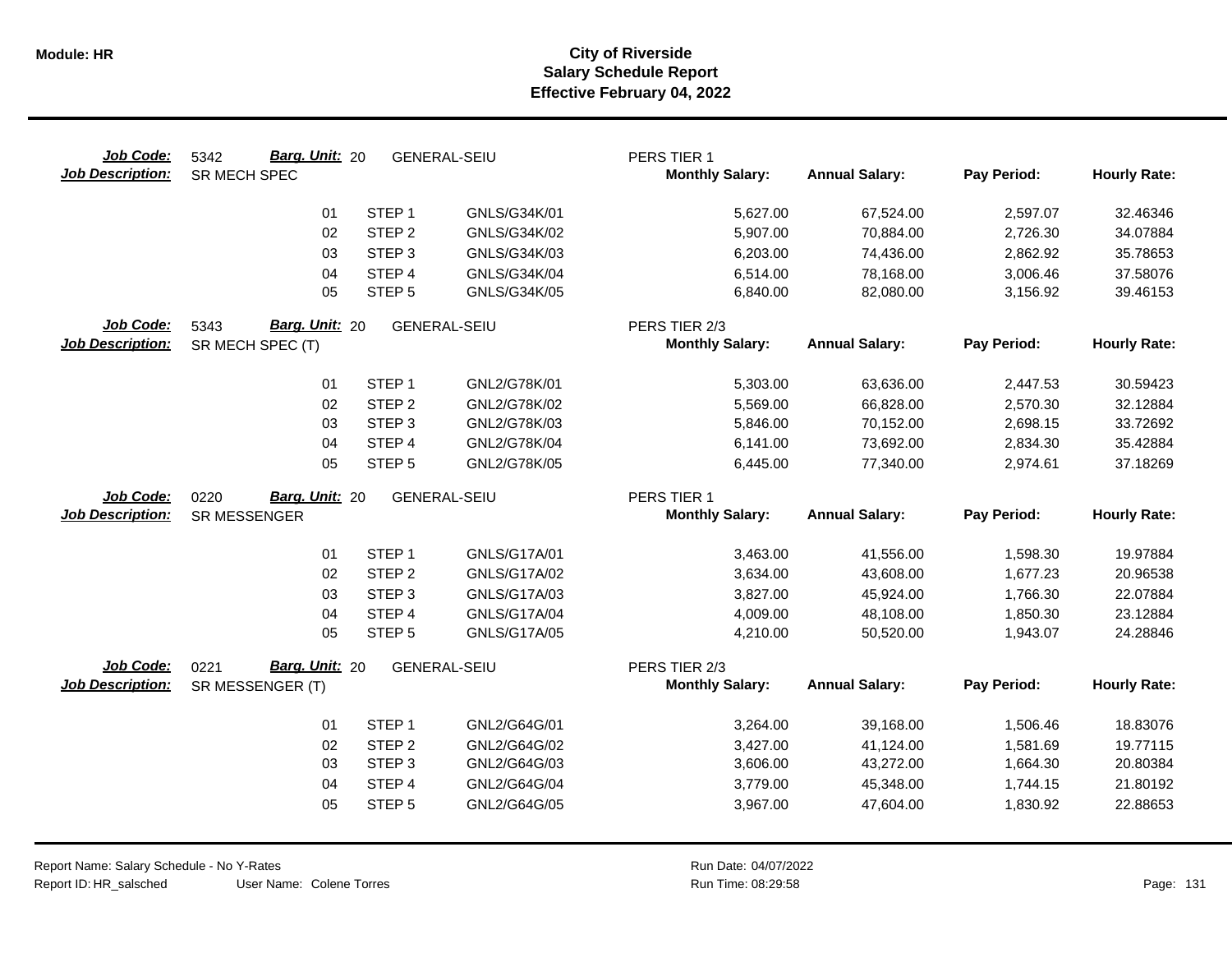| Job Code:<br><b>Job Description:</b> | Barg. Unit: 15<br>8450<br>SR MGMT ANALYST E   | PROFESSIONAL        |              | <b>Monthly Salary:</b> | <b>Annual Salary:</b> | Pay Period: | <b>Hourly Rate:</b> |
|--------------------------------------|-----------------------------------------------|---------------------|--------------|------------------------|-----------------------|-------------|---------------------|
|                                      | 1 <sub>N</sub>                                | <b>MINIMUM</b>      | PROF/K15C/1N | 6,226.00               | 74,712.00             | 2,873.53    | 35.91923            |
|                                      | 1X                                            | <b>MAXIMUM</b>      | PROF/K15C/1X | 8,343.00               | 100,116.00            | 3,850.61    | 48.13269            |
|                                      | 2N                                            | <b>MERIT MIN</b>    | PROF/K15C/2N | 8,343.00               | 100,116.00            | 3,850.61    | 48.13269            |
|                                      | 2X                                            | <b>MERIT MAX</b>    | PROF/K15C/2X | 9,593.00               | 115,116.00            | 4,427.53    | 55.34423            |
|                                      |                                               |                     |              |                        |                       |             |                     |
| Job Code:                            | 3930<br>Barg. Unit: 20                        | <b>GENERAL-SEIU</b> |              |                        |                       |             |                     |
| <b>Job Description:</b>              | SR MINIBUS DRIV/DISP-SCHED                    |                     |              | <b>Monthly Salary:</b> | <b>Annual Salary:</b> | Pay Period: | <b>Hourly Rate:</b> |
|                                      |                                               |                     |              |                        |                       |             |                     |
|                                      | 01                                            | STEP <sub>1</sub>   | GNLS/G21J/01 | 3,911.00               | 46,932.00             | 1,805.07    | 22.56346            |
|                                      | 02                                            | STEP <sub>2</sub>   | GNLS/G21J/02 | 4,109.00               | 49,308.00             | 1,896.46    | 23.70576            |
|                                      | 03                                            | STEP <sub>3</sub>   | GNLS/G21J/03 | 4,315.00               | 51,780.00             | 1,991.53    | 24.89423            |
|                                      | 04                                            | STEP 4              | GNLS/G21J/04 | 4,531.00               | 54,372.00             | 2,091.23    | 26.14038            |
|                                      | 05                                            | STEP <sub>5</sub>   | GNLS/G21J/05 | 4,757.00               | 57,084.00             | 2,195.53    | 27.44423            |
| Job Code:                            | Barg. Unit: 20<br>3931                        | <b>GENERAL-SEIU</b> |              |                        |                       |             |                     |
| <b>Job Description:</b>              | SR MINIBUS DRIV/DISP-SCHED (T)                |                     |              | <b>Monthly Salary:</b> | <b>Annual Salary:</b> | Pay Period: | <b>Hourly Rate:</b> |
|                                      |                                               |                     |              |                        |                       |             |                     |
|                                      | 01                                            | STEP <sub>1</sub>   | GNL2/G67M/01 | 3,686.00               | 44,232.00             | 1,701.23    | 21.26538            |
|                                      | 02                                            | STEP <sub>2</sub>   | GNL2/G67M/02 | 3,872.00               | 46,464.00             | 1,787.07    | 22.33846            |
|                                      | 03                                            | STEP <sub>3</sub>   | GNL2/G67M/03 | 4,066.00               | 48,792.00             | 1,876.61    | 23.45769            |
|                                      | 04                                            | STEP 4              | GNL2/G67M/04 | 4,269.00               | 51,228.00             | 1,970.30    | 24.62884            |
|                                      | 05                                            | STEP <sub>5</sub>   | GNL2/G67M/05 | 4,483.00               | 53,796.00             | 2,069.07    | 25.86346            |
|                                      |                                               | PROFESSIONAL        |              |                        |                       |             |                     |
| Job Code:<br><b>Job Description:</b> | 6150<br>Barg. Unit: 15<br>SR MUSEUM CURATOR E |                     |              | <b>Monthly Salary:</b> | <b>Annual Salary:</b> | Pay Period: | <b>Hourly Rate:</b> |
|                                      |                                               |                     |              |                        |                       |             |                     |
|                                      | 1 <sub>N</sub>                                | <b>MINIMUM</b>      | PROF/K12H/1N | 5,806.00               | 69,672.00             | 2,679.69    | 33.49615            |
|                                      | 1X                                            | <b>MAXIMUM</b>      | PROF/K12H/1X | 7,409.00               | 88,908.00             | 3,419.53    | 42.74423            |
|                                      |                                               |                     |              |                        |                       |             |                     |
| Job Code:                            | <b>Barg. Unit: 20</b><br>9176                 | <b>GENERAL-SEIU</b> |              | PERS TIER 1            |                       |             |                     |
| <b>Job Description:</b>              | SR NETWORK SUP SPEC                           |                     |              | <b>Monthly Salary:</b> | <b>Annual Salary:</b> | Pay Period: | <b>Hourly Rate:</b> |
|                                      | 01                                            | STEP <sub>1</sub>   | GNLS/G48B/01 | 6,528.00               | 78,336.00             | 3,012.92    | 37.66153            |

Report Name: Salary Schedule - No Y-Rates

Report ID: HR\_salsched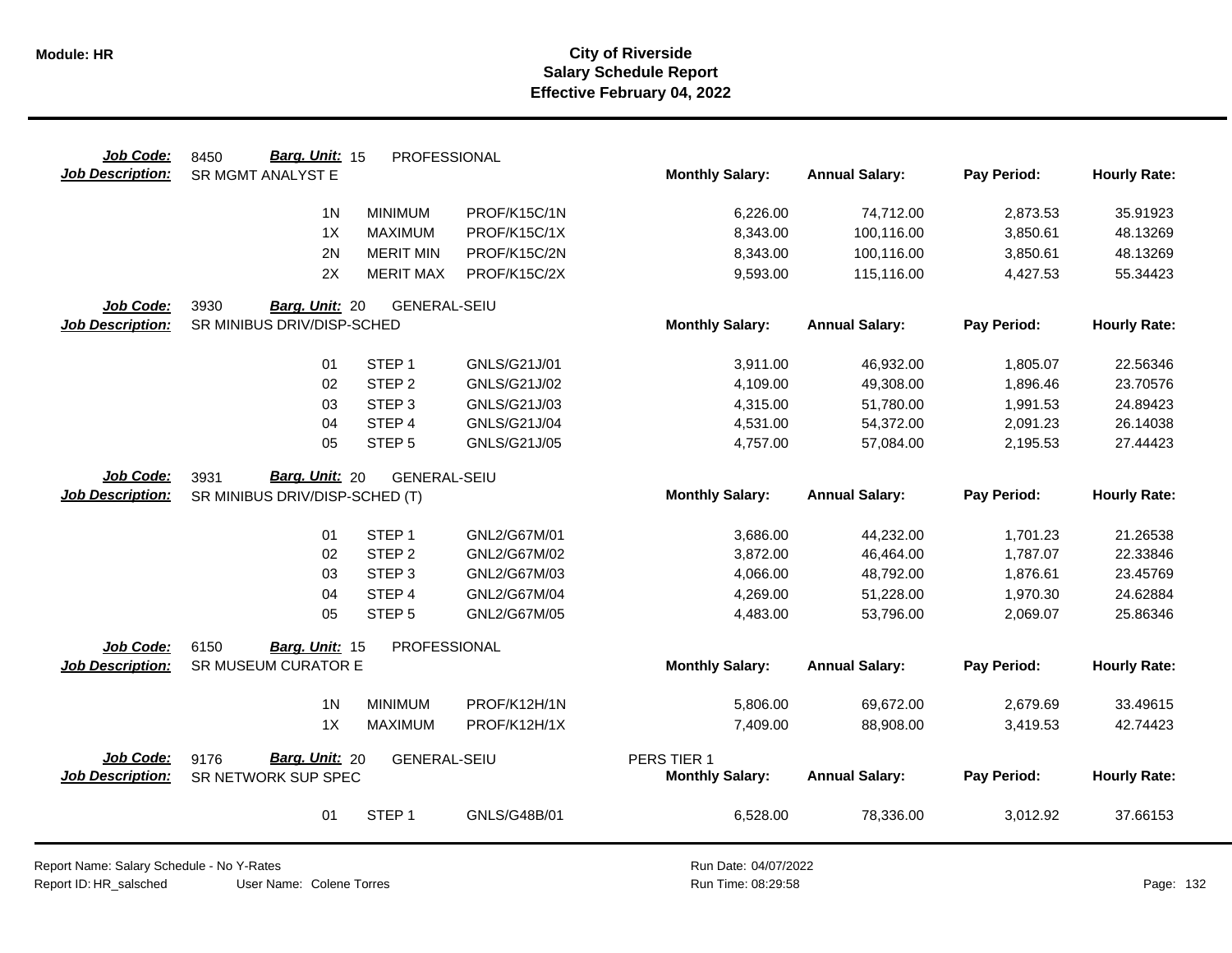**Salary Schedule Report Effective February 04, 2022 Module: HR City of Riverside**

|                         | 02                                       | STEP <sub>2</sub>           | GNLS/G48B/02                 | 6,860.00               | 82,320.00              | 3,166.15             | 39.57692             |
|-------------------------|------------------------------------------|-----------------------------|------------------------------|------------------------|------------------------|----------------------|----------------------|
|                         | 03                                       | STEP <sub>3</sub>           | GNLS/G48B/03                 | 7,196.00               | 86,352.00              | 3,321.23             | 41.51538             |
|                         | 04                                       | STEP 4                      | <b>GNLS/G48B/04</b>          | 7,559.00               | 90,708.00              | 3,488.76             | 43.60961             |
|                         | 05                                       | STEP <sub>5</sub>           | <b>GNLS/G48B/05</b>          | 7,936.00               | 95,232.00              | 3,662.76             | 45.78461             |
|                         | 06                                       | STEP <sub>6</sub>           | GNLS/G48B/06                 | 8,336.00               | 100,032.00             | 3,847.38             | 48.09230             |
|                         | 07                                       | STEP <sub>7</sub>           | <b>GNLS/G48B/07</b>          | 8,753.00               | 105,036.00             | 4,039.84             | 50.49807             |
| Job Code:               | Barg. Unit: 20<br>9177                   | <b>GENERAL-SEIU</b>         |                              | PERS TIER 2/3          |                        |                      |                      |
| <b>Job Description:</b> | SR NETWORK SUP SPEC (T)                  |                             |                              | <b>Monthly Salary:</b> | <b>Annual Salary:</b>  | Pay Period:          | <b>Hourly Rate:</b>  |
|                         | 01                                       | STEP <sub>1</sub>           | GNL2/G83J/01                 | 6,154.00               | 73,848.00              | 2,840.30             | 35.50384             |
|                         | 02                                       | STEP <sub>2</sub>           | GNL2/G83J/02                 | 6,464.00               | 77,568.00              | 2,983.38             | 37.29230             |
|                         | 03                                       | STEP <sub>3</sub>           | GNL2/G83J/03                 | 6,783.00               | 81,396.00              | 3,130.61             | 39.13269             |
|                         | 04                                       | STEP 4                      | GNL2/G83J/04                 | 7,124.00               | 85,488.00              | 3,288.00             | 41.10000             |
|                         | 05                                       | STEP <sub>5</sub>           | GNL2/G83J/05                 | 7,481.00               | 89,772.00              | 3,452.76             | 43.15961             |
|                         | 06                                       | STEP <sub>6</sub>           | GNL2/G83J/06                 | 7,858.00               | 94,296.00              | 3,626.76             | 45.33461             |
|                         | 07                                       | STEP <sub>7</sub>           | GNL2/G83J/07                 | 8,250.00               | 99,000.00              | 3,807.69             | 47.59615             |
|                         |                                          |                             |                              |                        |                        |                      |                      |
| Job Code:               |                                          |                             |                              | PERS TIER 1            |                        |                      |                      |
| <b>Job Description:</b> | Barg. Unit: 20<br>0082<br>SR OFFICE SPEC | <b>GENERAL-SEIU</b>         |                              | <b>Monthly Salary:</b> | <b>Annual Salary:</b>  | Pay Period:          | <b>Hourly Rate:</b>  |
|                         |                                          |                             |                              |                        |                        |                      |                      |
|                         | 01                                       | STEP <sub>1</sub>           | GNLS/G19G/01                 | 3,352.00               | 40,224.00              | 1,547.07             | 19.33846             |
|                         | 02<br>03                                 | STEP <sub>2</sub>           | GNLS/G19G/02                 | 3,519.00               | 42,228.00              | 1,624.15             | 20.30192             |
|                         | 04                                       | STEP <sub>3</sub><br>STEP 4 | GNLS/G19G/03<br>GNLS/G19G/04 | 3,694.00<br>3,882.00   | 44,328.00<br>46,584.00 | 1,704.92<br>1,791.69 | 21.31153<br>22.39615 |
|                         | 05                                       | STEP <sub>5</sub>           | GNLS/G19G/05                 | 4,073.00               | 48,876.00              | 1,879.84             | 23.49807             |
|                         | 06                                       | STEP <sub>6</sub>           | GNLS/G19G/06                 | 4,277.00               | 51,324.00              | 1,974.00             | 24.67500             |
|                         | 07                                       | STEP <sub>7</sub>           | GNLS/G19G/07                 | 4,491.00               | 53,892.00              | 2,072.76             | 25.90961             |
| Job Code:               | Barg. Unit: 25<br>0086                   | CONFIDENTIAL                |                              |                        |                        |                      |                      |
| <b>Job Description:</b> | SR OFFICE SPEC (C)                       |                             |                              | <b>Monthly Salary:</b> | <b>Annual Salary:</b>  | Pay Period:          | <b>Hourly Rate:</b>  |
|                         | 1 <sub>N</sub>                           | <b>MINIMUM</b>              | CNFS/C18C/1N                 | 3,131.00               | 37,572.00              | 1,445.07             | 18.06346             |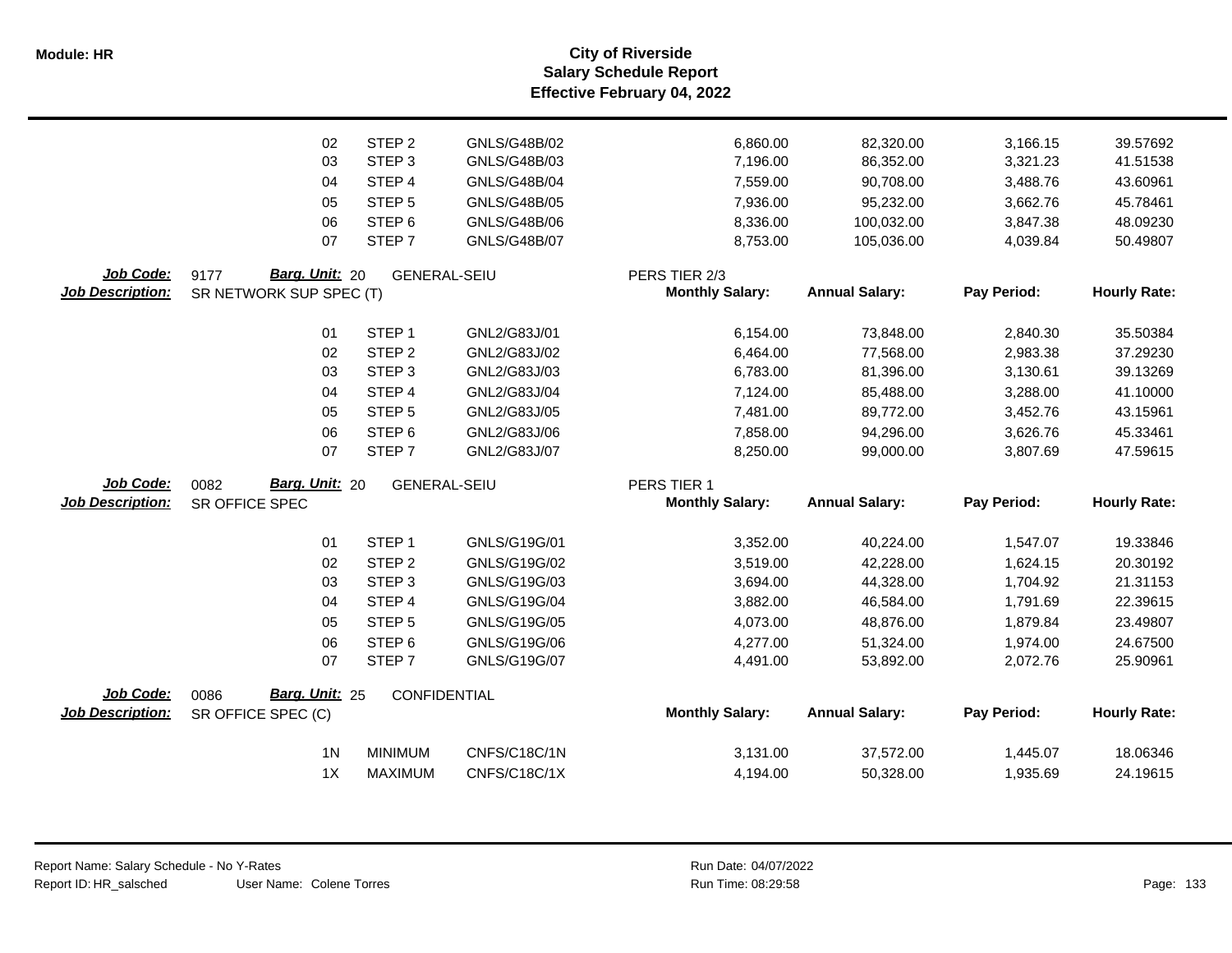| Job Code:<br><b>Job Description:</b> | Barg. Unit: 20<br>0084<br>SR OFFICE SPEC (T) | <b>GENERAL-SEIU</b> |              | PERS TIER 2/3<br><b>Monthly Salary:</b> | <b>Annual Salary:</b> | Pay Period: | <b>Hourly Rate:</b> |
|--------------------------------------|----------------------------------------------|---------------------|--------------|-----------------------------------------|-----------------------|-------------|---------------------|
|                                      | 01                                           | STEP <sub>1</sub>   | GNL2/G66D/01 | 3,159.00                                | 37,908.00             | 1,458.00    | 18.22500            |
|                                      | 02                                           | STEP <sub>2</sub>   | GNL2/G66D/02 | 3,317.00                                | 39,804.00             | 1,530.92    | 19.13653            |
|                                      | 03                                           | STEP <sub>3</sub>   | GNL2/G66D/03 | 3,482.00                                | 41,784.00             | 1,607.07    | 20.08846            |
|                                      | 04                                           | STEP 4              | GNL2/G66D/04 | 3,657.00                                | 43,884.00             | 1,687.84    | 21.09807            |
|                                      | 05                                           | STEP <sub>5</sub>   | GNL2/G66D/05 | 3,839.00                                | 46,068.00             | 1,771.84    | 22.14807            |
|                                      | 06                                           | STEP <sub>6</sub>   | GNL2/G66D/06 | 4,032.00                                | 48,384.00             | 1,860.92    | 23.26153            |
|                                      | 07                                           | STEP <sub>7</sub>   | GNL2/G66D/07 | 4,233.00                                | 50,796.00             | 1,953.69    | 24.42115            |
| Job Code:                            | Barg. Unit: 15<br>7870                       | PROFESSIONAL        |              |                                         |                       |             |                     |
| <b>Job Description:</b>              | SR PARK PLANNER E                            |                     |              | <b>Monthly Salary:</b>                  | <b>Annual Salary:</b> | Pay Period: | <b>Hourly Rate:</b> |
|                                      | 1 <sub>N</sub>                               | <b>MINIMUM</b>      | PROF/K12K/1N | 6,375.00                                | 76,500.00             | 2,942.30    | 36.77884            |
|                                      | 1X                                           | <b>MAXIMUM</b>      | PROF/K12K/1X | 7,751.00                                | 93,012.00             | 3,577.38    | 44.71730            |
|                                      | 2N                                           | <b>MERIT MIN</b>    | PROF/K12K/2N | 7,751.00                                | 93,012.00             | 3,577.38    | 44.71730            |
|                                      | 2X                                           | <b>MERIT MAX</b>    | PROF/K12K/2X | 8,914.00                                | 106,968.00            | 4,114.15    | 51.42692            |
| Job Code:                            | 3011<br>Barg. Unit: 20                       | <b>GENERAL-SEIU</b> |              | PERS TIER 1                             |                       |             |                     |
| <b>Job Description:</b>              | <b>SR PARK RANGER</b>                        |                     |              | <b>Monthly Salary:</b>                  | <b>Annual Salary:</b> | Pay Period: | <b>Hourly Rate:</b> |
|                                      | 01                                           | STEP <sub>1</sub>   | GNLS/G31C/01 | 4,874.00                                | 58,488.00             | 2,249.53    | 28.11923            |
|                                      | 02                                           | STEP <sub>2</sub>   | GNLS/G31C/02 | 5,115.00                                | 61,380.00             | 2,360.76    | 29.50961            |
|                                      | 03                                           | STEP <sub>3</sub>   | GNLS/G31C/03 | 5,376.00                                | 64,512.00             | 2,481.23    | 31.01538            |
|                                      | 04                                           | STEP 4              | GNLS/G31C/04 | 5,641.00                                | 67,692.00             | 2,603.53    | 32.54423            |
|                                      | 05                                           | STEP <sub>5</sub>   | GNLS/G31C/05 | 5,924.00                                | 71,088.00             | 2,734.15    | 34.17692            |
|                                      | 06                                           | STEP <sub>6</sub>   | GNLS/G31C/06 | 6,217.00                                | 74,604.00             | 2,869.38    | 35.86730            |
| Job Code:                            | Barg. Unit: 20<br>3013                       | <b>GENERAL-SEIU</b> |              | PERS TIER 2/3                           |                       |             |                     |
| <b>Job Description:</b>              | SR PARK RANGER (T)                           |                     |              | <b>Monthly Salary:</b>                  | <b>Annual Salary:</b> | Pay Period: | <b>Hourly Rate:</b> |
|                                      | 01                                           | STEP <sub>1</sub>   | GNL2/G76M/01 | 4,596.00                                | 55,152.00             | 2,121.23    | 26.51538            |
|                                      | 02                                           | STEP <sub>2</sub>   | GNL2/G76M/02 | 4,821.00                                | 57,852.00             | 2,225.07    | 27.81346            |
|                                      | 03                                           | STEP <sub>3</sub>   | GNL2/G76M/03 | 5,065.00                                | 60,780.00             | 2,337.69    | 29.22115            |
|                                      | 04                                           | STEP 4              | GNL2/G76M/04 | 5,318.00                                | 63,816.00             | 2,454.46    | 30.68076            |

Report Name: Salary Schedule - No Y-Rates

Report ID: HR\_salsched

Run Date: 04/07/2022 08:29:58 Colene Torres Run Time: Page: 134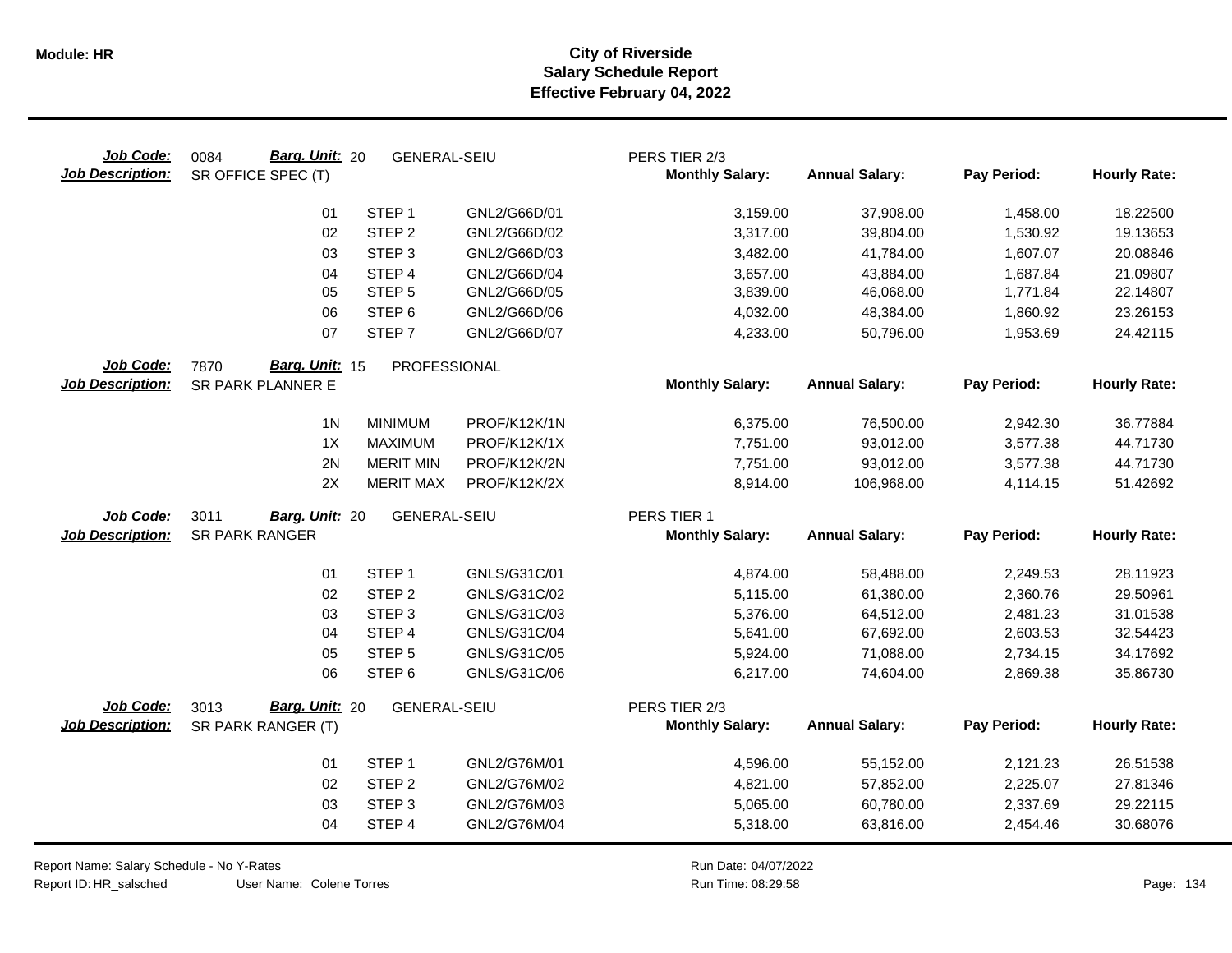**Salary Schedule Report Effective February 04, 2022 Module: HR City of Riverside**

|                         | 05                         | STEP <sub>5</sub>                    | GNL2/G76M/05                 | 5,582.00               | 66,984.00                | 2,576.30             | 32.20384             |
|-------------------------|----------------------------|--------------------------------------|------------------------------|------------------------|--------------------------|----------------------|----------------------|
|                         | 06                         | STEP <sub>6</sub>                    | GNL2/G76M/06                 | 5,860.00               | 70,320.00                | 2,704.61             | 33.80769             |
| Job Code:               | 2422<br>Barg. Unit: 20     | <b>GENERAL-SEIU</b>                  |                              | PERS TIER 1            |                          |                      |                      |
| <b>Job Description:</b> | SR PARKING CONTROL REP     |                                      |                              | <b>Monthly Salary:</b> | <b>Annual Salary:</b>    | Pay Period:          | <b>Hourly Rate:</b>  |
|                         |                            |                                      |                              |                        |                          |                      |                      |
|                         | 01                         | STEP <sub>1</sub>                    | GNLS/G20E/01                 | 3,299.00               | 39,588.00                | 1,522.61             | 19.03269             |
|                         | 02                         | STEP <sub>2</sub>                    | GNLS/G20E/02                 | 3,463.00               | 41,556.00                | 1,598.30             | 19.97884             |
|                         | 03                         | STEP <sub>3</sub>                    | GNLS/G20E/03                 | 3,634.00               | 43,608.00                | 1,677.23             | 20.96538             |
|                         | 04                         | STEP 4                               | <b>GNLS/G20E/04</b>          | 3,827.00               | 45,924.00                | 1,766.30             | 22.07884             |
|                         | 05                         | STEP <sub>5</sub>                    | GNLS/G20E/05                 | 4,009.00               | 48,108.00                | 1,850.30             | 23.12884             |
|                         | 06                         | STEP <sub>6</sub>                    | GNLS/G20E/06                 | 4,210.00               | 50,520.00                | 1,943.07             | 24.28846             |
|                         | 07                         | STEP <sub>7</sub>                    | GNLS/G20E/07                 | 4,420.00               | 53,040.00                | 2,040.00             | 25.50000             |
|                         | 08                         | STEP <sub>8</sub>                    | GNLS/G20E/08                 | 4,640.00               | 55,680.00                | 2,141.53             | 26.76923             |
| Job Code:               | Barg. Unit: 20<br>2424     | <b>GENERAL-SEIU</b>                  |                              | PERS TIER 2/3          |                          |                      |                      |
| <b>Job Description:</b> | SR PARKING CONTROL REP (T) |                                      |                              | <b>Monthly Salary:</b> | <b>Annual Salary:</b>    | Pay Period:          | <b>Hourly Rate:</b>  |
|                         | 01                         | STEP <sub>1</sub>                    | GNL2/G67D/01                 | 3,109.00               | 37,308.00                | 1,434.92             | 17.93653             |
|                         | 02                         | STEP <sub>2</sub>                    | GNL2/G67D/02                 | 3,264.00               | 39,168.00                | 1,506.46             | 18.83076             |
|                         | 03                         | STEP <sub>3</sub>                    | GNL2/G67D/03                 | 3,427.00               | 41,124.00                | 1,581.69             | 19.77115             |
|                         | 04                         | STEP 4                               | GNL2/G67D/04                 | 3,606.00               |                          | 1,664.30             | 20.80384             |
|                         |                            |                                      |                              |                        | 43,272.00                |                      |                      |
|                         | 05                         | STEP <sub>5</sub>                    | GNL2/G67D/05                 | 3,779.00               | 45,348.00                | 1,744.15             | 21.80192             |
|                         | 06                         | STEP <sub>6</sub>                    | GNL2/G67D/06                 | 3,967.00               | 47,604.00                | 1,830.92             | 22.88653             |
|                         | 07                         | STEP <sub>7</sub>                    | GNL2/G67D/07                 | 4,167.00               | 50,004.00                | 1,923.23             | 24.04038             |
|                         | 08                         | STEP <sub>8</sub>                    | GNL2/G67D/08                 | 4,373.00               | 52,476.00                | 2,018.30             | 25.22884             |
| Job Code:               | Barg. Unit: 10<br>8323     | <b>MANAGEMENT</b>                    |                              |                        |                          |                      |                      |
| <b>Job Description:</b> | SR PERFORMANCE ANALYST     |                                      |                              | <b>Monthly Salary:</b> | <b>Annual Salary:</b>    | Pay Period:          | <b>Hourly Rate:</b>  |
|                         | 1 <sub>N</sub>             | <b>MINIMUM</b>                       | MGTS/M78D/1N                 | 6,101.00               | 73,212.00                | 2,815.84             | 35.19807             |
|                         | 1X                         | <b>MAXIMUM</b>                       | MGTS/M78D/1X                 | 10,632.00              | 127,584.00               | 4,907.07             | 61.33846             |
|                         |                            |                                      |                              |                        |                          |                      |                      |
|                         |                            |                                      |                              |                        |                          |                      |                      |
|                         | 2N<br>2X                   | <b>MERIT MIN</b><br><b>MERIT MAX</b> | MGTS/M78D/2N<br>MGTS/M78D/2X | 10,632.00<br>12,226.00 | 127,584.00<br>146,712.00 | 4,907.07<br>5,642.76 | 61.33846<br>70.53461 |

Run Date: 04/07/2022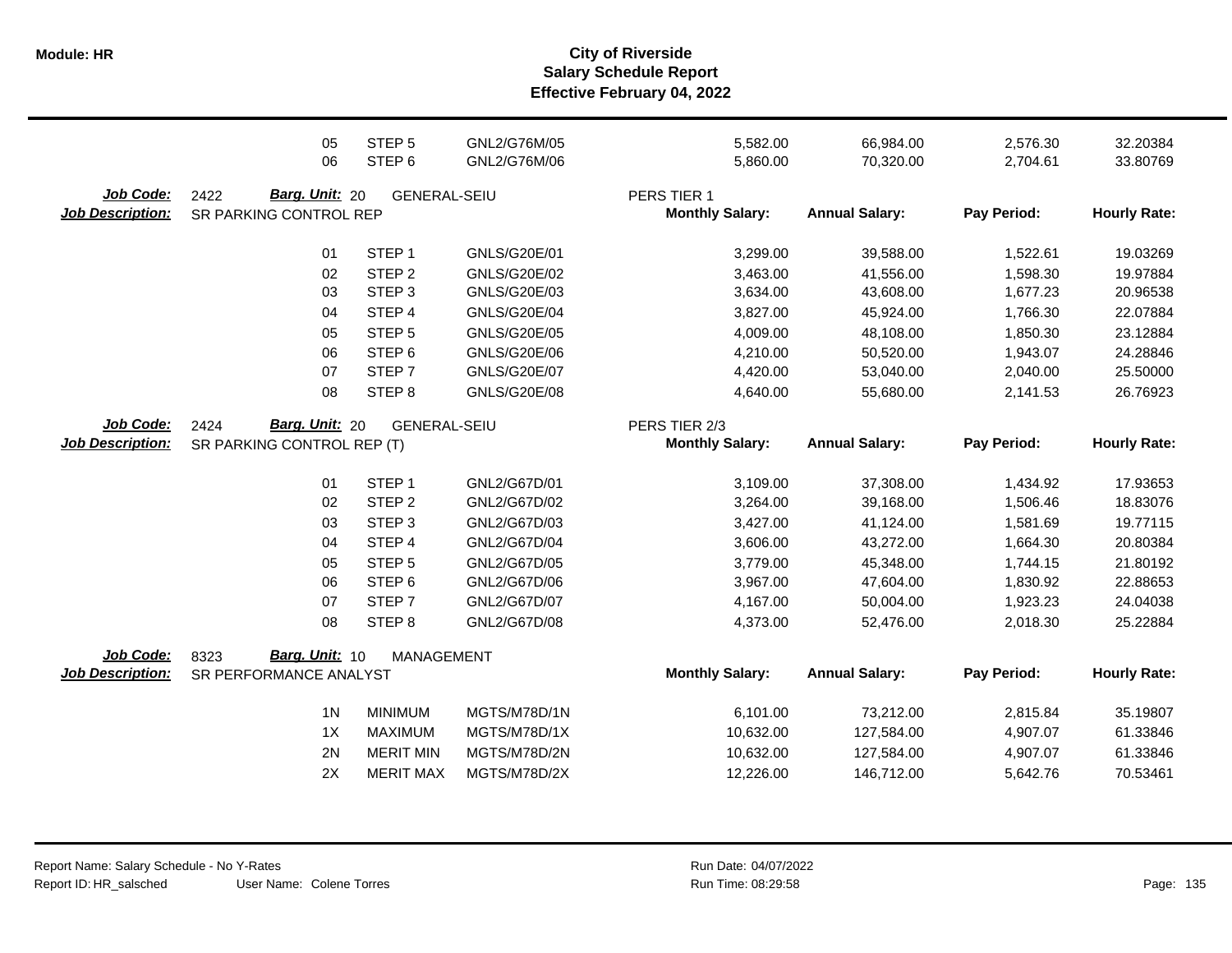| Job Code:               | Barg. Unit: 55<br>7200     |                     | PARA-PROFESSIONAL |                        |                       |             |                     |
|-------------------------|----------------------------|---------------------|-------------------|------------------------|-----------------------|-------------|---------------------|
| <b>Job Description:</b> | SR PLAN CHECK ENGR E       |                     |                   | <b>Monthly Salary:</b> | <b>Annual Salary:</b> | Pay Period: | <b>Hourly Rate:</b> |
|                         | 1 <sub>N</sub>             | <b>MINIMUM</b>      | PARA/N44A/1N      | 8,518.00               | 102,216.00            | 3,931.38    | 49.14230            |
|                         | 1X                         | <b>MAXIMUM</b>      | PARA/N44A/1X      | 10,359.00              | 124,308.00            | 4,781.07    | 59.76346            |
|                         | 2N                         | <b>MERIT MIN</b>    | PARA/N44A/2N      | 10,359.00              | 124,308.00            | 4,781.07    | 59.76346            |
|                         | 2X                         | <b>MERIT MAX</b>    | PARA/N44A/2X      | 11,913.00              | 142,956.00            | 5,498.30    | 68.72884            |
| Job Code:               | 7930<br>Barg. Unit: 50     | <b>SUPERVISORY</b>  |                   |                        |                       |             |                     |
| Job Description:        | SR PLANNER E               |                     |                   | <b>Monthly Salary:</b> | <b>Annual Salary:</b> | Pay Period: | <b>Hourly Rate:</b> |
|                         |                            |                     |                   |                        |                       |             |                     |
|                         | 1 <sup>N</sup>             | <b>MINIMUM</b>      | SUPV/U19A/1N      | 6,725.00               | 80,700.00             | 3,103.84    | 38.79807            |
|                         | 1X                         | <b>MAXIMUM</b>      | SUPV/U19A/1X      | 9,008.00               | 108,096.00            | 4,157.53    | 51.96923            |
|                         | 2N                         | <b>MERIT MIN</b>    | SUPV/U19A/2N      | 9,008.00               | 108,096.00            | 4,157.53    | 51.96923            |
|                         | 2X                         | <b>MERIT MAX</b>    | SUPV/U19A/2X      | 10,359.00              | 124,308.00            | 4,781.07    | 59.76346            |
| Job Code:               | 7201<br>Barg. Unit: 55     |                     | PARA-PROFESSIONAL |                        |                       |             |                     |
| <b>Job Description:</b> | <b>SR PLANS EXAMINER E</b> |                     |                   | <b>Monthly Salary:</b> | <b>Annual Salary:</b> | Pay Period: | <b>Hourly Rate:</b> |
|                         |                            |                     |                   |                        |                       |             |                     |
|                         | 1 <sub>N</sub>             | <b>MINIMUM</b>      | PARA/N36A/1N      | 7,751.00               | 93,012.00             | 3,577.38    | 44.71730            |
|                         | 1X                         | <b>MAXIMUM</b>      | PARA/N36A/1X      | 9,417.00               | 113,004.00            | 4,346.30    | 54.32884            |
| Job Code:               | 1770<br>Barg. Unit: 20     | <b>GENERAL-SEIU</b> |                   | PERS TIER 1            |                       |             |                     |
| <b>Job Description:</b> | SR PRINTING SVCS OPER      |                     |                   | <b>Monthly Salary:</b> | <b>Annual Salary:</b> | Pay Period: | <b>Hourly Rate:</b> |
|                         |                            |                     |                   |                        |                       |             |                     |
|                         | 01                         | STEP <sub>1</sub>   | GNLS/G24A/01      | 4,293.00               | 51,516.00             | 1,981.38    | 24.76730            |
|                         | 02                         | STEP <sub>2</sub>   | GNLS/G24A/02      | 4,509.00               | 54,108.00             | 2,081.07    | 26.01346            |
|                         | 03                         | STEP <sub>3</sub>   | GNLS/G24A/03      | 4,730.00               | 56,760.00             | 2,183.07    | 27.28846            |
|                         | 04                         | STEP 4              | GNLS/G24A/04      | 4,969.00               | 59,628.00             | 2,293.38    | 28.66730            |
|                         | 05                         | STEP <sub>5</sub>   | GNLS/G24A/05      | 5,211.00               | 62,532.00             | 2,405.07    | 30.06346            |
| <b>Job Code:</b>        | Barg. Unit: 20<br>1771     | <b>GENERAL-SEIU</b> |                   | PERS TIER 2/3          |                       |             |                     |
| <b>Job Description:</b> | SR PRINTING SVCS OPER (T)  |                     |                   | <b>Monthly Salary:</b> | <b>Annual Salary:</b> | Pay Period: | <b>Hourly Rate:</b> |
|                         |                            |                     |                   |                        |                       |             |                     |
|                         | 01                         | STEP <sub>1</sub>   | GNL2/G70A/01      | 4,048.00               | 48,576.00             | 1,868.30    | 23.35384            |
|                         | 02                         | STEP <sub>2</sub>   | GNL2/G70A/02      | 4,248.00               | 50,976.00             | 1,960.61    | 24.50769            |
|                         |                            |                     |                   |                        |                       |             |                     |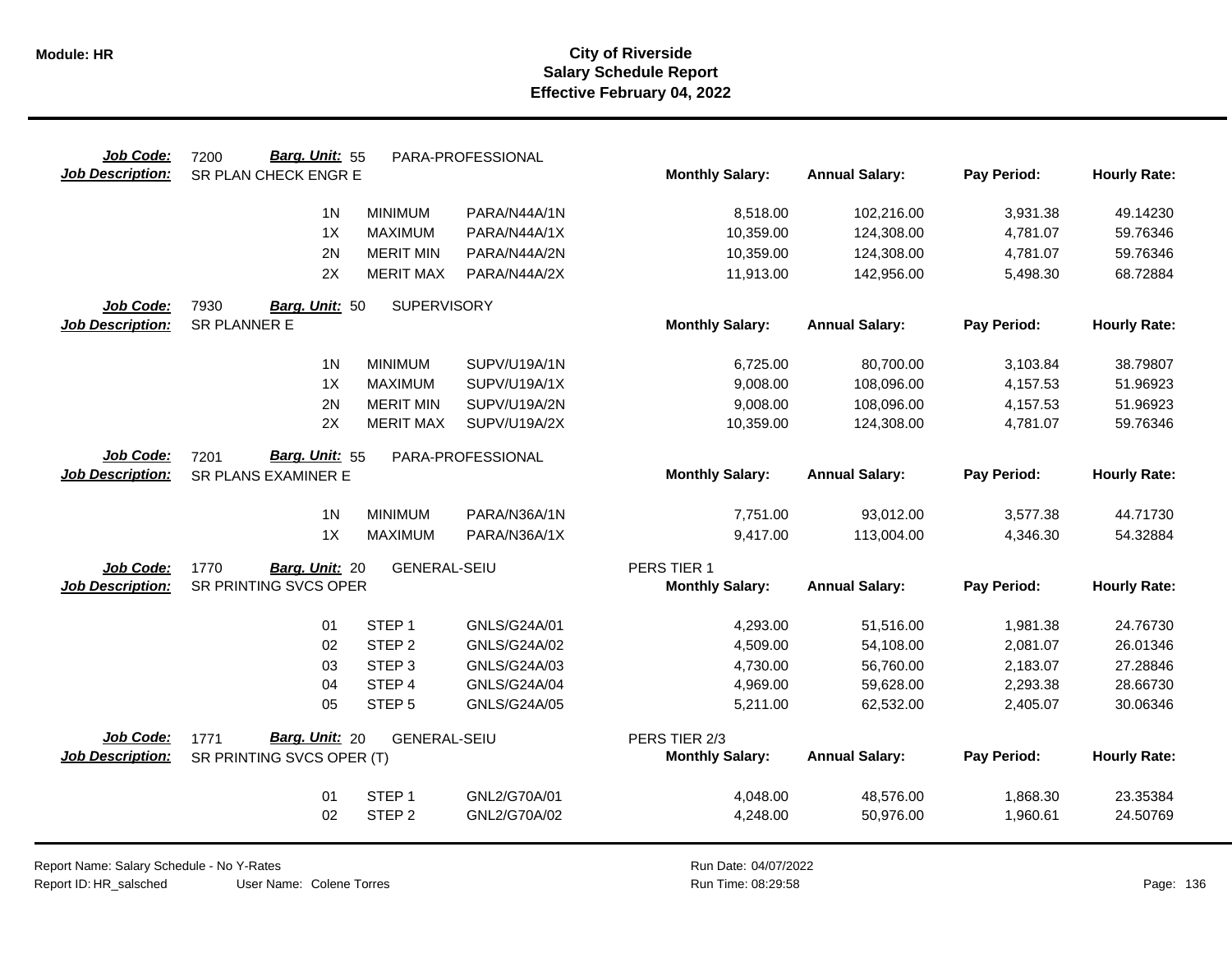|                                      | 03                                                 | STEP <sub>3</sub>   | GNL2/G70A/03        | 4,458.00               | 53,496.00             | 2,057.53    | 25.71923            |
|--------------------------------------|----------------------------------------------------|---------------------|---------------------|------------------------|-----------------------|-------------|---------------------|
|                                      | 04                                                 | STEP 4              | GNL2/G70A/04        | 4,682.00               | 56,184.00             | 2,160.92    | 27.01153            |
|                                      | 05                                                 | STEP <sub>5</sub>   | GNL2/G70A/05        | 4,912.00               | 58,944.00             | 2,267.07    | 28.33846            |
| Job Code:<br><b>Job Description:</b> | 1250<br>Barg. Unit: 50<br>SR PROCRMNT/CONTR SPEC E | <b>SUPERVISORY</b>  |                     | <b>Monthly Salary:</b> | <b>Annual Salary:</b> | Pay Period: | <b>Hourly Rate:</b> |
|                                      | 1 <sup>N</sup>                                     | <b>MINIMUM</b>      | SUPV/U16F/1N        | 6,405.00               | 76,860.00             | 2,956.15    | 36.95192            |
|                                      | 1X                                                 | <b>MAXIMUM</b>      | SUPV/U16F/1X        | 7,780.00               | 93,360.00             | 3,590.76    | 44.88461            |
|                                      | 2N                                                 | <b>MERIT MIN</b>    | SUPV/U16F/2N        | 7,780.00               | 93,360.00             | 3,590.76    | 44.88461            |
|                                      | 2X                                                 | <b>MERIT MAX</b>    | SUPV/U16F/2X        | 8,947.00               | 107,364.00            | 4,129.38    | 51.61730            |
| Job Code:                            | 9245<br><b>Barg. Unit: 20</b>                      | <b>GENERAL-SEIU</b> |                     | PERS TIER 1            | <b>Annual Salary:</b> | Pay Period: | <b>Hourly Rate:</b> |
| <b>Job Description:</b>              | SR PROGRAMMER ANALYST                              |                     |                     | <b>Monthly Salary:</b> |                       |             |                     |
|                                      | 01                                                 | STEP <sub>1</sub>   | GNLS/G48B/01        | 6,528.00               | 78,336.00             | 3,012.92    | 37.66153            |
|                                      | 02                                                 | STEP <sub>2</sub>   | GNLS/G48B/02        | 6,860.00               | 82,320.00             | 3,166.15    | 39.57692            |
|                                      | 03                                                 | STEP <sub>3</sub>   | GNLS/G48B/03        | 7,196.00               | 86,352.00             | 3,321.23    | 41.51538            |
|                                      | 04                                                 | STEP 4              | GNLS/G48B/04        | 7,559.00               | 90,708.00             | 3,488.76    | 43.60961            |
|                                      | 05                                                 | STEP <sub>5</sub>   | <b>GNLS/G48B/05</b> | 7,936.00               | 95,232.00             | 3,662.76    | 45.78461            |
|                                      | 06                                                 | STEP <sub>6</sub>   | GNLS/G48B/06        | 8,336.00               | 100,032.00            | 3,847.38    | 48.09230            |
|                                      | 07                                                 | STEP <sub>7</sub>   | <b>GNLS/G48B/07</b> | 8,753.00               | 105,036.00            | 4,039.84    | 50.49807            |
| Job Code:                            | Barg. Unit: 20<br>9246                             | <b>GENERAL-SEIU</b> |                     | PERS TIER 2/3          |                       |             |                     |
| <b>Job Description:</b>              | SR PROGRAMMER ANALYST (T)                          |                     |                     | <b>Monthly Salary:</b> | <b>Annual Salary:</b> | Pay Period: | <b>Hourly Rate:</b> |
|                                      | 01                                                 | STEP <sub>1</sub>   | GNL2/G83J/01        | 6,154.00               | 73,848.00             | 2,840.30    | 35.50384            |
|                                      | 02                                                 | STEP <sub>2</sub>   | GNL2/G83J/02        | 6,464.00               | 77,568.00             | 2,983.38    | 37.29230            |
|                                      | 03                                                 | STEP <sub>3</sub>   | GNL2/G83J/03        | 6,783.00               | 81,396.00             | 3,130.61    | 39.13269            |
|                                      | 04                                                 | STEP 4              | GNL2/G83J/04        | 7,124.00               | 85,488.00             | 3,288.00    | 41.10000            |
|                                      | 05                                                 | STEP <sub>5</sub>   | GNL2/G83J/05        | 7,481.00               | 89,772.00             | 3,452.76    | 43.15961            |
|                                      | 06                                                 | STEP <sub>6</sub>   | GNL2/G83J/06        | 7,858.00               | 94,296.00             | 3,626.76    | 45.33461            |
|                                      | 07                                                 | STEP <sub>7</sub>   | GNL2/G83J/07        | 8,250.00               | 99,000.00             | 3,807.69    | 47.59615            |
| Job Code:                            | Barg. Unit: 10<br>8132                             | <b>MANAGEMENT</b>   |                     |                        |                       |             |                     |
| <b>Job Description:</b>              | SR PROJ MGR E                                      |                     |                     | <b>Monthly Salary:</b> | <b>Annual Salary:</b> | Pay Period: | <b>Hourly Rate:</b> |
|                                      |                                                    |                     |                     |                        |                       |             |                     |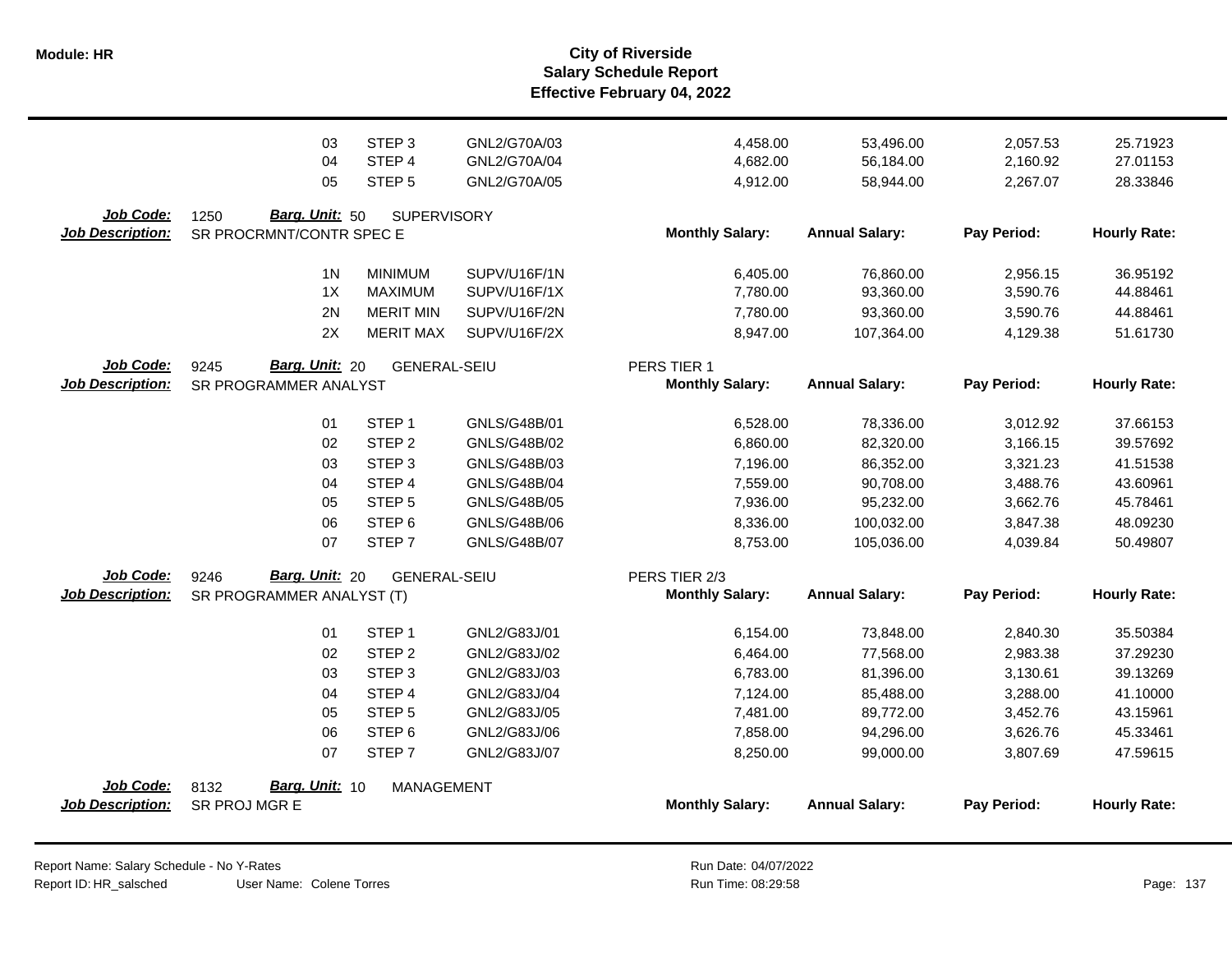|                                             | 1 <sub>N</sub>                                | <b>MINIMUM</b>      | MGTS/M87D/1N        | 6,674.00                                | 80,088.00             | 3,080.30    | 38.50384            |
|---------------------------------------------|-----------------------------------------------|---------------------|---------------------|-----------------------------------------|-----------------------|-------------|---------------------|
|                                             | 1X                                            | <b>MAXIMUM</b>      | MGTS/M87D/1X        | 11,636.00                               | 139,632.00            | 5,370.46    | 67.13076            |
|                                             | 2N                                            | <b>MERIT MIN</b>    | MGTS/M87D/2N        | 11,636.00                               | 139,632.00            | 5,370.46    | 67.13076            |
|                                             | 2X                                            | <b>MERIT MAX</b>    | MGTS/M87D/2X        | 13,382.00                               | 160,584.00            | 6,176.30    | 77.20384            |
| Job Code:<br><b>Job Description:</b>        | Barg. Unit: 55<br>7035<br>SR SCADA SYS TECH N |                     | PARA-PROFESSIONAL   | <b>Monthly Salary:</b>                  | <b>Annual Salary:</b> | Pay Period: | <b>Hourly Rate:</b> |
|                                             | 1 <sub>N</sub>                                | <b>MINIMUM</b>      | PARA/N01E/1N        | 6,764.00                                | 81,168.00             | 3,121.84    | 39.02307            |
|                                             | 1X                                            | <b>MAXIMUM</b>      | PARA/N01E/1X        | 9,068.00                                | 108,816.00            | 4,185.23    | 52.31538            |
| Job Code:<br><b>Job Description:</b>        | Barg. Unit: 20<br>3215<br>SR SIGN TECH        | <b>GENERAL-SEIU</b> |                     | PERS TIER 1<br><b>Monthly Salary:</b>   | <b>Annual Salary:</b> | Pay Period: | <b>Hourly Rate:</b> |
|                                             | 01                                            | STEP <sub>1</sub>   | GNLS/G32A/01        | 5,211.00                                | 62,532.00             | 2,405.07    | 30.06346            |
|                                             | 02                                            | STEP <sub>2</sub>   | GNLS/G32A/02        | 5,478.00                                | 65,736.00             | 2,528.30    | 31.60384            |
|                                             | 03                                            | STEP <sub>3</sub>   | GNLS/G32A/03        | 5,751.00                                | 69,012.00             | 2,654.30    | 33.17884            |
|                                             | 04                                            | STEP 4              | GNLS/G32A/04        | 6,038.00                                | 72,456.00             | 2,786.76    | 34.83461            |
|                                             | 05                                            | STEP <sub>5</sub>   | GNLS/G32A/05        | 6,336.00                                | 76,032.00             | 2,924.30    | 36.55384            |
| Job Code:<br><b>Job Description:</b>        | 3216<br>Barg. Unit: 20<br>SR SIGN TECH (T)    | <b>GENERAL-SEIU</b> |                     | PERS TIER 2/3<br><b>Monthly Salary:</b> | <b>Annual Salary:</b> | Pay Period: | <b>Hourly Rate:</b> |
|                                             | 01                                            | STEP <sub>1</sub>   | GNL2/G77D/01        | 4,912.00                                | 58,944.00             | 2,267.07    | 28.33846            |
|                                             | 02                                            | STEP <sub>2</sub>   | GNL2/G77D/02        | 5,161.00                                | 61,932.00             | 2,382.00    | 29.77500            |
|                                             | 03                                            | STEP <sub>3</sub>   | GNL2/G77D/03        | 5,418.00                                | 65,016.00             | 2,500.61    | 31.25769            |
|                                             | 04                                            | STEP 4              | GNL2/G77D/04        | 5,691.00                                | 68,292.00             | 2,626.61    | 32.83269            |
|                                             | 05                                            | STEP <sub>5</sub>   | GNL2/G77D/05        | 5,974.00                                | 71,688.00             | 2,757.23    | 34.46538            |
| <b>Job Code:</b><br><b>Job Description:</b> | Barg. Unit: 80<br>3400<br>SR SOLID WASTE OPER | <b>REFUSE</b>       |                     | PERS TIER 1<br><b>Monthly Salary:</b>   | <b>Annual Salary:</b> | Pay Period: | <b>Hourly Rate:</b> |
|                                             | 01                                            | STEP <sub>1</sub>   | REFS/R23A/01        | 4,386.00                                | 52,632.00             | 2,024.30    | 25.30384            |
|                                             | 02                                            | STEP <sub>2</sub>   | REFS/R23A/02        | 4,604.00                                | 55,248.00             | 2,124.92    | 26.56153            |
|                                             | 03                                            | STEP <sub>3</sub>   | REFS/R23A/03        | 4,833.00                                | 57,996.00             | 2,230.61    | 27.88269            |
|                                             | 04                                            | STEP 4              | <b>REFS/R23A/04</b> | 5,076.00                                | 60,912.00             | 2,342.76    | 29.28461            |

 $\overline{\phantom{0}}$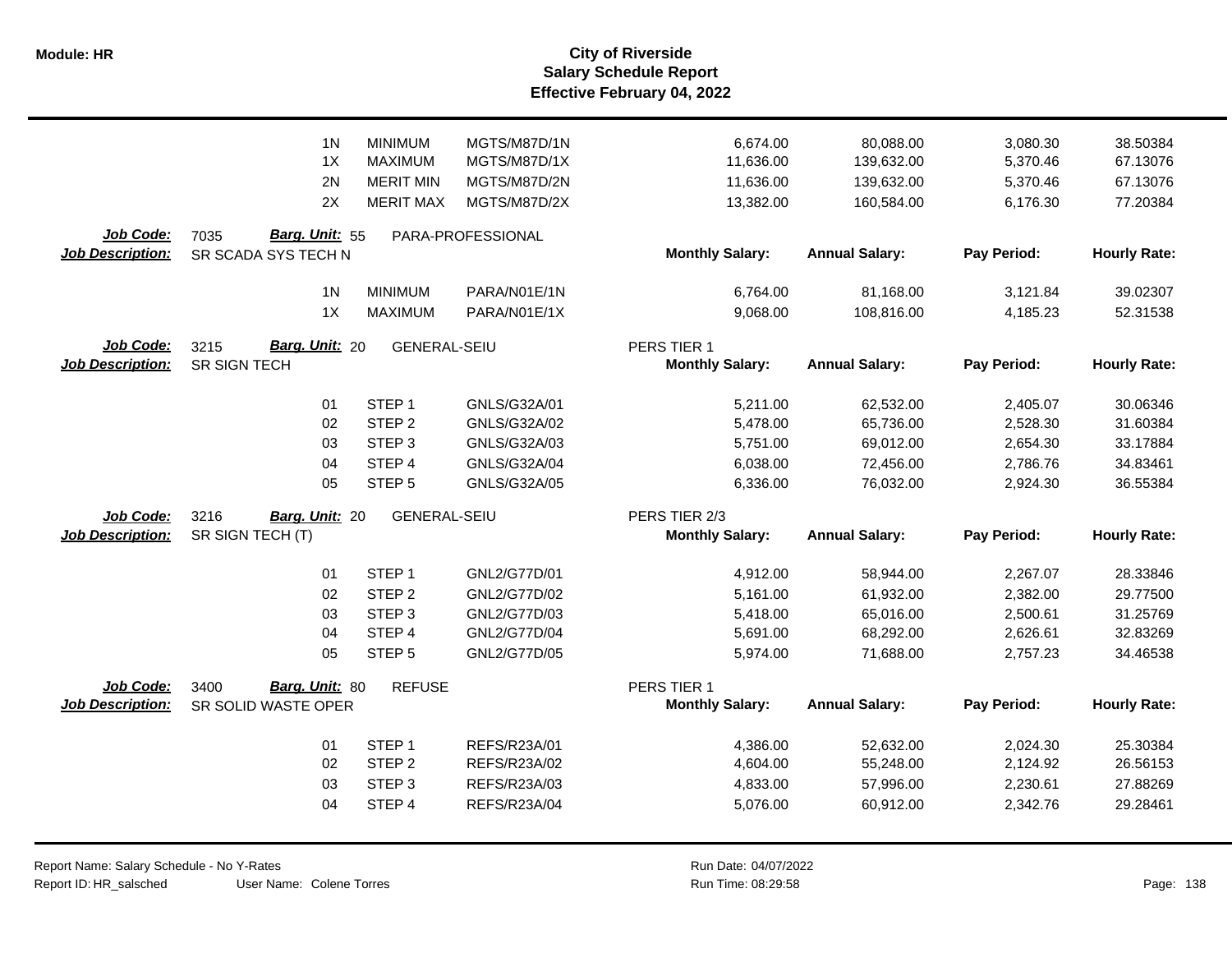| Job Code:<br><b>Job Description:</b> | Barg. Unit: 80<br>3401<br>SR SOLID WASTE OPER (T)      | <b>REFUSE</b>     |                        | PERS TIER 2/3<br><b>Monthly Salary:</b> | <b>Annual Salary:</b> | Pay Period: | <b>Hourly Rate:</b> |
|--------------------------------------|--------------------------------------------------------|-------------------|------------------------|-----------------------------------------|-----------------------|-------------|---------------------|
|                                      | 01                                                     | STEP <sub>1</sub> | REF2/R35A/01           | 4,142.00                                | 49,704.00             | 1,911.69    | 23.89615            |
|                                      | 02                                                     | STEP <sub>2</sub> | REF2/R35A/02           | 4,347.00                                | 52,164.00             | 2,006.30    | 25.07884            |
|                                      | 03                                                     | STEP <sub>3</sub> | REF2/R35A/03           | 4,563.00                                | 54,756.00             | 2,106.00    | 26.32500            |
|                                      | 04                                                     | STEP 4            | REF2/R35A/04           | 4,791.00                                | 57,492.00             | 2,211.23    | 27.64038            |
| Job Code:                            | 3402<br>Barg. Unit: 80                                 | <b>REFUSE</b>     |                        | PERS TIER 1                             |                       |             |                     |
| <b>Job Description:</b>              | SR SOLID WASTE OPER TRNE                               |                   |                        | <b>Monthly Salary:</b>                  | <b>Annual Salary:</b> | Pay Period: | <b>Hourly Rate:</b> |
|                                      | 01                                                     | STEP <sub>1</sub> | <b>REFS/R15F/01</b>    | 3,790.00                                | 45,480.00             | 1,749.23    | 21.86538            |
|                                      | 02                                                     | STEP <sub>2</sub> | <b>REFS/R15F/02</b>    | 3,980.00                                | 47,760.00             | 1,836.92    | 22.96153            |
|                                      | 03                                                     | STEP <sub>3</sub> | REFS/R15F/03           | 4,177.00                                | 50,124.00             | 1,927.84    | 24.09807            |
| Job Code:<br><b>Job Description:</b> | 3403<br>Barg. Unit: 80<br>SR SOLID WASTE OPER TRNE (T) | <b>REFUSE</b>     |                        | PERS TIER 2/3<br><b>Monthly Salary:</b> | <b>Annual Salary:</b> | Pay Period: | <b>Hourly Rate:</b> |
|                                      |                                                        |                   |                        |                                         |                       |             |                     |
|                                      | 01                                                     | STEP <sub>1</sub> | REF2/R27F/01           | 3,580.00                                | 42,960.00             | 1,652.30    | 20.65384            |
|                                      | 02                                                     | STEP <sub>2</sub> | REF2/R27F/02           | 3,754.00                                | 45,048.00             | 1,732.61    | 21.65769            |
|                                      | 03                                                     | STEP <sub>3</sub> | REF2/R27F/03           | 3,942.00                                | 47,304.00             | 1,819.38    | 22.74230            |
| Job Code:                            | 9230<br>Barg. Unit: 35                                 |                   | PUBLIC UTILITIES FIELD |                                         |                       |             |                     |
| <b>Job Description:</b>              | SR SYS ANALYST                                         |                   |                        | <b>Monthly Salary:</b>                  | <b>Annual Salary:</b> | Pay Period: | <b>Hourly Rate:</b> |
|                                      | 01                                                     | STEP <sub>1</sub> | PFUS/I46C/01           | 7,032.00                                | 84,384.00             | 3,245.53    | 40.56923            |
|                                      | 02                                                     | STEP <sub>2</sub> | PFUS/I46C/02           | 7,388.00                                | 88,656.00             | 3,409.84    | 42.62307            |
|                                      | 03                                                     | STEP <sub>3</sub> | PFUS/I46C/03           | 7,751.00                                | 93,012.00             | 3,577.38    | 44.71730            |
|                                      | 04                                                     | STEP <sub>4</sub> | PFUS/I46C/04           | 8,142.00                                | 97,704.00             | 3,757.84    | 46.97307            |
|                                      | 05                                                     | STEP <sub>5</sub> | PFUS/I46C/05           | 8,551.00                                | 102,612.00            | 3,946.61    | 49.33269            |
|                                      | 06                                                     | STEP <sub>6</sub> | PFUS/I46C/06           | 8,981.00                                | 107,772.00            | 4,145.07    | 51.81346            |
|                                      | 07                                                     | STEP <sub>7</sub> | PFUS/I46C/07           | 9,429.00                                | 113,148.00            | 4,351.84    | 54.39807            |
| Job Code:<br><b>Job Description:</b> | 7225<br>Barg. Unit: 15<br><b>SR TRAFFIC ENGR E</b>     |                   | PROFESSIONAL           | <b>Monthly Salary:</b>                  | <b>Annual Salary:</b> | Pay Period: | <b>Hourly Rate:</b> |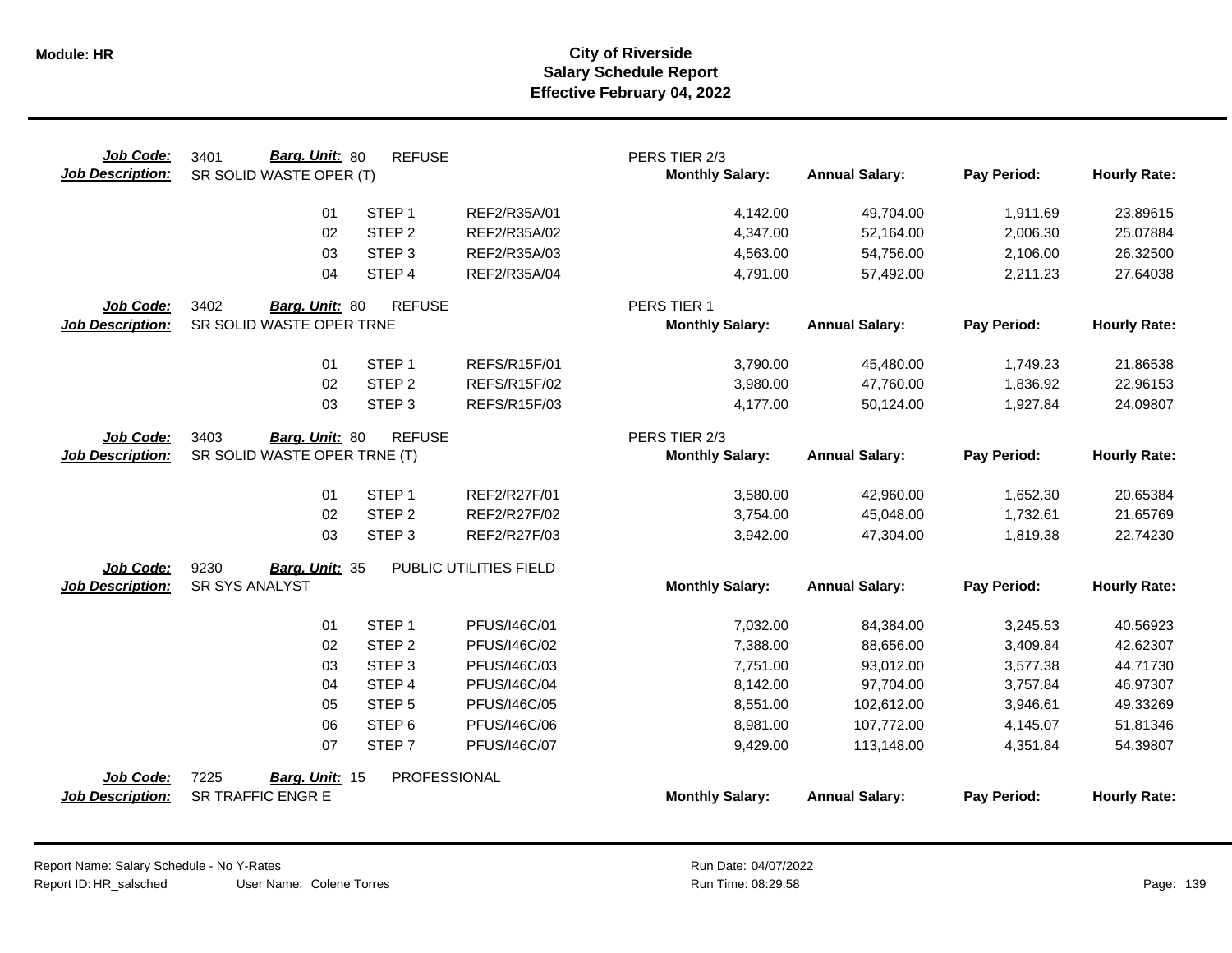|                                      | 1 <sub>N</sub><br>1X<br>2N<br>2X                       | <b>MINIMUM</b><br><b>MAXIMUM</b><br><b>MERIT MIN</b><br><b>MERIT MAX</b>                                        | PROF/K27B/1N<br>PROF/K27B/1X<br>PROF/K27B/2N<br>PROF/K27B/2X                                 | 9,285.00<br>11,285.00<br>11,285.00<br>12,978.00                      | 111,420.00<br>135,420.00<br>135,420.00<br>155,736.00                       | 4,285.38<br>5,208.46<br>5,208.46<br>5,989.84                         | 53.56730<br>65.10576<br>65.10576<br>74.87307                         |
|--------------------------------------|--------------------------------------------------------|-----------------------------------------------------------------------------------------------------------------|----------------------------------------------------------------------------------------------|----------------------------------------------------------------------|----------------------------------------------------------------------------|----------------------------------------------------------------------|----------------------------------------------------------------------|
| Job Code:<br><b>Job Description:</b> | Barg. Unit: 55<br>3174<br>SR WASTEWTR COL SY TC N      |                                                                                                                 | PARA-PROFESSIONAL                                                                            | <b>Monthly Salary:</b>                                               | <b>Annual Salary:</b>                                                      | Pay Period:                                                          | <b>Hourly Rate:</b>                                                  |
|                                      | 1 <sub>N</sub><br>1X                                   | <b>MINIMUM</b><br><b>MAXIMUM</b>                                                                                | PARA/N26C/1N<br>PARA/N26C/1X                                                                 | 5,448.00<br>7,302.00                                                 | 65,376.00<br>87,624.00                                                     | 2,514.46<br>3,370.15                                                 | 31.43076<br>42.12692                                                 |
| Job Code:<br><b>Job Description:</b> | Barg. Unit: 55<br>5500<br>SR WASTEWTR MAINT MECH E     |                                                                                                                 | PARA-PROFESSIONAL                                                                            | <b>Monthly Salary:</b>                                               | <b>Annual Salary:</b>                                                      | Pay Period:                                                          | <b>Hourly Rate:</b>                                                  |
|                                      | 1 <sub>N</sub><br>1X                                   | <b>MINIMUM</b><br><b>MAXIMUM</b>                                                                                | PARA/N31C/1N<br>PARA/N31C/1X                                                                 | 6,088.00<br>7,401.00                                                 | 73,056.00<br>88,812.00                                                     | 2,809.84<br>3,415.84                                                 | 35.12307<br>42.69807                                                 |
| Job Code:<br><b>Job Description:</b> | 4130<br>Barg. Unit: 55<br>SR WASTEWTR PLANT OPER E     |                                                                                                                 | PARA-PROFESSIONAL                                                                            | <b>Monthly Salary:</b>                                               | <b>Annual Salary:</b>                                                      | Pay Period:                                                          | <b>Hourly Rate:</b>                                                  |
|                                      | 1 <sub>N</sub><br>1X                                   | <b>MINIMUM</b><br><b>MAXIMUM</b>                                                                                | PARA/N11D/1N<br>PARA/N11D/1X                                                                 | 7,030.00<br>8,537.00                                                 | 84,360.00<br>102,444.00                                                    | 3,244.61<br>3,940.15                                                 | 40.55769<br>49.25192                                                 |
| Job Code:<br><b>Job Description:</b> | 3290<br>Barg. Unit: 20<br>STREET MAINT CREW LEADER     | <b>GENERAL-SEIU</b>                                                                                             |                                                                                              | PERS TIER 1<br><b>Monthly Salary:</b>                                | <b>Annual Salary:</b>                                                      | Pay Period:                                                          | <b>Hourly Rate:</b>                                                  |
|                                      | 01<br>02<br>03<br>04<br>05<br>06                       | STEP <sub>1</sub><br>STEP <sub>2</sub><br>STEP <sub>3</sub><br>STEP 4<br>STEP <sub>5</sub><br>STEP <sub>6</sub> | GNLS/G33C/01<br>GNLS/G33C/02<br>GNLS/G33C/03<br>GNLS/G33C/04<br>GNLS/G33C/05<br>GNLS/G33C/06 | 5,115.00<br>5,376.00<br>5,641.00<br>5,924.00<br>6,217.00<br>6,528.00 | 61,380.00<br>64,512.00<br>67,692.00<br>71,088.00<br>74,604.00<br>78,336.00 | 2,360.76<br>2,481.23<br>2,603.53<br>2,734.15<br>2,869.38<br>3,012.92 | 29.50961<br>31.01538<br>32.54423<br>34.17692<br>35.86730<br>37.66153 |
| Job Code:<br><b>Job Description:</b> | Barg. Unit: 20<br>3291<br>STREET MAINT CREW LEADER (T) | <b>GENERAL-SEIU</b>                                                                                             |                                                                                              | PERS TIER 2/3<br><b>Monthly Salary:</b>                              | <b>Annual Salary:</b>                                                      | Pay Period:                                                          | <b>Hourly Rate:</b>                                                  |
|                                      | 01                                                     | STEP <sub>1</sub>                                                                                               | GNL2/G78A/01                                                                                 | 4,821.00                                                             | 57,852.00                                                                  | 2,225.07                                                             | 27.81346                                                             |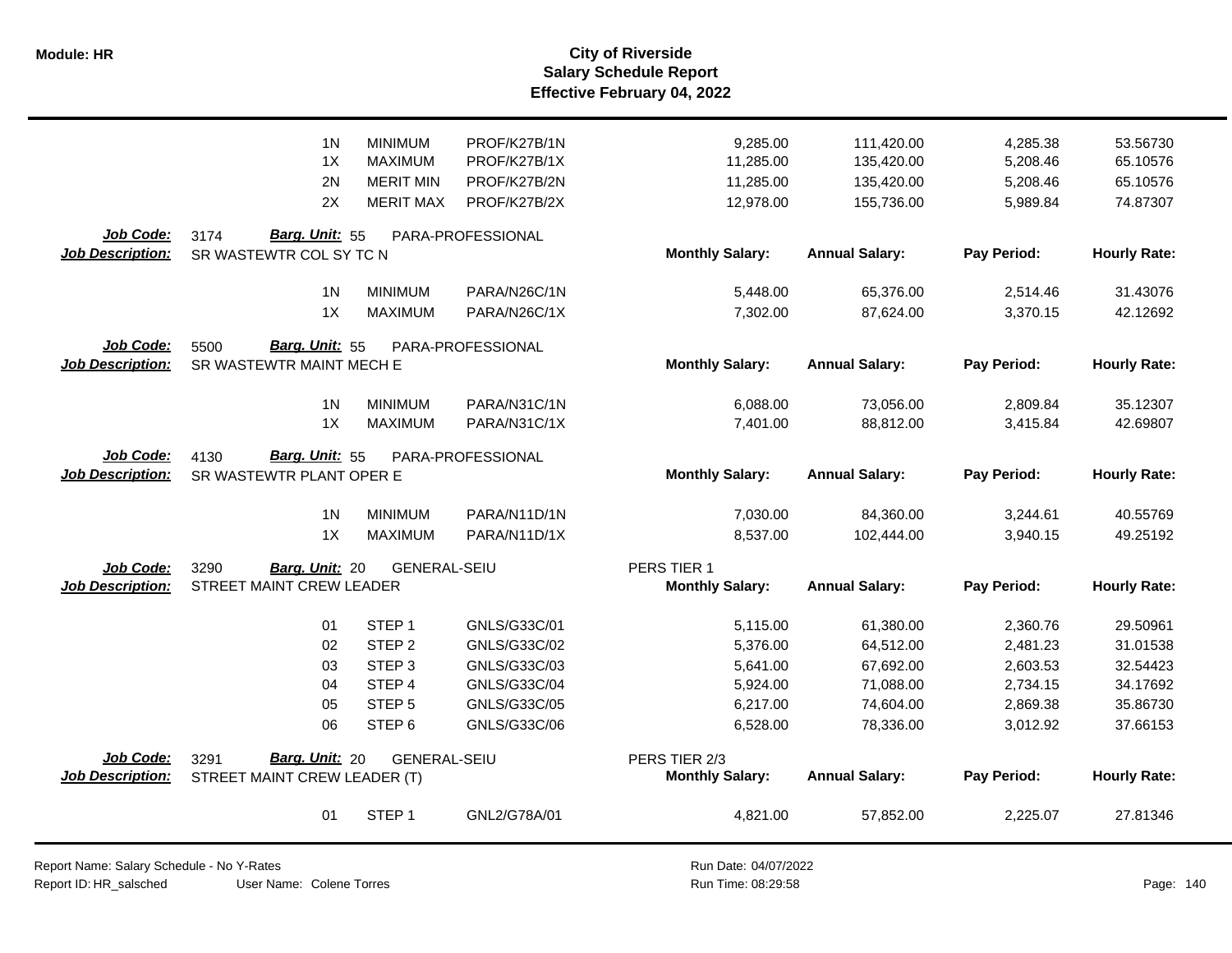**Salary Schedule Report Effective February 04, 2022 Module: HR City of Riverside**

|                         | 02                            | STEP <sub>2</sub>  | GNL2/G78A/02        | 5,065.00               | 60,780.00             | 2,337.69    | 29.22115            |
|-------------------------|-------------------------------|--------------------|---------------------|------------------------|-----------------------|-------------|---------------------|
|                         | 03                            | STEP <sub>3</sub>  | GNL2/G78A/03        | 5,318.00               | 63,816.00             | 2,454.46    | 30.68076            |
|                         | 04                            | STEP 4             | GNL2/G78A/04        | 5,582.00               | 66,984.00             | 2,576.30    | 32.20384            |
|                         | 05                            | STEP <sub>5</sub>  | GNL2/G78A/05        | 5,860.00               | 70,320.00             | 2,704.61    | 33.80769            |
|                         | 06                            | STEP <sub>6</sub>  | GNL2/G78A/06        | 6,154.00               | 73,848.00             | 2,840.30    | 35.50384            |
| Job Code:               | 3260<br>Barg. Unit: 20        |                    | <b>GENERAL-SEIU</b> | PERS TIER 1            |                       |             |                     |
| Job Description:        | <b>STREET MAINT SPEC</b>      |                    |                     | <b>Monthly Salary:</b> | <b>Annual Salary:</b> | Pay Period: | <b>Hourly Rate:</b> |
|                         | 01                            | STEP <sub>1</sub>  | GNLS/G27B/01        | 4,640.00               | 55,680.00             | 2,141.53    | 26.76923            |
|                         | 02                            | STEP <sub>2</sub>  | <b>GNLS/G27B/02</b> | 4,874.00               | 58,488.00             | 2,249.53    | 28.11923            |
|                         | 03                            | STEP <sub>3</sub>  | <b>GNLS/G27B/03</b> | 5,115.00               | 61,380.00             | 2,360.76    | 29.50961            |
|                         | 04                            | STEP 4             | <b>GNLS/G27B/04</b> | 5,376.00               | 64,512.00             | 2,481.23    | 31.01538            |
|                         | 05                            | STEP <sub>5</sub>  | <b>GNLS/G27B/05</b> | 5,641.00               | 67,692.00             | 2,603.53    | 32.54423            |
| <b>Job Code:</b>        | <b>Barg. Unit: 20</b><br>3261 |                    | <b>GENERAL-SEIU</b> | PERS TIER 2/3          |                       |             |                     |
| <b>Job Description:</b> | STREET MAINT SPEC (T)         |                    |                     | <b>Monthly Salary:</b> | <b>Annual Salary:</b> | Pay Period: | <b>Hourly Rate:</b> |
|                         | 01                            | STEP <sub>1</sub>  | GNL2/G72M/01        | 4,373.00               | 52,476.00             | 2,018.30    | 25.22884            |
|                         | 02                            | STEP <sub>2</sub>  | GNL2/G72M/02        | 4,596.00               | 55,152.00             | 2,121.23    | 26.51538            |
|                         | 03                            | STEP <sub>3</sub>  | GNL2/G72M/03        | 4,821.00               | 57,852.00             | 2,225.07    | 27.81346            |
|                         | 04                            | STEP 4             | GNL2/G72M/04        | 5,065.00               | 60,780.00             | 2,337.69    | 29.22115            |
|                         | 05                            | STEP <sub>5</sub>  | GNL2/G72M/05        | 5,318.00               | 63,816.00             | 2,454.46    | 30.68076            |
| Job Code:               | 3310<br>Barg. Unit: 50        | <b>SUPERVISORY</b> |                     |                        |                       |             |                     |
| <b>Job Description:</b> | <b>STREET MAINT SUPV E</b>    |                    |                     | <b>Monthly Salary:</b> | <b>Annual Salary:</b> | Pay Period: | <b>Hourly Rate:</b> |
|                         | 1 <sub>N</sub>                | <b>MINIMUM</b>     | SUPV/U11E/1N        | 6,240.00               | 74,880.00             | 2,880.00    | 36.00000            |
|                         | 1X                            | <b>MAXIMUM</b>     | SUPV/U11E/1X        | 7,592.00               | 91,104.00             | 3,504.00    | 43.80000            |
|                         |                               |                    |                     |                        |                       |             |                     |
| Job Code:               | Barg. Unit: 20<br>3240        |                    | <b>GENERAL-SEIU</b> | PERS TIER 1            |                       |             |                     |
| <b>Job Description:</b> | <b>STREET MAINT WRK</b>       |                    |                     | <b>Monthly Salary:</b> | <b>Annual Salary:</b> | Pay Period: | <b>Hourly Rate:</b> |
|                         | 01                            | STEP <sub>1</sub>  | GNLS/G23B/01        | 4,210.00               | 50,520.00             | 1,943.07    | 24.28846            |
|                         | 02                            | STEP <sub>2</sub>  | GNLS/G23B/02        | 4,420.00               | 53,040.00             | 2,040.00    | 25.50000            |
|                         | 03                            | STEP <sub>3</sub>  | GNLS/G23B/03        | 4,640.00               | 55,680.00             | 2,141.53    | 26.76923            |
|                         | 04                            | STEP 4             | GNLS/G23B/04        | 4,874.00               | 58,488.00             | 2,249.53    | 28.11923            |

Report Name: Salary Schedule - No Y-Rates

Report ID: HR\_salsched

User Name: Colene Torres 08:29:58 Colene Torres Run Time: Page: 141

Run Date: 04/07/2022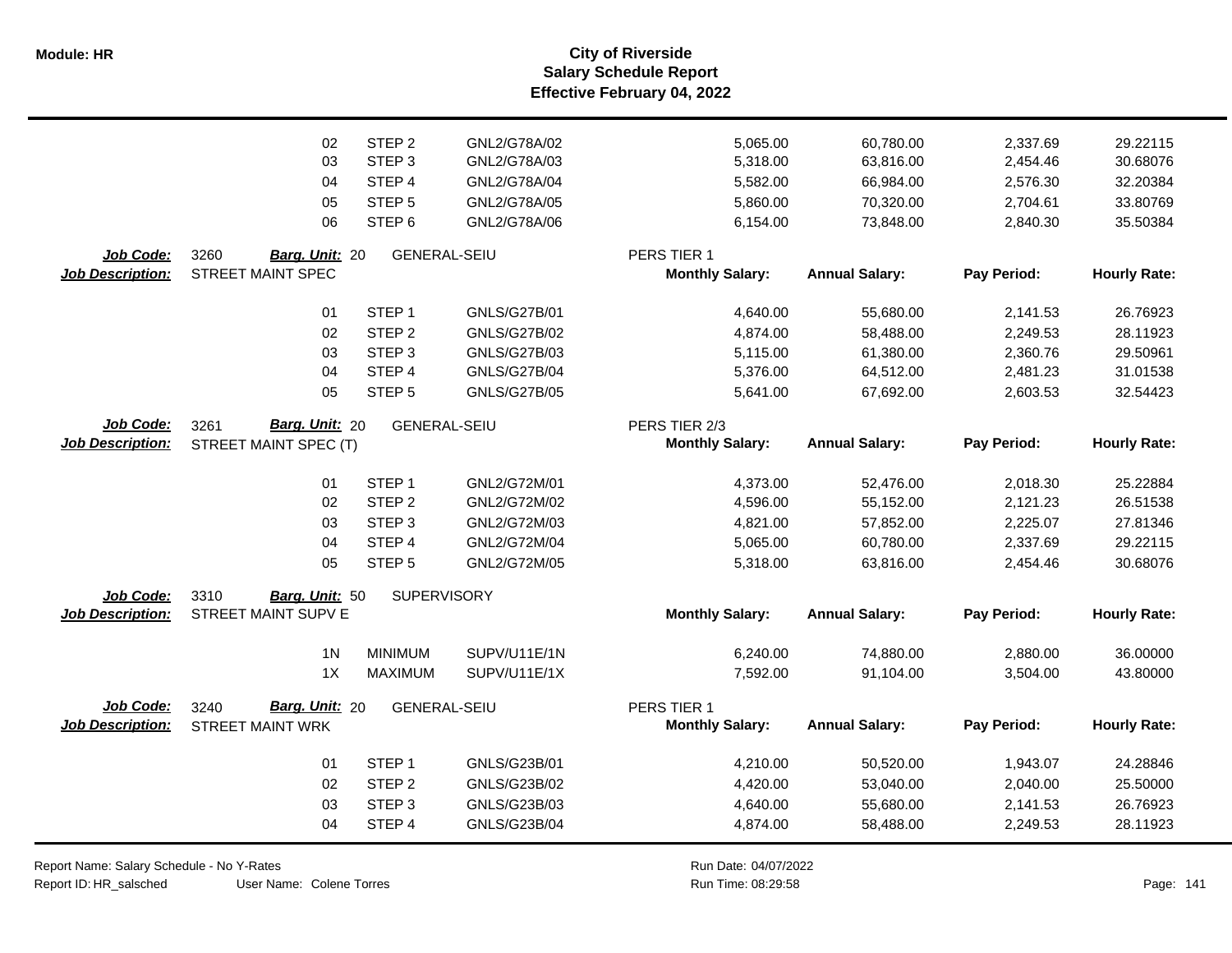|                         | 05                     | STEP <sub>5</sub> | GNLS/G23B/05        | 5,115.00               | 61,380.00             | 2,360.76    | 29.50961            |
|-------------------------|------------------------|-------------------|---------------------|------------------------|-----------------------|-------------|---------------------|
| Job Code:               | 3241<br>Barg. Unit: 20 |                   | <b>GENERAL-SEIU</b> | PERS TIER 2/3          |                       |             |                     |
| <b>Job Description:</b> | STREET MAINT WRK (T)   |                   |                     | <b>Monthly Salary:</b> | <b>Annual Salary:</b> | Pay Period: | <b>Hourly Rate:</b> |
|                         | 01                     | STEP <sub>1</sub> | GNL2/G69J/01        | 3,967.00               | 47,604.00             | 1,830.92    | 22.88653            |
|                         | 02                     | STEP <sub>2</sub> | GNL2/G69J/02        | 4,167.00               | 50,004.00             | 1,923.23    | 24.04038            |
|                         | 03                     | STEP <sub>3</sub> | GNL2/G69J/03        | 4,373.00               | 52,476.00             | 2,018.30    | 25.22884            |
|                         | 04                     | STEP 4            | GNL2/G69J/04        | 4,596.00               | 55,152.00             | 2,121.23    | 26.51538            |
|                         | 05                     | STEP <sub>5</sub> | GNL2/G69J/05        | 4,821.00               | 57,852.00             | 2,225.07    | 27.81346            |
| Job Code:               | Barg. Unit: 20<br>3270 |                   | <b>GENERAL-SEIU</b> | PERS TIER 1            |                       |             |                     |
| <b>Job Description:</b> | <b>STREET PAINTER</b>  |                   |                     | <b>Monthly Salary:</b> | <b>Annual Salary:</b> | Pay Period: | <b>Hourly Rate:</b> |
|                         | 01                     | STEP <sub>1</sub> | GNLS/G29D/01        | 4,420.00               | 53,040.00             | 2,040.00    | 25.50000            |
|                         | 02                     | STEP <sub>2</sub> | GNLS/G29D/02        | 4,640.00               | 55,680.00             | 2,141.53    | 26.76923            |
|                         | 03                     | STEP <sub>3</sub> | GNLS/G29D/03        | 4,874.00               | 58,488.00             | 2,249.53    | 28.11923            |
|                         | 04                     | STEP <sub>4</sub> | GNLS/G29D/04        | 5,115.00               | 61,380.00             | 2,360.76    | 29.50961            |
|                         | 05                     | STEP <sub>5</sub> | GNLS/G29D/05        | 5,376.00               | 64,512.00             | 2,481.23    | 31.01538            |
|                         | 06                     | STEP <sub>6</sub> | GNLS/G29D/06        | 5,641.00               | 67,692.00             | 2,603.53    | 32.54423            |
|                         | 07                     | STEP <sub>7</sub> | GNLS/G29D/07        | 5,924.00               | 71,088.00             | 2,734.15    | 34.17692            |
| <b>Job Code:</b>        | Barg. Unit: 20<br>3271 |                   | <b>GENERAL-SEIU</b> | PERS TIER 2/3          |                       |             |                     |
| <b>Job Description:</b> | STREET PAINTER (T)     |                   |                     | <b>Monthly Salary:</b> | <b>Annual Salary:</b> | Pay Period: | <b>Hourly Rate:</b> |
|                         | 01                     | STEP <sub>1</sub> | GNL2/G74M/01        | 4,167.00               | 50,004.00             | 1,923.23    | 24.04038            |
|                         | 02                     | STEP <sub>2</sub> | GNL2/G74M/02        | 4,373.00               | 52,476.00             | 2,018.30    | 25.22884            |
|                         | 03                     | STEP <sub>3</sub> | GNL2/G74M/03        | 4,596.00               | 55,152.00             | 2,121.23    | 26.51538            |
|                         | 04                     | STEP 4            | GNL2/G74M/04        | 4,821.00               | 57,852.00             | 2,225.07    | 27.81346            |
|                         | 05                     | STEP <sub>5</sub> | GNL2/G74M/05        | 5,065.00               | 60,780.00             | 2,337.69    | 29.22115            |
|                         | 06                     | STEP <sub>6</sub> | GNL2/G74M/06        | 5,318.00               | 63,816.00             | 2,454.46    | 30.68076            |
|                         | 07                     | STEP <sub>7</sub> | GNL2/G74M/07        | 5,582.00               | 66,984.00             | 2,576.30    | 32.20384            |
| <b>Job Code:</b>        | Barg. Unit: 20<br>4030 |                   | <b>GENERAL-SEIU</b> | PERS TIER 1            |                       |             |                     |
| <b>Job Description:</b> | STREET SWEEPER OPER    |                   |                     | <b>Monthly Salary:</b> | <b>Annual Salary:</b> | Pay Period: | <b>Hourly Rate:</b> |
|                         | 01                     | STEP <sub>1</sub> | GNLS/G27A/01        | 4,874.00               | 58,488.00             | 2,249.53    | 28.11923            |

Report Name: Salary Schedule - No Y-Rates

Report ID: HR\_salsched

Run Date: 04/07/2022 08:29:58 Colene Torres Run Time: Page: 142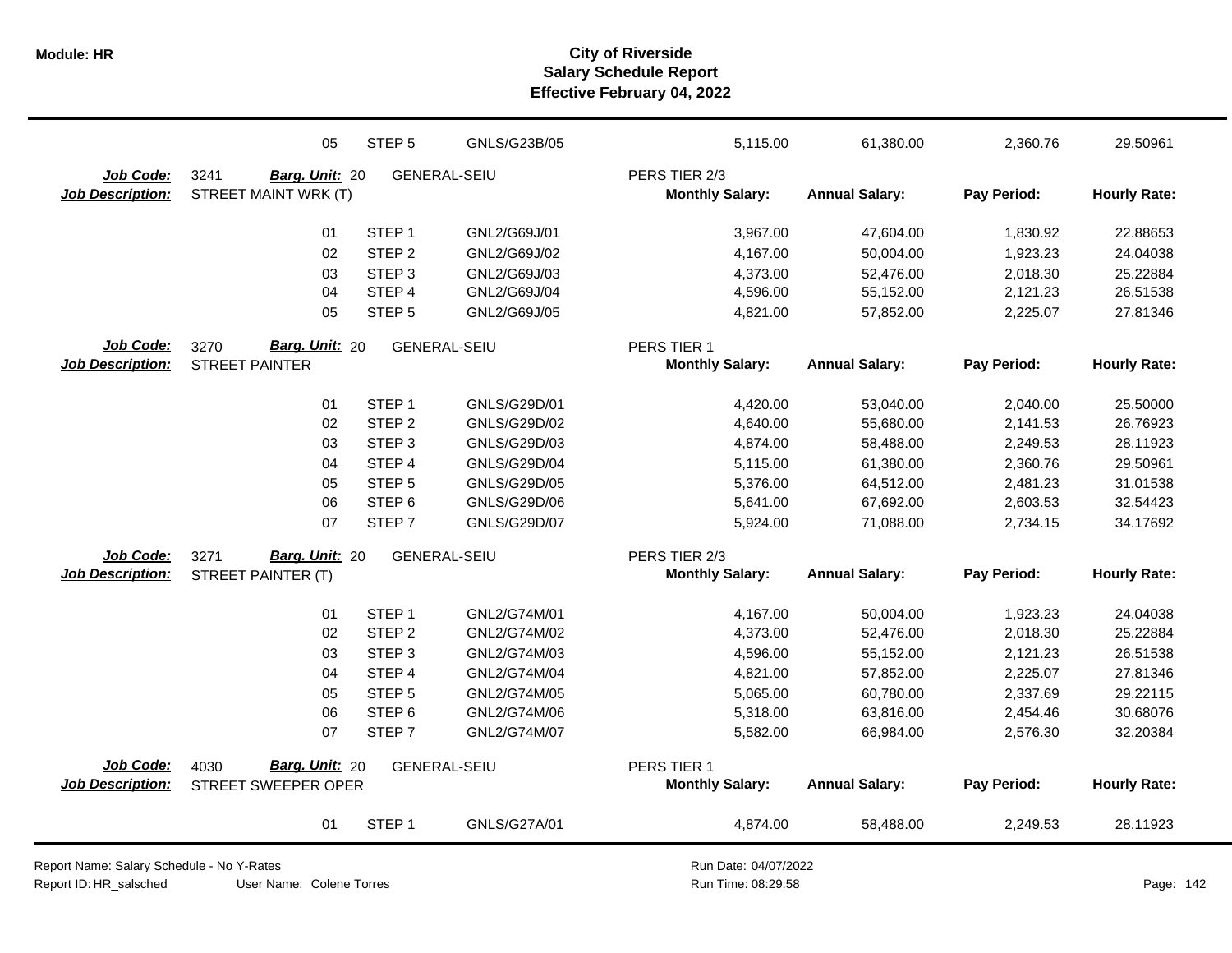**Salary Schedule Report Effective February 04, 2022 Module: HR City of Riverside**

|                                      | 02                                                   | STEP <sub>2</sub>   | GNLS/G27A/02 | 5,115.00                                | 61,380.00             | 2,360.76    | 29.50961            |
|--------------------------------------|------------------------------------------------------|---------------------|--------------|-----------------------------------------|-----------------------|-------------|---------------------|
|                                      | 03                                                   | STEP <sub>3</sub>   | GNLS/G27A/03 | 5,376.00                                | 64,512.00             | 2,481.23    | 31.01538            |
|                                      | 04                                                   | STEP 4              | GNLS/G27A/04 | 5,641.00                                | 67,692.00             | 2,603.53    | 32.54423            |
| Job Code:<br><b>Job Description:</b> | Barg. Unit: 20<br>4031<br>STREET SWEEPER OPER (T)    | <b>GENERAL-SEIU</b> |              | PERS TIER 2/3<br><b>Monthly Salary:</b> | <b>Annual Salary:</b> | Pay Period: | <b>Hourly Rate:</b> |
|                                      | 01                                                   | STEP <sub>1</sub>   | GNL2/G72J/01 | 4,596.00                                | 55,152.00             | 2,121.23    | 26.51538            |
|                                      | 02                                                   | STEP <sub>2</sub>   | GNL2/G72J/02 | 4,821.00                                | 57,852.00             | 2,225.07    | 27.81346            |
|                                      | 03                                                   | STEP <sub>3</sub>   | GNL2/G72J/03 | 5,065.00                                | 60,780.00             | 2,337.69    | 29.22115            |
|                                      | 04                                                   | STEP 4              | GNL2/G72J/04 | 5,318.00                                | 63,816.00             | 2,454.46    | 30.68076            |
| Job Code:<br><b>Job Description:</b> | Barg. Unit: 15<br>9139<br>SUPV CRIME ANALYST E       | PROFESSIONAL        |              | <b>Monthly Salary:</b>                  | <b>Annual Salary:</b> | Pay Period: | <b>Hourly Rate:</b> |
|                                      | 1 <sub>N</sub>                                       | <b>MINIMUM</b>      | PROF/K17G/1N | 6,602.00                                | 79,224.00             | 3,047.07    | 38.08846            |
|                                      | 1X                                                   | <b>MAXIMUM</b>      | PROF/K17G/1X | 8,032.00                                | 96,384.00             | 3,707.07    | 46.33846            |
| Job Code:<br><b>Job Description:</b> | Barg. Unit: 10<br>8980<br>SUPV DEP CITY ATTORNEY E   | <b>MANAGEMENT</b>   |              | <b>Monthly Salary:</b>                  | <b>Annual Salary:</b> | Pay Period: | <b>Hourly Rate:</b> |
|                                      | 1 <sub>N</sub>                                       | <b>MINIMUM</b>      | MGTS/M96M/1N | 11,765.00                               | 141,180.00            | 5,430.00    | 67.87500            |
|                                      | 1X                                                   | <b>MAXIMUM</b>      | MGTS/M96M/1X | 15,765.00                               | 189,180.00            | 7,276.15    | 90.95192            |
|                                      | 2N                                                   | <b>MERIT MIN</b>    | MGTS/M96M/2N | 15,765.00                               | 189,180.00            | 7,276.15    | 90.95192            |
|                                      | 2X                                                   | <b>MERIT MAX</b>    | MGTS/M96M/2X | 18,130.00                               | 217,560.00            | 8,367.69    | 104.59615           |
| Job Code:<br><b>Job Description:</b> | Barg. Unit: 50<br>6855<br>SUPV ENGRNG TECH (CIVIL) E | <b>SUPERVISORY</b>  |              | <b>Monthly Salary:</b>                  | <b>Annual Salary:</b> | Pay Period: | <b>Hourly Rate:</b> |
|                                      | 1 <sub>N</sub>                                       | <b>MINIMUM</b>      | SUPV/U16H/1N | 7,409.00                                | 88,908.00             | 3,419.53    | 42.74423            |
|                                      | 1X                                                   | <b>MAXIMUM</b>      | SUPV/U16H/1X | 9,010.00                                | 108,120.00            | 4,158.46    | 51.98076            |
| Job Code:<br><b>Job Description:</b> | Barg. Unit: 50<br>2620<br>SUPV FORENSIC SPECIALIST   | <b>SUPERVISORY</b>  |              | <b>Monthly Salary:</b>                  | <b>Annual Salary:</b> | Pay Period: | <b>Hourly Rate:</b> |
|                                      | 1 <sub>N</sub>                                       | <b>MINIMUM</b>      | SUPV/U12B/1N | 6,898.00                                | 82,776.00             | 3,183.69    | 39.79615            |
|                                      | 1X                                                   | <b>MAXIMUM</b>      | SUPV/U12B/1X | 8,387.00                                | 100,644.00            | 3,870.92    | 48.38653            |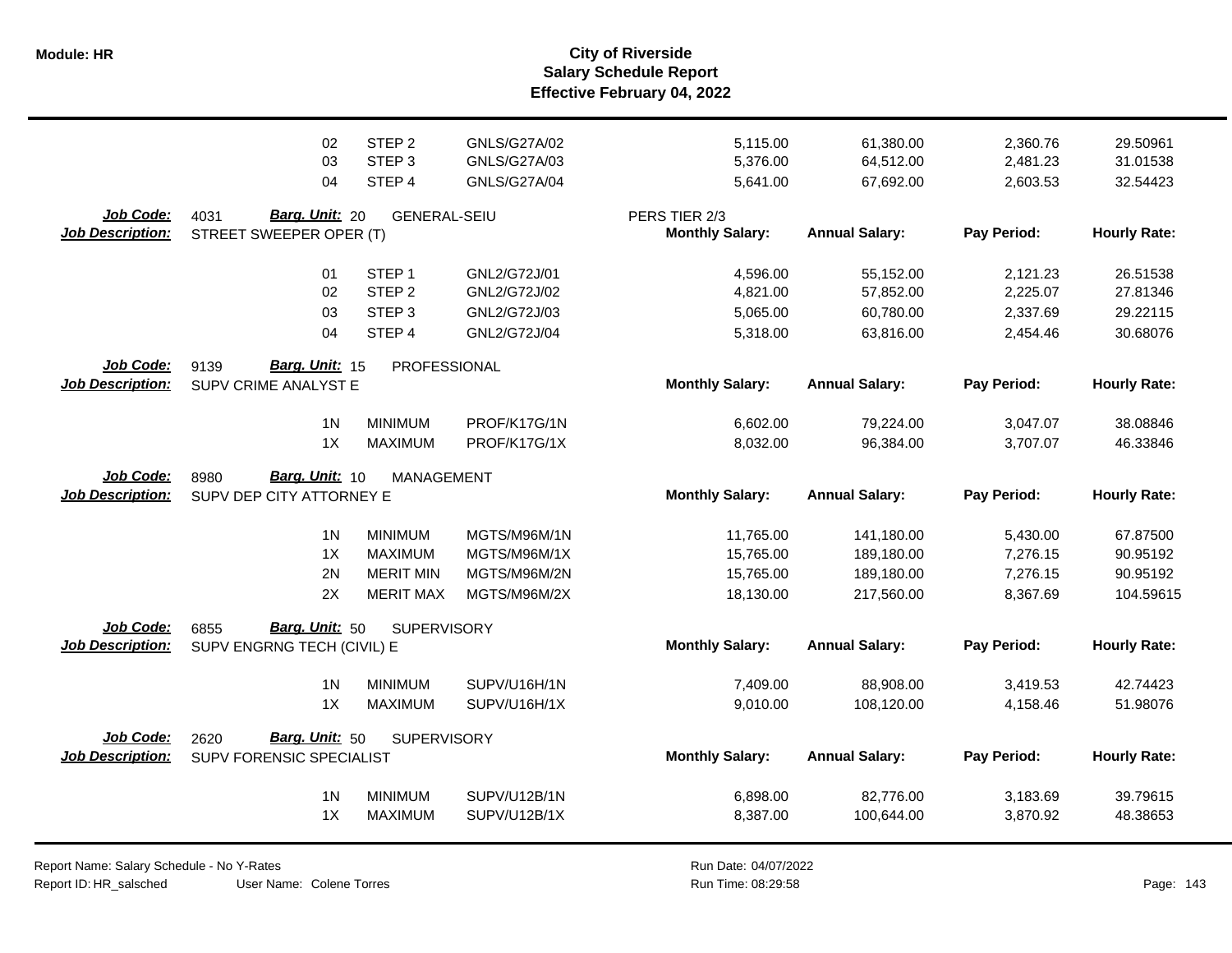| Job Code:                     | Barg. Unit: 10<br>8821          | <b>MANAGEMENT</b>   |                     |                        |                       |             |                     |
|-------------------------------|---------------------------------|---------------------|---------------------|------------------------|-----------------------|-------------|---------------------|
| <b>Job Description:</b>       | SUPV REAL PROPERTY AGENT        |                     |                     | <b>Monthly Salary:</b> | <b>Annual Salary:</b> | Pay Period: | <b>Hourly Rate:</b> |
|                               |                                 |                     |                     |                        |                       |             |                     |
|                               | 1 <sub>N</sub>                  | <b>MINIMUM</b>      | MGTS/M55G/1N        | 6,724.00               | 80,688.00             | 3,103.38    | 38.79230            |
|                               | 1X                              | <b>MAXIMUM</b>      | MGTS/M55G/1X        | 9,010.00               | 108,120.00            | 4,158.46    | 51.98076            |
|                               | 2N                              | <b>MERIT MIN</b>    | MGTS/M55G/2N        | 9,010.00               | 108,120.00            | 4,158.46    | 51.98076            |
|                               | 2X                              | <b>MERIT MAX</b>    | MGTS/M55G/2X        | 10,362.00              | 124,344.00            | 4,782.46    | 59.78076            |
| Job Code:                     | 6820<br>Barg. Unit: 20          | <b>GENERAL-SEIU</b> |                     | PERS TIER 1            |                       |             |                     |
| <b>Job Description:</b>       | <b>SURVEY PARTY CHIEF</b>       |                     |                     | <b>Monthly Salary:</b> | <b>Annual Salary:</b> | Pay Period: | <b>Hourly Rate:</b> |
|                               |                                 |                     |                     |                        |                       |             |                     |
|                               | 01                              | STEP <sub>1</sub>   | GNLS/G42B/01        | 6,528.00               | 78,336.00             | 3,012.92    | 37.66153            |
|                               | 02                              | STEP <sub>2</sub>   | GNLS/G42B/02        | 6,860.00               | 82,320.00             | 3,166.15    | 39.57692            |
|                               | 03                              | STEP <sub>3</sub>   | GNLS/G42B/03        | 7,196.00               | 86,352.00             | 3,321.23    | 41.51538            |
|                               | 04                              | STEP 4              | <b>GNLS/G42B/04</b> | 7,559.00               | 90,708.00             | 3,488.76    | 43.60961            |
|                               | 05                              | STEP <sub>5</sub>   | <b>GNLS/G42B/05</b> | 7,936.00               | 95,232.00             | 3,662.76    | 45.78461            |
| Job Code:                     | Barg. Unit: 20<br>6821          | <b>GENERAL-SEIU</b> |                     | PERS TIER 2/3          |                       |             |                     |
| <b>Job Description:</b>       | SURVEY PARTY CHIEF (T)          |                     |                     | <b>Monthly Salary:</b> | <b>Annual Salary:</b> | Pay Period: | <b>Hourly Rate:</b> |
|                               |                                 |                     |                     |                        |                       |             |                     |
|                               | 01                              | STEP <sub>1</sub>   | GNL2/G82A/01        | 6,154.00               | 73,848.00             | 2,840.30    | 35.50384            |
|                               | 02                              | STEP <sub>2</sub>   | GNL2/G82A/02        | 6,464.00               | 77,568.00             | 2,983.38    | 37.29230            |
|                               | 03                              | STEP <sub>3</sub>   | GNL2/G82A/03        | 6,783.00               | 81,396.00             | 3,130.61    | 39.13269            |
|                               | 04                              | STEP <sub>4</sub>   | GNL2/G82A/04        | 7,124.00               | 85,488.00             | 3,288.00    | 41.10000            |
|                               | 05                              | STEP <sub>5</sub>   | GNL2/G82A/05        | 7,481.00               | 89,772.00             | 3,452.76    | 43.15961            |
|                               | 6841                            | PROFESSIONAL        |                     |                        |                       |             |                     |
| Job Code:<br>Job Description: | Barg. Unit: 15<br>SURVEYOR NC E |                     |                     | <b>Monthly Salary:</b> | <b>Annual Salary:</b> | Pay Period: | <b>Hourly Rate:</b> |
|                               |                                 |                     |                     |                        |                       |             |                     |
|                               | 1 <sub>N</sub>                  | <b>MINIMUM</b>      | PRNC/K21E/1N        | 9,285.00               | 111,420.00            | 4,285.38    | 53.56730            |
|                               | 1X                              | <b>MAXIMUM</b>      | PRNC/K21E/1X        | 11,285.00              | 135,420.00            | 5,208.46    | 65.10576            |
|                               |                                 |                     |                     |                        |                       |             |                     |
| Job Code:                     | Barg. Unit: 20<br>9225          | <b>GENERAL-SEIU</b> |                     | PERS TIER 1            |                       |             |                     |
| <b>Job Description:</b>       | SYSTEMS ANALYST                 |                     |                     | <b>Monthly Salary:</b> | <b>Annual Salary:</b> | Pay Period: | <b>Hourly Rate:</b> |
|                               |                                 |                     |                     |                        |                       |             |                     |
|                               | 01                              | STEP <sub>1</sub>   | GNLS/G38B/01        | 5,376.00               | 64,512.00             | 2,481.23    | 31.01538            |

Report Name: Salary Schedule - No Y-Rates

Report ID: HR\_salsched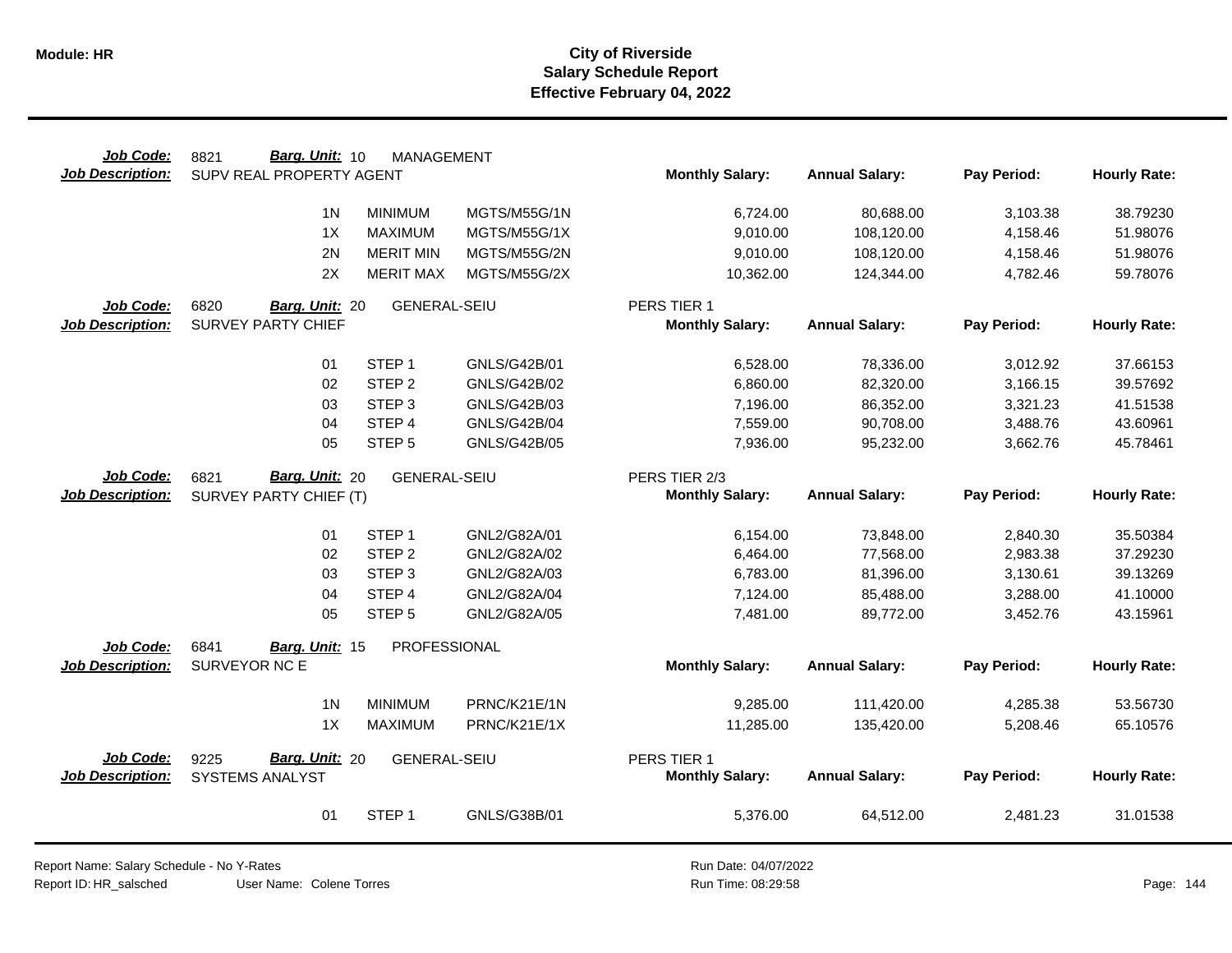**Salary Schedule Report Effective February 04, 2022 Module: HR City of Riverside**

|                         | 02                      | STEP <sub>2</sub>    | GNLS/G38B/02    | 5,641.00               | 67,692.00             | 2,603.53    | 32.54423            |
|-------------------------|-------------------------|----------------------|-----------------|------------------------|-----------------------|-------------|---------------------|
|                         | 03                      | STEP <sub>3</sub>    | GNLS/G38B/03    |                        | 71,088.00             |             | 34.17692            |
|                         |                         |                      |                 | 5,924.00               |                       | 2,734.15    |                     |
|                         | 04                      | STEP 4               | GNLS/G38B/04    | 6,217.00               | 74,604.00             | 2,869.38    | 35.86730            |
|                         | 05                      | STEP <sub>5</sub>    | GNLS/G38B/05    | 6,528.00               | 78,336.00             | 3,012.92    | 37.66153            |
|                         | 06                      | STEP <sub>6</sub>    | GNLS/G38B/06    | 6,860.00               | 82,320.00             | 3,166.15    | 39.57692            |
|                         | 07                      | STEP <sub>7</sub>    | GNLS/G38B/07    | 7,196.00               | 86,352.00             | 3,321.23    | 41.51538            |
| Job Code:               | Barg. Unit: 20<br>9226  | <b>GENERAL-SEIU</b>  |                 | PERS TIER 2/3          |                       |             |                     |
| <b>Job Description:</b> | SYSTEMS ANALYST (T)     |                      |                 | <b>Monthly Salary:</b> | <b>Annual Salary:</b> | Pay Period: | <b>Hourly Rate:</b> |
|                         |                         |                      |                 |                        |                       |             |                     |
|                         | 01                      | STEP <sub>1</sub>    | GNL2/G79M/01    | 5,065.00               | 60,780.00             | 2,337.69    | 29.22115            |
|                         | 02                      | STEP <sub>2</sub>    | GNL2/G79M/02    | 5,318.00               | 63,816.00             | 2,454.46    | 30.68076            |
|                         | 03                      | STEP <sub>3</sub>    | GNL2/G79M/03    | 5,582.00               | 66,984.00             | 2,576.30    | 32.20384            |
|                         | 04                      | STEP 4               | GNL2/G79M/04    | 5,860.00               | 70,320.00             | 2,704.61    | 33.80769            |
|                         | 05                      | STEP <sub>5</sub>    | GNL2/G79M/05    | 6,154.00               | 73,848.00             | 2,840.30    | 35.50384            |
|                         | 06                      | STEP <sub>6</sub>    | GNL2/G79M/06    | 6,464.00               | 77,568.00             | 2,983.38    | 37.29230            |
|                         | 07                      | STEP <sub>7</sub>    | GNL2/G79M/07    | 6,783.00               | 81,396.00             | 3,130.61    | 39.13269            |
|                         |                         |                      |                 |                        |                       |             |                     |
| Job Code:               | Barg. Unit: 07<br>9227  | <b>SR MANAGEMENT</b> |                 |                        |                       |             |                     |
|                         |                         |                      |                 |                        |                       |             |                     |
| <b>Job Description:</b> | <b>SYSTEMS MGR</b>      |                      |                 | <b>Monthly Salary:</b> | <b>Annual Salary:</b> | Pay Period: | <b>Hourly Rate:</b> |
|                         |                         |                      |                 |                        |                       |             |                     |
|                         | 1 <sub>N</sub>          | <b>MINIMUM</b>       | NCLP/A62F/1N    | 8,007.00               | 96,084.00             | 3,695.53    | 46.19423            |
|                         | 1X                      | <b>MAXIMUM</b>       | NCLP/A62F/1X    | 10,219.00              | 122,628.00            | 4,716.46    | 58.95576            |
|                         | 2N                      | <b>MERIT MIN</b>     | NCLP/A62F/2N    | 10,219.00              | 122,628.00            | 4,716.46    | 58.95576            |
|                         | 2X                      | <b>MERIT MAX</b>     | NCLP/A62F/2X    | 11,753.00              | 141,036.00            | 5,424.46    | 67.80576            |
|                         |                         |                      |                 |                        |                       |             |                     |
| Job Code:               | Barg. Unit: 30<br>9950  |                      | SPECIAL CLASSES |                        |                       |             |                     |
| <b>Job Description:</b> | <b>TECHNICAL INTERN</b> |                      |                 | <b>Monthly Salary:</b> | <b>Annual Salary:</b> | Pay Period: | <b>Hourly Rate:</b> |
|                         |                         |                      |                 |                        |                       |             |                     |
|                         | 01                      | STEP <sub>1</sub>    | SPCH/H35B/01    | 2,600.00               | 31,200.00             | 1,200.00    | 15.00000            |
|                         | 02                      | STEP <sub>2</sub>    | SPCH/H35B/02    | 2,773.33               | 33,280.00             | 1,280.00    | 16.00000            |
|                         | 03                      | STEP <sub>3</sub>    | SPCH/H35B/03    | 2,946.66               | 35,360.00             | 1,360.00    | 17.00000            |
| Job Code:               | Barg. Unit: 20<br>9521  | <b>GENERAL-SEIU</b>  |                 | PERS TIER 2/3          |                       |             |                     |
| <b>Job Description:</b> | TELECOMM TECH (T)       |                      |                 | <b>Monthly Salary:</b> | <b>Annual Salary:</b> | Pay Period: | <b>Hourly Rate:</b> |
|                         |                         |                      |                 |                        |                       |             |                     |
|                         | 01                      | STEP <sub>1</sub>    | GNL2/G80D/01    | 5,162.00               | 61,944.00             | 2,382.46    | 29.78076            |

Report Name: Salary Schedule - No Y-Rates

Report ID: HR\_salsched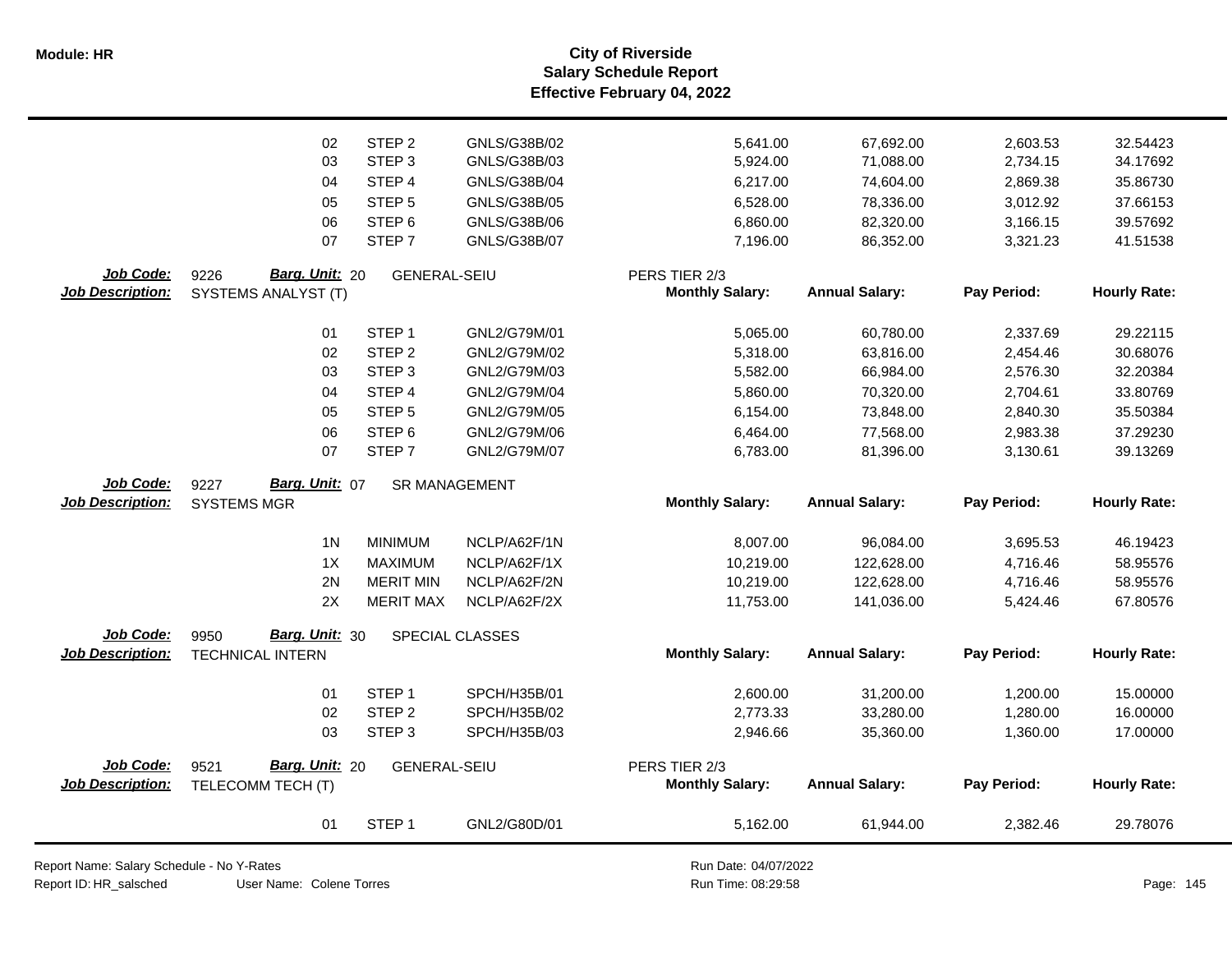|                         | 02                           | STEP <sub>2</sub>   | GNL2/G80D/02        | 5,423.00               | 65,076.00             | 2,502.92    | 31.28653            |
|-------------------------|------------------------------|---------------------|---------------------|------------------------|-----------------------|-------------|---------------------|
|                         | 03                           | STEP <sub>3</sub>   | GNL2/G80D/03        | 5,697.00               | 68,364.00             | 2,629.38    | 32.86730            |
|                         | 04                           | STEP 4              | GNL2/G80D/04        | 5,979.00               | 71,748.00             | 2,759.53    | 34.49423            |
|                         | 05                           | STEP <sub>5</sub>   | GNL2/G80D/05        | 6,280.00               | 75,360.00             | 2,898.46    | 36.23076            |
|                         | 06                           | STEP <sub>6</sub>   | GNL2/G80D/06        | 6,594.00               | 79,128.00             | 3,043.38    | 38.04230            |
|                         | 07                           | STEP <sub>7</sub>   | GNL2/G80D/07        | 6,923.00               | 83,076.00             | 3,195.23    | 39.94038            |
| Job Code:               | Barg. Unit: 20<br>5310       | <b>GENERAL-SEIU</b> |                     | PERS TIER 1            |                       |             |                     |
| <b>Job Description:</b> | <b>TIRE MAINT SPEC</b>       |                     |                     | <b>Monthly Salary:</b> | <b>Annual Salary:</b> | Pay Period: | <b>Hourly Rate:</b> |
|                         | 01                           | STEP <sub>1</sub>   | GNLS/G25C/01        | 4,420.00               | 53,040.00             | 2,040.00    | 25.50000            |
|                         | 02                           | STEP <sub>2</sub>   | GNLS/G25C/02        | 4,640.00               | 55,680.00             | 2,141.53    | 26.76923            |
|                         | 03                           | STEP <sub>3</sub>   | GNLS/G25C/03        | 4,874.00               | 58,488.00             | 2,249.53    | 28.11923            |
|                         | 04                           | STEP <sub>4</sub>   | <b>GNLS/G25C/04</b> | 5,115.00               | 61,380.00             | 2,360.76    | 29.50961            |
|                         | 05                           | STEP <sub>5</sub>   | GNLS/G25C/05        | 5,376.00               | 64,512.00             | 2,481.23    | 31.01538            |
| Job Code:               | Barg. Unit: 20<br>5311       | <b>GENERAL-SEIU</b> |                     | PERS TIER 2/3          |                       |             |                     |
| <b>Job Description:</b> | TIRE MAINT SPEC (T)          |                     |                     | <b>Monthly Salary:</b> | <b>Annual Salary:</b> | Pay Period: | <b>Hourly Rate:</b> |
|                         | 01                           | STEP <sub>1</sub>   | GNL2/G71G/01        | 4,167.00               | 50,004.00             | 1,923.23    | 24.04038            |
|                         | 02                           | STEP <sub>2</sub>   | GNL2/G71G/02        | 4,373.00               | 52,476.00             | 2,018.30    | 25.22884            |
|                         | 03                           | STEP <sub>3</sub>   | GNL2/G71G/03        | 4,596.00               | 55,152.00             | 2,121.23    | 26.51538            |
|                         | 04                           | STEP <sub>4</sub>   | GNL2/G71G/04        | 4,821.00               | 57,852.00             | 2,225.07    | 27.81346            |
|                         | 05                           | STEP <sub>5</sub>   | GNL2/G71G/05        | 5,065.00               | 60,780.00             | 2,337.69    | 29.22115            |
| Job Code:               | 5211<br>Barg. Unit: 50       | <b>SUPERVISORY</b>  |                     |                        |                       |             |                     |
| <b>Job Description:</b> | TRAFFIC SIGNAL MAINT SUPV E  |                     |                     | <b>Monthly Salary:</b> | <b>Annual Salary:</b> | Pay Period: | <b>Hourly Rate:</b> |
|                         | 1 <sub>N</sub>               | <b>MINIMUM</b>      | SUPV/U16G/1N        | 7,380.00               | 88,560.00             | 3,406.15    | 42.57692            |
|                         | 1X                           | <b>MAXIMUM</b>      | SUPV/U16G/1X        | 8,971.00               | 107,652.00            | 4,140.46    | 51.75576            |
| Job Code:               | 5180<br>Barg. Unit: 20       | <b>GENERAL-SEIU</b> |                     | PERS TIER 1            |                       |             |                     |
| <b>Job Description:</b> | <b>TRAFFIC SIGNAL TECH I</b> |                     |                     | <b>Monthly Salary:</b> | <b>Annual Salary:</b> | Pay Period: | <b>Hourly Rate:</b> |
|                         | 01                           | STEP <sub>1</sub>   | GNLS/G33A/01        | 5,352.00               | 64,224.00             | 2,470.15    | 30.87692            |
|                         | 02                           | STEP <sub>2</sub>   | GNLS/G33A/02        | 5,617.00               | 67,404.00             | 2,592.46    | 32.40576            |
|                         | 03                           | STEP <sub>3</sub>   | GNLS/G33A/03        | 5,900.00               | 70,800.00             | 2,723.07    | 34.03846            |
|                         |                              |                     |                     |                        |                       |             |                     |

Report Name: Salary Schedule - No Y-Rates

Report ID: HR\_salsched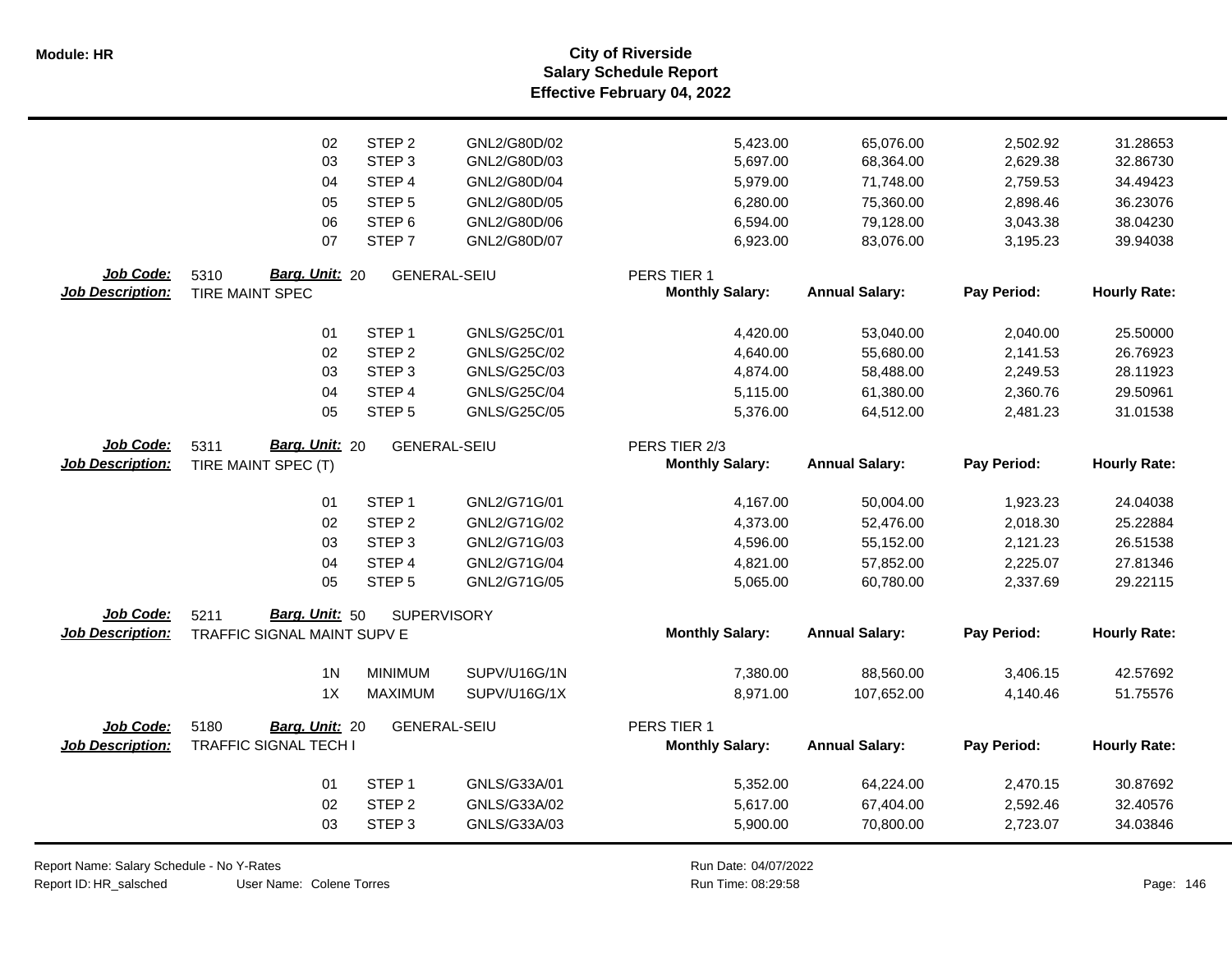|                                      | 04                                                           | STEP 4              | GNLS/G33A/04 | 6,193.00                                | 74,316.00             | 2,858.30    | 35.72884            |
|--------------------------------------|--------------------------------------------------------------|---------------------|--------------|-----------------------------------------|-----------------------|-------------|---------------------|
|                                      | 05                                                           | STEP <sub>5</sub>   | GNLS/G33A/05 | 6,502.00                                | 78,024.00             | 3,000.92    | 37.51153            |
| Job Code:<br><b>Job Description:</b> | Barg. Unit: 20<br>5181<br>TRAFFIC SIGNAL TECH I (T)          | <b>GENERAL-SEIU</b> |              | PERS TIER 2/3<br><b>Monthly Salary:</b> | <b>Annual Salary:</b> | Pay Period: | <b>Hourly Rate:</b> |
|                                      | 01                                                           | STEP <sub>1</sub>   | GNL2/G77J/01 | 5,045.00                                | 60,540.00             | 2,328.46    | 29.10576            |
|                                      | 02                                                           | STEP <sub>2</sub>   | GNL2/G77J/02 | 5,294.00                                | 63,528.00             | 2,443.38    | 30.54230            |
|                                      | 03                                                           | STEP <sub>3</sub>   | GNL2/G77J/03 | 5,560.00                                | 66,720.00             | 2,566.15    | 32.07692            |
|                                      | 04                                                           | STEP 4              | GNL2/G77J/04 | 5,836.00                                | 70,032.00             | 2,693.53    | 33.66923            |
|                                      | 05                                                           | STEP <sub>5</sub>   | GNL2/G77J/05 | 6,130.00                                | 73,560.00             | 2,829.23    | 35.36538            |
| Job Code:<br><b>Job Description:</b> | Barg. Unit: 20<br>5190<br><b>TRAFFIC SIGNAL TECH II</b>      | <b>GENERAL-SEIU</b> |              | PERS TIER 1<br><b>Monthly Salary:</b>   | <b>Annual Salary:</b> | Pay Period: | <b>Hourly Rate:</b> |
|                                      | 01                                                           | STEP <sub>1</sub>   | GNLS/G42A/01 | 6,502.00                                | 78,024.00             | 3,000.92    | 37.51153            |
|                                      | 02                                                           | STEP <sub>2</sub>   | GNLS/G42A/02 | 6,830.00                                | 81,960.00             | 3,152.30    | 39.40384            |
|                                      | 03                                                           | STEP <sub>3</sub>   | GNLS/G42A/03 | 7,171.00                                | 86,052.00             | 3,309.69    | 41.37115            |
|                                      | 04                                                           | STEP 4              | GNLS/G42A/04 | 7,526.00                                | 90,312.00             | 3,473.53    | 43.41923            |
|                                      | 05                                                           | STEP <sub>5</sub>   | GNLS/G42A/05 | 7,904.00                                | 94,848.00             | 3,648.00    | 45.60000            |
| Job Code:<br><b>Job Description:</b> | Barg. Unit: 20<br>5191<br>TRAFFIC SIGNAL TECH II (T)         | <b>GENERAL-SEIU</b> |              | PERS TIER 2/3<br><b>Monthly Salary:</b> | <b>Annual Salary:</b> | Pay Period: | <b>Hourly Rate:</b> |
|                                      | 01                                                           | STEP <sub>1</sub>   | GNL2/G81M/01 | 6,130.00                                | 73,560.00             | 2,829.23    | 35.36538            |
|                                      | 02                                                           | STEP <sub>2</sub>   | GNL2/G81M/02 | 6,437.00                                | 77,244.00             | 2,970.92    | 37.13653            |
|                                      | 03                                                           | STEP <sub>3</sub>   | GNL2/G81M/03 | 6,757.00                                | 81,084.00             | 3,118.61    | 38.98269            |
|                                      | 04                                                           | STEP 4              | GNL2/G81M/04 | 7,095.00                                | 85,140.00             | 3,274.61    | 40.93269            |
|                                      | 05                                                           | STEP <sub>5</sub>   | GNL2/G81M/05 | 7,449.00                                | 89,388.00             | 3,438.00    | 42.97500            |
| Job Code:<br><b>Job Description:</b> | Barg. Unit: 15<br>7855<br><b>TRANSP &amp; TRAILS COORD E</b> | PROFESSIONAL        |              | <b>Monthly Salary:</b>                  | <b>Annual Salary:</b> | Pay Period: | <b>Hourly Rate:</b> |
|                                      | 1 <sub>N</sub>                                               | <b>MINIMUM</b>      | PROF/K12K/1N | 6,375.00                                | 76,500.00             | 2,942.30    | 36.77884            |
|                                      | 1X                                                           | <b>MAXIMUM</b>      | PROF/K12K/1X | 7,751.00                                | 93,012.00             | 3,577.38    | 44.71730            |
|                                      | 2N                                                           | <b>MERIT MIN</b>    | PROF/K12K/2N | 7,751.00                                | 93,012.00             | 3,577.38    | 44.71730            |
|                                      | 2X                                                           | <b>MERIT MAX</b>    | PROF/K12K/2X | 8,914.00                                | 106,968.00            | 4,114.15    | 51.42692            |

Report Name: Salary Schedule - No Y-Rates Report ID: HR\_salsched

User Name: Colene Torres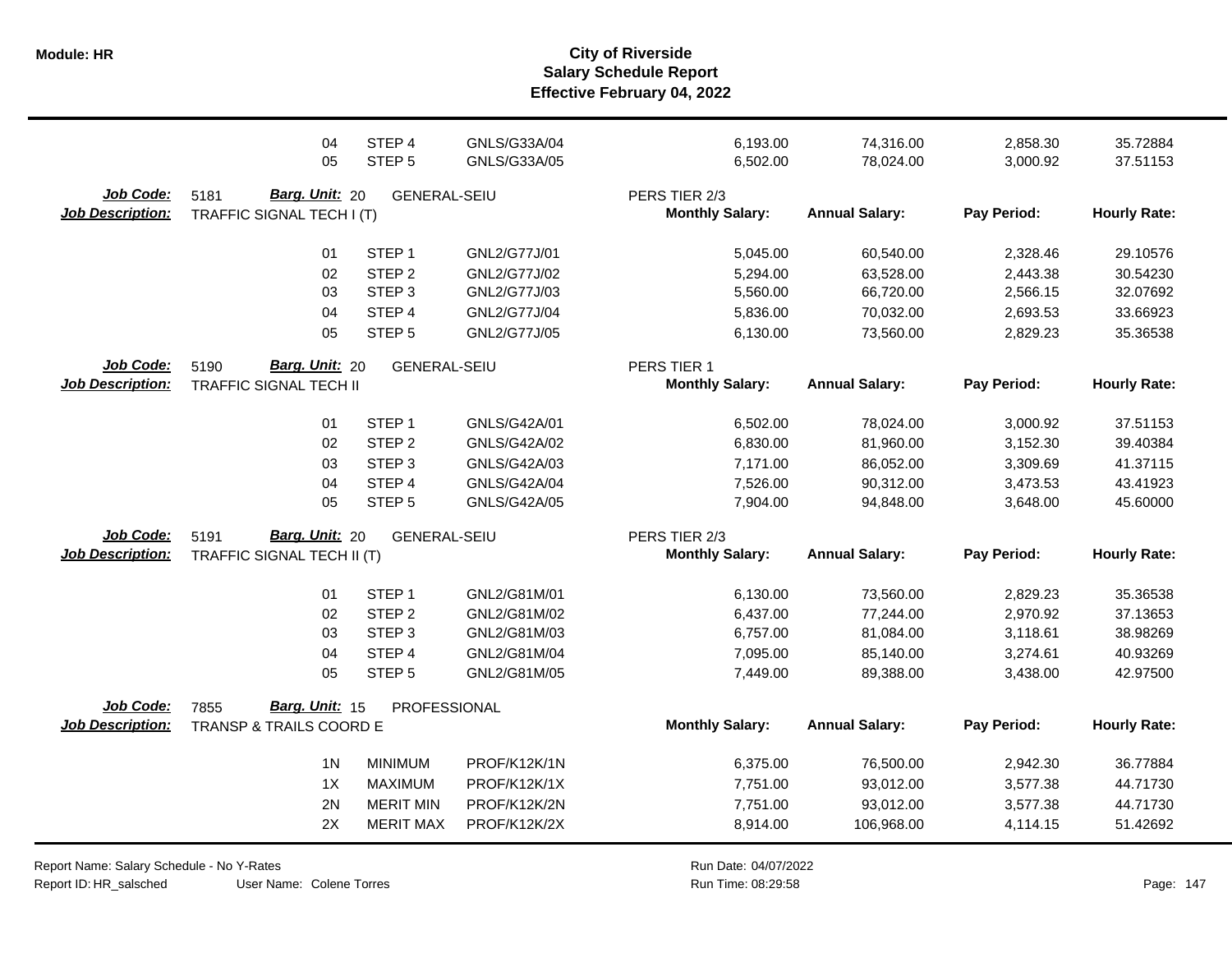| Job Code:               | Barg. Unit: 50<br>0471   | <b>SUPERVISORY</b>  |              |                        |                       |             |                     |
|-------------------------|--------------------------|---------------------|--------------|------------------------|-----------------------|-------------|---------------------|
| <b>Job Description:</b> | TREASURY SUPV E          |                     |              | <b>Monthly Salary:</b> | <b>Annual Salary:</b> | Pay Period: | <b>Hourly Rate:</b> |
|                         | 1 <sub>N</sub>           | <b>MINIMUM</b>      | SUPV/U11F/1N | 5,447.00               | 65,364.00             | 2,514.00    | 31.42500            |
|                         | 1X                       | <b>MAXIMUM</b>      | SUPV/U11F/1X | 6,616.00               | 79,392.00             | 3,053.53    | 38.16923            |
|                         | 2N                       | <b>MERIT MIN</b>    | SUPV/U11F/2N | 6,616.00               | 79,392.00             | 3,053.53    | 38.16923            |
|                         | 2X                       | <b>MERIT MAX</b>    | SUPV/U11F/2X | 7,608.00               | 91,296.00             | 3,511.38    | 43.89230            |
| Job Code:               | 3050<br>Barg. Unit: 20   | <b>GENERAL-SEIU</b> |              | PERS TIER 1            |                       |             |                     |
| <b>Job Description:</b> | TREE MAINT INSP          |                     |              | <b>Monthly Salary:</b> | <b>Annual Salary:</b> | Pay Period: | <b>Hourly Rate:</b> |
|                         | 01                       | STEP <sub>1</sub>   | GNLS/G31A/01 | 5,641.00               | 67,692.00             | 2,603.53    | 32.54423            |
|                         | 02                       | STEP <sub>2</sub>   | GNLS/G31A/02 | 5,924.00               | 71,088.00             | 2,734.15    | 34.17692            |
|                         | 03                       | STEP <sub>3</sub>   | GNLS/G31A/03 | 6,217.00               | 74,604.00             | 2,869.38    | 35.86730            |
| Job Code:               | 3051<br>Barg. Unit: 20   | <b>GENERAL-SEIU</b> |              | PERS TIER 2/3          |                       |             |                     |
| <b>Job Description:</b> | TREE MAINT INSP (T)      |                     |              | <b>Monthly Salary:</b> | <b>Annual Salary:</b> | Pay Period: | <b>Hourly Rate:</b> |
|                         | 01                       | STEP <sub>1</sub>   | GNL2/G76G/01 | 5,318.00               | 63,816.00             | 2,454.46    | 30.68076            |
|                         | 02                       | STEP <sub>2</sub>   | GNL2/G76G/02 | 5,582.00               | 66,984.00             | 2,576.30    | 32.20384            |
|                         | 03                       | STEP <sub>3</sub>   | GNL2/G76G/03 | 5,860.00               | 70,320.00             | 2,704.61    | 33.80769            |
| Job Code:               | 3049<br>Barg. Unit: 20   | <b>GENERAL-SEIU</b> |              | PERS TIER 1            |                       |             |                     |
| <b>Job Description:</b> | TREE MAINT INSP TRNE     |                     |              | <b>Monthly Salary:</b> | <b>Annual Salary:</b> | Pay Period: | <b>Hourly Rate:</b> |
|                         | 01                       | STEP <sub>1</sub>   | GNLS/G25A/01 | 4,874.00               | 58,488.00             | 2,249.53    | 28.11923            |
|                         | 02                       | STEP <sub>2</sub>   | GNLS/G25A/02 | 5,115.00               | 61,380.00             | 2,360.76    | 29.50961            |
|                         | 03                       | STEP <sub>3</sub>   | GNLS/G25A/03 | 5,376.00               | 64,512.00             | 2,481.23    | 31.01538            |
| Job Code:               | 3052<br>Barg. Unit: 20   | <b>GENERAL-SEIU</b> |              | PERS TIER 2/3          |                       |             |                     |
| <b>Job Description:</b> | TREE MAINT INSP TRNE (T) |                     |              | <b>Monthly Salary:</b> | <b>Annual Salary:</b> | Pay Period: | <b>Hourly Rate:</b> |
|                         | 01                       | STEP <sub>1</sub>   | GNL2/G71A/01 | 4,596.00               | 55,152.00             | 2,121.23    | 26.51538            |
|                         | 02                       | STEP <sub>2</sub>   | GNL2/G71A/02 | 4,821.00               | 57,852.00             | 2,225.07    | 27.81346            |
|                         | 03                       | STEP <sub>3</sub>   | GNL2/G71A/03 | 5,065.00               | 60,780.00             | 2,337.69    | 29.22115            |
|                         |                          |                     |              |                        |                       |             |                     |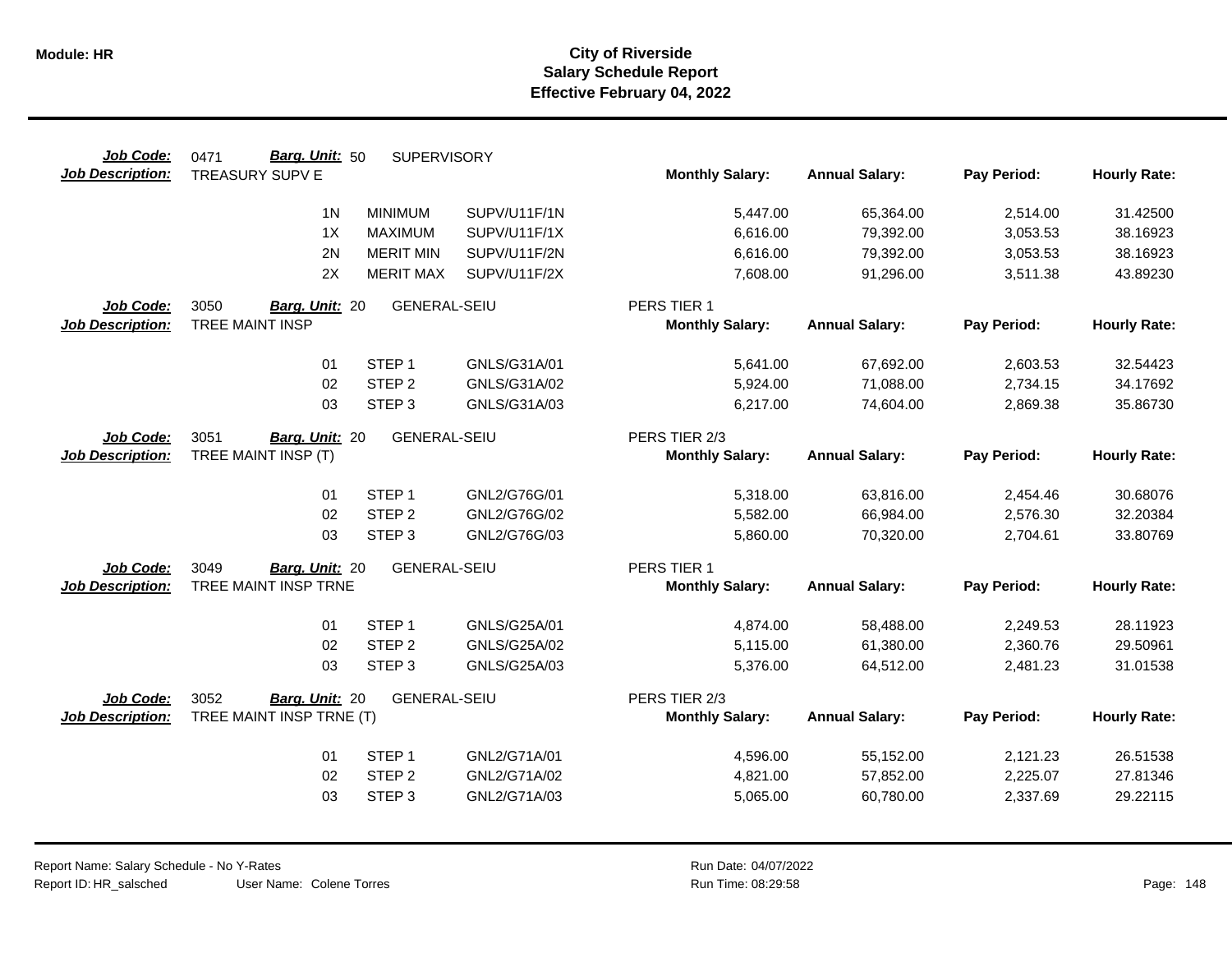| Job Code:               | Barg. Unit: 10<br>7866    | <b>MANAGEMENT</b>    |              |                        |                       |             |                     |
|-------------------------|---------------------------|----------------------|--------------|------------------------|-----------------------|-------------|---------------------|
| <b>Job Description:</b> | <b>URBAN FORESTER MGR</b> |                      |              | <b>Monthly Salary:</b> | <b>Annual Salary:</b> | Pay Period: | <b>Hourly Rate:</b> |
|                         | 01                        | STEP <sub>1</sub>    | MGTS/M73Q/01 | 7,658.00               | 91,896.00             | 3,534.46    | 44.18076            |
|                         | 02                        | STEP <sub>2</sub>    | MGTS/M73Q/02 | 8,041.00               | 96,492.00             | 3,711.23    | 46.39038            |
|                         | 03                        | STEP <sub>3</sub>    | MGTS/M73Q/03 | 8,443.00               | 101,316.00            | 3,896.76    | 48.70961            |
|                         | 04                        | STEP <sub>4</sub>    | MGTS/M73Q/04 | 8,865.00               | 106,380.00            | 4,091.53    | 51.14423            |
|                         | 05                        | STEP <sub>5</sub>    | MGTS/M73Q/05 | 9,308.00               | 111,696.00            | 4,296.00    | 53.70000            |
| Job Code:               | 7867<br>Barg. Unit: 10    | MANAGEMENT           |              |                        |                       |             |                     |
| <b>Job Description:</b> | URBAN FORESTER MGR NC2E   |                      |              | <b>Monthly Salary:</b> | <b>Annual Salary:</b> | Pay Period: | <b>Hourly Rate:</b> |
|                         | 1 <sup>N</sup>            | <b>MINIMUM</b>       | NCLM/B66G/1N | 8,270.00               | 99,240.00             | 3,816.92    | 47.71153            |
|                         | 1X                        | <b>MAXIMUM</b>       | NCLM/B66G/1X | 10,053.00              | 120,636.00            | 4,639.84    | 57.99807            |
|                         | 2N                        | <b>MERIT MIN</b>     | NCLM/B66G/2N | 10,053.00              | 120,636.00            | 4,639.84    | 57.99807            |
|                         | 2X                        | <b>MERIT MAX</b>     | NCLM/B66G/2X | 11,561.00              | 138,732.00            | 5,335.84    | 66.69807            |
| Job Code:               | Barg. Unit: 15<br>8389    | PROFESSIONAL         |              |                        |                       |             |                     |
| <b>Job Description:</b> | UTIL ANALYST E            |                      |              | <b>Monthly Salary:</b> | <b>Annual Salary:</b> | Pay Period: | <b>Hourly Rate:</b> |
|                         | 1 <sub>N</sub>            | <b>MINIMUM</b>       | PROF/K12G/1N | 5,533.00               | 66,396.00             | 2,553.69    | 31.92115            |
|                         | 1X                        | <b>MAXIMUM</b>       | PROF/K12G/1X | 7,409.00               | 88,908.00             | 3,419.53    | 42.74423            |
| Job Code:               | Barg. Unit: 07<br>8373    | <b>SR MANAGEMENT</b> |              |                        |                       |             |                     |
| <b>Job Description:</b> | UTIL ASSIST CHIEF FIN OFF |                      |              | <b>Monthly Salary:</b> | <b>Annual Salary:</b> | Pay Period: | <b>Hourly Rate:</b> |
|                         | 1 <sup>N</sup>            | <b>MINIMUM</b>       | NCLP/A76C/1N | 10,171.00              | 122,052.00            | 4,694.30    | 58.67884            |
|                         | 1X                        | <b>MAXIMUM</b>       | NCLP/A76C/1X | 13,625.00              | 163,500.00            | 6,288.46    | 78.60576            |
|                         | 2N                        | <b>MERIT MIN</b>     | NCLP/A76C/2N | 13,625.00              | 163,500.00            | 6,288.46    | 78.60576            |
|                         | 2X                        | <b>MERIT MAX</b>     | NCLP/A76C/2X | 15,668.00              | 188,016.00            | 7,231.38    | 90.39230            |
| Job Code:               | Barg. Unit: 07<br>7424    | <b>SR MANAGEMENT</b> |              |                        |                       |             |                     |
| <b>Job Description:</b> | UTIL ASSIST GM EN DLVR    |                      |              | <b>Monthly Salary:</b> | <b>Annual Salary:</b> | Pay Period: | <b>Hourly Rate:</b> |
|                         | 1 <sub>N</sub>            | <b>MINIMUM</b>       | NCLP/A96B/1N | 13,564.00              | 162,768.00            | 6,260.30    | 78.25384            |
|                         | 1X                        | <b>MAXIMUM</b>       | NCLP/A96B/1X | 17,684.00              | 212,208.00            | 8,161.84    | 102.02307           |
|                         |                           |                      |              |                        |                       |             |                     |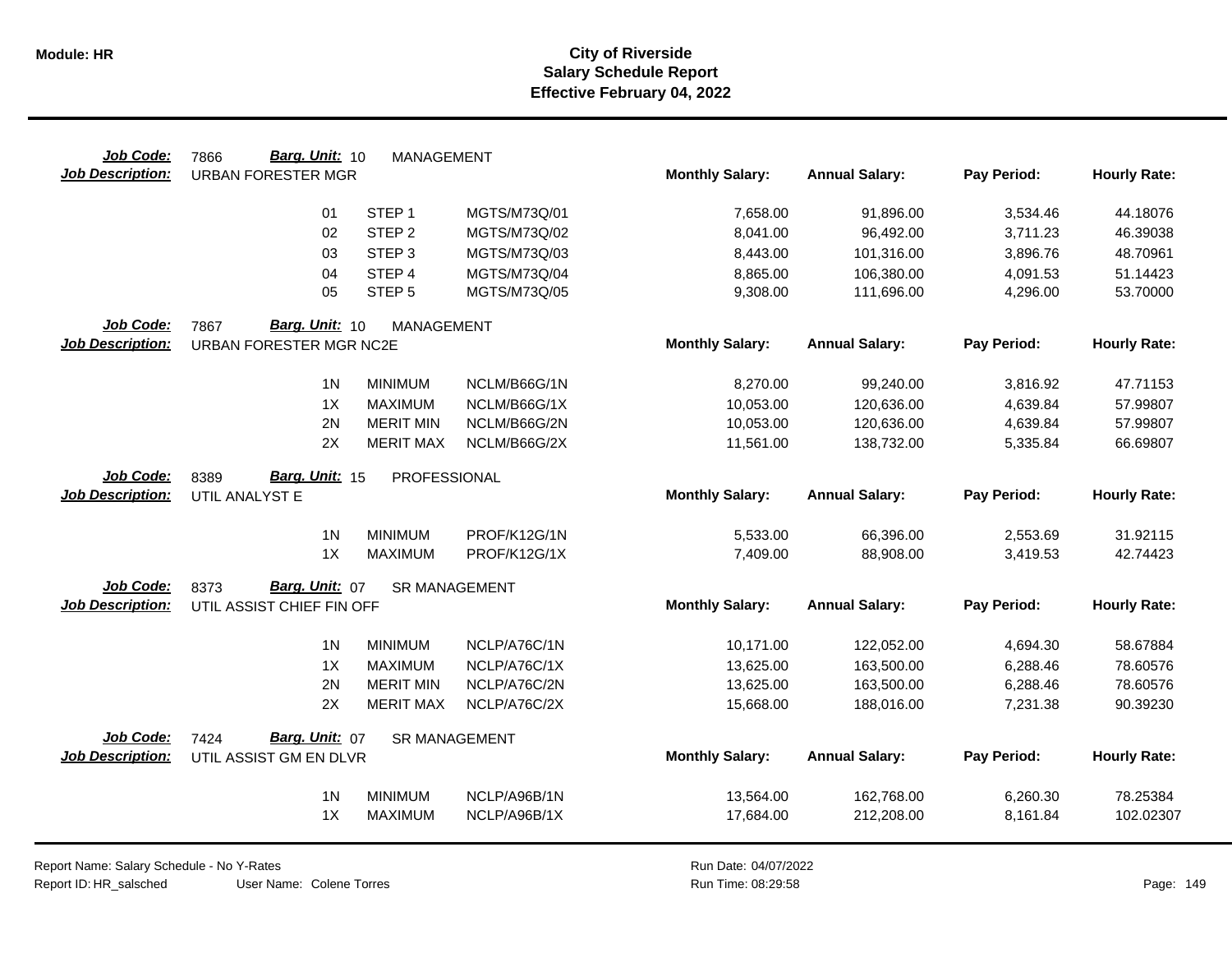|                                      | 2N                                                 | <b>MERIT MIN</b>     | NCLP/A96B/2N | 17,684.00              | 212,208.00            | 8,161.84    | 102.02307           |
|--------------------------------------|----------------------------------------------------|----------------------|--------------|------------------------|-----------------------|-------------|---------------------|
|                                      | 2X                                                 | <b>MERIT MAX</b>     | NCLP/A96B/2X | 20,336.00              | 244,032.00            | 9,385.84    | 117.32307           |
| Job Code:<br><b>Job Description:</b> | Barg. Unit: 07<br>8376<br>UTIL ASSIST GM FIN&ADMIN | <b>SR MANAGEMENT</b> |              | <b>Monthly Salary:</b> | <b>Annual Salary:</b> | Pay Period: | <b>Hourly Rate:</b> |
|                                      | 1 <sub>N</sub>                                     | <b>MINIMUM</b>       | NCLP/A96B/1N | 13,564.00              | 162,768.00            | 6,260.30    | 78.25384            |
|                                      | 1X                                                 | <b>MAXIMUM</b>       | NCLP/A96B/1X | 17,684.00              | 212,208.00            | 8,161.84    | 102.02307           |
|                                      | 2N                                                 | <b>MERIT MIN</b>     | NCLP/A96B/2N | 17,684.00              | 212,208.00            | 8,161.84    | 102.02307           |
|                                      | 2X                                                 | <b>MERIT MAX</b>     | NCLP/A96B/2X | 20,336.00              | 244,032.00            | 9,385.84    | 117.32307           |
| Job Code:<br><b>Job Description:</b> | Barg. Unit: 07<br>8387<br>UTIL ASSIST GM MKTG/CUST | <b>SR MANAGEMENT</b> |              | <b>Monthly Salary:</b> | <b>Annual Salary:</b> | Pay Period: | <b>Hourly Rate:</b> |
|                                      | 1 <sub>N</sub>                                     | <b>MINIMUM</b>       | NCLP/A96B/1N | 13,564.00              | 162,768.00            | 6,260.30    | 78.25384            |
|                                      | 1X                                                 | <b>MAXIMUM</b>       | NCLP/A96B/1X | 17,684.00              | 212,208.00            | 8,161.84    | 102.02307           |
|                                      | 2N                                                 | <b>MERIT MIN</b>     | NCLP/A96B/2N | 17,684.00              | 212,208.00            | 8,161.84    | 102.02307           |
|                                      | 2X                                                 | <b>MERIT MAX</b>     | NCLP/A96B/2X | 20,336.00              | 244,032.00            | 9,385.84    | 117.32307           |
| Job Code:<br><b>Job Description:</b> | Barg. Unit: 07<br>8301<br>UTIL ASSIST GM OPER TECH | <b>SR MANAGEMENT</b> |              | <b>Monthly Salary:</b> | <b>Annual Salary:</b> | Pay Period: | <b>Hourly Rate:</b> |
|                                      | 1 <sub>N</sub>                                     | <b>MINIMUM</b>       | NCLP/A96B/1N | 13,564.00              | 162,768.00            | 6,260.30    | 78.25384            |
|                                      | 1X                                                 | <b>MAXIMUM</b>       | NCLP/A96B/1X | 17,684.00              | 212,208.00            | 8,161.84    | 102.02307           |
|                                      | 2N                                                 | <b>MERIT MIN</b>     | NCLP/A96B/2N | 17,684.00              | 212,208.00            | 8,161.84    | 102.02307           |
|                                      | 2X                                                 | <b>MERIT MAX</b>     | NCLP/A96B/2X | 20,336.00              | 244,032.00            | 9,385.84    | 117.32307           |
| Job Code:<br><b>Job Description:</b> | 8366<br>Barg. Unit: 07<br>UTIL ASSIST GM RES       | <b>SR MANAGEMENT</b> |              | <b>Monthly Salary:</b> | <b>Annual Salary:</b> | Pay Period: | <b>Hourly Rate:</b> |
|                                      | 1 <sub>N</sub>                                     | <b>MINIMUM</b>       | NCLP/A96B/1N | 13,564.00              | 162,768.00            | 6,260.30    | 78.25384            |
|                                      | 1X                                                 | <b>MAXIMUM</b>       | NCLP/A96B/1X | 17,684.00              | 212,208.00            | 8,161.84    | 102.02307           |
|                                      | 2N                                                 | <b>MERIT MIN</b>     | NCLP/A96B/2N | 17,684.00              | 212,208.00            | 8,161.84    | 102.02307           |
|                                      | 2X                                                 | <b>MERIT MAX</b>     | NCLP/A96B/2X | 20,336.00              | 244,032.00            | 9,385.84    | 117.32307           |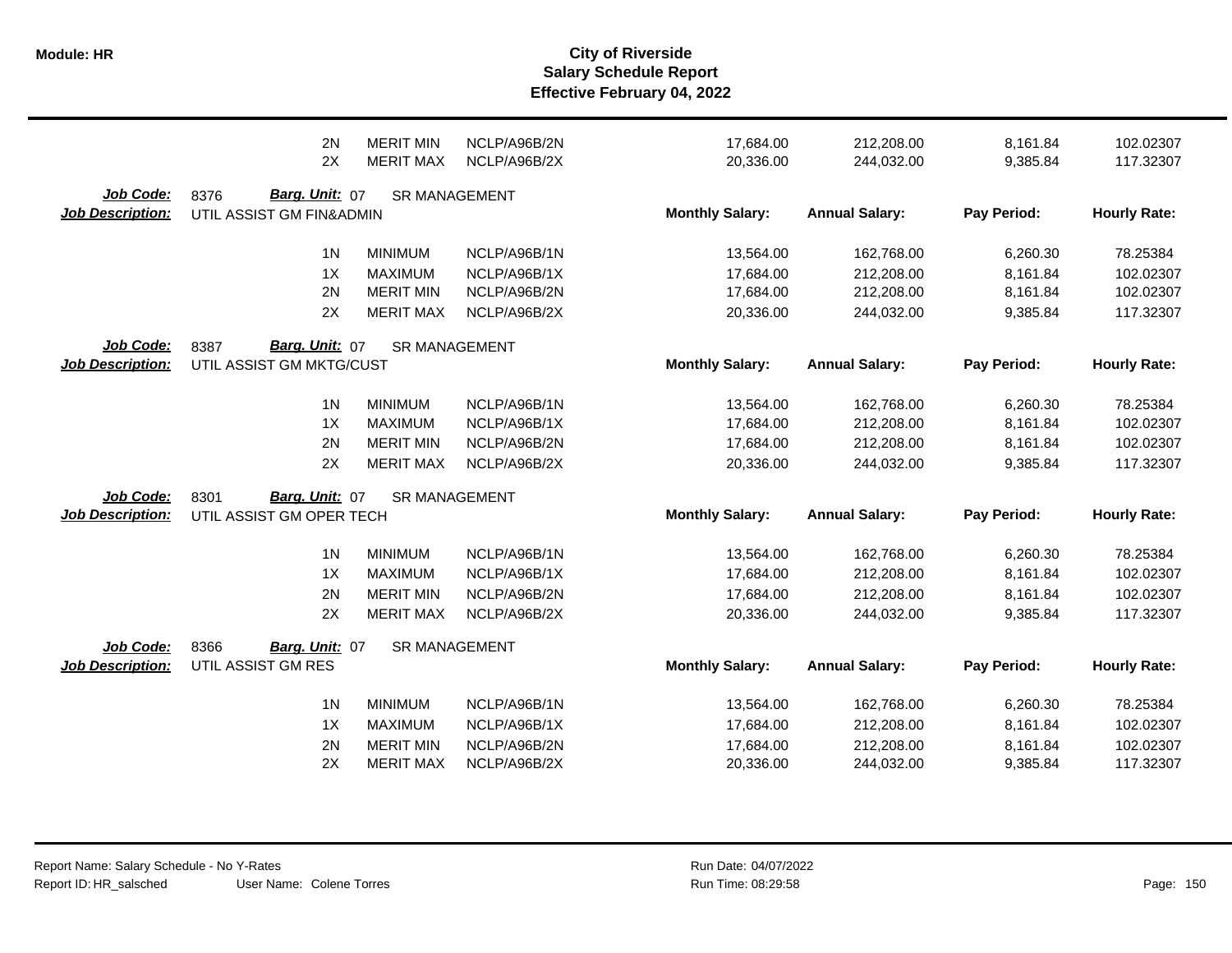| Job Code:                            | Barg. Unit: 07<br>7436                                  | <b>SR MANAGEMENT</b> |                        |                        |                       |             |                     |
|--------------------------------------|---------------------------------------------------------|----------------------|------------------------|------------------------|-----------------------|-------------|---------------------|
| <b>Job Description:</b>              | UTIL ASSIST GM WTR DLVR                                 |                      |                        | <b>Monthly Salary:</b> | <b>Annual Salary:</b> | Pay Period: | <b>Hourly Rate:</b> |
|                                      | 1 <sub>N</sub>                                          | <b>MINIMUM</b>       | NCLP/A96B/1N           | 13,564.00              | 162,768.00            | 6,260.30    | 78.25384            |
|                                      | 1X                                                      | <b>MAXIMUM</b>       | NCLP/A96B/1X           | 17,684.00              | 212,208.00            | 8,161.84    | 102.02307           |
|                                      | 2N                                                      | <b>MERIT MIN</b>     | NCLP/A96B/2N           | 17,684.00              | 212,208.00            | 8,161.84    | 102.02307           |
|                                      | 2X                                                      | <b>MERIT MAX</b>     | NCLP/A96B/2X           | 20,336.00              | 244,032.00            | 9,385.84    | 117.32307           |
| Job Code:                            | 5590<br>Barg. Unit: 35                                  |                      | PUBLIC UTILITIES FIELD |                        |                       |             |                     |
| <b>Job Description:</b>              | UTIL ASSIST SHOP TOOL/FAB TECH                          |                      |                        | <b>Monthly Salary:</b> | <b>Annual Salary:</b> | Pay Period: | <b>Hourly Rate:</b> |
|                                      | 01                                                      | STEP <sub>1</sub>    | PFUS/I32B/01           | 6,790.00               | 81,480.00             | 3,133.84    | 39.17307            |
|                                      | 02                                                      | STEP <sub>2</sub>    | PFUS/I32B/02           | 7,130.00               | 85,560.00             | 3,290.76    | 41.13461            |
| Job Code:<br><b>Job Description:</b> | Barg. Unit: 35<br>3640<br>UTIL ASSIST WATERWRKS PIPEFTR |                      | PUBLIC UTILITIES FIELD | <b>Monthly Salary:</b> | <b>Annual Salary:</b> | Pay Period: | <b>Hourly Rate:</b> |
|                                      |                                                         |                      |                        |                        |                       |             |                     |
|                                      | 01                                                      | STEP <sub>1</sub>    | PFUS/I26A/01           | 4,984.00               | 59,808.00             | 2,300.30    | 28.75384            |
|                                      | 02                                                      | STEP <sub>2</sub>    | PFUS/I26A/02           | 5,236.00               | 62,832.00             | 2,416.61    | 30.20769            |
|                                      | 03                                                      | STEP <sub>3</sub>    | PFUS/I26A/03           | 5,496.00               | 65,952.00             | 2,536.61    | 31.70769            |
|                                      | 04                                                      | STEP 4               | PFUS/I26A/04           | 5,767.00               | 69,204.00             | 2,661.69    | 33.27115            |
|                                      | 05                                                      | STEP <sub>5</sub>    | PFUS/I26A/05           | 6,060.00               | 72,720.00             | 2,796.92    | 34.96153            |
| Job Code:                            | Barg. Unit: 20<br>7150                                  | <b>GENERAL-SEIU</b>  |                        | PERS TIER 1            |                       |             |                     |
| <b>Job Description:</b>              | UTIL ASSIST WTR ENGR                                    |                      |                        | <b>Monthly Salary:</b> | <b>Annual Salary:</b> | Pay Period: | <b>Hourly Rate:</b> |
|                                      | 01                                                      | STEP <sub>1</sub>    | GNLS/G42B/01           | 6,528.00               | 78,336.00             | 3,012.92    | 37.66153            |
|                                      | 02                                                      | STEP <sub>2</sub>    | <b>GNLS/G42B/02</b>    | 6,860.00               | 82,320.00             | 3,166.15    | 39.57692            |
|                                      | 03                                                      | STEP <sub>3</sub>    | GNLS/G42B/03           | 7,196.00               | 86,352.00             | 3,321.23    | 41.51538            |
|                                      | 04                                                      | STEP 4               | <b>GNLS/G42B/04</b>    | 7,559.00               | 90,708.00             | 3,488.76    | 43.60961            |
|                                      | 05                                                      | STEP <sub>5</sub>    | GNLS/G42B/05           | 7,936.00               | 95,232.00             | 3,662.76    | 45.78461            |
| Job Code:                            | Barg. Unit: 20<br>7151                                  | <b>GENERAL-SEIU</b>  |                        | PERS TIER 2/3          |                       |             |                     |
| <b>Job Description:</b>              | UTIL ASSIST WTR ENGR (T)                                |                      |                        | <b>Monthly Salary:</b> | <b>Annual Salary:</b> | Pay Period: | <b>Hourly Rate:</b> |
|                                      | 01                                                      | STEP <sub>1</sub>    | GNL2/G82A/01           | 6,154.00               | 73,848.00             | 2,840.30    | 35.50384            |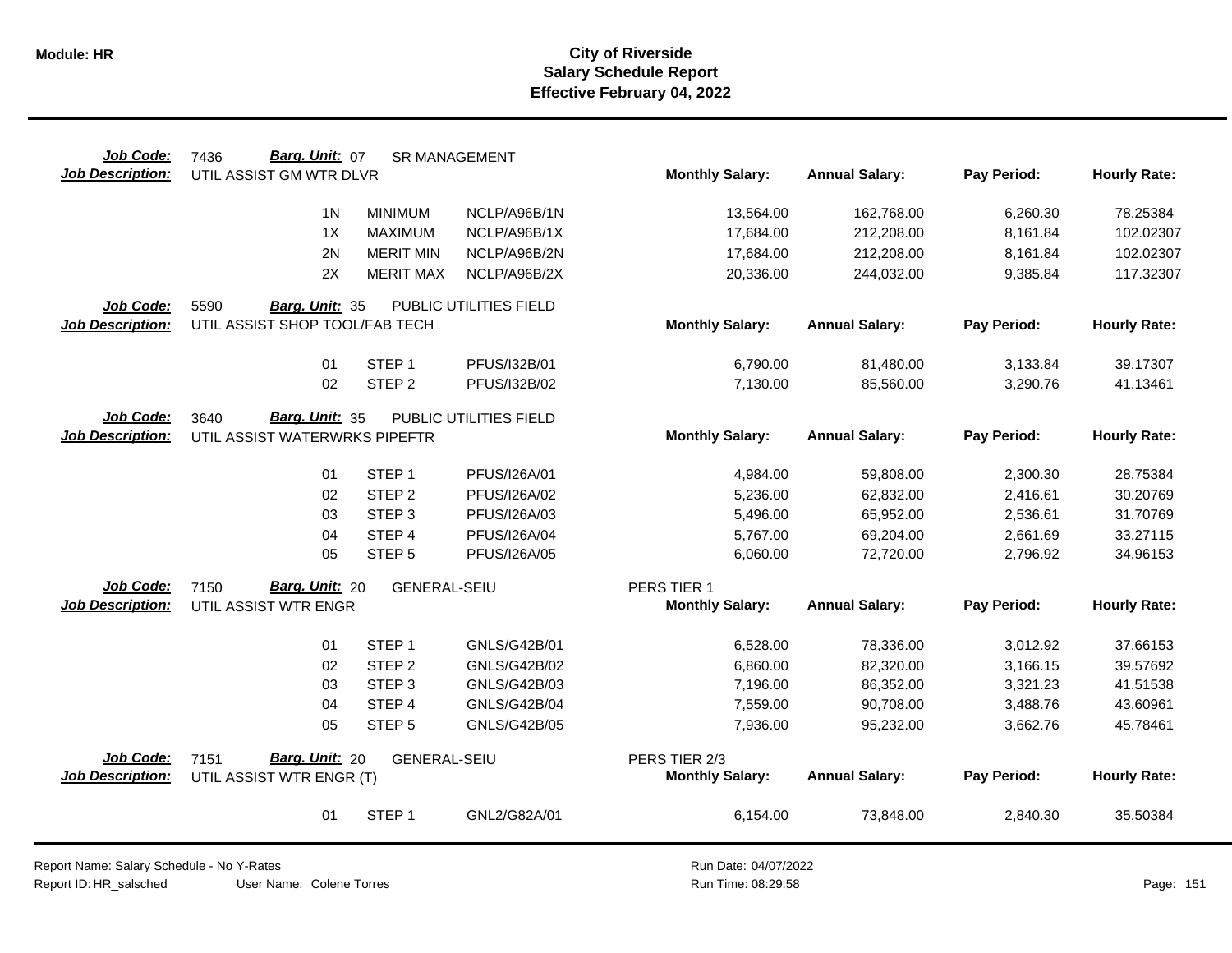|                                             | 02                                                       | STEP <sub>2</sub>   | GNL2/G82A/02        | 6,464.00                                | 77,568.00             | 2,983.38    | 37.29230            |
|---------------------------------------------|----------------------------------------------------------|---------------------|---------------------|-----------------------------------------|-----------------------|-------------|---------------------|
|                                             | 03                                                       | STEP <sub>3</sub>   | GNL2/G82A/03        | 6,783.00                                | 81,396.00             | 3,130.61    | 39.13269            |
|                                             | 04                                                       | STEP 4              | GNL2/G82A/04        | 7,124.00                                | 85,488.00             | 3,288.00    | 41.10000            |
|                                             | 05                                                       | STEP <sub>5</sub>   | GNL2/G82A/05        | 7,481.00                                | 89,772.00             | 3,452.76    | 43.15961            |
| Job Code:<br><b>Job Description:</b>        | Barg. Unit: 10<br>3730<br>UTIL ASSIST WTR SUPT E         | <b>MANAGEMENT</b>   |                     | <b>Monthly Salary:</b>                  | <b>Annual Salary:</b> | Pay Period: | <b>Hourly Rate:</b> |
|                                             | 1 <sub>N</sub>                                           | <b>MINIMUM</b>      | MGTS/M59D/1N        | 7,885.00                                | 94,620.00             | 3,639.23    | 45.49038            |
|                                             | 1X                                                       | <b>MAXIMUM</b>      | MGTS/M59D/1X        | 9,582.00                                | 114,984.00            | 4,422.46    | 55.28076            |
| <b>Job Code:</b><br><b>Job Description:</b> | Barg. Unit: 20<br>7170<br>UTIL ASSOC ELECTRICAL ENGR     | <b>GENERAL-SEIU</b> |                     | PERS TIER 1<br><b>Monthly Salary:</b>   | <b>Annual Salary:</b> | Pay Period: | <b>Hourly Rate:</b> |
|                                             | 01                                                       | STEP <sub>1</sub>   | GNLS/G42B/01        | 6,528.00                                | 78,336.00             | 3,012.92    | 37.66153            |
|                                             | 02                                                       | STEP <sub>2</sub>   | GNLS/G42B/02        | 6,860.00                                | 82,320.00             | 3,166.15    | 39.57692            |
|                                             | 03                                                       | STEP <sub>3</sub>   | GNLS/G42B/03        | 7,196.00                                | 86,352.00             | 3,321.23    | 41.51538            |
|                                             | 04                                                       | STEP <sub>4</sub>   | <b>GNLS/G42B/04</b> | 7,559.00                                | 90,708.00             | 3,488.76    | 43.60961            |
|                                             | 05                                                       | STEP <sub>5</sub>   | GNLS/G42B/05        | 7,936.00                                | 95,232.00             | 3,662.76    | 45.78461            |
| Job Code:<br><b>Job Description:</b>        | 7171<br>Barg. Unit: 20<br>UTIL ASSOC ELECTRICAL ENGR (T) | <b>GENERAL-SEIU</b> |                     | PERS TIER 2/3<br><b>Monthly Salary:</b> | <b>Annual Salary:</b> | Pay Period: | <b>Hourly Rate:</b> |
|                                             | 01                                                       | STEP <sub>1</sub>   | GNL2/G82A/01        | 6,154.00                                | 73,848.00             | 2,840.30    | 35.50384            |
|                                             | 02                                                       | STEP <sub>2</sub>   | GNL2/G82A/02        | 6,464.00                                | 77,568.00             | 2,983.38    | 37.29230            |
|                                             | 03                                                       | STEP <sub>3</sub>   | GNL2/G82A/03        | 6,783.00                                | 81,396.00             | 3,130.61    | 39.13269            |
|                                             | 04                                                       | STEP 4              | GNL2/G82A/04        | 7,124.00                                | 85,488.00             | 3,288.00    | 41.10000            |
|                                             | 05                                                       | STEP <sub>5</sub>   | GNL2/G82A/05        | 7,481.00                                | 89,772.00             | 3,452.76    | 43.15961            |
| Job Code:<br>Job Description:               | Barg. Unit: 20<br>7155<br>UTIL ASSOC WTR ENGR            | <b>GENERAL-SEIU</b> |                     | PERS TIER 1<br><b>Monthly Salary:</b>   | <b>Annual Salary:</b> | Pay Period: | <b>Hourly Rate:</b> |
|                                             | 01                                                       | STEP <sub>1</sub>   | GNLS/G55B/01        | 7,543.00                                | 90,516.00             | 3,481.38    | 43.51730            |
|                                             | 02                                                       | STEP <sub>2</sub>   | GNLS/G55B/02        | 7,920.00                                | 95,040.00             | 3,655.38    | 45.69230            |
|                                             | 03                                                       | STEP <sub>3</sub>   | GNLS/G55B/03        | 8,316.00                                | 99,792.00             | 3,838.15    | 47.97692            |
|                                             | 04                                                       | STEP 4              | <b>GNLS/G55B/04</b> | 8,730.00                                | 104,760.00            | 4,029.23    | 50.36538            |
|                                             | 05                                                       | STEP <sub>5</sub>   | GNLS/G55B/05        | 9,167.00                                | 110,004.00            | 4,230.92    | 52.88653            |

Report Name: Salary Schedule - No Y-Rates

Report ID: HR\_salsched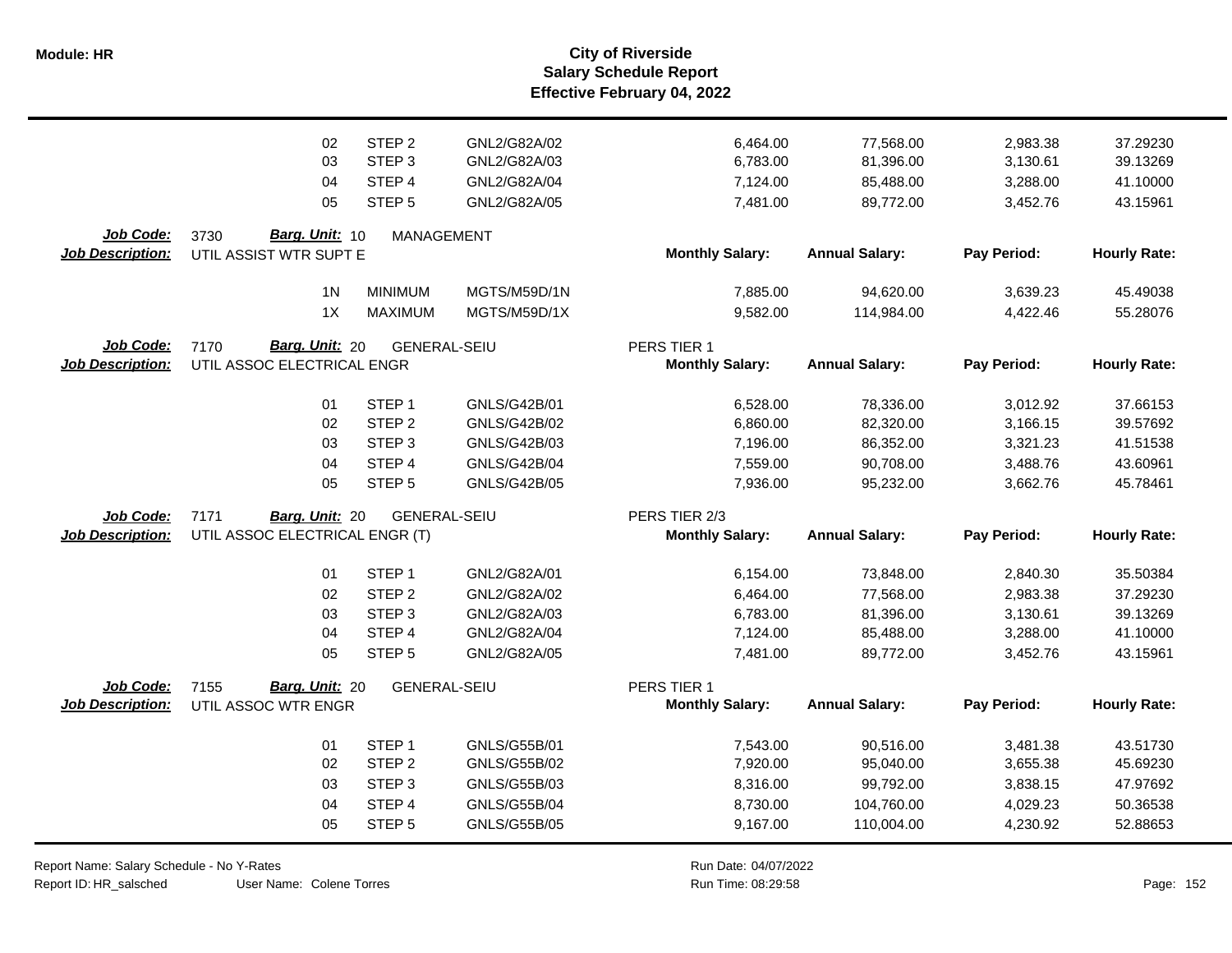|                                      | 06<br>07                                          | STEP <sub>6</sub><br>STEP <sub>7</sub> | GNLS/G55B/06<br><b>GNLS/G55B/07</b> | 9,625.00<br>10,107.00                   | 115,500.00<br>121,284.00 | 4,442.30<br>4,664.76 | 55.52884<br>58.30961 |
|--------------------------------------|---------------------------------------------------|----------------------------------------|-------------------------------------|-----------------------------------------|--------------------------|----------------------|----------------------|
| Job Code:<br><b>Job Description:</b> | 7156<br>Barg. Unit: 20<br>UTIL ASSOC WTR ENGR (T) | <b>GENERAL-SEIU</b>                    |                                     | PERS TIER 2/3<br><b>Monthly Salary:</b> | <b>Annual Salary:</b>    | Pay Period:          | <b>Hourly Rate:</b>  |
|                                      | 01                                                | STEP <sub>1</sub>                      | GNL2/G84M/01                        | 7,108.00                                | 85,296.00                | 3,280.61             | 41.00769             |
|                                      | 02                                                | STEP <sub>2</sub>                      | GNL2/G84M/02                        | 7,463.00                                | 89,556.00                | 3,444.46             | 43.05576             |
|                                      | 03                                                | STEP <sub>3</sub>                      | GNL2/G84M/03                        | 7,837.00                                | 94,044.00                | 3,617.07             | 45.21346             |
|                                      | 04                                                | STEP 4                                 | GNL2/G84M/04                        | 8,230.00                                | 98,760.00                | 3,798.46             | 47.48076             |
|                                      | 05                                                | STEP <sub>5</sub>                      | GNL2/G84M/05                        | 8,641.00                                | 103,692.00               | 3,988.15             | 49.85192             |
|                                      | 06                                                | STEP <sub>6</sub>                      | GNL2/G84M/06                        | 9,070.00                                | 108,840.00               | 4,186.15             | 52.32692             |
|                                      | 07                                                | STEP <sub>7</sub>                      | GNL2/G84M/07                        | 9,525.00                                | 114,300.00               | 4,396.15             | 54.95192             |
| Job Code:                            | 4310<br>Barg. Unit: 45                            |                                        | PUBLIC UTIL FIELD SUPERVISORY       |                                         |                          |                      |                      |
| <b>Job Description:</b>              | UTIL CHIEF WTR SYS OPER 1E                        |                                        |                                     | <b>Monthly Salary:</b>                  | <b>Annual Salary:</b>    | Pay Period:          | <b>Hourly Rate:</b>  |
|                                      | 01                                                | STEP <sub>1</sub>                      | <b>PFMS/V52B/01</b>                 | 8,638.00                                | 103,656.00               | 3,986.76             | 49.83461             |
|                                      | 02                                                | STEP <sub>2</sub>                      | <b>PFMS/V52B/02</b>                 | 9,066.00                                | 108,792.00               | 4,184.30             | 52.30384             |
|                                      | 03                                                | STEP <sub>3</sub>                      | <b>PFMS/V52B/03</b>                 | 9,519.00                                | 114,228.00               | 4,393.38             | 54.91730             |
|                                      | 04                                                | STEP 4                                 | <b>PFMS/V52B/04</b>                 | 9,995.00                                | 119,940.00               | 4,613.07             | 57.66346             |
|                                      | 05                                                | STEP <sub>5</sub>                      | <b>PFMS/V52B/05</b>                 | 10,504.00                               | 126,048.00               | 4,848.00             | 60.60000             |
| Job Code:                            | Barg. Unit: 35<br>3610                            |                                        | PUBLIC UTILITIES FIELD              |                                         |                          |                      |                      |
| <b>Job Description:</b>              | UTIL CREW HELPER                                  |                                        |                                     | <b>Monthly Salary:</b>                  | <b>Annual Salary:</b>    | Pay Period:          | <b>Hourly Rate:</b>  |
|                                      | 01                                                | STEP <sub>1</sub>                      | PFUS/I14A/01                        | 3,387.00                                | 40,644.00                | 1,563.23             | 19.54038             |
|                                      | 02                                                | STEP <sub>2</sub>                      | PFUS/I14A/02                        | 3,556.00                                | 42,672.00                | 1,641.23             | 20.51538             |
|                                      | 03                                                | STEP <sub>3</sub>                      | PFUS/I14A/03                        | 3,734.00                                | 44,808.00                | 1,723.38             | 21.54230             |
|                                      | 04                                                | STEP 4                                 | PFUS/I14A/04                        | 3,921.00                                | 47,052.00                | 1,809.69             | 22.62115             |
| Job Code:                            | 8386<br><b>Barg. Unit: 15</b>                     |                                        | PROFESSIONAL                        |                                         |                          |                      |                      |
| <b>Job Description:</b>              | UTIL CUST COMM COORD E                            |                                        |                                     | <b>Monthly Salary:</b>                  | <b>Annual Salary:</b>    | Pay Period:          | <b>Hourly Rate:</b>  |
|                                      | 1 <sub>N</sub>                                    | <b>MINIMUM</b>                         | PROF/K15B/1N                        | 6,101.00                                | 73,212.00                | 2,815.84             | 35.19807             |
|                                      | 1X                                                | <b>MAXIMUM</b>                         | PROF/K15B/1X                        | 8,175.00                                | 98,100.00                | 3,773.07             | 47.16346             |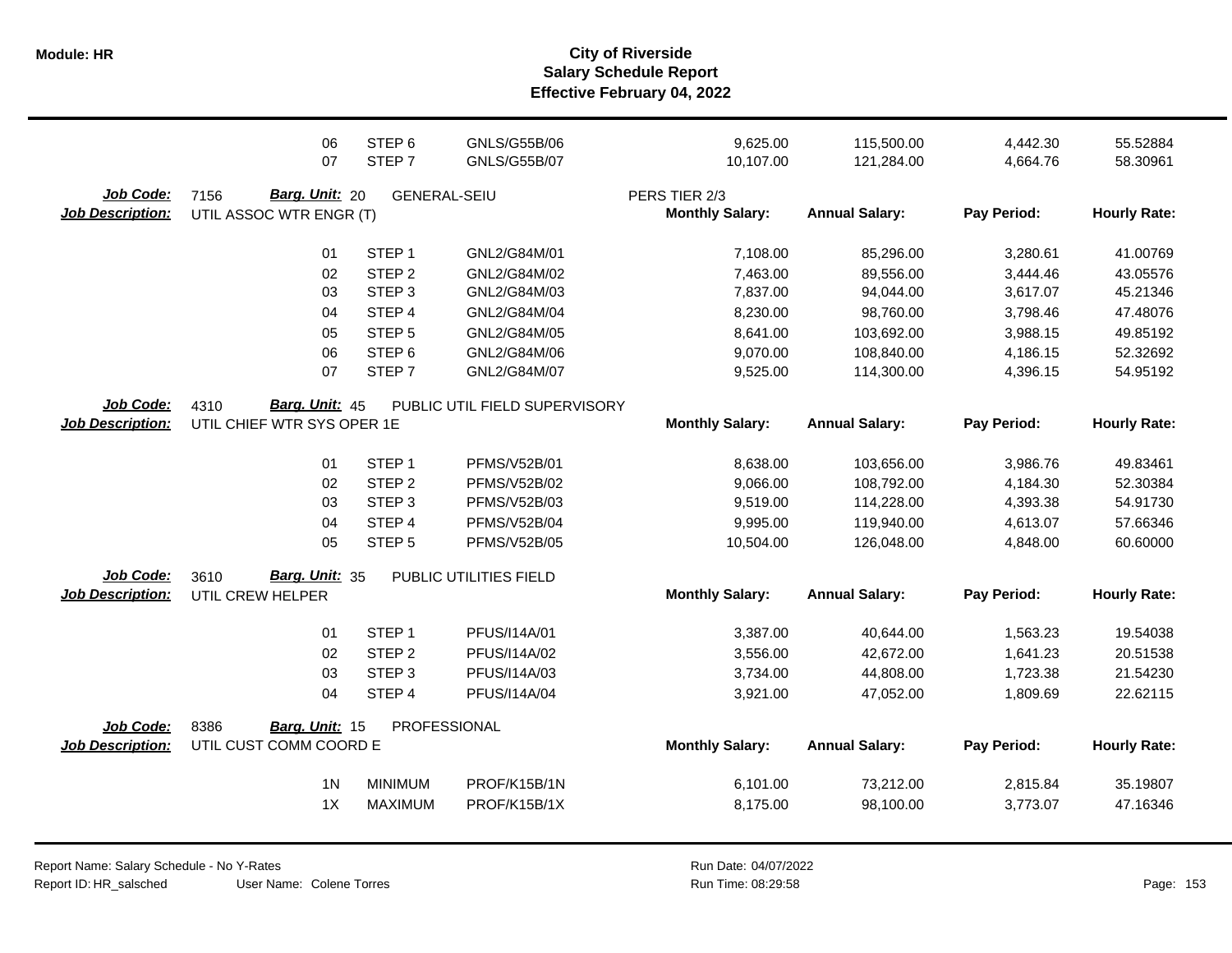| Job Code:<br><b>Job Description:</b> | Barg. Unit: 20<br>1050<br>UTIL CUST COMM SPEC | <b>GENERAL-SEIU</b> |                      | PERS TIER 1<br><b>Monthly Salary:</b> | <b>Annual Salary:</b> | Pay Period: | <b>Hourly Rate:</b> |
|--------------------------------------|-----------------------------------------------|---------------------|----------------------|---------------------------------------|-----------------------|-------------|---------------------|
|                                      | 01                                            | STEP <sub>1</sub>   | GNLS/G33B/01         | 5,376.00                              | 64,512.00             | 2,481.23    | 31.01538            |
|                                      | 02                                            | STEP <sub>2</sub>   | GNLS/G33B/02         | 5,641.00                              | 67,692.00             | 2,603.53    | 32.54423            |
|                                      | 03                                            | STEP <sub>3</sub>   | GNLS/G33B/03         | 5,924.00                              | 71,088.00             | 2,734.15    | 34.17692            |
|                                      | 04                                            | STEP 4              | GNLS/G33B/04         | 6,217.00                              | 74,604.00             | 2,869.38    | 35.86730            |
|                                      | 05                                            | STEP <sub>5</sub>   | GNLS/G33B/05         | 6,528.00                              | 78,336.00             | 3,012.92    | 37.66153            |
| Job Code:                            | Barg. Unit: 20<br>1051                        | <b>GENERAL-SEIU</b> |                      | PERS TIER 2/3                         |                       |             |                     |
| <b>Job Description:</b>              | UTIL CUST COMM SPEC (T)                       |                     |                      | <b>Monthly Salary:</b>                | <b>Annual Salary:</b> | Pay Period: | <b>Hourly Rate:</b> |
|                                      | 01                                            | STEP <sub>1</sub>   | GNL2/G77M/01         | 5,065.00                              | 60,780.00             | 2,337.69    | 29.22115            |
|                                      | 02                                            | STEP <sub>2</sub>   | GNL2/G77M/02         | 5,318.00                              | 63,816.00             | 2,454.46    | 30.68076            |
|                                      | 03                                            | STEP <sub>3</sub>   | GNL2/G77M/03         | 5,582.00                              | 66,984.00             | 2,576.30    | 32.20384            |
|                                      | 04                                            | STEP <sub>4</sub>   | GNL2/G77M/04         | 5,860.00                              | 70,320.00             | 2,704.61    | 33.80769            |
|                                      | 05                                            | STEP <sub>5</sub>   | GNL2/G77M/05         | 6,154.00                              | 73,848.00             | 2,840.30    | 35.50384            |
| Job Code:                            | Barg. Unit: 07<br>0891                        |                     | <b>SR MANAGEMENT</b> |                                       |                       |             |                     |
| <b>Job Description:</b>              | UTIL CUST SERV MGR                            |                     |                      | <b>Monthly Salary:</b>                | <b>Annual Salary:</b> | Pay Period: | <b>Hourly Rate:</b> |
|                                      | 1 <sub>N</sub>                                | <b>MINIMUM</b>      | NCLM/B66E/1N         | 8,208.00                              | 98,496.00             | 3,788.30    | 47.35384            |
|                                      | 1X                                            | <b>MAXIMUM</b>      | NCLM/B66E/1X         | 10,476.00                             | 125,712.00            | 4,835.07    | 60.43846            |
|                                      | 2N                                            | <b>MERIT MIN</b>    | NCLM/B66E/2N         | 10,476.00                             | 125,712.00            | 4,835.07    | 60.43846            |
|                                      | 2X                                            | <b>MERIT MAX</b>    | NCLM/B66E/2X         | 12,047.00                             | 144,564.00            | 5,560.15    | 69.50192            |
| Job Code:                            | 0600<br>Barg. Unit: 20                        | <b>GENERAL-SEIU</b> |                      | PERS TIER 1                           |                       |             |                     |
| <b>Job Description:</b>              | UTIL CUST SERV REP I                          |                     |                      | <b>Monthly Salary:</b>                | <b>Annual Salary:</b> | Pay Period: | <b>Hourly Rate:</b> |
|                                      | 01                                            | STEP <sub>1</sub>   | GNLS/G19H/01         | 3,662.00                              | 43,944.00             | 1,690.15    | 21.12692            |
|                                      | 02                                            | STEP <sub>2</sub>   | GNLS/G19H/02         | 3,845.00                              | 46,140.00             | 1,774.61    | 22.18269            |
|                                      | 03                                            | STEP <sub>3</sub>   | GNLS/G19H/03         | 4,037.00                              | 48,444.00             | 1,863.23    | 23.29038            |
|                                      | 04                                            | STEP 4              | GNLS/G19H/04         | 4,239.00                              | 50,868.00             | 1,956.46    | 24.45576            |
|                                      | 05                                            | STEP <sub>5</sub>   | GNLS/G19H/05         | 4,452.00                              | 53,424.00             | 2,054.76    | 25.68461            |
|                                      |                                               |                     |                      |                                       |                       |             |                     |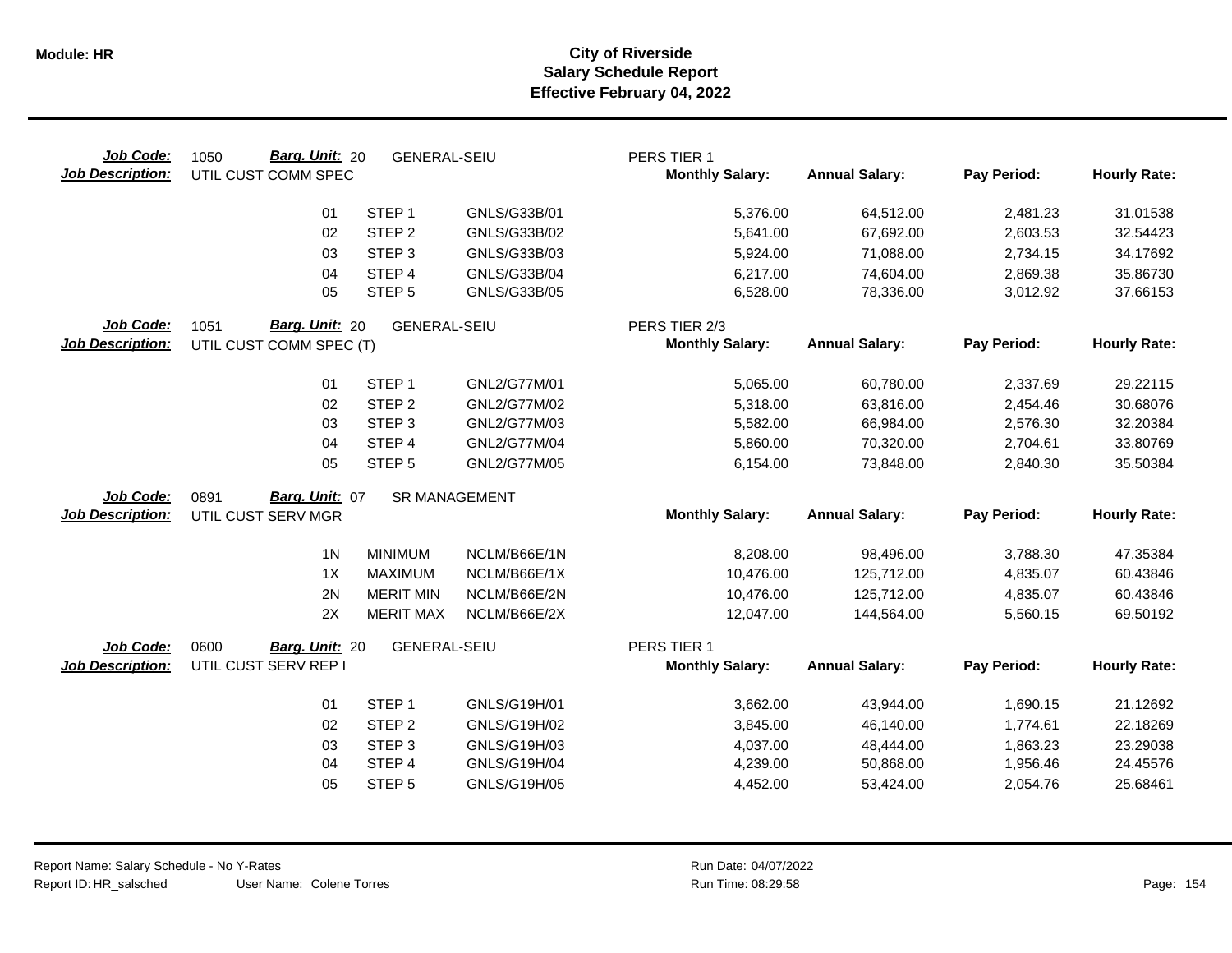| Job Code:<br><b>Job Description:</b> | Barg. Unit: 20<br>0601<br>UTIL CUST SERV REP I (T) | <b>GENERAL-SEIU</b> |              | PERS TIER 2/3<br><b>Monthly Salary:</b> | <b>Annual Salary:</b> | Pay Period: | <b>Hourly Rate:</b> |
|--------------------------------------|----------------------------------------------------|---------------------|--------------|-----------------------------------------|-----------------------|-------------|---------------------|
|                                      | 01                                                 | STEP <sub>1</sub>   | GNL2/G65K/01 | 3,454.00                                | 41,448.00             | 1,594.15    | 19.92692            |
|                                      | 02                                                 | STEP <sub>2</sub>   | GNL2/G65K/02 | 3,627.00                                | 43,524.00             | 1,674.00    | 20.92500            |
|                                      | 03                                                 | STEP <sub>3</sub>   | GNL2/G65K/03 | 3,808.00                                | 45,696.00             | 1,757.53    | 21.96923            |
|                                      | 04                                                 | STEP 4              | GNL2/G65K/04 | 3,998.00                                | 47,976.00             | 1,845.23    | 23.06538            |
|                                      | 05                                                 | STEP <sub>5</sub>   | GNL2/G65K/05 | 4,196.00                                | 50,352.00             | 1,936.61    | 24.20769            |
| Job Code:                            | Barg. Unit: 20<br>0610                             | <b>GENERAL-SEIU</b> |              | PERS TIER 1                             |                       |             |                     |
| <b>Job Description:</b>              | UTIL CUST SERV REP II                              |                     |              | <b>Monthly Salary:</b>                  | <b>Annual Salary:</b> | Pay Period: | <b>Hourly Rate:</b> |
|                                      | 01                                                 | STEP <sub>1</sub>   | GNLS/G19E/01 | 4,011.00                                | 48,132.00             | 1,851.23    | 23.14038            |
|                                      | 02                                                 | STEP <sub>2</sub>   | GNLS/G19E/02 | 4,212.00                                | 50,544.00             | 1,944.00    | 24.30000            |
|                                      | 03                                                 | STEP <sub>3</sub>   | GNLS/G19E/03 | 4,423.00                                | 53,076.00             | 2,041.38    | 25.51730            |
|                                      | 04                                                 | STEP 4              | GNLS/G19E/04 | 4,643.00                                | 55,716.00             | 2,142.92    | 26.78653            |
|                                      | 05                                                 | STEP <sub>5</sub>   | GNLS/G19E/05 | 4,875.00                                | 58,500.00             | 2,250.00    | 28.12500            |
|                                      | 06                                                 | STEP <sub>6</sub>   | GNLS/G19E/06 | 5,119.00                                | 61,428.00             | 2,362.61    | 29.53269            |
| Job Code:                            | 0611<br>Barg. Unit: 25                             | CONFIDENTIAL        |              |                                         |                       |             |                     |
| <b>Job Description:</b>              | UTIL CUST SERV REP II (C)                          |                     |              | <b>Monthly Salary:</b>                  | <b>Annual Salary:</b> | Pay Period: | <b>Hourly Rate:</b> |
|                                      | 1 <sub>N</sub>                                     | <b>MINIMUM</b>      | CNFS/C17C/1N | 3,351.00                                | 40,212.00             | 1,546.61    | 19.33269            |
|                                      | 1X                                                 | <b>MAXIMUM</b>      | CNFS/C17C/1X | 4,274.00                                | 51,288.00             | 1,972.61    | 24.65769            |
|                                      | 2N                                                 | <b>MERIT MIN</b>    | CNFS/C17C/2N | 4,274.00                                | 51,288.00             | 1,972.61    | 24.65769            |
|                                      | 2X                                                 | <b>MERIT MAX</b>    | CNFS/C17C/2X | 4,914.00                                | 58,968.00             | 2,268.00    | 28.35000            |
| Job Code:                            | 0612<br>Barg. Unit: 20                             | <b>GENERAL-SEIU</b> |              | PERS TIER 2/3                           |                       |             |                     |
| <b>Job Description:</b>              | UTIL CUST SERV REP II (T)                          |                     |              | <b>Monthly Salary:</b>                  | <b>Annual Salary:</b> | Pay Period: | <b>Hourly Rate:</b> |
|                                      | 01                                                 | STEP <sub>1</sub>   | GNL2/G65M/01 | 3,783.00                                | 45,396.00             | 1,746.00    | 21.82500            |
|                                      | 02                                                 | STEP <sub>2</sub>   | GNL2/G65M/02 | 3,973.00                                | 47,676.00             | 1,833.69    | 22.92115            |
|                                      | 03                                                 | STEP <sub>3</sub>   | GNL2/G65M/03 | 4,171.00                                | 50,052.00             | 1,925.07    | 24.06346            |
|                                      | 04                                                 | STEP 4              | GNL2/G65M/04 | 4,380.00                                | 52,560.00             | 2,021.53    | 25.26923            |
|                                      | 05                                                 | STEP <sub>5</sub>   | GNL2/G65M/05 | 4,599.00                                | 55,188.00             | 2,122.61    | 26.53269            |
|                                      | 06                                                 | STEP <sub>6</sub>   | GNL2/G65M/06 | 4,825.00                                | 57,900.00             | 2,226.92    | 27.83653            |

Report Name: Salary Schedule - No Y-Rates Report ID: HR\_salsched

User Name: Colene Torres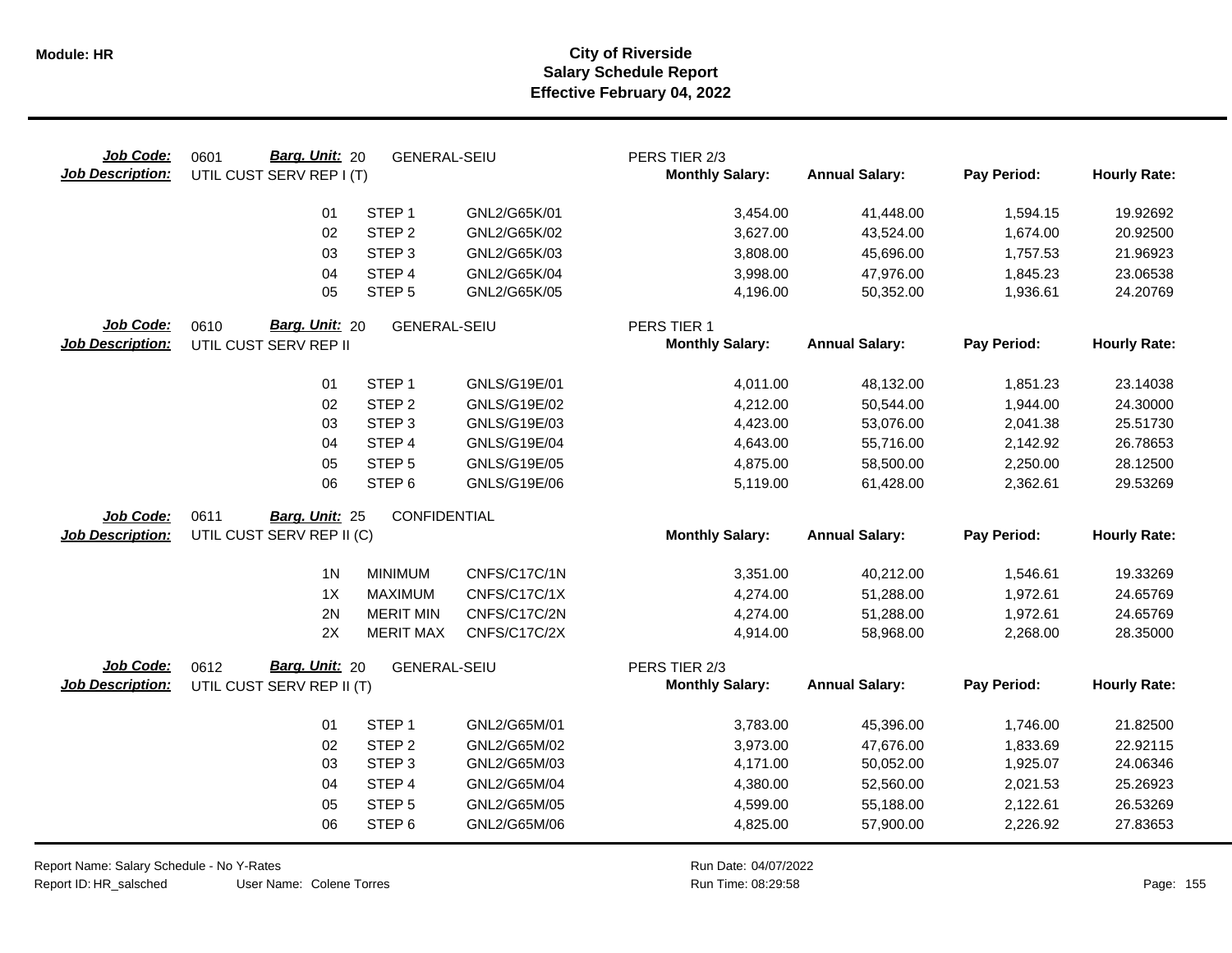| Job Code:<br><b>Job Description:</b> | Barg. Unit: 20<br>0613<br>UTIL CUST SERV REP III     | <b>GENERAL-SEIU</b> |                     | PERS TIER 1<br><b>Monthly Salary:</b>   | <b>Annual Salary:</b> | Pay Period: | <b>Hourly Rate:</b> |
|--------------------------------------|------------------------------------------------------|---------------------|---------------------|-----------------------------------------|-----------------------|-------------|---------------------|
|                                      | 01                                                   | STEP <sub>1</sub>   | GNLS/G28E/01        | 4,613.00                                | 55,356.00             | 2,129.07    | 26.61346            |
|                                      | 02                                                   | STEP <sub>2</sub>   | GNLS/G28E/02        | 4,844.00                                | 58,128.00             | 2,235.69    | 27.94615            |
|                                      | 03                                                   | STEP <sub>3</sub>   | GNLS/G28E/03        | 5,087.00                                | 61,044.00             | 2,347.84    | 29.34807            |
|                                      | 04                                                   | STEP 4              | <b>GNLS/G28E/04</b> | 5,342.00                                | 64,104.00             | 2,465.53    | 30.81923            |
|                                      | 05                                                   | STEP <sub>5</sub>   | GNLS/G28E/05        | 5,608.00                                | 67,296.00             | 2,588.30    | 32.35384            |
|                                      | 06                                                   | STEP <sub>6</sub>   | GNLS/G28E/06        | 5,888.00                                | 70,656.00             | 2,717.53    | 33.96923            |
| Job Code:<br><b>Job Description:</b> | Barg. Unit: 20<br>0614<br>UTIL CUST SERV REP III (T) | <b>GENERAL-SEIU</b> |                     | PERS TIER 2/3<br><b>Monthly Salary:</b> | <b>Annual Salary:</b> | Pay Period: | <b>Hourly Rate:</b> |
|                                      | 01                                                   | STEP <sub>1</sub>   | GNL2/G74E/01        | 4,352.00                                | 52,224.00             | 2,008.61    | 25.10769            |
|                                      | 02                                                   | STEP <sub>2</sub>   | GNL2/G74E/02        | 4,570.00                                | 54,840.00             | 2,109.23    | 26.36538            |
|                                      | 03                                                   | STEP <sub>3</sub>   | GNL2/G74E/03        | 4,799.00                                | 57,588.00             | 2,214.92    | 27.68653            |
|                                      | 04                                                   | STEP 4              | GNL2/G74E/04        | 5,039.00                                | 60,468.00             | 2,325.69    | 29.07115            |
|                                      | 05                                                   | STEP <sub>5</sub>   | GNL2/G74E/05        | 5,291.00                                | 63,492.00             | 2,442.00    | 30.52500            |
|                                      | 06                                                   | STEP <sub>6</sub>   | GNL2/G74E/06        | 5,554.00                                | 66,648.00             | 2,563.38    | 32.04230            |
| Job Code:                            | 0650<br>Barg. Unit: 50                               | <b>SUPERVISORY</b>  |                     |                                         |                       |             |                     |
| <b>Job Description:</b>              | UTIL CUST SERV SUPV E                                |                     |                     | <b>Monthly Salary:</b>                  | <b>Annual Salary:</b> | Pay Period: | <b>Hourly Rate:</b> |
|                                      | 1 <sub>N</sub>                                       | <b>MINIMUM</b>      | SUPV/U06E/1N        | 5,761.00                                | 69,132.00             | 2,658.92    | 33.23653            |
|                                      | 1X                                                   | <b>MAXIMUM</b>      | SUPV/U06E/1X        | 6,998.00                                | 83,976.00             | 3,229.84    | 40.37307            |
| Job Code:                            | 9100<br>Barg. Unit: 20                               | <b>GENERAL-SEIU</b> |                     | PERS TIER 1                             |                       |             |                     |
| <b>Job Description:</b>              | UTIL DATA CONTROL CLERK                              |                     |                     | <b>Monthly Salary:</b>                  | <b>Annual Salary:</b> | Pay Period: | <b>Hourly Rate:</b> |
|                                      | 01                                                   | STEP <sub>1</sub>   | GNLS/G17A/01        | 3,463.00                                | 41,556.00             | 1,598.30    | 19.97884            |
|                                      | 02                                                   | STEP <sub>2</sub>   | GNLS/G17A/02        | 3,634.00                                | 43,608.00             | 1,677.23    | 20.96538            |
|                                      | 03                                                   | STEP <sub>3</sub>   | GNLS/G17A/03        | 3,827.00                                | 45,924.00             | 1,766.30    | 22.07884            |
|                                      | 04                                                   | STEP 4              | <b>GNLS/G17A/04</b> | 4,009.00                                | 48,108.00             | 1,850.30    | 23.12884            |
|                                      | 05                                                   | STEP <sub>5</sub>   | GNLS/G17A/05        | 4,210.00                                | 50,520.00             | 1,943.07    | 24.28846            |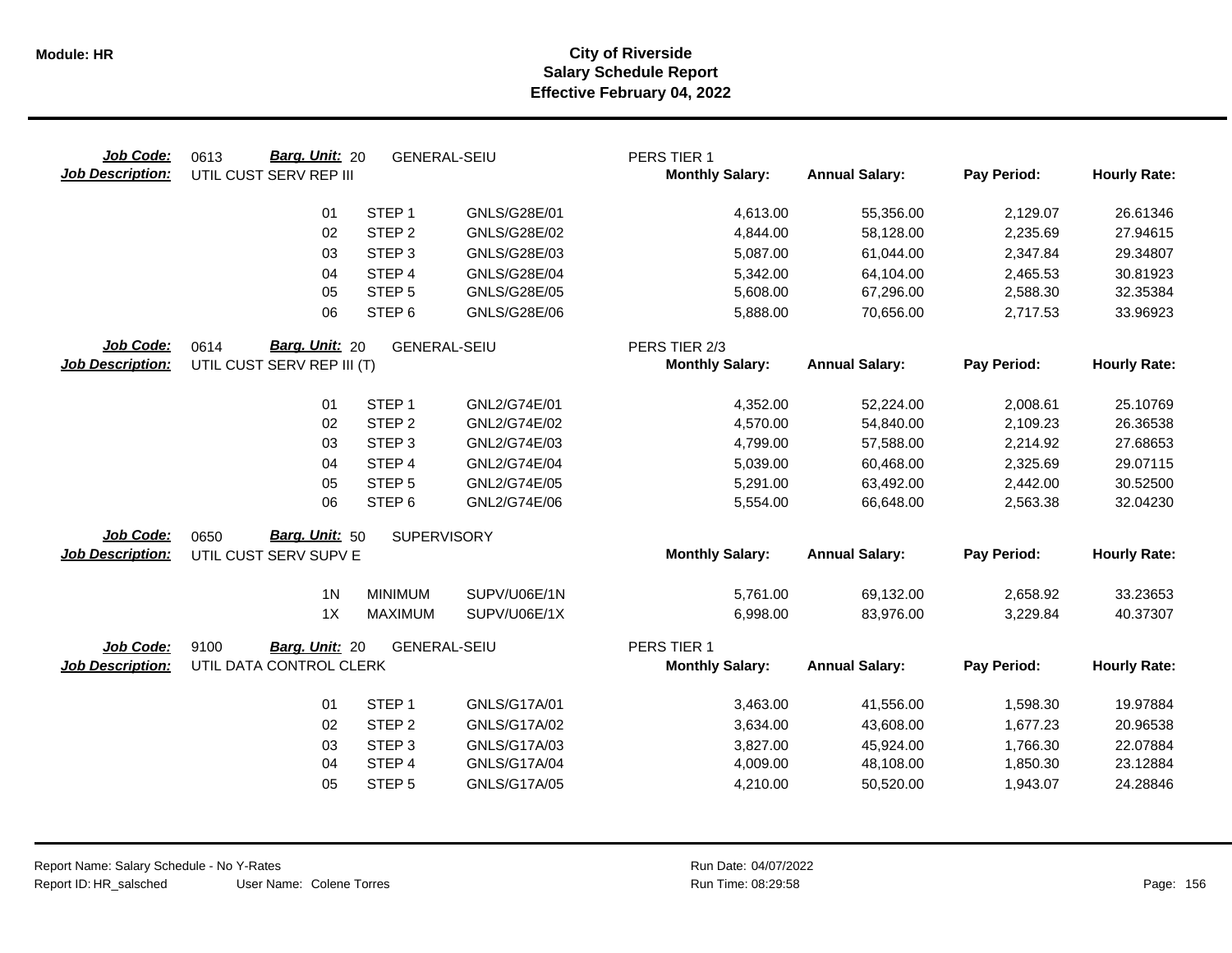| Job Code:<br><b>Job Description:</b> | Barg. Unit: 20<br>9101<br>UTIL DATA CONTROL CLERK (T) | <b>GENERAL-SEIU</b> |                               | PERS TIER 2/3<br><b>Monthly Salary:</b> | <b>Annual Salary:</b> | Pay Period: | <b>Hourly Rate:</b> |
|--------------------------------------|-------------------------------------------------------|---------------------|-------------------------------|-----------------------------------------|-----------------------|-------------|---------------------|
|                                      | 01                                                    | STEP <sub>1</sub>   | GNL2/G64G/01                  | 3,264.00                                | 39,168.00             | 1,506.46    | 18.83076            |
|                                      | 02                                                    | STEP <sub>2</sub>   | GNL2/G64G/02                  | 3,427.00                                | 41,124.00             | 1,581.69    | 19.77115            |
|                                      | 03                                                    | STEP <sub>3</sub>   | GNL2/G64G/03                  | 3,606.00                                | 43,272.00             | 1,664.30    | 20.80384            |
|                                      | 04                                                    | STEP 4              | GNL2/G64G/04                  | 3,779.00                                | 45,348.00             | 1,744.15    | 21.80192            |
|                                      | 05                                                    | STEP <sub>5</sub>   | GNL2/G64G/05                  | 3,967.00                                | 47,604.00             | 1,830.92    | 22.88653            |
| Job Code:                            | Barg. Unit: 07<br>4877                                |                     | <b>SR MANAGEMENT</b>          |                                         |                       |             |                     |
| <b>Job Description:</b>              | UTIL DISP SUPT                                        |                     |                               | <b>Monthly Salary:</b>                  | <b>Annual Salary:</b> | Pay Period: | <b>Hourly Rate:</b> |
|                                      | 1 <sub>N</sub>                                        | <b>MINIMUM</b>      | NCLM/B75H/1N                  | 10,584.00                               | 127,008.00            | 4,884.92    | 61.06153            |
|                                      | 1X                                                    | <b>MAXIMUM</b>      | NCLM/B75H/1X                  | 13,514.00                               | 162,168.00            | 6,237.23    | 77.96538            |
| Job Code:                            | 4876<br>Barg. Unit: 10                                | MANAGEMENT          |                               |                                         |                       |             |                     |
| <b>Job Description:</b>              | UTIL DISPATCH SUPT E                                  |                     |                               | <b>Monthly Salary:</b>                  | <b>Annual Salary:</b> | Pay Period: | <b>Hourly Rate:</b> |
|                                      | 1 <sub>N</sub>                                        | <b>MINIMUM</b>      | MGTS/M87H/1N                  | 10,718.00                               | 128,616.00            | 4,946.76    | 61.83461            |
|                                      | 1X                                                    | <b>MAXIMUM</b>      | MGTS/M87H/1X                  | 13,686.00                               | 164,232.00            | 6,316.61    | 78.95769            |
| Job Code:                            | Barg. Unit: 45<br>4875                                |                     | PUBLIC UTIL FIELD SUPERVISORY |                                         |                       |             |                     |
| <b>Job Description:</b>              | UTIL DISPT SUPV 1E                                    |                     |                               | <b>Monthly Salary:</b>                  | <b>Annual Salary:</b> | Pay Period: | <b>Hourly Rate:</b> |
|                                      | 01                                                    | STEP <sub>1</sub>   | PFMS/V55D/01                  | 10,240.00                               | 122,880.00            | 4,726.15    | 59.07692            |
|                                      | 02                                                    | STEP <sub>2</sub>   | PFMS/V55D/02                  | 10,750.00                               | 129,000.00            | 4,961.53    | 62.01923            |
|                                      | 03                                                    | STEP <sub>3</sub>   | PFMS/V55D/03                  | 11,286.00                               | 135,432.00            | 5,208.92    | 65.11153            |
|                                      | 04                                                    | STEP 4              | <b>PFMS/V55D/04</b>           | 11,850.00                               | 142,200.00            | 5,469.23    | 68.36538            |
|                                      | 05                                                    | STEP <sub>5</sub>   | PFMS/V55D/05                  | 12,442.00                               | 149,304.00            | 5,742.46    | 71.78076            |
| Job Code:                            | Barg. Unit: 35<br>4614                                |                     | PUBLIC UTILITIES FIELD        |                                         |                       |             |                     |
| <b>Job Description:</b>              | UTIL ELEC APPRENT TRNE-GEN                            |                     |                               | <b>Monthly Salary:</b>                  | <b>Annual Salary:</b> | Pay Period: | <b>Hourly Rate:</b> |
|                                      | 01                                                    | STEP <sub>1</sub>   | PFUS/I28B/01                  | 5,794.00                                | 69,528.00             | 2,674.15    | 33.42692            |
|                                      | 02                                                    | STEP <sub>2</sub>   | PFUS/I28B/02                  | 6,085.00                                | 73,020.00             | 2,808.46    | 35.10576            |
|                                      | 03                                                    | STEP <sub>3</sub>   | PFUS/I28B/03                  | 6,387.00                                | 76,644.00             | 2,947.84    | 36.84807            |
|                                      |                                                       |                     |                               |                                         |                       |             |                     |

User Name: Colene Torres Report Name: Salary Schedule - No Y-Rates Report ID: HR\_salsched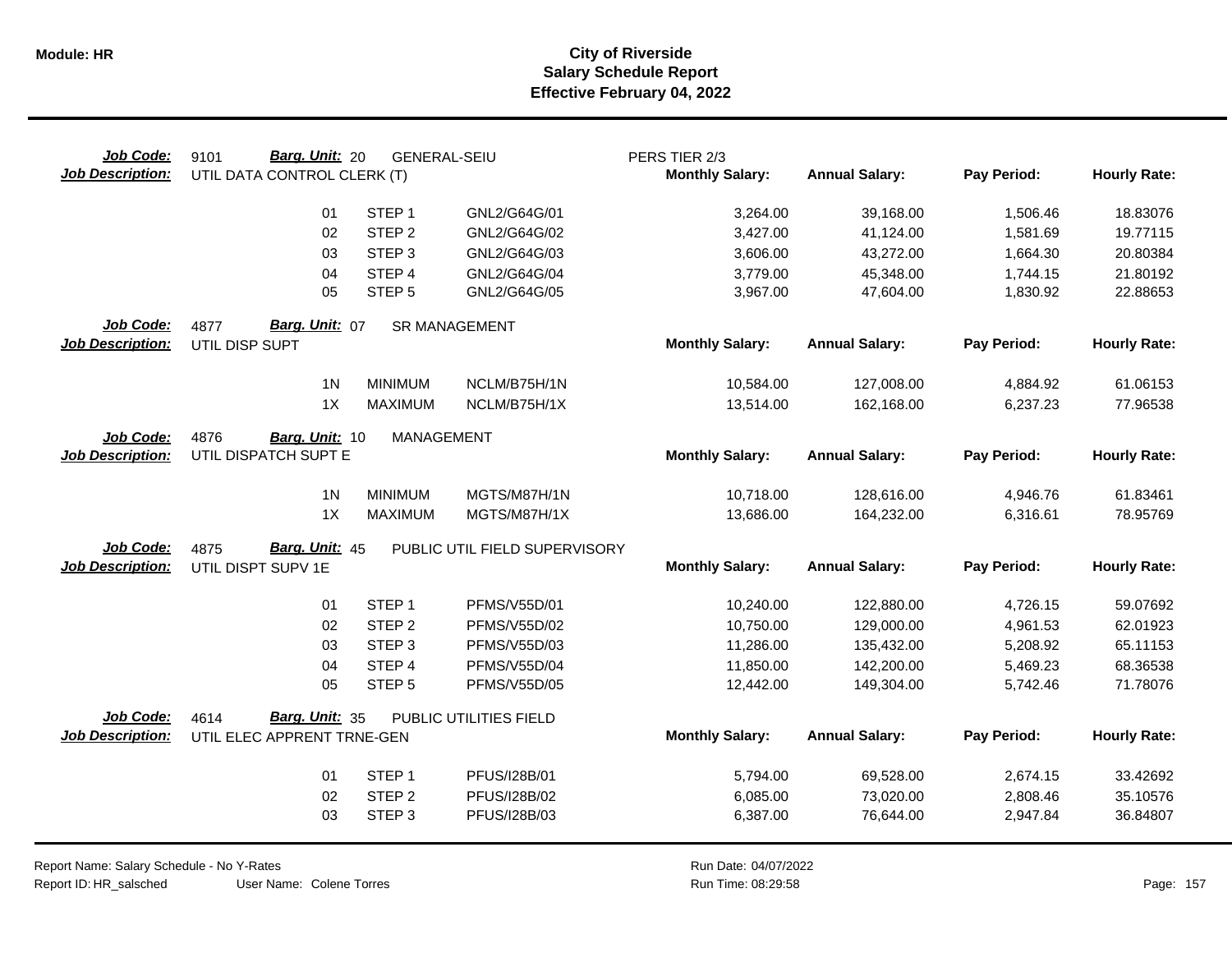| Job Code:               | Barg. Unit: 35<br>4611        |                   | PUBLIC UTILITIES FIELD |                        |                       |             |                     |
|-------------------------|-------------------------------|-------------------|------------------------|------------------------|-----------------------|-------------|---------------------|
| <b>Job Description:</b> | UTIL ELEC APPRENT TRNE-PLT    |                   |                        | <b>Monthly Salary:</b> | <b>Annual Salary:</b> | Pay Period: | <b>Hourly Rate:</b> |
|                         | 01                            | STEP <sub>1</sub> | PFUS/I28C/01           | 6,674.00               | 80,088.00             | 3,080.30    | 38.50384            |
|                         | 02                            | STEP <sub>2</sub> | PFUS/I28C/02           | 7,009.00               | 84,108.00             | 3,234.92    | 40.43653            |
|                         | 03                            | STEP <sub>3</sub> | PFUS/I28C/03           | 7,356.00               | 88,272.00             | 3,395.07    | 42.43846            |
| Job Code:               | Barg. Unit: 35<br>4613        |                   | PUBLIC UTILITIES FIELD |                        |                       |             |                     |
| <b>Job Description:</b> | UTIL ELEC APPRENT TRNE-SUBELC |                   |                        | <b>Monthly Salary:</b> | <b>Annual Salary:</b> | Pay Period: | <b>Hourly Rate:</b> |
|                         | 01                            | STEP <sub>1</sub> | PFUS/I32F/01           | 5,854.00               | 70,248.00             | 2,701.84    | 33.77307            |
|                         | 02                            | STEP <sub>2</sub> | PFUS/I32F/02           | 6,145.00               | 73,740.00             | 2,836.15    | 35.45192            |
|                         | 03                            | STEP <sub>3</sub> | PFUS/I32F/03           | 6,453.00               | 77,436.00             | 2,978.30    | 37.22884            |
| Job Code:               | Barg. Unit: 35<br>4610        |                   | PUBLIC UTILITIES FIELD |                        |                       |             |                     |
| <b>Job Description:</b> | UTIL ELEC APPRENT-PLT         |                   |                        | <b>Monthly Salary:</b> | <b>Annual Salary:</b> | Pay Period: | <b>Hourly Rate:</b> |
|                         | 01                            | STEP <sub>1</sub> | PFUS/I40B/01           | 7,678.00               | 92,136.00             | 3,543.69    | 44.29615            |
|                         | 02                            | STEP <sub>2</sub> | PFUS/I40B/02           | 8,064.00               | 96,768.00             | 3,721.84    | 46.52307            |
|                         | 03                            | STEP <sub>3</sub> | PFUS/I40B/03           | 8,469.00               | 101,628.00            | 3,908.76    | 48.85961            |
|                         | 04                            | STEP 4            | PFUS/I40B/04           | 8,895.00               | 106,740.00            | 4,105.38    | 51.31730            |
|                         | 05                            | STEP <sub>5</sub> | <b>PFUS/I40B/05</b>    | 9,333.00               | 111,996.00            | 4,307.53    | 53.84423            |
| Job Code:               | 4612<br>Barg. Unit: 35        |                   | PUBLIC UTILITIES FIELD |                        |                       |             |                     |
| <b>Job Description:</b> | UTIL ELEC APPRENT-SUBELC      |                   |                        | <b>Monthly Salary:</b> | <b>Annual Salary:</b> | Pay Period: | <b>Hourly Rate:</b> |
|                         | 01                            | STEP <sub>1</sub> | PFUS/I40C/01           | 6,940.00               | 83,280.00             | 3,203.07    | 40.03846            |
|                         | 02                            | STEP <sub>2</sub> | PFUS/I40C/02           | 7,293.00               | 87,516.00             | 3,366.00    | 42.07500            |
|                         | 03                            | STEP <sub>3</sub> | PFUS/I40C/03           | 7,653.00               | 91,836.00             | 3,532.15    | 44.15192            |
|                         | 04                            | STEP 4            | PFUS/I40C/04           | 8,038.00               | 96,456.00             | 3,709.84    | 46.37307            |
|                         | 05                            | STEP <sub>5</sub> | PFUS/I40C/05           | 8,439.00               | 101,268.00            | 3,894.92    | 48.68653            |
| Job Code:               | Barg. Unit: 35<br>3790        |                   | PUBLIC UTILITIES FIELD |                        |                       |             |                     |
| <b>Job Description:</b> | UTIL ELEC CREW ASSIST         |                   |                        | <b>Monthly Salary:</b> | <b>Annual Salary:</b> | Pay Period: | <b>Hourly Rate:</b> |
|                         | 01                            | STEP <sub>1</sub> | PFUS/I34G/01           | 6,321.00               | 75,852.00             | 2,917.38    | 36.46730            |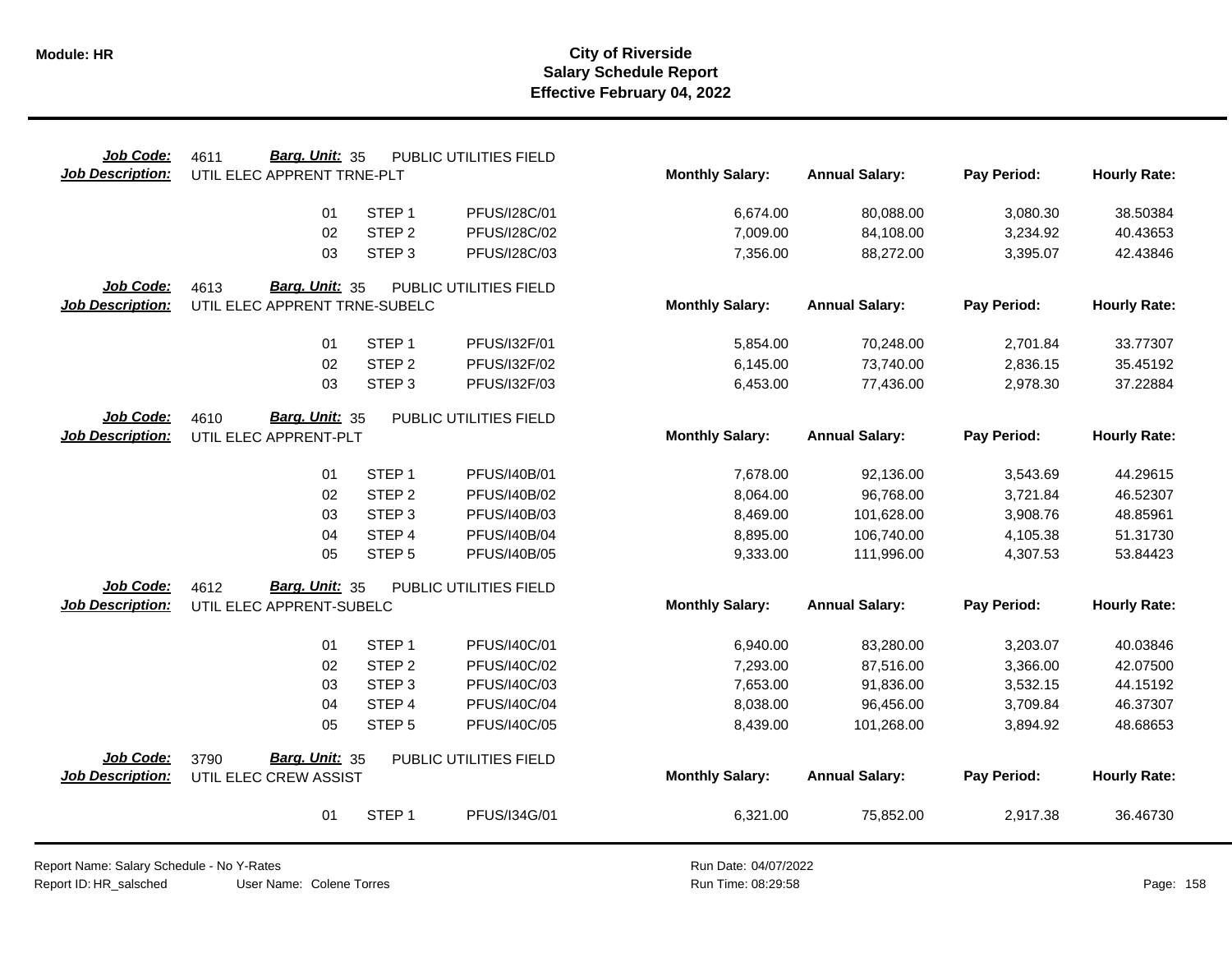**Salary Schedule Report Effective February 04, 2022 Module: HR City of Riverside**

|                         | 02                     | STEP <sub>2</sub>    | PFUS/I34G/02        | 6,638.00               | 79,656.00             | 3,063.69    | 38.29615            |
|-------------------------|------------------------|----------------------|---------------------|------------------------|-----------------------|-------------|---------------------|
|                         | 03                     | STEP <sub>3</sub>    | PFUS/I34G/03        | 6,969.00               | 83,628.00             | 3,216.46    | 40.20576            |
|                         | 04                     | STEP 4               | PFUS/I34G/04        | 7,316.00               | 87,792.00             | 3,376.61    | 42.20769            |
|                         | 05                     | STEP <sub>5</sub>    | PFUS/I34G/05        | 7,686.00               | 92,232.00             | 3,547.38    | 44.34230            |
| Job Code:               | Barg. Unit: 20<br>7175 | <b>GENERAL-SEIU</b>  |                     | PERS TIER 1            |                       |             |                     |
| <b>Job Description:</b> | UTIL ELEC ENGR         |                      |                     | <b>Monthly Salary:</b> | <b>Annual Salary:</b> | Pay Period: | <b>Hourly Rate:</b> |
|                         | 01                     | STEP <sub>1</sub>    | GNLS/G55B/01        | 7,543.00               | 90,516.00             | 3,481.38    | 43.51730            |
|                         | 02                     | STEP <sub>2</sub>    | GNLS/G55B/02        | 7,920.00               | 95,040.00             | 3,655.38    | 45.69230            |
|                         | 03                     | STEP <sub>3</sub>    | GNLS/G55B/03        | 8,316.00               | 99,792.00             | 3,838.15    | 47.97692            |
|                         | 04                     | STEP 4               | <b>GNLS/G55B/04</b> | 8,730.00               | 104,760.00            | 4,029.23    | 50.36538            |
|                         | 05                     | STEP <sub>5</sub>    | GNLS/G55B/05        | 9,167.00               | 110,004.00            | 4,230.92    | 52.88653            |
|                         | 06                     | STEP <sub>6</sub>    | GNLS/G55B/06        | 9,625.00               | 115,500.00            | 4,442.30    | 55.52884            |
|                         | 07                     | STEP <sub>7</sub>    | GNLS/G55B/07        | 10,107.00              | 121,284.00            | 4,664.76    | 58.30961            |
| Job Code:               | Barg. Unit: 20<br>7176 | <b>GENERAL-SEIU</b>  |                     | PERS TIER 2/3          |                       |             |                     |
| <b>Job Description:</b> | UTIL ELEC ENGR (T)     |                      |                     | <b>Monthly Salary:</b> | <b>Annual Salary:</b> | Pay Period: | <b>Hourly Rate:</b> |
|                         | 01                     | STEP <sub>1</sub>    | GNL2/G84M/01        | 7,108.00               | 85,296.00             | 3,280.61    | 41.00769            |
|                         | 02                     | STEP <sub>2</sub>    | GNL2/G84M/02        | 7,463.00               | 89,556.00             | 3,444.46    | 43.05576            |
|                         | 03                     | STEP <sub>3</sub>    | GNL2/G84M/03        | 7,837.00               | 94,044.00             | 3,617.07    | 45.21346            |
|                         | 04                     | STEP 4               | GNL2/G84M/04        | 8,230.00               | 98,760.00             | 3,798.46    | 47.48076            |
|                         | 05                     | STEP <sub>5</sub>    | GNL2/G84M/05        | 8,641.00               | 103,692.00            | 3,988.15    | 49.85192            |
|                         | 06                     | STEP <sub>6</sub>    | GNL2/G84M/06        | 9,070.00               | 108,840.00            | 4,186.15    | 52.32692            |
|                         | 07                     | STEP <sub>7</sub>    | GNL2/G84M/07        | 9,525.00               | 114,300.00            | 4,396.15    | 54.95192            |
| Job Code:               | Barg. Unit: 07<br>7191 | <b>SR MANAGEMENT</b> |                     |                        |                       |             |                     |
| <b>Job Description:</b> | UTIL ELEC ENGRNG MGR   |                      |                     | <b>Monthly Salary:</b> | <b>Annual Salary:</b> | Pay Period: | <b>Hourly Rate:</b> |
|                         | 1 <sub>N</sub>         | <b>MINIMUM</b>       | NCLP/A75E/1N        | 12,773.00              | 153,276.00            | 5,895.23    | 73.69038            |
|                         | 1X                     | <b>MAXIMUM</b>       | NCLP/A75E/1X        | 15,526.00              | 186,312.00            | 7,165.84    | 89.57307            |
|                         | 2N                     | <b>MERIT MIN</b>     | NCLP/A75E/2N        | 15,526.00              | 186,312.00            | 7,165.84    | 89.57307            |
|                         | 2X                     | <b>MERIT MAX</b>     | NCLP/A75E/2X        | 17,855.00              | 214,260.00            | 8,240.76    | 103.00961           |
|                         |                        |                      |                     |                        |                       |             |                     |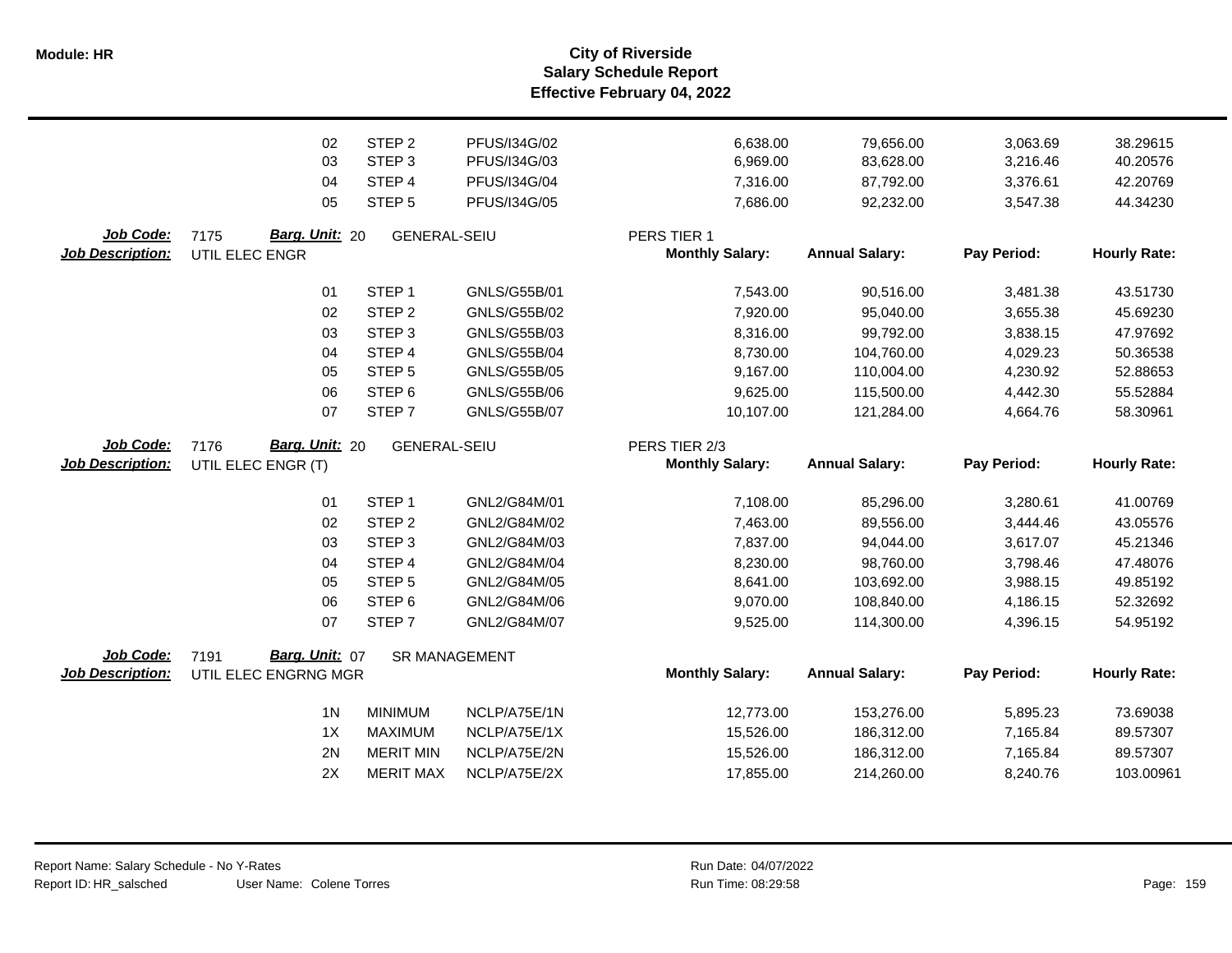| Job Code:                            | Barg. Unit: 35<br>3770                                 |                             | PUBLIC UTILITIES FIELD       |                        |                        |                      |                      |
|--------------------------------------|--------------------------------------------------------|-----------------------------|------------------------------|------------------------|------------------------|----------------------|----------------------|
| <b>Job Description:</b>              | UTIL ELEC FIELD HELPER                                 |                             |                              | <b>Monthly Salary:</b> | <b>Annual Salary:</b>  | Pay Period:          | <b>Hourly Rate:</b>  |
|                                      | 01                                                     | STEP <sub>1</sub>           | PFUS/I30C/01                 | 5,874.00               | 70,488.00              | 2,711.07             | 33.88846             |
|                                      | 02                                                     | STEP <sub>2</sub>           | PFUS/I30C/02                 |                        |                        |                      |                      |
|                                      |                                                        |                             |                              | 6,165.00               | 73,980.00              | 2,845.38             | 35.56730             |
|                                      | 03                                                     | STEP <sub>3</sub>           | PFUS/I30C/03                 | 6,474.00               | 77,688.00              | 2,988.00             | 37.35000             |
|                                      | 04                                                     | STEP 4                      | PFUS/I30C/04                 | 6,802.00               | 81,624.00              | 3,139.38             | 39.24230             |
|                                      | 05                                                     | STEP <sub>5</sub>           | PFUS/I30C/05                 | 7,137.00               | 85,644.00              | 3,294.00             | 41.17500             |
| Job Code:                            | Barg. Unit: 07<br>4711                                 | <b>SR MANAGEMENT</b>        |                              |                        |                        |                      |                      |
| <b>Job Description:</b>              | UTIL ELEC FIELD MGR                                    |                             |                              | <b>Monthly Salary:</b> | <b>Annual Salary:</b>  | Pay Period:          | <b>Hourly Rate:</b>  |
|                                      | 1 <sub>N</sub>                                         | <b>MINIMUM</b>              | NCLP/A80F/1N                 | 13,118.00              | 157,416.00             | 6,054.46             | 75.68076             |
|                                      | 1X                                                     | <b>MAXIMUM</b>              | NCLP/A80F/1X                 | 15,945.00              | 191,340.00             | 7,359.23             | 91.99038             |
|                                      | 2N                                                     | <b>MERIT MIN</b>            | NCLP/A80F/2N                 | 15,945.00              | 191,340.00             | 7,359.23             | 91.99038             |
|                                      | 2X                                                     | <b>MERIT MAX</b>            | NCLP/A80F/2X                 | 18,337.00              | 220,044.00             | 8,463.23             | 105.79038            |
| Job Code:                            | Barg. Unit: 35<br>4755                                 |                             | PUBLIC UTILITIES FIELD       |                        |                        |                      |                      |
| <b>Job Description:</b>              | UTIL ELEC METER APPRENT                                |                             |                              | <b>Monthly Salary:</b> | <b>Annual Salary:</b>  | Pay Period:          | <b>Hourly Rate:</b>  |
|                                      | 01                                                     | STEP <sub>1</sub>           | PFUS/I38B/01                 | 6,704.00               | 80,448.00              | 3,094.15             | 38.67692             |
|                                      | 02                                                     | STEP <sub>2</sub>           | PFUS/I38B/02                 | 7,038.00               | 84,456.00              | 3,248.30             | 40.60384             |
|                                      |                                                        |                             |                              |                        |                        |                      |                      |
|                                      |                                                        |                             |                              |                        |                        |                      |                      |
|                                      | 03                                                     | STEP <sub>3</sub>           | PFUS/I38B/03                 | 7,391.00               | 88,692.00              | 3,411.23             | 42.64038             |
|                                      | 04<br>05                                               | STEP 4<br>STEP <sub>5</sub> | PFUS/I38B/04<br>PFUS/I38B/05 | 7,757.00<br>8,152.00   | 93,084.00<br>97,824.00 | 3,580.15<br>3,762.46 | 44.75192<br>47.03076 |
|                                      |                                                        |                             |                              |                        |                        |                      |                      |
| Job Code:<br><b>Job Description:</b> | 4750<br>Barg. Unit: 35<br>UTIL ELEC METER APPRENT TRNE |                             | PUBLIC UTILITIES FIELD       | <b>Monthly Salary:</b> | <b>Annual Salary:</b>  | Pay Period:          | <b>Hourly Rate:</b>  |
|                                      |                                                        |                             |                              |                        |                        |                      |                      |
|                                      | 01                                                     | STEP <sub>1</sub>           | PFUS/I27D/01                 | 5,750.00               | 69,000.00              | 2,653.84             | 33.17307             |
|                                      | 02                                                     | STEP <sub>2</sub>           | PFUS/I27D/02                 | 6,037.00               | 72,444.00              | 2,786.30             | 34.82884             |
|                                      | 03                                                     | STEP <sub>3</sub>           | PFUS/I27D/03                 | 6,341.00               | 76,092.00              | 2,926.61             | 36.58269             |
| Job Code:                            | 4745<br>Barg. Unit: 35                                 |                             | PUBLIC UTILITIES FIELD       |                        |                        |                      |                      |
| <b>Job Description:</b>              | UTIL ELEC METER SHOP ASSIST                            |                             |                              | <b>Monthly Salary:</b> | <b>Annual Salary:</b>  | Pay Period:          | <b>Hourly Rate:</b>  |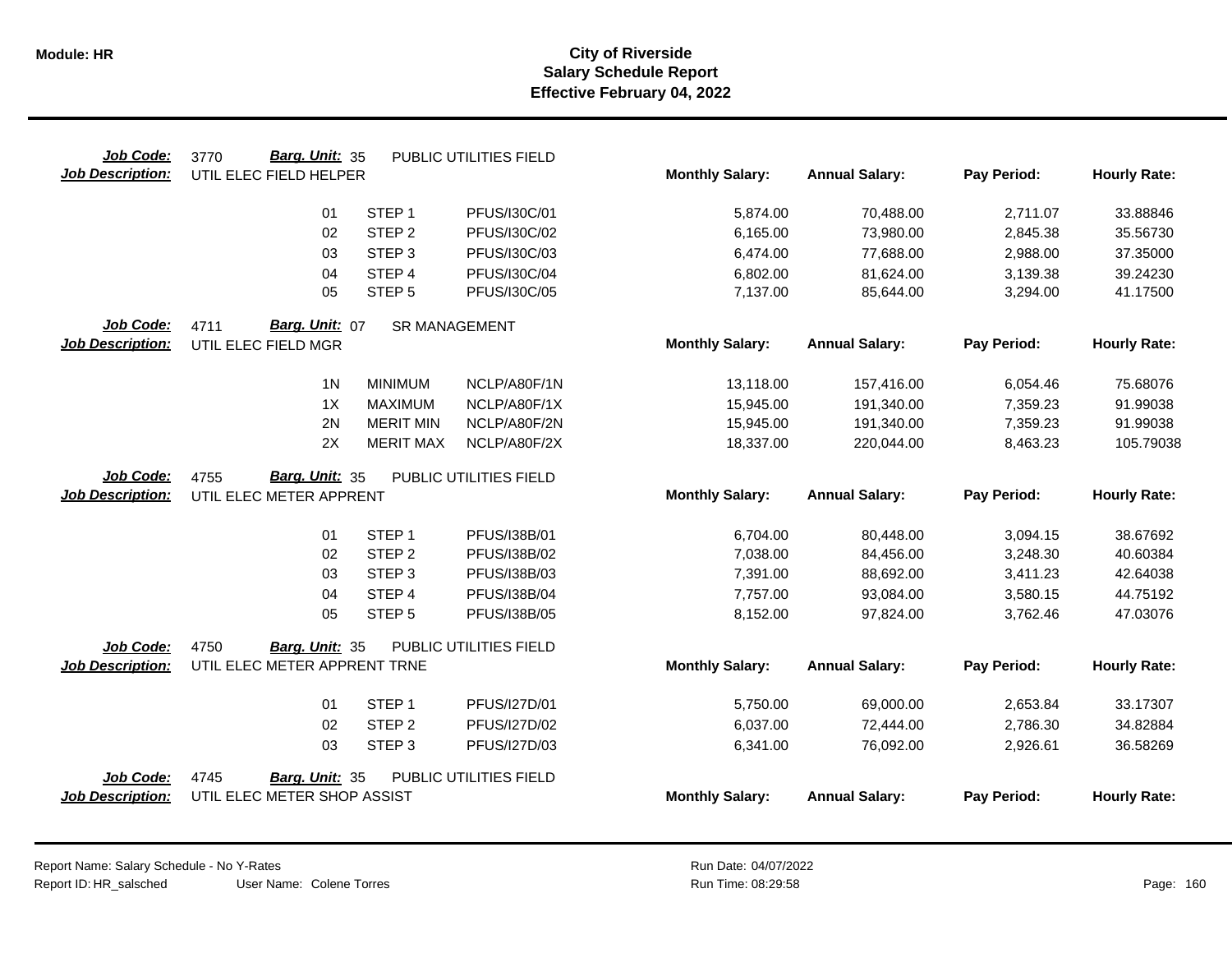**Salary Schedule Report Effective February 04, 2022 Module: HR City of Riverside**

|                         | 01                             | STEP <sub>1</sub>    | PFUS/I27H/01           | 5,216.00               | 62,592.00             | 2,407.38    | 30.09230            |
|-------------------------|--------------------------------|----------------------|------------------------|------------------------|-----------------------|-------------|---------------------|
|                         | 02                             | STEP <sub>2</sub>    | PFUS/I27H/02           | 5,479.00               | 65,748.00             | 2,528.76    | 31.60961            |
|                         | 03                             | STEP <sub>3</sub>    | PFUS/I27H/03           | 5,753.00               | 69,036.00             | 2,655.23    | 33.19038            |
|                         | 04                             | STEP 4               | PFUS/I27H/04           | 6,040.00               | 72,480.00             | 2,787.69    | 34.84615            |
|                         | 05                             | STEP <sub>5</sub>    | <b>PFUS/I27H/05</b>    | 6,341.00               | 76,092.00             | 2,926.61    | 36.58269            |
| Job Code:               | 4740<br>Barg. Unit: 35         |                      | PUBLIC UTILITIES FIELD |                        |                       |             |                     |
| <b>Job Description:</b> | UTIL ELEC METER SHOP TECH      |                      |                        | <b>Monthly Salary:</b> | <b>Annual Salary:</b> | Pay Period: | <b>Hourly Rate:</b> |
|                         | 01                             | STEP <sub>1</sub>    | PFUS/I38A/01           | 7,038.00               | 84,456.00             | 3,248.30    | 40.60384            |
|                         | 02                             | STEP <sub>2</sub>    | PFUS/I38A/02           | 7,391.00               | 88,692.00             | 3,411.23    | 42.64038            |
|                         | 03                             | STEP <sub>3</sub>    | PFUS/I38A/03           | 7,757.00               | 93,084.00             | 3,580.15    | 44.75192            |
|                         | 04                             | STEP 4               | PFUS/I38A/04           | 8,152.00               | 97,824.00             | 3,762.46    | 47.03076            |
| Job Code:               | 4735<br>Barg. Unit: 35         |                      | PUBLIC UTILITIES FIELD |                        |                       |             |                     |
| <b>Job Description:</b> | UTIL ELEC METER SHOP TECH TRNE |                      |                        | <b>Monthly Salary:</b> | <b>Annual Salary:</b> | Pay Period: | <b>Hourly Rate:</b> |
|                         | 01                             | STEP <sub>1</sub>    | PFUS/I29D/01           | 6,160.00               | 73,920.00             | 2,843.07    | 35.53846            |
|                         | 02                             | STEP <sub>2</sub>    | PFUS/I29D/02           | 6,469.00               | 77,628.00             | 2,985.69    | 37.32115            |
|                         | 03                             | STEP <sub>3</sub>    | PFUS/I29D/03           | 6,793.00               | 81,516.00             | 3,135.23    | 39.19038            |
| Job Code:               | 4765<br>Barg. Unit: 35         |                      | PUBLIC UTILITIES FIELD |                        |                       |             |                     |
| <b>Job Description:</b> | UTIL ELEC METER TECH           |                      |                        | <b>Monthly Salary:</b> | <b>Annual Salary:</b> | Pay Period: | <b>Hourly Rate:</b> |
|                         | 01                             | STEP <sub>1</sub>    | PFUS/I43B/01           | 8,622.00               | 103,464.00            | 3,979.38    | 49.74230            |
|                         | 02                             | STEP <sub>2</sub>    | PFUS/I43B/02           | 9,058.00               | 108,696.00            | 4,180.61    | 52.25769            |
| Job Code:               | 5120<br>Barg. Unit: 07         | <b>SR MANAGEMENT</b> |                        |                        |                       |             |                     |
| <b>Job Description:</b> | UTIL ELEC OPERS MGR            |                      |                        | <b>Monthly Salary:</b> | <b>Annual Salary:</b> | Pay Period: | <b>Hourly Rate:</b> |
|                         | 1 <sub>N</sub>                 | <b>MINIMUM</b>       | NCLP/A80F/1N           | 13,118.00              | 157,416.00            | 6,054.46    | 75.68076            |
|                         | 1X                             | <b>MAXIMUM</b>       | NCLP/A80F/1X           | 15,945.00              | 191,340.00            | 7,359.23    | 91.99038            |
|                         | 2N                             | <b>MERIT MIN</b>     | NCLP/A80F/2N           | 15,945.00              | 191,340.00            | 7,359.23    | 91.99038            |
|                         | 2X                             | <b>MERIT MAX</b>     | NCLP/A80F/2X           | 18,337.00              | 220,044.00            | 8,463.23    | 105.79038           |
|                         |                                |                      |                        |                        |                       |             |                     |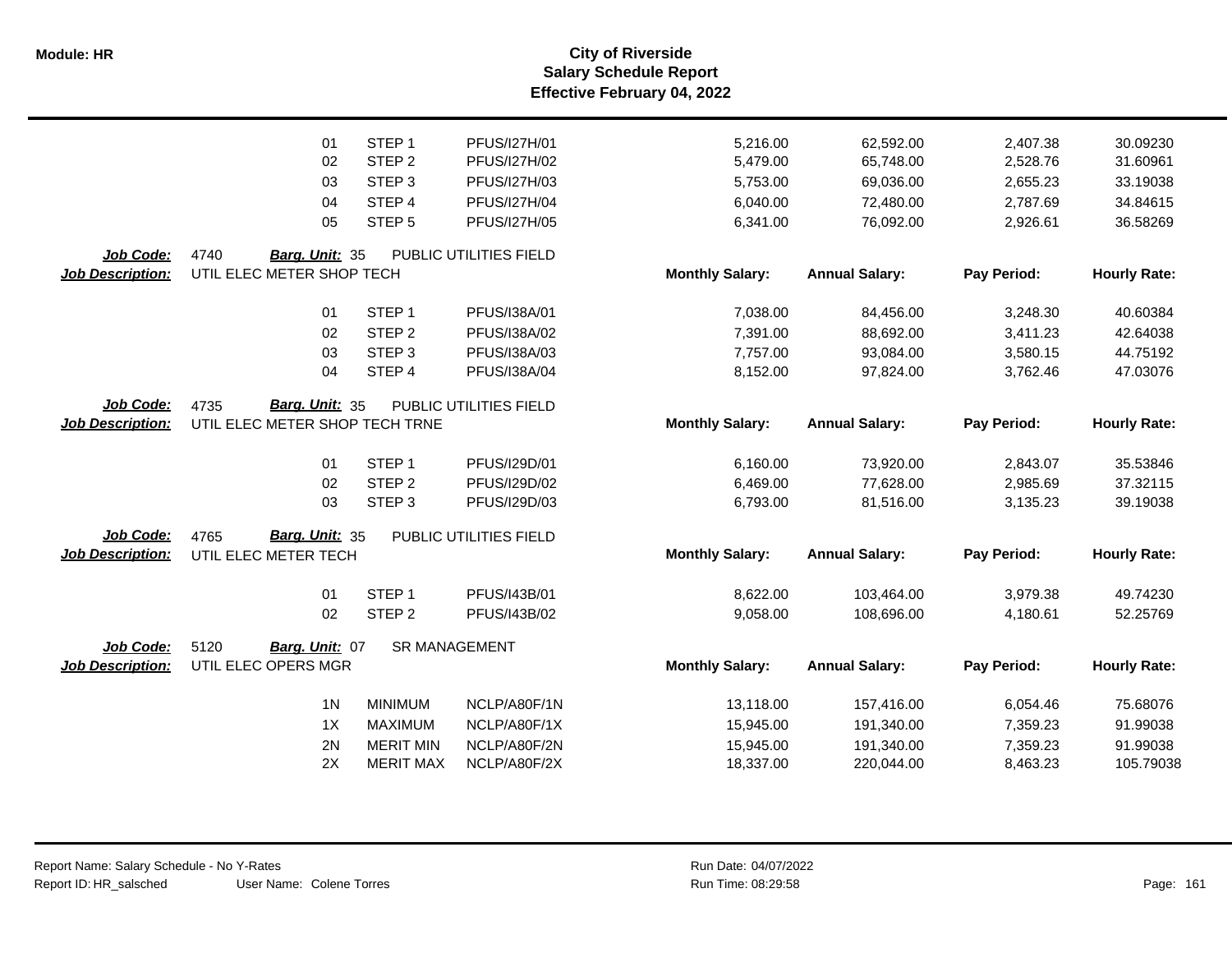| Job Code:               | Barg. Unit: 35<br>4850     |                   | PUBLIC UTILITIES FIELD        |                        |                       |             |                     |
|-------------------------|----------------------------|-------------------|-------------------------------|------------------------|-----------------------|-------------|---------------------|
| <b>Job Description:</b> | UTIL ELEC PWR SYS DISPT I  |                   |                               | <b>Monthly Salary:</b> | <b>Annual Salary:</b> | Pay Period: | <b>Hourly Rate:</b> |
|                         | 01                         | STEP <sub>1</sub> | PFUS/I47D/01                  | 8,011.00               | 96,132.00             | 3,697.38    | 46.21730            |
|                         | 02                         | STEP <sub>2</sub> | PFUS/I47D/02                  | 8,415.00               | 100,980.00            | 3,883.84    | 48.54807            |
|                         | 03                         | STEP <sub>3</sub> | PFUS/I47D/03                  | 8,831.00               | 105,972.00            | 4,075.84    | 50.94807            |
|                         | 04                         | STEP 4            | <b>PFUS/I47D/04</b>           | 9,275.00               | 111,300.00            | 4,280.76    | 53.50961            |
|                         | 05                         | STEP <sub>5</sub> | PFUS/I47D/05                  | 9,737.00               | 116,844.00            | 4,494.00    | 56.17500            |
| Job Code:               | 4860<br>Barg. Unit: 35     |                   | PUBLIC UTILITIES FIELD        |                        |                       |             |                     |
| <b>Job Description:</b> | UTIL ELEC PWR SYS DISPT II |                   |                               | <b>Monthly Salary:</b> | <b>Annual Salary:</b> | Pay Period: | <b>Hourly Rate:</b> |
|                         | 01                         | STEP <sub>1</sub> | PFUS/I49I/01                  | 8,901.00               | 106,812.00            | 4,108.15    | 51.35192            |
|                         | 02                         | STEP <sub>2</sub> | PFUS/I49I/02                  | 9,347.00               | 112,164.00            | 4,314.00    | 53.92500            |
|                         | 03                         | STEP <sub>3</sub> | PFUS/I49I/03                  | 9,808.00               | 117,696.00            | 4,526.76    | 56.58461            |
|                         | 04                         | STEP 4            | PFUS/I49I/04                  | 10,299.00              | 123,588.00            | 4,753.38    | 59.41730            |
|                         | 05                         | STEP <sub>5</sub> | PFUS/I49I/05                  | 10,819.00              | 129,828.00            | 4,993.38    | 62.41730            |
| Job Code:               | Barg. Unit: 35<br>4680     |                   | PUBLIC UTILITIES FIELD        |                        |                       |             |                     |
| <b>Job Description:</b> | UTIL ELEC SERV CREW SUPV   |                   |                               | <b>Monthly Salary:</b> | <b>Annual Salary:</b> | Pay Period: | <b>Hourly Rate:</b> |
|                         | 01                         | STEP <sub>1</sub> | PFUS/155E/01                  | 10,577.00              | 126,924.00            | 4,881.69    | 61.02115            |
|                         | 02                         | STEP <sub>2</sub> | PFUS/155E/02                  | 11,103.00              | 133,236.00            | 5,124.46    | 64.05576            |
| Job Code:               | Barg. Unit: 10<br>4720     | <b>MANAGEMENT</b> |                               |                        |                       |             |                     |
| <b>Job Description:</b> | UTIL ELEC SUPT E           |                   |                               | <b>Monthly Salary:</b> | <b>Annual Salary:</b> | Pay Period: | <b>Hourly Rate:</b> |
|                         | 1 <sub>N</sub>             | <b>MINIMUM</b>    | MGTS/M90H/1N                  | 10,869.00              | 130,428.00            | 5,016.46    | 62.70576            |
|                         | 1X                         | <b>MAXIMUM</b>    | MGTS/M90H/1X                  | 14,495.00              | 173,940.00            | 6,690.00    | 83.62500            |
|                         | 2N                         | <b>MERIT MIN</b>  | MGTS/M90H/2N                  | 14,495.00              | 173,940.00            | 6,690.00    | 83.62500            |
|                         | 2X                         | <b>MERIT MAX</b>  | MGTS/M90H/2X                  | 16,669.00              | 200,028.00            | 7,693.38    | 96.16730            |
| Job Code:               | Barg. Unit: 45<br>4700     |                   | PUBLIC UTIL FIELD SUPERVISORY |                        |                       |             |                     |
| <b>Job Description:</b> | UTIL ELEC SUPV 1E          |                   |                               | <b>Monthly Salary:</b> | <b>Annual Salary:</b> | Pay Period: | <b>Hourly Rate:</b> |
|                         | 01                         | STEP <sub>1</sub> | PFMS/V56A/01                  | 11,956.00              | 143,472.00            | 5,518.15    | 68.97692            |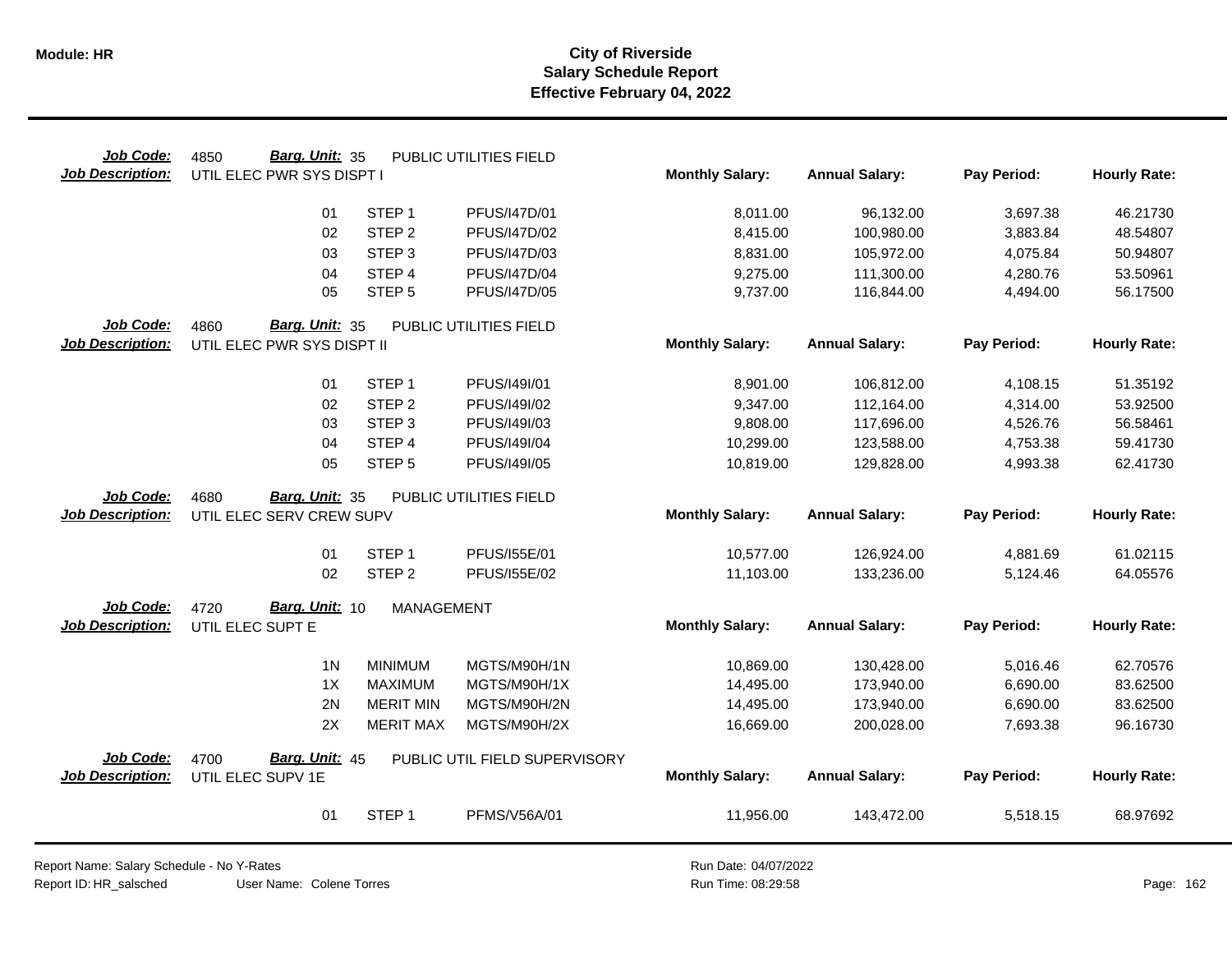|                         | 02<br>03                 | STEP <sub>2</sub><br>STEP <sub>3</sub> | <b>PFMS/V56A/02</b><br>PFMS/V56A/03 | 12,556.00<br>13,176.00 | 150,672.00<br>158,112.00 | 5,795.07<br>6,081.23 | 72.43846<br>76.01538 |
|-------------------------|--------------------------|----------------------------------------|-------------------------------------|------------------------|--------------------------|----------------------|----------------------|
| Job Code:               | 4660<br>Barg. Unit: 35   |                                        | PUBLIC UTILITIES FIELD              |                        |                          |                      |                      |
| <b>Job Description:</b> | UTIL ELEC TROUBLESHOOTER |                                        |                                     | <b>Monthly Salary:</b> | <b>Annual Salary:</b>    | Pay Period:          | <b>Hourly Rate:</b>  |
|                         | 01                       | STEP <sub>1</sub>                      | PFUS/155C/01                        | 11,501.00              | 138,012.00               | 5,308.15             | 66.35192             |
|                         | 02                       | STEP <sub>2</sub>                      | PFUS/155C/02                        | 12,078.00              | 144,936.00               | 5,574.46             | 69.68076             |
| Job Code:               | 8680<br>Barg. Unit: 07   |                                        | <b>SR MANAGEMENT</b>                |                        |                          |                      |                      |
| <b>Job Description:</b> | UTIL ENERGY RISK MGR     |                                        |                                     | <b>Monthly Salary:</b> | <b>Annual Salary:</b>    | Pay Period:          | <b>Hourly Rate:</b>  |
|                         | 1 <sub>N</sub>           | <b>MINIMUM</b>                         | NCLP/A75D/1N                        | 7,750.00               | 93,000.00                | 3,576.92             | 44.71153             |
|                         | 1X                       | <b>MAXIMUM</b>                         | NCLP/A75D/1X                        | 13,254.00              | 159,048.00               | 6,117.23             | 76.46538             |
|                         | 2N                       | <b>MERIT MIN</b>                       | NCLP/A75D/2N                        | 13,254.00              | 159,048.00               | 6,117.23             | 76.46538             |
|                         | 2X                       | <b>MERIT MAX</b>                       | NCLP/A75D/2X                        | 15,243.00              | 182,916.00               | 7,035.23             | 87.94038             |
| Job Code:               | 4010<br>Barg. Unit: 35   |                                        | PUBLIC UTILITIES FIELD              |                        |                          |                      |                      |
| <b>Job Description:</b> | UTIL EQUIP OPER          |                                        |                                     | <b>Monthly Salary:</b> | <b>Annual Salary:</b>    | Pay Period:          | <b>Hourly Rate:</b>  |
|                         | 01                       | STEP <sub>1</sub>                      | PFUS/I32A/01                        | 5,566.00               | 66,792.00                | 2,568.92             | 32.11153             |
|                         | 02                       | STEP <sub>2</sub>                      | PFUS/I32A/02                        | 5,847.00               | 70,164.00                | 2,698.61             | 33.73269             |
|                         | 03                       | STEP <sub>3</sub>                      | PFUS/I32A/03                        | 6,138.00               | 73,656.00                | 2,832.92             | 35.41153             |
|                         | 04                       | STEP 4                                 | PFUS/I32A/04                        | 6,450.00               | 77,400.00                | 2,976.92             | 37.21153             |
|                         | 05                       | STEP <sub>5</sub>                      | PFUS/I32A/05                        | 6,774.00               | 81,288.00                | 3,126.46             | 39.08076             |
| Job Code:               | Barg. Unit: 20<br>0670   | <b>GENERAL-SEIU</b>                    |                                     | PERS TIER 1            |                          |                      |                      |
| <b>Job Description:</b> | UTIL FIELD SVCS ASSIST   |                                        |                                     | <b>Monthly Salary:</b> | <b>Annual Salary:</b>    | Pay Period:          | <b>Hourly Rate:</b>  |
|                         | 01                       | STEP <sub>1</sub>                      | GNLS/G14C/01                        | 2,849.00               | 34,188.00                | 1,314.92             | 16.43653             |
|                         | 02                       | STEP <sub>2</sub>                      | GNLS/G14C/02                        | 2,994.00               | 35,928.00                | 1,381.84             | 17.27307             |
|                         | 03                       | STEP <sub>3</sub>                      | GNLS/G14C/03                        | 3,141.00               | 37,692.00                | 1,449.69             | 18.12115             |
|                         | 04                       | STEP 4                                 | GNLS/G14C/04                        | 3,299.00               | 39,588.00                | 1,522.61             | 19.03269             |
|                         | 05                       | STEP <sub>5</sub>                      | GNLS/G14C/05                        | 3,463.00               | 41,556.00                | 1,598.30             | 19.97884             |
|                         | 06                       | STEP <sub>6</sub>                      | GNLS/G14C/06                        | 3,634.00               | 43,608.00                | 1,677.23             | 20.96538             |
|                         | 07                       | STEP <sub>7</sub>                      | GNLS/G14C/07                        | 3,827.00               | 45,924.00                | 1,766.30             | 22.07884             |
|                         |                          |                                        |                                     |                        |                          |                      |                      |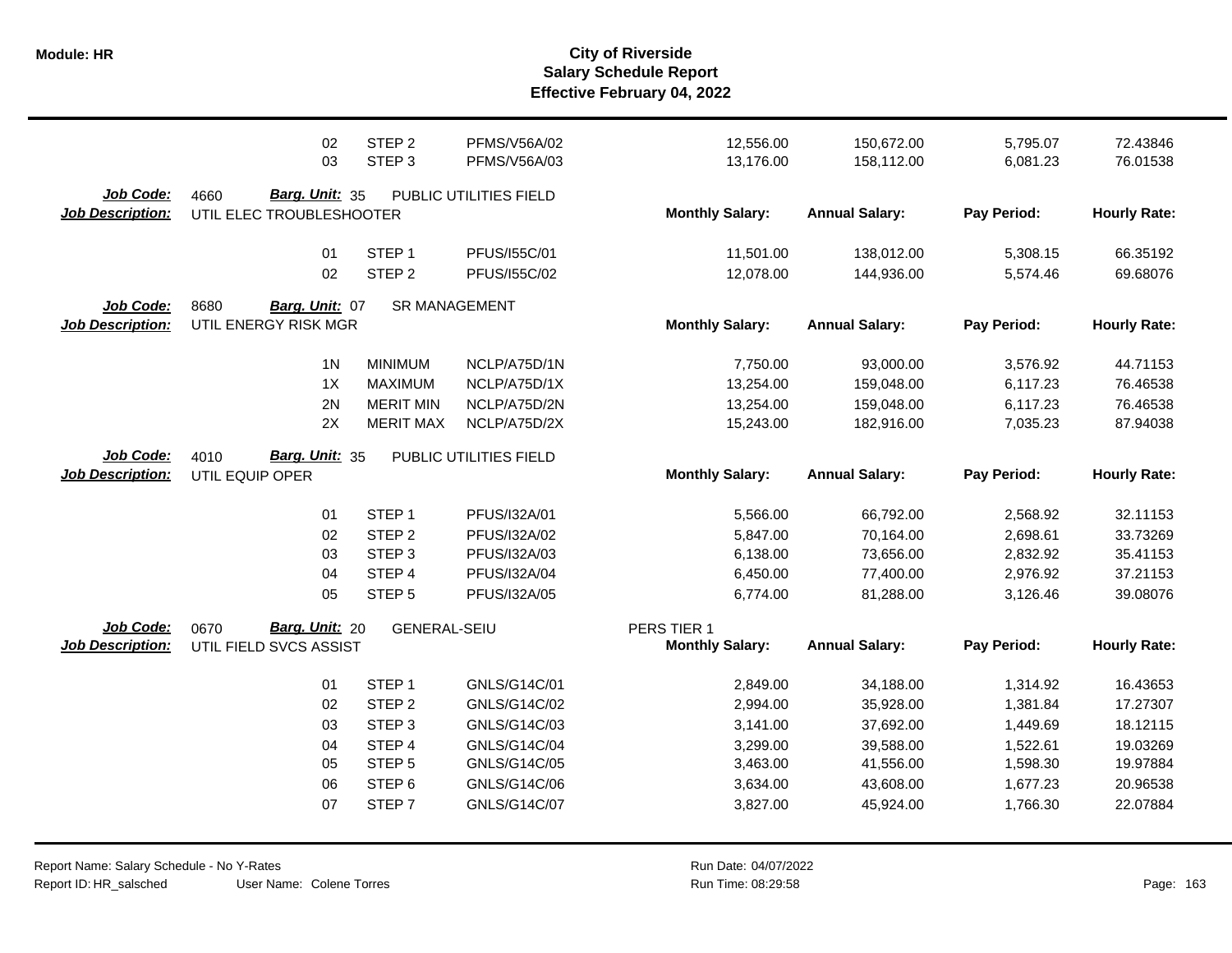| Job Code:<br><b>Job Description:</b> | Barg. Unit: 20<br>0671<br><b>GENERAL-SEIU</b><br>UTIL FIELD SVCS ASSIST (T) |                     |                      | PERS TIER 2/3<br><b>Monthly Salary:</b> | <b>Annual Salary:</b> | Pay Period: | <b>Hourly Rate:</b> |
|--------------------------------------|-----------------------------------------------------------------------------|---------------------|----------------------|-----------------------------------------|-----------------------|-------------|---------------------|
|                                      | 01                                                                          | STEP <sub>1</sub>   | GNL2/G63A/01         | 2,686.00                                | 32,232.00             | 1,239.69    | 15.49615            |
|                                      | 02                                                                          | STEP <sub>2</sub>   | GNL2/G63A/02         | 2,821.00                                | 33,852.00             | 1,302.00    | 16.27500            |
|                                      | 03                                                                          | STEP <sub>3</sub>   | GNL2/G63A/03         | 2,960.00                                | 35,520.00             | 1,366.15    | 17.07692            |
|                                      | 04                                                                          | STEP 4              | GNL2/G63A/04         | 3,109.00                                | 37,308.00             | 1,434.92    | 17.93653            |
|                                      | 05                                                                          | STEP <sub>5</sub>   | GNL2/G63A/05         | 3,264.00                                | 39,168.00             | 1,506.46    | 18.83076            |
|                                      | 06                                                                          | STEP <sub>6</sub>   | GNL2/G63A/06         | 3,427.00                                | 41,124.00             | 1,581.69    | 19.77115            |
|                                      | 07                                                                          | STEP <sub>7</sub>   | GNL2/G63A/07         | 3,606.00                                | 43,272.00             | 1,664.30    | 20.80384            |
| Job Code:                            | Barg. Unit: 07<br>0831                                                      |                     | <b>SR MANAGEMENT</b> |                                         |                       |             |                     |
| <b>Job Description:</b>              | UTIL FIELD SVCS MGR                                                         |                     |                      | <b>Monthly Salary:</b>                  | <b>Annual Salary:</b> | Pay Period: | <b>Hourly Rate:</b> |
|                                      | 1 <sub>N</sub>                                                              | <b>MINIMUM</b>      | NCLM/B54B/1N         | 6,724.00                                | 80,688.00             | 3,103.38    | 38.79230            |
|                                      | 1X                                                                          | <b>MAXIMUM</b>      | NCLM/B54B/1X         | 9,010.00                                | 108,120.00            | 4,158.46    | 51.98076            |
| <b>Job Code:</b>                     | <b>Barg. Unit: 20</b><br>0815                                               | <b>GENERAL-SEIU</b> |                      | PERS TIER 1                             |                       |             |                     |
| <b>Job Description:</b>              | UTIL FIELD SVCS TECH                                                        |                     |                      | <b>Monthly Salary:</b>                  | <b>Annual Salary:</b> | Pay Period: | <b>Hourly Rate:</b> |
|                                      | 01                                                                          | STEP <sub>1</sub>   | GNLS/G26A/01         | 4,509.00                                | 54,108.00             | 2,081.07    | 26.01346            |
|                                      | 02                                                                          | STEP <sub>2</sub>   | GNLS/G26A/02         | 4,730.00                                | 56,760.00             | 2,183.07    | 27.28846            |
|                                      | 03                                                                          | STEP <sub>3</sub>   | GNLS/G26A/03         | 4,969.00                                | 59,628.00             | 2,293.38    | 28.66730            |
|                                      | 04                                                                          | STEP 4              | GNLS/G26A/04         | 5,211.00                                | 62,532.00             | 2,405.07    | 30.06346            |
|                                      | 05                                                                          | STEP <sub>5</sub>   | GNLS/G26A/05         | 5,478.00                                | 65,736.00             | 2,528.30    | 31.60384            |
| Job Code:                            | 0816<br>Barg. Unit: 20                                                      | <b>GENERAL-SEIU</b> |                      | PERS TIER 2/3                           |                       |             |                     |
| <b>Job Description:</b>              | UTIL FIELD SVCS TECH (T)                                                    |                     |                      | <b>Monthly Salary:</b>                  | <b>Annual Salary:</b> | Pay Period: | <b>Hourly Rate:</b> |
|                                      | 01                                                                          | STEP <sub>1</sub>   | GNL2/G72D/01         | 4,248.00                                | 50,976.00             | 1,960.61    | 24.50769            |
|                                      | 02                                                                          | STEP <sub>2</sub>   | GNL2/G72D/02         | 4,458.00                                | 53,496.00             | 2,057.53    | 25.71923            |
|                                      | 03                                                                          | STEP <sub>3</sub>   | GNL2/G72D/03         | 4,682.00                                | 56,184.00             | 2,160.92    | 27.01153            |
|                                      | 04                                                                          | STEP 4              | GNL2/G72D/04         | 4,912.00                                | 58,944.00             | 2,267.07    | 28.33846            |
|                                      | 05                                                                          | STEP <sub>5</sub>   | GNL2/G72D/05         | 5,161.00                                | 61,932.00             | 2,382.00    | 29.77500            |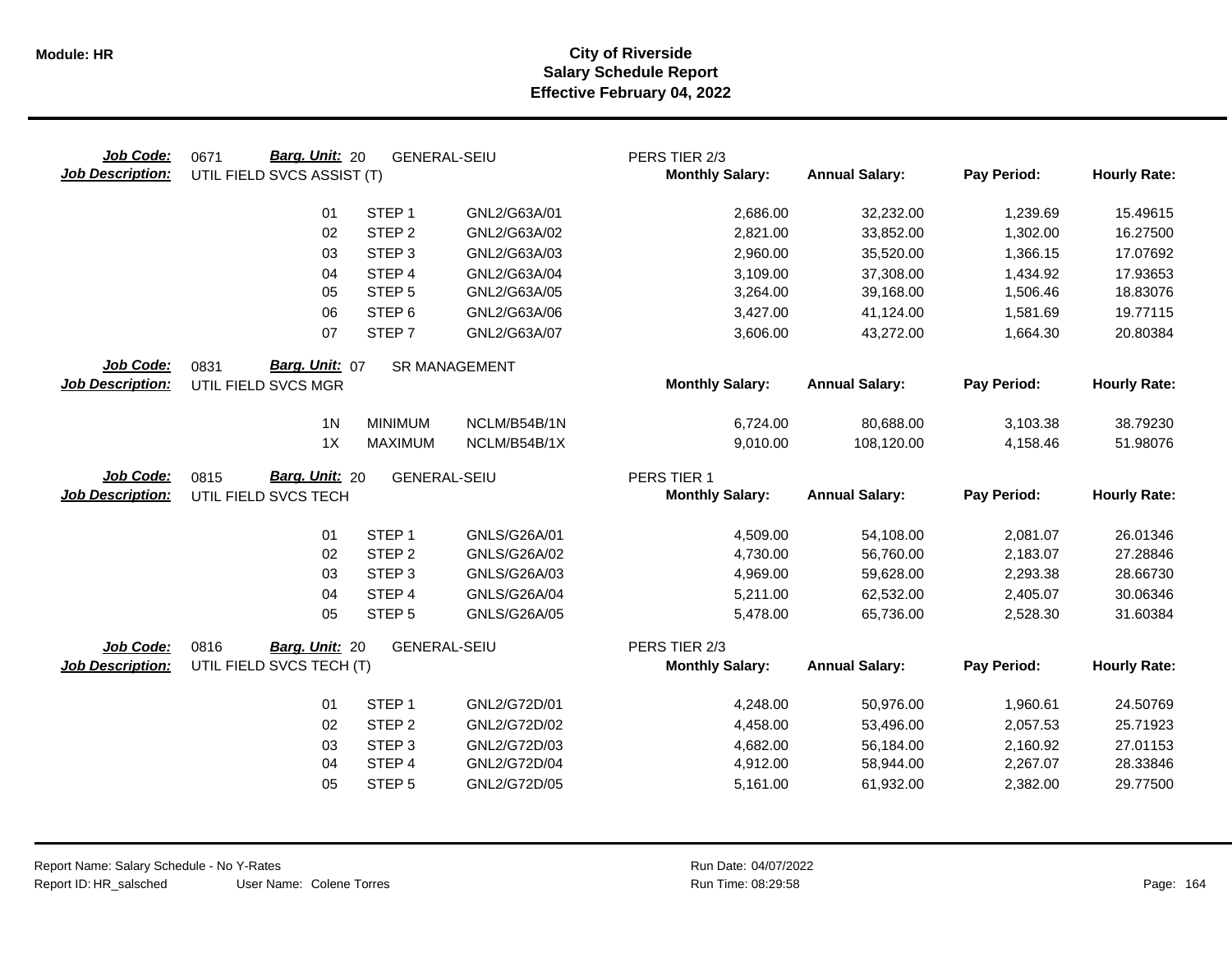| Job Code:                            | Barg. Unit: 07<br>8398          | <b>SR MANAGEMENT</b> |                        |                        |                       |             |                     |
|--------------------------------------|---------------------------------|----------------------|------------------------|------------------------|-----------------------|-------------|---------------------|
| <b>Job Description:</b>              | UTIL FISCAL MGR                 |                      |                        | <b>Monthly Salary:</b> | <b>Annual Salary:</b> | Pay Period: | <b>Hourly Rate:</b> |
|                                      | 1 <sub>N</sub>                  | <b>MINIMUM</b>       | NCLP/A74F/1N           | 10,171.00              | 122,052.00            | 4,694.30    | 58.67884            |
|                                      | 1X                              | <b>MAXIMUM</b>       | NCLP/A74F/1X           | 12,979.00              | 155,748.00            | 5,990.30    | 74.87884            |
|                                      | 2N                              | <b>MERIT MIN</b>     | NCLP/A74F/2N           | 12,979.00              | 155,748.00            | 5,990.30    | 74.87884            |
|                                      | 2X                              | <b>MERIT MAX</b>     | NCLP/A74F/2X           | 14,924.00              | 179,088.00            | 6,888.00    | 86.10000            |
| Job Code:                            | 8397<br>Barg. Unit: 10          | MANAGEMENT           |                        |                        |                       |             |                     |
| <b>Job Description:</b>              | UTIL FISCAL MGR 2E              |                      |                        | <b>Monthly Salary:</b> | <b>Annual Salary:</b> | Pay Period: | <b>Hourly Rate:</b> |
|                                      |                                 |                      |                        |                        |                       |             |                     |
|                                      | 01                              | STEP <sub>1</sub>    | MGTS/M83H/01           | 9,795.00               | 117,540.00            | 4,520.76    | 56.50961            |
|                                      | 02                              | STEP <sub>2</sub>    | MGTS/M83H/02           | 10,285.00              | 123,420.00            | 4,746.92    | 59.33653            |
|                                      | 03                              | STEP <sub>3</sub>    | MGTS/M83H/03           | 10,799.00              | 129,588.00            | 4,984.15    | 62.30192            |
|                                      | 04                              | STEP 4               | MGTS/M83H/04           | 11,339.00              | 136,068.00            | 5,233.38    | 65.41730            |
|                                      | 05                              | STEP <sub>5</sub>    | MGTS/M83H/05           | 11,906.00              | 142,872.00            | 5,495.07    | 68.68846            |
|                                      | 06                              | STEP <sub>6</sub>    | MGTS/M83H/06           | 12,502.00              | 150,024.00            | 5,770.15    | 72.12692            |
| Job Code:                            | Barg. Unit: 10<br>7411          | <b>MANAGEMENT</b>    |                        |                        |                       |             |                     |
| <b>Job Description:</b>              | UTIL GEN PLANT MGR E            |                      |                        | <b>Monthly Salary:</b> | <b>Annual Salary:</b> | Pay Period: | <b>Hourly Rate:</b> |
|                                      | 1 <sub>N</sub>                  | <b>MINIMUM</b>       | MGTS/M90G/1N           | 10,980.00              | 131,760.00            | 5,067.69    | 63.34615            |
|                                      | 1X                              | <b>MAXIMUM</b>       | MGTS/M90G/1X           | 13,345.00              | 160,140.00            | 6,159.23    | 76.99038            |
|                                      | 2N                              | <b>MERIT MIN</b>     | MGTS/M90G/2N           | 13,345.00              | 160,140.00            | 6,159.23    | 76.99038            |
|                                      | 2X                              | <b>MERIT MAX</b>     | MGTS/M90G/2X           | 15,347.00              | 184,164.00            | 7,083.23    | 88.54038            |
|                                      | 5030                            |                      | PUBLIC UTILITIES FIELD |                        |                       |             |                     |
| Job Code:<br><b>Job Description:</b> | Barg. Unit: 35<br>UTIL GEN TECH |                      |                        | <b>Monthly Salary:</b> | <b>Annual Salary:</b> | Pay Period: | <b>Hourly Rate:</b> |
|                                      |                                 |                      |                        |                        |                       |             |                     |
|                                      | 01                              | STEP <sub>1</sub>    | PFUS/I47A/01           | 8,955.00               | 107,460.00            | 4,133.07    | 51.66346            |
|                                      | 02                              | STEP <sub>2</sub>    | PFUS/I47A/02           | 9,393.00               | 112,716.00            | 4,335.23    | 54.19038            |
| Job Code:                            | Barg. Unit: 35<br>5035          |                      | PUBLIC UTILITIES FIELD |                        |                       |             |                     |
| <b>Job Description:</b>              | UTIL GEN TEST TECH              |                      |                        | <b>Monthly Salary:</b> | <b>Annual Salary:</b> | Pay Period: | <b>Hourly Rate:</b> |
|                                      | 01                              | STEP <sub>1</sub>    | PFUS/I49C/01           | 8,121.00               | 97,452.00             | 3,748.15    | 46.85192            |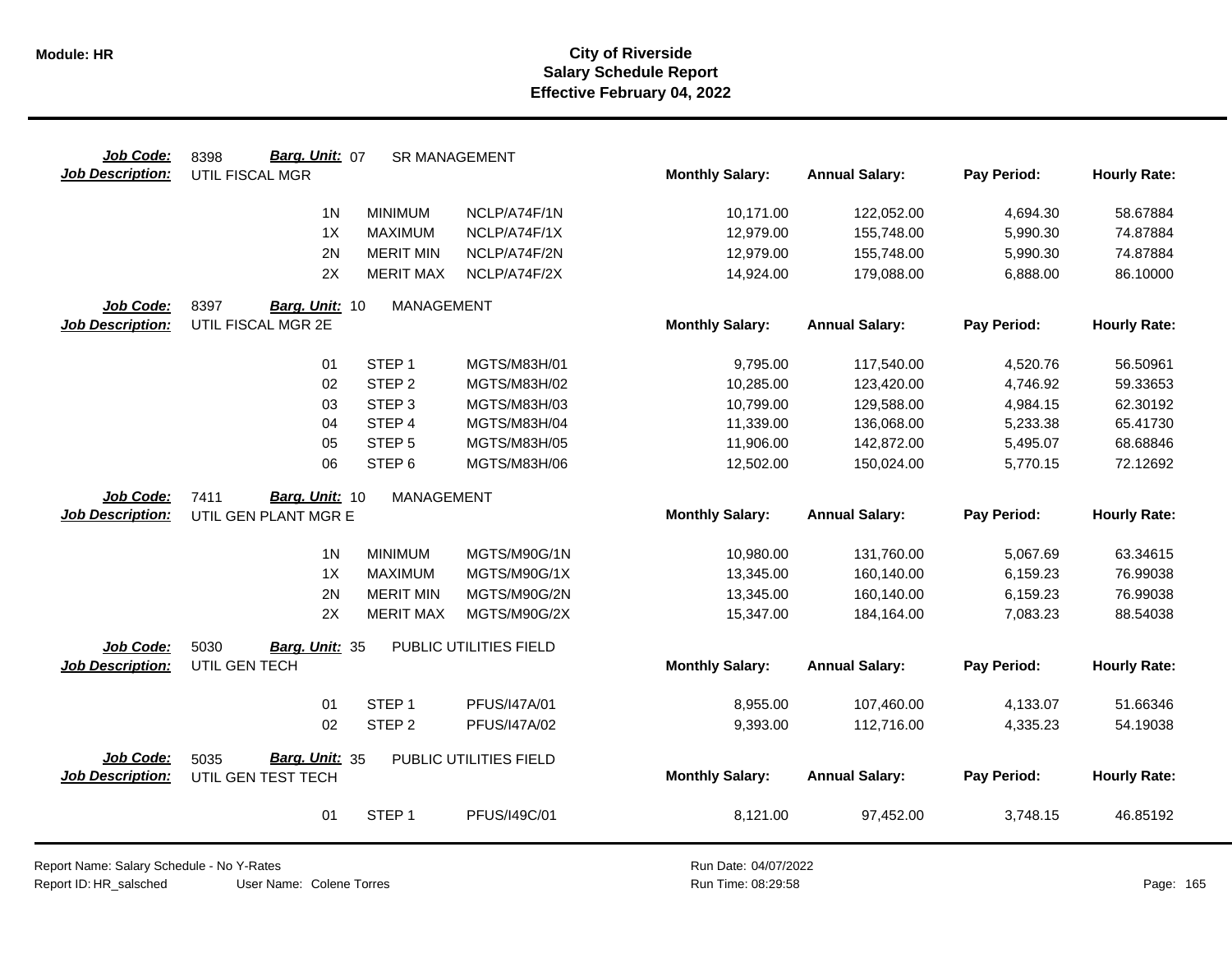|                         | 02                             | STEP <sub>2</sub>   | PFUS/I49C/02                  | 8,524.00               | 102,288.00            | 3,934.15    | 49.17692            |
|-------------------------|--------------------------------|---------------------|-------------------------------|------------------------|-----------------------|-------------|---------------------|
|                         | 03                             | STEP <sub>3</sub>   | PFUS/I49C/03                  | 8,955.00               | 107,460.00            | 4,133.07    | 51.66346            |
|                         | 04                             | STEP 4              | PFUS/I49C/04                  | 9,397.00               | 112,764.00            | 4,337.07    | 54.21346            |
|                         | 05                             | STEP <sub>5</sub>   | PFUS/I49C/05                  | 9,861.00               | 118,332.00            | 4,551.23    | 56.89038            |
| Job Code:               | Barg. Unit: 01<br>7420         | <b>EXECUTIVE</b>    |                               |                        |                       |             |                     |
| <b>Job Description:</b> | UTIL GENERAL MGR               |                     |                               | <b>Monthly Salary:</b> | <b>Annual Salary:</b> | Pay Period: | <b>Hourly Rate:</b> |
|                         | 1 <sub>N</sub>                 | <b>MINIMUM</b>      | EXEP/E43A/1N                  | 16,976.00              | 203,712.00            | 7,835.07    | 97.93846            |
|                         | 1X                             | <b>MAXIMUM</b>      | EXEP/E43A/1X                  | 24,406.00              | 292,872.00            | 11,264.30   | 140.80384           |
| <b>Job Code:</b>        | Barg. Unit: 07<br>4708         |                     | <b>SR MANAGEMENT</b>          |                        |                       |             |                     |
| <b>Job Description:</b> | UTIL GENERATION MGR            |                     |                               | <b>Monthly Salary:</b> | <b>Annual Salary:</b> | Pay Period: | <b>Hourly Rate:</b> |
|                         | 1 <sub>N</sub>                 | <b>MINIMUM</b>      | NCLP/A75E/1N                  | 12,773.00              | 153,276.00            | 5,895.23    | 73.69038            |
|                         | 1X                             | <b>MAXIMUM</b>      | NCLP/A75E/1X                  | 15,526.00              | 186,312.00            | 7,165.84    | 89.57307            |
|                         | 2N                             | <b>MERIT MIN</b>    | NCLP/A75E/2N                  | 15,526.00              | 186,312.00            | 7,165.84    | 89.57307            |
|                         | 2X                             | <b>MERIT MAX</b>    | NCLP/A75E/2X                  | 17,855.00              | 214,260.00            | 8,240.76    | 103.00961           |
| Job Code:               | Barg. Unit: 45<br>4715         |                     | PUBLIC UTIL FIELD SUPERVISORY |                        |                       |             |                     |
| <b>Job Description:</b> | UTIL GENERATION OPS & MNT SUPV |                     |                               | <b>Monthly Salary:</b> | <b>Annual Salary:</b> | Pay Period: | <b>Hourly Rate:</b> |
|                         | 01                             | STEP <sub>1</sub>   | <b>PFMS/V71F/01</b>           | 10,478.00              | 125,736.00            | 4,836.00    | 60.45000            |
|                         | 02                             | STEP <sub>2</sub>   | PFMS/V71F/02                  | 11,003.00              | 132,036.00            | 5,078.30    | 63.47884            |
|                         | 03                             | STEP <sub>3</sub>   | PFMS/V71F/03                  | 11,554.00              | 138,648.00            | 5,332.61    | 66.65769            |
|                         | 04                             | STEP 4              | PFMS/V71F/04                  | 12,131.00              | 145,572.00            | 5,598.92    | 69.98653            |
| Job Code:               | 1040<br>Barg. Unit: 20         | <b>GENERAL-SEIU</b> |                               | PERS TIER 1            |                       |             |                     |
| <b>Job Description:</b> | UTIL INFO ASSIST               |                     |                               | <b>Monthly Salary:</b> | <b>Annual Salary:</b> | Pay Period: | <b>Hourly Rate:</b> |
|                         | 01                             | STEP <sub>1</sub>   | GNLS/G23B/01                  | 4,210.00               | 50,520.00             | 1,943.07    | 24.28846            |
|                         | 02                             | STEP <sub>2</sub>   | GNLS/G23B/02                  | 4,420.00               | 53,040.00             | 2,040.00    | 25.50000            |
|                         | 03                             | STEP <sub>3</sub>   | GNLS/G23B/03                  | 4,640.00               | 55,680.00             | 2,141.53    | 26.76923            |
|                         | 04                             | STEP 4              | GNLS/G23B/04                  | 4,874.00               | 58,488.00             | 2,249.53    | 28.11923            |
|                         | 05                             | STEP <sub>5</sub>   | GNLS/G23B/05                  | 5,115.00               | 61,380.00             | 2,360.76    | 29.50961            |
|                         |                                |                     |                               |                        |                       |             |                     |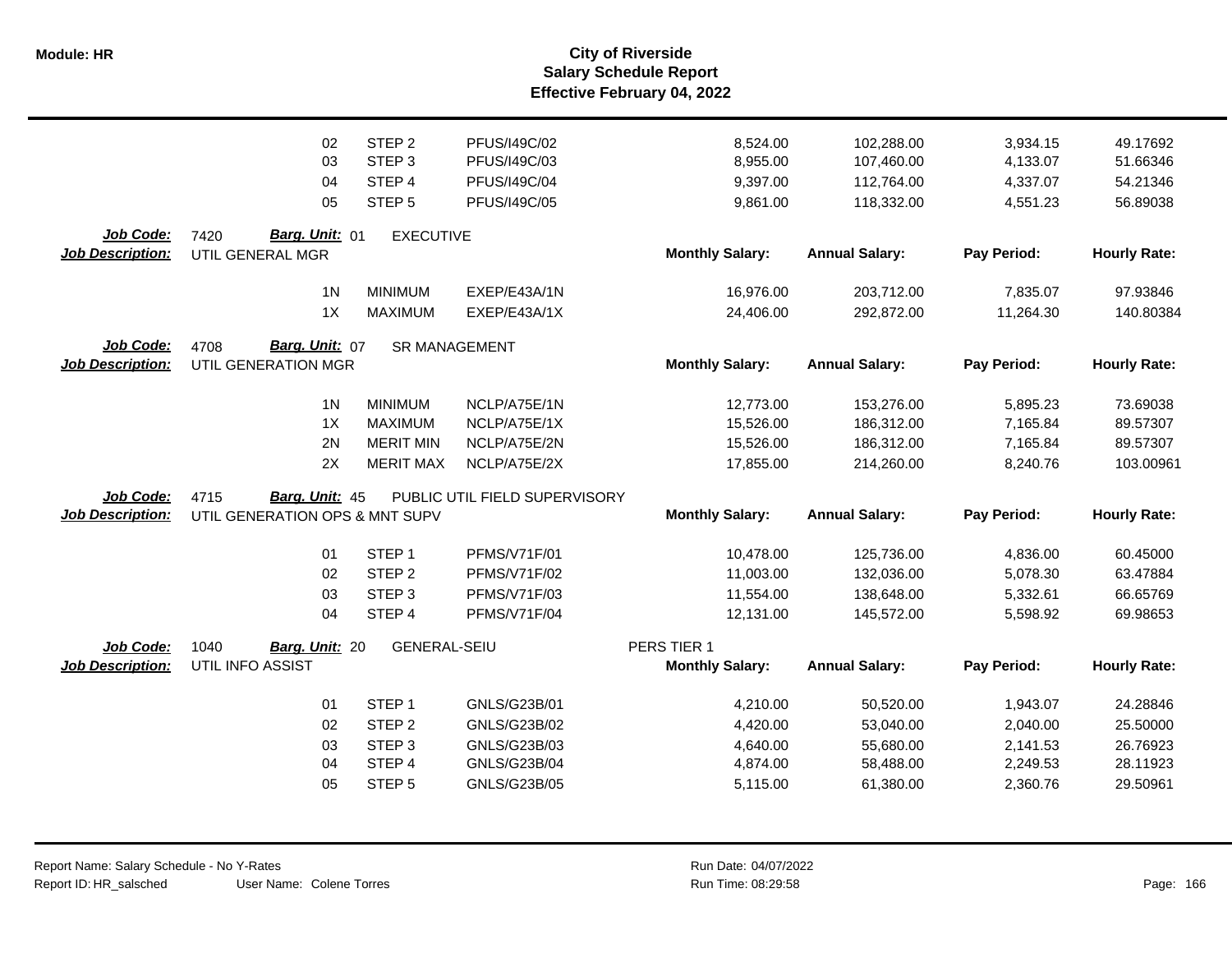| Job Code:<br><b>Job Description:</b> | Barg. Unit: 20<br>1041<br>UTIL INFO ASSIST (T)        | <b>GENERAL-SEIU</b>                    |                              | PERS TIER 2/3<br><b>Monthly Salary:</b> | <b>Annual Salary:</b>  | Pay Period:          | <b>Hourly Rate:</b>  |
|--------------------------------------|-------------------------------------------------------|----------------------------------------|------------------------------|-----------------------------------------|------------------------|----------------------|----------------------|
|                                      | 01                                                    | STEP <sub>1</sub>                      | GNL2/G69J/01                 | 3,967.00                                | 47,604.00              | 1,830.92             | 22.88653             |
|                                      | 02                                                    | STEP <sub>2</sub>                      | GNL2/G69J/02                 | 4,167.00                                | 50,004.00              | 1,923.23             | 24.04038             |
|                                      | 03                                                    | STEP <sub>3</sub>                      | GNL2/G69J/03                 | 4,373.00                                | 52,476.00              | 2,018.30             | 25.22884             |
|                                      | 04                                                    | STEP 4                                 | GNL2/G69J/04                 | 4,596.00                                | 55,152.00              | 2,121.23             | 26.51538             |
|                                      | 05                                                    | STEP <sub>5</sub>                      | GNL2/G69J/05                 | 4,821.00                                | 57,852.00              | 2,225.07             | 27.81346             |
| Job Code:<br><b>Job Description:</b> | Barg. Unit: 55<br>2801<br>UTIL LANMAINT CONTR ADMIN N |                                        | PARA-PROFESSIONAL            | <b>Monthly Salary:</b>                  | <b>Annual Salary:</b>  | Pay Period:          | <b>Hourly Rate:</b>  |
|                                      |                                                       |                                        |                              |                                         |                        |                      |                      |
|                                      | 1 <sub>N</sub>                                        | <b>MINIMUM</b>                         | PARA/N16E/1N                 | 5,420.00                                | 65,040.00              | 2,501.53             | 31.26923             |
|                                      | 1X                                                    | <b>MAXIMUM</b>                         | PARA/N16E/1X                 | 7,262.00                                | 87,144.00              | 3,351.69             | 41.89615             |
|                                      | 2N                                                    | <b>MERIT MIN</b>                       | PARA/N16E/2N                 | 7,262.00                                | 87,144.00              | 3,351.69             | 41.89615             |
|                                      | 2X                                                    | <b>MERIT MAX</b>                       | PARA/N16E/2X                 | 8,352.00                                | 100,224.00             | 3,854.76             | 48.18461             |
| Job Code:                            | Barg. Unit: 20<br>0680                                | <b>GENERAL-SEIU</b>                    |                              | PERS TIER 1                             |                        |                      |                      |
| <b>Job Description:</b>              | UTIL METER READER                                     |                                        |                              | <b>Monthly Salary:</b>                  | <b>Annual Salary:</b>  | Pay Period:          | <b>Hourly Rate:</b>  |
|                                      | 01                                                    | STEP <sub>1</sub>                      | GNLS/G22F/01                 | 3,893.00                                | 46,716.00              | 1,796.76             | 22.45961             |
|                                      | 02                                                    | STEP <sub>2</sub>                      | <b>GNLS/G22F/02</b>          | 4,085.00                                | 49,020.00              | 1,885.38             | 23.56730             |
|                                      | 03                                                    | STEP <sub>3</sub>                      | GNLS/G22F/03                 | 4,293.00                                | 51,516.00              | 1,981.38             | 24.76730             |
|                                      | 04                                                    | STEP 4                                 | <b>GNLS/G22F/04</b>          | 4,509.00                                | 54,108.00              | 2,081.07             | 26.01346             |
|                                      | 05                                                    | STEP <sub>5</sub>                      | <b>GNLS/G22F/05</b>          | 4,731.00                                | 56,772.00              | 2,183.53             | 27.29423             |
|                                      | 06                                                    | STEP <sub>6</sub>                      | <b>GNLS/G22F/06</b>          | 4,969.00                                | 59,628.00              | 2,293.38             | 28.66730             |
| Job Code:                            | Barg. Unit: 20<br>0681                                | <b>GENERAL-SEIU</b>                    |                              | PERS TIER 2/3                           |                        |                      |                      |
| <b>Job Description:</b>              | UTIL METER READER (T)                                 |                                        |                              | <b>Monthly Salary:</b>                  | <b>Annual Salary:</b>  | Pay Period:          | <b>Hourly Rate:</b>  |
|                                      |                                                       |                                        |                              |                                         |                        |                      |                      |
|                                      | 01<br>02                                              | STEP <sub>1</sub><br>STEP <sub>2</sub> | GNL2/G69A/01<br>GNL2/G69A/02 | 3,670.00                                | 44,040.00<br>46,200.00 | 1,693.84             | 21.17307             |
|                                      | 03                                                    | STEP <sub>3</sub>                      | GNL2/G69A/03                 | 3,850.00<br>4,048.00                    | 48,576.00              | 1,776.92<br>1,868.30 | 22.21153<br>23.35384 |
|                                      | 04                                                    | STEP 4                                 | GNL2/G69A/04                 | 4,248.00                                | 50,976.00              | 1,960.61             | 24.50769             |
|                                      | 05                                                    | STEP <sub>5</sub>                      | GNL2/G69A/05                 | 4,459.00                                | 53,508.00              | 2,058.00             | 25.72500             |
|                                      | 06                                                    | STEP <sub>6</sub>                      | GNL2/G69A/06                 | 4,682.00                                | 56,184.00              | 2,160.92             | 27.01153             |
|                                      |                                                       |                                        |                              |                                         |                        |                      |                      |

Report Name: Salary Schedule - No Y-Rates

Report ID: HR\_salsched

User Name: Colene Torres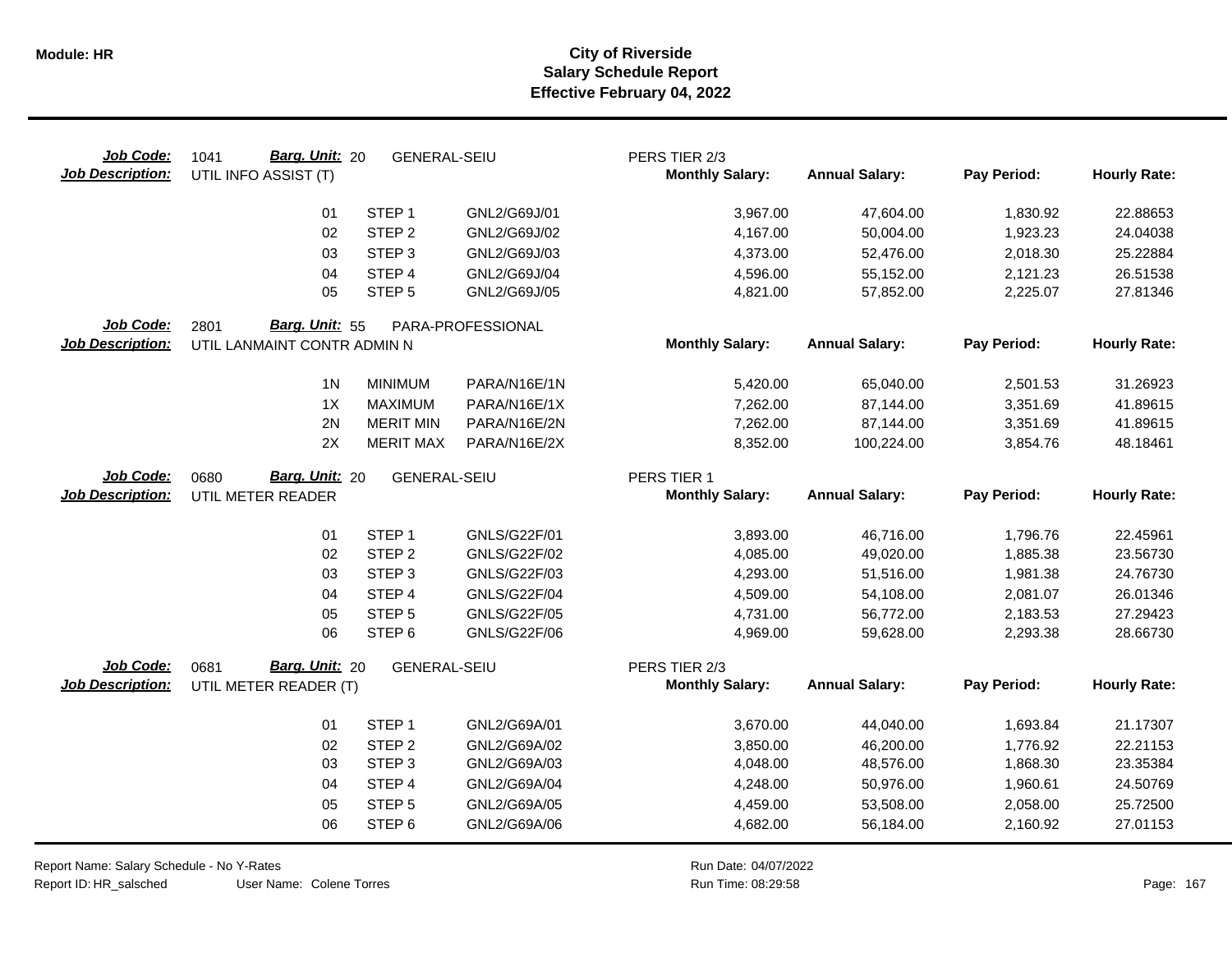| Job Code:               | Barg. Unit: 15<br>8394  | PROFESSIONAL        |              |                        |                       |             |                     |
|-------------------------|-------------------------|---------------------|--------------|------------------------|-----------------------|-------------|---------------------|
| <b>Job Description:</b> | UTIL PR ANALYST E       |                     |              | <b>Monthly Salary:</b> | <b>Annual Salary:</b> | Pay Period: | <b>Hourly Rate:</b> |
|                         | 1 <sub>N</sub>          | <b>MINIMUM</b>      | PROF/K24A/1N | 7,409.00               | 88,908.00             | 3,419.53    | 42.74423            |
|                         | 1X                      | <b>MAXIMUM</b>      | PROF/K24A/1X | 9,929.00               | 119,148.00            | 4,582.61    | 57.28269            |
|                         | 2N                      | <b>MERIT MIN</b>    | PROF/K24A/2N | 9,929.00               | 119,148.00            | 4,582.61    | 57.28269            |
|                         | 2X                      | <b>MERIT MAX</b>    | PROF/K24A/2X | 11,420.00              | 137,040.00            | 5,270.76    | 65.88461            |
|                         |                         |                     |              |                        |                       |             |                     |
| Job Code:               | 1073<br>Barg. Unit: 15  | PROFESSIONAL        |              |                        |                       |             |                     |
| <b>Job Description:</b> | UTIL PR PROG/SERV REP E |                     |              | <b>Monthly Salary:</b> | <b>Annual Salary:</b> | Pay Period: | <b>Hourly Rate:</b> |
|                         | 1 <sub>N</sub>          | <b>MINIMUM</b>      | PROF/K18J/1N | 7,173.00               | 86,076.00             | 3,310.61    | 41.38269            |
|                         | 1X                      | <b>MAXIMUM</b>      | PROF/K18J/1X | 9,609.00               | 115,308.00            | 4,434.92    | 55.43653            |
| Job Code:               | Barg. Unit: 15<br>7247  | PROFESSIONAL        |              |                        |                       |             |                     |
| <b>Job Description:</b> | UTIL PR RES ANALYST E   |                     |              | <b>Monthly Salary:</b> | <b>Annual Salary:</b> | Pay Period: | <b>Hourly Rate:</b> |
|                         | 1 <sup>N</sup>          | <b>MINIMUM</b>      | PROF/K31A/1N | 11,079.00              | 132,948.00            | 5,113.38    | 63.91730            |
|                         | 1X                      | <b>MAXIMUM</b>      | PROF/K31A/1X | 13,467.00              | 161,604.00            | 6,215.53    | 77.69423            |
|                         | 2N                      | <b>MERIT MIN</b>    | PROF/K31A/2N | 13,467.00              | 161,604.00            | 6,215.53    | 77.69423            |
|                         | 2X                      | <b>MERIT MAX</b>    | PROF/K31A/2X | 15,487.00              | 185,844.00            | 7,147.84    | 89.34807            |
|                         |                         |                     |              |                        |                       |             |                     |
| Job Code:               | 1065<br>Barg. Unit: 20  | <b>GENERAL-SEIU</b> |              | PERS TIER 1            |                       |             |                     |
| <b>Job Description:</b> | UTIL PROG/SERV REP      |                     |              | <b>Monthly Salary:</b> | <b>Annual Salary:</b> | Pay Period: | <b>Hourly Rate:</b> |
|                         | 01                      | STEP <sub>1</sub>   | GNLS/G40C/01 | 5,641.00               | 67,692.00             | 2,603.53    | 32.54423            |
|                         | 02                      | STEP <sub>2</sub>   | GNLS/G40C/02 | 5,924.00               | 71,088.00             | 2,734.15    | 34.17692            |
|                         | 03                      | STEP <sub>3</sub>   | GNLS/G40C/03 | 6,217.00               | 74,604.00             | 2,869.38    | 35.86730            |
|                         | 04                      | STEP 4              | GNLS/G40C/04 | 6,528.00               | 78,336.00             | 3,012.92    | 37.66153            |
|                         | 05                      | STEP <sub>5</sub>   | GNLS/G40C/05 | 6,860.00               | 82,320.00             | 3,166.15    | 39.57692            |
|                         | 06                      | STEP <sub>6</sub>   | GNLS/G40C/06 | 7,196.00               | 86,352.00             | 3,321.23    | 41.51538            |
|                         | 07                      | STEP <sub>7</sub>   | GNLS/G40C/07 | 7,559.00               | 90,708.00             | 3,488.76    | 43.60961            |
| Job Code:               | 1067<br>Barg. Unit: 20  | <b>GENERAL-SEIU</b> |              | PERS TIER 2/3          |                       |             |                     |
| <b>Job Description:</b> | UTIL PROG/SERV REP (T)  |                     |              | <b>Monthly Salary:</b> | <b>Annual Salary:</b> | Pay Period: | <b>Hourly Rate:</b> |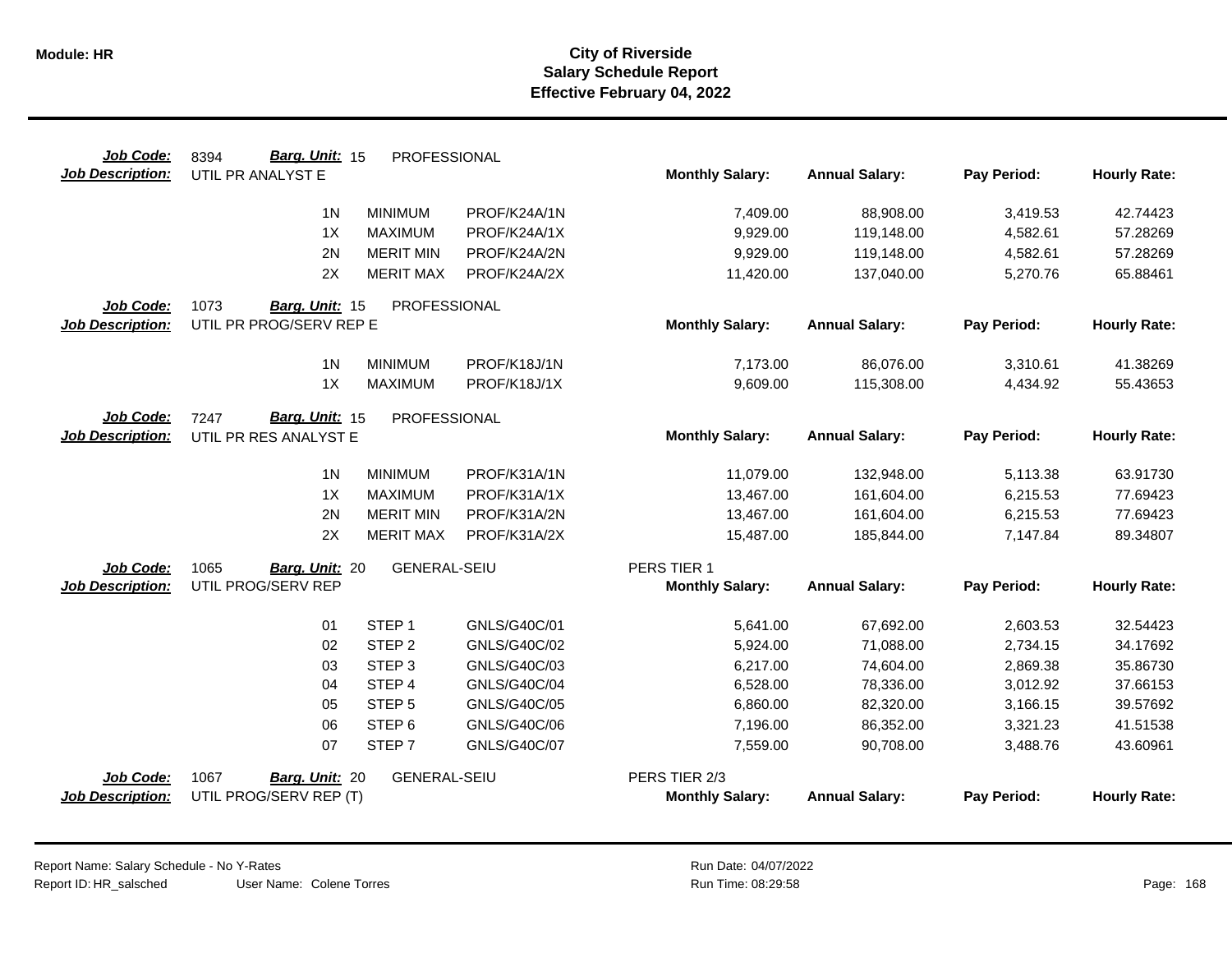|                         | 01                          | STEP <sub>1</sub>   | GNL2/G81A/01         | 5,318.00               | 63,816.00             | 2,454.46    | 30.68076            |
|-------------------------|-----------------------------|---------------------|----------------------|------------------------|-----------------------|-------------|---------------------|
|                         | 02                          | STEP <sub>2</sub>   | GNL2/G81A/02         | 5,582.00               | 66,984.00             | 2,576.30    | 32.20384            |
|                         | 03                          | STEP <sub>3</sub>   | GNL2/G81A/03         | 5,860.00               | 70,320.00             | 2,704.61    | 33.80769            |
|                         | 04                          | STEP 4              | GNL2/G81A/04         | 6,154.00               | 73,848.00             | 2,840.30    | 35.50384            |
|                         | 05                          | STEP <sub>5</sub>   | GNL2/G81A/05         | 6,464.00               | 77,568.00             | 2,983.38    | 37.29230            |
|                         | 06                          | STEP <sub>6</sub>   | GNL2/G81A/06         | 6,783.00               | 81,396.00             | 3,130.61    | 39.13269            |
|                         | 07                          | STEP <sub>7</sub>   | GNL2/G81A/07         | 7,124.00               | 85,488.00             | 3,288.00    | 41.10000            |
| Job Code:               | Barg. Unit: 20<br>1066      | <b>GENERAL-SEIU</b> |                      | PERS TIER 1            |                       |             |                     |
| <b>Job Description:</b> | UTIL PROG/SERV REP TRNE     |                     |                      | <b>Monthly Salary:</b> | <b>Annual Salary:</b> | Pay Period: | <b>Hourly Rate:</b> |
|                         | 01                          | STEP <sub>1</sub>   | GNLS/G25A/01         | 4,874.00               | 58,488.00             | 2,249.53    | 28.11923            |
|                         | 02                          | STEP <sub>2</sub>   | GNLS/G25A/02         | 5,115.00               | 61,380.00             | 2,360.76    | 29.50961            |
|                         | 03                          | STEP <sub>3</sub>   | GNLS/G25A/03         | 5,376.00               | 64,512.00             | 2,481.23    | 31.01538            |
| Job Code:               | Barg. Unit: 20<br>1068      | <b>GENERAL-SEIU</b> |                      | PERS TIER 2/3          |                       |             |                     |
| <b>Job Description:</b> | UTIL PROG/SERV REP TRNE (T) |                     |                      | <b>Monthly Salary:</b> | <b>Annual Salary:</b> | Pay Period: | <b>Hourly Rate:</b> |
|                         | 01                          | STEP <sub>1</sub>   | GNL2/G71A/01         | 4,596.00               | 55,152.00             | 2,121.23    | 26.51538            |
|                         | 02                          | STEP <sub>2</sub>   | GNL2/G71A/02         | 4,821.00               | 57,852.00             | 2,225.07    | 27.81346            |
|                         | 03                          | STEP <sub>3</sub>   | GNL2/G71A/03         | 5,065.00               | 60,780.00             | 2,337.69    | 29.22115            |
| Job Code:               | Barg. Unit: 07<br>7261      |                     | <b>SR MANAGEMENT</b> |                        |                       |             |                     |
| <b>Job Description:</b> | UTIL PROJ/CONTR MGR         |                     |                      | <b>Monthly Salary:</b> | <b>Annual Salary:</b> | Pay Period: | <b>Hourly Rate:</b> |
|                         | 1 <sub>N</sub>              | <b>MINIMUM</b>      | NCLP/A89A/1N         | 13,226.00              | 158,712.00            | 6,104.30    | 76.30384            |
|                         | 1X                          | <b>MAXIMUM</b>      | NCLP/A89A/1X         | 16,077.00              | 192,924.00            | 7,420.15    | 92.75192            |
|                         | 2N                          | <b>MERIT MIN</b>    | NCLP/A89A/2N         | 16,077.00              | 192,924.00            | 7,420.15    | 92.75192            |
|                         | 2X                          | <b>MERIT MAX</b>    | NCLP/A89A/2X         | 18,490.00              | 221,880.00            | 8,533.84    | 106.67307           |
| Job Code:               | Barg. Unit: 07<br>1079      |                     | <b>SR MANAGEMENT</b> |                        |                       |             |                     |
| <b>Job Description:</b> | UTIL PUB BEN/CUST REL MGR   |                     |                      | <b>Monthly Salary:</b> | <b>Annual Salary:</b> | Pay Period: | <b>Hourly Rate:</b> |
|                         | 1 <sub>N</sub>              | <b>MINIMUM</b>      | NCLP/A65I/1N         | 8,658.00               | 103,896.00            | 3,996.00    | 49.95000            |
|                         | 1X                          | <b>MAXIMUM</b>      | NCLP/A65I/1X         | 11,053.00              | 132,636.00            | 5,101.38    | 63.76730            |
|                         | 2N                          | <b>MERIT MIN</b>    | NCLP/A65I/2N         | 11,053.00              | 132,636.00            | 5,101.38    | 63.76730            |
|                         | 2X                          | <b>MERIT MAX</b>    | NCLP/A65I/2X         | 12,711.00              | 152,532.00            | 5,866.61    | 73.33269            |
|                         |                             |                     |                      |                        |                       |             |                     |

User Name: Colene Torres Report Name: Salary Schedule - No Y-Rates Report ID: HR\_salsched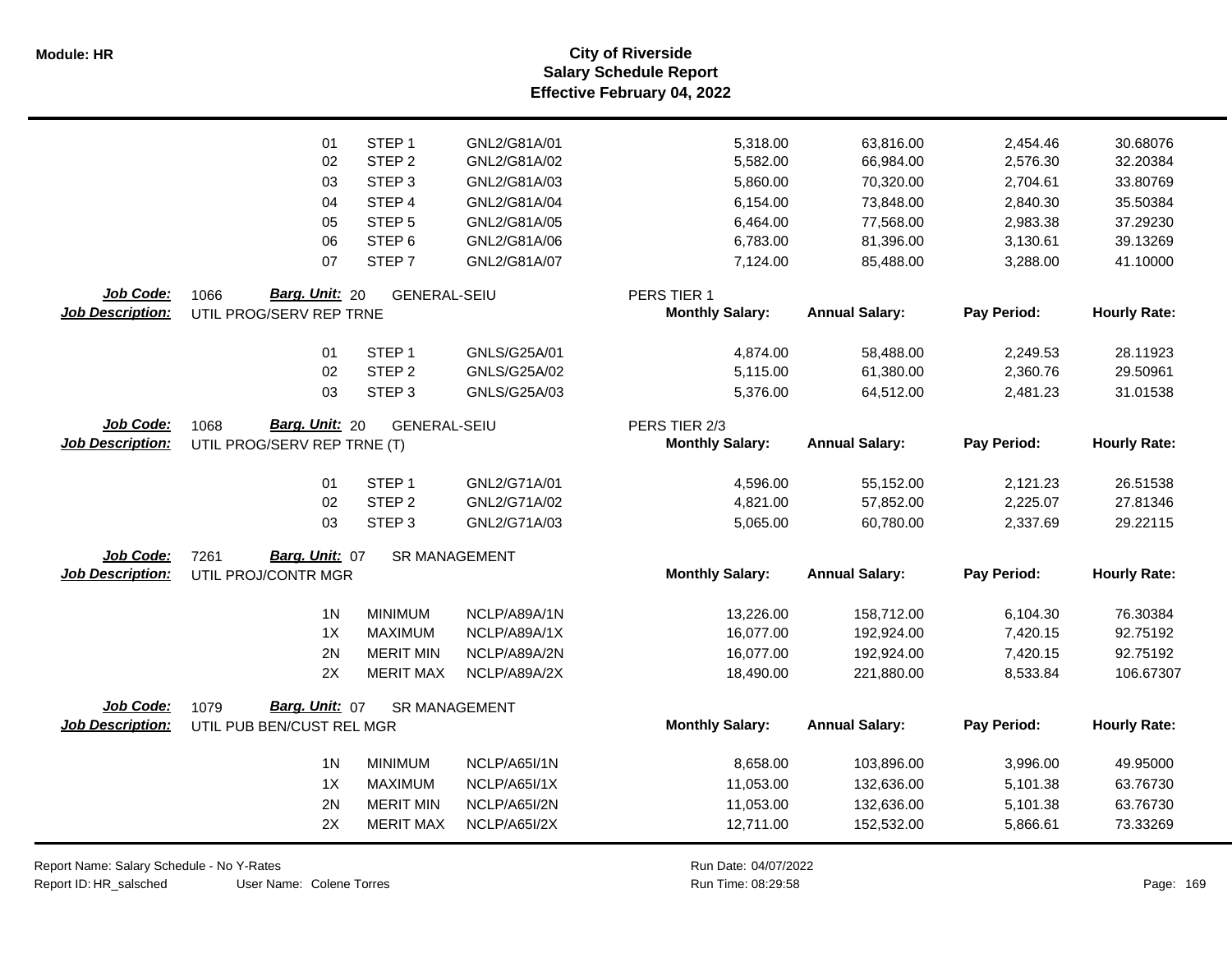| Job Code:<br><b>Job Description:</b> | Barg. Unit: 35<br>4640<br>UTIL PWR LINE TECH |                                        | PUBLIC UTILITIES FIELD       | <b>Monthly Salary:</b> | <b>Annual Salary:</b>    | Pay Period:          | <b>Hourly Rate:</b>  |
|--------------------------------------|----------------------------------------------|----------------------------------------|------------------------------|------------------------|--------------------------|----------------------|----------------------|
|                                      | 01<br>02                                     | STEP <sub>1</sub><br>STEP <sub>2</sub> | PFUS/I49G/01<br>PFUS/I49G/02 | 10,456.00<br>10,979.00 | 125,472.00<br>131,748.00 | 4,825.84<br>5,067.23 | 60.32307<br>63.34038 |
| Job Code:                            | Barg. Unit: 15<br>7255                       | PROFESSIONAL                           |                              |                        |                          |                      |                      |
| <b>Job Description:</b>              | UTIL PWR MARKETER E                          |                                        |                              | <b>Monthly Salary:</b> | <b>Annual Salary:</b>    | Pay Period:          | <b>Hourly Rate:</b>  |
|                                      | 1 <sub>N</sub>                               | <b>MINIMUM</b>                         | PROF/K21C/1N                 | 8,366.00               | 100,392.00               | 3,861.23             | 48.26538             |
|                                      | 1X                                           | <b>MAXIMUM</b>                         | PROF/K21C/1X                 | 11,210.00              | 134,520.00               | 5,173.84             | 64.67307             |
| Job Code:                            | 7521<br>Barg. Unit: 07                       | <b>SR MANAGEMENT</b>                   |                              |                        |                          |                      |                      |
| <b>Job Description:</b>              | UTIL PWR RES MGR                             |                                        |                              | <b>Monthly Salary:</b> | <b>Annual Salary:</b>    | Pay Period:          | <b>Hourly Rate:</b>  |
|                                      | 1 <sub>N</sub>                               | <b>MINIMUM</b>                         | NCLP/A89A/1N                 | 13,226.00              | 158,712.00               | 6,104.30             | 76.30384             |
|                                      | 1X                                           | <b>MAXIMUM</b>                         | NCLP/A89A/1X                 | 16,077.00              | 192,924.00               | 7,420.15             | 92.75192             |
|                                      | 2N                                           | <b>MERIT MIN</b>                       | NCLP/A89A/2N                 | 16,077.00              | 192,924.00               | 7,420.15             | 92.75192             |
|                                      | 2X                                           | <b>MERIT MAX</b>                       | NCLP/A89A/2X                 | 18,490.00              | 221,880.00               | 8,533.84             | 106.67307            |
| Job Code:                            | Barg. Unit: 55<br>7235                       |                                        | PARA-PROFESSIONAL            |                        |                          |                      |                      |
| <b>Job Description:</b>              | UTIL PWR SCHED/TRADER E                      |                                        |                              | <b>Monthly Salary:</b> | <b>Annual Salary:</b>    | Pay Period:          | <b>Hourly Rate:</b>  |
|                                      | 1 <sub>N</sub>                               | <b>MINIMUM</b>                         | PARA/N01G/1N                 | 8,285.00               | 99,420.00                | 3,823.84             | 47.79807             |
|                                      | 1X                                           | <b>MAXIMUM</b>                         | PARA/N01G/1X                 | 11,659.00              | 139,908.00               | 5,381.07             | 67.26346             |
| Job Code:                            | Barg. Unit: 55<br>7237                       |                                        | PARA-PROFESSIONAL            |                        |                          |                      |                      |
| <b>Job Description:</b>              | UTIL PWR SCHED/TRADER TRNE E                 |                                        |                              | <b>Monthly Salary:</b> | <b>Annual Salary:</b>    | Pay Period:          | <b>Hourly Rate:</b>  |
|                                      | 1 <sub>N</sub>                               | <b>MINIMUM</b>                         | PARA/N26D/1N                 | 7,157.00               | 85,884.00                | 3,303.23             | 41.29038             |
|                                      | 1X                                           | <b>MAXIMUM</b>                         | PARA/N26D/1X                 | 7,891.00               | 94,692.00                | 3,642.00             | 45.52500             |
| Job Code:                            | 7245<br>Barg. Unit: 15                       | PROFESSIONAL                           |                              |                        |                          |                      |                      |
| <b>Job Description:</b>              | UTIL RES ANALYST E                           |                                        |                              | <b>Monthly Salary:</b> | <b>Annual Salary:</b>    | Pay Period:          | <b>Hourly Rate:</b>  |
|                                      | 1 <sub>N</sub>                               | <b>MINIMUM</b>                         | PROF/K18G/1N                 | 7,227.00               | 86,724.00                | 3,335.53             | 41.69423             |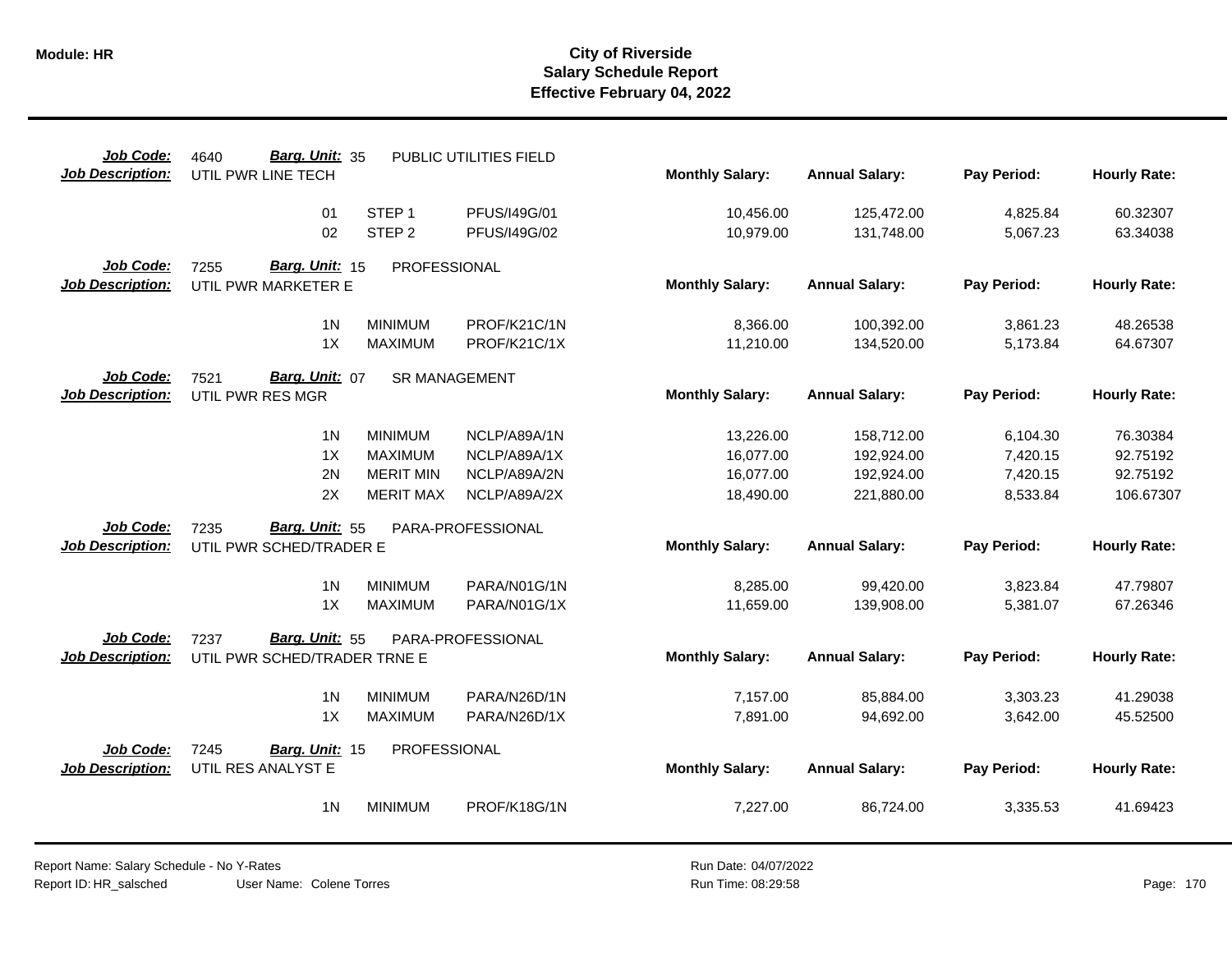|                                      | 1X                                                 | <b>MAXIMUM</b>                    | PROF/K18G/1X           | 8,783.00               | 105,396.00            | 4,053.69    | 50.67115            |
|--------------------------------------|----------------------------------------------------|-----------------------------------|------------------------|------------------------|-----------------------|-------------|---------------------|
|                                      | 2N                                                 | <b>MERIT MIN</b>                  | PROF/K18G/2N           | 8,783.00               | 105,396.00            | 4,053.69    | 50.67115            |
|                                      | 2X                                                 | <b>MERIT MAX</b>                  | PROF/K18G/2X           | 10,098.00              | 121,176.00            | 4,660.61    | 58.25769            |
| Job Code:<br><b>Job Description:</b> | Barg. Unit: 15<br>7242<br>UTIL RES ANALYST TRNE E  | PROFESSIONAL                      |                        | <b>Monthly Salary:</b> | <b>Annual Salary:</b> | Pay Period: | <b>Hourly Rate:</b> |
|                                      | 1 <sup>N</sup>                                     | <b>MINIMUM</b>                    | PROF/K12C/1N           | 6,241.00               | 74,892.00             | 2,880.46    | 36.00576            |
|                                      | 1X                                                 | <b>MAXIMUM</b>                    | PROF/K12C/1X           | 6,883.00               | 82,596.00             | 3,176.76    | 39.70961            |
| Job Code:<br><b>Job Description:</b> | Barg. Unit: 10<br>8654<br>UTIL SAFETY & TRNG MGR E | MANAGEMENT                        |                        | <b>Monthly Salary:</b> | <b>Annual Salary:</b> | Pay Period: | <b>Hourly Rate:</b> |
|                                      | 1 <sub>N</sub>                                     | <b>MINIMUM</b>                    | MGTS/M80A/1N           | 7,990.00               | 95,880.00             | 3,687.69    | 46.09615            |
|                                      | 1X                                                 | <b>MAXIMUM</b>                    | MGTS/M80A/1X           | 12,536.00              | 150,432.00            | 5,785.84    | 72.32307            |
| Job Code:<br><b>Job Description:</b> | 5600<br>Barg. Unit: 35<br>UTIL SHOP TOOL&FAB TECH  |                                   | PUBLIC UTILITIES FIELD | <b>Monthly Salary:</b> | <b>Annual Salary:</b> | Pay Period: | <b>Hourly Rate:</b> |
|                                      | 01                                                 | STEP <sub>1</sub>                 | PFUS/I36E/01           | 6,452.00               | 77,424.00             | 2,977.84    | 37.22307            |
|                                      | 02                                                 | STEP <sub>2</sub>                 | PFUS/I36E/02           | 6,775.00               | 81,300.00             | 3,126.92    | 39.08653            |
|                                      | 03                                                 | STEP <sub>3</sub>                 | PFUS/I36E/03           | 7,110.00               | 85,320.00             | 3,281.53    | 41.01923            |
|                                      | 04                                                 | STEP 4                            | PFUS/I36E/04           | 7,471.00               | 89,652.00             | 3,448.15    | 43.10192            |
| Job Code:                            | 05<br>Barg. Unit: 15<br>8393                       | STEP <sub>5</sub><br>PROFESSIONAL | PFUS/I36E/05           | 7,841.00               | 94,092.00             | 3,618.92    | 45.23653            |
| <b>Job Description:</b>              | UTIL SR ANALYST E                                  |                                   |                        | <b>Monthly Salary:</b> | <b>Annual Salary:</b> | Pay Period: | <b>Hourly Rate:</b> |
|                                      | 1 <sub>N</sub>                                     | <b>MINIMUM</b>                    | PROF/K15H/1N           | 6,112.00               | 73,344.00             | 2,820.92    | 35.26153            |
|                                      | 1X                                                 | <b>MAXIMUM</b>                    | PROF/K15H/1X           | 9,010.00               | 108,120.00            | 4,158.46    | 51.98076            |
| Job Code:<br><b>Job Description:</b> | Barg. Unit: 15<br>7180<br>UTIL SR ELEC ENGR E      | PROFESSIONAL                      |                        | <b>Monthly Salary:</b> | <b>Annual Salary:</b> | Pay Period: | <b>Hourly Rate:</b> |
|                                      | 1 <sup>N</sup>                                     | <b>MINIMUM</b>                    | PROF/K27B/1N           | 9,285.00               | 111,420.00            | 4,285.38    | 53.56730            |
|                                      | 1X                                                 | <b>MAXIMUM</b>                    | PROF/K27B/1X           | 11,285.00              | 135,420.00            | 5,208.46    | 65.10576            |
|                                      | 2N                                                 | <b>MERIT MIN</b>                  | PROF/K27B/2N           | 11,285.00              | 135,420.00            | 5,208.46    | 65.10576            |

User Name: Colene Torres Report Name: Salary Schedule - No Y-Rates Report ID: HR\_salsched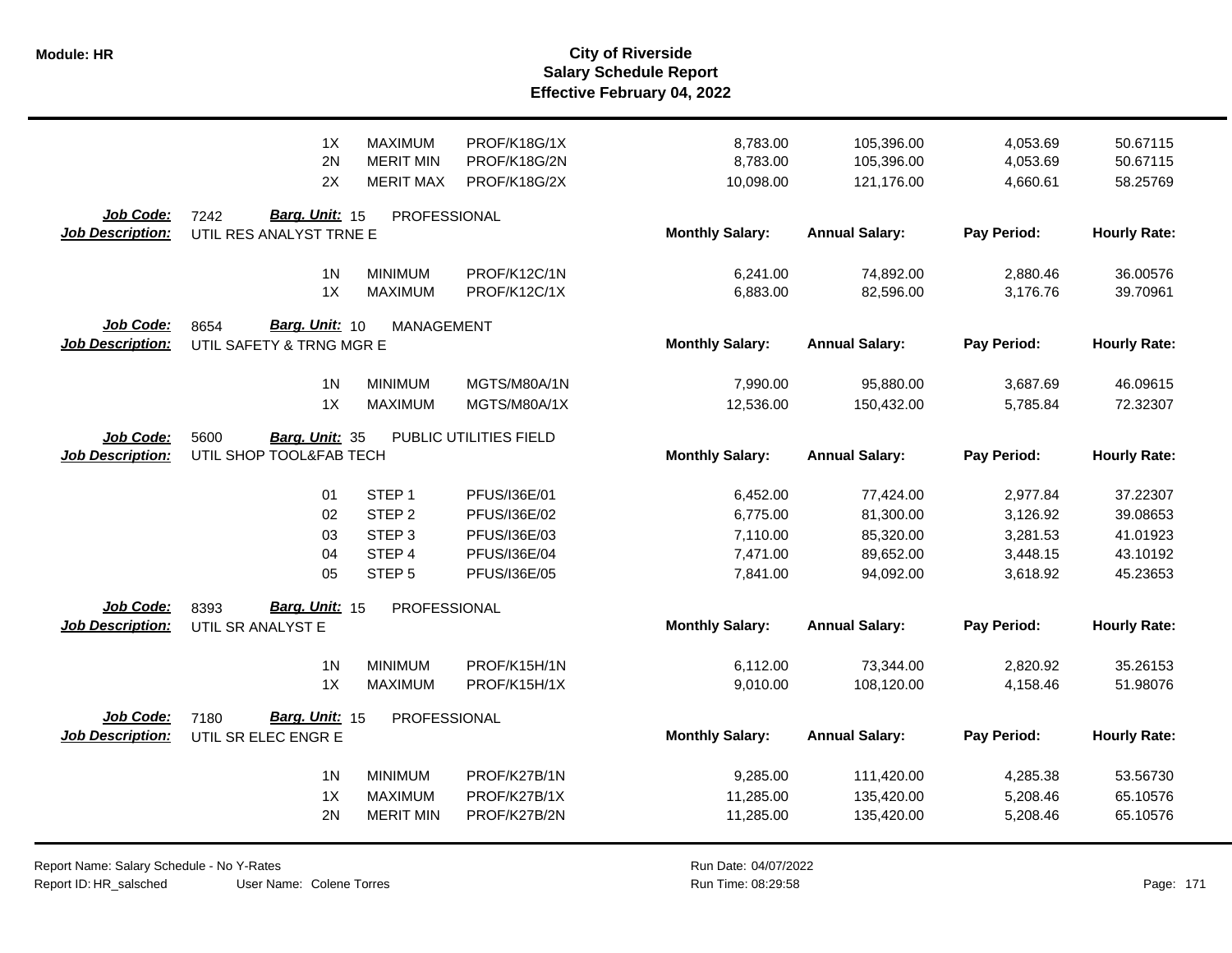|                                      | 2X                                                | <b>MERIT MAX</b>            | PROF/K27B/2X                 | 12,978.00                             | 155,736.00             | 5,989.84             | 74.87307             |
|--------------------------------------|---------------------------------------------------|-----------------------------|------------------------------|---------------------------------------|------------------------|----------------------|----------------------|
| Job Code:                            | 4770<br>Barg. Unit: 35                            |                             | PUBLIC UTILITIES FIELD       |                                       |                        |                      |                      |
| <b>Job Description:</b>              | UTIL SR ELEC METER TECH                           |                             |                              | <b>Monthly Salary:</b>                | <b>Annual Salary:</b>  | Pay Period:          | <b>Hourly Rate:</b>  |
|                                      |                                                   |                             |                              |                                       |                        |                      |                      |
|                                      | 01                                                | STEP <sub>1</sub>           | PFUS/I49E/01                 | 9,533.00                              | 114,396.00             | 4,399.84             | 54.99807             |
|                                      | 02                                                | STEP <sub>2</sub>           | PFUS/I49E/02                 | 10,004.00                             | 120,048.00             | 4,617.23             | 57.71538             |
|                                      | 03                                                | STEP <sub>3</sub>           | PFUS/I49E/03                 | 10,501.00                             | 126,012.00             | 4,846.61             | 60.58269             |
| Job Code:                            | 6895<br>Barg. Unit: 20                            | <b>GENERAL-SEIU</b>         |                              | PERS TIER 1                           |                        |                      |                      |
| <b>Job Description:</b>              | UTIL SR ENGRNG TECH (ELEC)                        |                             |                              | <b>Monthly Salary:</b>                | <b>Annual Salary:</b>  | Pay Period:          | <b>Hourly Rate:</b>  |
|                                      | 01                                                | STEP <sub>1</sub>           | GNLS/G51A/01                 | 7,559.00                              | 90,708.00              | 3,488.76             | 43.60961             |
|                                      | 02                                                | STEP <sub>2</sub>           | GNLS/G51A/02                 | 7,936.00                              | 95,232.00              | 3,662.76             | 45.78461             |
|                                      | 03                                                | STEP <sub>3</sub>           | GNLS/G51A/03                 | 8,336.00                              | 100,032.00             | 3,847.38             | 48.09230             |
|                                      | 04                                                | STEP 4                      | GNLS/G51A/04                 | 8,753.00                              | 105,036.00             | 4,039.84             | 50.49807             |
|                                      | 05                                                | STEP <sub>5</sub>           | GNLS/G51A/05                 | 9,189.00                              | 110,268.00             | 4,241.07             | 53.01346             |
|                                      |                                                   |                             |                              |                                       |                        |                      |                      |
| <b>Job Code:</b>                     | 6896                                              | <b>GENERAL-SEIU</b>         |                              | PERS TIER 2/3                         |                        |                      |                      |
| <b>Job Description:</b>              | Barg. Unit: 20<br>UTIL SR ENGRNG TECH (ELEC) (T)  |                             |                              | <b>Monthly Salary:</b>                | <b>Annual Salary:</b>  | Pay Period:          | <b>Hourly Rate:</b>  |
|                                      |                                                   | STEP <sub>1</sub>           | GNL2/G84D/01                 |                                       |                        |                      |                      |
|                                      | 01<br>02                                          | STEP <sub>2</sub>           | GNL2/G84D/02                 | 7,124.00<br>7,481.00                  | 85,488.00<br>89,772.00 | 3,288.00<br>3,452.76 | 41.10000<br>43.15961 |
|                                      | 03                                                | STEP <sub>3</sub>           | GNL2/G84D/03                 | 7,858.00                              | 94,296.00              | 3,626.76             | 45.33461             |
|                                      | 04                                                | STEP 4                      | GNL2/G84D/04                 | 8,250.00                              | 99,000.00              | 3,807.69             | 47.59615             |
|                                      | 05                                                | STEP <sub>5</sub>           | GNL2/G84D/05                 | 8,660.00                              | 103,920.00             | 3,996.92             | 49.96153             |
|                                      |                                                   |                             |                              |                                       |                        |                      |                      |
| Job Code:<br><b>Job Description:</b> | 0810<br>Barg. Unit: 20<br>UTIL SR FIELD SVCS TECH | <b>GENERAL-SEIU</b>         |                              | PERS TIER 1<br><b>Monthly Salary:</b> | <b>Annual Salary:</b>  | Pay Period:          | <b>Hourly Rate:</b>  |
|                                      |                                                   |                             |                              |                                       |                        |                      |                      |
|                                      | 01                                                | STEP <sub>1</sub>           | GNLS/G30A/01                 | 4,969.00                              | 59,628.00              | 2,293.38             | 28.66730             |
|                                      | 02                                                | STEP <sub>2</sub>           | GNLS/G30A/02                 | 5,211.00                              | 62,532.00              | 2,405.07             | 30.06346             |
|                                      | 03                                                | STEP <sub>3</sub>           | GNLS/G30A/03                 | 5,478.00                              | 65,736.00              | 2,528.30             | 31.60384             |
|                                      | 04<br>05                                          | STEP 4<br>STEP <sub>5</sub> | GNLS/G30A/04<br>GNLS/G30A/05 | 5,751.00<br>6,038.00                  | 69,012.00<br>72,456.00 | 2,654.30<br>2,786.76 | 33.17884<br>34.83461 |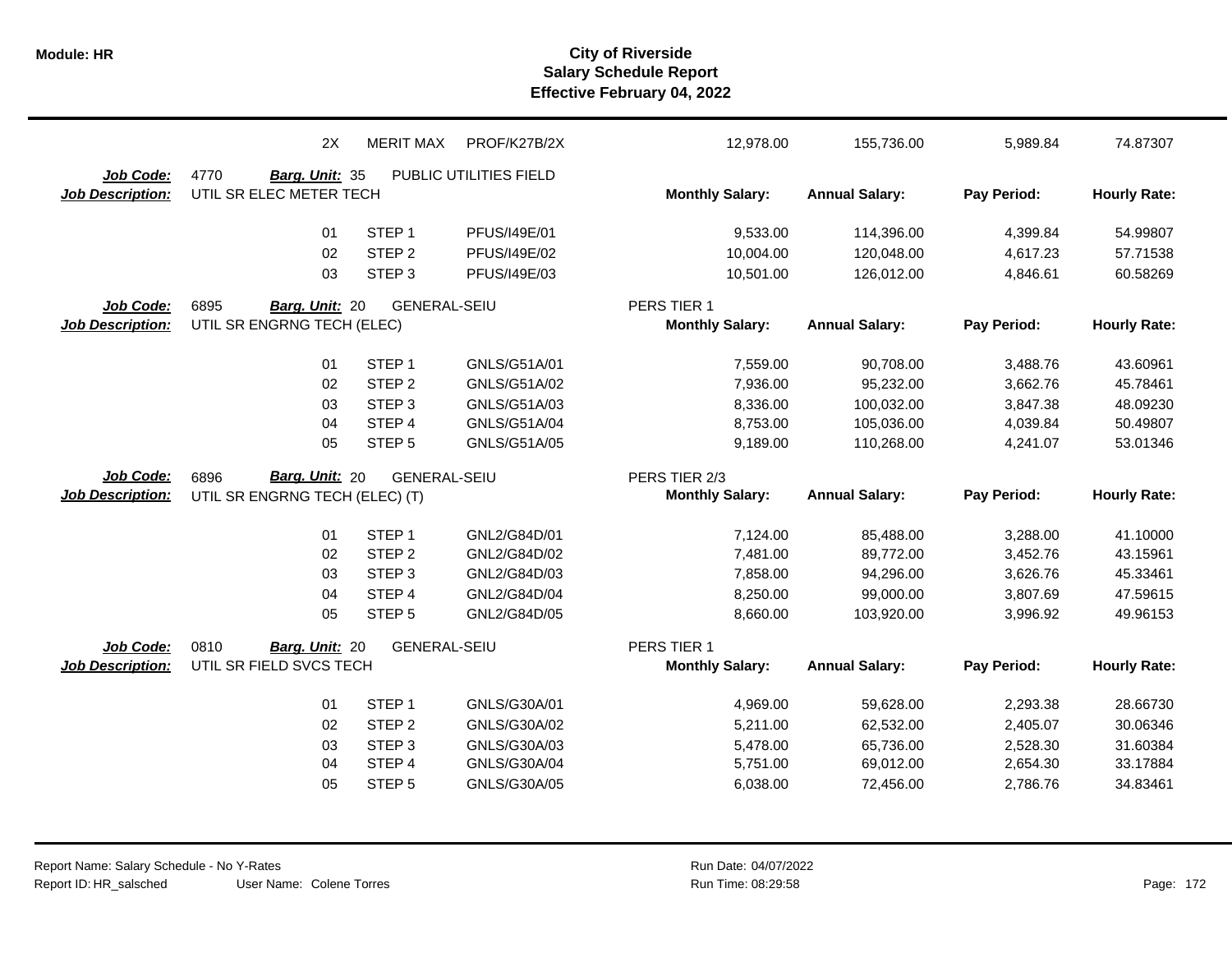| Job Code:<br><b>Job Description:</b> | Barg. Unit: 20<br>0811<br>UTIL SR FIELD SVCS TECH (T) |                   | <b>GENERAL-SEIU</b>    | PERS TIER 2/3<br><b>Monthly Salary:</b> | <b>Annual Salary:</b> | Pay Period:          | <b>Hourly Rate:</b> |
|--------------------------------------|-------------------------------------------------------|-------------------|------------------------|-----------------------------------------|-----------------------|----------------------|---------------------|
|                                      | 01                                                    | STEP <sub>1</sub> | GNL2/G75J/01           | 4,682.00                                | 56,184.00             | 2,160.92             | 27.01153            |
|                                      | 02                                                    | STEP <sub>2</sub> | GNL2/G75J/02           | 4,912.00                                | 58,944.00             | 2,267.07             | 28.33846            |
|                                      | 03                                                    | STEP <sub>3</sub> | GNL2/G75J/03           | 5,161.00                                | 61,932.00             | 2,382.00             | 29.77500            |
|                                      | 04                                                    | STEP 4            | GNL2/G75J/04           | 5,418.00                                | 65,016.00             | 2,500.61             | 31.25769            |
|                                      | 05                                                    | STEP <sub>5</sub> | GNL2/G75J/05           | 5,691.00                                | 68,292.00             | 2,626.61             | 32.83269            |
| Job Code:                            | Barg. Unit: 35<br>5031                                |                   | PUBLIC UTILITIES FIELD |                                         |                       |                      |                     |
| <b>Job Description:</b>              | UTIL SR GEN TECH                                      |                   |                        | <b>Monthly Salary:</b>                  | <b>Annual Salary:</b> | Pay Period:          | <b>Hourly Rate:</b> |
|                                      | 01                                                    | STEP <sub>1</sub> | PFUS/150C/01           | 9,369.00                                | 112,428.00            | 4,324.15             | 54.05192            |
|                                      | 02                                                    | STEP <sub>2</sub> | PFUS/150C/02           | 9,839.00                                | 118,068.00            | 4,541.07             | 56.76346            |
|                                      | 03                                                    | STEP <sub>3</sub> | PFUS/150C/03           | 10,331.00                               | 123,972.00            | 4,768.15             | 59.60192            |
| Job Code:                            | 5040<br>Barg. Unit: 35                                |                   | PUBLIC UTILITIES FIELD |                                         |                       |                      |                     |
| <b>Job Description:</b>              | UTIL SR GEN TEST TECH                                 |                   |                        | <b>Monthly Salary:</b>                  | <b>Annual Salary:</b> | Pay Period:          | <b>Hourly Rate:</b> |
|                                      | 01                                                    | STEP <sub>1</sub> | PFUS/155A/01           | 8,896.00                                | 106,752.00            |                      | 51.32307            |
|                                      | 02                                                    | STEP <sub>2</sub> | PFUS/155A/02           | 9,335.00                                | 112,020.00            | 4,105.84<br>4,308.46 | 53.85576            |
|                                      | 03                                                    | STEP <sub>3</sub> | PFUS/155A/03           | 9,800.00                                | 117,600.00            | 4,523.07             | 56.53846            |
|                                      | 04                                                    | STEP 4            | PFUS/155A/04           | 10,291.00                               | 123,492.00            | 4,749.69             | 59.37115            |
|                                      | 05                                                    | STEP <sub>5</sub> | PFUS/I55A/05           | 10,800.00                               | 129,600.00            | 4,984.61             | 62.30769            |
| Job Code:                            | Barg. Unit: 20<br>1070                                |                   | <b>GENERAL-SEIU</b>    | PERS TIER 1                             |                       |                      |                     |
| <b>Job Description:</b>              | UTIL SR PROG/SERV REP                                 |                   |                        | <b>Monthly Salary:</b>                  | <b>Annual Salary:</b> | Pay Period:          | <b>Hourly Rate:</b> |
|                                      | 01                                                    | STEP <sub>1</sub> | GNLS/G45B/01           | 6,217.00                                | 74,604.00             | 2,869.38             | 35.86730            |
|                                      | 02                                                    | STEP <sub>2</sub> | GNLS/G45B/02           | 6,528.00                                | 78,336.00             | 3,012.92             | 37.66153            |
|                                      | 03                                                    | STEP <sub>3</sub> | GNLS/G45B/03           | 6,860.00                                | 82,320.00             | 3,166.15             | 39.57692            |
|                                      | 04                                                    | STEP 4            | <b>GNLS/G45B/04</b>    | 7,196.00                                | 86,352.00             | 3,321.23             | 41.51538            |
|                                      | 05                                                    | STEP <sub>5</sub> | <b>GNLS/G45B/05</b>    | 7,559.00                                | 90,708.00             | 3,488.76             | 43.60961            |
|                                      | 06                                                    | STEP <sub>6</sub> | <b>GNLS/G45B/06</b>    | 7,936.00                                | 95,232.00             | 3,662.76             | 45.78461            |
|                                      | 07                                                    | STEP <sub>7</sub> | <b>GNLS/G45B/07</b>    | 8,336.00                                | 100,032.00            | 3,847.38             | 48.09230            |
|                                      |                                                       |                   |                        |                                         |                       |                      |                     |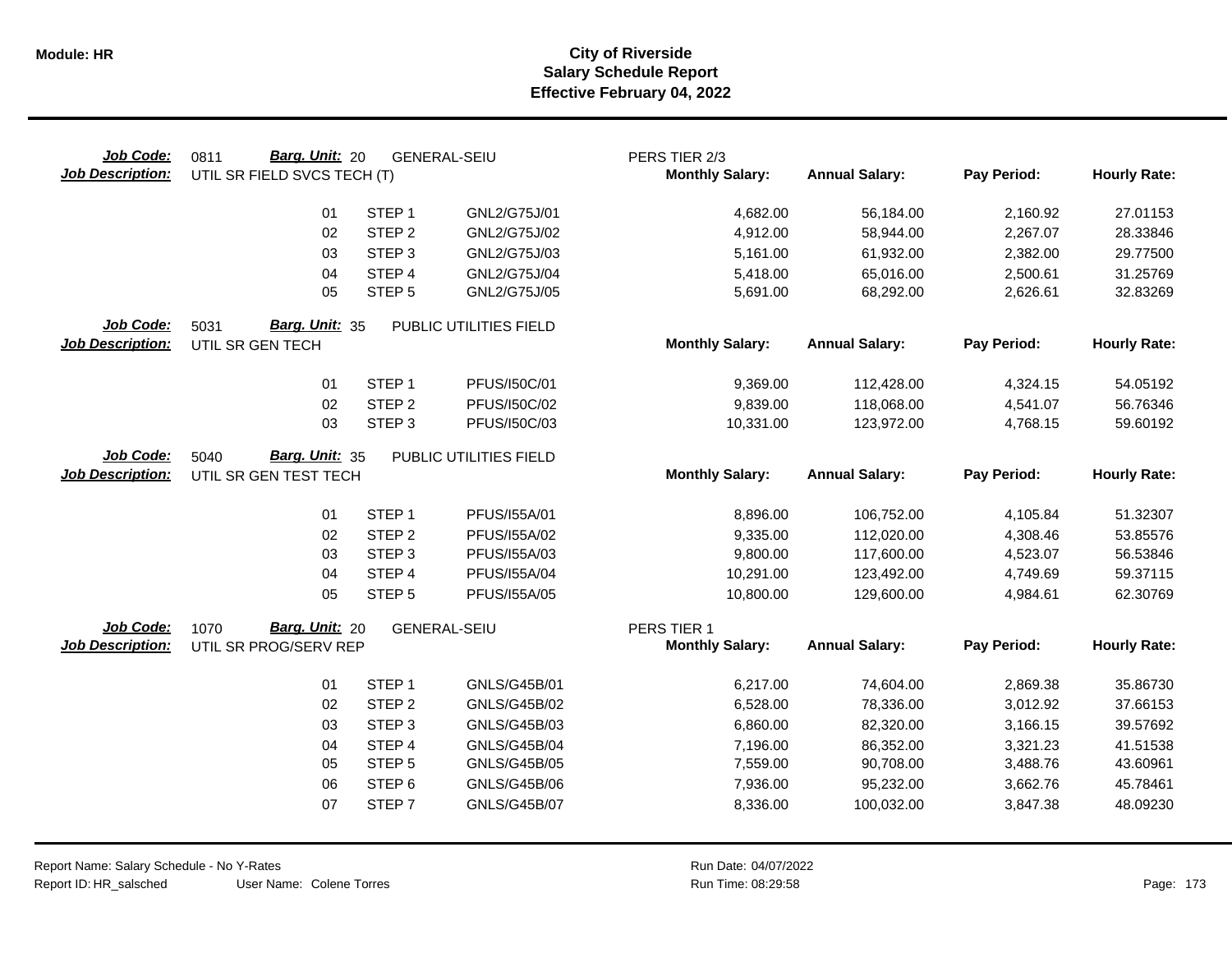| Job Code:<br><b>Job Description:</b> | Barg. Unit: 20<br>1071<br>UTIL SR PROG/SERV REP (T) | <b>GENERAL-SEIU</b> |                        | PERS TIER 2/3<br><b>Monthly Salary:</b> | <b>Annual Salary:</b> | Pay Period: | <b>Hourly Rate:</b> |
|--------------------------------------|-----------------------------------------------------|---------------------|------------------------|-----------------------------------------|-----------------------|-------------|---------------------|
|                                      | 01                                                  | STEP <sub>1</sub>   | GNL2/G83A/01           | 5,860.00                                | 70,320.00             | 2,704.61    | 33.80769            |
|                                      | 02                                                  | STEP <sub>2</sub>   | GNL2/G83A/02           | 6,154.00                                | 73,848.00             | 2,840.30    | 35.50384            |
|                                      | 03                                                  | STEP <sub>3</sub>   | GNL2/G83A/03           | 6,464.00                                | 77,568.00             | 2,983.38    | 37.29230            |
|                                      | 04                                                  | STEP 4              | GNL2/G83A/04           | 6,783.00                                | 81,396.00             | 3,130.61    | 39.13269            |
|                                      | 05                                                  | STEP <sub>5</sub>   | GNL2/G83A/05           | 7,124.00                                | 85,488.00             | 3,288.00    | 41.10000            |
|                                      | 06                                                  | STEP <sub>6</sub>   | GNL2/G83A/06           | 7,481.00                                | 89,772.00             | 3,452.76    | 43.15961            |
|                                      | 07                                                  | STEP <sub>7</sub>   | GNL2/G83A/07           | 7,858.00                                | 94,296.00             | 3,626.76    | 45.33461            |
| Job Code:                            | Barg. Unit: 15<br>7246                              | PROFESSIONAL        |                        |                                         |                       |             |                     |
| <b>Job Description:</b>              | UTIL SR RES ANALYST E                               |                     |                        | <b>Monthly Salary:</b>                  | <b>Annual Salary:</b> | Pay Period: | <b>Hourly Rate:</b> |
|                                      | 1 <sub>N</sub>                                      | <b>MINIMUM</b>      | PROF/K27A/1N           | 8,680.00                                | 104,160.00            | 4,006.15    | 50.07692            |
|                                      | 1X                                                  | <b>MAXIMUM</b>      | PROF/K27A/1X           | 11,080.00                               | 132,960.00            | 5,113.84    | 63.92307            |
|                                      | 2N                                                  | <b>MERIT MIN</b>    | PROF/K27A/2N           | 11,080.00                               | 132,960.00            | 5,113.84    | 63.92307            |
|                                      | 2X                                                  | <b>MERIT MAX</b>    | PROF/K27A/2X           | 12,741.00                               | 152,892.00            | 5,880.46    | 73.50576            |
| Job Code:                            | 5080<br>Barg. Unit: 35                              |                     | PUBLIC UTILITIES FIELD |                                         |                       |             |                     |
| <b>Job Description:</b>              | UTIL SR SUB TEST TECH                               |                     |                        | <b>Monthly Salary:</b>                  | <b>Annual Salary:</b> | Pay Period: | <b>Hourly Rate:</b> |
|                                      | 01                                                  | STEP <sub>1</sub>   | PFUS/160C/01           | 9,401.00                                | 112,812.00            | 4,338.92    | 54.23653            |
|                                      | 02                                                  | STEP <sub>2</sub>   | PFUS/160C/02           | 9,861.00                                | 118,332.00            | 4,551.23    | 56.89038            |
|                                      | 03                                                  | STEP <sub>3</sub>   | PFUS/160C/03           | 10,357.00                               | 124,284.00            | 4,780.15    | 59.75192            |
|                                      | 04                                                  | STEP 4              | PFUS/160C/04           | 10,875.00                               | 130,500.00            | 5,019.23    | 62.74038            |
|                                      | 05                                                  | STEP <sub>5</sub>   | PFUS/160C/05           | 11,415.00                               | 136,980.00            | 5,268.46    | 65.85576            |
| <b>Job Code:</b>                     | Barg. Unit: 15<br>7160                              | PROFESSIONAL        |                        |                                         |                       |             |                     |
| <b>Job Description:</b>              | UTIL SR WTR ENGR E                                  |                     |                        | <b>Monthly Salary:</b>                  | <b>Annual Salary:</b> | Pay Period: | <b>Hourly Rate:</b> |
|                                      | 1 <sub>N</sub>                                      | <b>MINIMUM</b>      | PROF/K27B/1N           | 9,285.00                                | 111,420.00            | 4,285.38    | 53.56730            |
|                                      | 1X                                                  | <b>MAXIMUM</b>      | PROF/K27B/1X           | 11,285.00                               | 135,420.00            | 5,208.46    | 65.10576            |
|                                      | 2N                                                  | <b>MERIT MIN</b>    | PROF/K27B/2N           | 11,285.00                               | 135,420.00            | 5,208.46    | 65.10576            |
|                                      | 2X                                                  | <b>MERIT MAX</b>    | PROF/K27B/2X           | 12,978.00                               | 155,736.00            | 5,989.84    | 74.87307            |
|                                      |                                                     |                     |                        |                                         |                       |             |                     |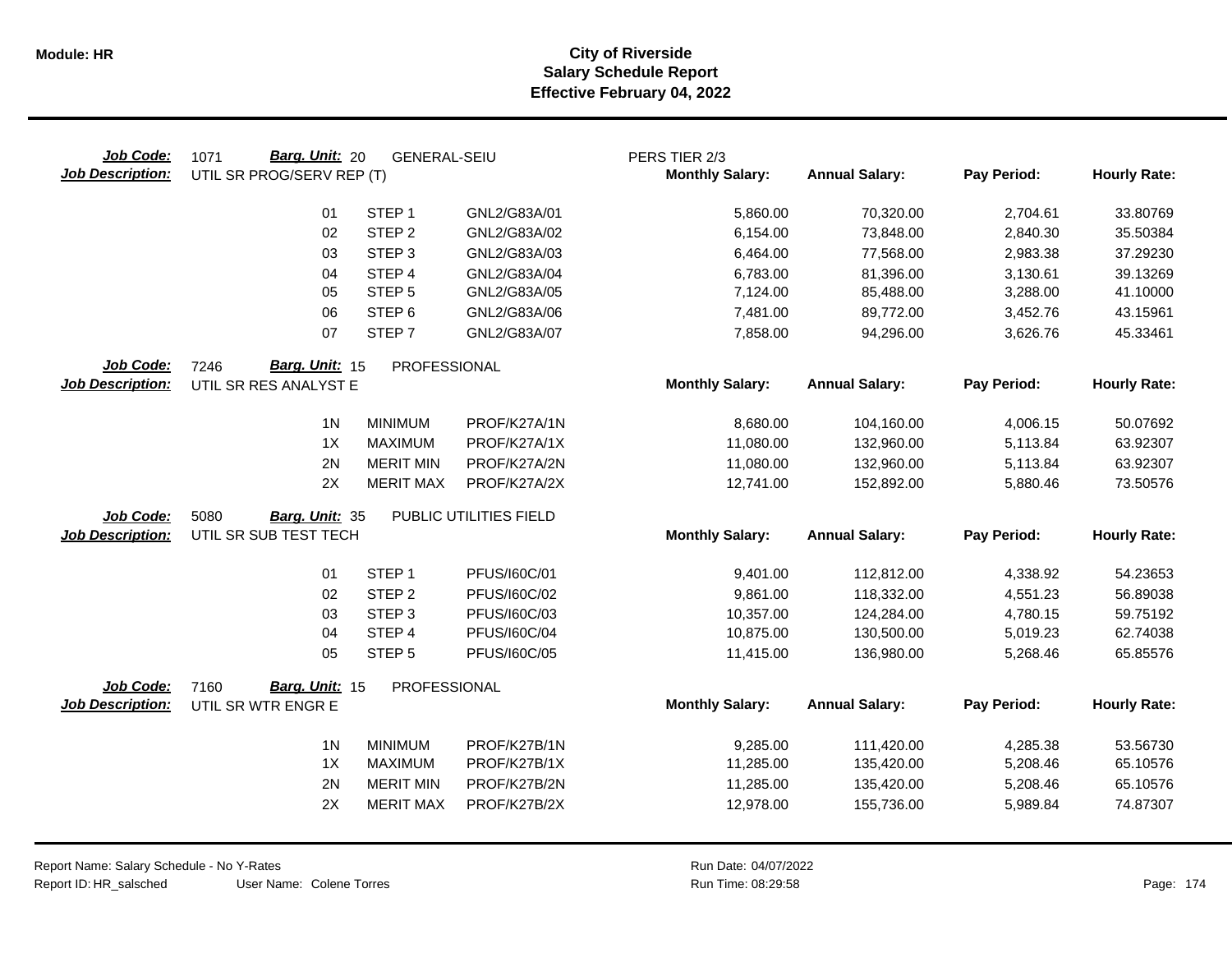| Job Code:                            | Barg. Unit: 45<br>4300                       |                   | PUBLIC UTIL FIELD SUPERVISORY |                        |                       |             |                     |
|--------------------------------------|----------------------------------------------|-------------------|-------------------------------|------------------------|-----------------------|-------------|---------------------|
| <b>Job Description:</b>              | UTIL SR WTR SYS OPER                         |                   |                               | <b>Monthly Salary:</b> | <b>Annual Salary:</b> | Pay Period: | <b>Hourly Rate:</b> |
|                                      | 01                                           | STEP <sub>1</sub> | PFMS/V43C/01                  | 7,645.00               | 91,740.00             | 3,528.46    | 44.10576            |
|                                      | 02                                           | STEP <sub>2</sub> | PFMS/V43C/02                  | 8,023.00               | 96,276.00             | 3,702.92    | 46.28653            |
|                                      | 03                                           | STEP <sub>3</sub> | PFMS/V43C/03                  | 8,425.00               | 101,100.00            | 3,888.46    | 48.60576            |
|                                      | 04                                           | STEP 4            | PFMS/V43C/04                  | 8,847.00               | 106,164.00            | 4,083.23    | 51.04038            |
|                                      | 05                                           | STEP <sub>5</sub> | PFMS/V43C/05                  | 9,292.00               | 111,504.00            | 4,288.61    | 53.60769            |
| Job Code:                            | Barg. Unit: 35<br>3820                       |                   | PUBLIC UTILITIES FIELD        |                        |                       |             |                     |
| <b>Job Description:</b>              | UTIL STREET LIGHT MAINT WRK                  |                   |                               | <b>Monthly Salary:</b> | <b>Annual Salary:</b> | Pay Period: | <b>Hourly Rate:</b> |
|                                      | 01                                           | STEP <sub>1</sub> | PFUS/I42D/01                  | 7,680.00               | 92,160.00             | 3,544.61    | 44.30769            |
|                                      | 02                                           | STEP <sub>2</sub> | PFUS/I42D/02                  | 8,064.00               | 96,768.00             | 3,721.84    | 46.52307            |
|                                      | 03                                           | STEP <sub>3</sub> | PFUS/I42D/03                  | 8,469.00               | 101,628.00            | 3,908.76    | 48.85961            |
|                                      | 04                                           | STEP 4            | PFUS/I42D/04                  | 8,887.00               | 106,644.00            | 4,101.69    | 51.27115            |
|                                      | 05                                           | STEP <sub>5</sub> | PFUS/I42D/05                  | 9,333.00               | 111,996.00            | 4,307.53    | 53.84423            |
| Job Code:                            | <b>Barg. Unit: 45</b><br>5100                |                   | PUBLIC UTIL FIELD SUPERVISORY |                        |                       |             |                     |
| <b>Job Description:</b>              | UTIL SUB CONST/MAINT SUPV 1E                 |                   |                               | <b>Monthly Salary:</b> | <b>Annual Salary:</b> | Pay Period: | <b>Hourly Rate:</b> |
|                                      | 01                                           | STEP <sub>1</sub> | PFMS/V72A/01                  | 10,209.00              | 122,508.00            | 4,711.84    | 58.89807            |
|                                      | 02                                           | STEP <sub>2</sub> | <b>PFMS/V72A/02</b>           | 10,717.00              | 128,604.00            | 4,946.30    | 61.82884            |
|                                      | 03                                           | STEP <sub>3</sub> | PFMS/V72A/03                  | 11,254.00              | 135,048.00            | 5,194.15    | 64.92692            |
|                                      | 04                                           | STEP 4            | <b>PFMS/V72A/04</b>           | 11,813.00              | 141,756.00            | 5,452.15    | 68.15192            |
|                                      | 05                                           | STEP <sub>5</sub> | <b>PFMS/V72A/05</b>           | 12,408.00              | 148,896.00            | 5,726.76    | 71.58461            |
| Job Code:                            | Barg. Unit: 35<br>5020                       |                   | PUBLIC UTILITIES FIELD        |                        |                       |             |                     |
| <b>Job Description:</b>              | UTIL SUB ELECTRICIAN                         |                   |                               | <b>Monthly Salary:</b> | <b>Annual Salary:</b> | Pay Period: | <b>Hourly Rate:</b> |
|                                      | 01                                           | STEP <sub>1</sub> | PFUS/I52Q/01                  | 9,460.00               | 113,520.00            | 4,366.15    | 54.57692            |
|                                      | 02                                           | STEP <sub>2</sub> | PFUS/I52Q/02                  | 9,927.00               | 119,124.00            | 4,581.69    | 57.27115            |
|                                      |                                              |                   |                               |                        |                       |             |                     |
| Job Code:<br><b>Job Description:</b> | 5061<br>Barg. Unit: 45<br>UTIL SUB TEST SUPV |                   | PUBLIC UTIL FIELD SUPERVISORY | <b>Monthly Salary:</b> | <b>Annual Salary:</b> | Pay Period: | <b>Hourly Rate:</b> |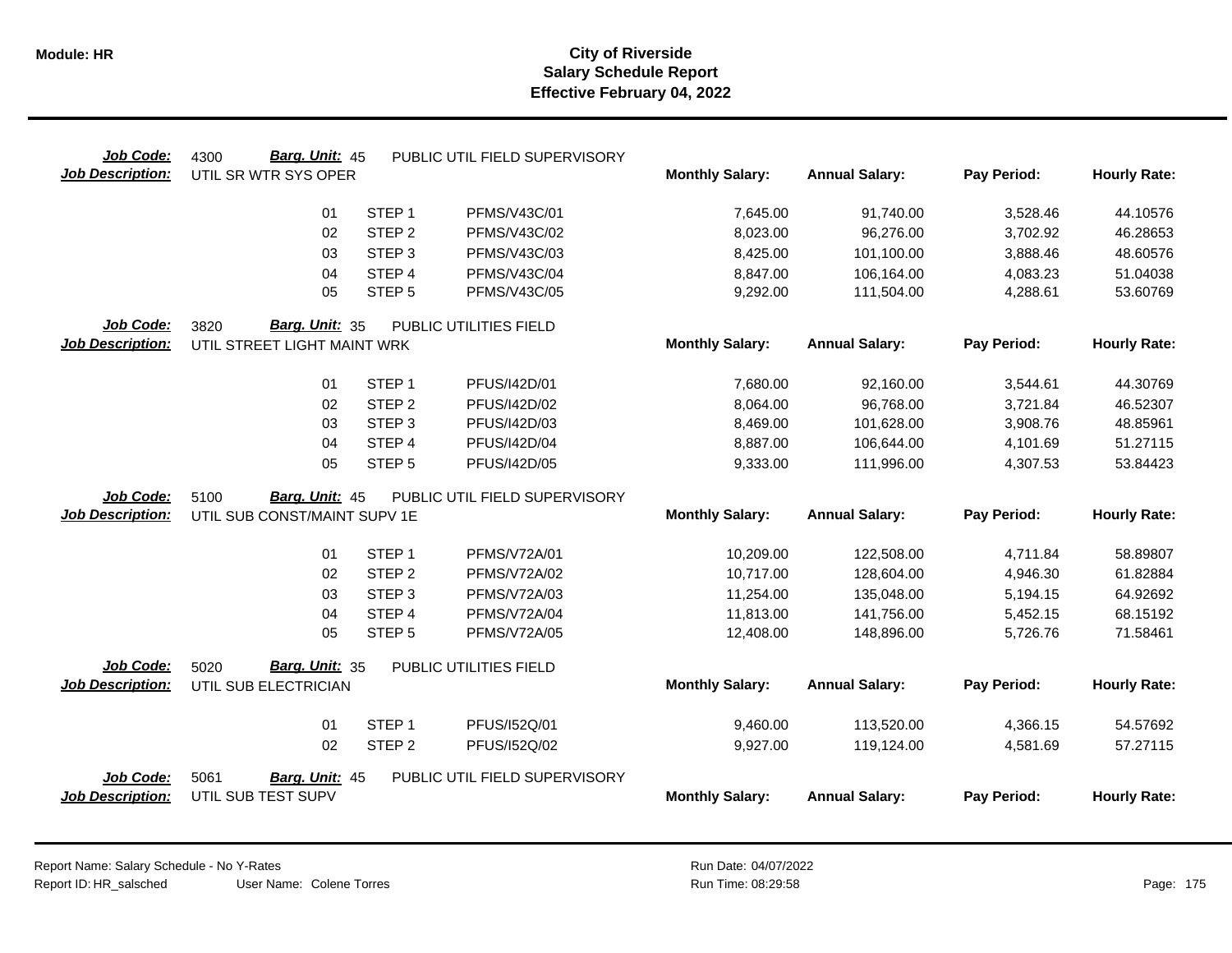**Salary Schedule Report Effective February 04, 2022 Module: HR City of Riverside**

|                         | 01                            | STEP <sub>1</sub>  | PFMS/V72A/01           | 10,209.00              | 122,508.00            | 4,711.84    | 58.89807            |
|-------------------------|-------------------------------|--------------------|------------------------|------------------------|-----------------------|-------------|---------------------|
|                         | 02                            | STEP <sub>2</sub>  | <b>PFMS/V72A/02</b>    | 10,717.00              | 128,604.00            | 4,946.30    | 61.82884            |
|                         | 03                            | STEP <sub>3</sub>  | PFMS/V72A/03           | 11,254.00              | 135,048.00            | 5,194.15    | 64.92692            |
|                         | 04                            | STEP 4             | PFMS/V72A/04           | 11,813.00              | 141,756.00            | 5,452.15    | 68.15192            |
|                         | 05                            | STEP <sub>5</sub>  | PFMS/V72A/05           | 12,408.00              | 148,896.00            | 5,726.76    | 71.58461            |
|                         |                               |                    |                        |                        |                       |             |                     |
| <b>Job Code:</b>        | 5060<br>Barg. Unit: 35        |                    | PUBLIC UTILITIES FIELD |                        |                       |             |                     |
| <b>Job Description:</b> | UTIL SUB TEST TECH            |                    |                        | <b>Monthly Salary:</b> | <b>Annual Salary:</b> | Pay Period: | <b>Hourly Rate:</b> |
|                         | 01                            | STEP <sub>1</sub>  | PFUS/153B/01           | 8,579.00               | 102,948.00            | 3,959.53    | 49.49423            |
|                         | 02                            | STEP <sub>2</sub>  | PFUS/153B/02           | 9,006.00               | 108,072.00            | 4,156.61    | 51.95769            |
|                         | 03                            | STEP <sub>3</sub>  | PFUS/153B/03           | 9,460.00               | 113,520.00            | 4,366.15    | 54.57692            |
|                         | 04                            | STEP 4             | PFUS/153B/04           | 9,925.00               | 119,100.00            | 4,580.76    | 57.25961            |
|                         | 05                            | STEP <sub>5</sub>  | PFUS/153B/05           | 10,422.00              | 125,064.00            | 4,810.15    | 60.12692            |
| Job Code:               | Barg. Unit: 50<br>6865        | <b>SUPERVISORY</b> |                        |                        |                       |             |                     |
| <b>Job Description:</b> | UTIL SUPV ENGRN TECH (ELEC) E |                    |                        | <b>Monthly Salary:</b> | <b>Annual Salary:</b> | Pay Period: | <b>Hourly Rate:</b> |
|                         | 1 <sup>N</sup>                | <b>MINIMUM</b>     | SUPV/U20A/1N           | 7,968.00               | 95,616.00             | 3,677.53    | 45.96923            |
|                         | 1X                            | <b>MAXIMUM</b>     | SUPV/U20A/1X           | 10,171.00              | 122,052.00            | 4,694.30    | 58.67884            |
|                         | 2N                            | <b>MERIT MIN</b>   | SUPV/U20A/2N           | 10,171.00              | 122,052.00            | 4,694.30    | 58.67884            |
|                         | 2X                            | <b>MERIT MAX</b>   | SUPV/U20A/2X           | 11,697.00              | 140,364.00            | 5,398.61    | 67.48269            |
| Job Code:               | Barg. Unit: 30<br>0990        |                    | SPECIAL CLASSES        |                        |                       |             |                     |
| <b>Job Description:</b> | UTIL SURVEYOR/INSTALLER       |                    |                        | <b>Monthly Salary:</b> | <b>Annual Salary:</b> | Pay Period: | <b>Hourly Rate:</b> |
|                         | 01                            | STEP <sub>1</sub>  | SPCH/H23A/01           | 2,600.00               | 31,200.00             | 1,200.00    | 15.00000            |
|                         | 02                            | STEP <sub>2</sub>  | SPCH/H23A/02           | 2,773.33               | 33,280.00             | 1,280.00    | 16.00000            |
|                         | 03                            | STEP <sub>3</sub>  | SPCH/H23A/03           | 2,946.66               | 35,360.00             | 1,360.00    | 17.00000            |
|                         | 04                            | STEP 4             | SPCH/H23A/04           | 3,120.00               | 37,440.00             | 1,440.00    | 18.00000            |
|                         | 05                            | STEP <sub>5</sub>  | SPCH/H23A/05           | 3,293.33               | 39,520.00             | 1,520.00    | 19.00000            |
| Job Code:               | Barg. Unit: 35<br>4990        |                    | PUBLIC UTILITIES FIELD |                        |                       |             |                     |
| <b>Job Description:</b> | UTIL TRANSFORMER TECH I       |                    |                        | <b>Monthly Salary:</b> | <b>Annual Salary:</b> | Pay Period: | <b>Hourly Rate:</b> |
|                         | 01                            | STEP <sub>1</sub>  | PFUS/136J/01           | 7,199.00               | 86,388.00             | 3,322.61    | 41.53269            |
|                         | 02                            | STEP <sub>2</sub>  | PFUS/136J/02           | 7,559.00               | 90,708.00             | 3,488.76    | 43.60961            |

Report Name: Salary Schedule - No Y-Rates

Report ID: HR\_salsched

 $\overline{\phantom{0}}$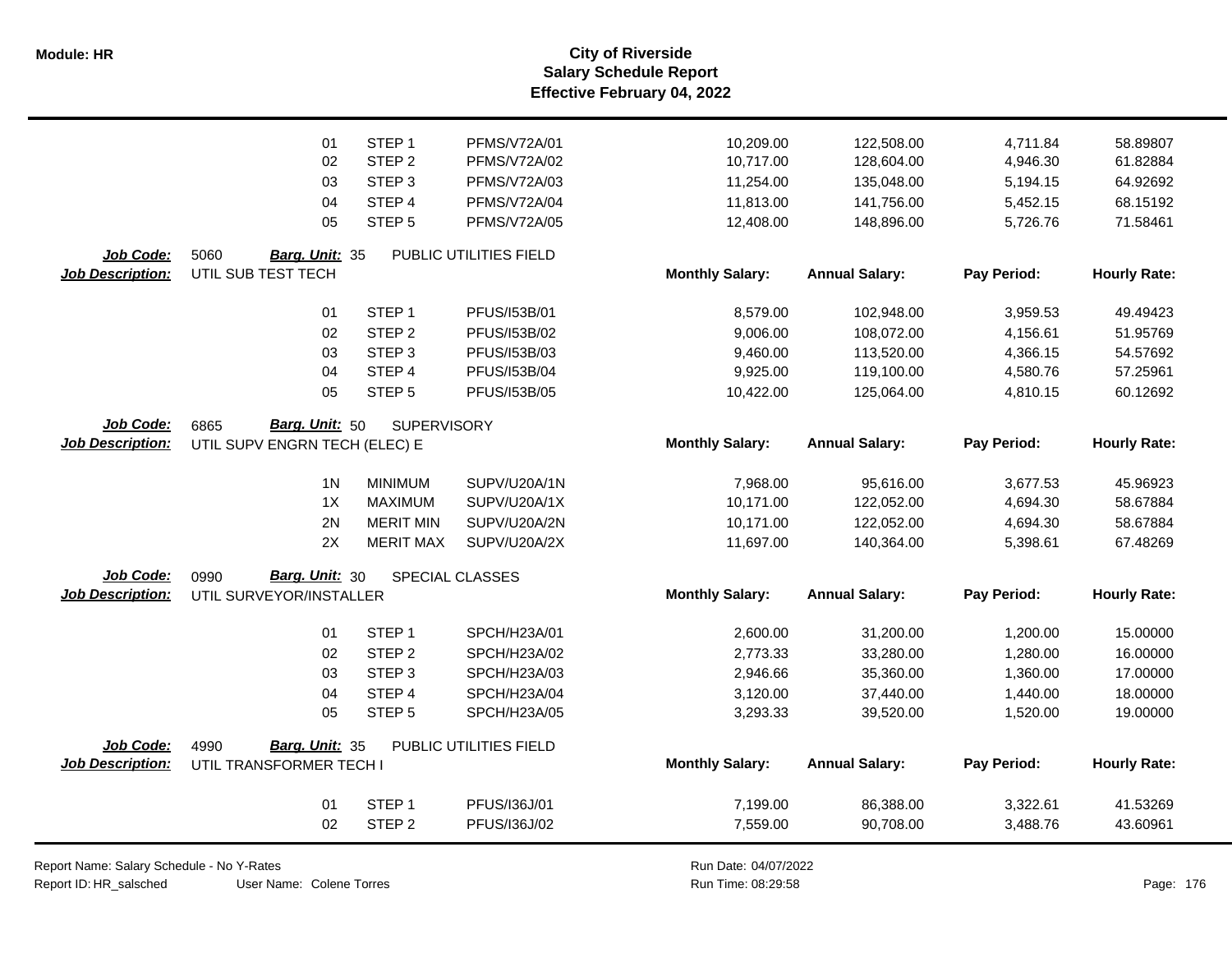|                         | 03                            | STEP <sub>3</sub> | PFUS/136J/03           | 7,942.00               | 95,304.00             | 3,665.53    | 45.81923            |
|-------------------------|-------------------------------|-------------------|------------------------|------------------------|-----------------------|-------------|---------------------|
| Job Code:               | 5000<br>Barg. Unit: 35        |                   | PUBLIC UTILITIES FIELD |                        |                       |             |                     |
| <b>Job Description:</b> | UTIL TRANSFORMER TECH II      |                   |                        | <b>Monthly Salary:</b> | <b>Annual Salary:</b> | Pay Period: | <b>Hourly Rate:</b> |
|                         | 01                            | STEP <sub>1</sub> | PFUS/I46A/01           | 7,757.00               | 93,084.00             | 3,580.15    | 44.75192            |
|                         | 02                            | STEP <sub>2</sub> | PFUS/I46A/02           | 8,148.00               | 97,776.00             | 3,760.61    | 47.00769            |
|                         | 03                            | STEP <sub>3</sub> | PFUS/I46A/03           | 8,555.00               | 102,660.00            | 3,948.46    | 49.35576            |
|                         | 04                            | STEP 4            | PFUS/I46A/04           | 8,986.00               | 107,832.00            | 4,147.38    | 51.84230            |
|                         | 05                            | STEP <sub>5</sub> | <b>PFUS/I46A/05</b>    | 9,429.00               | 113,148.00            | 4,351.84    | 54.39807            |
| <b>Job Code:</b>        | 3660<br><b>Barg. Unit: 35</b> |                   | PUBLIC UTILITIES FIELD |                        |                       |             |                     |
| <b>Job Description:</b> | UTIL WATERWRKS PIPEFTR        |                   |                        | <b>Monthly Salary:</b> | <b>Annual Salary:</b> | Pay Period: | <b>Hourly Rate:</b> |
|                         | 01                            | STEP <sub>1</sub> | PFUS/I32B/01           | 6,790.00               | 81,480.00             | 3,133.84    | 39.17307            |
|                         | 02                            | STEP <sub>2</sub> | PFUS/I32B/02           | 7,130.00               | 85,560.00             | 3,290.76    | 41.13461            |
|                         |                               |                   |                        |                        |                       |             |                     |
| Job Code:               | Barg. Unit: 35<br>3650        |                   | PUBLIC UTILITIES FIELD |                        |                       |             |                     |
| <b>Job Description:</b> | UTIL WATERWRKS PIPEFTR TRNE   |                   |                        | <b>Monthly Salary:</b> | <b>Annual Salary:</b> | Pay Period: | <b>Hourly Rate:</b> |
|                         | 01                            | STEP <sub>1</sub> | PFUS/I28A/01           | 5,382.00               | 64,584.00             | 2,484.00    | 31.05000            |
|                         | 02                            | STEP <sub>2</sub> | PFUS/I28A/02           | 5,650.00               | 67,800.00             | 2,607.69    | 32.59615            |
|                         | 03                            | STEP <sub>3</sub> | PFUS/I28A/03           | 5,933.00               | 71,196.00             | 2,738.30    | 34.22884            |
|                         |                               |                   |                        |                        |                       |             |                     |
| Job Code:               | 5580<br>Barg. Unit: 35        |                   | PUBLIC UTILITIES FIELD |                        |                       |             |                     |
| <b>Job Description:</b> | UTIL WELDER/ PIPEFTR          |                   |                        | <b>Monthly Salary:</b> | <b>Annual Salary:</b> | Pay Period: | <b>Hourly Rate:</b> |
|                         | 01                            | STEP <sub>1</sub> | PFUS/I34E/01           | 6,157.00               | 73,884.00             | 2,841.69    | 35.52115            |
|                         | 02                            | STEP <sub>2</sub> | PFUS/I34E/02           | 6,465.00               | 77,580.00             | 2,983.84    | 37.29807            |
|                         | 03                            | STEP <sub>3</sub> | PFUS/I34E/03           | 6,788.00               | 81,456.00             | 3,132.92    | 39.16153            |
|                         | 04                            | STEP 4            | PFUS/I34E/04           | 7,125.00               | 85,500.00             | 3,288.46    | 41.10576            |
|                         | 05                            | STEP <sub>5</sub> | PFUS/I34E/05           | 7,485.00               | 89,820.00             | 3,454.61    | 43.18269            |
|                         |                               |                   |                        |                        |                       |             |                     |
| Job Code:               | Barg. Unit: 35<br>3630        |                   | PUBLIC UTILITIES FIELD |                        |                       |             |                     |
| <b>Job Description:</b> | UTIL WTR APPRENT              |                   |                        | <b>Monthly Salary:</b> | <b>Annual Salary:</b> | Pay Period: | <b>Hourly Rate:</b> |
|                         | 01                            | STEP <sub>1</sub> | PFUS/127F/01           | 5,282.00               | 63,384.00             | 2,437.84    | 30.47307            |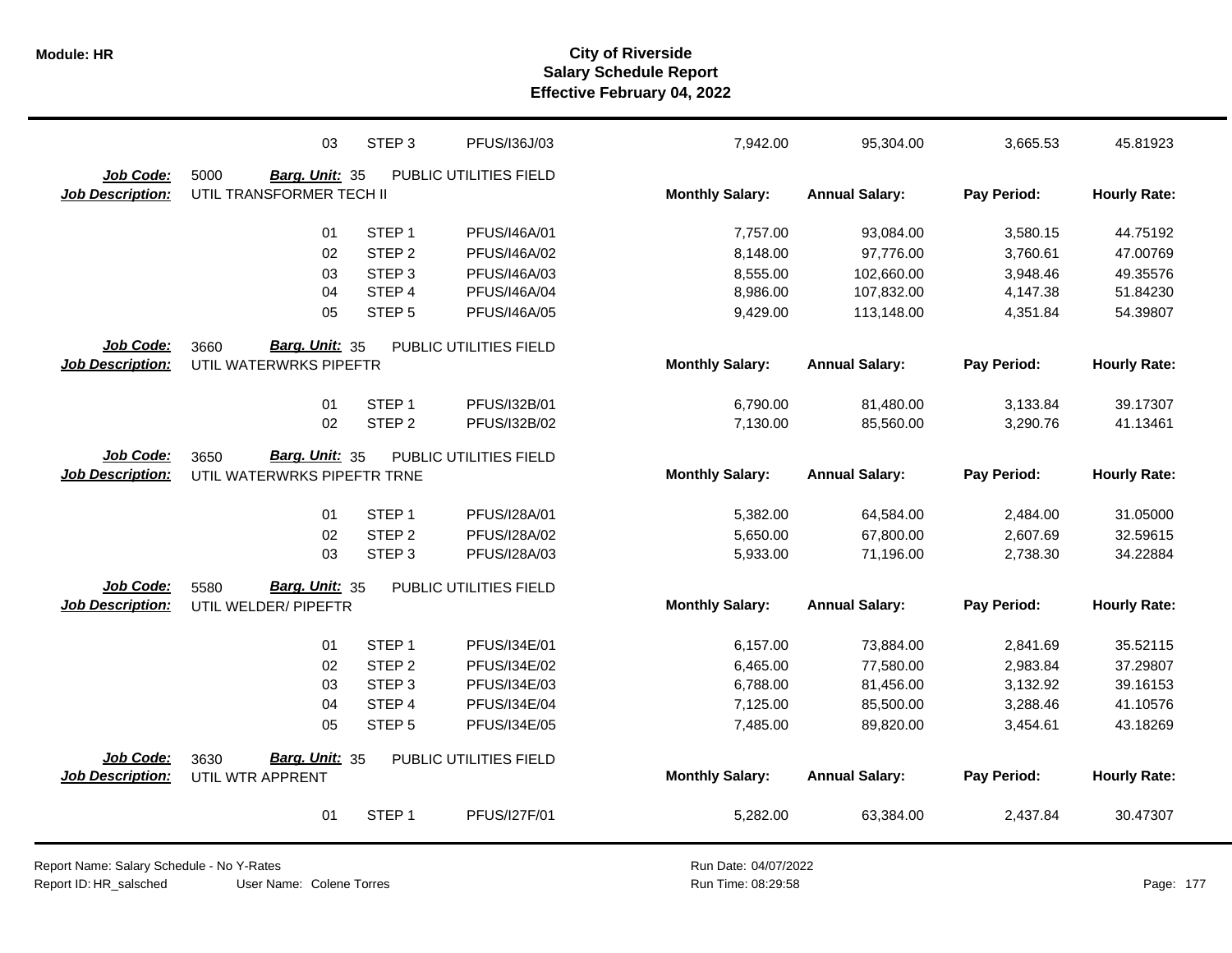**Salary Schedule Report Effective February 04, 2022 Module: HR City of Riverside**

|                         | 02                         | STEP <sub>2</sub> | PFUS/I27F/02           | 5,543.00               | 66,516.00             | 2,558.30    | 31.97884            |
|-------------------------|----------------------------|-------------------|------------------------|------------------------|-----------------------|-------------|---------------------|
|                         | 03                         | STEP <sub>3</sub> | PFUS/I27F/03           | 5,824.00               | 69,888.00             | 2,688.00    | 33.60000            |
|                         | 04                         | STEP <sub>4</sub> | <b>PFUS/I27F/04</b>    | 6,112.00               | 73,344.00             | 2,820.92    | 35.26153            |
|                         | 05                         | STEP <sub>5</sub> | PFUS/I27F/05           | 6,416.00               | 76,992.00             | 2,961.23    | 37.01538            |
| Job Code:               | 4320<br>Barg. Unit: 35     |                   | PUBLIC UTILITIES FIELD |                        |                       |             |                     |
| <b>Job Description:</b> | UTIL WTR CONTROL SYS TECH  |                   |                        | <b>Monthly Salary:</b> | <b>Annual Salary:</b> | Pay Period: | <b>Hourly Rate:</b> |
|                         | 01                         | STEP <sub>1</sub> | PFUS/I43A/01           | 8,078.00               | 96,936.00             | 3,728.30    | 46.60384            |
|                         | 02                         | STEP <sub>2</sub> | PFUS/I43A/02           | 8,482.00               | 101,784.00            | 3,914.76    | 48.93461            |
|                         | 03                         | STEP <sub>3</sub> | PFUS/I43A/03           | 8,907.00               | 106,884.00            | 4,110.92    | 51.38653            |
|                         | 04                         | STEP 4            | PFUS/I43A/04           | 9,352.00               | 112,224.00            | 4,316.30    | 53.95384            |
|                         | 05                         | STEP <sub>5</sub> | PFUS/I43A/05           | 9,820.00               | 117,840.00            | 4,532.30    | 56.65384            |
| Job Code:               | Barg. Unit: 35<br>3620     |                   | PUBLIC UTILITIES FIELD |                        |                       |             |                     |
| <b>Job Description:</b> | UTIL WTR FIELD HELPER      |                   |                        | <b>Monthly Salary:</b> | <b>Annual Salary:</b> | Pay Period: | <b>Hourly Rate:</b> |
|                         | 01                         | STEP <sub>1</sub> | PFUS/I19B/01           | 4,107.00               | 49,284.00             | 1,895.53    | 23.69423            |
|                         | 02                         | STEP <sub>2</sub> | PFUS/I19B/02           | 4,311.00               | 51,732.00             | 1,989.69    | 24.87115            |
|                         | 03                         | STEP <sub>3</sub> | PFUS/I19B/03           | 4,524.00               | 54,288.00             | 2,088.00    | 26.10000            |
|                         | 04                         | STEP 4            | PFUS/I19B/04           | 4,754.00               | 57,048.00             | 2,194.15    | 27.42692            |
|                         | 05                         | STEP <sub>5</sub> | PFUS/I19B/05           | 4,989.00               | 59,868.00             | 2,302.61    | 28.78269            |
| Job Code:               | Barg. Unit: 35<br>4371     |                   | PUBLIC UTILITIES FIELD |                        |                       |             |                     |
| <b>Job Description:</b> | UTIL WTR MAINT ELECTRICIAN |                   |                        | <b>Monthly Salary:</b> | <b>Annual Salary:</b> | Pay Period: | <b>Hourly Rate:</b> |
|                         | 01                         | STEP <sub>1</sub> | PFUS/I36B/01           | 7,024.00               | 84,288.00             | 3,241.84    | 40.52307            |
|                         | 02                         | STEP <sub>2</sub> | PFUS/I36B/02           | 7,380.00               | 88,560.00             | 3,406.15    | 42.57692            |
|                         | 03                         | STEP <sub>3</sub> | PFUS/I36B/03           | 7,744.00               | 92,928.00             | 3,574.15    | 44.67692            |
|                         | 04                         | STEP 4            | PFUS/I36B/04           | 8,133.00               | 97,596.00             | 3,753.69    | 46.92115            |
|                         | 05                         | STEP <sub>5</sub> | PFUS/I36B/05           | 8,538.00               | 102,456.00            | 3,940.61    | 49.25769            |
| Job Code:               | Barg. Unit: 35<br>5485     |                   | PUBLIC UTILITIES FIELD |                        |                       |             |                     |
| <b>Job Description:</b> | UTIL WTR MAINT MECH        |                   |                        | <b>Monthly Salary:</b> | <b>Annual Salary:</b> | Pay Period: | <b>Hourly Rate:</b> |
|                         | 01                         | STEP <sub>1</sub> | PFUS/I32E/01           | 5,764.00               | 69,168.00             | 2,660.30    | 33.25384            |
|                         | 02                         | STEP <sub>2</sub> | PFUS/I32E/02           | 6,051.00               | 72,612.00             | 2,792.76    | 34.90961            |

Report Name: Salary Schedule - No Y-Rates

Report ID: HR\_salsched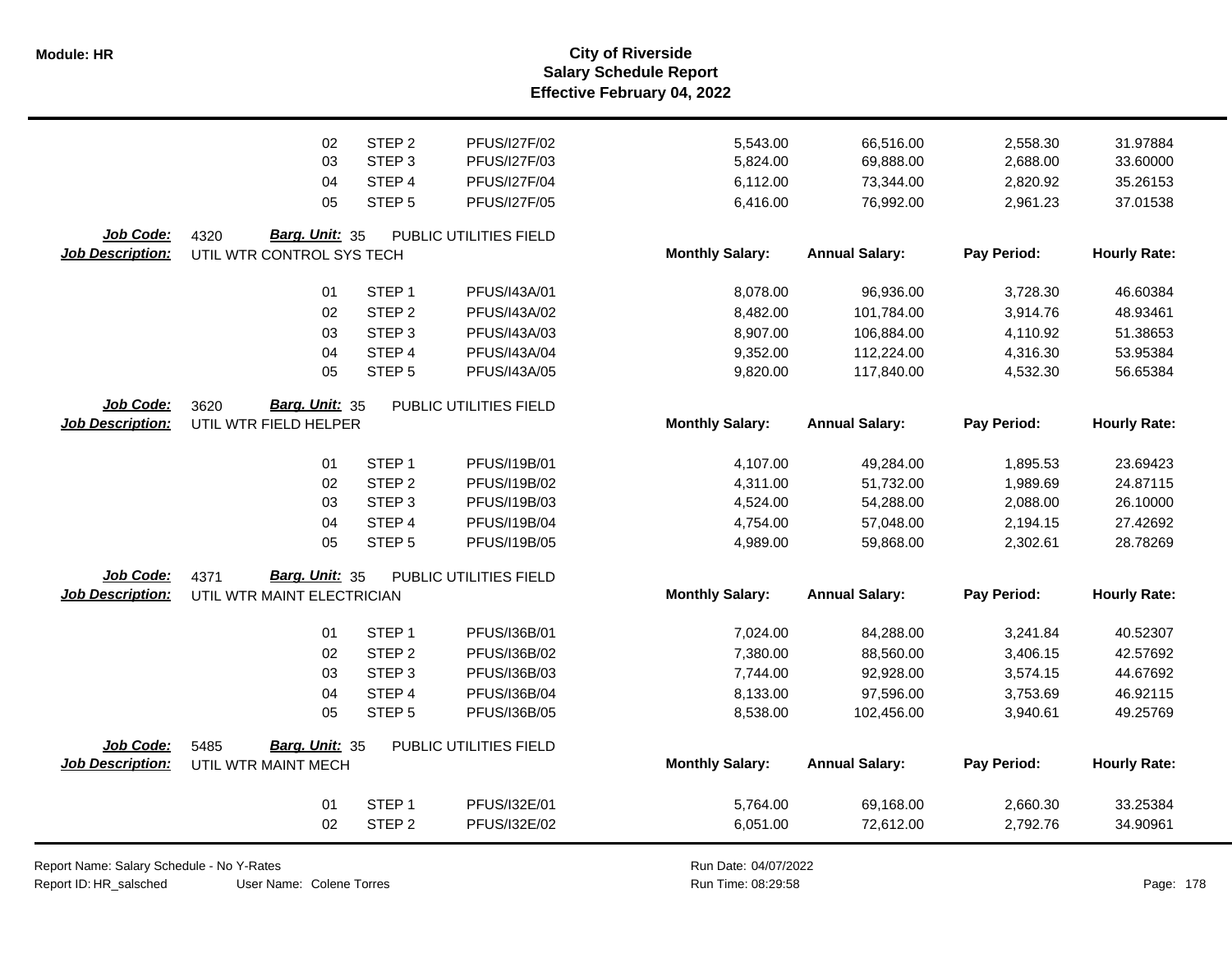|                                             | 03                                                    | STEP <sub>3</sub> | PFUS/I32E/03                                  | 6,355.00                           | 76,260.00                          | 2,933.07                | 36.66346                        |
|---------------------------------------------|-------------------------------------------------------|-------------------|-----------------------------------------------|------------------------------------|------------------------------------|-------------------------|---------------------------------|
|                                             | 04                                                    | STEP 4            | PFUS/I32E/04                                  | 6,670.00                           | 80,040.00                          | 3,078.46                | 38.48076                        |
|                                             | 05                                                    | STEP <sub>5</sub> | PFUS/I32E/05                                  | 7,002.00                           | 84,024.00                          | 3,231.69                | 40.39615                        |
| <b>Job Code:</b><br><b>Job Description:</b> | 4391<br>Barg. Unit: 35<br>UTIL WTR MAINT PAINTER      |                   | PUBLIC UTILITIES FIELD                        | <b>Monthly Salary:</b>             | <b>Annual Salary:</b>              | Pay Period:             | <b>Hourly Rate:</b>             |
|                                             | 01                                                    | STEP <sub>1</sub> | <b>PFUS/I27E/01</b>                           | 5,184.00                           | 62,208.00                          | 2,392.61                | 29.90769                        |
|                                             | 02                                                    | STEP <sub>2</sub> | <b>PFUS/I27E/02</b>                           | 5,445.00                           | 65,340.00                          | 2,513.07                | 31.41346                        |
|                                             | 03                                                    | STEP <sub>3</sub> | PFUS/I27E/03                                  | 5,715.00                           | 68,580.00                          | 2,637.69                | 32.97115                        |
|                                             | 04                                                    | STEP 4            | <b>PFUS/I27E/04</b>                           | 6,000.00                           | 72,000.00                          | 2,769.23                | 34.61538                        |
| Job Code:<br><b>Job Description:</b>        | 05<br>4250<br>Barg. Unit: 35<br>UTIL WTR METER TECH I | STEP <sub>5</sub> | <b>PFUS/I27E/05</b><br>PUBLIC UTILITIES FIELD | 6,302.00<br><b>Monthly Salary:</b> | 75,624.00<br><b>Annual Salary:</b> | 2,908.61<br>Pay Period: | 36.35769<br><b>Hourly Rate:</b> |
|                                             | 01                                                    | STEP <sub>1</sub> | PFUS/I23C/01                                  | 4,692.00                           | 56,304.00                          | 2,165.53                | 27.06923                        |
|                                             | 02                                                    | STEP <sub>2</sub> | PFUS/I23C/02                                  | 4,926.00                           | 59,112.00                          | 2,273.53                | 28.41923                        |
|                                             | 03                                                    | STEP <sub>3</sub> | PFUS/I23C/03                                  | 5,175.00                           | 62,100.00                          | 2,388.46                | 29.85576                        |
|                                             | 04                                                    | STEP 4            | PFUS/I23C/04                                  | 5,435.00                           | 65,220.00                          | 2,508.46                | 31.35576                        |
|                                             | 05                                                    | STEP <sub>5</sub> | PFUS/I23C/05                                  | 5,704.00                           | 68,448.00                          | 2,632.61                | 32.90769                        |
| Job Code:<br><b>Job Description:</b>        | Barg. Unit: 35<br>4255<br>UTIL WTR METER TECH II      |                   | PUBLIC UTILITIES FIELD                        | <b>Monthly Salary:</b>             | <b>Annual Salary:</b>              | Pay Period:             | <b>Hourly Rate:</b>             |
|                                             | 01                                                    | STEP <sub>1</sub> | PFUS/I32C/01                                  | 5,859.00                           | 70,308.00                          | 2,704.15                | 33.80192                        |
|                                             | 02                                                    | STEP <sub>2</sub> | PFUS/I32C/02                                  | 6,155.00                           | 73,860.00                          | 2,840.76                | 35.50961                        |
|                                             | 03                                                    | STEP <sub>3</sub> | PFUS/I32C/03                                  | 6,464.00                           | 77,568.00                          | 2,983.38                | 37.29230                        |
|                                             | 04                                                    | STEP 4            | PFUS/I32C/04                                  | 6,790.00                           | 81,480.00                          | 3,133.84                | 39.17307                        |
|                                             | 05                                                    | STEP <sub>5</sub> | PFUS/I32C/05                                  | 7,130.00                           | 85,560.00                          | 3,290.76                | 41.13461                        |
| Job Code:<br><b>Job Description:</b>        | 3670<br>Barg. Unit: 45<br>UTIL WTR OPS & MAINT SUPV   |                   | PUBLIC UTIL FIELD SUPERVISORY                 | <b>Monthly Salary:</b>             | <b>Annual Salary:</b>              | Pay Period:             | <b>Hourly Rate:</b>             |
|                                             | 01                                                    | STEP <sub>1</sub> | PFMS/V52F/01                                  | 8,406.00                           | 100,872.00                         | 3,879.69                | 48.49615                        |
|                                             | 02                                                    | STEP <sub>2</sub> | <b>PFMS/V52F/02</b>                           | 8,828.00                           | 105,936.00                         | 4,074.46                | 50.93076                        |
|                                             | 03                                                    | STEP <sub>3</sub> | <b>PFMS/V52F/03</b>                           | 9,268.00                           | 111,216.00                         | 4,277.53                | 53.46923                        |

Report Name: Salary Schedule - No Y-Rates Report ID: HR\_salsched

User Name: Colene Torres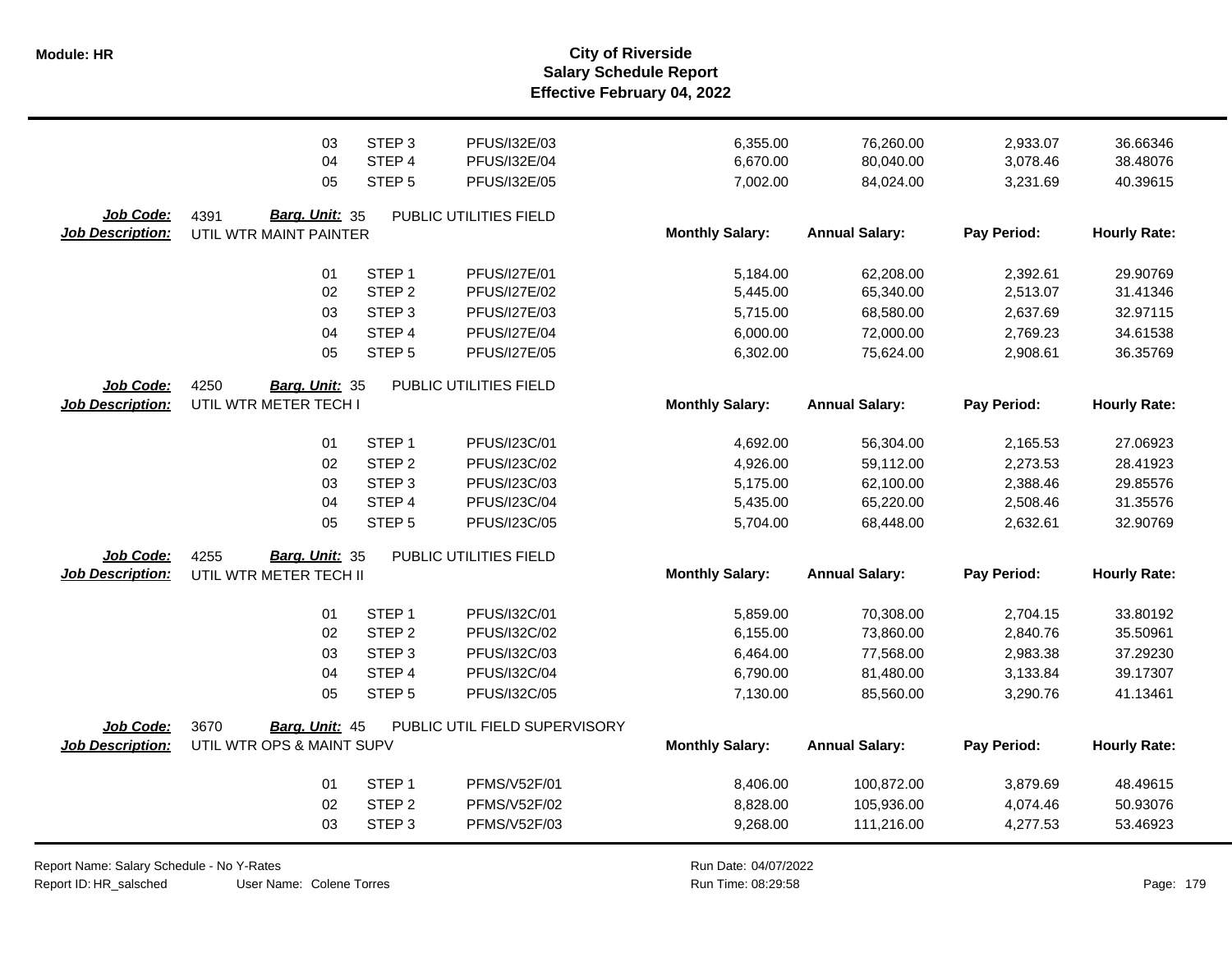|                         | 04                     | STEP 4                      | <b>PFMS/V52F/04</b>           | 9,733.00               | 116,796.00            | 4,492.15    | 56.15192            |
|-------------------------|------------------------|-----------------------------|-------------------------------|------------------------|-----------------------|-------------|---------------------|
| Job Code:               | 4337<br>Barg. Unit: 35 |                             | PUBLIC UTILITIES FIELD        |                        |                       |             |                     |
| <b>Job Description:</b> | UTIL WTR QUALITY TECH  |                             |                               | <b>Monthly Salary:</b> | <b>Annual Salary:</b> | Pay Period: | <b>Hourly Rate:</b> |
|                         |                        |                             |                               |                        |                       |             |                     |
|                         | 01                     | STEP <sub>1</sub>           | PFUS/I30A/01                  | 5,123.00               | 61,476.00             | 2,364.46    | 29.55576            |
|                         | 02                     | STEP <sub>2</sub>           | PFUS/I30A/02                  | 5,378.00               | 64,536.00             | 2,482.15    | 31.02692            |
|                         | 03                     | STEP <sub>3</sub>           | PFUS/I30A/03                  | 5,649.00               | 67,788.00             | 2,607.23    | 32.59038            |
|                         | 04                     | STEP 4                      | PFUS/I30A/04                  | 5,928.00               | 71,136.00             | 2,736.00    | 34.20000            |
|                         | 05                     | STEP <sub>5</sub>           | PFUS/I30A/05                  | 6,231.00               | 74,772.00             | 2,875.84    | 35.94807            |
|                         | 06                     | STEP <sub>6</sub>           | PFUS/I30A/06                  | 6,538.00               | 78,456.00             | 3,017.53    | 37.71923            |
|                         | 07                     | STEP <sub>7</sub>           | PFUS/I30A/07                  | 6,867.00               | 82,404.00             | 3,169.38    | 39.61730            |
| Job Code:               | 3740<br>Barg. Unit: 10 | <b>MANAGEMENT</b>           |                               |                        |                       |             |                     |
| <b>Job Description:</b> | UTIL WTR SUPT E        |                             |                               | <b>Monthly Salary:</b> | <b>Annual Salary:</b> | Pay Period: | <b>Hourly Rate:</b> |
|                         | 1 <sub>N</sub>         | <b>MINIMUM</b>              | <b>MGTS/M65I/1N</b>           | 10,061.00              | 120,732.00            | 4,643.53    | 58.04423            |
|                         | 1X                     | <b>MAXIMUM</b>              | <b>MGTS/M65I/1X</b>           | 12,228.00              | 146,736.00            | 5,643.69    | 70.54615            |
|                         | 2N                     | <b>MERIT MIN</b>            | <b>MGTS/M65I/2N</b>           | 12,228.00              | 146,736.00            | 5,643.69    | 70.54615            |
|                         | 2X                     | <b>MERIT MAX</b>            | <b>MGTS/M65I/2X</b>           | 14,063.00              | 168,756.00            | 6,490.61    | 81.13269            |
| Job Code:               | Barg. Unit: 45<br>3720 |                             | PUBLIC UTIL FIELD SUPERVISORY |                        |                       |             |                     |
| <b>Job Description:</b> | UTIL WTR SUPV 1E       |                             |                               | <b>Monthly Salary:</b> | <b>Annual Salary:</b> | Pay Period: | <b>Hourly Rate:</b> |
|                         |                        |                             |                               |                        |                       |             |                     |
|                         | 01                     | STEP <sub>1</sub>           | PFMS/V43B/01                  | 7,630.00               | 91,560.00             | 3,521.53    | 44.01923            |
|                         | 02                     | STEP <sub>2</sub>           | PFMS/V43B/02                  | 8,005.00               | 96,060.00             | 3,694.61    | 46.18269            |
|                         | 03                     | STEP <sub>3</sub><br>STEP 4 | PFMS/V43B/03                  | 8,404.00               | 100,848.00            | 3,878.76    | 48.48461            |
|                         | 04                     |                             | PFMS/V43B/04                  | 8,828.00               | 105,936.00            | 4,074.46    | 50.93076            |
|                         | 05                     | STEP <sub>5</sub>           | PFMS/V43B/05                  | 9,268.00               | 111,216.00            | 4,277.53    | 53.46923            |
| Job Code:               | Barg. Unit: 35<br>4270 |                             | PUBLIC UTILITIES FIELD        |                        |                       |             |                     |
| <b>Job Description:</b> | UTIL WTR SYS OPER I    |                             |                               | <b>Monthly Salary:</b> | <b>Annual Salary:</b> | Pay Period: | <b>Hourly Rate:</b> |
|                         | 01                     | STEP <sub>1</sub>           | PFUS/I29G/01                  | 5,469.00               | 65,628.00             | 2,524.15    | 31.55192            |
|                         | 02                     | STEP <sub>2</sub>           | PFUS/I29G/02                  | 5,742.00               | 68,904.00             | 2,650.15    | 33.12692            |
|                         | 03                     | STEP <sub>3</sub>           | PFUS/I29G/03                  | 6,027.00               | 72,324.00             | 2,781.69    | 34.77115            |
|                         | 04                     | STEP 4                      | PFUS/I29G/04                  | 6,327.00               | 75,924.00             | 2,920.15    | 36.50192            |
|                         |                        |                             |                               |                        |                       |             |                     |

User Name: Colene Torres Report Name: Salary Schedule - No Y-Rates Report ID: HR\_salsched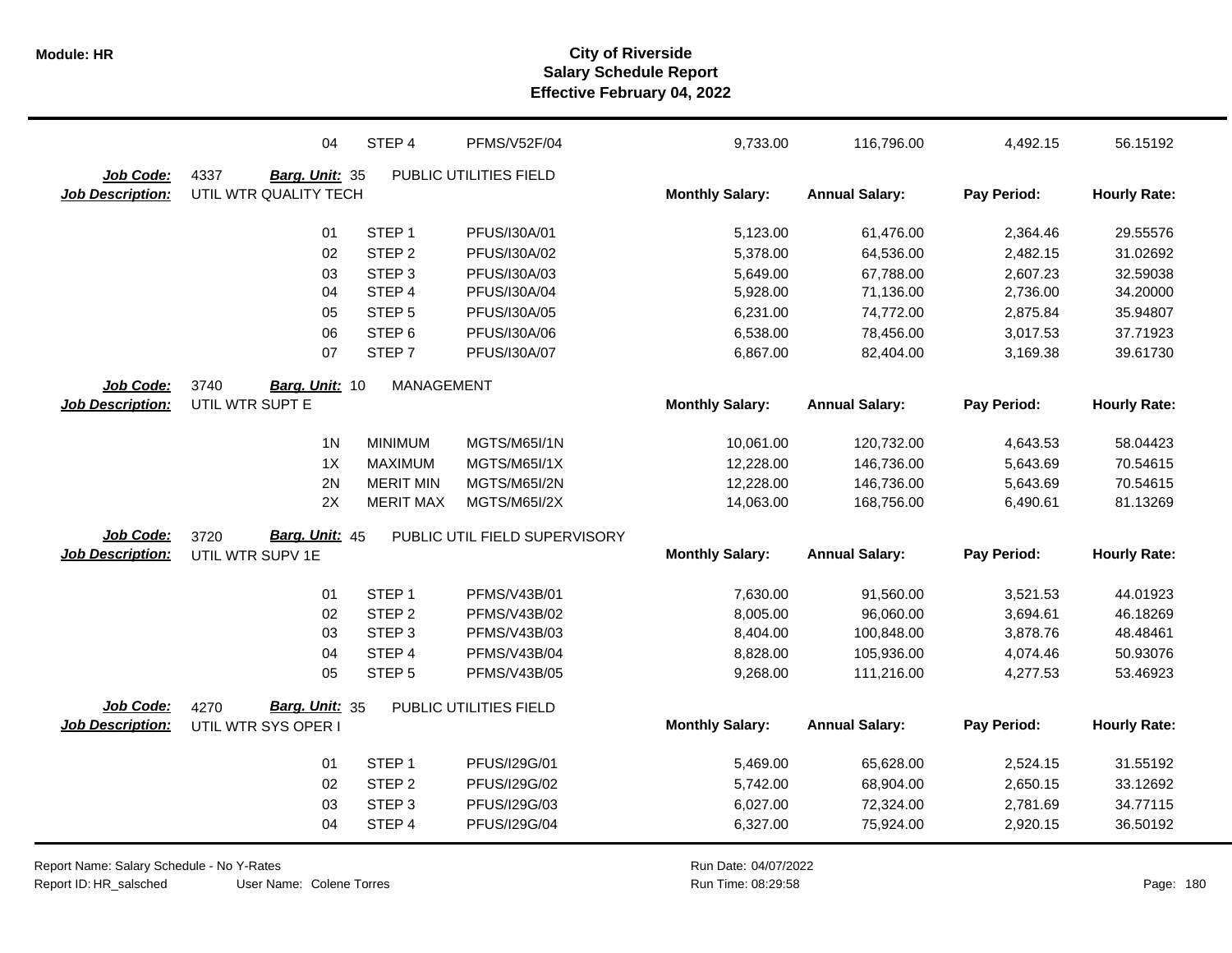|                         | 05                         | STEP <sub>5</sub>    | PFUS/I29G/05           | 6,645.00               | 79,740.00             | 3,066.92    | 38.33653            |
|-------------------------|----------------------------|----------------------|------------------------|------------------------|-----------------------|-------------|---------------------|
| Job Code:               | 4280<br>Barg. Unit: 35     |                      | PUBLIC UTILITIES FIELD |                        |                       |             |                     |
| <b>Job Description:</b> | UTIL WTR SYS OPER II       |                      |                        | <b>Monthly Salary:</b> | <b>Annual Salary:</b> | Pay Period: | <b>Hourly Rate:</b> |
|                         | 01                         | STEP <sub>1</sub>    | PFUS/I36D/01           | 6,327.00               | 75,924.00             | 2,920.15    | 36.50192            |
|                         | 02                         | STEP <sub>2</sub>    | PFUS/I36D/02           | 6,645.00               | 79,740.00             | 3,066.92    | 38.33653            |
|                         | 03                         | STEP <sub>3</sub>    | PFUS/I36D/03           | 6,981.00               | 83,772.00             | 3,222.00    | 40.27500            |
|                         | 04                         | STEP 4               | PFUS/I36D/04           | 7,328.00               | 87,936.00             | 3,382.15    | 42.27692            |
|                         | 05                         | STEP <sub>5</sub>    | PFUS/I36D/05           | 7,691.00               | 92,292.00             | 3,549.69    | 44.37115            |
|                         | 06                         | STEP <sub>6</sub>    | PFUS/I36D/06           | 8,080.00               | 96,960.00             | 3,729.23    | 46.61538            |
| Job Code:               | Barg. Unit: 07<br>4330     | <b>SR MANAGEMENT</b> |                        |                        |                       |             |                     |
| <b>Job Description:</b> | UTIL WTR SYS OPERS MGR     |                      |                        | <b>Monthly Salary:</b> | <b>Annual Salary:</b> | Pay Period: | <b>Hourly Rate:</b> |
|                         | 1 <sub>N</sub>             | <b>MINIMUM</b>       | NCLP/A75E/1N           | 12,773.00              | 153,276.00            | 5,895.23    | 73.69038            |
|                         | 1X                         | <b>MAXIMUM</b>       | NCLP/A75E/1X           | 15,526.00              | 186,312.00            | 7,165.84    | 89.57307            |
|                         | 2N                         | <b>MERIT MIN</b>     | NCLP/A75E/2N           | 15,526.00              | 186,312.00            | 7,165.84    | 89.57307            |
|                         | 2X                         | <b>MERIT MAX</b>     | NCLP/A75E/2X           | 17,855.00              | 214,260.00            | 8,240.76    | 103.00961           |
| Job Code:               | 3680<br>Barg. Unit: 35     |                      | PUBLIC UTILITIES FIELD |                        |                       |             |                     |
| <b>Job Description:</b> | UTIL WTR TROUBLESHOOTER    |                      |                        | <b>Monthly Salary:</b> | <b>Annual Salary:</b> | Pay Period: | <b>Hourly Rate:</b> |
|                         | 01                         | STEP <sub>1</sub>    | PFUS/I36H/01           | 6,454.00               | 77,448.00             | 2,978.76    | 37.23461            |
|                         | 02                         | STEP <sub>2</sub>    | PFUS/I36H/02           | 6,778.00               | 81,336.00             | 3,128.30    | 39.10384            |
|                         | 03                         | STEP <sub>3</sub>    | PFUS/I36H/03           | 7,114.00               | 85,368.00             | 3,283.38    | 41.04230            |
|                         | 04                         | STEP 4               | PFUS/I36H/04           | 7,471.00               | 89,652.00             | 3,448.15    | 43.10192            |
|                         | 05                         | STEP <sub>5</sub>    | PFUS/I36H/05           | 7,841.00               | 94,092.00             | 3,618.92    | 45.23653            |
| <b>Job Code:</b>        | Barg. Unit: 20<br>3230     | <b>GENERAL-SEIU</b>  |                        | PERS TIER 1            |                       |             |                     |
| <b>Job Description:</b> | <b>VECTOR CONTROL TECH</b> |                      |                        | <b>Monthly Salary:</b> | <b>Annual Salary:</b> | Pay Period: | <b>Hourly Rate:</b> |
|                         | 01                         | STEP <sub>1</sub>    | GNLS/G31C/01           | 4,874.00               | 58,488.00             | 2,249.53    | 28.11923            |
|                         | 02                         | STEP <sub>2</sub>    | GNLS/G31C/02           | 5,115.00               | 61,380.00             | 2,360.76    | 29.50961            |
|                         | 03                         | STEP <sub>3</sub>    | GNLS/G31C/03           | 5,376.00               | 64,512.00             | 2,481.23    | 31.01538            |
|                         | 04                         | STEP 4               | GNLS/G31C/04           | 5,641.00               | 67,692.00             | 2,603.53    | 32.54423            |
|                         | 05                         | STEP <sub>5</sub>    | GNLS/G31C/05           | 5,924.00               | 71,088.00             | 2,734.15    | 34.17692            |
|                         |                            |                      |                        |                        |                       |             |                     |

Report Name: Salary Schedule - No Y-Rates

Report ID: HR\_salsched

User Name: Colene Torres

Run Date: 04/07/2022 08:29:58 Colene Torres Run Time: Page: 181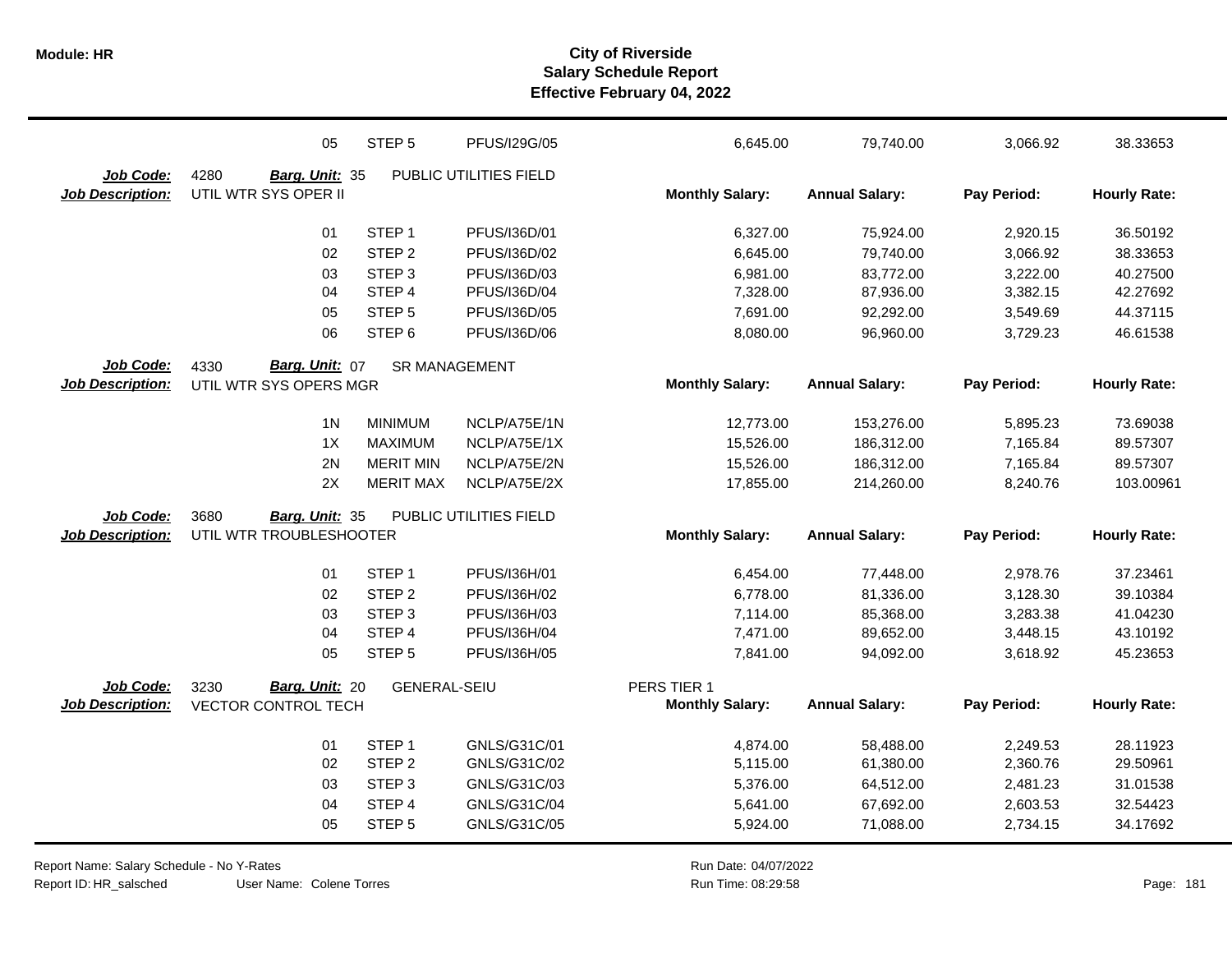|                                      | 06                                                    | STEP <sub>6</sub>           | GNLS/G31C/06                 | 6,217.00                              | 74,604.00              | 2,869.38             | 35.86730             |
|--------------------------------------|-------------------------------------------------------|-----------------------------|------------------------------|---------------------------------------|------------------------|----------------------|----------------------|
| Job Code:                            | 3231<br>Barg. Unit: 20                                | <b>GENERAL-SEIU</b>         |                              | PERS TIER 2/3                         |                        |                      |                      |
| <b>Job Description:</b>              | <b>VECTOR CONTROL TECH (T)</b>                        |                             |                              | <b>Monthly Salary:</b>                | <b>Annual Salary:</b>  | Pay Period:          | <b>Hourly Rate:</b>  |
|                                      | 01                                                    | STEP <sub>1</sub>           | GNL2/G76M/01                 | 4,596.00                              | 55,152.00              | 2,121.23             | 26.51538             |
|                                      | 02                                                    | STEP <sub>2</sub>           | GNL2/G76M/02                 | 4,821.00                              | 57,852.00              | 2,225.07             | 27.81346             |
|                                      | 03                                                    | STEP <sub>3</sub>           | GNL2/G76M/03                 | 5,065.00                              | 60,780.00              | 2,337.69             | 29.22115             |
|                                      | 04                                                    | STEP 4                      | GNL2/G76M/04                 | 5,318.00                              | 63,816.00              | 2,454.46             | 30.68076             |
|                                      | 05                                                    | STEP <sub>5</sub>           | GNL2/G76M/05                 | 5,582.00                              | 66,984.00              | 2,576.30             | 32.20384             |
|                                      | 06                                                    | STEP <sub>6</sub>           | GNL2/G76M/06                 | 5,860.00                              | 70,320.00              | 2,704.61             | 33.80769             |
| Job Code:                            | Barg. Unit: 50<br>1170                                | <b>SUPERVISORY</b>          |                              |                                       |                        |                      |                      |
| <b>Job Description:</b>              | <b>WAREHOUSE SUPV 1</b>                               |                             |                              | <b>Monthly Salary:</b>                | <b>Annual Salary:</b>  | Pay Period:          | <b>Hourly Rate:</b>  |
|                                      | 1 <sub>N</sub>                                        | <b>MINIMUM</b>              | SUPV/U06D/1N                 | 4,802.00                              | 57,624.00              | 2,216.30             | 27.70384             |
|                                      | 1X                                                    | <b>MAXIMUM</b>              | SUPV/U06D/1X                 | 6,434.00                              | 77,208.00              | 2,969.53             | 37.11923             |
|                                      |                                                       |                             |                              |                                       |                        |                      |                      |
|                                      |                                                       |                             |                              |                                       |                        |                      |                      |
| Job Code:<br><b>Job Description:</b> | <b>Barg. Unit: 20</b><br>5495<br>WASTEWTR CO-GEN SPEC | <b>GENERAL-SEIU</b>         |                              | PERS TIER 1<br><b>Monthly Salary:</b> | <b>Annual Salary:</b>  | Pay Period:          | <b>Hourly Rate:</b>  |
|                                      |                                                       | STEP <sub>1</sub>           |                              |                                       |                        |                      |                      |
|                                      | 01<br>02                                              | STEP <sub>2</sub>           | GNLS/G32A/01<br>GNLS/G32A/02 | 5,211.00<br>5,478.00                  | 62,532.00<br>65,736.00 | 2,405.07<br>2,528.30 | 30.06346<br>31.60384 |
|                                      | 03                                                    | STEP <sub>3</sub>           | GNLS/G32A/03                 | 5,751.00                              | 69,012.00              | 2,654.30             | 33.17884             |
|                                      | 04                                                    | STEP 4                      | GNLS/G32A/04                 | 6,038.00                              | 72,456.00              | 2,786.76             | 34.83461             |
|                                      | 05                                                    | STEP <sub>5</sub>           | GNLS/G32A/05                 | 6,336.00                              | 76,032.00              | 2,924.30             | 36.55384             |
| Job Code:                            | 5496<br>Barg. Unit: 20                                | <b>GENERAL-SEIU</b>         |                              | PERS TIER 2/3                         |                        |                      |                      |
| <b>Job Description:</b>              | WASTEWTR CO-GEN SPEC (T)                              |                             |                              | <b>Monthly Salary:</b>                | <b>Annual Salary:</b>  | Pay Period:          | <b>Hourly Rate:</b>  |
|                                      |                                                       |                             |                              |                                       |                        |                      |                      |
|                                      | 01                                                    | STEP <sub>1</sub>           | GNL2/G77D/01                 | 4,912.00                              | 58,944.00              | 2,267.07             | 28.33846             |
|                                      | 02                                                    | STEP <sub>2</sub>           | GNL2/G77D/02                 | 5,161.00                              | 61,932.00              | 2,382.00             | 29.77500             |
|                                      | 03<br>04                                              | STEP <sub>3</sub><br>STEP 4 | GNL2/G77D/03<br>GNL2/G77D/04 | 5,418.00<br>5,691.00                  | 65,016.00<br>68,292.00 | 2,500.61<br>2,626.61 | 31.25769<br>32.83269 |
|                                      | 05                                                    | STEP <sub>5</sub>           | GNL2/G77D/05                 | 5,974.00                              | 71,688.00              | 2,757.23             | 34.46538             |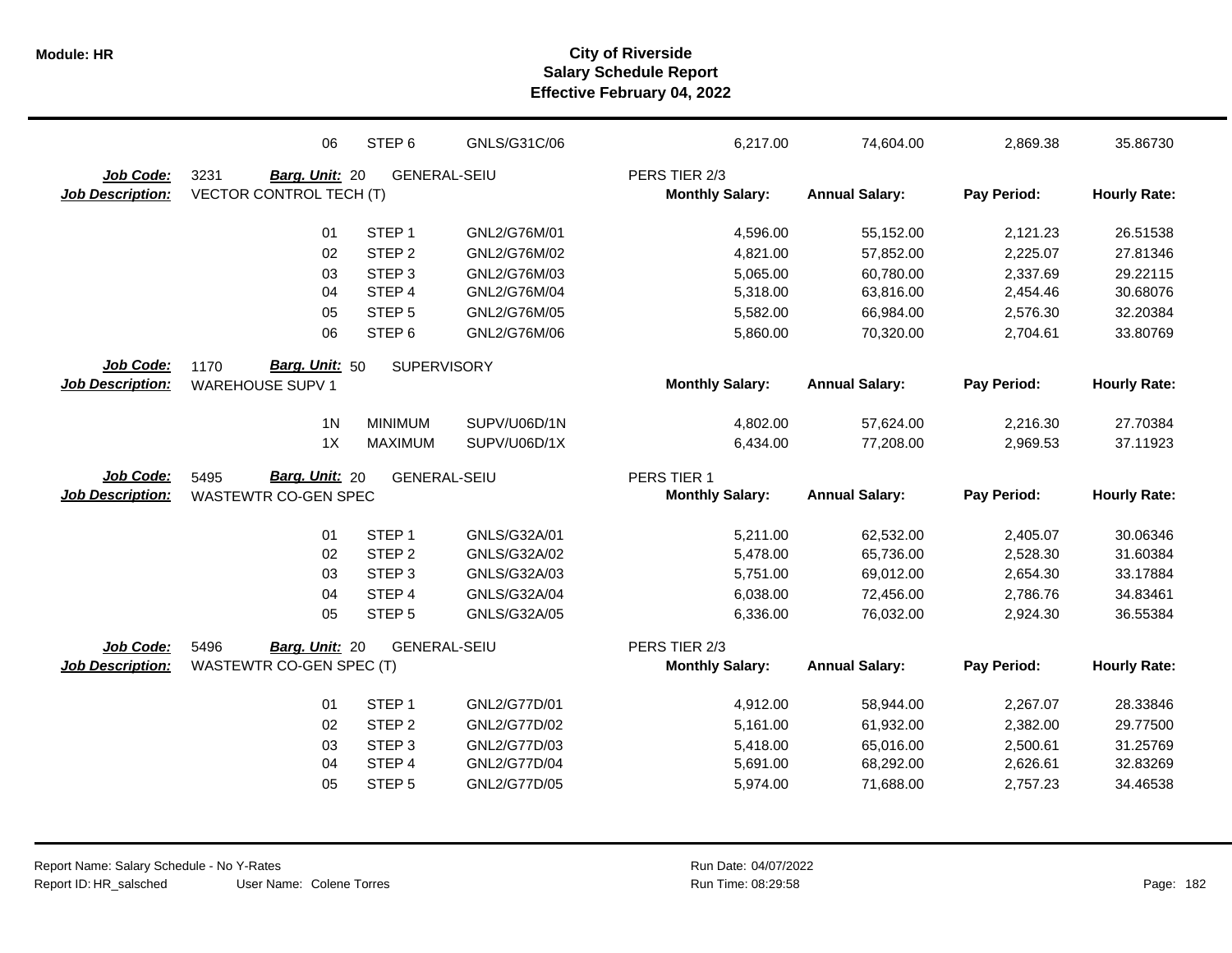| Job Code:<br><b>Job Description:</b> | Barg. Unit: 20<br>3170<br>WASTEWTR COLL SYS CREW LDR | <b>GENERAL-SEIU</b> |                   | PERS TIER 1<br><b>Monthly Salary:</b> | <b>Annual Salary:</b> | Pay Period: | <b>Hourly Rate:</b> |
|--------------------------------------|------------------------------------------------------|---------------------|-------------------|---------------------------------------|-----------------------|-------------|---------------------|
|                                      | 01                                                   | STEP <sub>1</sub>   | GNLS/G32K/01      | 5,566.00                              | 66,792.00             | 2,568.92    | 32.11153            |
|                                      | 02                                                   | STEP <sub>2</sub>   | GNLS/G32K/02      | 5,841.00                              | 70,092.00             | 2,695.84    | 33.69807            |
|                                      | 03                                                   | STEP <sub>3</sub>   | GNLS/G32K/03      | 6,138.00                              | 73,656.00             | 2,832.92    | 35.41153            |
|                                      | 04                                                   | STEP 4              | GNLS/G32K/04      | 6,442.00                              | 77,304.00             | 2,973.23    | 37.16538            |
|                                      | 05                                                   | STEP <sub>5</sub>   | GNLS/G32K/05      | 6,762.00                              | 81,144.00             | 3,120.92    | 39.01153            |
|                                      | 06                                                   | STEP <sub>6</sub>   | GNLS/G32K/06      | 7,098.00                              | 85,176.00             | 3,276.00    | 40.95000            |
| <b>Job Code:</b>                     | Barg. Unit: 20<br>3171                               | <b>GENERAL-SEIU</b> |                   | PERS TIER 2/3                         |                       |             |                     |
| <b>Job Description:</b>              | WASTEWTR COLL SYS CREW LDR (T)                       |                     |                   | <b>Monthly Salary:</b>                | <b>Annual Salary:</b> | Pay Period: | <b>Hourly Rate:</b> |
|                                      | 01                                                   | STEP <sub>1</sub>   | GNL2/G77G/01      | 5,248.00                              | 62,976.00             | 2,422.15    | 30.27692            |
|                                      | 02                                                   | STEP <sub>2</sub>   | GNL2/G77G/02      | 5,505.00                              | 66,060.00             | 2,540.76    | 31.75961            |
|                                      | 03                                                   | STEP <sub>3</sub>   | GNL2/G77G/03      | 5,784.00                              | 69,408.00             | 2,669.53    | 33.36923            |
|                                      | 04                                                   | STEP <sub>4</sub>   | GNL2/G77G/04      | 6,072.00                              | 72,864.00             | 2,802.46    | 35.03076            |
|                                      | 05                                                   | STEP <sub>5</sub>   | GNL2/G77G/05      | 6,375.00                              | 76,500.00             | 2,942.30    | 36.77884            |
|                                      | 06                                                   | STEP <sub>6</sub>   | GNL2/G77G/06      | 6,692.00                              | 80,304.00             | 3,088.61    | 38.60769            |
| Job Code:                            | Barg. Unit: 55<br>3175                               |                     | PARA-PROFESSIONAL |                                       |                       |             |                     |
| <b>Job Description:</b>              | WASTEWTR COLL SYS SCHED E                            |                     |                   | <b>Monthly Salary:</b>                | <b>Annual Salary:</b> | Pay Period: | <b>Hourly Rate:</b> |
|                                      | 1 <sub>N</sub>                                       | <b>MINIMUM</b>      | PARA/N06D/1N      | 5,595.00                              | 67,140.00             | 2,582.30    | 32.27884            |
|                                      | 1X                                                   | <b>MAXIMUM</b>      | PARA/N06D/1X      | 7,497.00                              | 89,964.00             | 3,460.15    | 43.25192            |
|                                      |                                                      |                     |                   |                                       |                       |             |                     |
| Job Code:                            | 3128<br>Barg. Unit: 20                               | <b>GENERAL-SEIU</b> |                   | PERS TIER 1                           |                       |             |                     |
| <b>Job Description:</b>              | <b>WASTEWTR COLL SYS TECH I</b>                      |                     |                   | <b>Monthly Salary:</b>                | <b>Annual Salary:</b> | Pay Period: | <b>Hourly Rate:</b> |
|                                      | 01                                                   | STEP <sub>1</sub>   | GNLS/G22G/01      | 4,548.00                              | 54,576.00             | 2,099.07    | 26.23846            |
|                                      | 02                                                   | STEP <sub>2</sub>   | GNLS/G22G/02      | 4,764.00                              | 57,168.00             | 2,198.76    | 27.48461            |
|                                      | 03                                                   | STEP <sub>3</sub>   | GNLS/G22G/03      | 5,003.00                              | 60,036.00             | 2,309.07    | 28.86346            |
|                                      | 04                                                   | STEP 4              | GNLS/G22G/04      | 5,253.00                              | 63,036.00             | 2,424.46    | 30.30576            |
|                                      | 05                                                   | STEP <sub>5</sub>   | GNLS/G22G/05      | 5,514.00                              | 66,168.00             | 2,544.92    | 31.81153            |
|                                      | 06                                                   | STEP <sub>6</sub>   | GNLS/G22G/06      | 5,791.00                              | 69,492.00             | 2,672.76    | 33.40961            |
|                                      |                                                      |                     |                   |                                       |                       |             |                     |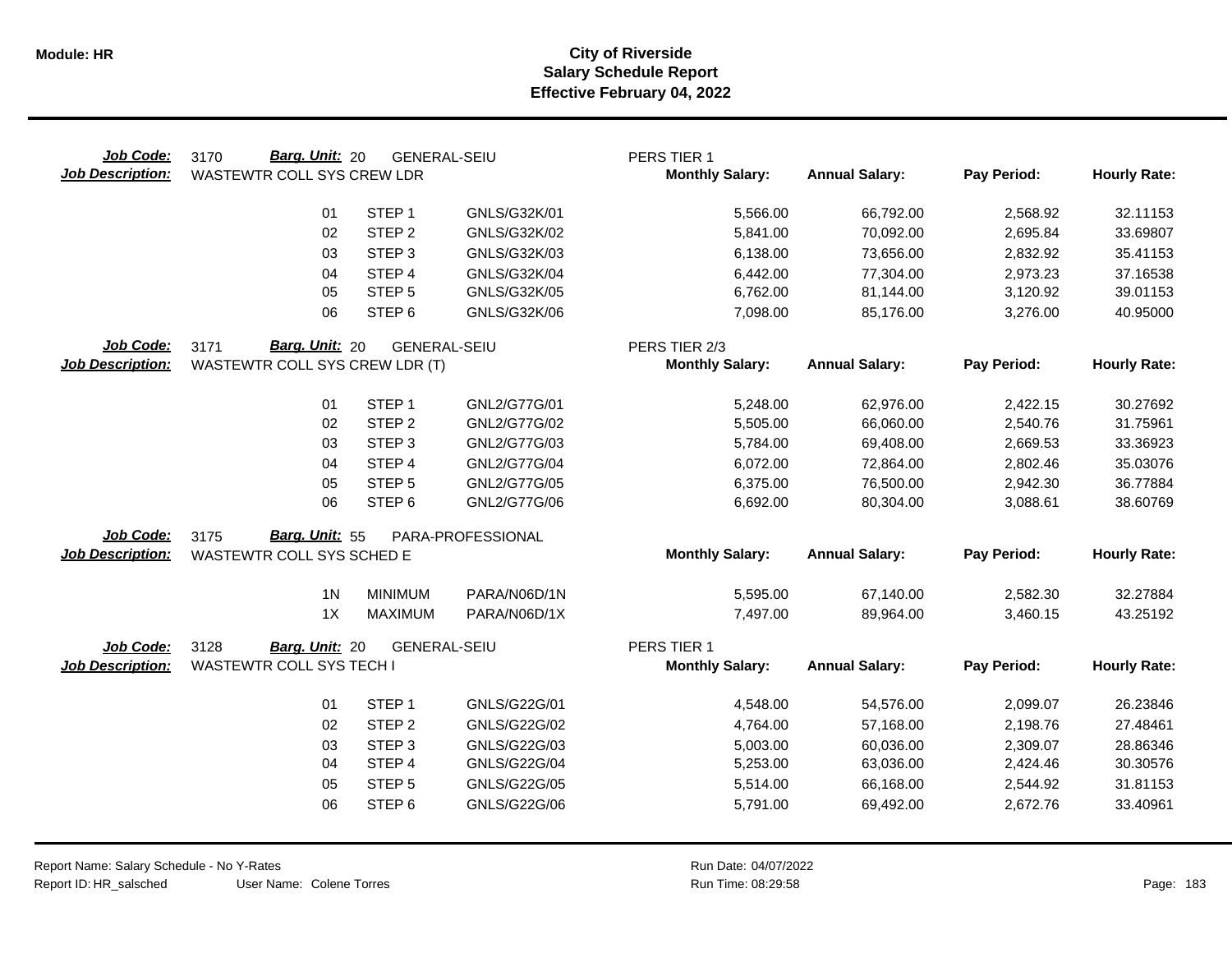| Job Code:<br><b>Job Description:</b> | Barg. Unit: 20<br>3129<br>WASTEWTR COLL SYS TECH I (T) |                   | <b>GENERAL-SEIU</b> | PERS TIER 2/3<br><b>Monthly Salary:</b> | <b>Annual Salary:</b> | Pay Period: | <b>Hourly Rate:</b> |
|--------------------------------------|--------------------------------------------------------|-------------------|---------------------|-----------------------------------------|-----------------------|-------------|---------------------|
|                                      | 01                                                     | STEP <sub>1</sub> | GNL2/G69D/01        | 4,286.00                                | 51,432.00             | 1,978.15    | 24.72692            |
|                                      | 02                                                     | STEP <sub>2</sub> | GNL2/G69D/02        | 4,490.00                                | 53,880.00             | 2,072.30    | 25.90384            |
|                                      | 03                                                     | STEP <sub>3</sub> | GNL2/G69D/03        | 4,715.00                                | 56,580.00             | 2,176.15    | 27.20192            |
|                                      | 04                                                     | STEP 4            | GNL2/G69D/04        | 4,953.00                                | 59,436.00             | 2,286.00    | 28.57500            |
|                                      | 05                                                     | STEP <sub>5</sub> | GNL2/G69D/05        | 5,196.00                                | 62,352.00             | 2,398.15    | 29.97692            |
|                                      | 06                                                     | STEP <sub>6</sub> | GNL2/G69D/06        | 5,461.00                                | 65,532.00             | 2,520.46    | 31.50576            |
| Job Code:                            | Barg. Unit: 20<br>3130                                 |                   | <b>GENERAL-SEIU</b> | PERS TIER 1                             |                       |             |                     |
| <b>Job Description:</b>              | WASTEWTR COLL SYS TECH II                              |                   |                     | <b>Monthly Salary:</b>                  | <b>Annual Salary:</b> | Pay Period: | <b>Hourly Rate:</b> |
|                                      | 01                                                     | STEP <sub>1</sub> | GNLS/G27C/01        | 4,875.00                                | 58,500.00             | 2,250.00    | 28.12500            |
|                                      | 02                                                     | STEP <sub>2</sub> | <b>GNLS/G27C/02</b> | 5,116.00                                | 61,392.00             | 2,361.23    | 29.51538            |
|                                      | 03                                                     | STEP <sub>3</sub> | GNLS/G27C/03        | 5,376.00                                | 64,512.00             | 2,481.23    | 31.01538            |
|                                      | 04                                                     | STEP 4            | <b>GNLS/G27C/04</b> | 5,640.00                                | 67,680.00             | 2,603.07    | 32.53846            |
|                                      | 05                                                     | STEP <sub>5</sub> | <b>GNLS/G27C/05</b> | 5,929.00                                | 71,148.00             | 2,736.46    | 34.20576            |
|                                      | 06                                                     | STEP <sub>6</sub> | GNLS/G27C/06        | 6,222.00                                | 74,664.00             | 2,871.69    | 35.89615            |
| Job Code:                            | Barg. Unit: 20<br>3131                                 |                   | <b>GENERAL-SEIU</b> | PERS TIER 2/3                           |                       |             |                     |
| <b>Job Description:</b>              | WASTEWTR COLL SYS TECH II (T)                          |                   |                     | <b>Monthly Salary:</b>                  | <b>Annual Salary:</b> | Pay Period: | <b>Hourly Rate:</b> |
|                                      | 01                                                     | STEP <sub>1</sub> | GNL2/G73A/01        | 4,595.00                                | 55,140.00             | 2,120.76    | 26.50961            |
|                                      | 02                                                     | STEP <sub>2</sub> | GNL2/G73A/02        | 4,823.00                                | 57,876.00             | 2,226.00    | 27.82500            |
|                                      | 03                                                     | STEP <sub>3</sub> | GNL2/G73A/03        | 5,067.00                                | 60,804.00             | 2,338.61    | 29.23269            |
|                                      | 04                                                     | STEP 4            | GNL2/G73A/04        | 5,316.00                                | 63,792.00             | 2,453.53    | 30.66923            |
|                                      | 05                                                     | STEP <sub>5</sub> | GNL2/G73A/05        | 5,585.00                                | 67,020.00             | 2,577.69    | 32.22115            |
|                                      | 06                                                     | STEP <sub>6</sub> | GNL2/G73A/06        | 5,863.00                                | 70,356.00             | 2,706.00    | 33.82500            |
| Job Code:                            | 4120<br>Barg. Unit: 20                                 |                   | <b>GENERAL-SEIU</b> | PERS TIER 1                             |                       |             |                     |
| <b>Job Description:</b>              | WASTEWTR CONTROL SYS TECH                              |                   |                     | <b>Monthly Salary:</b>                  | <b>Annual Salary:</b> | Pay Period: | <b>Hourly Rate:</b> |
|                                      | 01                                                     | STEP <sub>1</sub> | GNLS/G35H/01        | 6,136.00                                | 73,632.00             | 2,832.00    | 35.40000            |
|                                      | 02                                                     | STEP <sub>2</sub> | GNLS/G35H/02        | 6,443.00                                | 77,316.00             | 2,973.69    | 37.17115            |
|                                      | 03                                                     | STEP <sub>3</sub> | GNLS/G35H/03        | 6,760.00                                | 81,120.00             | 3,120.00    | 39.00000            |

Report Name: Salary Schedule - No Y-Rates Report ID: HR\_salsched

 $\overline{\phantom{0}}$ 

User Name: Colene Torres

Run Date: 04/07/2022 08:29:58 Colene Torres Run Time: Page: 184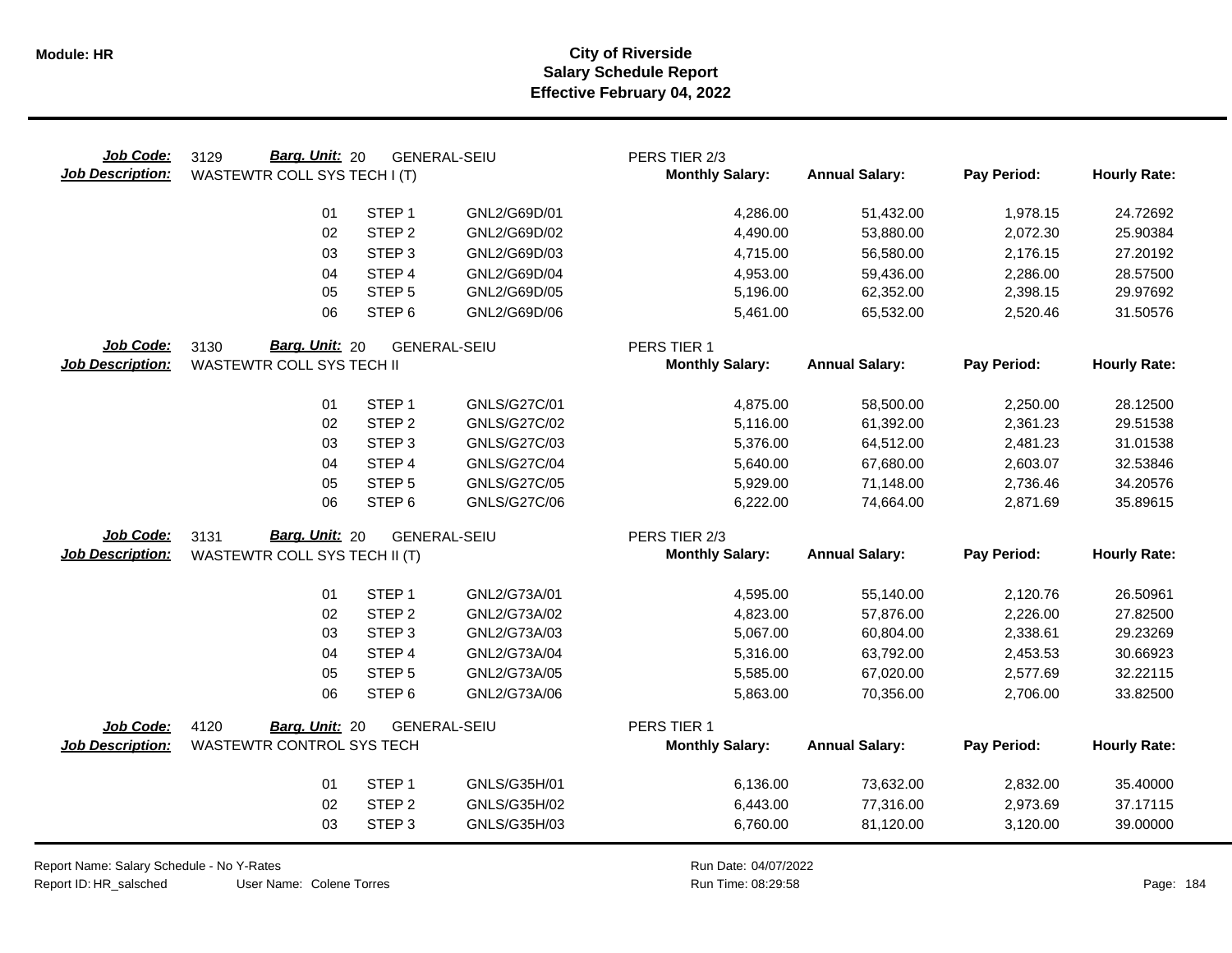|                                             | 04<br>05                                                       | STEP 4<br>STEP <sub>5</sub>                                                                | GNLS/G35H/04<br>GNLS/G35H/05                                                 | 7,099.00<br>7,460.00                                     | 85,188.00<br>89,520.00                                        | 3,276.46<br>3,443.07                                     | 40.95576<br>43.03846                                     |
|---------------------------------------------|----------------------------------------------------------------|--------------------------------------------------------------------------------------------|------------------------------------------------------------------------------|----------------------------------------------------------|---------------------------------------------------------------|----------------------------------------------------------|----------------------------------------------------------|
| Job Code:<br><b>Job Description:</b>        | Barg. Unit: 20<br>4121<br>WASTEWTR CONTROL SYS TECH (T)        | <b>GENERAL-SEIU</b>                                                                        |                                                                              | PERS TIER 2/3<br><b>Monthly Salary:</b>                  | <b>Annual Salary:</b>                                         | Pay Period:                                              | <b>Hourly Rate:</b>                                      |
|                                             | 01<br>02<br>03<br>04<br>05                                     | STEP <sub>1</sub><br>STEP <sub>2</sub><br>STEP <sub>3</sub><br>STEP 4<br>STEP <sub>5</sub> | GNL2/G79E/01<br>GNL2/G79E/02<br>GNL2/G79E/03<br>GNL2/G79E/04<br>GNL2/G79E/05 | 5,783.00<br>6,071.00<br>6,373.00<br>6,693.00<br>7,030.00 | 69,396.00<br>72,852.00<br>76,476.00<br>80,316.00<br>84,360.00 | 2,669.07<br>2,802.00<br>2,941.38<br>3,089.07<br>3,244.61 | 33.36346<br>35.02500<br>36.76730<br>38.61346<br>40.55769 |
| Job Code:<br><b>Job Description:</b>        | Barg. Unit: 50<br>4470<br><b>WASTEWTR ELEC &amp; INST SUPV</b> | <b>SUPERVISORY</b>                                                                         |                                                                              | <b>Monthly Salary:</b>                                   | <b>Annual Salary:</b>                                         | Pay Period:                                              | <b>Hourly Rate:</b>                                      |
|                                             | 1 <sub>N</sub><br>1X                                           | <b>MINIMUM</b><br><b>MAXIMUM</b>                                                           | SUPV/U11H/1N<br>SUPV/U11H/1X                                                 | 7,365.00<br>9,397.00                                     | 88,380.00<br>112,764.00                                       | 3,399.23<br>4,337.07                                     | 42.49038<br>54.21346                                     |
|                                             |                                                                |                                                                                            |                                                                              |                                                          |                                                               |                                                          |                                                          |
| <b>Job Code:</b><br><b>Job Description:</b> | Barg. Unit: 20<br>5490<br><b>WASTEWTR MAINT MECH</b>           | <b>GENERAL-SEIU</b>                                                                        |                                                                              | PERS TIER 1<br><b>Monthly Salary:</b>                    | <b>Annual Salary:</b>                                         | Pay Period:                                              | <b>Hourly Rate:</b>                                      |
|                                             | 01<br>02<br>03<br>04<br>05                                     | STEP <sub>1</sub><br>STEP <sub>2</sub><br>STEP <sub>3</sub><br>STEP 4<br>STEP <sub>5</sub> | GNLS/G29G/01<br>GNLS/G29G/02<br>GNLS/G29G/03<br>GNLS/G29G/04<br>GNLS/G29G/05 | 5,732.00<br>6,021.00<br>6,324.00<br>6,636.00<br>6,968.00 | 68,784.00<br>72,252.00<br>75,888.00<br>79,632.00<br>83,616.00 | 2,645.53<br>2,778.92<br>2,918.76<br>3,062.76<br>3,216.00 | 33.06923<br>34.73653<br>36.48461<br>38.28461<br>40.20000 |
| Job Code:<br><b>Job Description:</b>        | 5491<br>Barg. Unit: 20<br><b>WASTEWTR MAINT MECH (T)</b>       | <b>GENERAL-SEIU</b>                                                                        |                                                                              | PERS TIER 2/3<br><b>Monthly Salary:</b>                  | <b>Annual Salary:</b>                                         | Pay Period:                                              | <b>Hourly Rate:</b>                                      |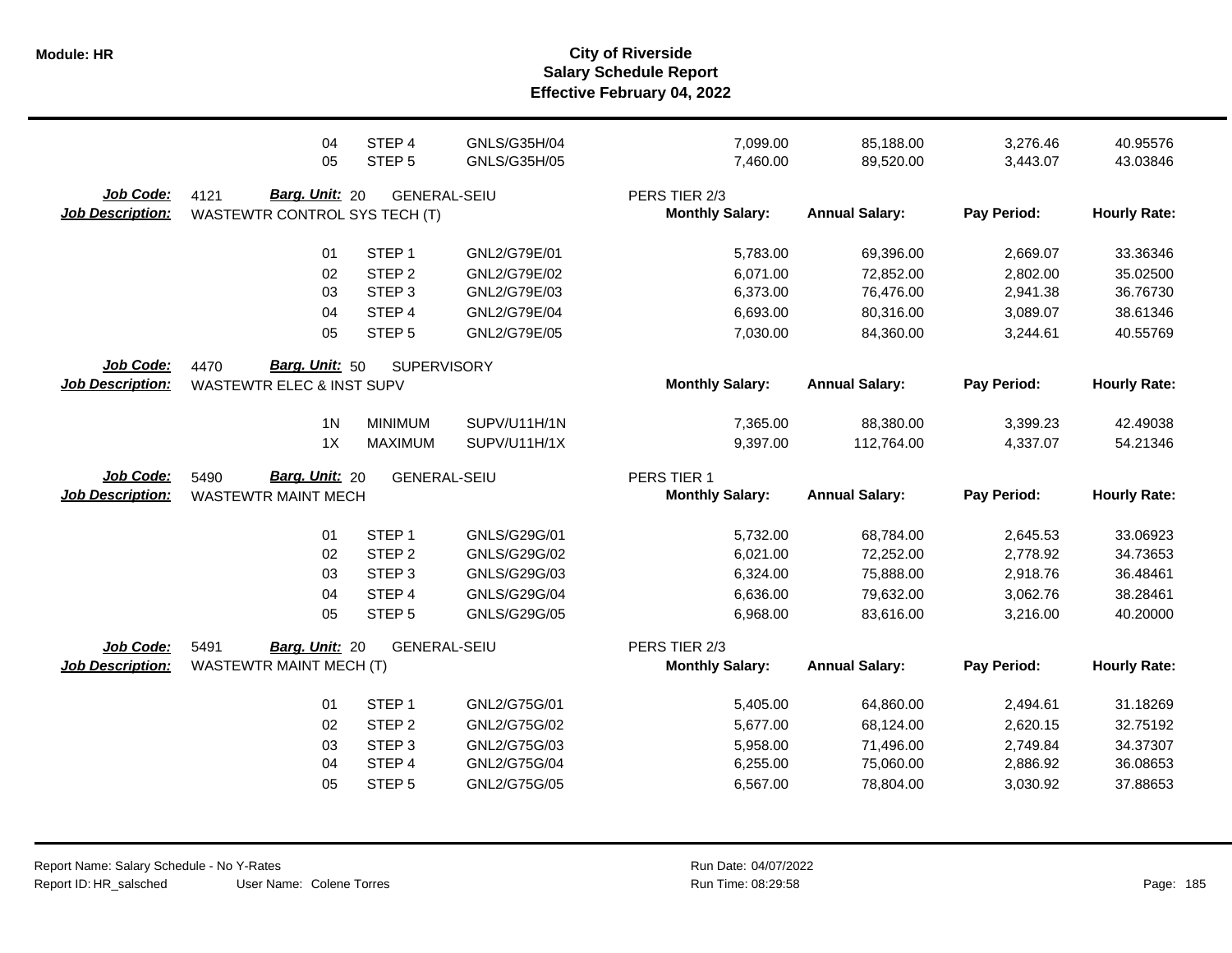| Job Code:               | Barg. Unit: 55<br>3185              |                     | PARA-PROFESSIONAL |                        |                       |             |                     |
|-------------------------|-------------------------------------|---------------------|-------------------|------------------------|-----------------------|-------------|---------------------|
| <b>Job Description:</b> | <b>WASTEWTR MAINT SCHED E</b>       |                     |                   | <b>Monthly Salary:</b> | <b>Annual Salary:</b> | Pay Period: | <b>Hourly Rate:</b> |
|                         | 1 <sub>N</sub>                      | <b>MINIMUM</b>      | PARA/N01D/1N      | 6,174.00               | 74,088.00             | 2,849.53    | 35.61923            |
|                         | 1X                                  | <b>MAXIMUM</b>      | PARA/N01D/1X      |                        |                       |             |                     |
|                         |                                     |                     |                   | 7,505.00               | 90,060.00             | 3,463.84    | 43.29807            |
| Job Code:               | <b>Barg. Unit: 50</b><br>5505       | <b>SUPERVISORY</b>  |                   |                        |                       |             |                     |
| <b>Job Description:</b> | WASTEWTR MECH SUPV E                |                     |                   | <b>Monthly Salary:</b> | <b>Annual Salary:</b> | Pay Period: | <b>Hourly Rate:</b> |
|                         |                                     |                     |                   |                        |                       |             |                     |
|                         | 1 <sub>N</sub>                      | <b>MINIMUM</b>      | SUPV/U11H/1N      | 7,365.00               | 88,380.00             | 3,399.23    | 42.49038            |
|                         | 1X                                  | <b>MAXIMUM</b>      | SUPV/U11H/1X      | 9,397.00               | 112,764.00            | 4,337.07    | 54.21346            |
| Job Code:               | 4125<br>Barg. Unit: 20              | <b>GENERAL-SEIU</b> |                   | PERS TIER 1            |                       |             |                     |
| <b>Job Description:</b> | <b>WASTEWTR OPERS DISPT</b>         |                     |                   | <b>Monthly Salary:</b> | <b>Annual Salary:</b> | Pay Period: | <b>Hourly Rate:</b> |
|                         |                                     |                     |                   |                        |                       |             |                     |
|                         | 01                                  | STEP <sub>1</sub>   | GNLS/G30D/01      | 4,988.00               | 59,856.00             | 2,302.15    | 28.77692            |
|                         | 02                                  | STEP <sub>2</sub>   | GNLS/G30D/02      | 5,241.00               | 62,892.00             | 2,418.92    | 30.23653            |
|                         | 03                                  | STEP <sub>3</sub>   | GNLS/G30D/03      | 5,497.00               | 65,964.00             | 2,537.07    | 31.71346            |
|                         | 04                                  | STEP 4              | GNLS/G30D/04      | 5,777.00               | 69,324.00             | 2,666.30    | 33.32884            |
|                         | 05                                  | STEP <sub>5</sub>   | GNLS/G30D/05      | 6,064.00               | 72,768.00             | 2,798.76    | 34.98461            |
| Job Code:               | <b>Barg. Unit: 20</b><br>4126       | <b>GENERAL-SEIU</b> |                   | PERS TIER 2/3          |                       |             |                     |
| <b>Job Description:</b> | <b>WASTEWTR OPERS DISPT (T)</b>     |                     |                   | <b>Monthly Salary:</b> | <b>Annual Salary:</b> | Pay Period: | <b>Hourly Rate:</b> |
|                         |                                     |                     |                   |                        |                       |             |                     |
|                         | 01                                  | STEP <sub>1</sub>   | GNL2/G76D/01      | 4,701.00               | 56,412.00             | 2,169.69    | 27.12115            |
|                         | 02                                  | STEP <sub>2</sub>   | GNL2/G76D/02      | 4,939.00               | 59,268.00             | 2,279.53    | 28.49423            |
|                         | 03                                  | STEP <sub>3</sub>   | GNL2/G76D/03      | 5,181.00               | 62,172.00             | 2,391.23    | 29.89038            |
|                         | 04                                  | STEP 4              | GNL2/G76D/04      | 5,445.00               | 65,340.00             | 2,513.07    | 31.41346            |
|                         | 05                                  | STEP <sub>5</sub>   | GNL2/G76D/05      | 5,716.00               | 68,592.00             | 2,638.15    | 32.97692            |
| Job Code:               | Barg. Unit: 10                      |                     |                   |                        |                       |             |                     |
| <b>Job Description:</b> | 4150<br><b>WASTEWTR OPERS MGR E</b> | <b>MANAGEMENT</b>   |                   | <b>Monthly Salary:</b> | <b>Annual Salary:</b> | Pay Period: | <b>Hourly Rate:</b> |
|                         |                                     |                     |                   |                        |                       |             |                     |
|                         | 1 <sup>N</sup>                      | <b>MINIMUM</b>      | MGTS/M73A/1N      | 10,098.00              | 121,176.00            | 4,660.61    | 58.25769            |
|                         | 1X                                  | <b>MAXIMUM</b>      | MGTS/M73A/1X      | 12,274.00              | 147,288.00            | 5,664.92    | 70.81153            |
|                         | 2N                                  | <b>MERIT MIN</b>    | MGTS/M73A/2N      | 12,274.00              | 147,288.00            | 5,664.92    | 70.81153            |
|                         |                                     |                     |                   |                        |                       |             |                     |

User Name: Colene Torres Report Name: Salary Schedule - No Y-Rates Report ID: HR\_salsched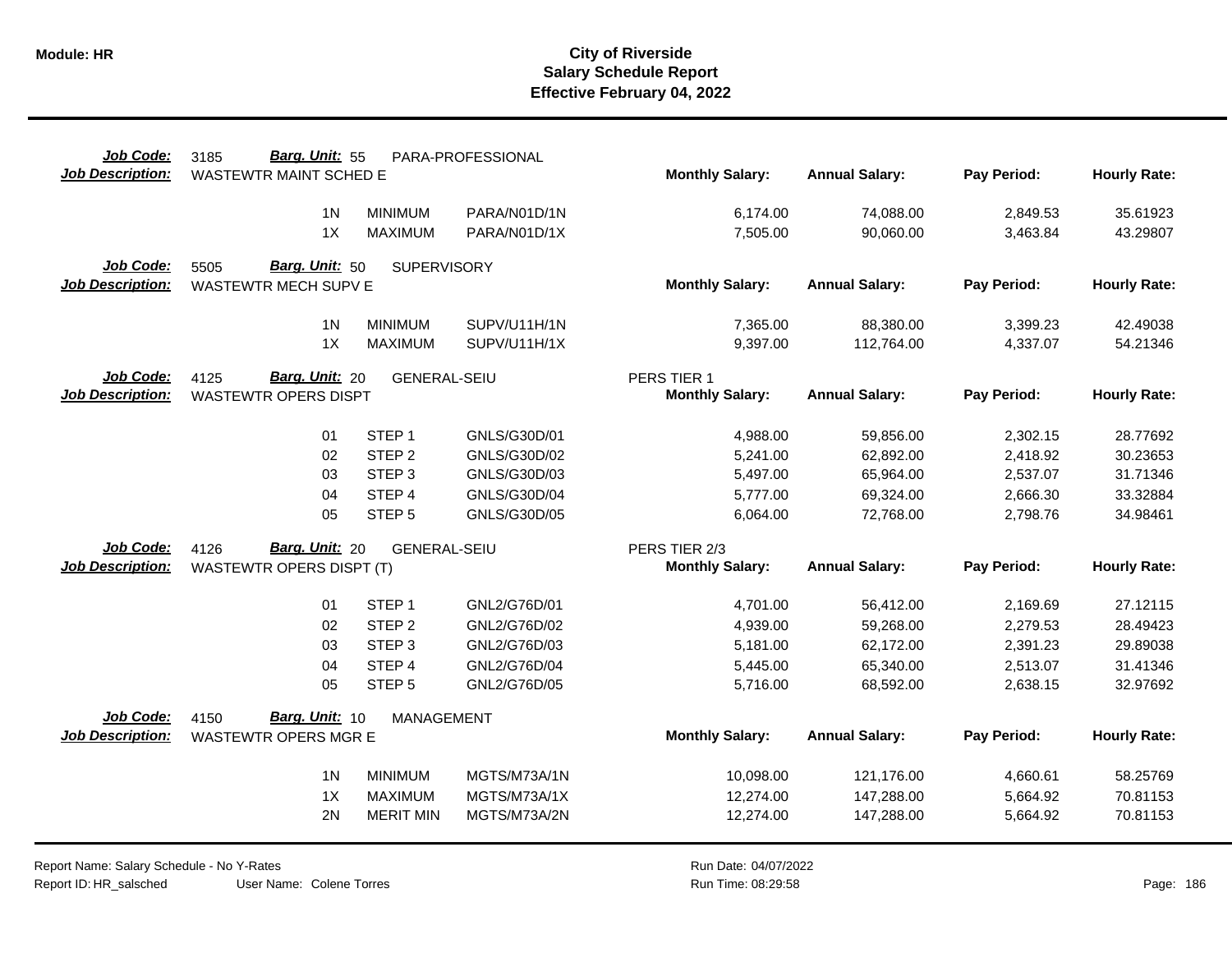|                         | 2X                            | <b>MERIT MAX</b>    | MGTS/M73A/2X | 14,116.00              | 169,392.00            | 6,515.07    | 81.43846            |
|-------------------------|-------------------------------|---------------------|--------------|------------------------|-----------------------|-------------|---------------------|
| Job Code:               | 4146<br>Barg. Unit: 10        | <b>MANAGEMENT</b>   |              |                        |                       |             |                     |
| <b>Job Description:</b> | <b>WASTEWTR OPERS SUPT E</b>  |                     |              | <b>Monthly Salary:</b> | <b>Annual Salary:</b> | Pay Period: | <b>Hourly Rate:</b> |
|                         | 1 <sub>N</sub>                | <b>MINIMUM</b>      | MGTS/M66A/1N | 8,554.00               | 102,648.00            | 3,948.00    | 49.35000            |
|                         | 1X                            | <b>MAXIMUM</b>      | MGTS/M66A/1X | 11,465.00              | 137,580.00            | 5,291.53    | 66.14423            |
| Job Code:               | Barg. Unit: 20<br>4100        | <b>GENERAL-SEIU</b> |              | PERS TIER 1            |                       |             |                     |
| <b>Job Description:</b> | <b>WASTEWTR PLANT OPER I</b>  |                     |              | <b>Monthly Salary:</b> | <b>Annual Salary:</b> | Pay Period: | <b>Hourly Rate:</b> |
|                         | 01                            | STEP <sub>1</sub>   | GNLS/G31B/01 | 5,115.00               | 61,380.00             | 2,360.76    | 29.50961            |
|                         | 02                            | STEP <sub>2</sub>   | GNLS/G31B/02 | 5,376.00               | 64,512.00             | 2,481.23    | 31.01538            |
|                         | 03                            | STEP <sub>3</sub>   | GNLS/G31B/03 | 5,641.00               | 67,692.00             | 2,603.53    | 32.54423            |
|                         | 04                            | STEP 4              | GNLS/G31B/04 | 5,924.00               | 71,088.00             | 2,734.15    | 34.17692            |
|                         | 05                            | STEP <sub>5</sub>   | GNLS/G31B/05 | 6,217.00               | 74,604.00             | 2,869.38    | 35.86730            |
| Job Code:               | Barg. Unit: 20<br>4101        | <b>GENERAL-SEIU</b> |              | PERS TIER 2/3          |                       |             |                     |
| <b>Job Description:</b> | WASTEWTR PLANT OPER I (T)     |                     |              | <b>Monthly Salary:</b> | <b>Annual Salary:</b> | Pay Period: | <b>Hourly Rate:</b> |
|                         | 01                            | STEP <sub>1</sub>   | GNL2/G76J/01 | 4,821.00               | 57,852.00             | 2,225.07    | 27.81346            |
|                         | 02                            | STEP <sub>2</sub>   | GNL2/G76J/02 | 5,065.00               | 60,780.00             | 2,337.69    | 29.22115            |
|                         | 03                            | STEP <sub>3</sub>   | GNL2/G76J/03 | 5,318.00               | 63,816.00             | 2,454.46    | 30.68076            |
|                         | 04                            | STEP 4              | GNL2/G76J/04 | 5,582.00               | 66,984.00             | 2,576.30    | 32.20384            |
|                         | 05                            | STEP <sub>5</sub>   | GNL2/G76J/05 | 5,860.00               | 70,320.00             | 2,704.61    | 33.80769            |
| Job Code:               | Barg. Unit: 20<br>4110        | <b>GENERAL-SEIU</b> |              | PERS TIER 1            |                       |             |                     |
| <b>Job Description:</b> | <b>WASTEWTR PLANT OPER II</b> |                     |              | <b>Monthly Salary:</b> | <b>Annual Salary:</b> | Pay Period: | <b>Hourly Rate:</b> |
|                         | 01                            | STEP <sub>1</sub>   | GNLS/G35J/01 | 6,022.00               | 72,264.00             | 2,779.38    | 34.74230            |
|                         | 02                            | STEP <sub>2</sub>   | GNLS/G35J/02 | 6,324.00               | 75,888.00             | 2,918.76    | 36.48461            |
|                         | 03                            | STEP <sub>3</sub>   | GNLS/G35J/03 | 6,636.00               | 79,632.00             | 3,062.76    | 38.28461            |
|                         | 04                            | STEP 4              | GNLS/G35J/04 | 6,969.00               | 83,628.00             | 3,216.46    | 40.20576            |
|                         | 05                            | STEP <sub>5</sub>   | GNLS/G35J/05 | 7,323.00               | 87,876.00             | 3,379.84    | 42.24807            |
|                         |                               |                     |              |                        |                       |             |                     |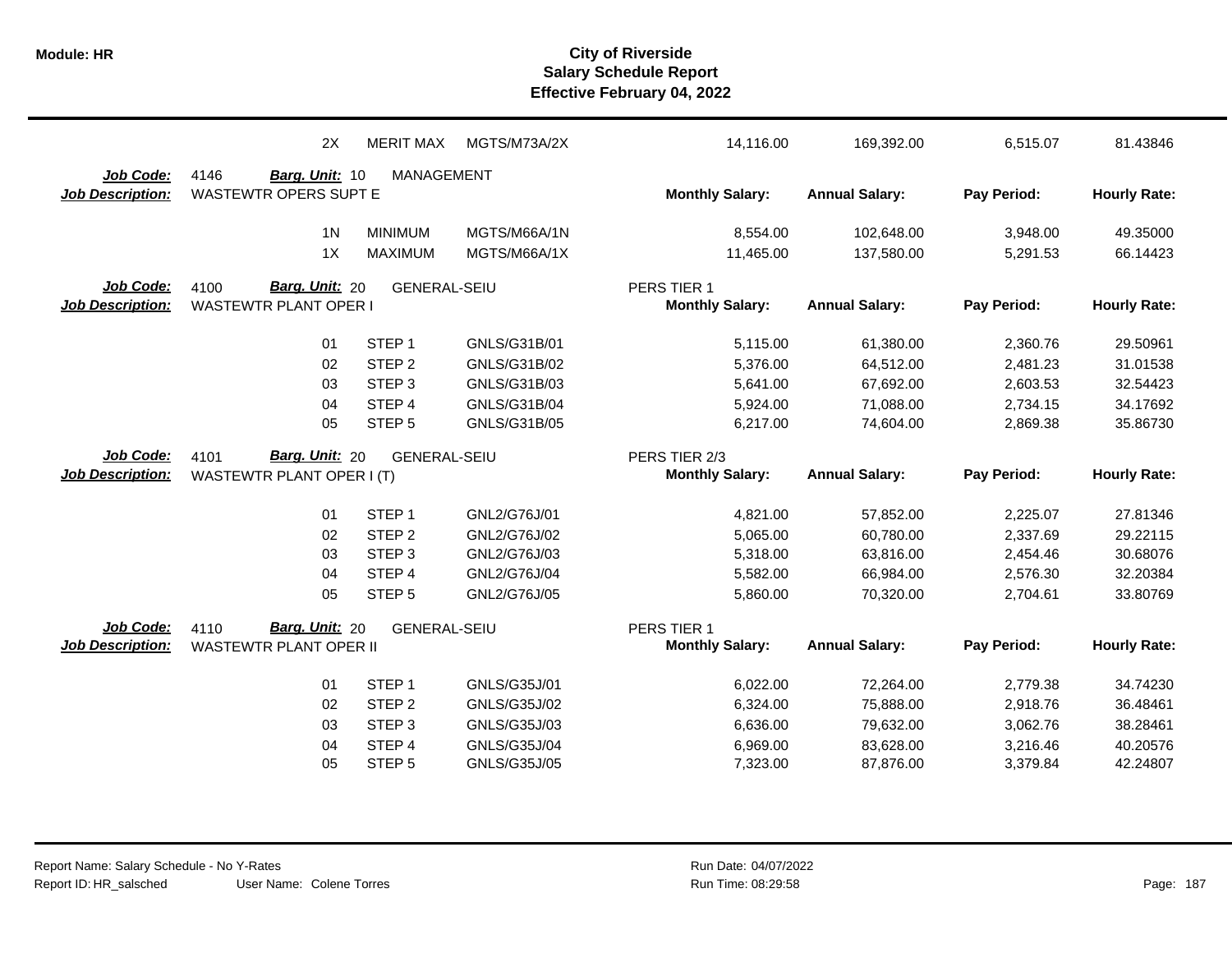| Job Code:<br><b>Job Description:</b> | <b>Barg. Unit: 20</b><br>4111<br>WASTEWTR PLANT OPER II (T) | <b>GENERAL-SEIU</b>                    |                              | PERS TIER 2/3<br><b>Monthly Salary:</b> | <b>Annual Salary:</b>  | Pay Period:          | <b>Hourly Rate:</b>  |
|--------------------------------------|-------------------------------------------------------------|----------------------------------------|------------------------------|-----------------------------------------|------------------------|----------------------|----------------------|
|                                      | 01                                                          | STEP <sub>1</sub>                      | GNL2/G79F/01                 | 5,676.00                                | 68,112.00              | 2,619.69             | 32.74615             |
|                                      | 02                                                          | STEP <sub>2</sub>                      | GNL2/G79F/02                 | 5,961.00                                | 71,532.00              | 2,751.23             | 34.39038             |
|                                      | 03                                                          | STEP <sub>3</sub>                      | GNL2/G79F/03                 | 6,255.00                                | 75,060.00              | 2,886.92             | 36.08653             |
|                                      | 04                                                          | STEP 4                                 | GNL2/G79F/04                 | 6,570.00                                | 78,840.00              | 3,032.30             | 37.90384             |
|                                      | 05                                                          | STEP <sub>5</sub>                      | GNL2/G79F/05                 | 6,901.00                                | 82,812.00              | 3,185.07             | 39.81346             |
| <b>Job Code:</b>                     | Barg. Unit: 20<br>4112                                      | <b>GENERAL-SEIU</b>                    |                              | PERS TIER 1                             |                        |                      |                      |
| <b>Job Description:</b>              | WASTEWTR PLANT OPER III                                     |                                        |                              | <b>Monthly Salary:</b>                  | <b>Annual Salary:</b>  | Pay Period:          | <b>Hourly Rate:</b>  |
|                                      | 01                                                          | STEP <sub>1</sub>                      | GNLS/G40H/01                 | 6,846.00                                | 82,152.00              | 3,159.69             | 39.49615             |
|                                      | 02                                                          | STEP <sub>2</sub>                      | GNLS/G40H/02                 | 7,184.00                                | 86,208.00              | 3,315.69             | 41.44615             |
|                                      | 03                                                          | STEP <sub>3</sub>                      | GNLS/G40H/03                 | 7,544.00                                | 90,528.00              | 3,481.84             | 43.52307             |
|                                      | 04                                                          | STEP 4                                 | GNLS/G40H/04                 | 7,926.00                                | 95,112.00              | 3,658.15             | 45.72692             |
|                                      | 05                                                          | STEP <sub>5</sub>                      | GNLS/G40H/05                 | 8,316.00                                | 99,792.00              | 3,838.15             | 47.97692             |
| Job Code:                            | Barg. Unit: 20<br>4113                                      | <b>GENERAL-SEIU</b>                    |                              | PERS TIER 2/3                           |                        |                      |                      |
| <b>Job Description:</b>              | WASTEWTR PLANT OPER III (T)                                 |                                        |                              | <b>Monthly Salary:</b>                  | <b>Annual Salary:</b>  | Pay Period:          | <b>Hourly Rate:</b>  |
|                                      |                                                             |                                        |                              |                                         |                        |                      |                      |
|                                      | 01<br>02                                                    | STEP <sub>1</sub><br>STEP <sub>2</sub> | GNL2/G80L/01<br>GNL2/G80L/02 | 6,452.00<br>6,773.00                    | 77,424.00<br>81,276.00 | 2,977.84<br>3,126.00 | 37.22307<br>39.07500 |
|                                      | 03                                                          | STEP <sub>3</sub>                      | GNL2/G80L/03                 | 7,112.00                                | 85,344.00              | 3,282.46             | 41.03076             |
|                                      | 04                                                          | STEP 4                                 | GNL2/G80L/04                 | 7,471.00                                | 89,652.00              | 3,448.15             | 43.10192             |
|                                      | 05                                                          | STEP <sub>5</sub>                      | GNL2/G80L/05                 | 7,838.00                                | 94,056.00              | 3,617.53             | 45.21923             |
|                                      |                                                             |                                        |                              |                                         |                        |                      |                      |
| Job Code:                            | Barg. Unit: 50<br>4140                                      | <b>SUPERVISORY</b>                     |                              |                                         |                        |                      |                      |
| <b>Job Description:</b>              | WASTEWTR PLANT SUPV E                                       |                                        |                              | <b>Monthly Salary:</b>                  | <b>Annual Salary:</b>  | Pay Period:          | <b>Hourly Rate:</b>  |
|                                      | 1 <sup>N</sup>                                              | <b>MINIMUM</b>                         | SUPV/U16I/1N                 | 8,313.00                                | 99,756.00              | 3,836.76             | 47.95961             |
|                                      | 1X                                                          | MAXIMUM                                | SUPV/U16I/1X                 | 10,113.00                               | 121,356.00             | 4,667.53             | 58.34423             |
| Job Code:                            | 4186<br>Barg. Unit: 15                                      | PROFESSIONAL                           |                              |                                         |                        |                      |                      |

Report Name: Salary Schedule - No Y-Rates Report ID: HR\_salsched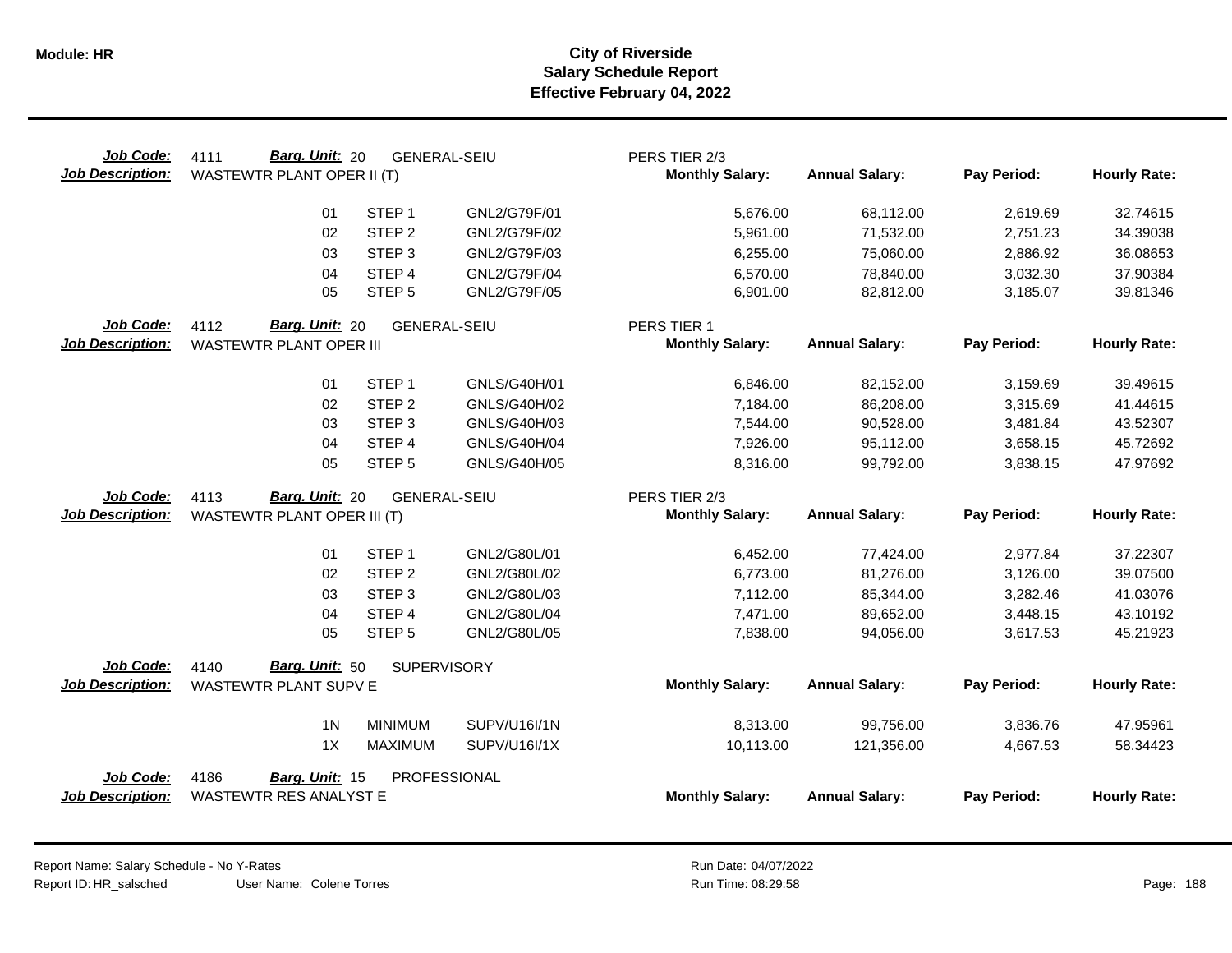|                                      | 1 <sub>N</sub><br>1X                                | <b>MINIMUM</b><br><b>MAXIMUM</b> | PROF/K15F/1N<br>PROF/K15F/1X | 7,227.00<br>8,783.00   | 86,724.00<br>105,396.00 | 3,335.53<br>4,053.69 | 41.69423<br>50.67115 |
|--------------------------------------|-----------------------------------------------------|----------------------------------|------------------------------|------------------------|-------------------------|----------------------|----------------------|
| Job Code:<br><b>Job Description:</b> | Barg. Unit: 15<br>4187<br>WASTEWTR RES ANALYST TRNE | PROFESSIONAL                     |                              | <b>Monthly Salary:</b> | <b>Annual Salary:</b>   | Pay Period:          | <b>Hourly Rate:</b>  |
|                                      | 1 <sub>N</sub>                                      | <b>MINIMUM</b>                   | PROF/K12C/1N                 | 6,241.00               | 74,892.00               | 2,880.46             | 36.00576             |
|                                      | 1X                                                  | <b>MAXIMUM</b>                   | PROF/K12C/1X                 | 6,883.00               | 82,596.00               | 3,176.76             | 39.70961             |
| Job Code:                            | 9160<br>Barg. Unit: 20                              | <b>GENERAL-SEIU</b>              |                              | PERS TIER 1            |                         |                      |                      |
| <b>Job Description:</b>              | <b>WEB DESIGNER</b>                                 |                                  |                              | <b>Monthly Salary:</b> | <b>Annual Salary:</b>   | Pay Period:          | <b>Hourly Rate:</b>  |
|                                      | 01                                                  | STEP <sub>1</sub>                | GNLS/G24C/01                 | 3,911.00               | 46,932.00               | 1,805.07             | 22.56346             |
|                                      | 02                                                  | STEP <sub>2</sub>                | GNLS/G24C/02                 | 4,109.00               | 49,308.00               | 1,896.46             | 23.70576             |
|                                      | 03                                                  | STEP <sub>3</sub>                | GNLS/G24C/03                 | 4,311.00               | 51,732.00               | 1,989.69             | 24.87115             |
|                                      | 04                                                  | STEP 4                           | GNLS/G24C/04                 | 4,525.00               | 54,300.00               | 2,088.46             | 26.10576             |
|                                      | 05                                                  | STEP <sub>5</sub>                | GNLS/G24C/05                 | 4,752.00               | 57,024.00               | 2,193.23             | 27.41538             |
|                                      | 06                                                  | STEP <sub>6</sub>                | GNLS/G24C/06                 | 4,988.00               | 59,856.00               | 2,302.15             | 28.77692             |
|                                      | 07                                                  | STEP <sub>7</sub>                | <b>GNLS/G24C/07</b>          | 5,241.00               | 62,892.00               | 2,418.92             | 30.23653             |
| Job Code:                            | 9161<br>Barg. Unit: 20                              | <b>GENERAL-SEIU</b>              |                              | PERS TIER 2/3          |                         |                      |                      |
| <b>Job Description:</b>              | WEB DESIGNER (T)                                    |                                  |                              | <b>Monthly Salary:</b> | <b>Annual Salary:</b>   | Pay Period:          | <b>Hourly Rate:</b>  |
|                                      | 01                                                  | STEP <sub>1</sub>                | GNL2/G70G/01                 | 3,686.00               | 44,232.00               | 1,701.23             | 21.26538             |
|                                      | 02                                                  | STEP <sub>2</sub>                | GNL2/G70G/02                 | 3,872.00               | 46,464.00               | 1,787.07             | 22.33846             |
|                                      | 03                                                  | STEP <sub>3</sub>                | GNL2/G70G/03                 | 4,064.00               | 48,768.00               | 1,875.69             | 23.44615             |
|                                      | 04                                                  | STEP 4                           | GNL2/G70G/04                 | 4,266.00               | 51,192.00               | 1,968.92             | 24.61153             |
|                                      | 05                                                  | STEP <sub>5</sub>                | GNL2/G70G/05                 | 4,478.00               | 53,736.00               | 2,066.76             | 25.83461             |
|                                      | 06                                                  | STEP <sub>6</sub>                | GNL2/G70G/06                 | 4,701.00               | 56,412.00               | 2,169.69             | 27.12115             |
|                                      | 07                                                  | STEP <sub>7</sub>                | GNL2/G70G/07                 | 4,939.00               | 59,268.00               | 2,279.53             | 28.49423             |
| Job Code:                            | 2995<br>Barg. Unit: 30                              |                                  | <b>SPECIAL CLASSES</b>       |                        |                         |                      |                      |
| <b>Job Description:</b>              | WEEKEND CREW SUPV                                   |                                  |                              | <b>Monthly Salary:</b> | <b>Annual Salary:</b>   | Pay Period:          | <b>Hourly Rate:</b>  |
|                                      | 1 <sub>N</sub>                                      | <b>MINIMUM</b>                   | SPCM/J40A/1N                 | 2,946.66               | 35,360.00               | 1,360.00             | 17.00000             |
|                                      | 1X                                                  | <b>MAXIMUM</b>                   | SPCM/J40A/1X                 | 4,680.00               | 56,160.00               | 2,160.00             | 27.00000             |